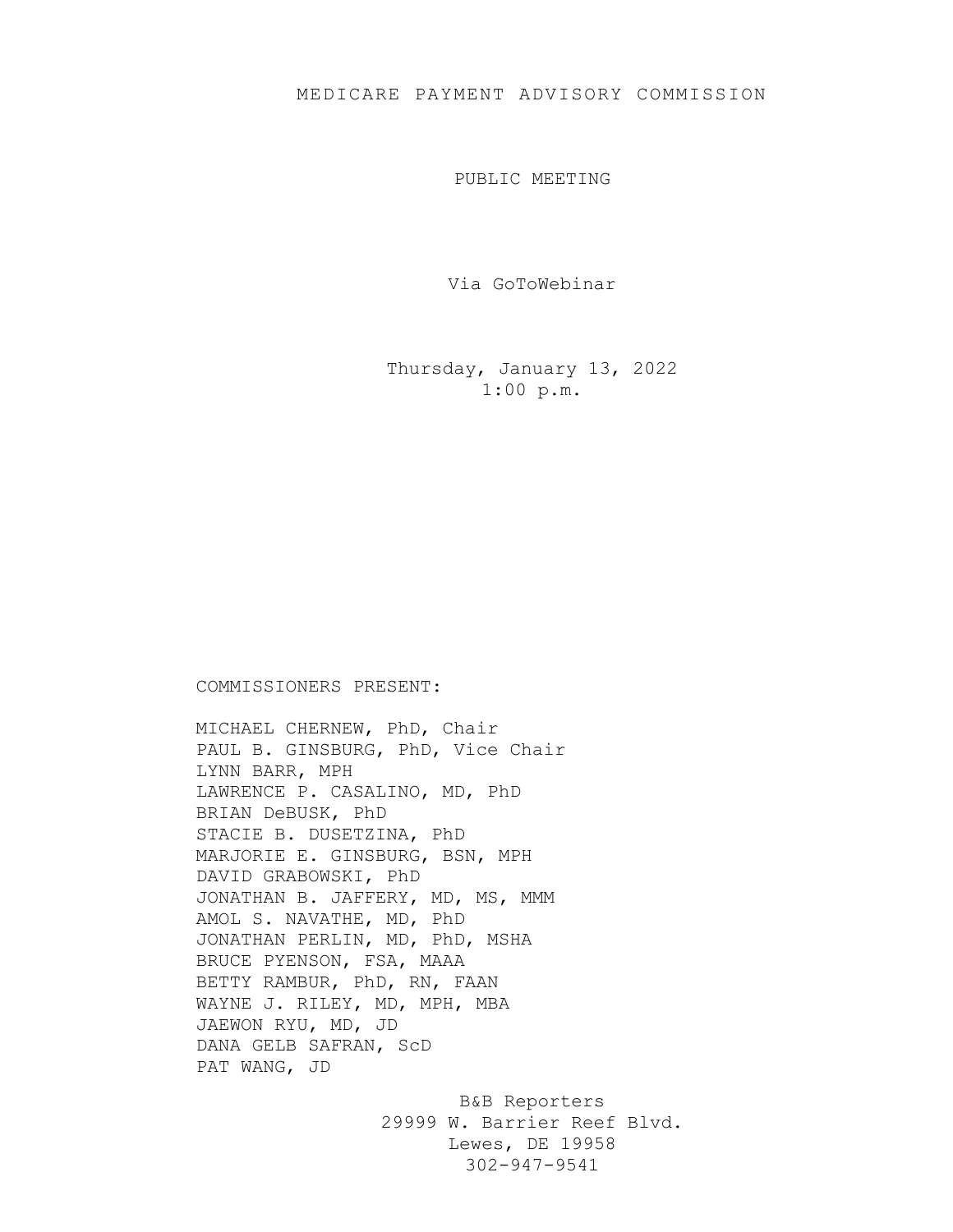## AGENDA PAGE

| Assessing payment adequacy and updating payments:<br>Hospital inpatient and outpatient services; and<br>Mandated report on Bipartisan Budget Act of 2018<br>changes to the low-volume hospital payment adjustment<br>- Alison Binkowski, Jeff Stensland, Dan Zabinski,<br>- Ledia Tabor, Brian O'Donnell4 |
|-----------------------------------------------------------------------------------------------------------------------------------------------------------------------------------------------------------------------------------------------------------------------------------------------------------|
| Assessing payment adequacy and updating payments:<br>Physician and other health professional services<br>- Ariel Winter, Rachel Burton, Geoff Gerhardt,                                                                                                                                                   |
| Assessing payment adequacy and updating payments:<br>Ambulatory surgical center services; outpatient<br>dialysis services; hospice services<br>- Dan Zabinski, Nancy Ray, Kim Neuman52                                                                                                                    |
|                                                                                                                                                                                                                                                                                                           |
| Assessing payment adequacy and updating payments:<br>Skilled nursing facility services; home health agency<br>services; inpatient rehabilitation facility services;<br>long-term care hospital services<br>- Carol Carter, Evan Christman, Jamila Torain,                                                 |
| Mandated report: Designing a value incentive program<br>for post-acute care<br>- Carol Carter, Ledia Tabor110                                                                                                                                                                                             |
|                                                                                                                                                                                                                                                                                                           |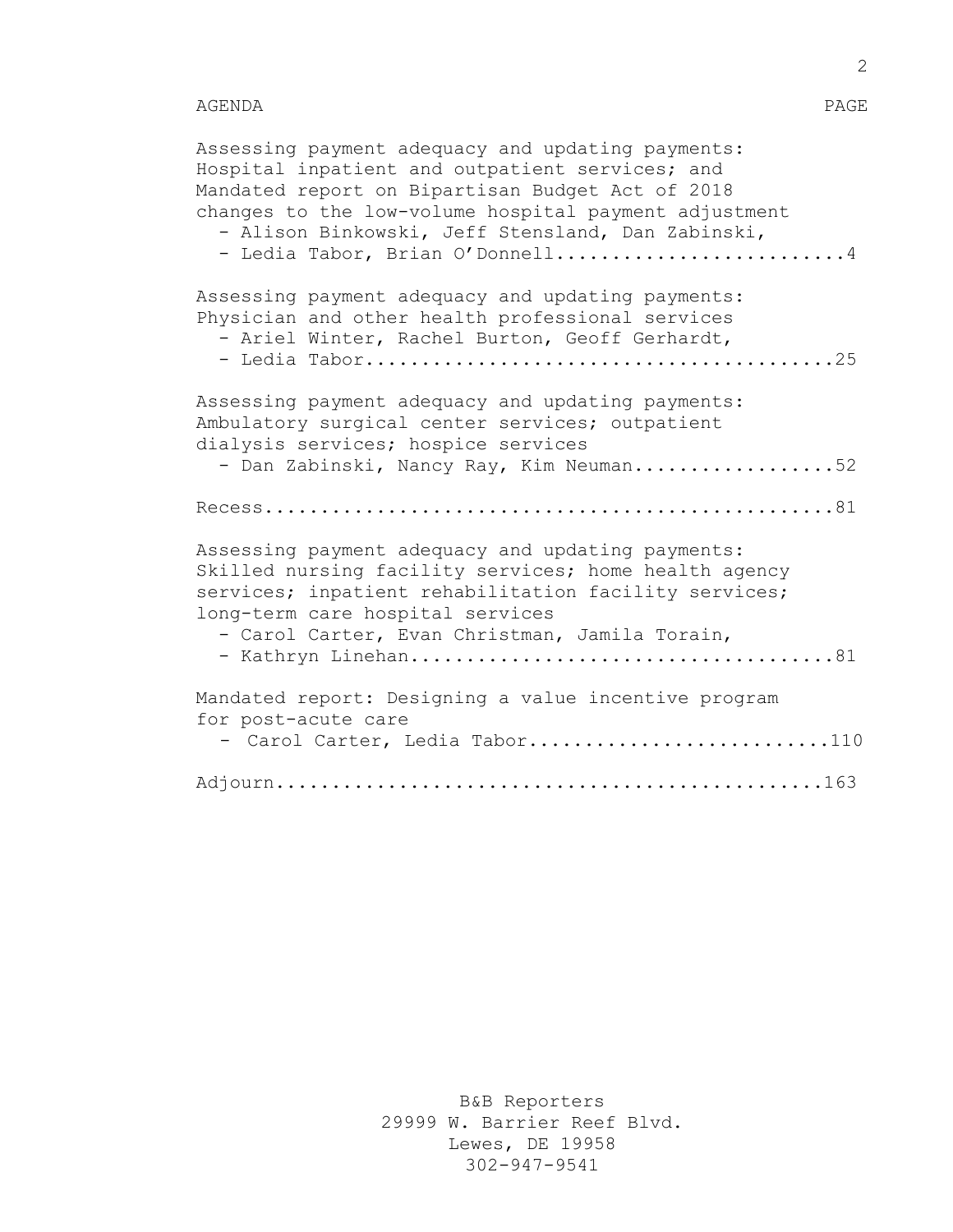P R O C E E D I N G S 2 [1:00 p.m.] DR. CHERNEW: Hello, everybody, and welcome to our January 2022 MedPAC meeting. As is the norm in January, we have a set of abbreviated sessions followed by a vote on our update recommendations. There's a few implications of that that I just want to lay out at the onset. The first one is because the sessions are abbreviated, we're not expecting all of the Commissioners to speak in every session. Speak if you have comments that you want to make, but don't feel the need to. Believe me, having heard you over the course of these debates in December and otherwise, I know you're engaged. The second thing I want to emphasize is it is possible that one might infer from the abbreviated nature

 of the session that we don't think that these issues are important. That could not be further from the truth. We are very, very aware of the challenges and sympathetic to the challenges faced by all participants in the delivery system ranging from physicians to hospitals to nurses to a whole range of other people that provide the care that Medicare beneficiaries need.

> B&B Reporters 29999 W. Barrier Reef Blvd. Lewes, DE 19958 302-947-9541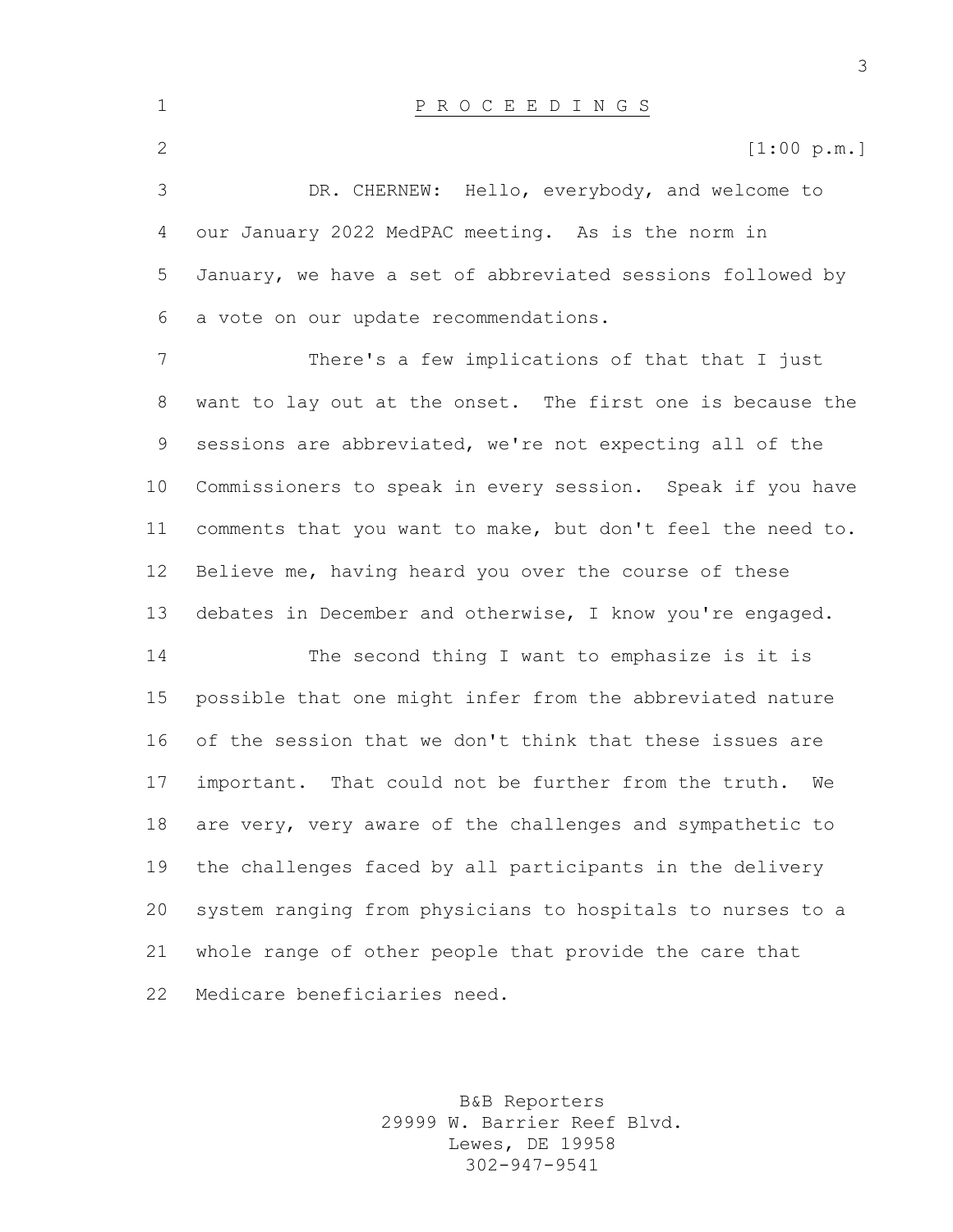These have been particularly trying times for a whole variety of reasons. Certainly, there's been a lot of financial challenges, but just the emotional hardships associated with what the country has been going through are really remarkable, and so before we get into what will inevitably be a somewhat dry set of discussions, I don't want people to take the tone as not understanding and not empathizing with the challenges that are being faced across the board.

 So, with that very brief intro, I will jump in and turn it over to Alison to discuss the outpatient update recommendations and the mandated low-volume hospital

payment adjustment report.

Okay. Alison.

 MS. BINKOWSKI: Thank you, Mike, and good afternoon to our audience.

 The audience can download a PDF version of these slides in the handout section of the control panel on the right-hand side of the screen.

 This presentation will provide a very brief summary of our December presentation that assessed the adequacy of Medicare's payments for hospital services,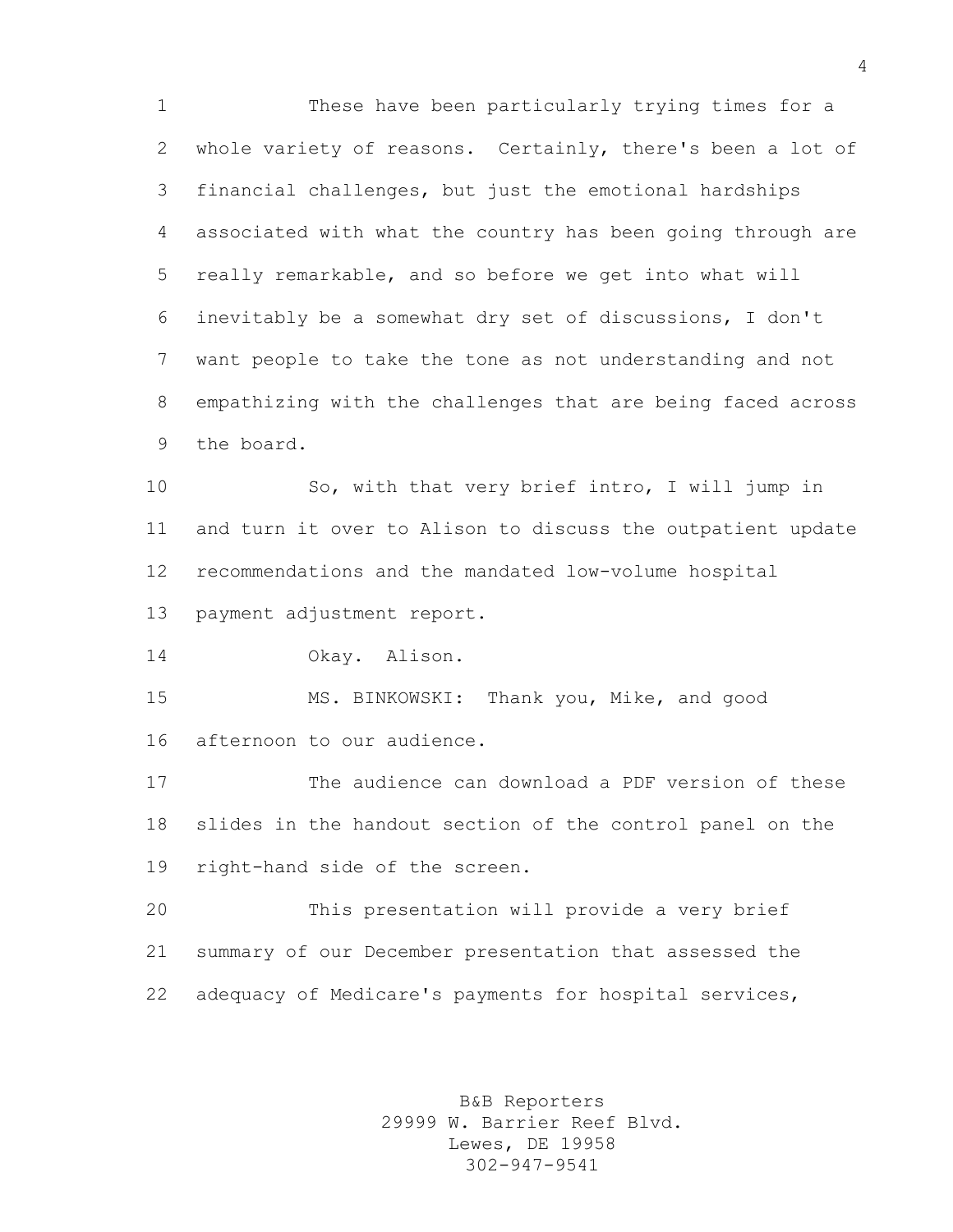followed by a policy update since our December meeting, and the draft recommendation for updating hospital payments in 2023. The presentation will then conclude with a summary of the mandated report on changes to the low-volume hospital payment adjustment.

 Additional details requested by Commissioners during the December meeting are noted in the updated mailing materials.

 As a reminder, each year MedPAC assesses the adequacy of fee-for-service Medicare payments by looking at four categories of payment adequacy indicators: beneficiaries' access to care, the quality of that care, providers' access to capital, and Medicare payments and providers' costs.

 The specific set of indicators used for acute care hospitals are enumerated on this slide.

 To assess the adequacy of Medicare payments, we start with the most recent available and complete data, which this year is generally 2020, and include preliminary data for 2021 when possible. We also project a Medicare margin for fiscal year 2022 using current law.

Based on these indicators, we develop the draft

B&B Reporters 29999 W. Barrier Reef Blvd. Lewes, DE 19958 302-947-9541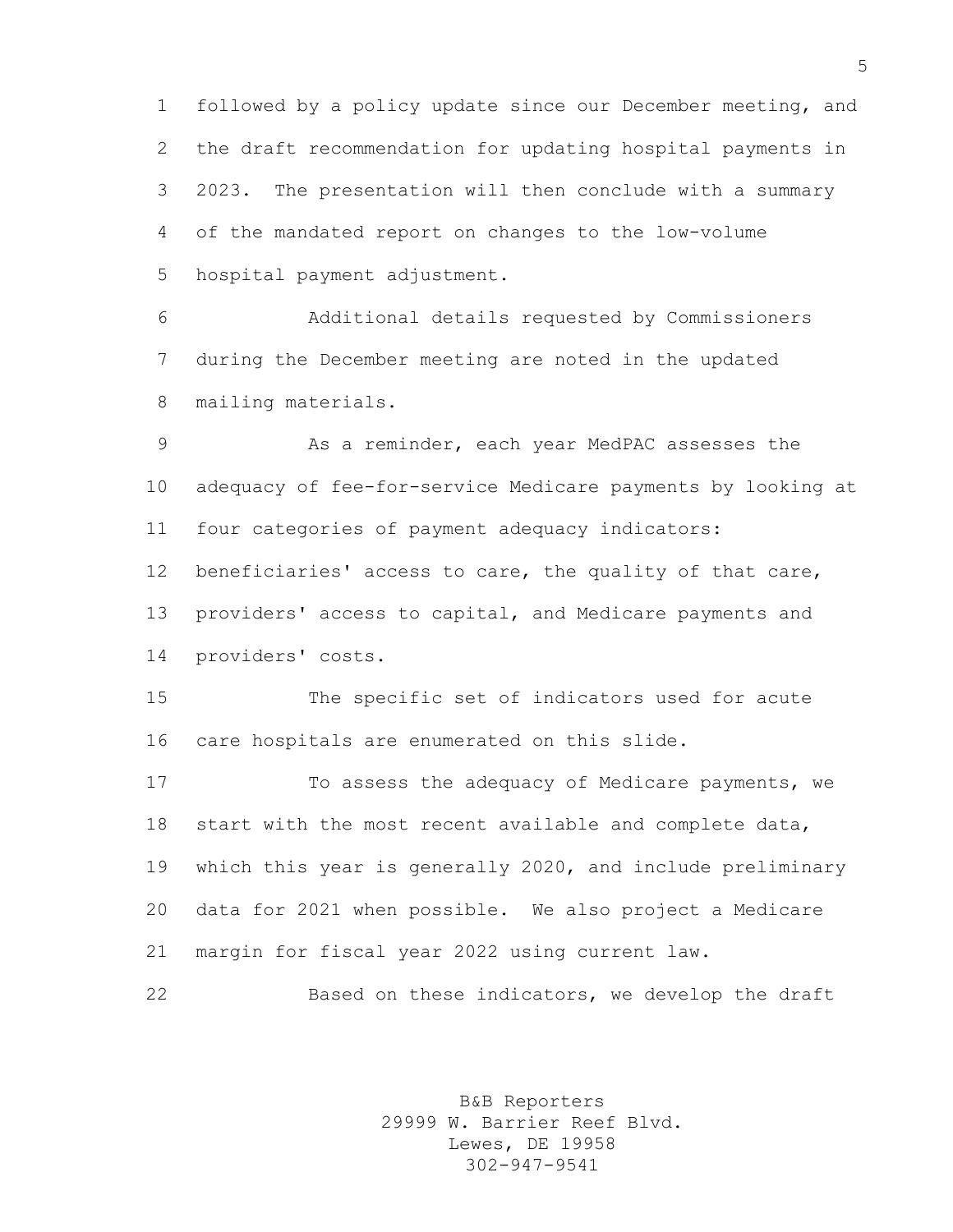update recommendation for Medicare's base payment rates to acute care hospitals, which for this year will be 2023.

 A key difference from most prior years, both for hospitals and all other sectors, is the coronavirus public health emergency, which has had tragic and disproportionate effects on Medicare beneficiaries and on the health care workforce, and regrettably, COVID-19 cases and hospitalizations have increased since our December presentation as the omicron variant spreads.

 From the perspective of assessing the adequacy of Medicare payments, the public health emergency has also had material effects our payment adequacy indicators.

 Therefore, though analyzing 2020 data is important to understand what happened, it is more difficult to interpret these indicators than is typically the case. For example, mortality rates increased in 2020, but this reflects the tragic effects of the pandemic on the elderly rather than a change in the quality of care provided to Medicare beneficiaries or the adequacy of Medicare payments. As the Commission stated last year, to the extent the coronavirus effects are temporary, even if over

multiple years, or vary significantly across providers,

B&B Reporters 29999 W. Barrier Reef Blvd. Lewes, DE 19958 302-947-9541

 $6 \overline{6}$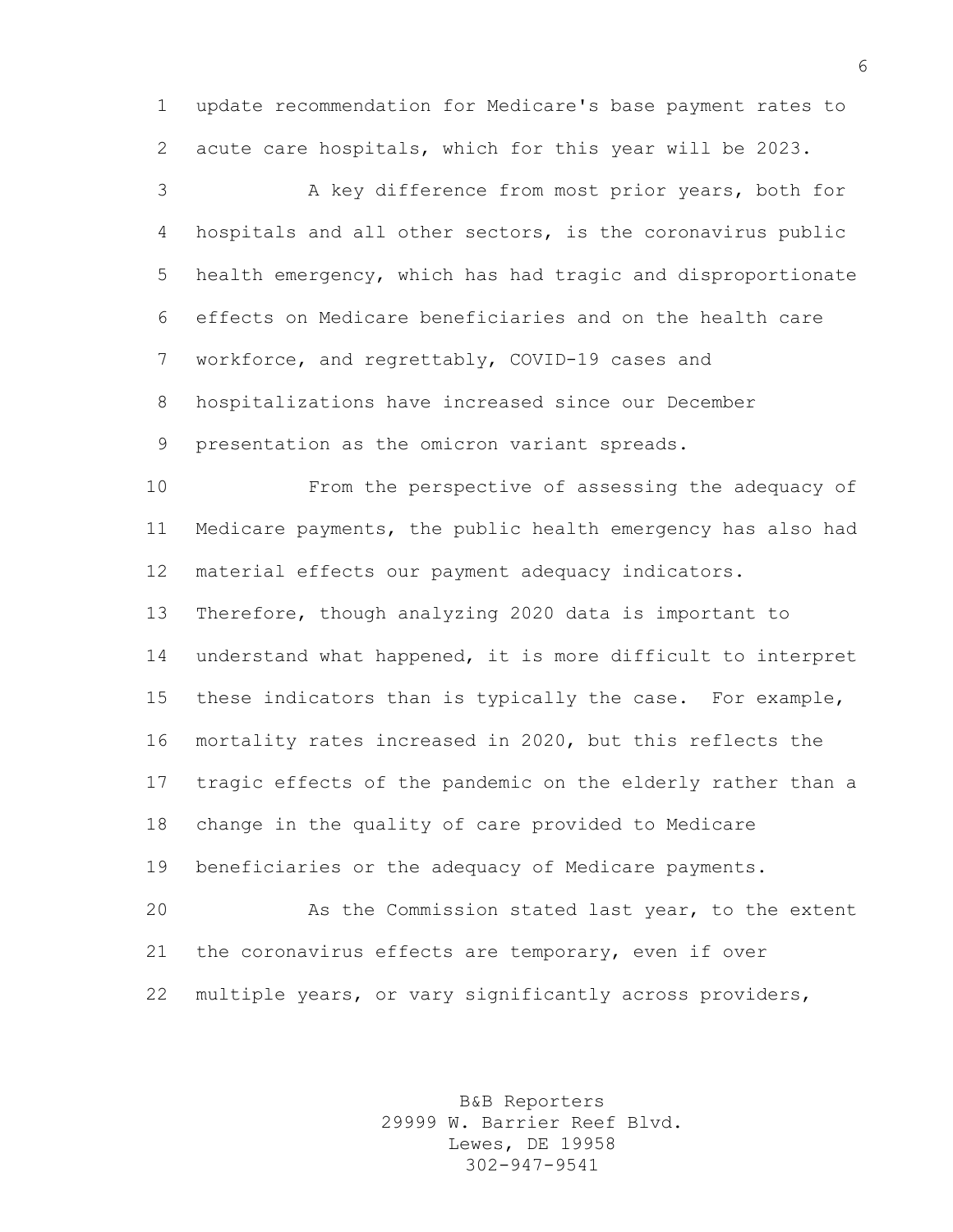they are best addressed through targeted temporary funding policies rather than a permanent change to all providers' payment rates in 2023 and future years.

 The considerations on this slide apply to all the upcoming payment adequacy presentations.

 As we described in December, despite the coronavirus pandemic, our indicators of hospital payment adequacy are generally positive.

 First, in terms of fee-for-service Medicare beneficiaries' access to care, while capacity was stressed at times and volume declined sharply in spring 2020, hospitals maintained the excess capacity in aggregate, fewer hospitals closed, and hospitals continued to have a positive Medicare marginal profit on IPPS and OPPS services.

 Second, we cannot draw any conclusions about quality in 2020 as measure changes reflect the PHE rather than changes in quality or the adequacy of Medicare payments.

 Third, hospitals maintained strong access to capital thanks to substantial federal support, including targeted federal relief funds to rural hospitals which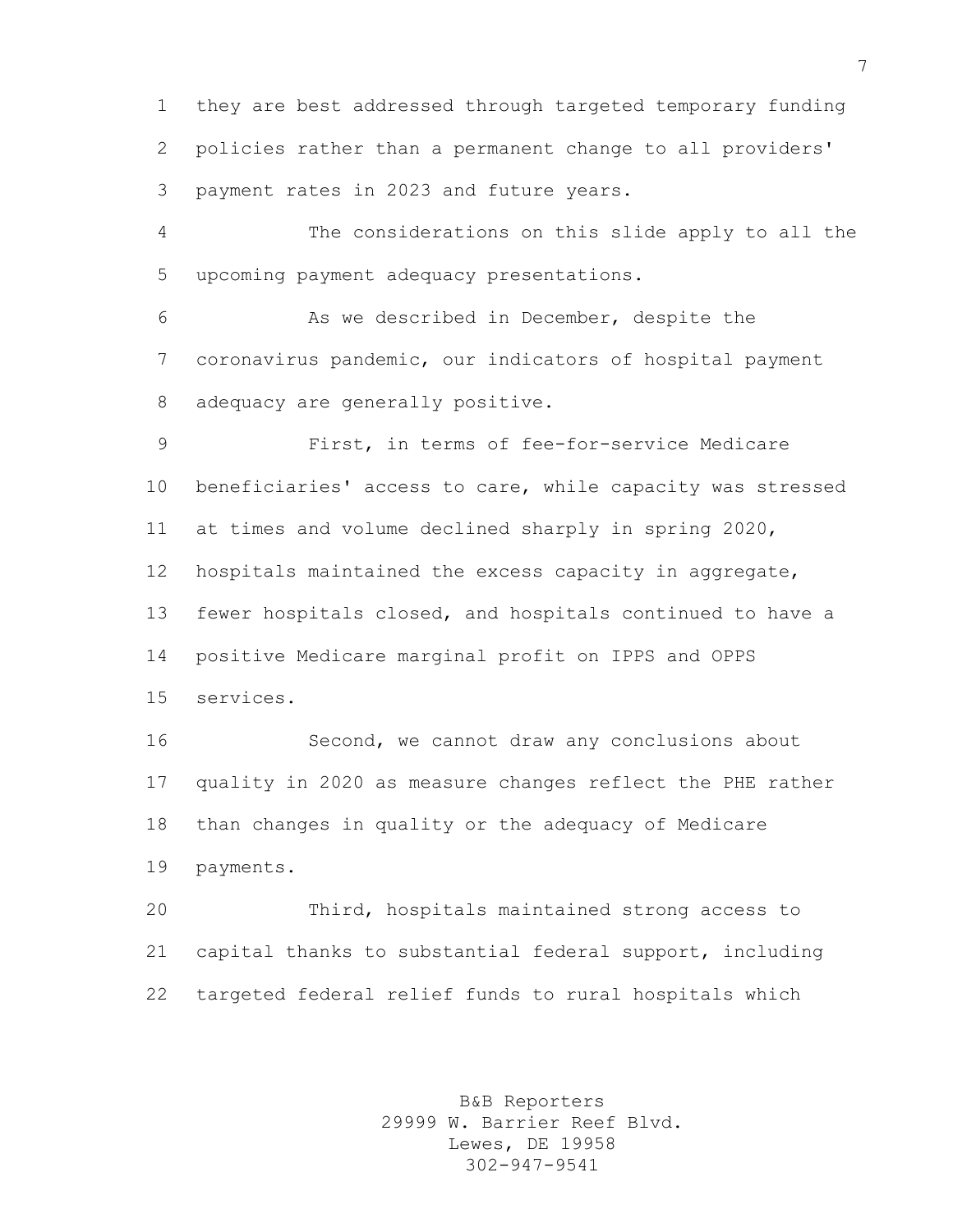raised their all-payer total margin to a near-record high.

 Fourth, while hospitals' aggregate Medicare margin remained negative in 2020, it remained steady when including Medicare's share of federal support, and the median Medicare margin among relatively efficient hospitals increased to positive 1 percent.

 Since our December meeting, there have been two key policy changes relevant to our projection of the adequacy of Medicare payments in fiscal year 2022.

 First, Congress extended the suspension of the 2 percent sequestration on Medicare payments through March 2022, followed by a 1 percent sequestration June 2022; and second, as expected, HHS began distributing \$9 billion in Provider Relief Fund Phase 4 payments. The funds are being distributed to over 69,000 health care providers, including but not limited to hospitals, and consist of a graduated base payment as well as bonus payments based on the amount and type of services provided to Medicare, Medicaid, or CHIP patients.

 While the extension of the sequestration on Medicare payments slightly increased our projected 2022 Medicare margins, our projected margins still round to

> B&B Reporters 29999 W. Barrier Reef Blvd. Lewes, DE 19958 302-947-9541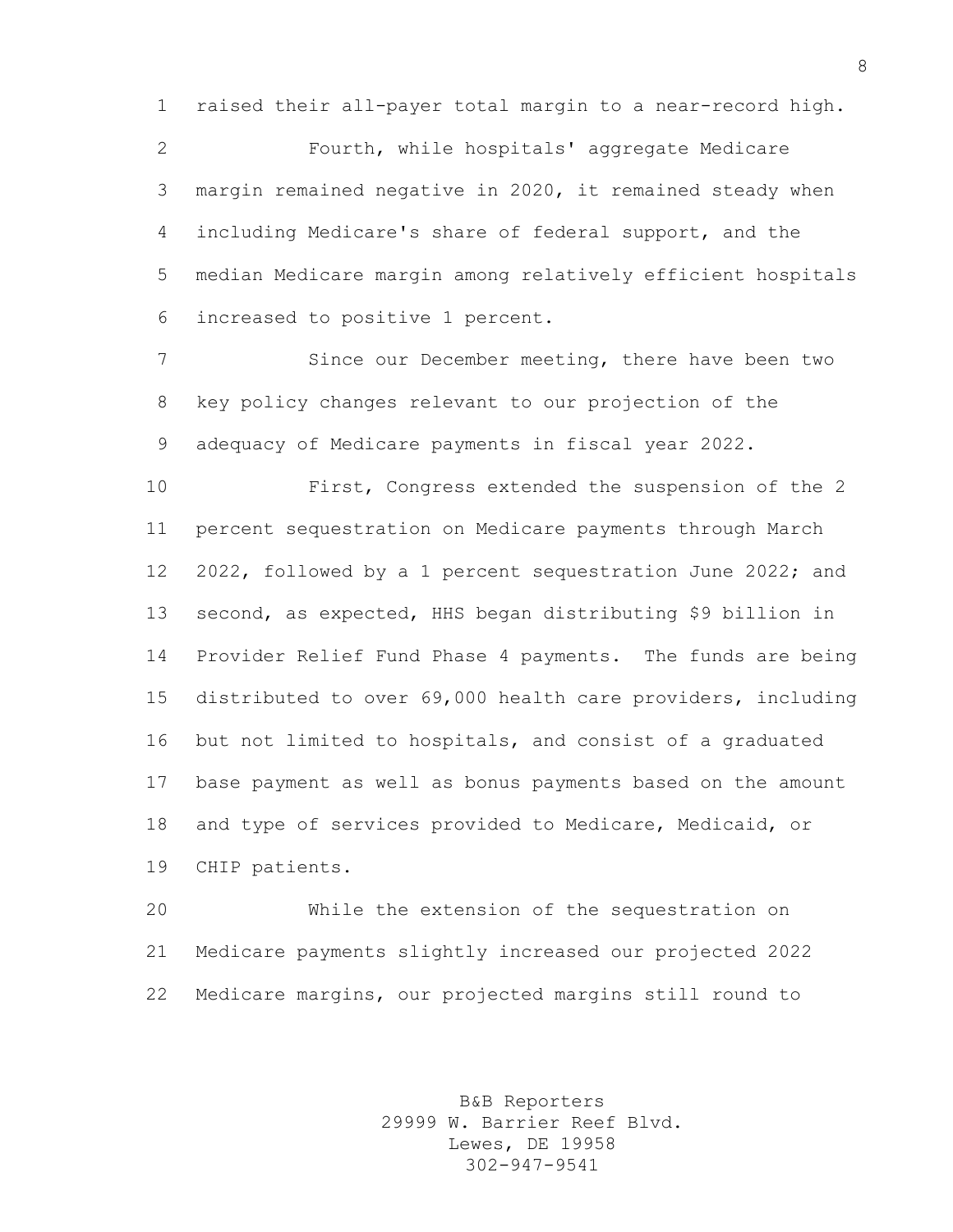minus 10 percent for all IPPS hospitals and zero percent for relatively efficient hospitals, prior the inclusion of any relief funds, and 1 percentage point higher after the inclusion of relief funds.

 With those policy changes in mind, we turn to considerations for the draft recommendation.

 The draft recommendation seeks to balance several imperatives. These include to maintain payments high enough to ensure beneficiaries' access to care and close to hospitals' costs of efficiently providing high-quality care; to maintain fiscal pressure on hospitals to constrain costs; and to minimize differences in payment rates across sites of care, consistent with our site-neutral work.

 Clearly, there are tensions between these objectives that require a careful balance in the draft recommendation.

 Furthermore, as we mentioned previously, to the extent coronavirus public health emergency continues, any needed additional financial support should be separate from the annual update and targeted to affected hospitals that are necessary for access.

With that, the draft recommendation reads: For

B&B Reporters 29999 W. Barrier Reef Blvd. Lewes, DE 19958 302-947-9541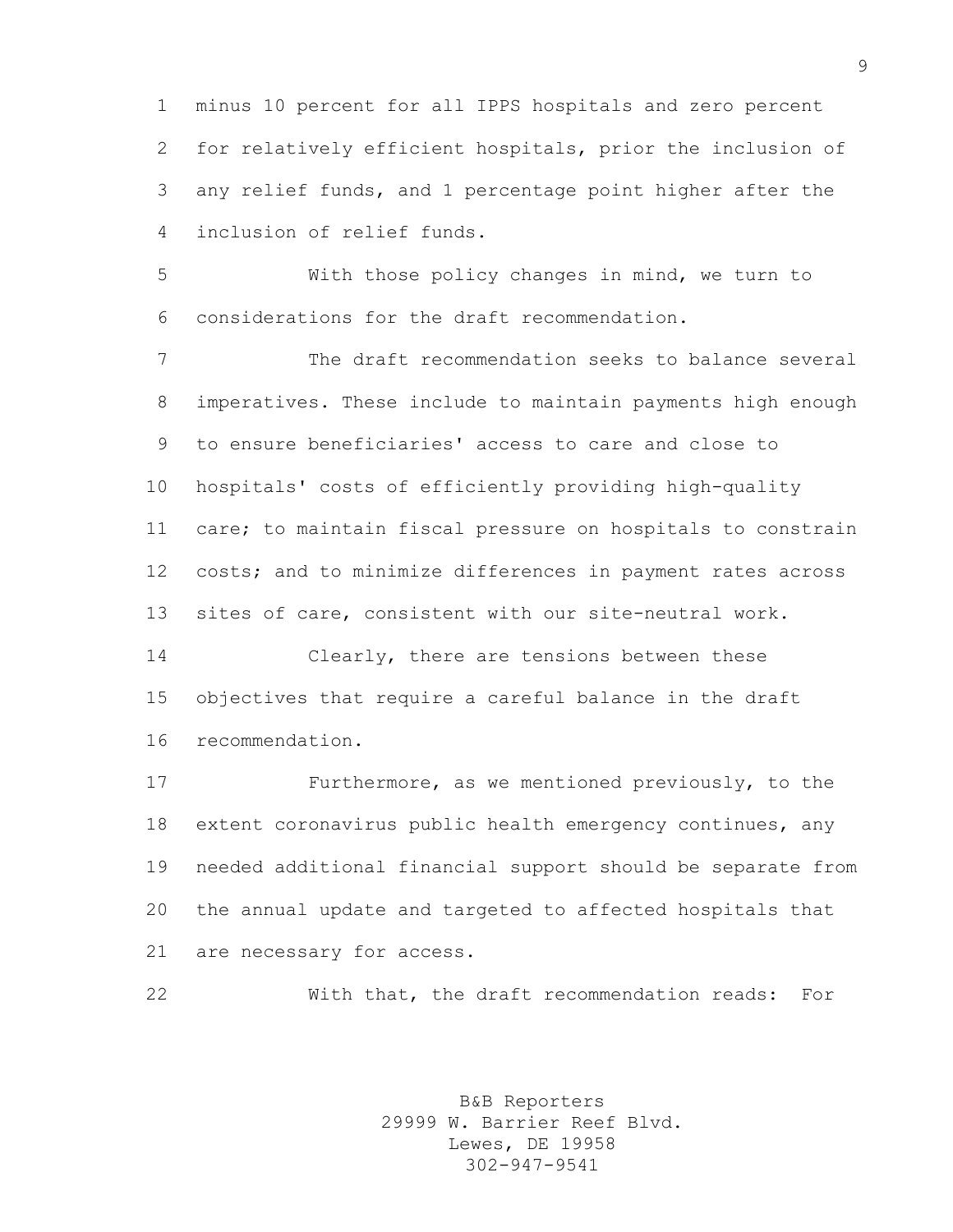fiscal year 2023, the Congress should update the 2022 Medicare base payment rates for acute care hospitals by the amount determined under current law.

 CMS will publish its current law update for fiscal year 2023 in the summer of 2022 based on historical data through the prior quarter and its future projections 7 on the growth in input prices and productivity. As of now, this estimate is 2 percent, including an estimated 3.1 percent growth in hospital wages and benefits, but may be higher or lower by the time it is finalized and more data is available. Inpatient rates will also be subject to an additional statutory 0.5 percent.

 This draft update recommendation will not affect Medicare spending relative to current law and should not affect beneficiaries' access to care or hospitals' willingness and ability to furnish care. We expect that a current law update will maintain IPPS and OPPS payment rates close to hospitals' costs of efficiently delivering high-quality care.

 Lastly, as discussed in December, the Bipartisan Budget Act 2018 required in that act to report on modifications for the low-volume hospital policy. The BBA

> B&B Reporters 29999 W. Barrier Reef Blvd. Lewes, DE 19958 302-947-9541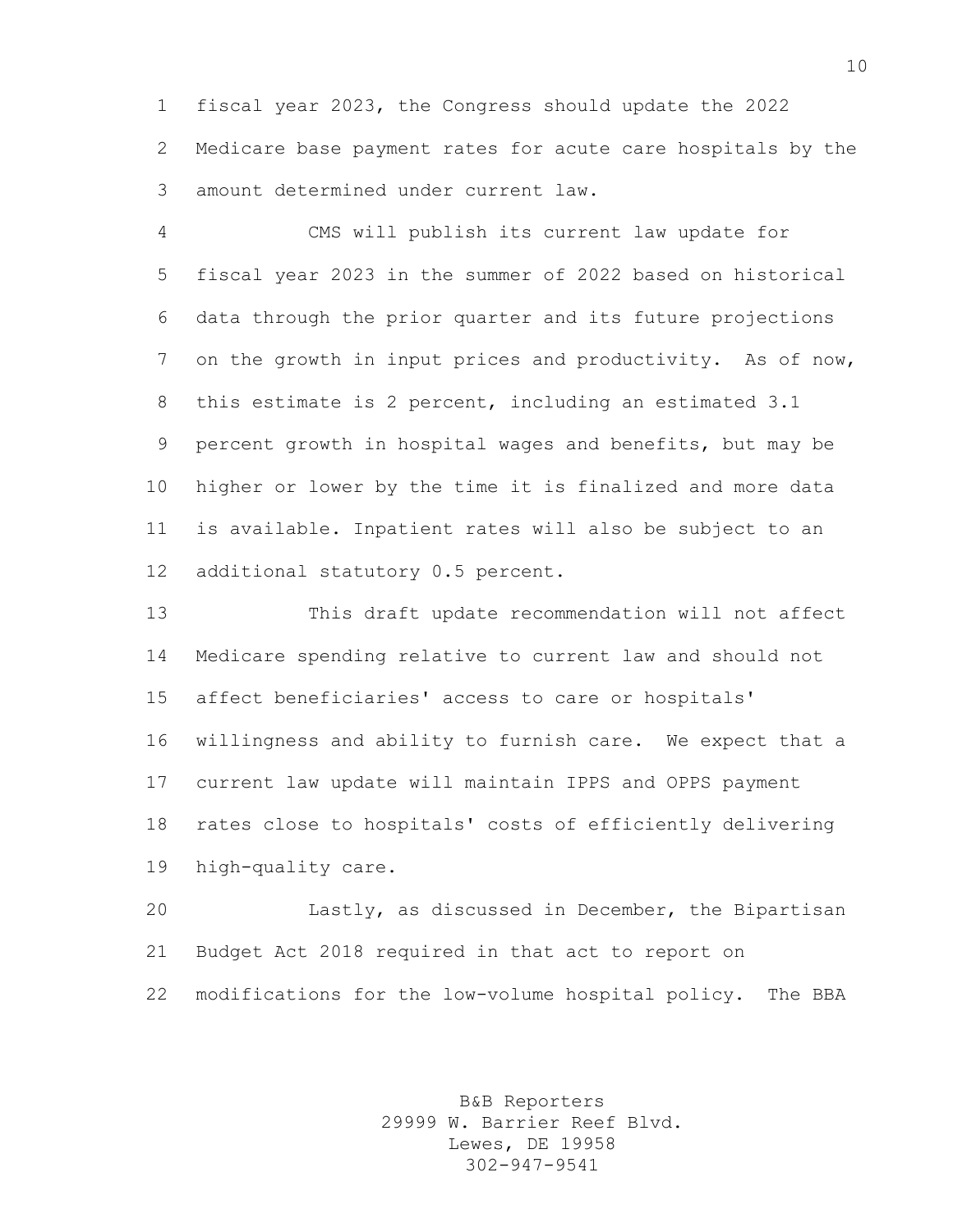of 2018 modified the eligibility criteria for the LVH adjustment to be based on all-payer volume instead of Medicare volume and modified the statutorily set LVH adjustment. We found the modifications increased the number of LVHs in 2019 by 5 percent and also increased the average number of fee-for-service Medicare inpatient stays per LVH and the average LVH adjustment.

8 The requirement to base LVH eligibility on all- payer volume is consistent MedPAC's prior recommendation, and LVH policy will become more consistent with MedPAC's prior recommendation beginning in 2023 when CMS's authority to determine an empirically justified LVH adjustment is restored.

 Still, concerns remain that the policy is not well-targeted to isolated hospitals and is duplicative for the subset of LVHs that already receive cost-based payments.

**And now I turn it back to Mike.** 

DR. CHERNEW: Alison, thank you.

 I am going to turn it to Dana Kelley to go 21 through the queue. I know there is a list, and again, remember this is an abbreviated session, so keep that in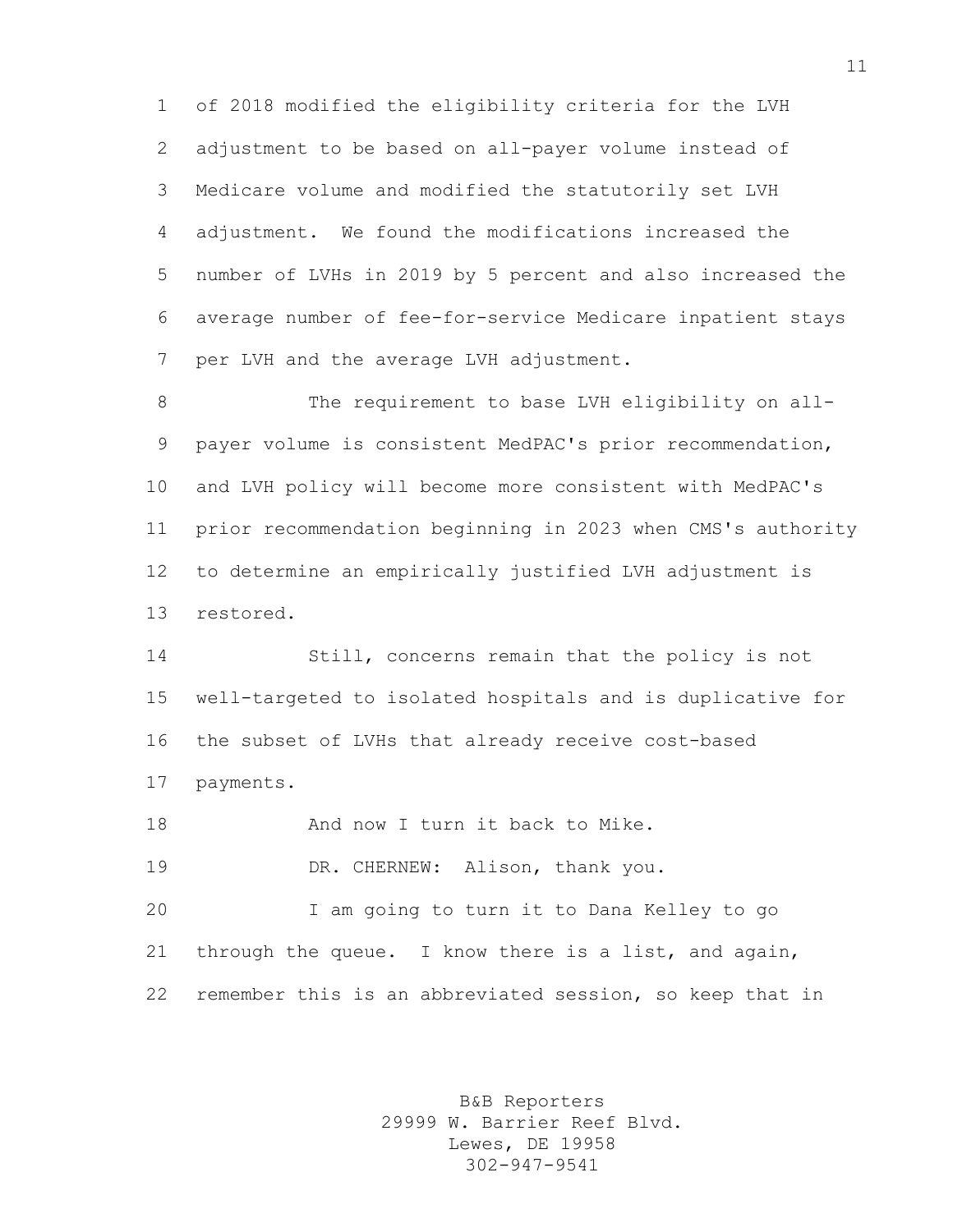mind. We're not doing Round 1's and 2's, and please be brief.

Dana.

 MS. KELLEY: All right. I have Lynn first. MS. BARR: Thank you very much, and thank you for your work on this chapter.

 I have a concern. First of all, I do support the recommendation, and I want to make that clear, but I am concerned that we have one rate adjustment for all types of providers, and I think that needs to be considered going forward.

 And I am also concerned about the low-volume hospital adjustment. I think that what Congress was facing in 2018 is still true today. Seventy-five percent of those hospitals are rural, and I'm not sure that I -- I do not agree with the recommendation.

Thank you.

18 MS. KELLEY: Brian?

 DR. DeBUSK: First of all, I do support the recommendation as well, but as written, the recommendation places all of the emphasis on the market basket updates, which is going to be finalized later in September of this

> B&B Reporters 29999 W. Barrier Reef Blvd. Lewes, DE 19958 302-947-9541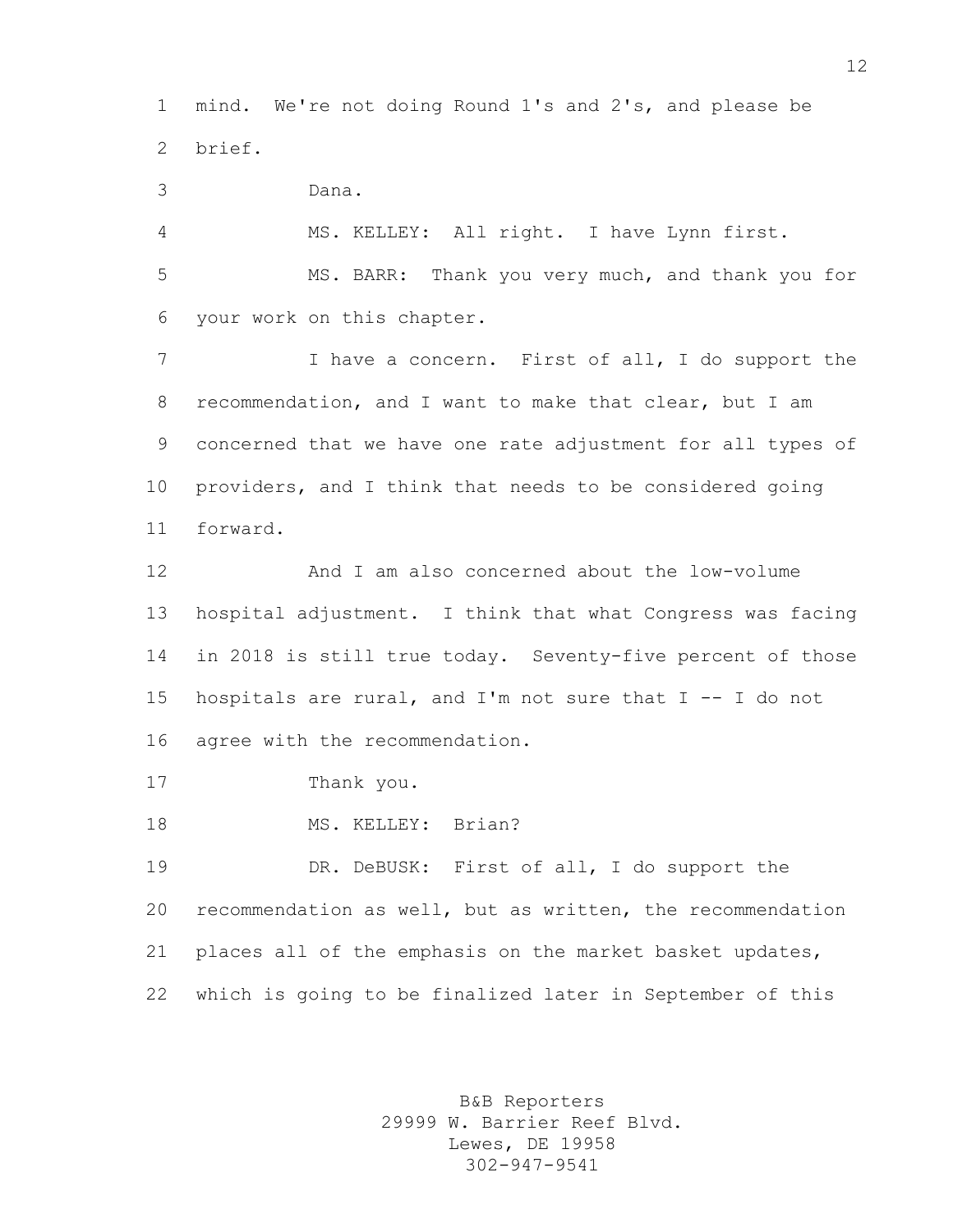year.

 2023 marks our second year of a really profound shift in both labor and materials costs in hospitals, and I'm going to briefly speak on each of them, first with labor.

 I think it's more than just the salary increases that these hospitals receive. There's an increase in contract nursing use, and there's even an increase in the cost of nursing education as we shift toward more BSN versus ASN degrees in hospitals. So I think there's a whole workforce readiness issue here that's really still unfolding this year, and it's going to conflate this market basket update with the hospital wage index calculation, with nursing workforce development in general, and it leaves us with a lot of policy to unpack beyond just this hospital update. And just as one example, I mean, do we want the hospital wage index calculation to reflect an MSA's nursing -- contract nursing policy?

 Briefly, on supplies, there are clearly some core inflation issues. I think there's some inflation that's here to stay, but we're also seeing an unwinding of risk in the supply chain. We know the supply chain we had pre-

> B&B Reporters 29999 W. Barrier Reef Blvd. Lewes, DE 19958 302-947-9541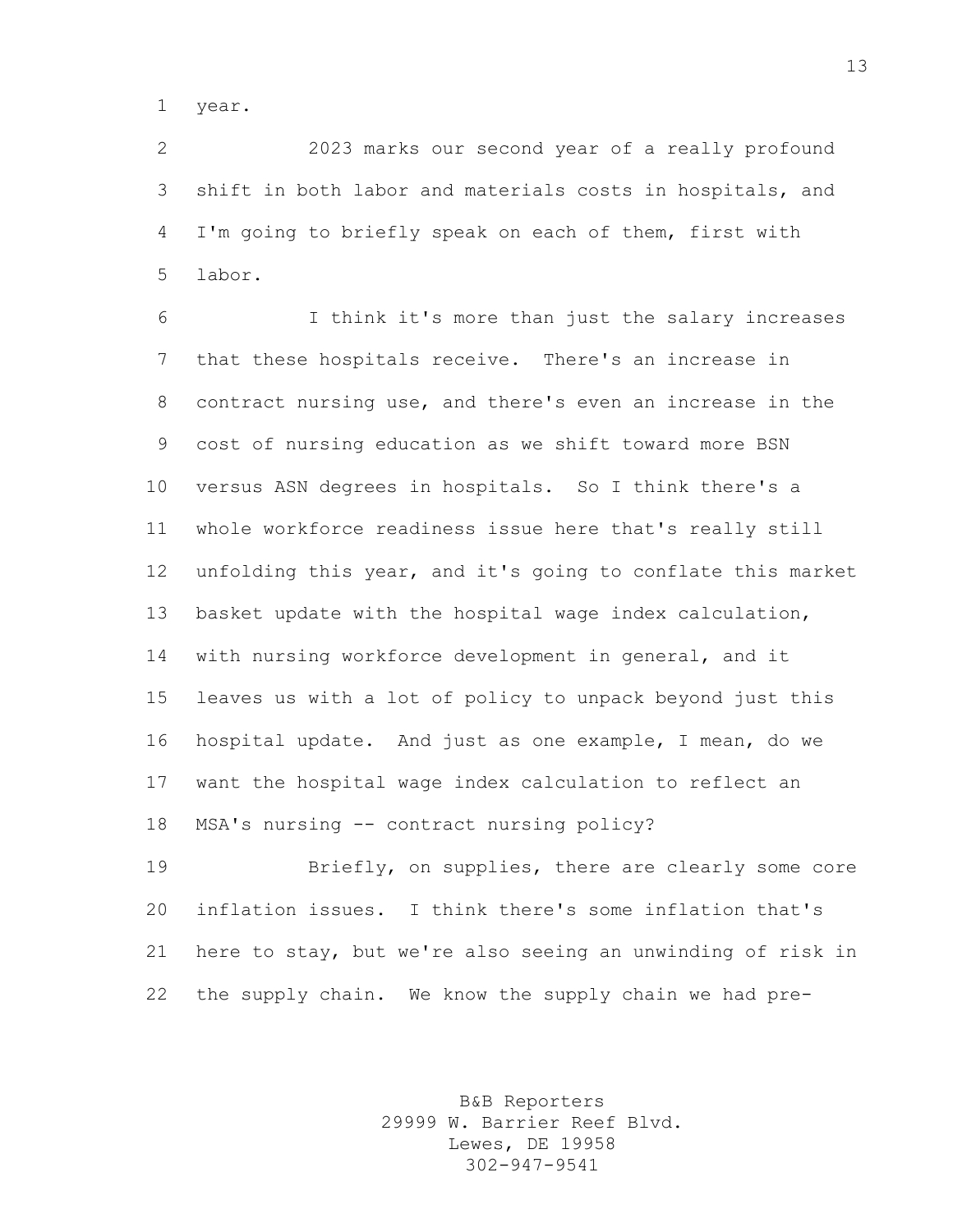pandemic can't withstand the shock. I mean, it left us with nurses reusing respirators and wearing trash bags. So I don't know how all this settles out, but there's a lot that's going to have to go into this September market basket update, and I hope that hospitals and other authoritative sources will provide CMS with the information they need, because as provider relief funds recede, I think it's going to be more obvious that these fundamental input costs have shifted and shifted dramatically.

Thank you.

MS. KELLEY: Jon Perlin?

 DR. PERLIN: Well, thanks. Let me thank staff first for really a very thoughtful chapter that has incorporated so much. I think the tone of the chapter is tremendously important. I think all of us owe a debt of gratitude to those individuals at the front line, those individuals who are keeping hospitals going across really odds that are unprecedented.

 I want to agree with concerns about how it affects certain sectors. Lynn's terrific comments about low volume, I think that has some risk that she outlined, and Brian DeBusk is absolutely correct about the double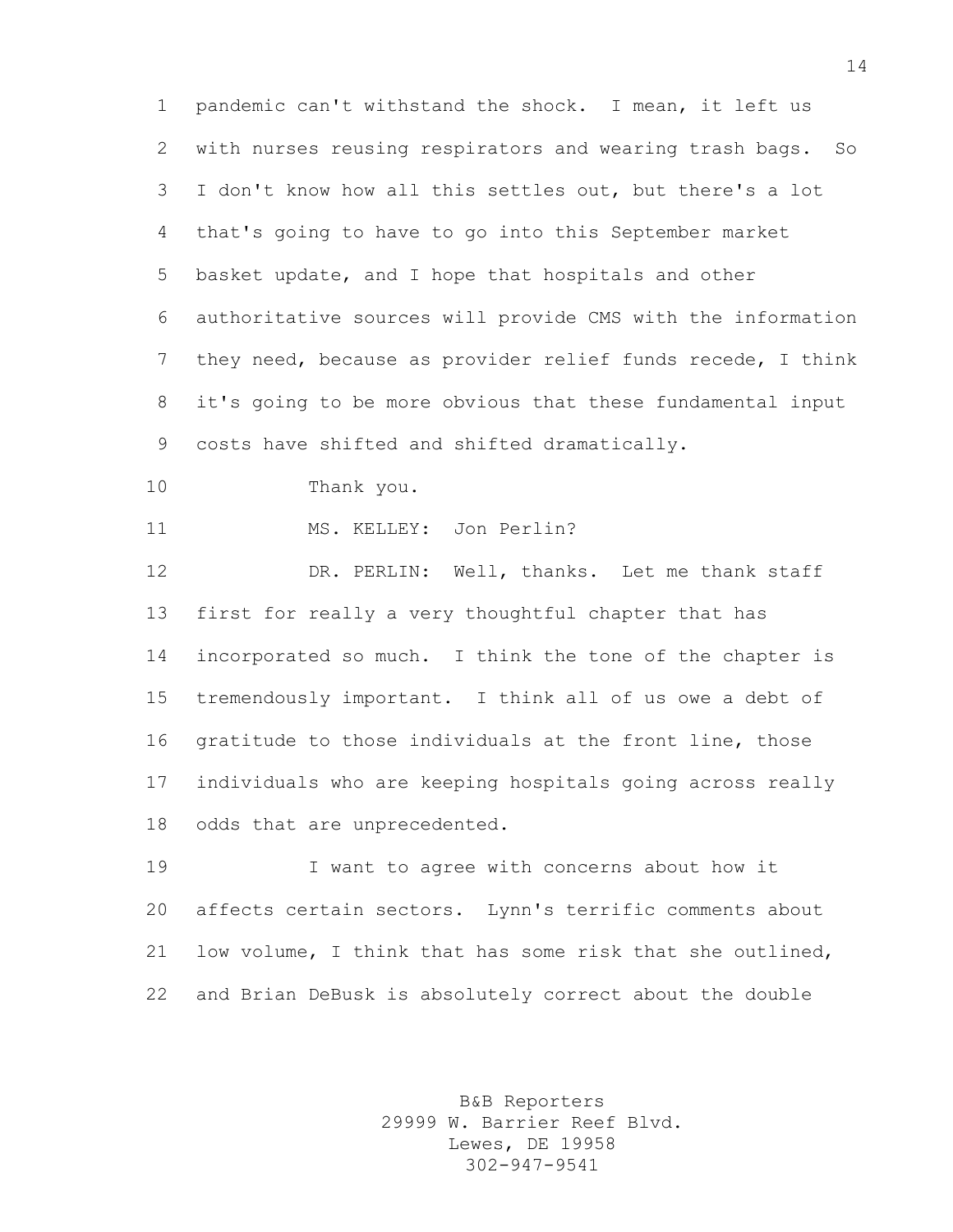whammy of labor and supplies.

 But let's look at the convergence, and this is really where I worry. I realize we're making recommendations now, January 13th of 2022, for fiscal '23. I realize there will be adjustments, but let's look at what happens between now and then.

 We have the end of the bonus with 20 percent sur- payment associated with public health emergency. We have a productivity adjustment that will remain in place also as downward pressure. We have, in the end, the moratorium on the sequester. We have the beginning of the recoupment of the accelerated payments. So all of those things converge simultaneously in the context of what we know to be the inflationary environment that surrounds us focus particularly in the two areas of labor and supplies.

16 I do worry that the reality for hospitals and, frankly, all provider sites in terms of the cost of labor actually is not going to be captured in a timely fashion, 19 by way of the wage index, and that's going to be something that we have to look at going forward. And so I think that needs to be noted in the chapter, that we're going to have to be somewhat dynamic in that.

> B&B Reporters 29999 W. Barrier Reef Blvd. Lewes, DE 19958 302-947-9541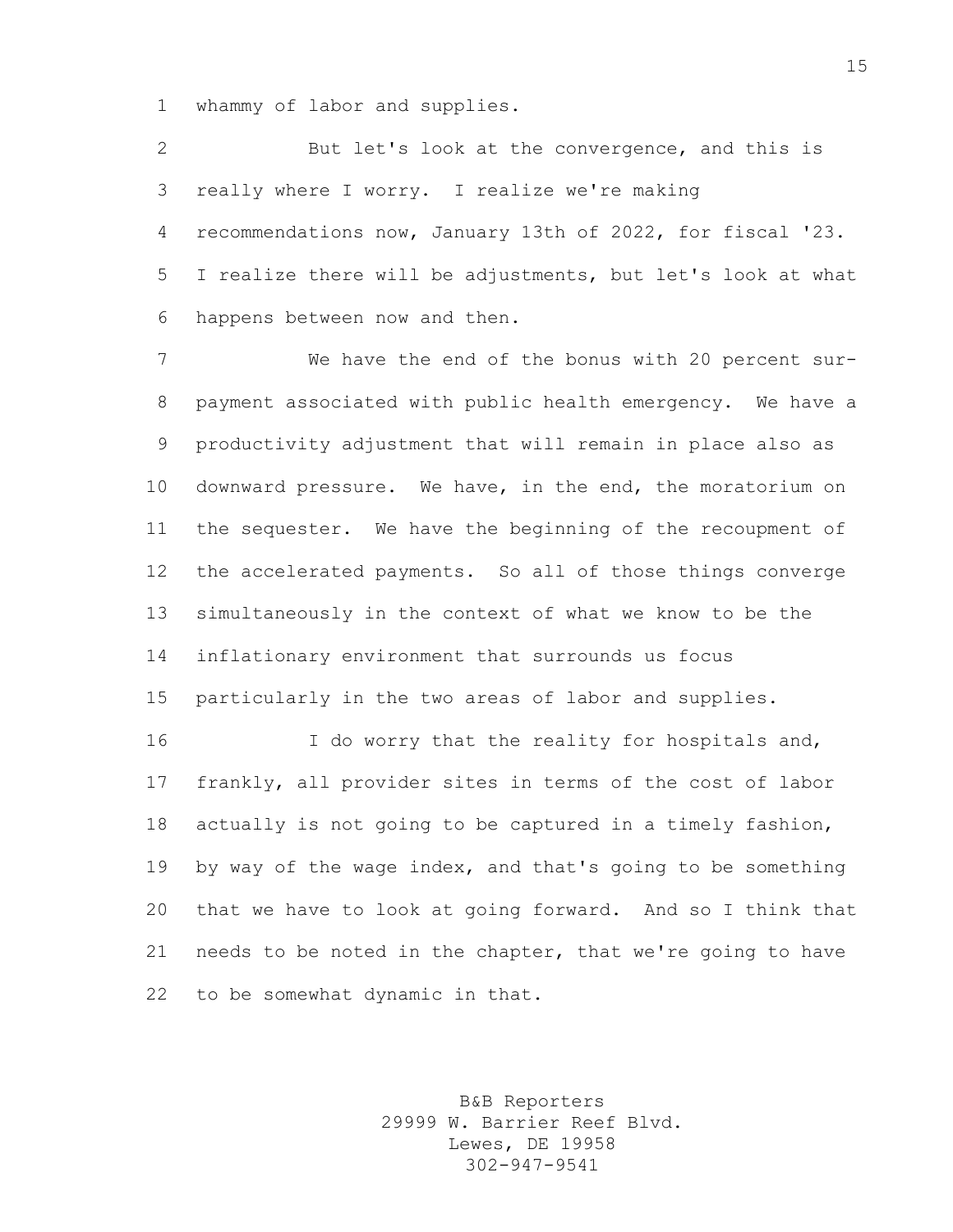But every aspect of operation is going to have a challenge, whether it's energy or reduction in revenues from non-operating sources, investments and the like. Those are going to have a challenge.

 To the degree that hospitals or employers of physicians, we'll obviously have a conversation about the physician update. That also will converge on hospitals.

 My point being is that it's a precarious environment, and even if you can get the labor, the labor is asymmetric. The attrition in the workforce has been substantially amongst the more experienced individuals. So, one for one, even at higher cost, is not one for one in terms of capacity, and that has to figure in as well.

 I think we need to be a little bit cautious in terms of the two other areas that are our responsibilities beyond just talking about the cost side, and that is the access to services. There's obviously been artificial suppression of demand for services outside of COVID-related services because of COVID and because of concerns of Medicare beneficiaries seeking care in the care environment. At this point, we're all acutely aware of hospitals, in fact, markets and even states where pressure

> B&B Reporters 29999 W. Barrier Reef Blvd. Lewes, DE 19958 302-947-9541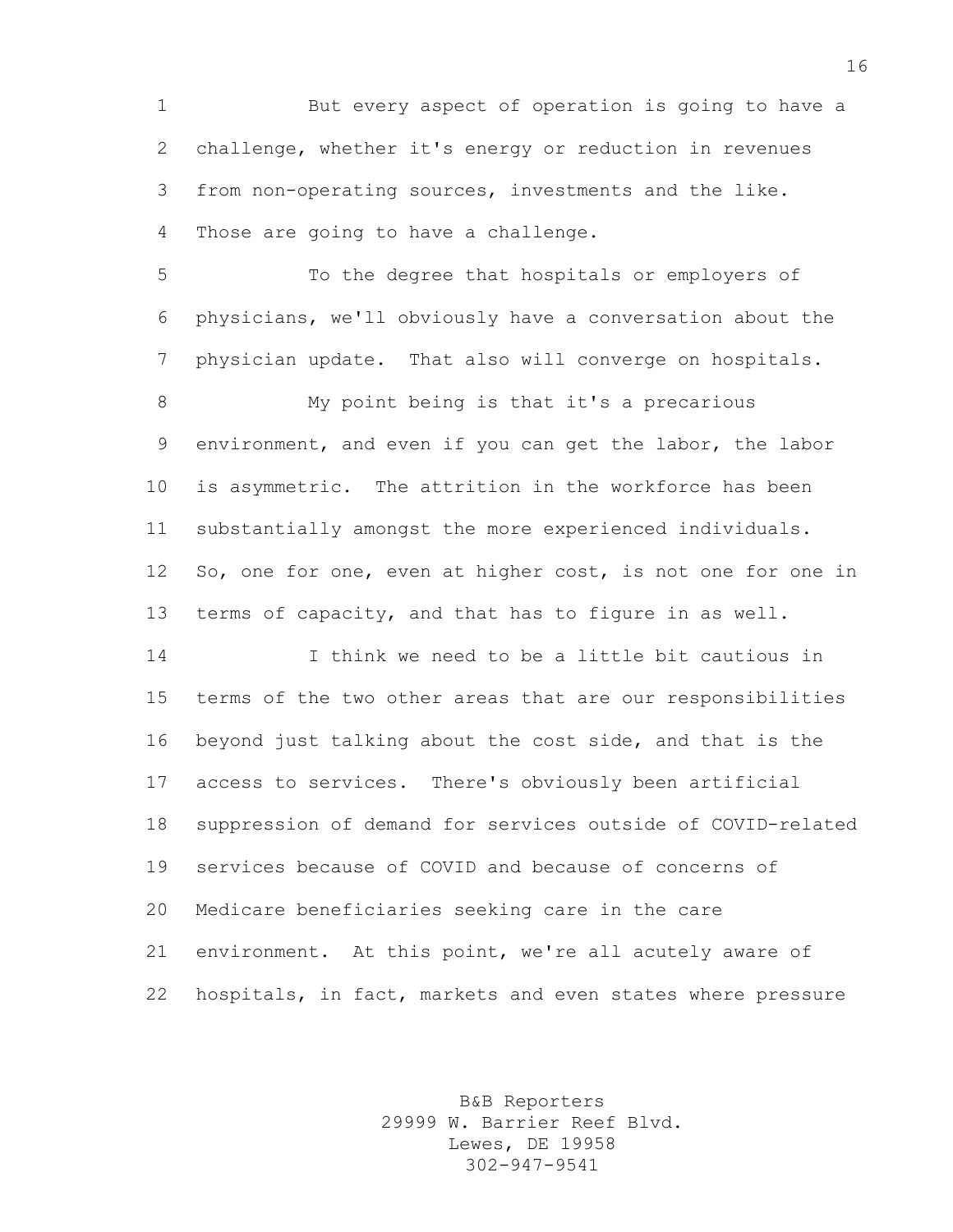has precluded the ability to get services for other not only elective but critical needs.

 With that in mind, I think there are two things that we have to recognize. First, that as we try to make good decisions for those most vulnerable facilities, our instruments are not really sharp enough to know which facilities are uniquely vulnerable, and so while we may get it right in some cases, in many cases, we're not going to get it right in all cases, and I think we just have to be aware of that, that to try to target specific groups is going to have some intended benefit and some unintended consequence.

13 The second, though, in terms of beneficiary 14 access and quality, we need to, I believe, improve our measures of access to care, whether it's not only the elective and critical services in the acute care environment but particularly in the outpatient environment as well. We've been struggling with having comparable quality measures for a while, let alone comparable quality measures that have the appropriate degree of risk adjustment to at least attempt to address vulnerability conferred by social issues.

> B&B Reporters 29999 W. Barrier Reef Blvd. Lewes, DE 19958 302-947-9541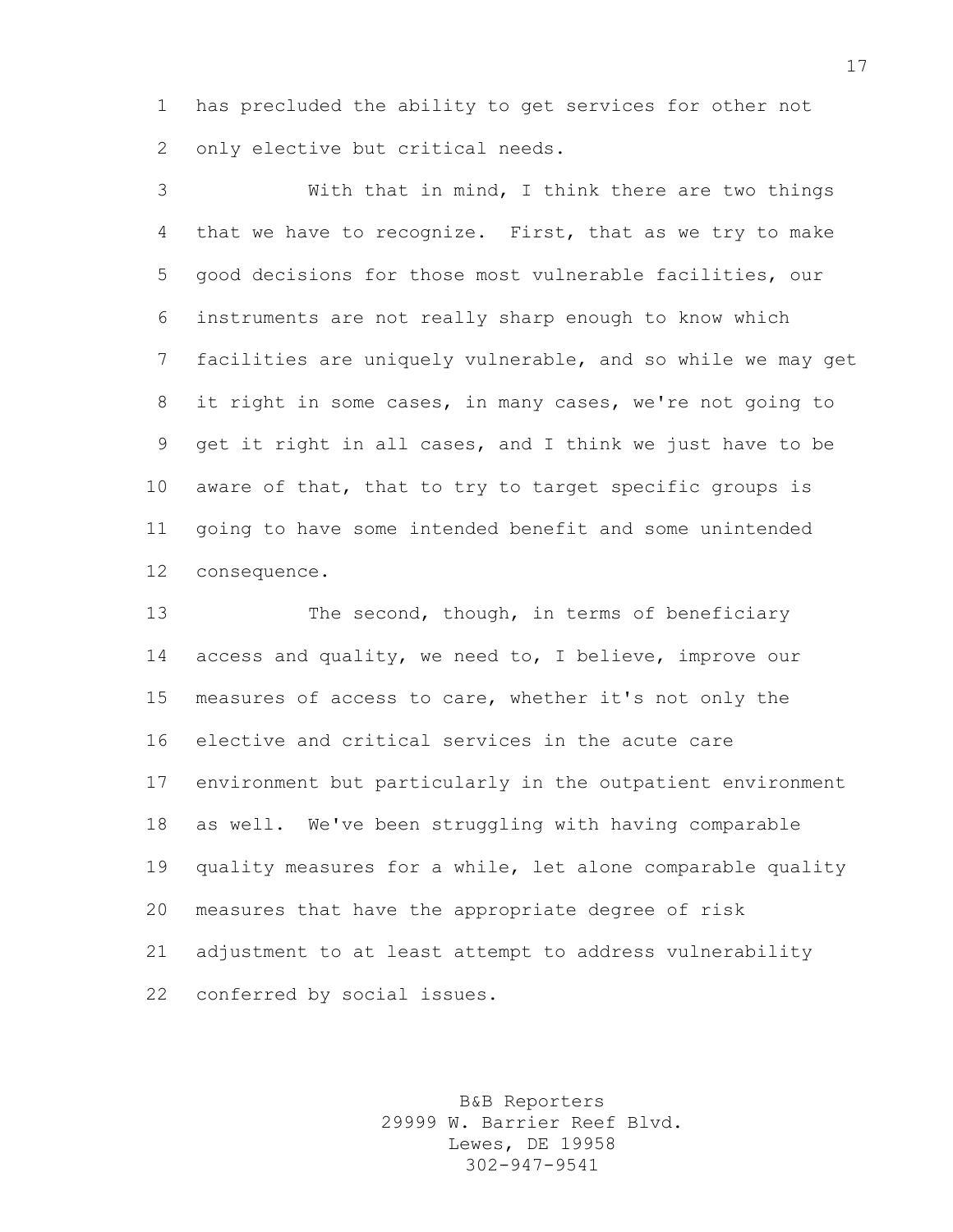So I do support the recommendation, but it is with the caveat that we have just a very frank discussion of these vulnerabilities and the reality that we're still trying to project in a very uncertain environment. Thanks so much again to staff and fellow Commissioners. 7 MS. KELLEY: Betty. 8 DR. RAMBUR: Well, first of all, thank you for the chapter, and I support the recommendations and appreciate the comments from my fellow Commissioners and have, perhaps, one comment to add. Certainly, we've all witnessed firsthand the devastating of the front line of care delivery and its toll 14 on nurses and others, nursing students, nursing faculty, et cetera, but I'm not convinced that more revenue to hospitals in the long run will necessarily translate to more staff or better compensation for those actually doing 18 the work. Documented in the past, it hasn't. So perhaps it could be different, but I think that it would be advisable to consider a policy of payment changes that more directly bolster the conditions or rewards for those who are actually doing the hard work at the bedside.

> B&B Reporters 29999 W. Barrier Reef Blvd. Lewes, DE 19958 302-947-9541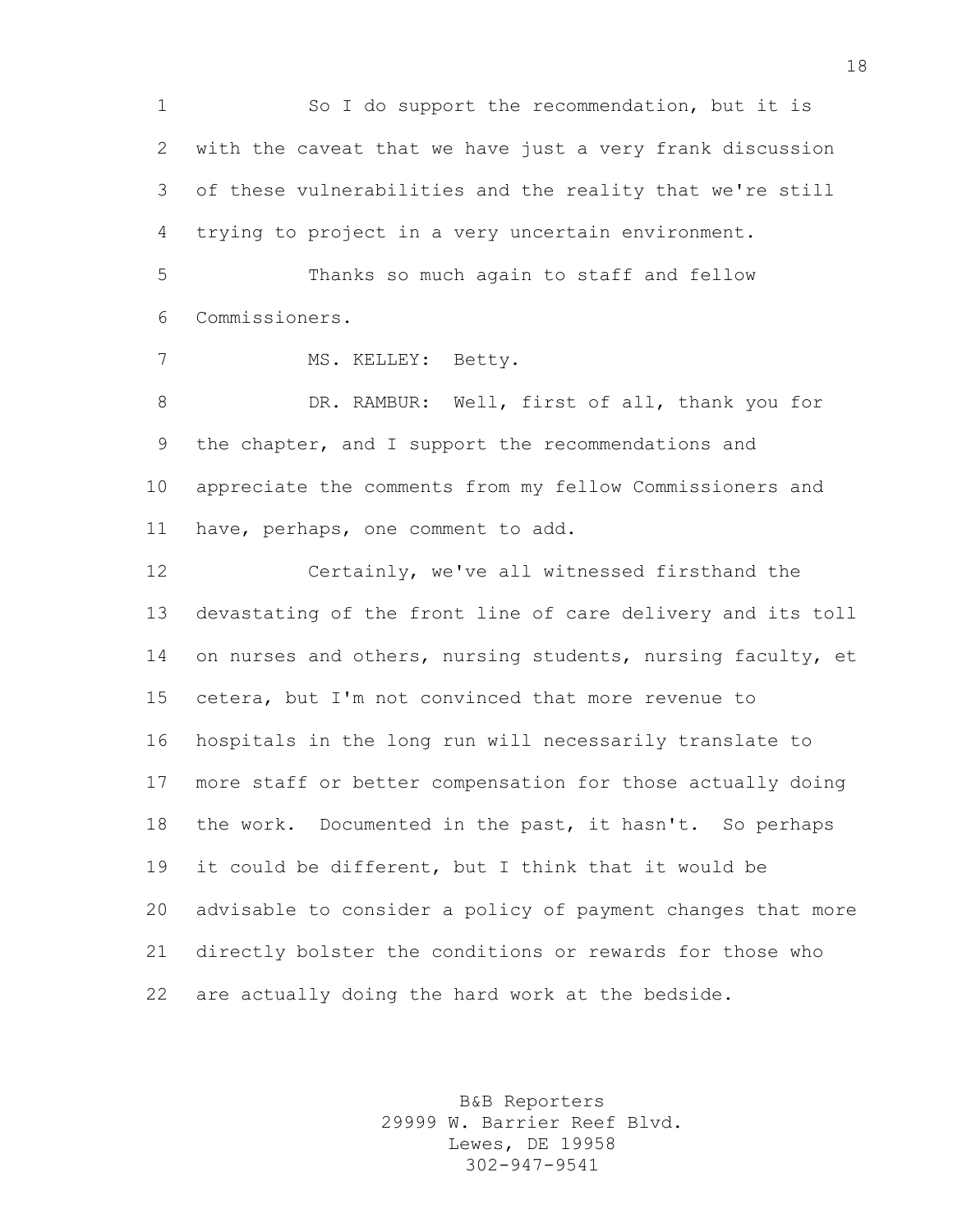So, with that sort of extension rather than a caveat, I do support the recommendation.

MS. KELLEY: Bruce.

 MR. PYENSON: I want to echo Betty's comments and point out that during this tragic time when literally hundreds of thousands of Medicare beneficiaries have died during the public health emergency due to COVID, that the record is that some of the largest hospital systems in the country have reported record profits in 2020, and some of the quarterly reports of 2021 suggest likewise.

 So I agree with Jonathan, to look at this comprehensively, but that also needs to look at what we're getting for the money that we're spending. It's clear that the outcomes have to be looked at comprehensively and what we would really get if we paid the hospital industry more.

 Of course, I've never seen organizations that have suggested that they get paid less by the federal government, but in this case I think the financial reporting facts are at odds with some of the other concerns that are being expressed.

21 MS. KELLEY: Amol.

DR. NAVATHE: Thank you. Thanks to the staff for

B&B Reporters 29999 W. Barrier Reef Blvd. Lewes, DE 19958 302-947-9541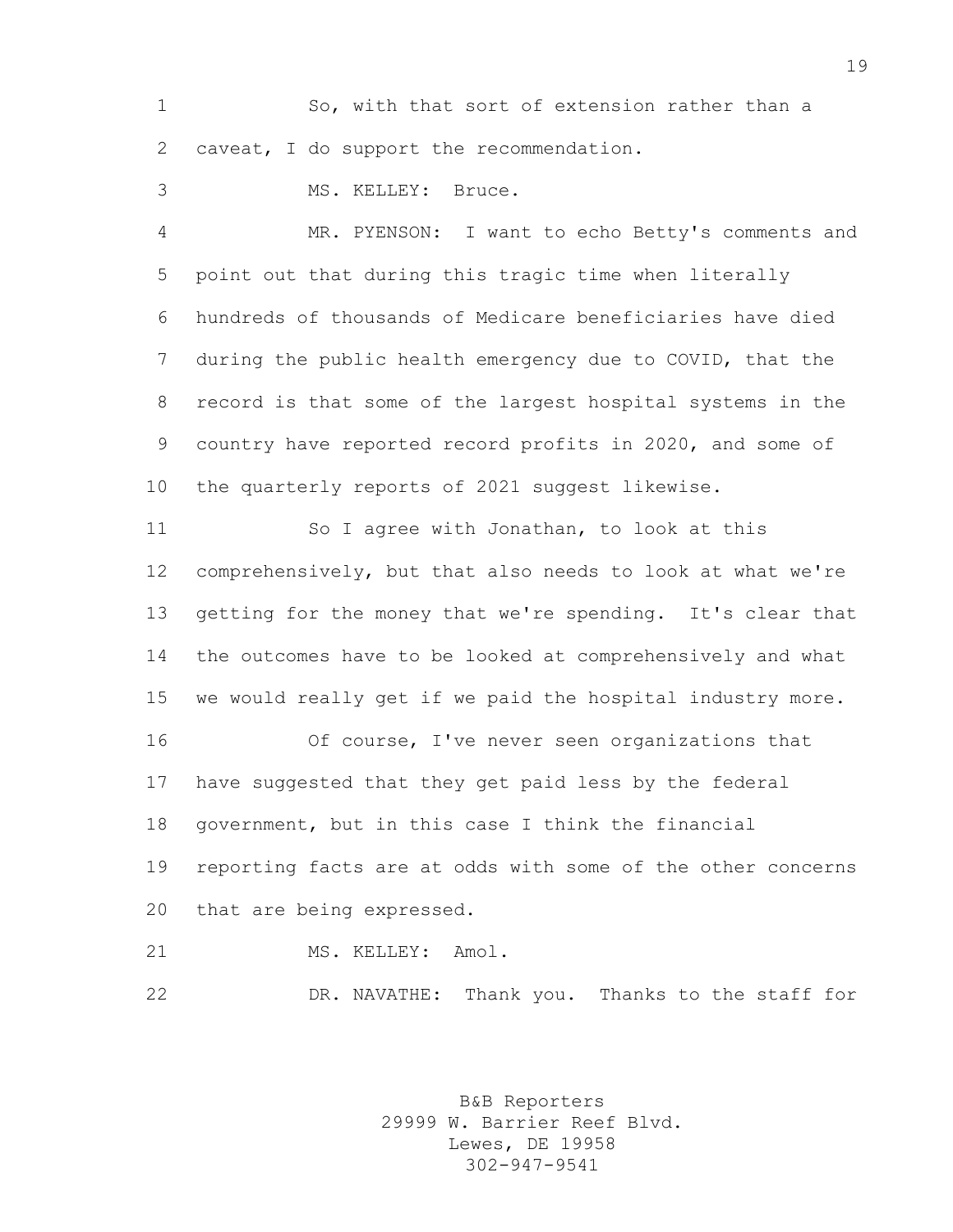all the hard work here and responsiveness to the comments, and I echo the prior Commissioners who have noted the challenging circumstances during the public health emergency and the impact on the front lines and the organizations.

 First, I do want to point out that I do support the recommendation. Second, I just want to voice some concern, to some extent, in making sure that we're interpreting it, perhaps aligning our intent of the relatively efficient hospital analysis with what we're seeking to gain from it, from an informational perspective. The additional work the staff has done has been illuminating, at least to me, in that it highlights the relatively efficient hospital group, and perhaps this applies outside of just the hospital sector, it is certainly not representative of all the hospitals, and I think that part we may have guessed.

 That being said, it also varies in certain systematic ways. Part of this I think is unavoidable in the sense that we're defining this group in part based on outcomes, and to the extent that those outcomes are related to underlying factors of the populations or the communities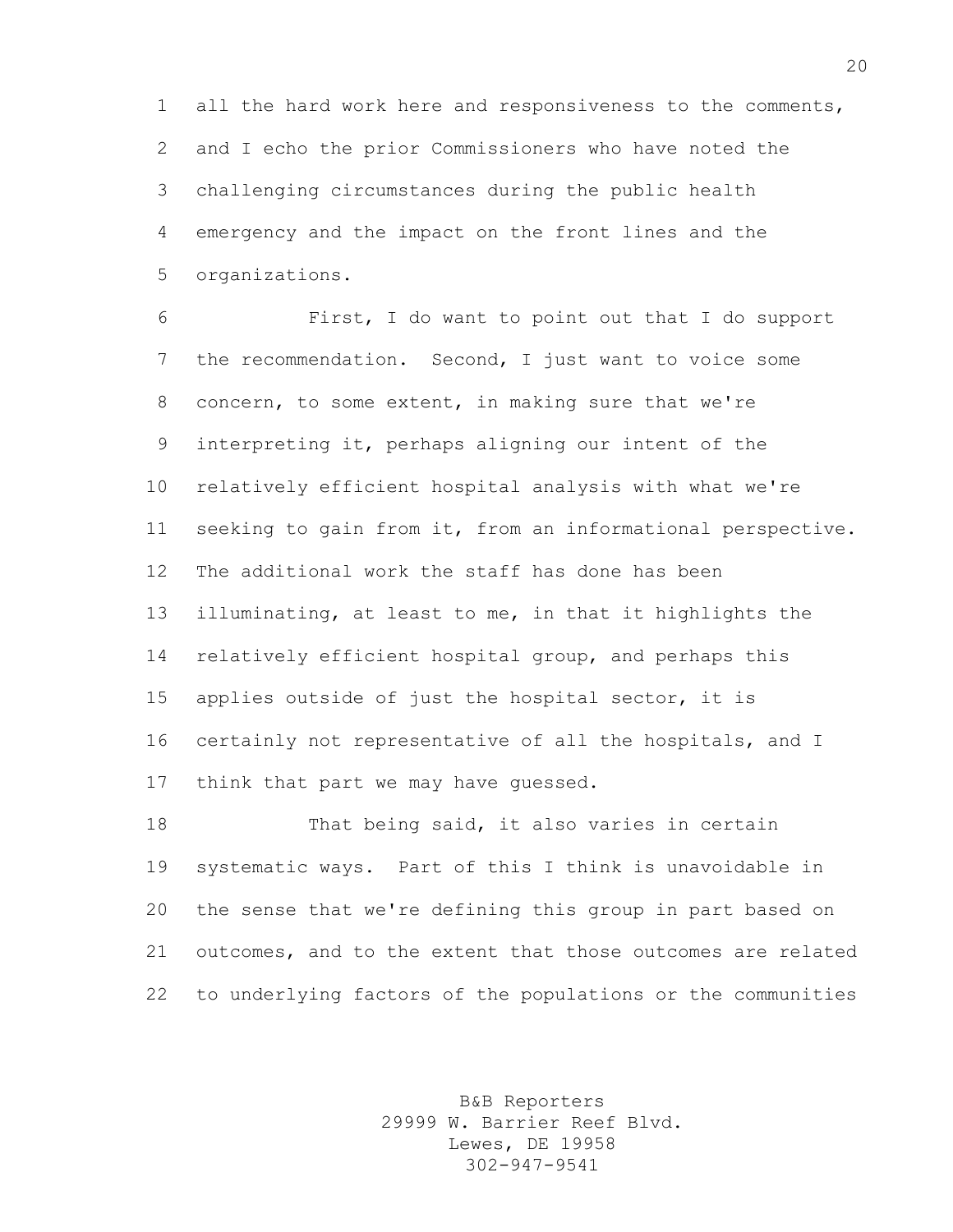that these hospitals serve, we would expect that this might be true.

 That being said, I think it was marked in the revised paper and the work that's been done that organizations that are either situated in communities that face disproportionate social determinants of health challenges or otherwise because of the circularity, to some extent, of the methodology, they are less likely to be represented in this relatively efficient group. That is an input. I would like to highlight that I understand that it's an input. There are multiple dimensions here. It is one dimension on which we assess how the impact of our payment updates will be on the financial health of the sector.

 So the concrete point, I think, going forward, would be to take a look at whether there is some modification and/or maybe alternative specification or kind of like a gut check sensitivity analysis type of approach on the relatively efficient hospital analysis alone here, again recognizing that it's one dimension of many dimensions of financial indicators that we look at. Thank you.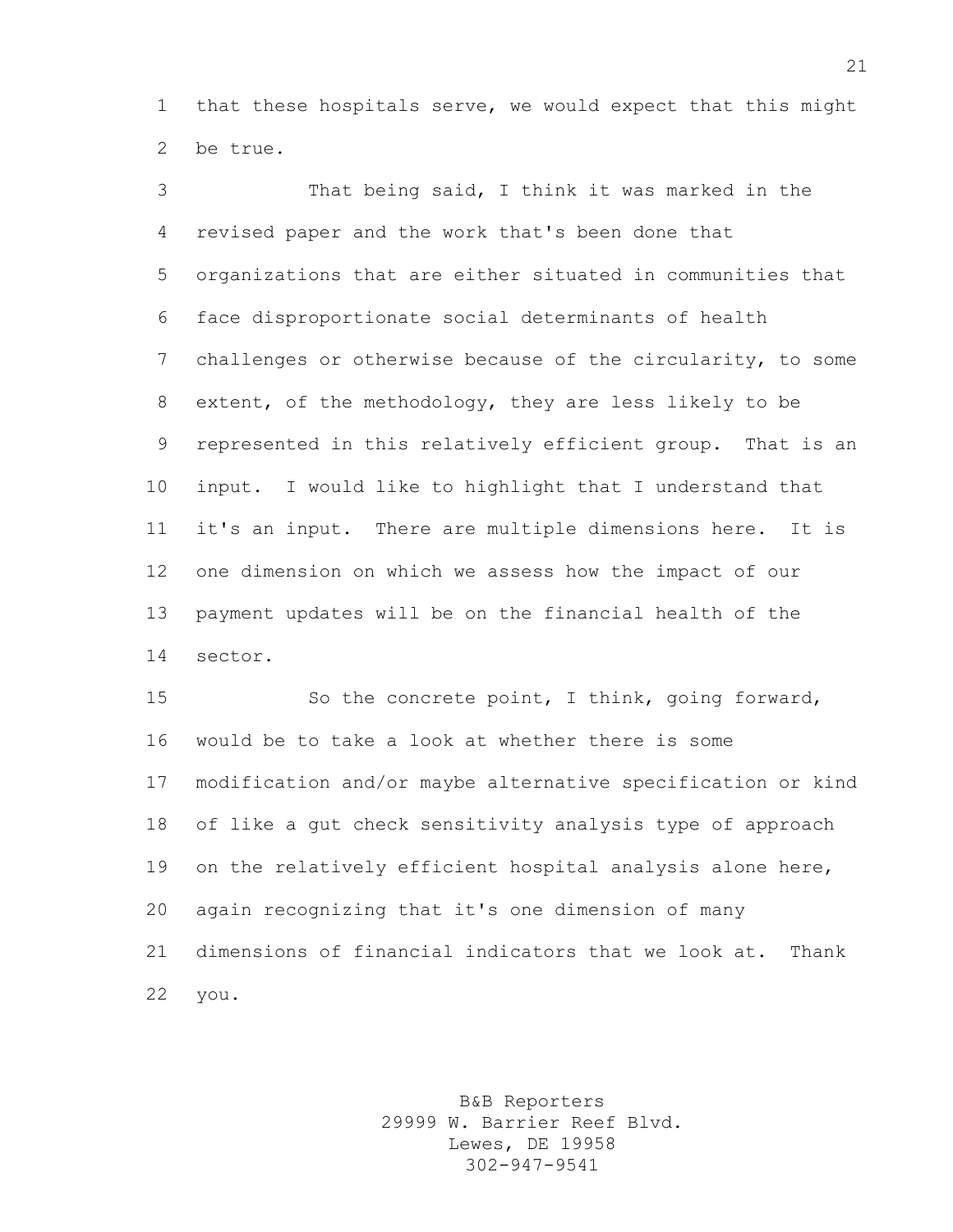DR. CHERNEW: Terrific. If I followed this right, Amol, you were the last commenter in the queue. Is that right, Dana?

 MS. KELLEY: Yes, that's correct. DR. CHERNEW: Okay then. I think we should probably then have a roll call vote. Last year we did it in alphabetical order, so this year we'll do it in reverse alphabetical order. Next year, hopefully, we'll be able to do it in the order in which people are seated. But in any case, Dana, can you run through the roll call? MS. KELLEY: Yes. Okay. For the draft recommendation that reads, "For fiscal year 2023, the Congress should update the 2022 Medicare base payment rates for acute care hospitals by the amount determined under current law." Voting yes or no. Pat? 17 MS. WANG: Yes. 18 MS. KELLEY: Dana? DR. SAFRAN: Sorry. Yes. MS. KELLEY: Jaewon? DR. RYU: Yes.

> B&B Reporters 29999 W. Barrier Reef Blvd. Lewes, DE 19958 302-947-9541

22 MS. KELLEY: Wayne?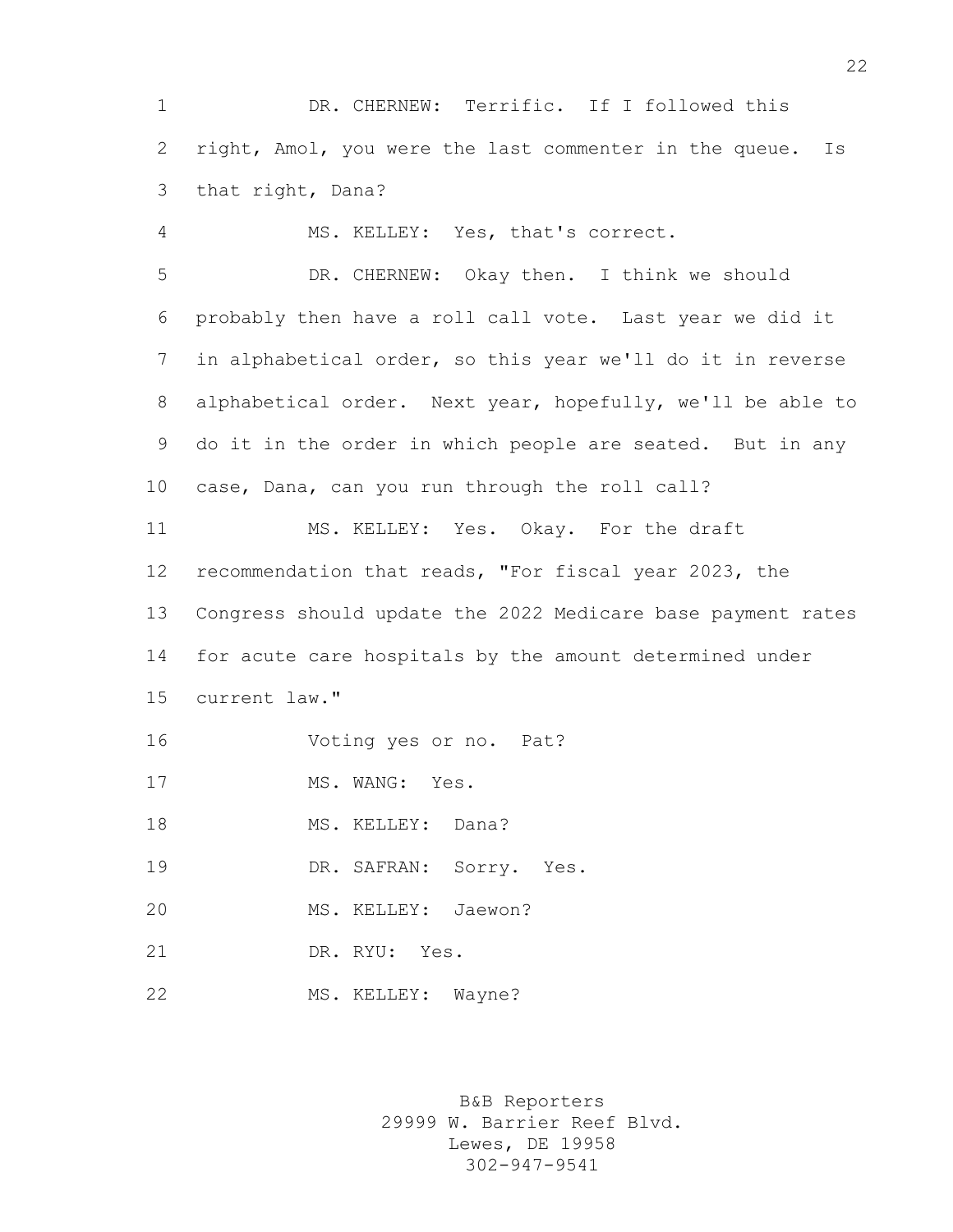| 1              | DR. RILEY: Yes.               |
|----------------|-------------------------------|
| $\mathbf{2}$   | MS. KELLEY: Betty?            |
| $\mathcal{S}$  | DR. RAMBUR: Yes.              |
| $\overline{4}$ | MS. KELLEY: Bruce?            |
| 5              | MR. PYENSON: Yes.             |
| 6              | MS. KELLEY: Jon Perlin?       |
| 7              | DR. PERLIN: Yes.              |
| 8              | MS. KELLEY: Amol?             |
| $\mathcal{G}$  | DR. NAVATHE: Yes.             |
| 10             | MS. KELLEY: Jonathan Jaffery? |
| 11             | DR. JAFFERY: Yes.             |
| 12             | MS. KELLEY: David?            |
| 13             | DR. GRABOWSKI: Yes.           |
| 14             | MS. KELLEY: Marge?            |
| 15             | MS. MARJORIE GINSBURG: Yes.   |
| 16             | MS. KELLEY: Stacie?           |
| 17             | DR. DUSETZINA: Yes.           |
| 18             | MS. KELLEY: Brian?            |
| 19             | DR. DeBUSK: Yes.              |
| 20             | Larry?<br>MS. KELLEY:         |
| 21             | Yes.<br>DR. CASALINO:         |
| 22             | MS. KELLEY: Lynn?             |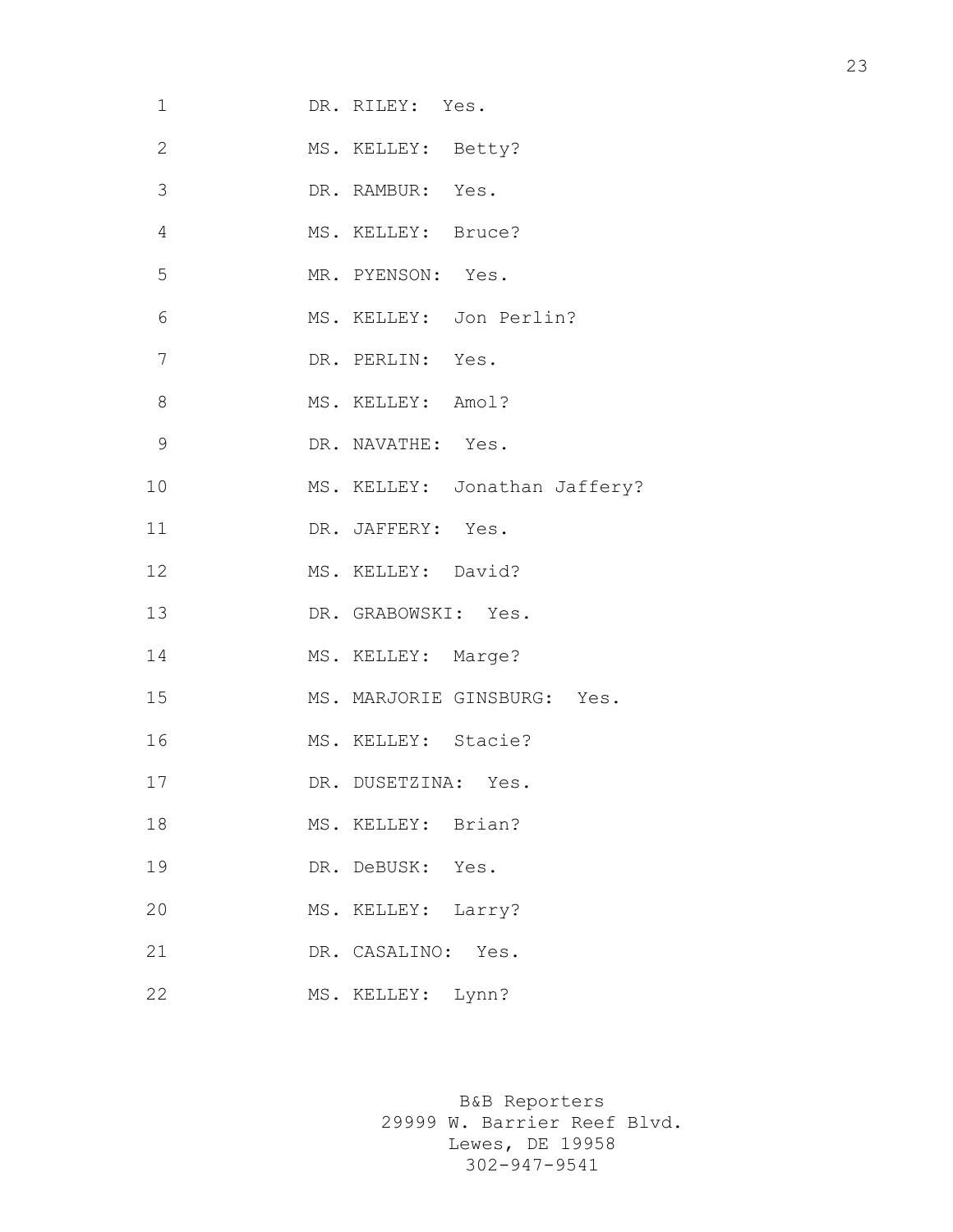MS. BARR: Yes.

2 MS. KELLEY: Paul?

DR. PAUL GINSBURG: Yes.

4 MS. KELLEY: Mike?

DR. CHERNEW: Yes.

 Thank you all. And I will say I very much appreciate the discussion, the challenges, and for those listening, as we move forward understanding that we're going to come out of the public health emergency, there's been a lot of changes and a lot of challenges. We are not only going to continue to address those as we think about update recommendations moving forward.

 Some of you may know that we have initiated an entire workstream on safety in hospitals. We have done a lot of work on rural hospitals as well, some of which has made its way into policy. And it is really a high priority for us to figure out how to deal with the heterogeneity of all of the providers and their circumstances in a world where we have a singular update recommendation.

 So I want to make sure to go on the record as acknowledging that we are aware of that heterogeneity, we 22 are concerned about the heterogeneity, and we are going to

> B&B Reporters 29999 W. Barrier Reef Blvd. Lewes, DE 19958 302-947-9541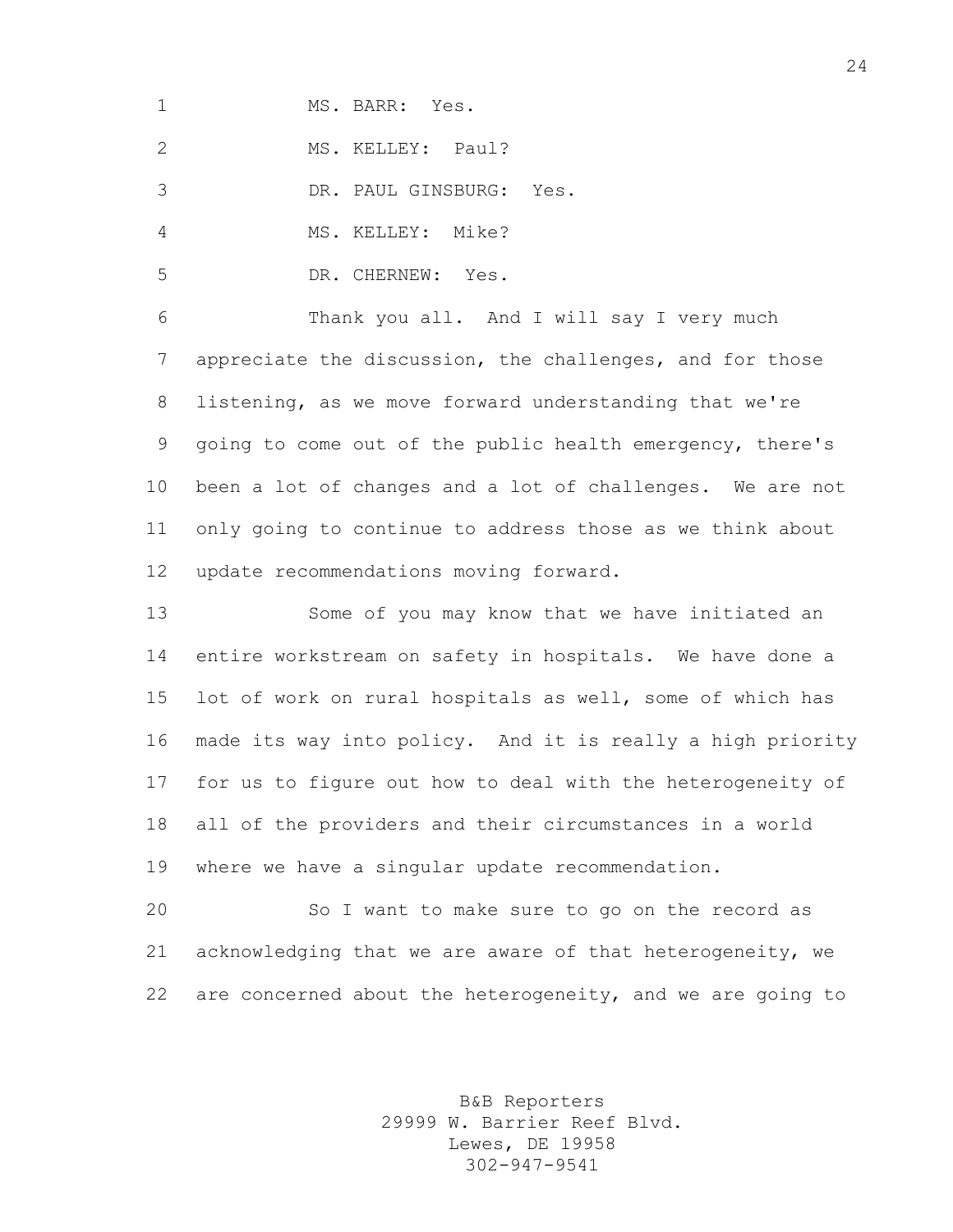continue to seek mechanisms to address it in a way that is efficient and allows beneficiaries access to high-quality, efficient care.

 DR. CHERNEW: So I think, if I'm not mistaken, that brings this session to a close, and we will move on to the next in our sessions, which is going to be the physician fee schedule, I believe. Am I right about that, Dana?

 MS. KELLEY: Yes, that's correct. Is the Commission staff ready?

11 MR. WINTER: Yes.

 DR. CHERNEW: Great. And both by the slide and by the voice I am turning it over to Ariel.

 MR. WINTER: Thank you. Good afternoon. In this session, I will recap our assessment of the adequacy of Medicare's payments for physician and other health professional services. I will present a draft recommendation for updating payment rates for 2023, and a draft recommendation to collect data on audio-only telehealth services.

 My colleagues -- Geoff Gerhardt, Rachel Burton, and Ledia Tabor -- are also involved in this work and will

> B&B Reporters 29999 W. Barrier Reef Blvd. Lewes, DE 19958 302-947-9541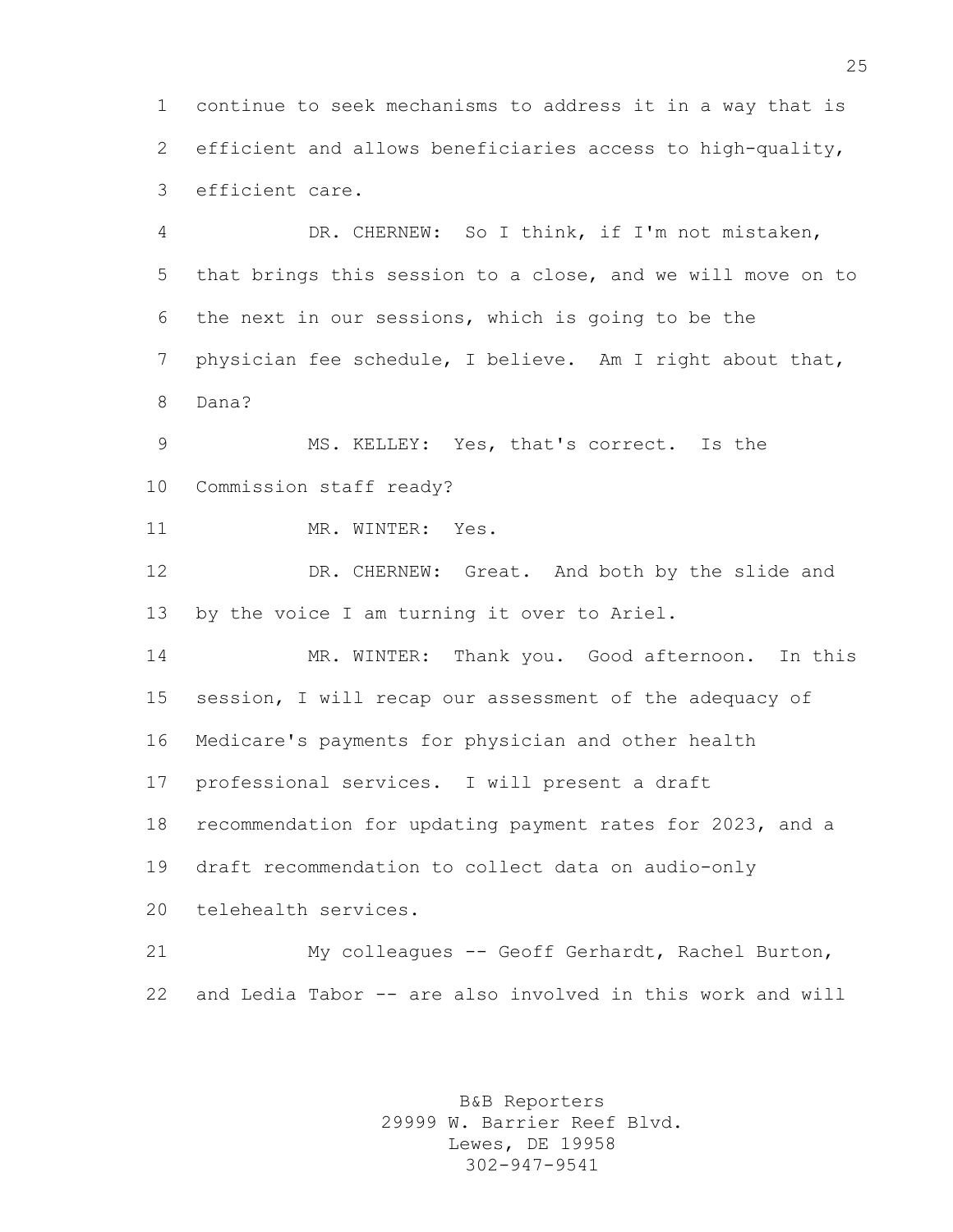be on hand to help answer questions.

 The audience can download a PDF of these slides in the Handout section of the control panel, on the right side of the screen.

 As a quick recap, the physician fee schedule is used to pay for about 8,000 different services that are provided in a variety of settings. In 2020, Medicare paid \$64.8 billion to 1.3 million clinicians for fee schedule services. This is \$8.7 billion less than was spent in 2019, before the pandemic.

 To offset declines in revenue from Medicare and other payers during the pandemic, Congress has provided tens of billions of dollars in relief funds to clinicians. In addition, Congress and CMS gave clinicians much more flexibility to provide telehealth services.

 Under current law, there is no update to the base payment rate for 2023, but clinicians can potentially receive a positive or negative performance-based adjustment if they are in the Merit-based Incentive Payment System, known as MIPS, or they can receive a 5 percent bonus if they are in an advanced alternative payment model. Congress increased physician fee schedule payment

> B&B Reporters 29999 W. Barrier Reef Blvd. Lewes, DE 19958 302-947-9541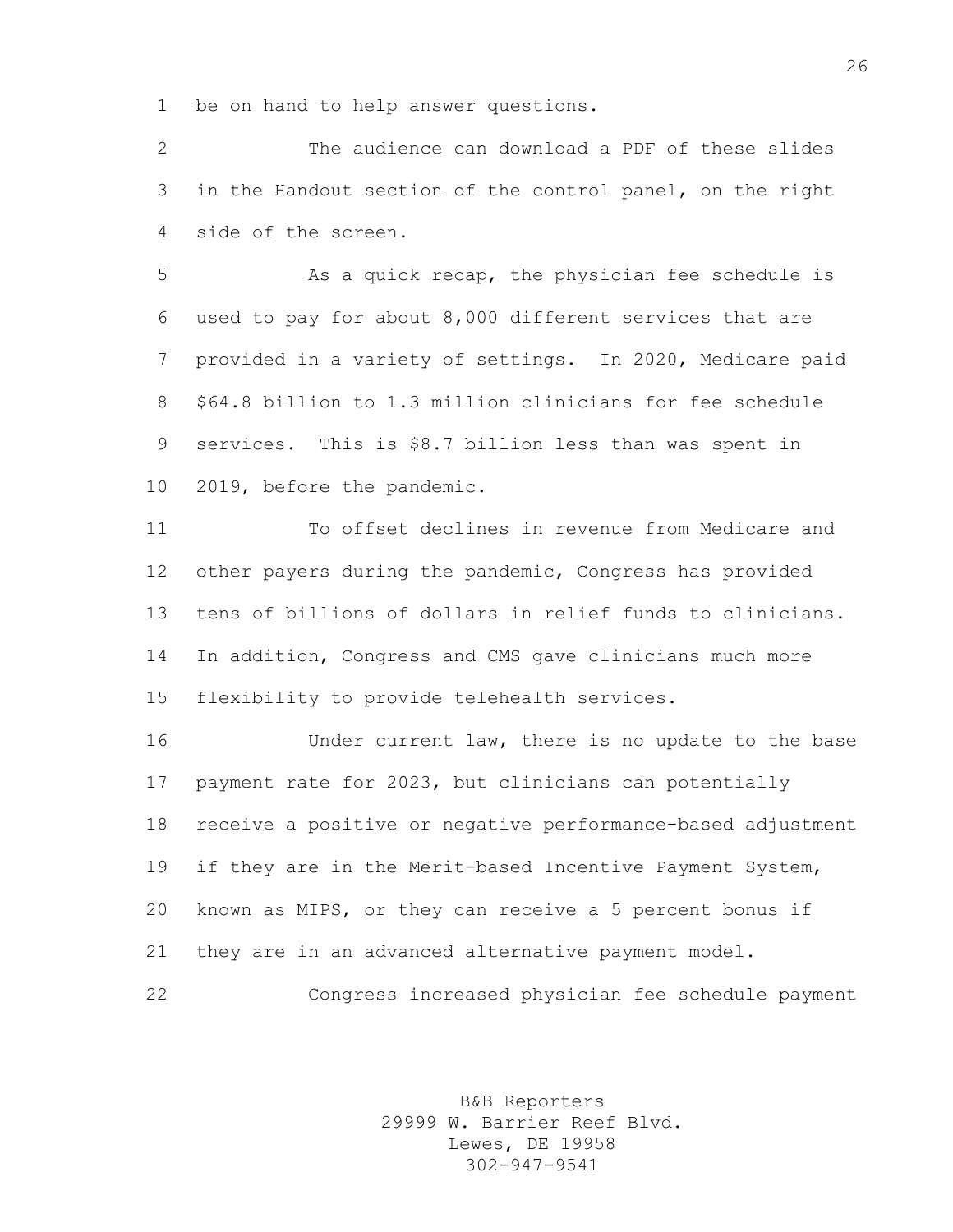rates in 2020 and 2021. Since our last meeting in December, Congress also increased payments for 2022, and they are nearly 4 percent higher than they were scheduled to be under prior law. In January 2023, these temporary payment increases will expire, and clinicians' payment rates will return to pre-pandemic levels through 2025. In 2026, differential payment updates will begin for clinicians in A-APMs and clinicians who are not in A- APMs. Because there was interest at the December meeting in increasing payments for primary care services, the next three slides discuss this issue. The Commission has done a lot of work in this area. In 2011, we recommended that CMS regularly collect data on service volume and/or time from practices to establish more accurate prices for clinician services. In 2015, we recommended that Congress establish a per beneficiary payment for primary care clinicians, which would supplement their existing fee schedule payments. In 2018, we explored an approach to rebalance the physician fee schedule by increasing payment rates for ambulatory E&M visits while reducing rates for other

> B&B Reporters 29999 W. Barrier Reef Blvd. Lewes, DE 19958 302-947-9541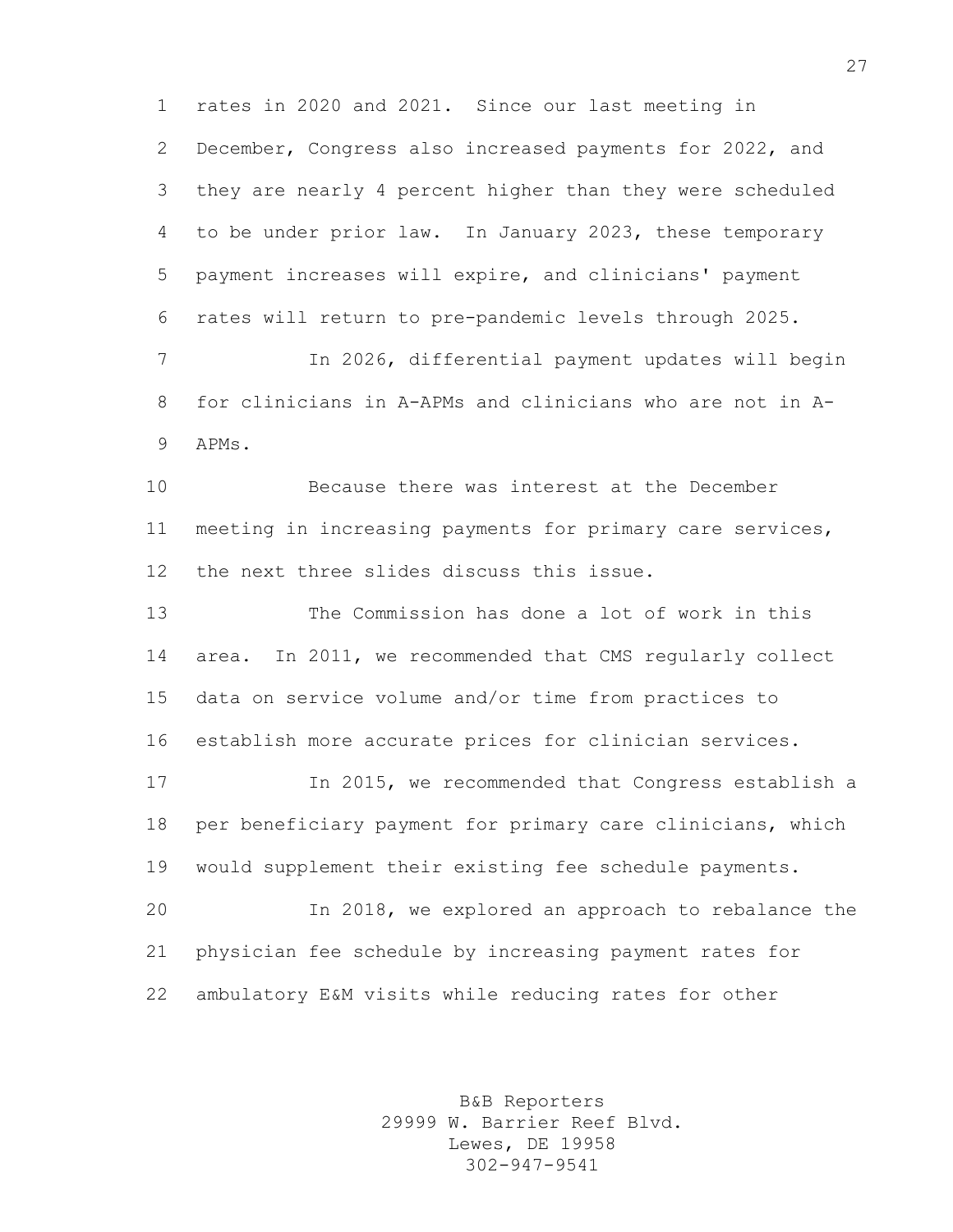services.

 We modeled the impact of raising the rates for E&M visits by 10 percent, which could be offset by lowering rates for all other services by 3.8 percent to achieve budget neutrality.

 In 2019, the AMA/Specialty Society Relative Value Scale Update Committee, or RUC, recommended that CMS substantially increase the work RVUs for E&M office and outpatient visits. Subsequently, CMS increased the RVUs for these visits in a budget-neutral manner in its final rule for 2021.

 In our comment letter on the proposed rule, we strongly supported CMS's decision.

 In the final rule, CMS estimated that total fee schedule payments would increase for primary care and some other specialties but decrease for many specialists. This is because the higher payment rates for E&M visits, as well as a new add-on code for E&M visits, would be offset by reducing rates for all fee schedule services.

 Some of the impacts by specialty are shown on this slide.

However, Congress reduced the size of the cuts to

B&B Reporters 29999 W. Barrier Reef Blvd. Lewes, DE 19958 302-947-9541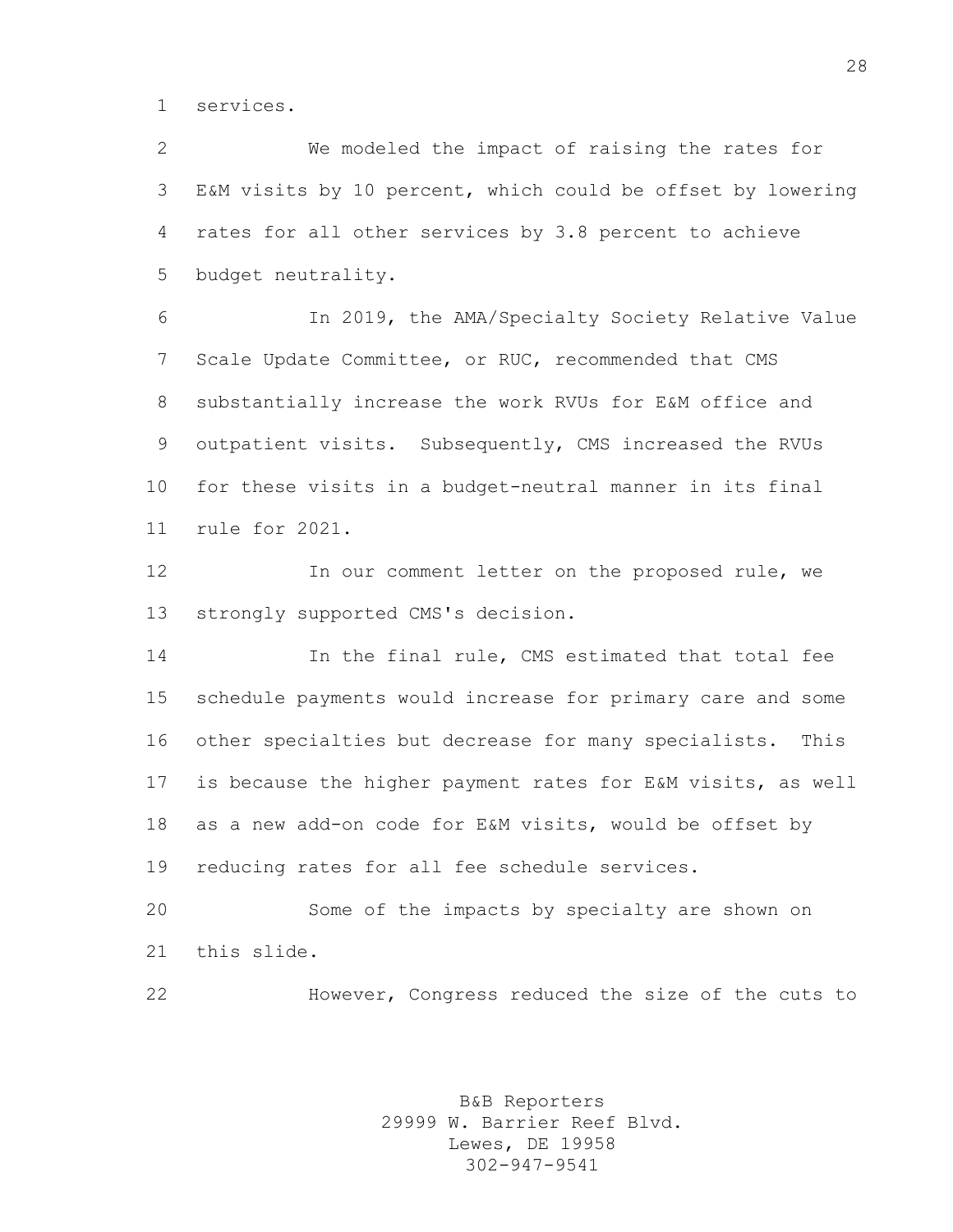specialists by raising total fee schedule payments in 2021 and 2022, as well as delaying the new add-on code for E&M services by three years. As a result, the impacts by specialty that are shown here were actually smaller.

 We have also explored ways to expand the supply of primary care physicians in Medicare. For example, in our June 2019 report, we discussed a potential federal student loan repayment program for primary care physicians who treat Medicare beneficiaries.

 At a Commission meeting in November 2019, we described other approaches based on interviews we did with two dozen experts, such as requiring residents to rotate through community-based primary care practices.

 Based on Commissioners' feedback at that meeting, we are now researching the role of geriatricians in Medicare, which we will discuss at a meeting this spring. Now I will turn back to our payment adequacy analysis.

 In summary, although COVID affected our indicators of payment adequacy, they remained generally positive. Most beneficiaries report access to care that is comparable to the privately insured and to prior years.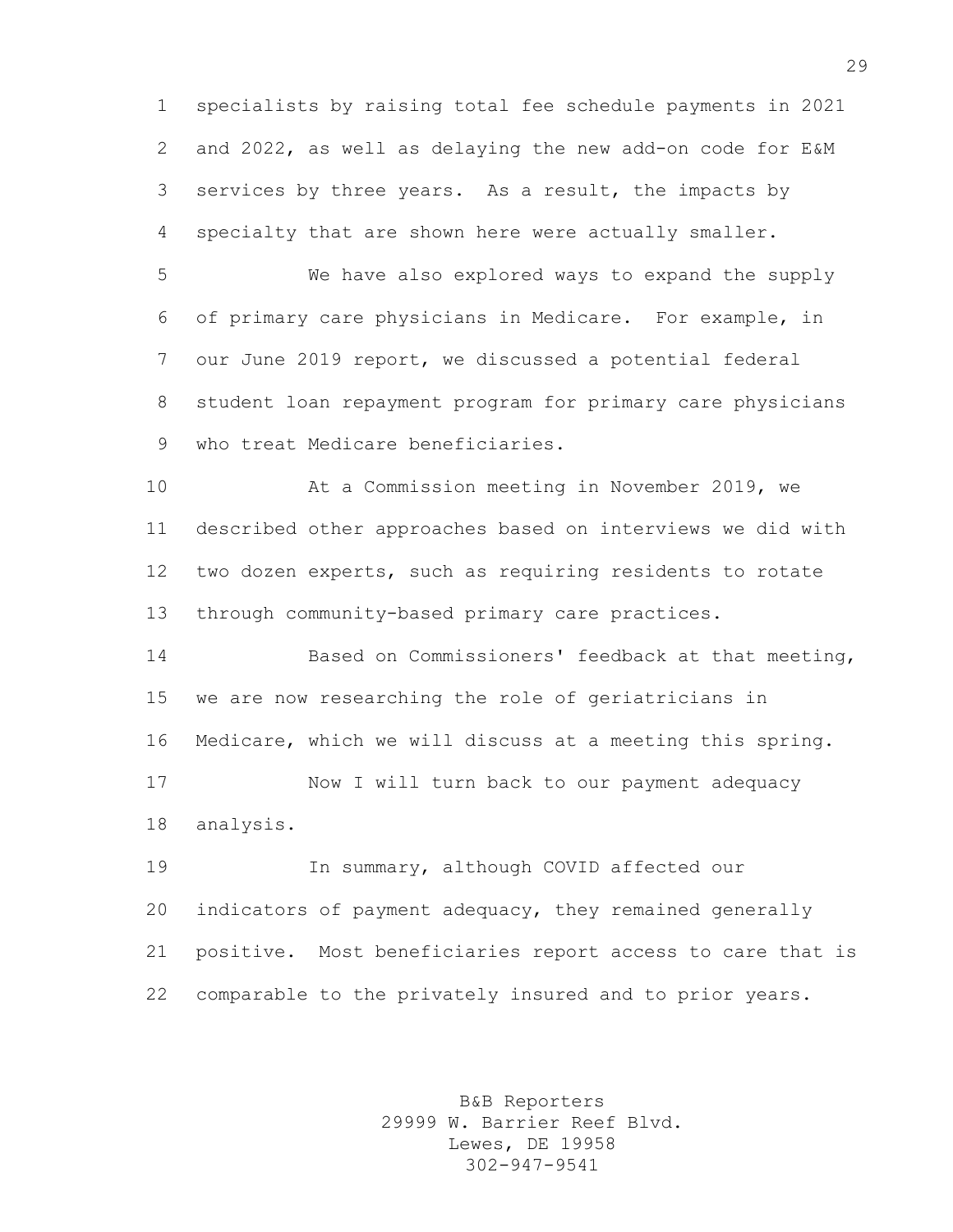The number of clinicians billing Medicare is stable, and the number of clinician encounters per bene declined in 2020, due to the pandemic.

 Turning to quality of care, we found wide geographic variation in the rates of ambulatory-care- sensitive hospital use, and CAHPS patient experience scores remain high. However, it is difficult to interpret quality measures in 2020, due to the effects of the pandemic.

 In terms of clinicians' revenue and costs, Medicare payments to clinicians declined by \$9 billion from 2019 to 2020, but clinicians received tens of billions of dollars in relief funds to offset financial losses due to the pandemic. Medicare payments per beneficiary decreased in the spring of 2020, but then rebounded and almost reached pre-pandemic levels by June. The MEI is projected to continue growing.

 Commercial payment rates for clinician services continue to exceed Medicare rates, and physician compensation from all payers increased modestly between 2019 and 2020, despite the pandemic.

 This leads us to the first draft recommendation, which reads: "For calendar year 2023, the Congress should

> B&B Reporters 29999 W. Barrier Reef Blvd. Lewes, DE 19958 302-947-9541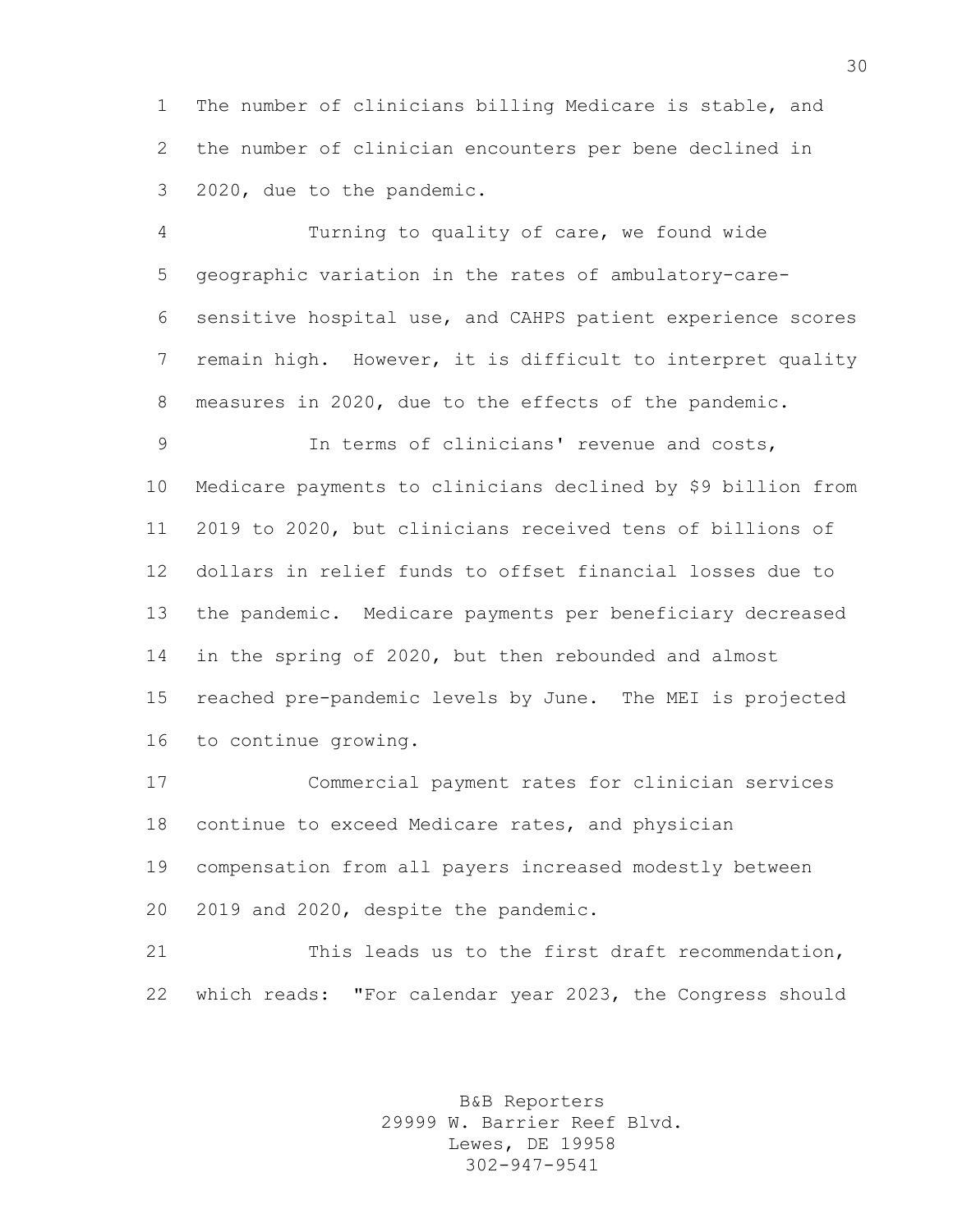update the 2022 Medicare base payment rate for physician and other health professional services by the amount determined under current law."

 In terms of implications, there would be no change in spending compared with current law, which calls for no update.

 This should not affect beneficiaries' access to care or clinicians' willingness and ability to furnish care.

 It is important to note that the payment update applies to all clinician services. If there are concerns about payment adequacy for primary care services, they should be addressed through a targeted approach, instead of the payment update mechanism.

 In addition, we will continue to monitor our indicators of payment adequacy each year using the most current available data, and we will make recommendations accordingly in future years.

 Our second draft recommendation concerns telehealth, and reads as follows: "The Secretary should require that clinicians use a claims modifier to identify audio-only telehealth services."

> B&B Reporters 29999 W. Barrier Reef Blvd. Lewes, DE 19958 302-947-9541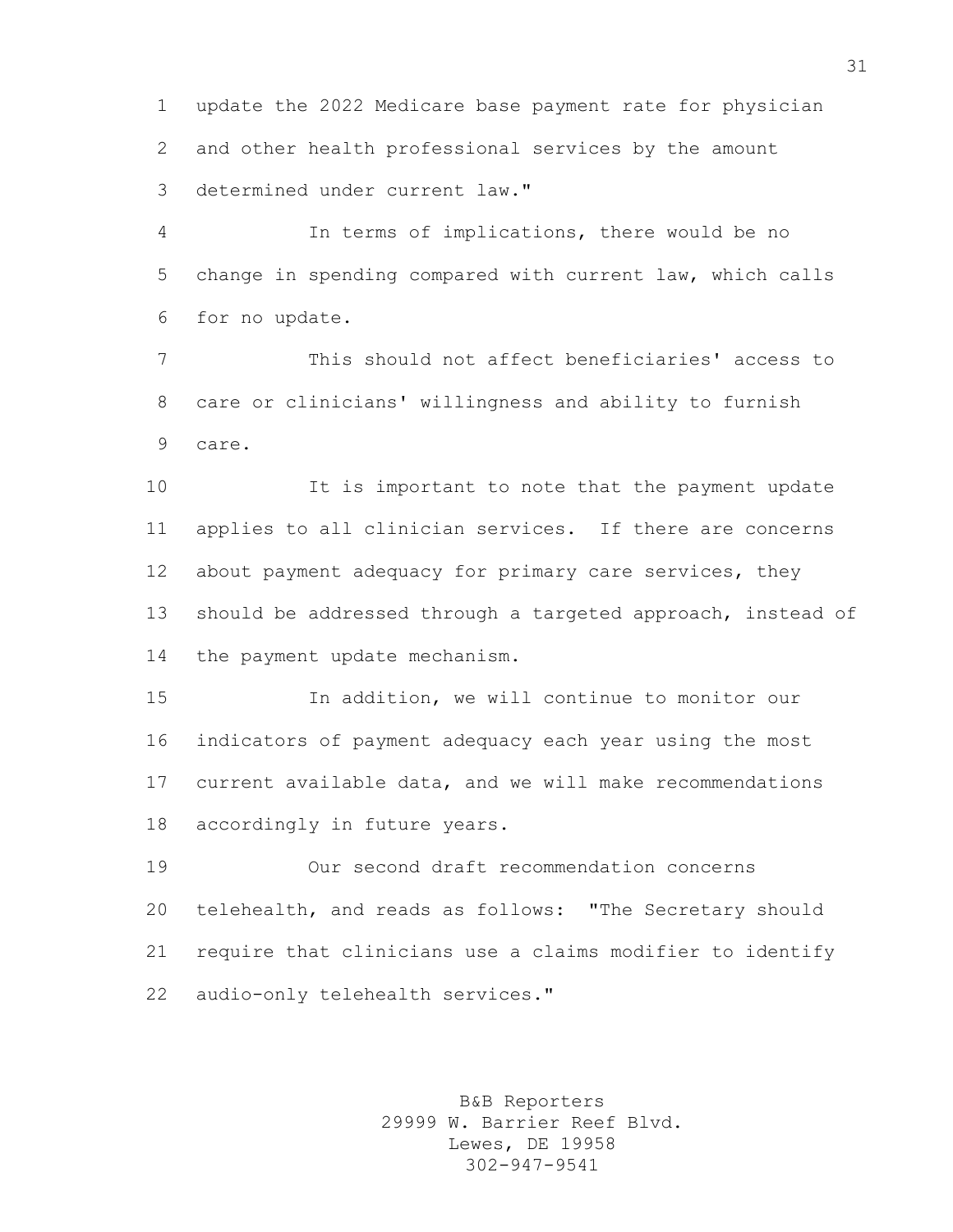In terms of implications, there would be no change in spending compared with current law, and this should not affect beneficiaries' access to care or clinicians' willingness and ability to furnish care. CMS already requires a claims modifier for audio- only services for mental health and substance use disorders, so this recommendation would extend this policy to all audio-only services. This policy would enable CMS, the Commission, and researchers to assess the impact of audio-only services on access, quality, and cost. This concludes our presentation, and I will turn things back over to Mike. 13 DR. CHERNEW: Ariel, thank you, and as before I am going to turn it over to Dana to manage the queue. MS. KELLEY: All right. I have Brian first. DR. DeBUSK: First of all, thank you for an excellent report. I support both recommendations as written, recognizing that confining the recommendation to changes in the conversion factor really limits our flexibility on policy. I do want to point out that around 45 percent of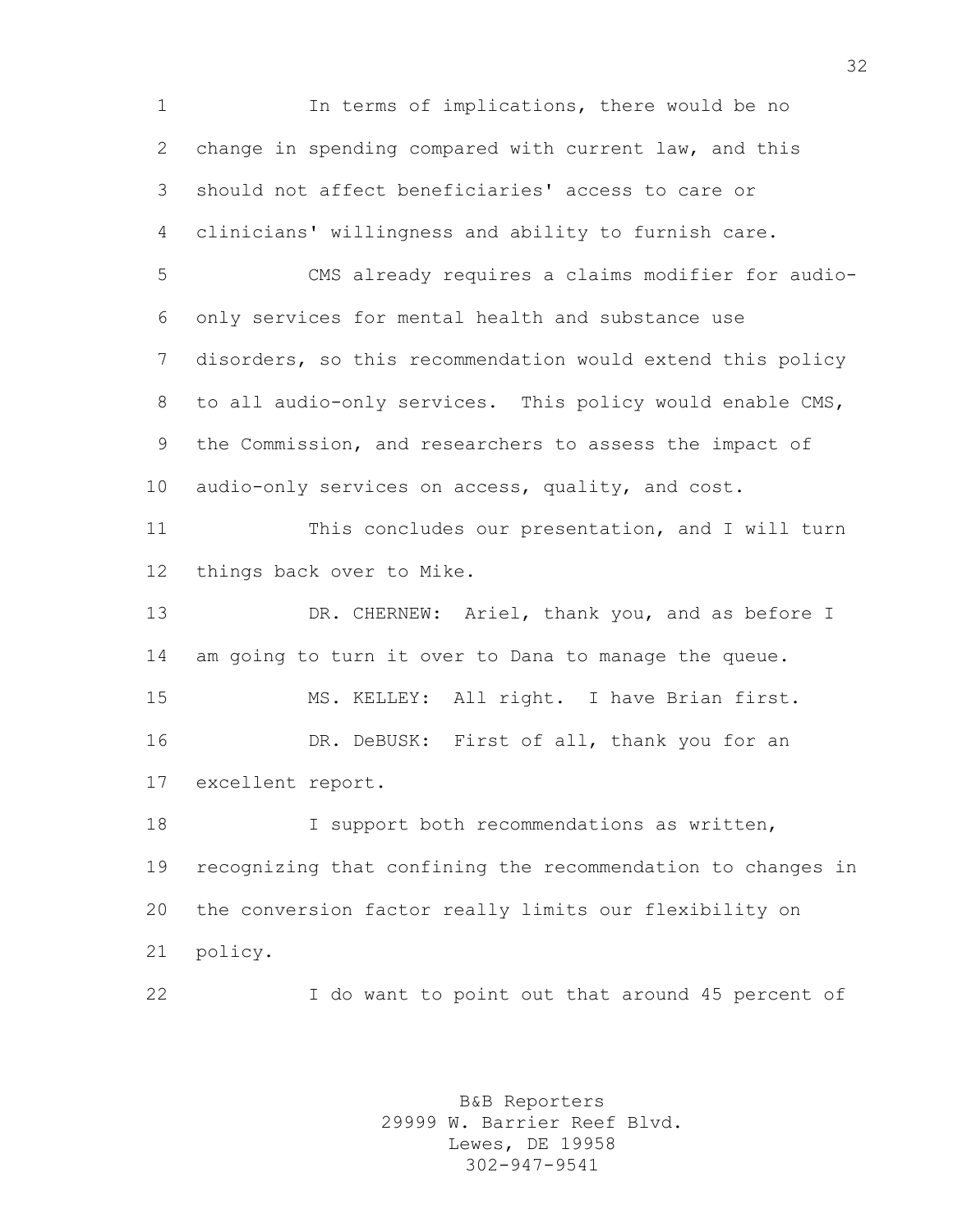the physician fee schedule is practice expense, and we have to assume that those expenses are subject to at least the effects of inflation and maybe some of these other factors, such as nursing shortages and things like that. And the PFS doesn't have a market basket type update mechanism, so when we talk about a zero update, it is a zero update. And I do think this could lead to a substantially different update for physicians and for hospitals, again with hospitals enjoying the market basket update, which could, in turn, drive more physician employment.

 And I just want to point out that physician employment, to Medicare, is largely a one-way function. We can incentivize physicians at the practice level when they are in private groups, but once they are employed to hospitals we do lose a lot of our financial leverage to influence physician practice patterns.

 So I do want to mention, I note just that in 2021, Congress authorized a 3.17 percent adjustment to the PFS, 3 percent in 2022. I do want to mention that if the Congress were inclined to do something in 2023, I do hope they would consider an update that focuses solely on practice expenses, leaving the physician work and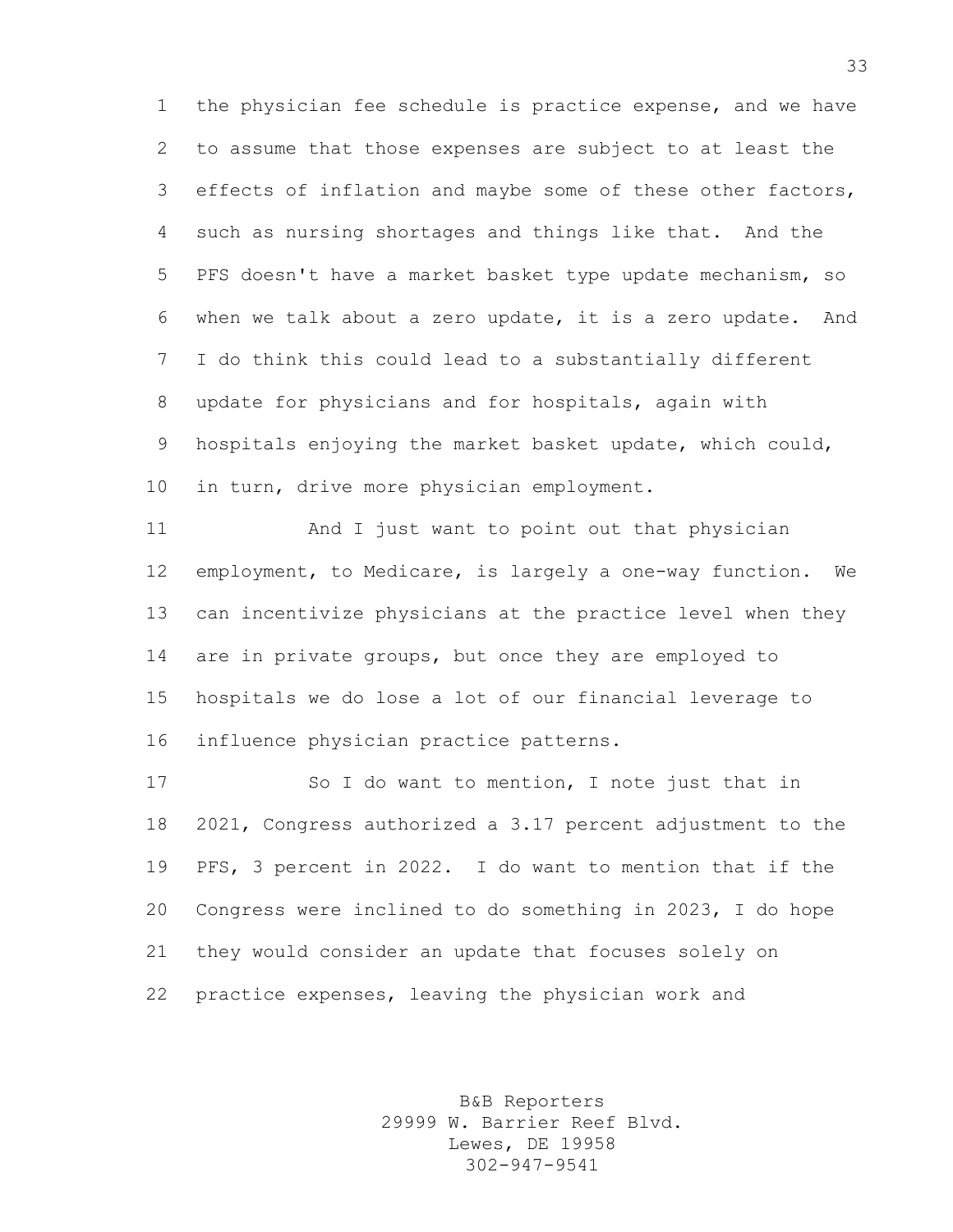professional liability portions alone.

 And that is my comment on this session. Thank you.

MS. KELLEY: Lynn.

 MS. BARR: So first of all I do support this, although it is very difficult because as we know there is no adjustment for inflation, and I do echo all of Brian's comments.

 Very quickly, we are experiencing extraordinary amount of trauma in our physician workforce. It has gone beyond burnout. We are serving them and we are starting to see evidence of PTSD. So I worry a little bit about a slap in the face to the people that are really on the front lines, but it is what it is.

 And I hope that Congress continues to intervene as necessary until we can fix the overall MACRA issue of not being able to adjust to inflation. And so I'm hoping that Congress will do the job until the program is fixed.

 And I want to say I do appreciate the expanded loan forgiveness program for rural. This is huge. And all providers, rural providers, that applied for loan forgiveness in the last cycle got it. It used to be almost

> B&B Reporters 29999 W. Barrier Reef Blvd. Lewes, DE 19958 302-947-9541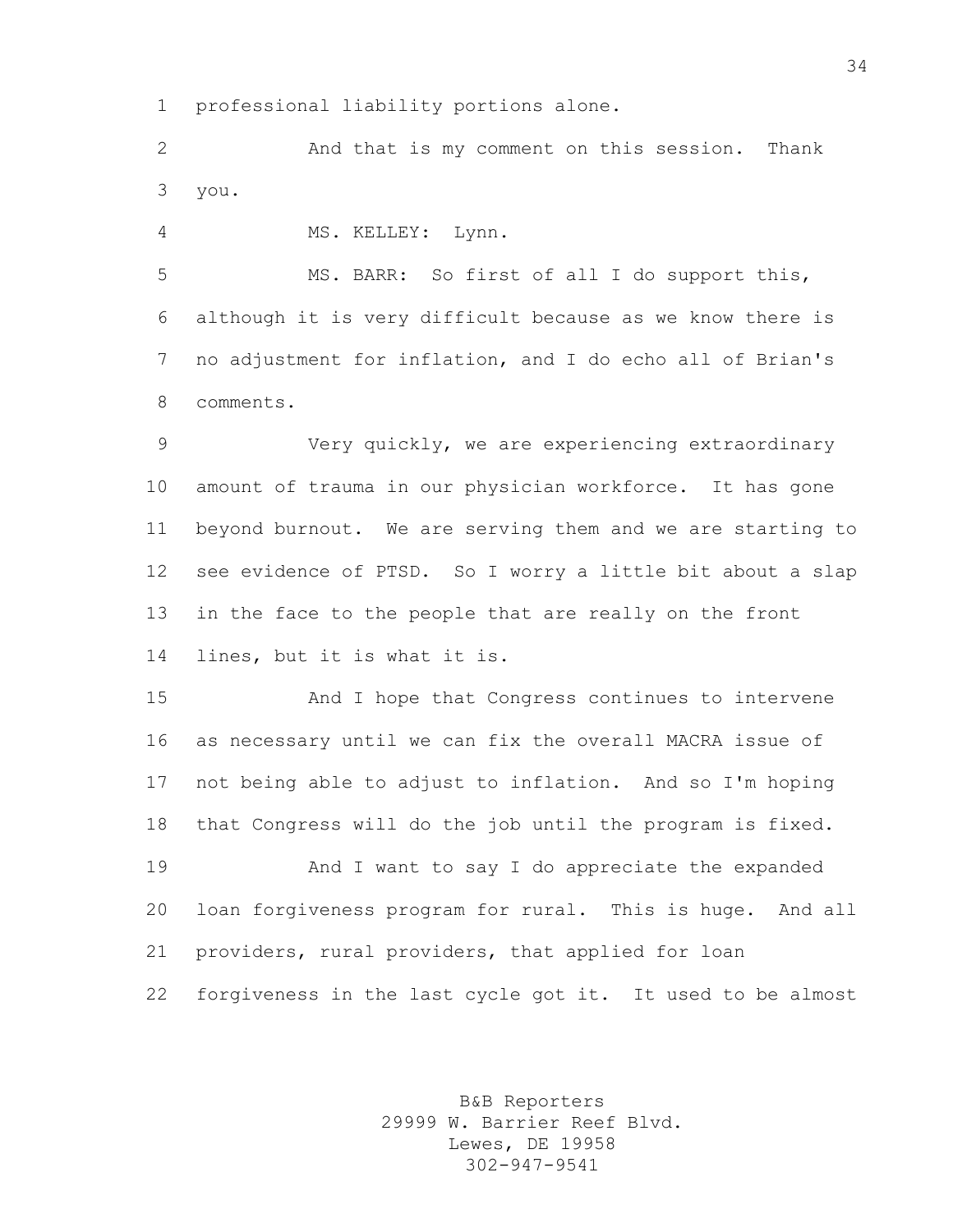nobody got it, so that is very, very positive, I think, and thank you for that.

 MS. KELLEY: Jonathan Jaffery? DR. JAFFERY: Thanks, Dana, and thanks to the staff for a great chapter. I am also supportive and, like Brian and Lynn, say that with some concerns about the longer-term approach that we have in place right now for physician updates or lack thereof, as the case may be, and how that can be adjusted. So I do want to have us think about that and address it a bit more going forward. I just have two comments about some things in the

 chapters that I wanted to -- the chapter I wanted to bring out. On page 28, there's a comment about beneficiaries' report good access to care, and then it follows that 91 percent have a usual source of care that was not hospital or ED or urgent care center.

 So I think in subsequent iterations of this, thinking about -- and this probably pertains to not just the physician sector, but thinking about our measures of access to care, we may want to spend a little more time thinking about how we assess that. If one in eleven beneficiaries are going to the hospital or the ED or urgent

> B&B Reporters 29999 W. Barrier Reef Blvd. Lewes, DE 19958 302-947-9541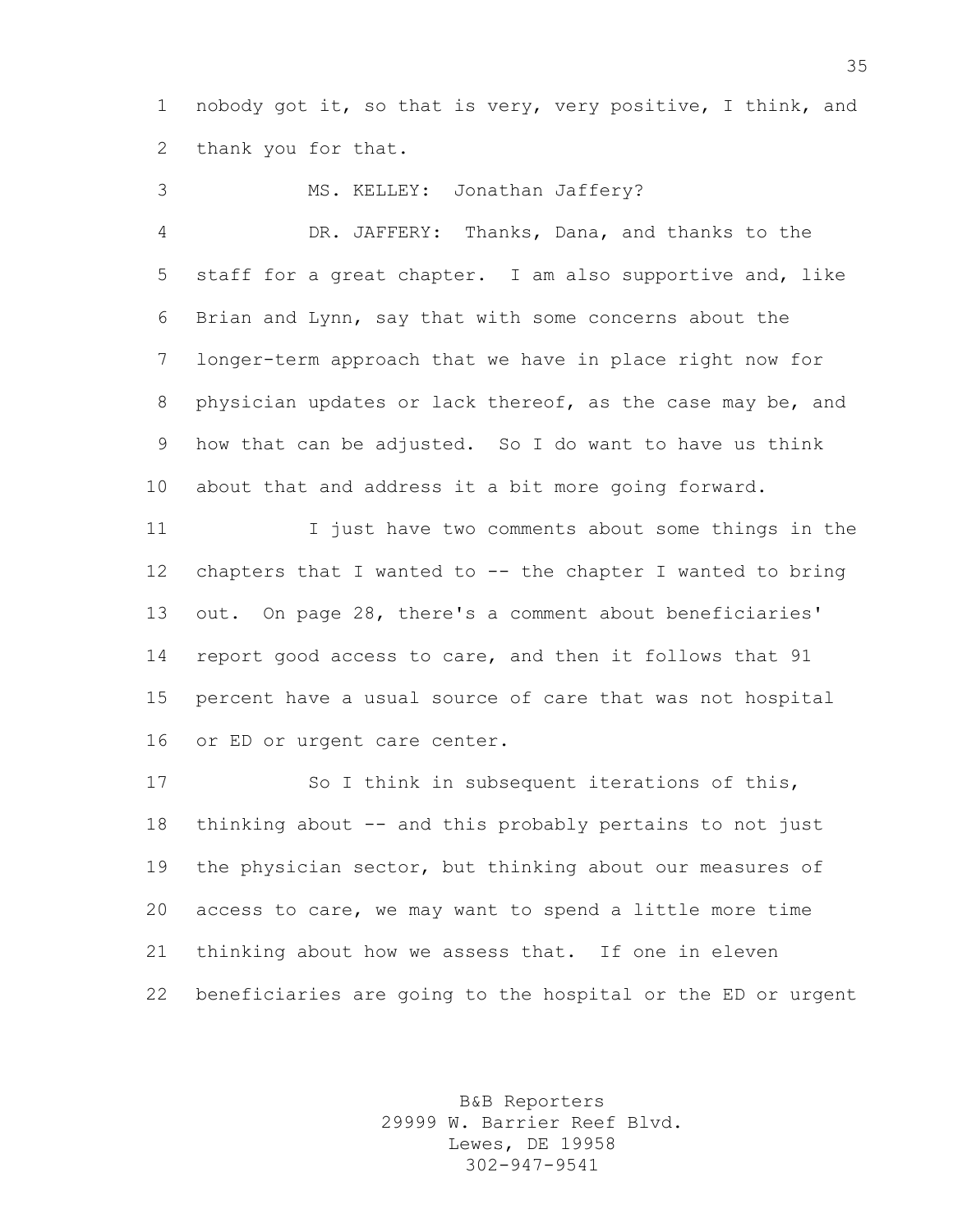care for their usual source of care, I think that might be something that actually is a concern of ours.

 The second thing is on page 32, and there's a paragraph that discusses some factors that may be driving differences in some of the care experience among different races and ethnicities in the survey data, and there's some hypothesis around some things talking about income and some things like that, income and care experience.

 While that may be a factor, I think that we're missing some pieces here that have really been brought out in some of the national discussions over the last couple years, and so I feel like we have an opportunity and maybe even obligation to acknowledge some of the systemic factors that also are likely and certainly possibly driving those differences, things like implicit bias, things like the lack of diversity in the workforce, and even things like the impact of some historical events like redlining and what that does to create neighborhoods and communities that are limited in their access to health care.

 So I just wanted to throw those out there as things for us to consider as we go forward but again supportive of their recommendation and certainly very

> B&B Reporters 29999 W. Barrier Reef Blvd. Lewes, DE 19958 302-947-9541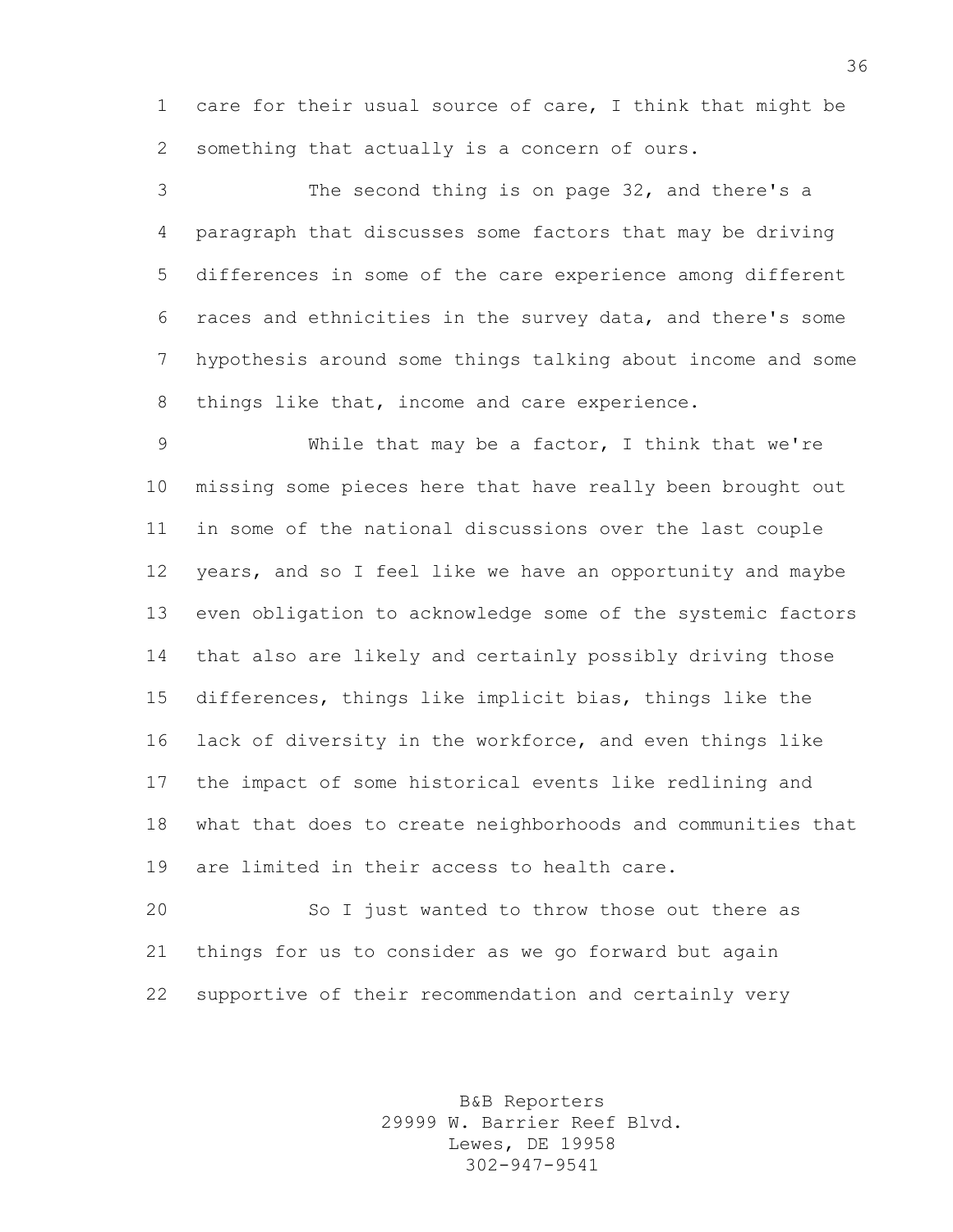supportive of the audio only, that a recommendation too for that data. So thank you.

MS. KELLEY: Larry.

 DR. CASALINO: So I'm planning to support both recommendations. I'm enthusiastic about being able to identify audio visits on claims, and I have more mixed feelings about the first recommendation. So I would like to make a few comments.

 One thing I think is important for people to understand is that MedPAC tends to give deference to current law when we're thinking about payment updates, and it tends to recommend changes in the update that current law prescribed only when the need for a change is clear. When we think that biologics MACRA should be modified, we address through means other than the annual payment update recommendation, and I think that's an important point to understand.

18 So I have to say that based on the staff report, it's not clear that a change from the current law is necessary in 2023, which is why I'm willing to support it. But I do want to just mention that looking to the future, I'm very concerned about three things, all of which

> B&B Reporters 29999 W. Barrier Reef Blvd. Lewes, DE 19958 302-947-9541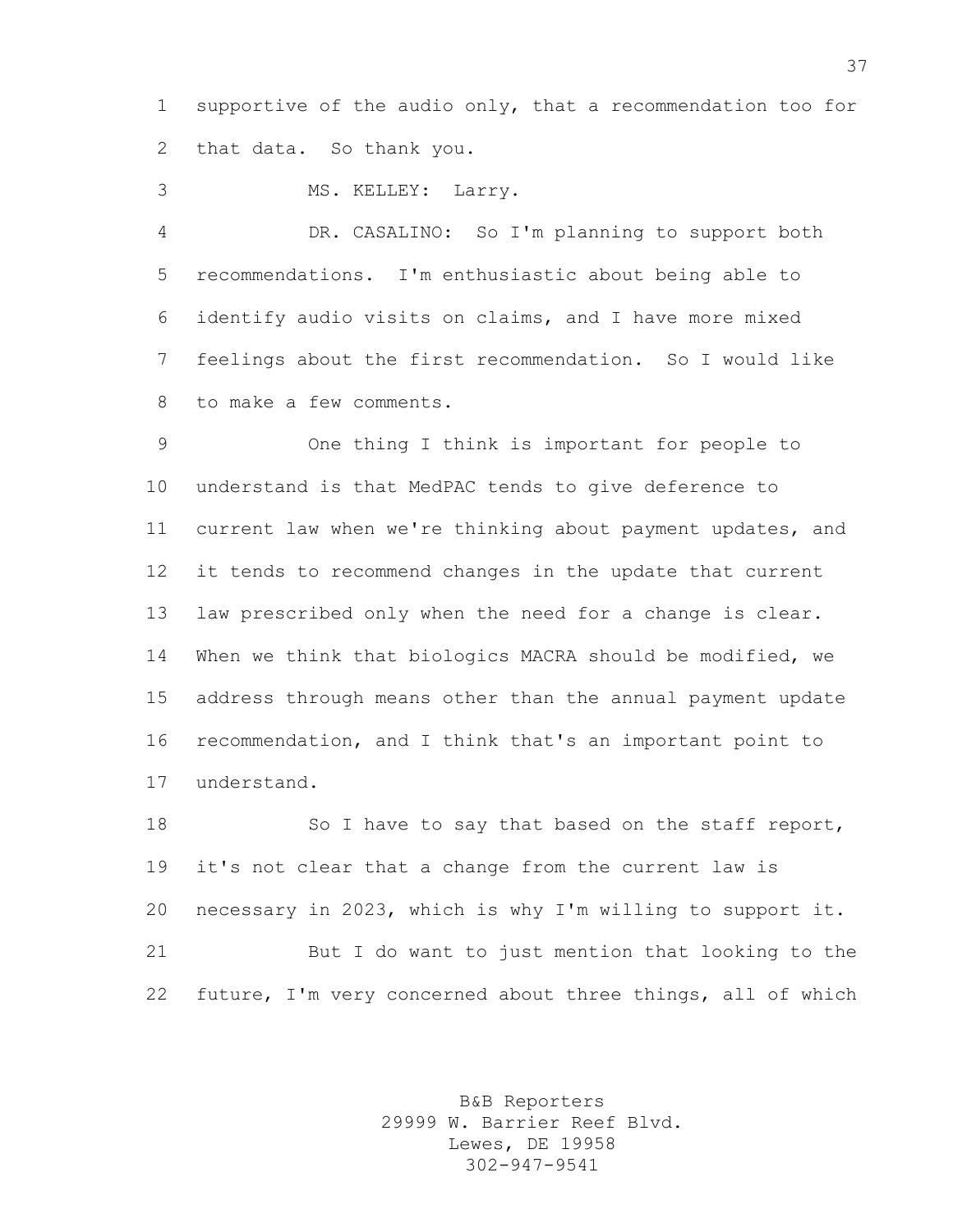have been mentioned to one degree or another. The physician fee update, fee schedule update is basically prescribed by MACRA, which is a multiyear prescription for the updates and which for quite a few years is zero, zero, zero. That's one thing during a period when inflation is stable and quite low. It's quite another thing when inflation is unpredictable and quite high. I am quite concerned that it be quite expensive for physicians to hire staff, to retain nurses, and also other kinds of staff, and with a zero update, that will make it even harder for them to do. So I think going forward, we need to think about the zero-update year after year that MACRA prescribes.

 The second point is Brian's point, which is a subtle point but extremely important, I think, namely that the hospital payment update will give increased facility fees for services provided by physicians who are employed by hospitals. So there will be an update there that will be basically based on inflation, but there will be no practice expense. The practice expense part of the physician fee schedule is kind of the equivalent to the facility fee for independent physicians. They get practice expense. Hospital-employed physicians, hospitals get the

> B&B Reporters 29999 W. Barrier Reef Blvd. Lewes, DE 19958 302-947-9541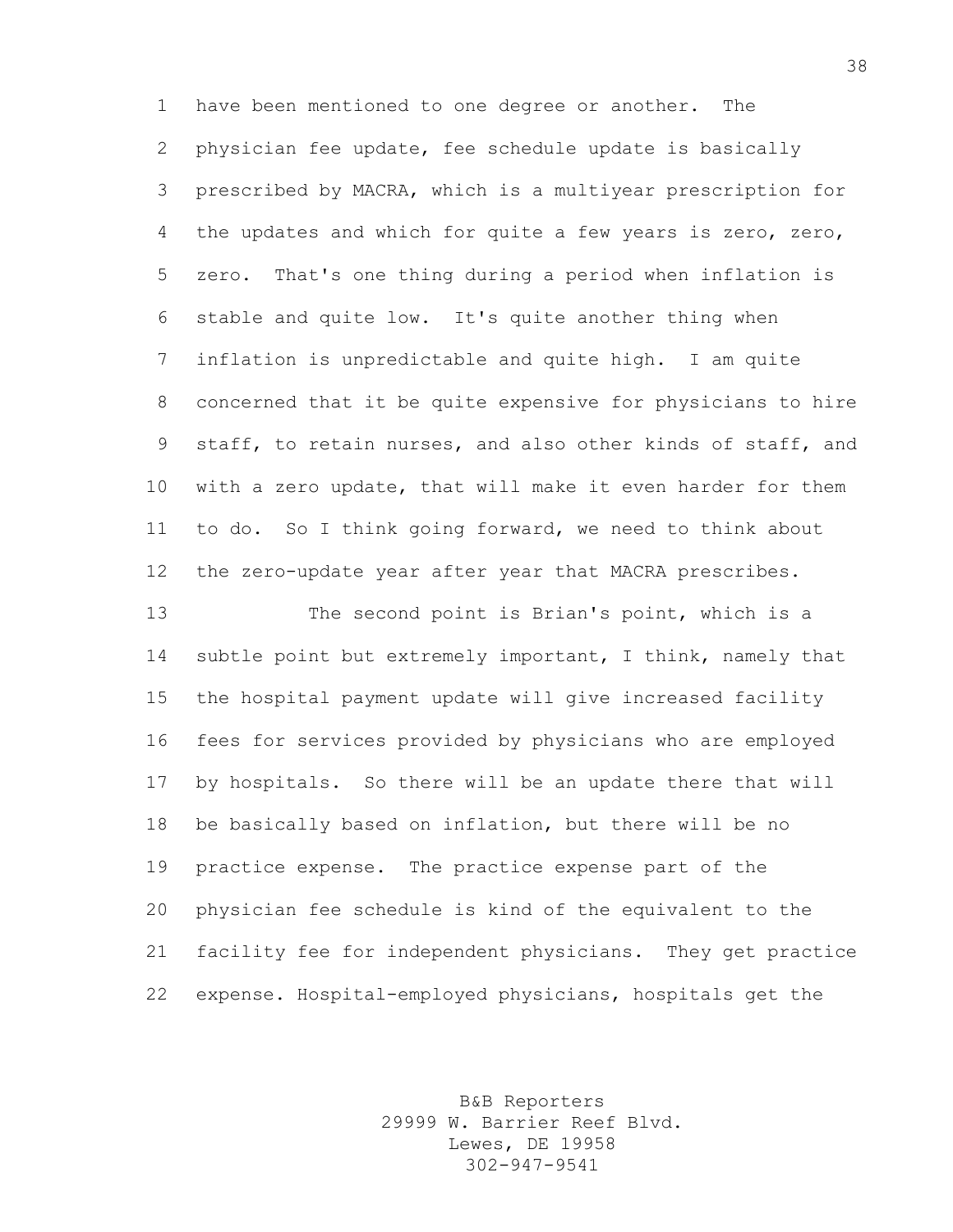facility fee. So there will basically be an inflationary update for hospital-employed physicians for the practice expense part of what they do but not for independent physicians, and the difference could be quite substantial with inflation as high as it looks like it's going to be running.

 So hospital employment of physicians may or may not be a good thing, but if it happens, it should happen for good reasons, not because it's driven by differential payment updates. So that is something I'm quite concerned about, and I think the Commission should pay attention to as soon as possible going forward.

 And then just briefly to echo Lynn's comment about physician morale, physicians -- and not just physicians but to other health care workers obviously, it's been a tough time, and it's going on and on. So a current law update won't feel very good to clinicians, and so I think it may have some deleterious effects that won't be easily measurable by the types of access and quality measures that are available to MedPAC. So I'm hoping that we can consider these things during this coming year, and then in our upcoming work on alternative payment models,

> B&B Reporters 29999 W. Barrier Reef Blvd. Lewes, DE 19958 302-947-9541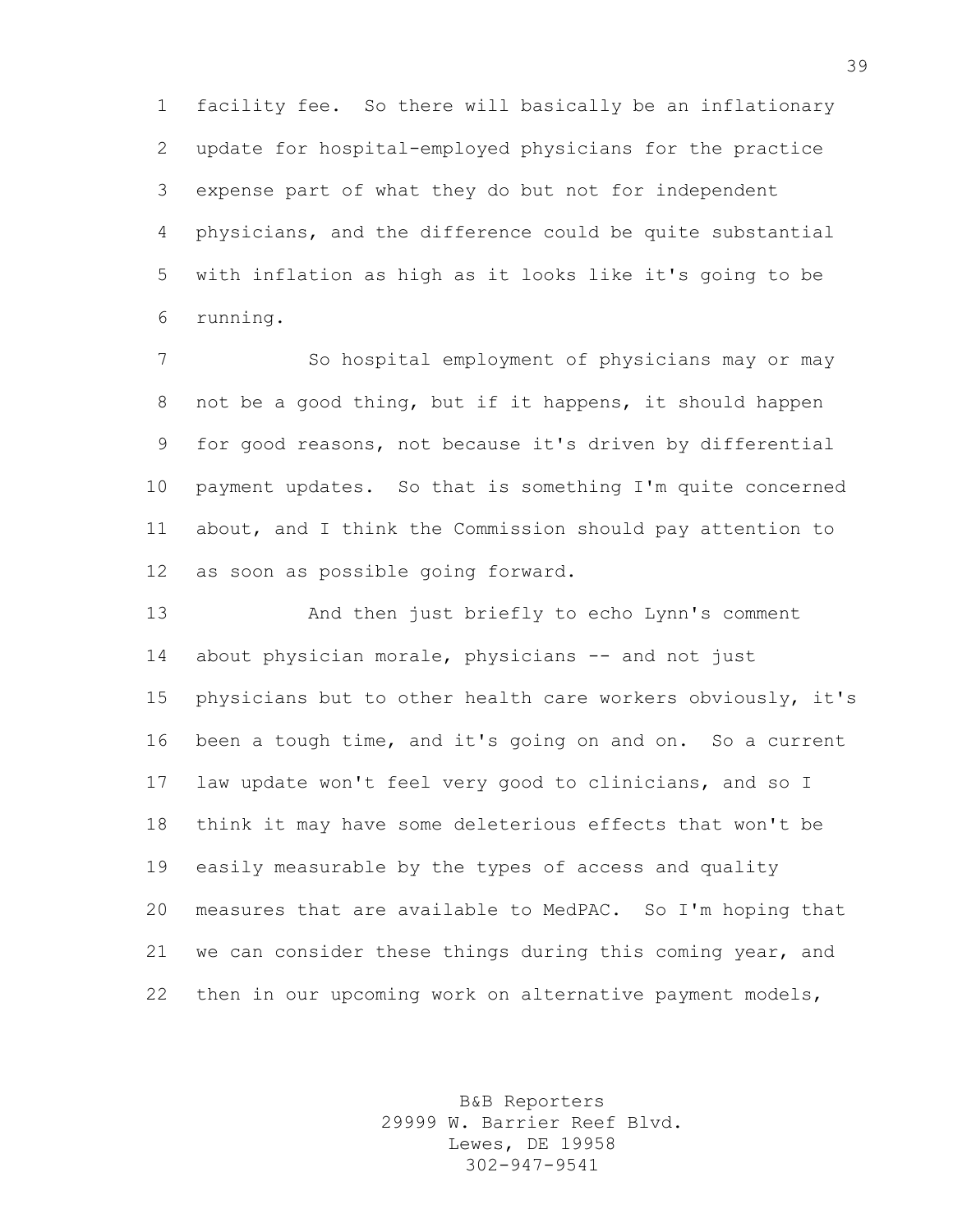we'll think about MACRA, which is closely tied to

 alternative payment models and whether there might be any changes to the MACRA.

Thanks a lot.

MS. KELLEY: Betty.

 DR. RAMBUR: Thank you. Thank you for the excellent work on this chapter, and I appreciate the comments of my fellow Commissioners.

 I have just a few comments. First of all, I should say I support the recommendation.

11 I really appreciate the teasing out of the role of nurse practitioners and PAs and the statement on page 41 that we're likely undercounting the number of encountered by APRN and PAs because of incident-to billing. I know MedPAC has made a recommendation to eliminate incident-to billing, but in addition to being able to track the cost and outcomes of people's care, we actually have no idea how much money this involves. I don't think we do. I don't know of anyone who's done this analysis with that extra 15 percent.

 We've just heard Larry and others talk about -- Larry, Brian, and others about unmet needs and at places

> B&B Reporters 29999 W. Barrier Reef Blvd. Lewes, DE 19958 302-947-9541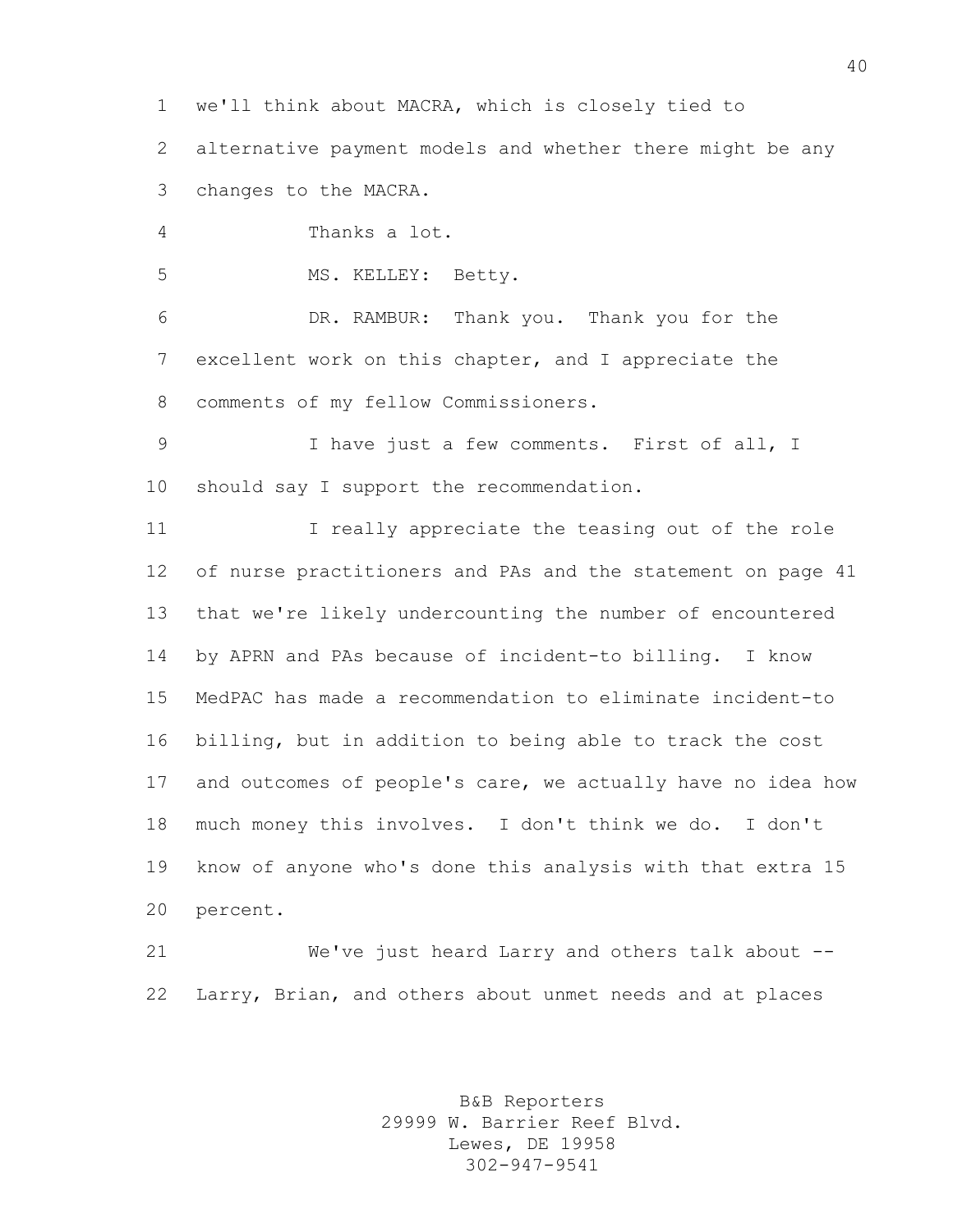that those resources really could be shifted too.

 Nurse practitioner organizations have been strongly in support of eliminating incident-to billing, and I know many of my colleagues feel very troubled by it. But they're in a system where capturing revenue is important. So I know there's a recommendation on that, but I'm wondering if in the future, we could put some dollar parameters around that.

 I was quite taken with the conversation about analysis of compensation adequacy, and it lists the average primary care physician salary as \$250,000 and, of course, specialists much higher than that. In the future upcoming reports, next year, I wonder -- I do think it would be helpful to include the others that are delivering primary care, nurse practitioners and PAs. The salary right now is around 115 or 117, and we've seen a dramatic increase in those individuals working everywhere but in primary care. So, obviously, even at less than half the physician compensation, it's been adequate or attracting those individuals, with nurse practitioners being the most highly recruited, bypassing physicians for the first time ever last year.

> B&B Reporters 29999 W. Barrier Reef Blvd. Lewes, DE 19958 302-947-9541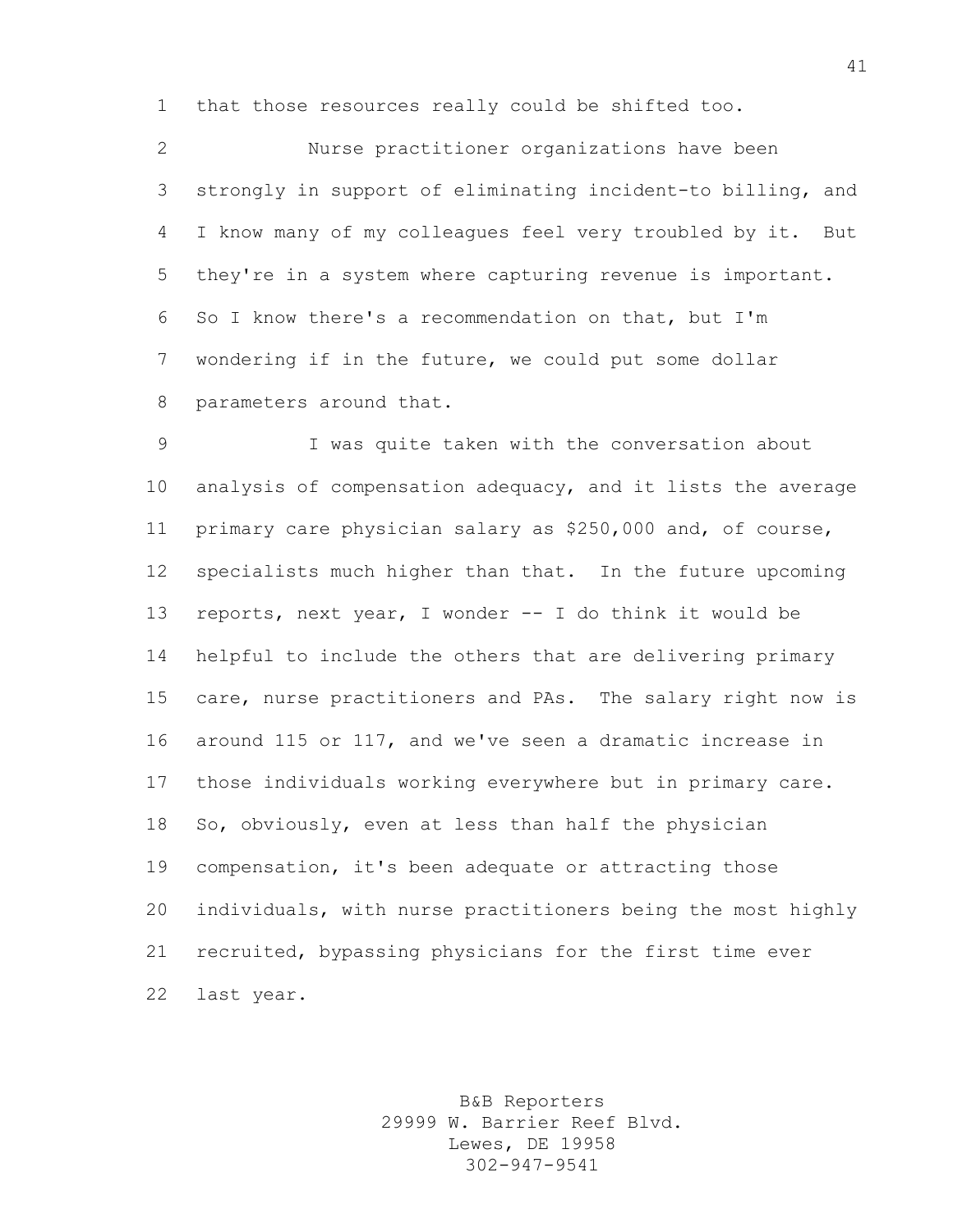So these are just thoughts I would like to sort of put out there for future reports, but I really do appreciate that inclusion and recognition of the role of PAs and nurse practitioners in primary care. Thank you. MS. KELLEY: Paul. DR. PAUL GINSBURG: Yes. I support both recommendations, and I can be very brief in my comments

 because my colleagues have made such excellent points before me. And I think Larry was particularly eloquent and thorough in his analysis.

 So, to me, the bottom line is that in an era where inflation may be higher than it's been in recent years, that the current law approach is really not viable and really needs to be revisited. I hope the Commission in future cycles can spend time doing that.

MS. KELLEY: Amol?

 DR. NAVATHE: Thank you for the great work on this. I think I also echo a lot of the comments that my colleagues have made prior to this comment.

 I do want to just be very clear that I do support the recommendation, both recommendations here.

22 I think that the addition of the text box, I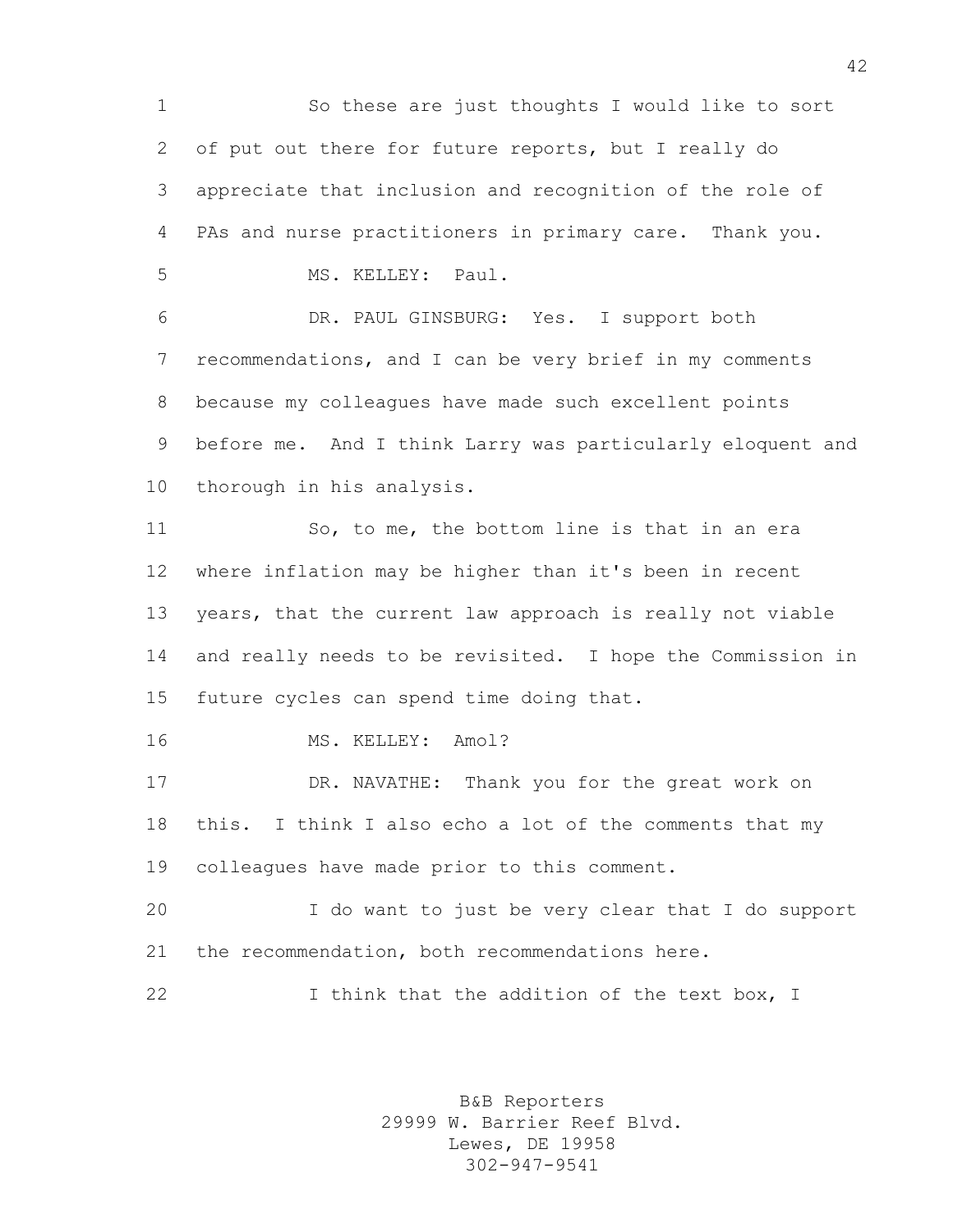think, starts on page 7 of the revised paper that talks about -- sort of explains the multiple different areas that the Commission has been doing work and making recommendations that touch on the physician fee schedule. The fee schedule was very helpful. I think it is important.

 Larry started to do this, I think, to put where these payment updates sit in the context of the overall Commission's work and the overall Commission's view. Certainly, I can say my view in terms of how it fits in. There's many different dimensions at play here. There's many different factors that one would want to consider in the broader context and in the long run, and I think Paul and Larry have highlighted some of these along the way. Betty did as well.

 If we take a look at Slide 3 where we look at the trajectory of the physician fee schedule payment rates, we can see obviously that there are responses to the current pandemic, and that we can see what's happening because of MACRA in terms of the APM divergence versus the non- advanced APM patient divergence, which we can debate. I think the couple of points that I want to make

> B&B Reporters 29999 W. Barrier Reef Blvd. Lewes, DE 19958 302-947-9541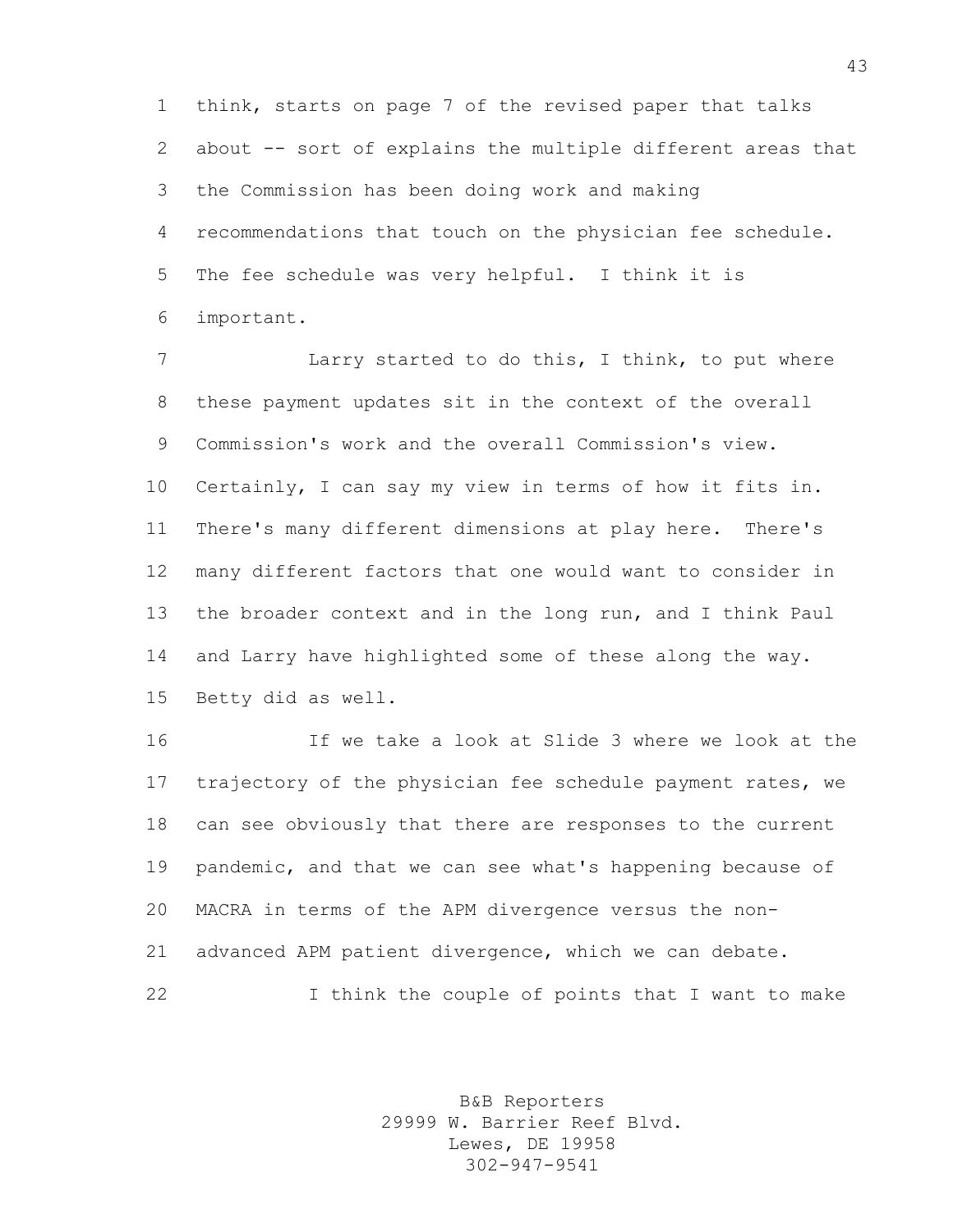here are that, again, I support the recommendation, I think, in the context of the current policy environment. I will say in parallel to that -- and I think this is what Paul, Larry, Betty, and others are also saying -- is that we're also highly supportive of the idea that we continue the Commission's work on the fee schedule in terms of elements contained in the text box, such as the accuracy of the physician fee schedule, which certainly has migrated in accuracy from where it started.

 I know the Commission has made recommendations, but to the extent that we could come back and reemphasize some of that work outside of the context of this payment update chapter, I think that is incredibly important for us to do.

 There's other points that are made in the paper that obviously are not addressed by payment updates themselves regarding primary care versus other specialties, physicians versus -- or really professional clinicians versus the other sectors and the relative -- the way we're approaching it. Larry touched on this in the context of the OPPS adjustment to the kind of practice expense analog. There's a number of areas here that we cannot touch on as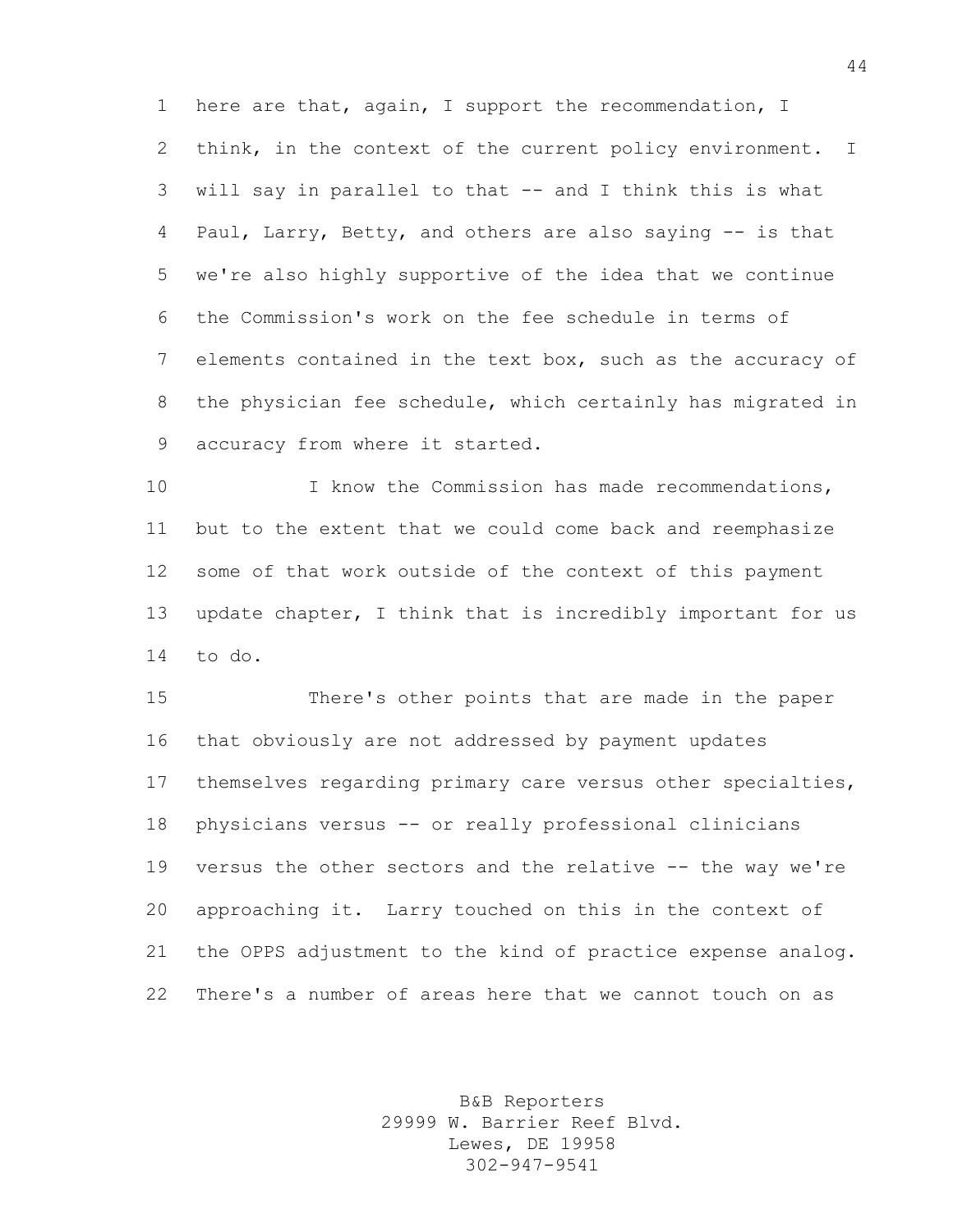part of the payment update, but I think the important point that I would like to leave is that that doesn't mean that we as a Commission shouldn't continue to pursue that work because the physician fee schedule, professional clinician fee schedule is so fundamentally important to the way that the Medicare program works.

 I know we're also going to touch on this in part in the context of APMs, as the slide is in part highlighting, and I think that that also is important.

 So I just wanted to kind of echo the comments of Larry, Paul, Betty, and others regarding the importance of this work while also in parallel supporting the

recommendations. Thanks.

14 DR. CHERNEW: Amol, thank you.

 Dana, I think that was the last person in the queue.

 We're going to run through the votes in a moment, but let me just say a few things in response to these outstanding comments.

 The first one is the point -- and I will credit Brian for bringing this to my attention about the practice expense portion of the physician fee schedule, the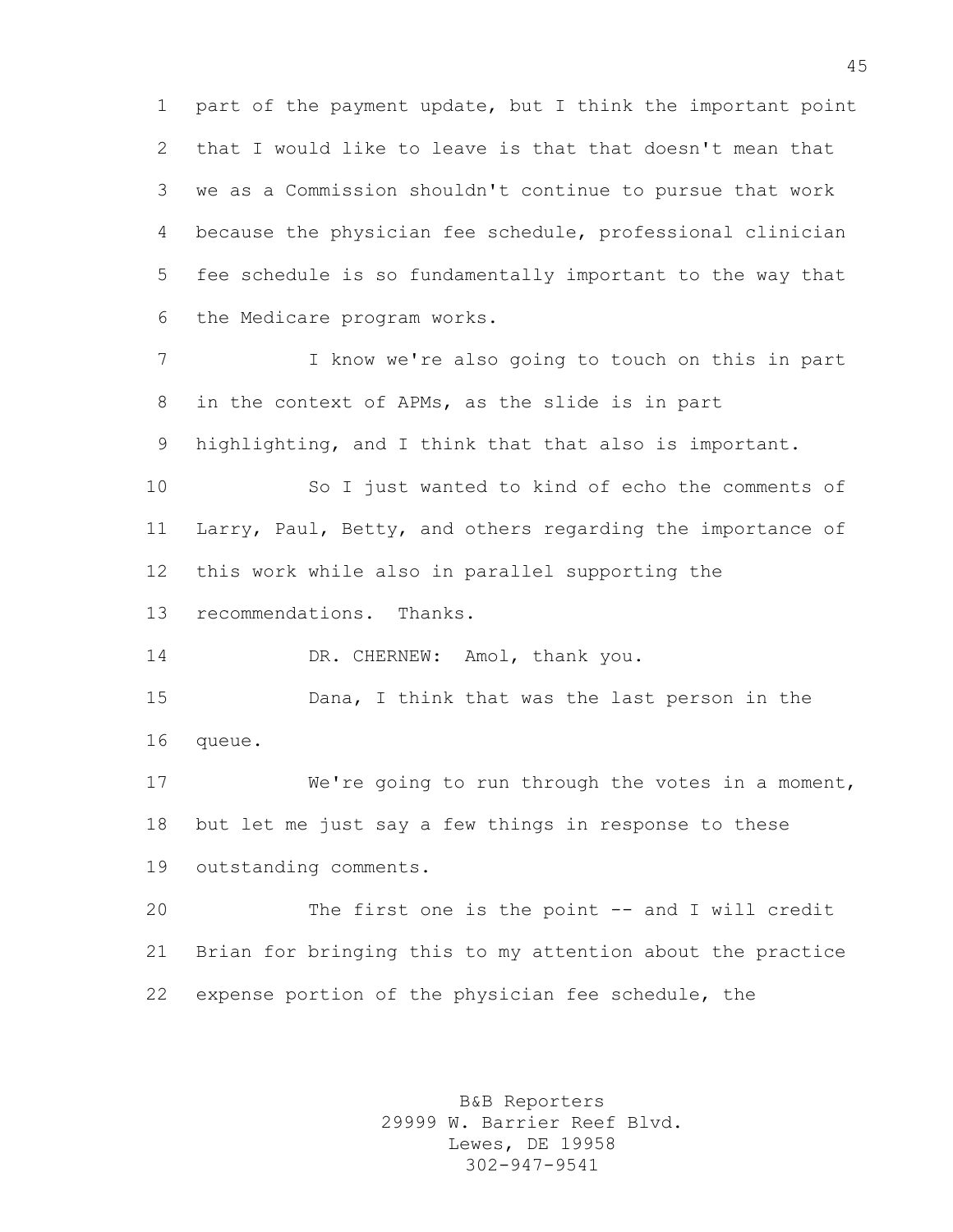asymmetry with other sectors is indeed important and something we will look into in a lot more detail and actually fits quite nicely with our longstanding interest and aspects of site neutrality. So for those of you that are wondering where that will go, I want to assure you that is not a comment that will just be made and fall by the wayside. It has already been dog-eared. I guess that's when people used to read books with actual pages, but anyway, it has been dog-eared.

 Larry's point on what I'll call long-run sustainability of the physician fee schedule is also very well taken. I actually think it was problematic in a world of low inflation, but to Larry's point, it is particularly problematic in a world of high inflation. We need to think through exactly how that will play out. The update recommendation turns out to be amongst the hardest places to do that, but again, for people listening, I'm not going to commit to anything because who knows how the world will change. But the current thinking is that we will have a workforce cycle. One of the chapter's next cycle will be on the workforce, which will include, I think, broader problems with both the physician fee schedule and, as Betty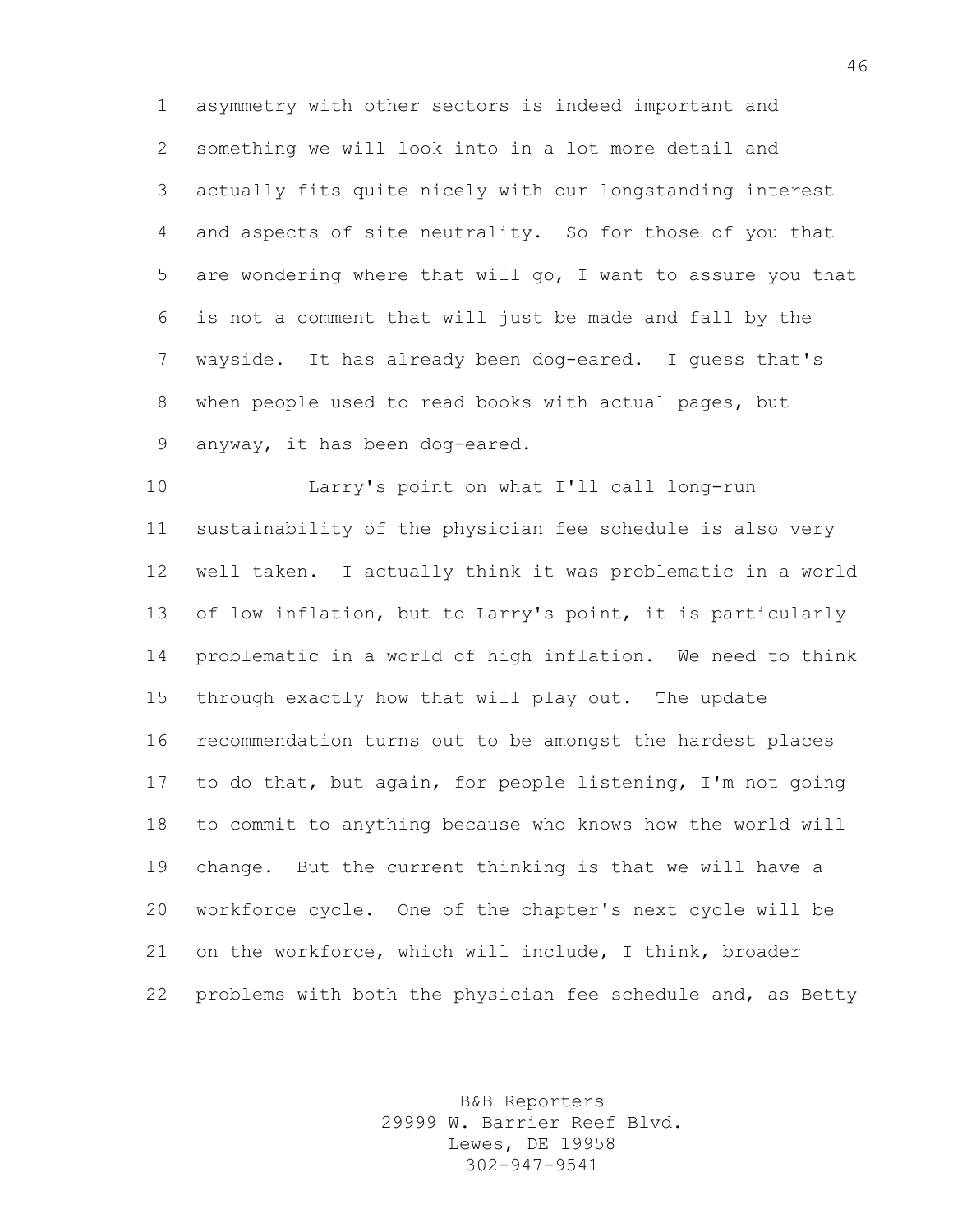pointed out and I think appropriately, issues with nonphysician workforce and people that are paid under then physician fee schedule.

 I guess it should probably go without saying, but I will just say this from a personal point of view. This is a Michael position, although I'll bet many of you share it. The value of the health care system stems from the people that are actually delivering care, and that's what actually matters. We want the beneficiaries to get access, the high-quality care, and that requires people and the organizations they work for to be able to deliver that high-quality care.

 The role that we play in MedPAC and I think the broader policy role of payment is to create the environment to enable that to be successful and do so while we meet the obvious fiscal challenges that we face.

 So we will continue to do that. We will do that through work like our safety network, through work like our site-neutral work, through work that hopefully will kick off on the workforce because I think we need to have a healthy workforce and a healthy delivery system more broadly in order to meet our goals.

> B&B Reporters 29999 W. Barrier Reef Blvd. Lewes, DE 19958 302-947-9541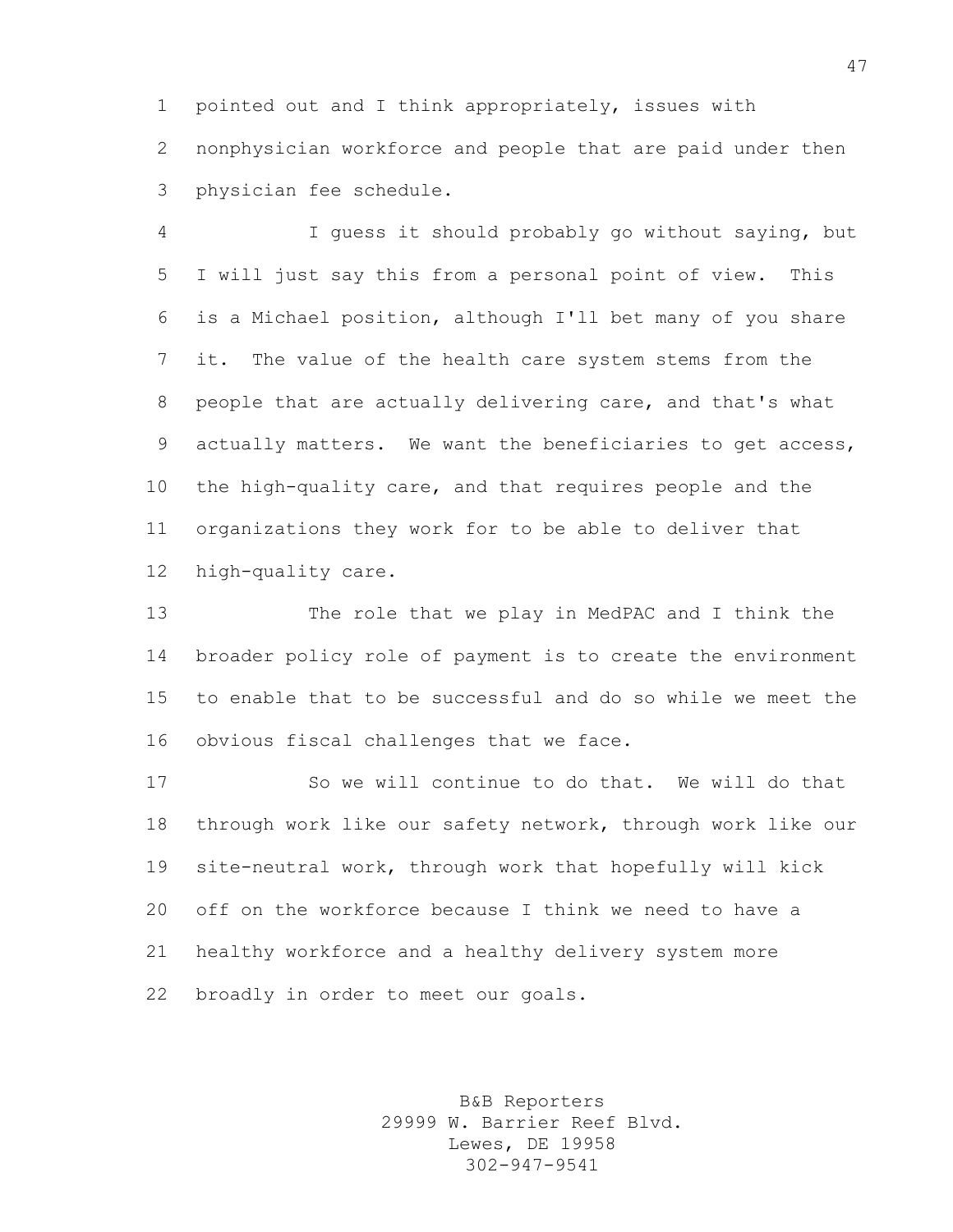I sort of think that probably should have been implied by everything we do, but sometimes it's not. So I felt I should say it.

 That being said, I do want to turn it over to Dana, and we will go through two separate roll call votes. Dana?

 MS. KELLEY: Okay. Turning to the first draft recommendation which reads, "Per calendar year 2023, the Congress should update the 2022 Medicare payment rate for physician and other health professional services by the amount determined under current law." Voting yes or not.

Pat?

13 MS. WANG: Yes.

14 MS. KELLEY: Dana?

DR. SAFRAN: Yes.

16 MS. KELLEY: I'm sorry, Dana?

17 DR. SAFRAN: Yes.

18 MS. KELLEY: Jaewon.

DR. RYU: Yes.

MS. KELLEY: Wayne.

DR. RILEY: Yes.

MS. KELLEY: Betty.

B&B Reporters 29999 W. Barrier Reef Blvd. Lewes, DE 19958 302-947-9541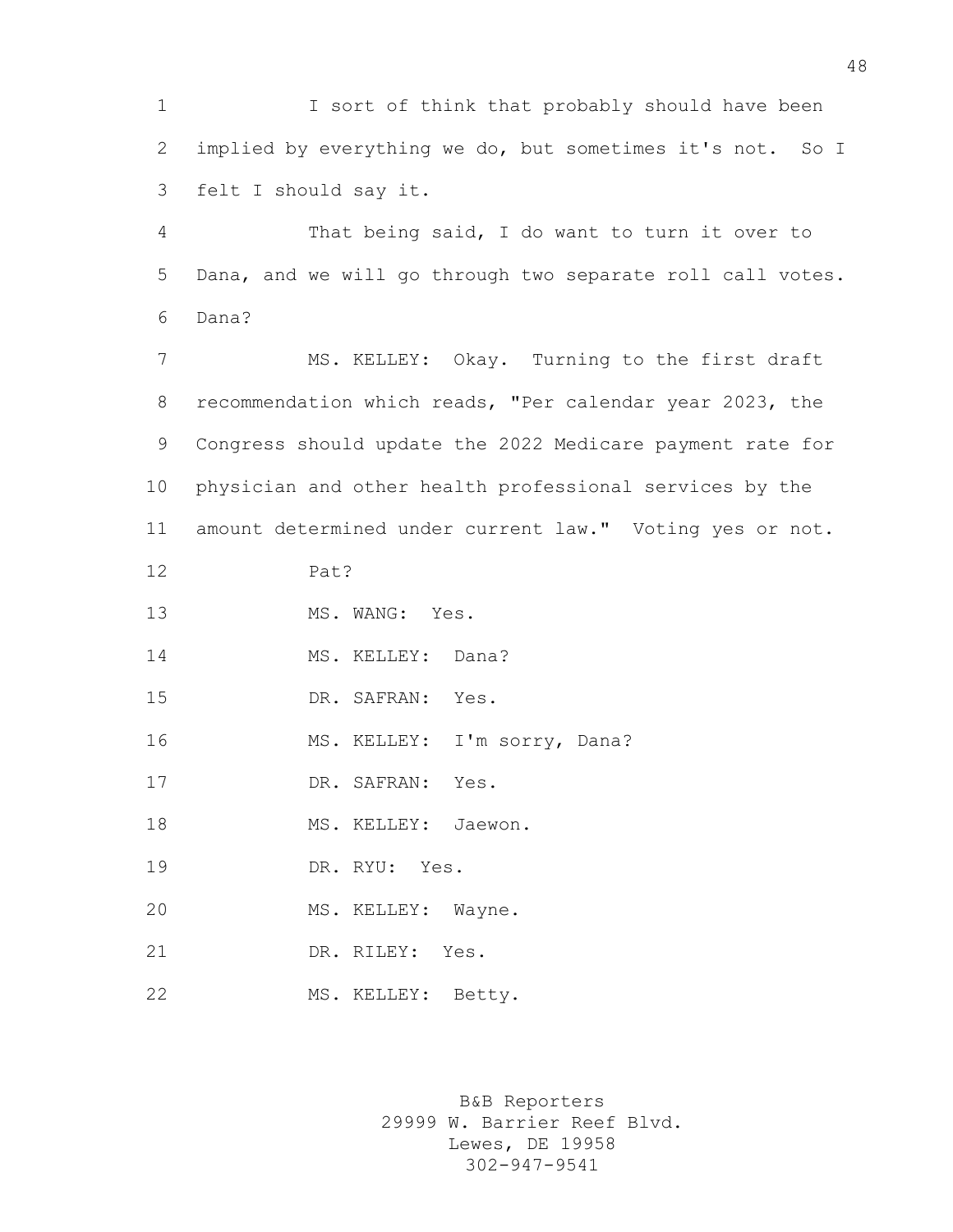| 1              | DR. RAMBUR: Yes.              |
|----------------|-------------------------------|
| $\overline{2}$ | MS. KELLEY: Bruce.            |
| 3              | MR. PYENSON: Yes.             |
| 4              | MS. KELLEY: Jon Perlin.       |
| 5              | DR. PERLIN: Yes.              |
| 6              | MS. KELLEY: Amol.             |
| 7              | DR. NAVATHE: Yes.             |
| 8              | MS. KELLEY: Jonathan Jaffery. |
| 9              | DR. JAFFERY: Yes.             |
| 10             | MS. KELLEY: David.            |
| 11             | DR. GRABOWSKI: Yes.           |
| 12             | MS. KELLEY: Marge.            |
| 13             | MS. MARJORIE GINSBURG: Yes.   |
| 14             | DR. CHERNEW: Stacie.          |
| 15             | DR. DUSETZINA: Yes.           |
| 16             | MS. KELLEY: Brian.            |
| 17             | DR. DeBUSK: Yes.              |
| 18             | MS. KELLEY: Larry.            |
| 19             | DR. CASALINO: Yes.            |
| 20             | MS. KELLEY: Lynn.             |
| 21             | MS. BARR: Yes.                |
| 22             | MS. KELLEY: Paul.             |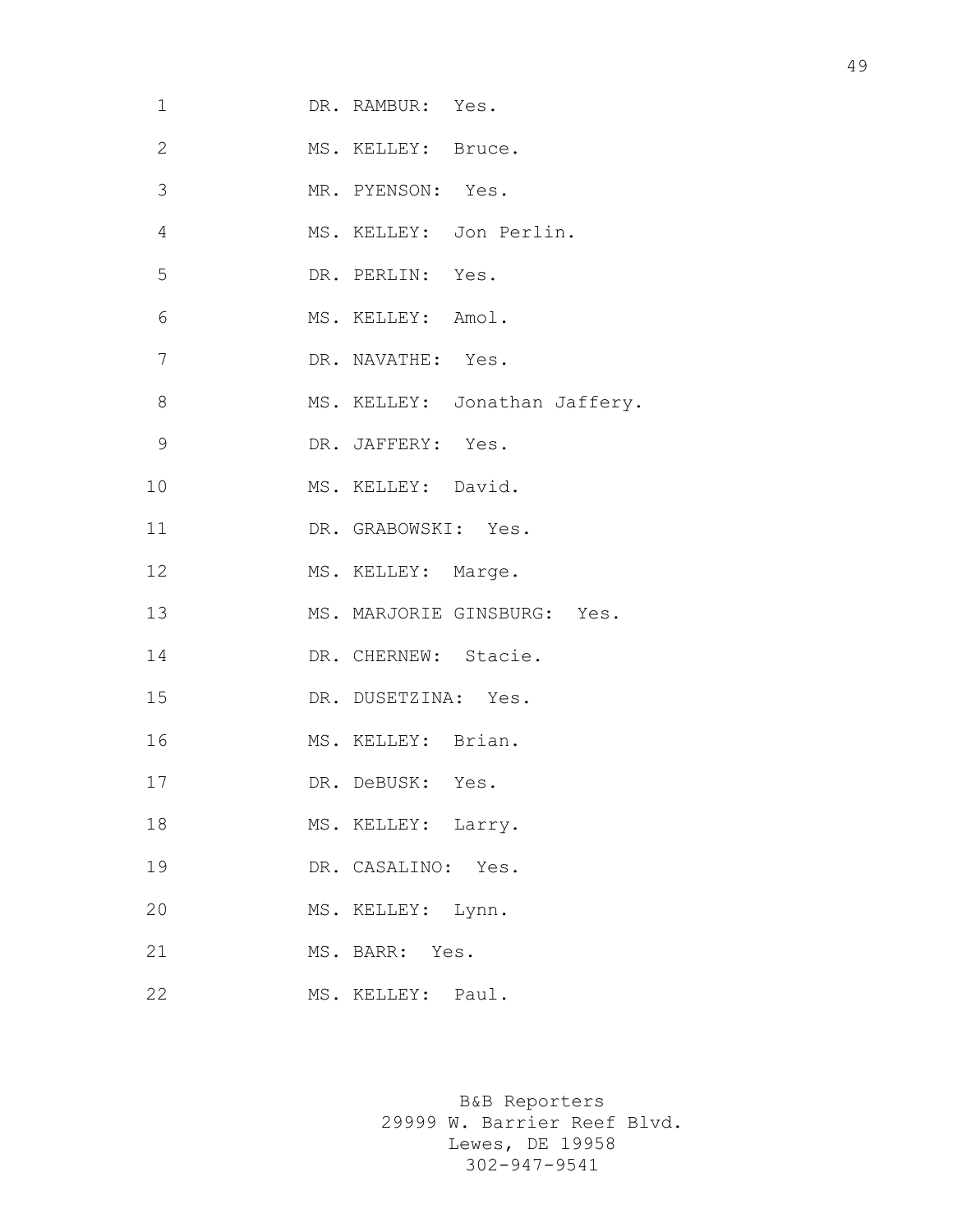| $\mathbf{1}$   | DR. PAUL GINSBURG: Yes.                                    |
|----------------|------------------------------------------------------------|
| 2              | MS. KELLEY: And Mike.                                      |
| 3              | DR. CHERNEW: Yes.                                          |
| 4              | MS. KELLEY: Turning to the next recommendation             |
| 5              | which reads, "The Secretary should require that clinicians |
| 6              | use a claims modifier to identify audio-only telehealth    |
| 7              | services." Voting yes or no.                               |
| 8              | Pat?                                                       |
| $\overline{9}$ | MS. WANG: Yes.                                             |
| 10             | MS. KELLEY: Dana?                                          |
| 11             | DR. SAFRAN: Yes.                                           |
| 12             | MS. KELLEY: Jaewon?                                        |
| 13             | DR. RYU: Yes.                                              |
| 14             | MS. KELLEY: Wayne.                                         |
| 15             | DR. RILEY: Yes.                                            |
| 16             | MS. KELLEY: Betty.                                         |
| 17             | DR. RAMBUR:<br>Yes.                                        |
| 18             | MS. KELLEY: Bruce.                                         |
| 19             | MR. PYENSON: Yes.                                          |
| 20             | MS. KELLEY: Jon Perlin.                                    |
| 21             | DR. PERLIN: Yes.                                           |
| 22             | MS. KELLEY: Amol.                                          |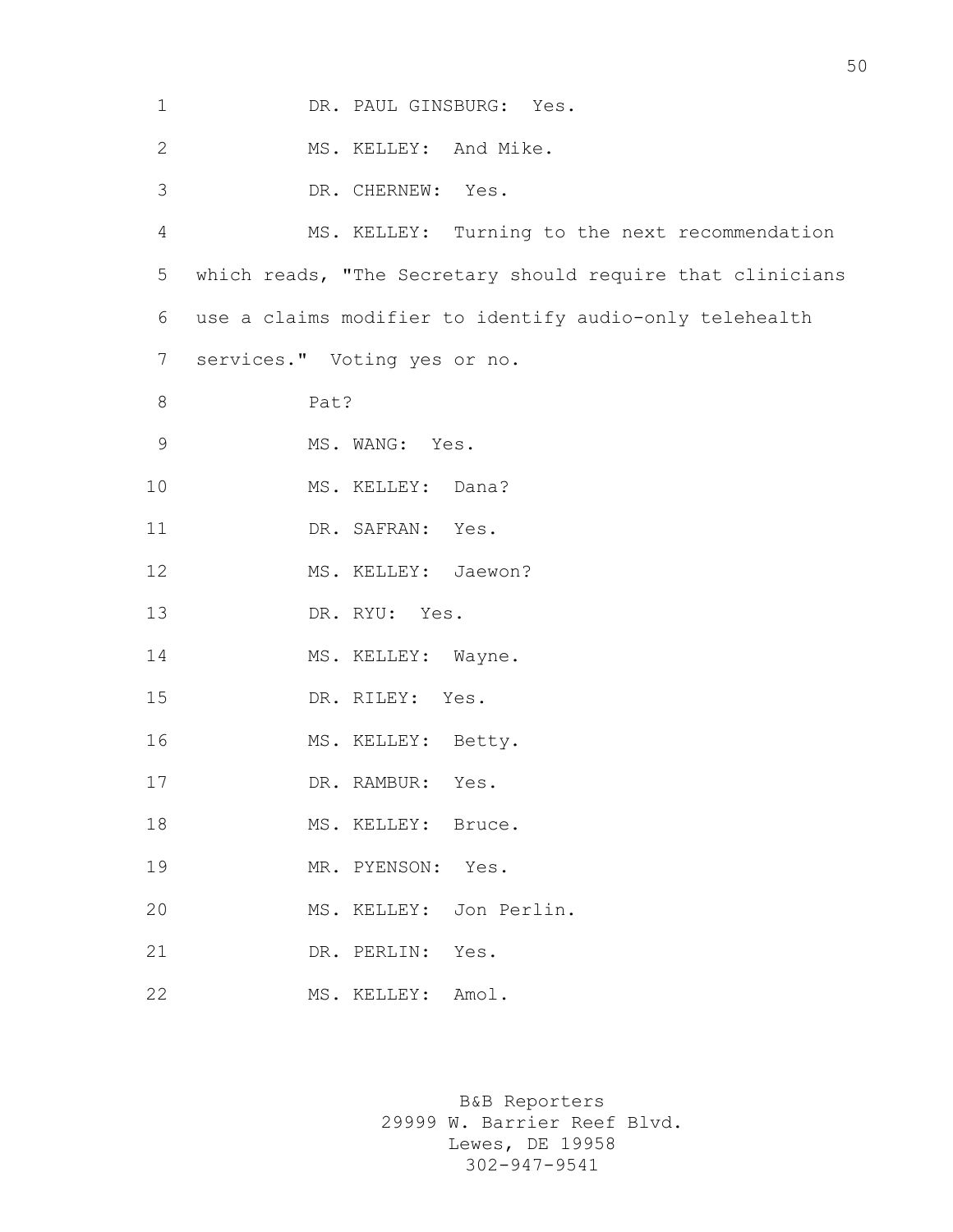| $\mathbf 1$    | DR. NAVATHE: Yes.                                       |
|----------------|---------------------------------------------------------|
| $\mathbf{2}$   | MS. KELLEY: Jonathan Jaffery.                           |
| 3              | DR. JAFFERY: Yes.                                       |
| $\overline{4}$ | MS. KELLEY: David.                                      |
| 5              | DR. GRABOWSKI: Yes.                                     |
| 6              | MS. KELLEY: Marge.                                      |
| 7              | MS. MARJORIE GINSBURG: Yes.                             |
| 8              | DR. CHERNEW: Stacie.                                    |
| 9              | DR. DUSETZINA: Yes.                                     |
| 10             | MS. KELLEY: Brian.                                      |
| 11             | DR. DeBUSK: Yes.                                        |
| 12             | MS. KELLEY: Larry.                                      |
| 13             | DR. CASALINO: Yes.                                      |
| 14             | MS. KELLEY: Lynn.                                       |
| 15             | MS. BARR: Yes.                                          |
| 16             | MS. KELLEY: Paul.                                       |
| 17             | DR. PAUL GINSBURG: Yes.                                 |
| 18             | MS. KELLEY: And Mike.                                   |
| 19             | DR. CHERNEW: Yes.                                       |
| 20             | And so that brings us to the end of the physician       |
| 21             | chapter, and again, it is remarkable how thoughtful all |
| 22             | these comments have been, given the limited time, and I |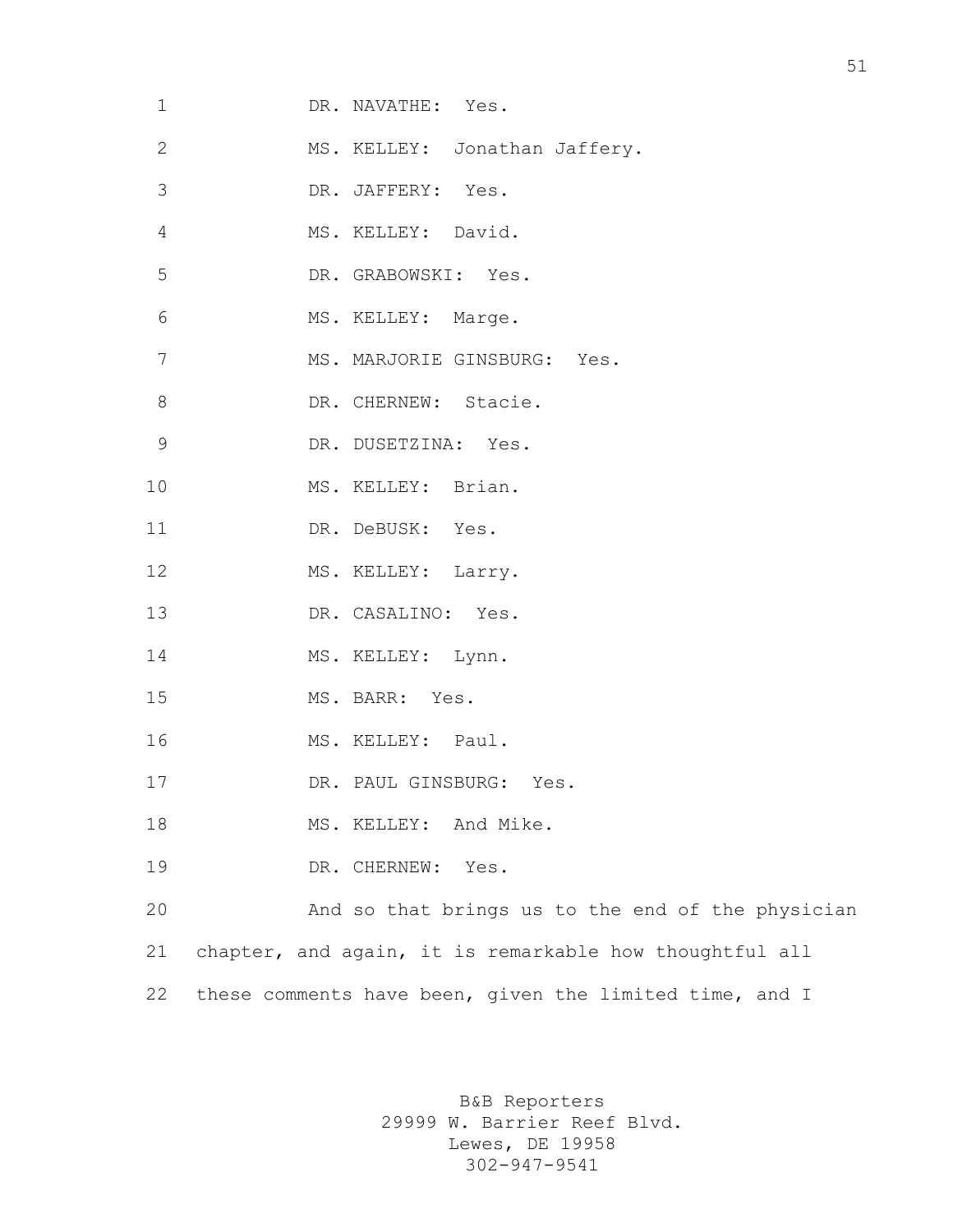really very much appreciate it. I understand that several of you have said other comments that you haven't made here to the staff in response to the materials, and I very much appreciate that as well.

 So I think now we're going to move on to a series of topics, and I think it's going to start with ASCs. is that right?

8 MS. KELLEY: That's correct.

 DR. CHERNEW: Yes. Great. So I'm not sure who I'm turning this over to, but I am turning it over.

11 MS. KELLEY: Is Dan ready?

 DR. ZABINSKI: All right. Good afternoon. The audience can download PDF versions of the slides for each of the three presentations in this session in the Handout section that is on the control panel on the right-hand side of your screen.

 For ambulatory surgical centers, at the December 2021 meeting, we presented update information for ambulatory surgical centers, or ASCs, and provided draft recommendations, and at the meeting there was general consensus around the recommendations.

In your updated draft chapter, we have added text

B&B Reporters 29999 W. Barrier Reef Blvd. Lewes, DE 19958 302-947-9541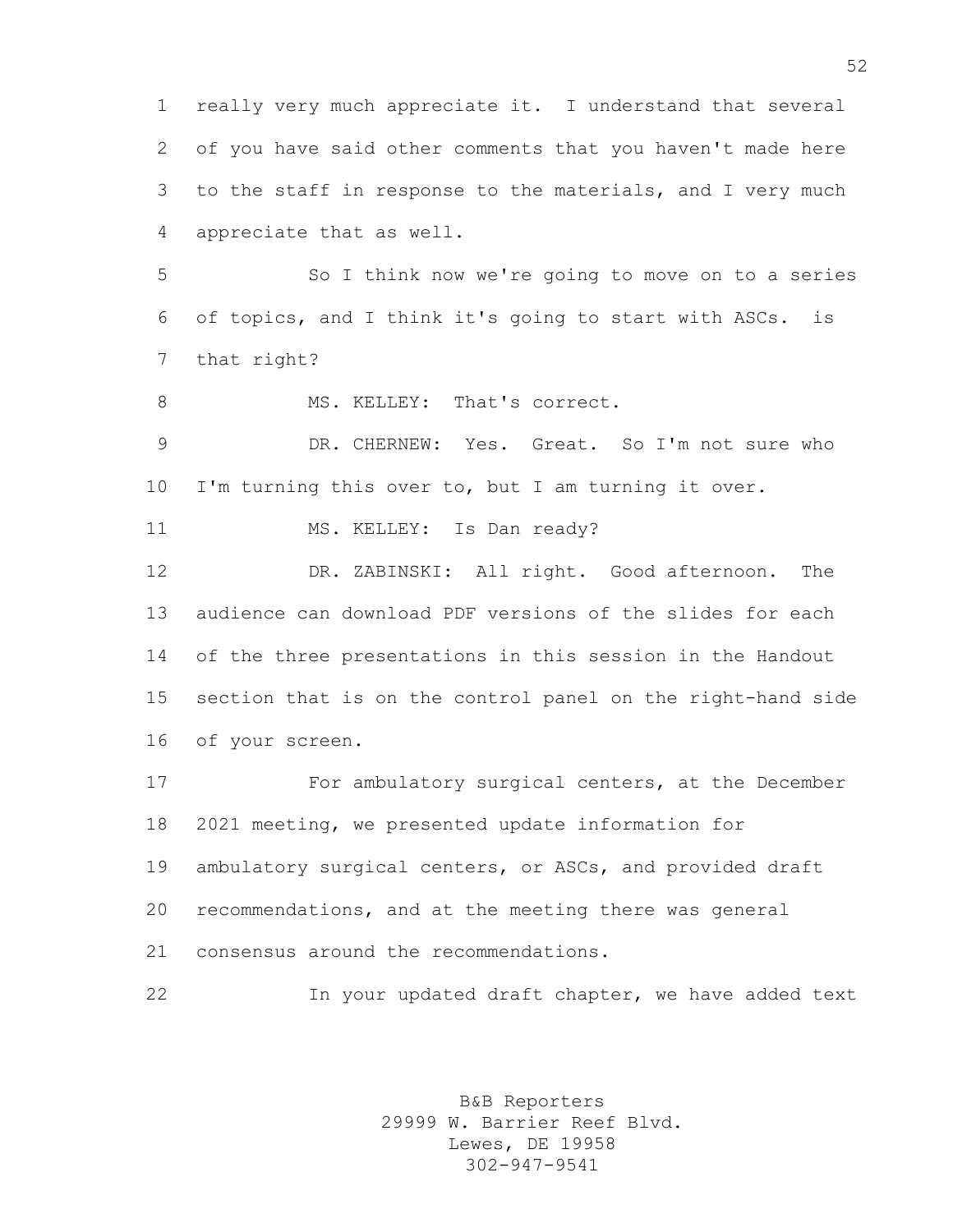in response to Commissioners' comments at the December meeting. For Bruce, we added text addressing three issues regarding on the performance of ASCs relative to hospital outpatient departments. For Brian and Paul, we added sentences explaining why it is plausible that MA plans are encouraging use of ASCs for their enrollees.

 In today's presentation, we will provide an abbreviated version of the payment adequacy analysis for ambulatory surgical centers that we presented in December. Important facts about ASCs in 2020 include that Medicare fee-for-service payments to ASCs were \$4.9 billion; the number of fee-for-service beneficiaries served in ASCs was 3.0 million; and the number of Medicare- certified ASCs was a little more than 5,900. Also, CMS has updated the ASC payment rates by 2.0 percent for 2022. Like other sectors, the public health emergency has had an adverse effect on some of the measures of payment adequacy for ASCs. Nevertheless, the measures

remained generally positive.

 Despite the public health emergency, the number of ASCs increased by 2.0 percent in 2020. But also due to the PHE, the ASC volume per fee-for-service beneficiary

> B&B Reporters 29999 W. Barrier Reef Blvd. Lewes, DE 19958 302-947-9541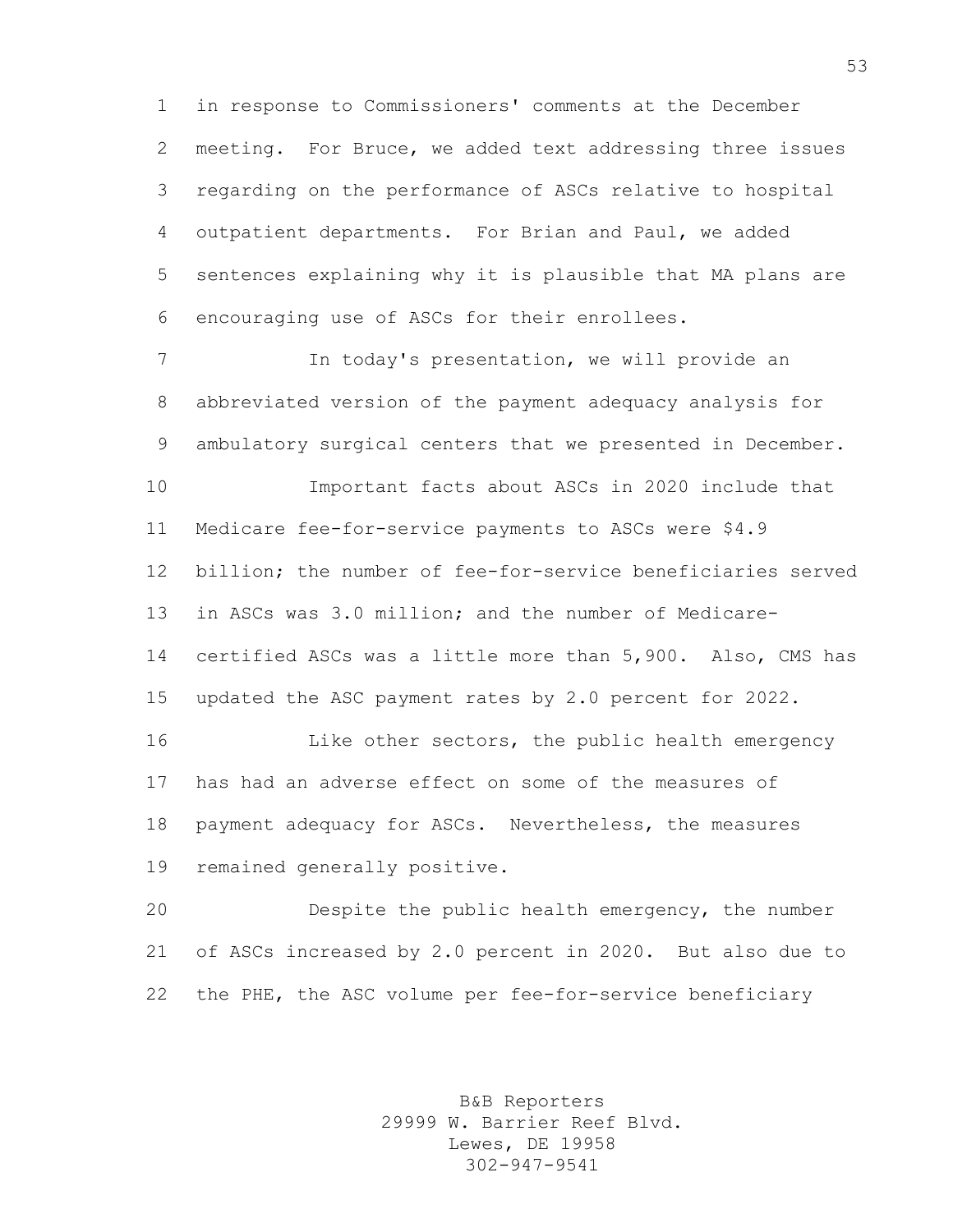declined by 13.6 percent. However, the 2020 decrease was largely due to a dramatic drop in the spring of 2020, and volume rebounded strongly by the end of the year.

 The growth we saw in the number of ASCs also suggests that access to capital was at least adequate. Also, there's been many acquisitions and partnerships with ASCs by corporate entities, which also requires access to capital.

 Measures of quality in ASCs were largely unchanged from 2019 to 2020. However, we believe CMS could improve on the ASC quality system by adding more claims-based outcomes measures.

 Finally, aggregate Medicare payments decreased for 2020 by 3.9 percent after several years of strong increases. However, payments per user of ASC services rose substantially by 10.2 percent.

 And then finally, there is a limitation in our analysis because we cannot assess margins or other cost- based measures because ASCs do not submit cost data, even though the Commission has frequently recommended that these data be submitted.

For the ASC update in 2023, we have two draft

B&B Reporters 29999 W. Barrier Reef Blvd. Lewes, DE 19958 302-947-9541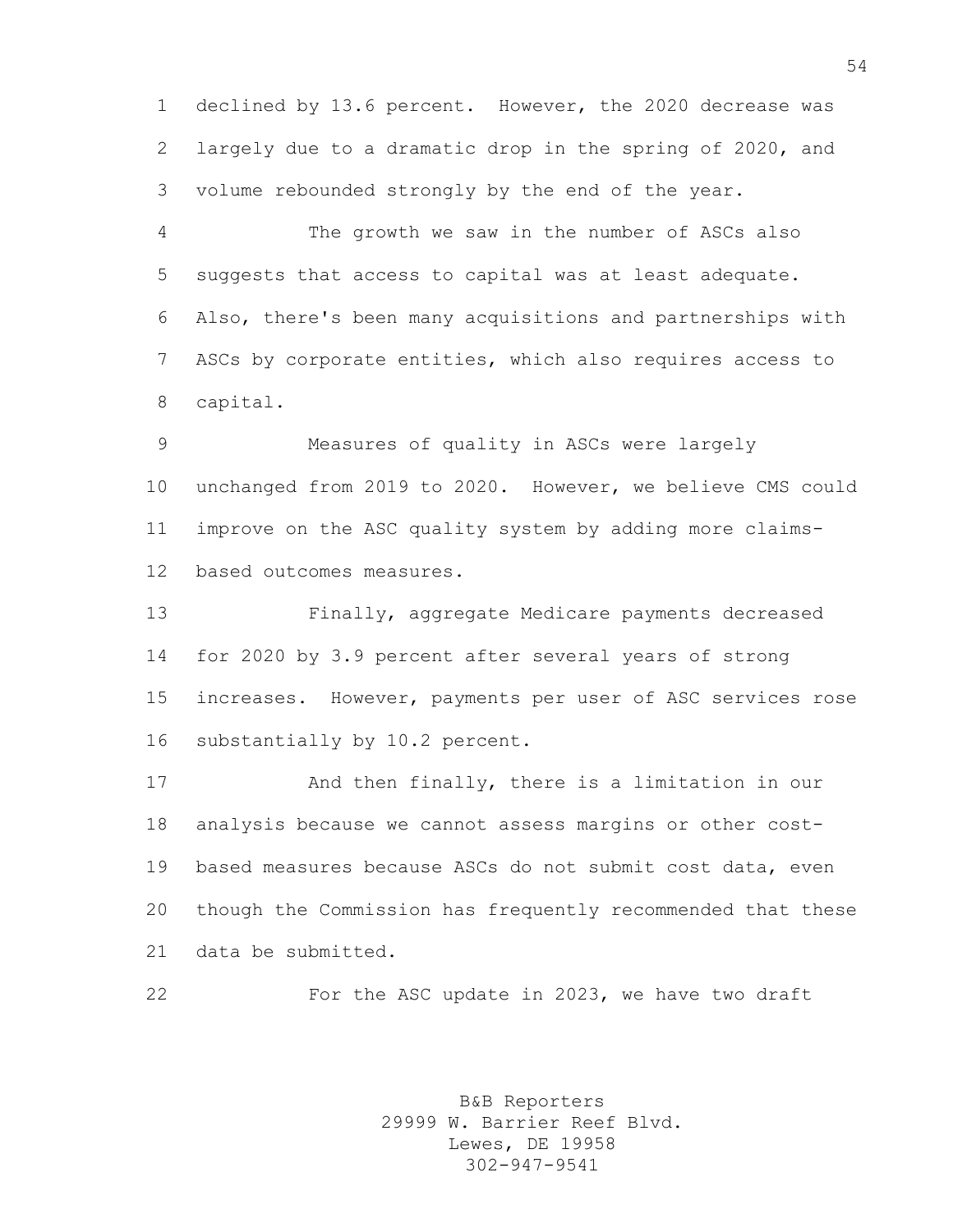recommendations. First, "For calendar year 2023, the Congress should eliminate the update to the 2022 conversion factor for ambulatory surgical centers."

 Given our findings of payment adequacy and our stated goals, eliminating the update is warranted. This is consistent with our general position of recommending updates only when needed.

 The implication of this recommendation for the Medicare program is that relative to current law spending it would be lower by \$50 million to \$250 million over one year and by less than \$1 billion over five years. Also, this recommendation is not expected to affect beneficiaries' access to ASC services or providers' willingness or ability to furnish those services. Also, the Commission has long argued that ASCs should submit cost data to help determine accurate payment 17 rates for ASCs and quide future updates. 18 So, once again, we have this draft recommendation: "The Secretary should require ambulatory surgical centers to report cost data."

 The importance of this recommendation is that the Commission has recommended this policy for over a decade,

> B&B Reporters 29999 W. Barrier Reef Blvd. Lewes, DE 19958 302-947-9541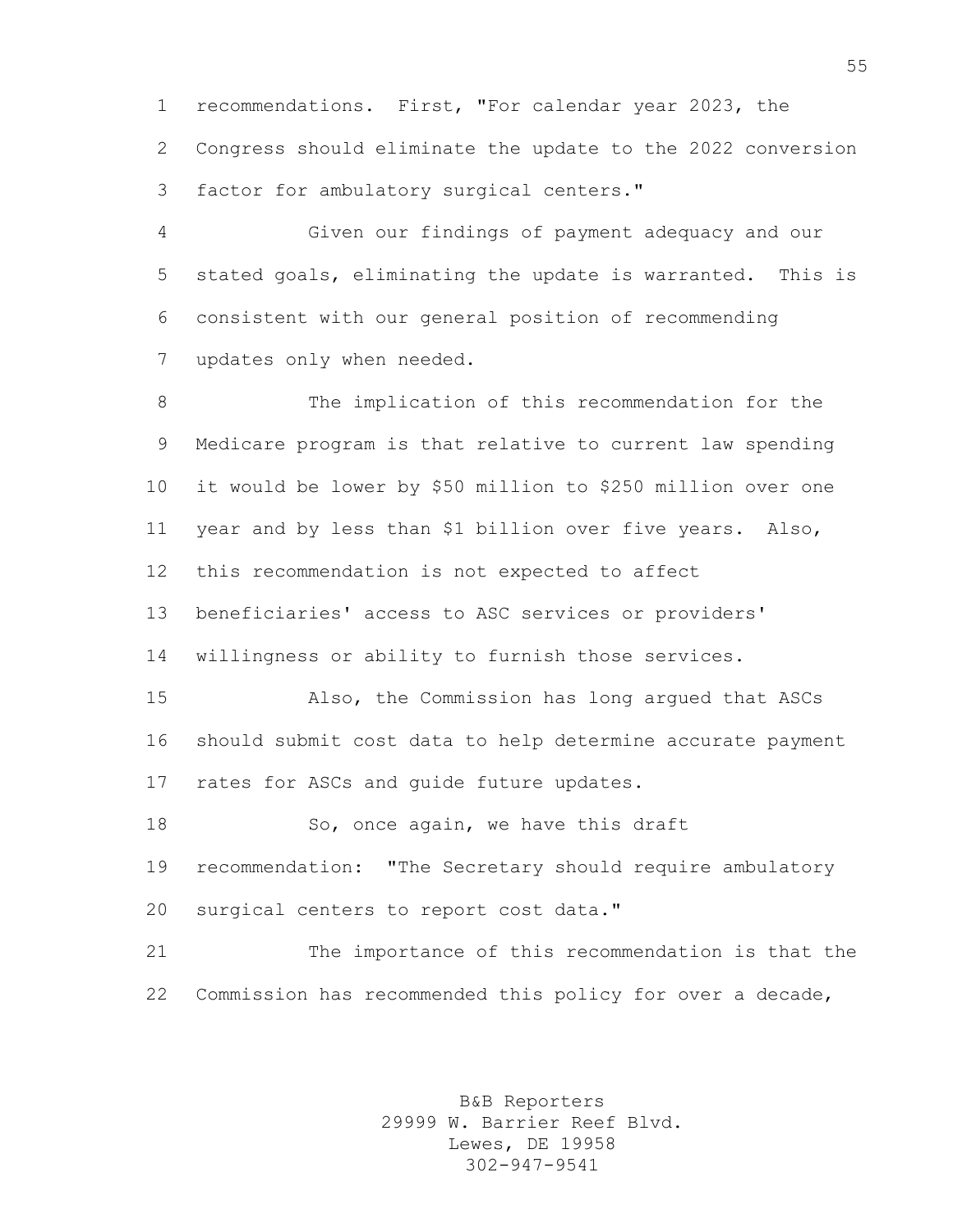but the Secretary has not acted on this issue. The Secretary could limit the burden on ASCs by using a streamlined system of cost submission.

 Implementing this recommendation would not change Medicare program spending. We also anticipate no effect on beneficiaries. However, ASCs would incur some added administrative costs.

 Now I turn back to the Chair for discussion and votes.

10 DR. CHERNEW: I know we have at least one person in the queue, so Dana, do you want to manage that, in case I'm missing some?

MS. KELLEY: All right. Brian.

14 DR. DeBUSK: Well, first of all thank you for the chapter. I really enjoyed the tone of the chapter, particularly how it discusses the role that ASCs can play in reducing beneficiary and taxpayer expense. So thank you.

 And thank you for the additional pages 20 and 21 regarding MA plans and their accessing of ASCs. I do hope we could be a little bit more explicit on those pages on the effect of MA plans using ASCs over HOPDs. Since the MA

> B&B Reporters 29999 W. Barrier Reef Blvd. Lewes, DE 19958 302-947-9541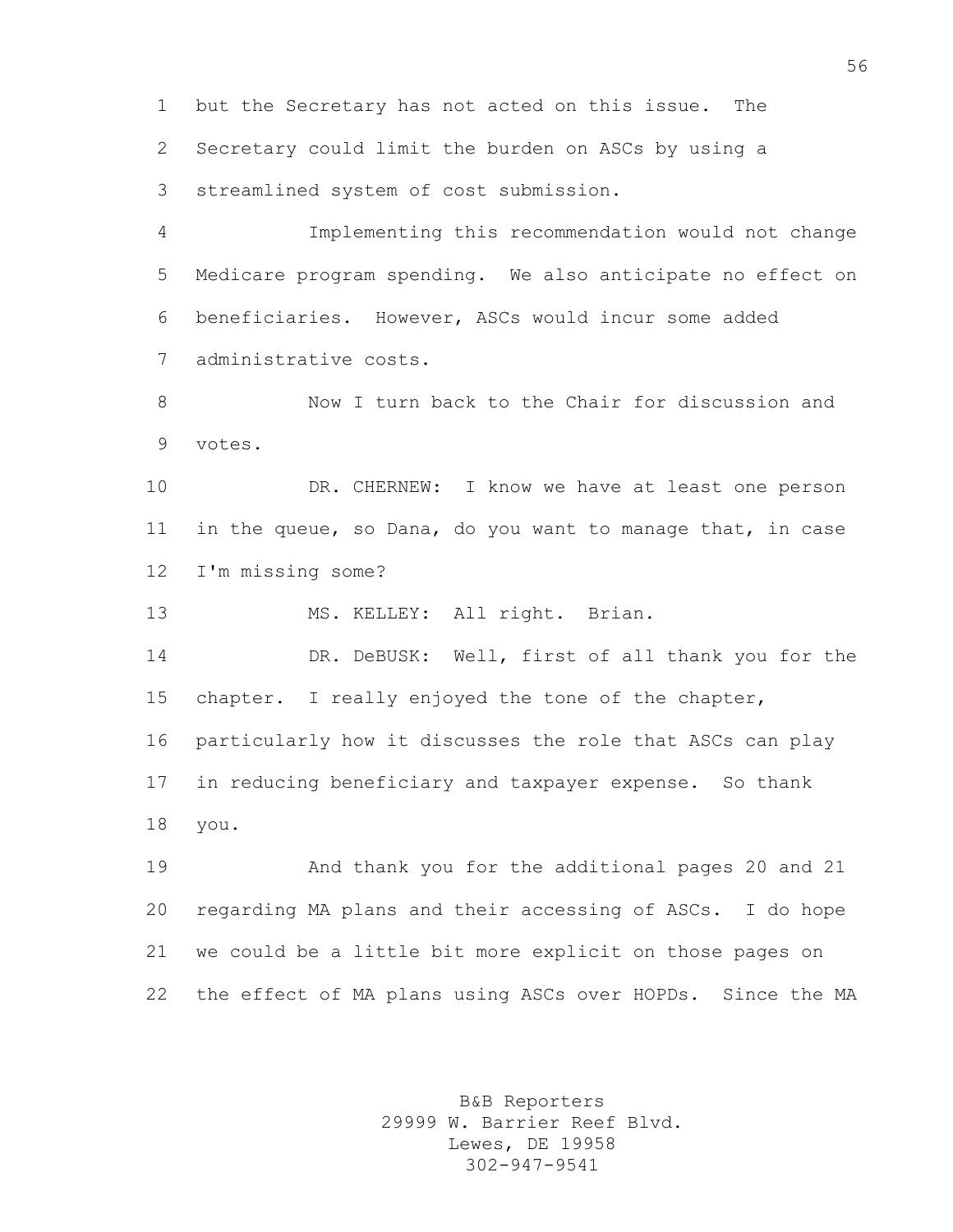benchmark is derived from fee-for-service spending, the plan saves roughly 48 percent every time they shift a case from the HOPD to the ASC. And this becomes a sustained source of savings that can be used as plan profits, but it can also be used for incentives to enroll even more beneficiaries out of original Medicare and into MA.

 So I do hope we could add maybe a sentence or two that really explicitly spells out this potential source of persistent savings between the two plans.

 On page 21, we address the issue of physician ownership of ASCs and the incentives to do more cases. I think that is absolutely correct. I agree with every word in that paragraph. I do hope that we could also mention, though, that hospital-employed physicians often have compensation incentives to produce more RVUs as well. So the risk of volume induction at ASCs, while it is present it really isn't unique.

 And then on page 22, we address services that overlap between physician offices and ASCs, and I hope we can mention there that for procedures that are performed the majority of time in doctors' offices there is already a site-neutral provision that sets the ASC facility rate, or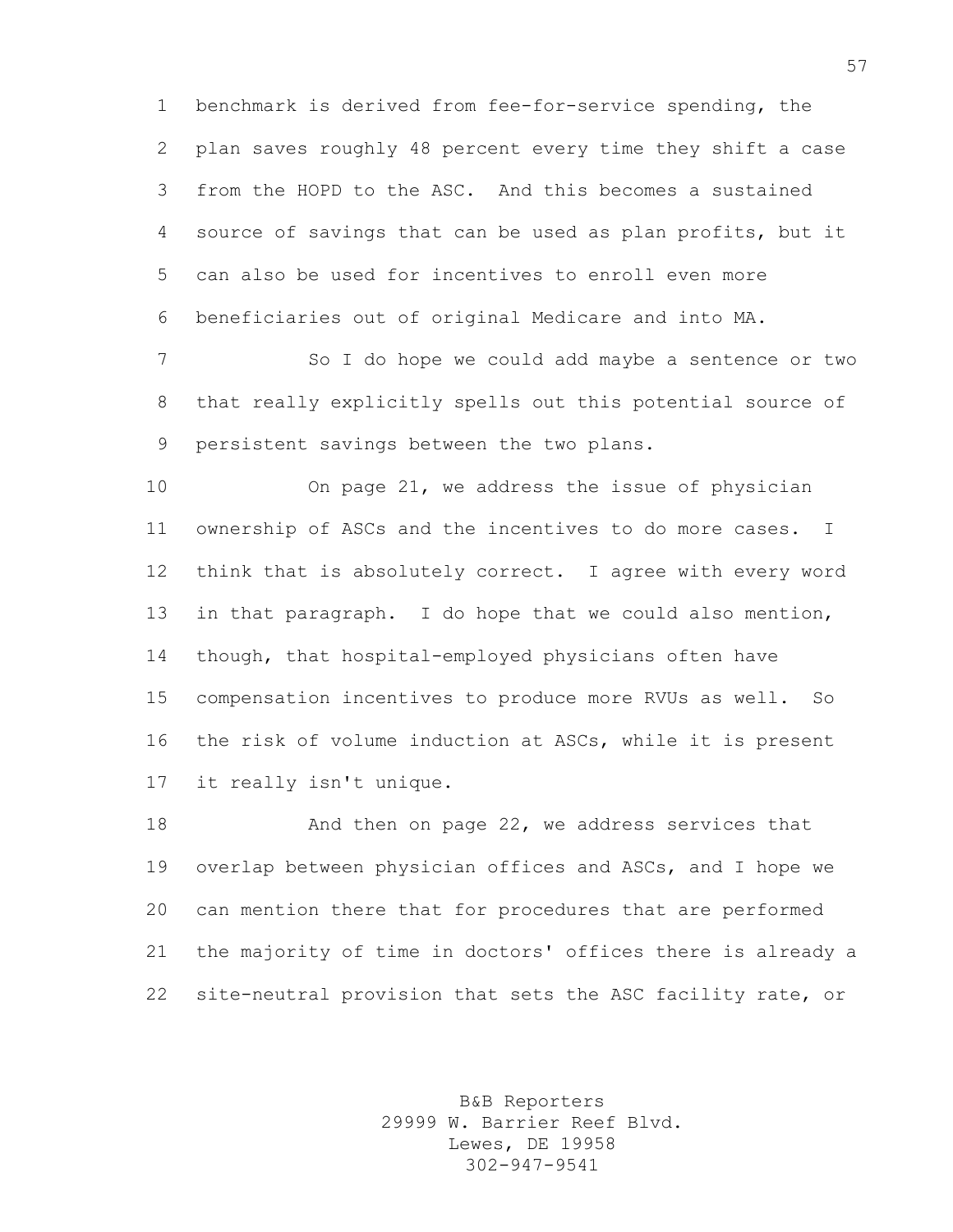caps it, to the difference between the PFS non-facility and facility-based rates. So again, I hope we can mention that in the chapter.

 And then finally, and this one is somewhat of an air drop, but I would like to propose, particularly to the fellow Commissioners, that we include a recommendation that directs the Secretary to modify the ASC claims infrastructure such that it can accommodate comprehensive APCs. Beyond the value, the well-established value of comprehensive APCs, my concern here is that it may limit our ability to do future site-neutral work. So if these ASCs can't process comprehensive APC claims, again, it might limit our ability to push forward with site-neutral work in future cycles. 15 Thank you. Those are my comments. DR. CHERNEW: Dana, is there anyone else in the queue? 18 MS. KELLEY: No. 19 Oh, I'm sorry. Pat has a comment. MS. WANG: I just wanted to pick up on, and we

 talked about this last time, Brian's observation about MA plans the use of ASCs and the request to note in the report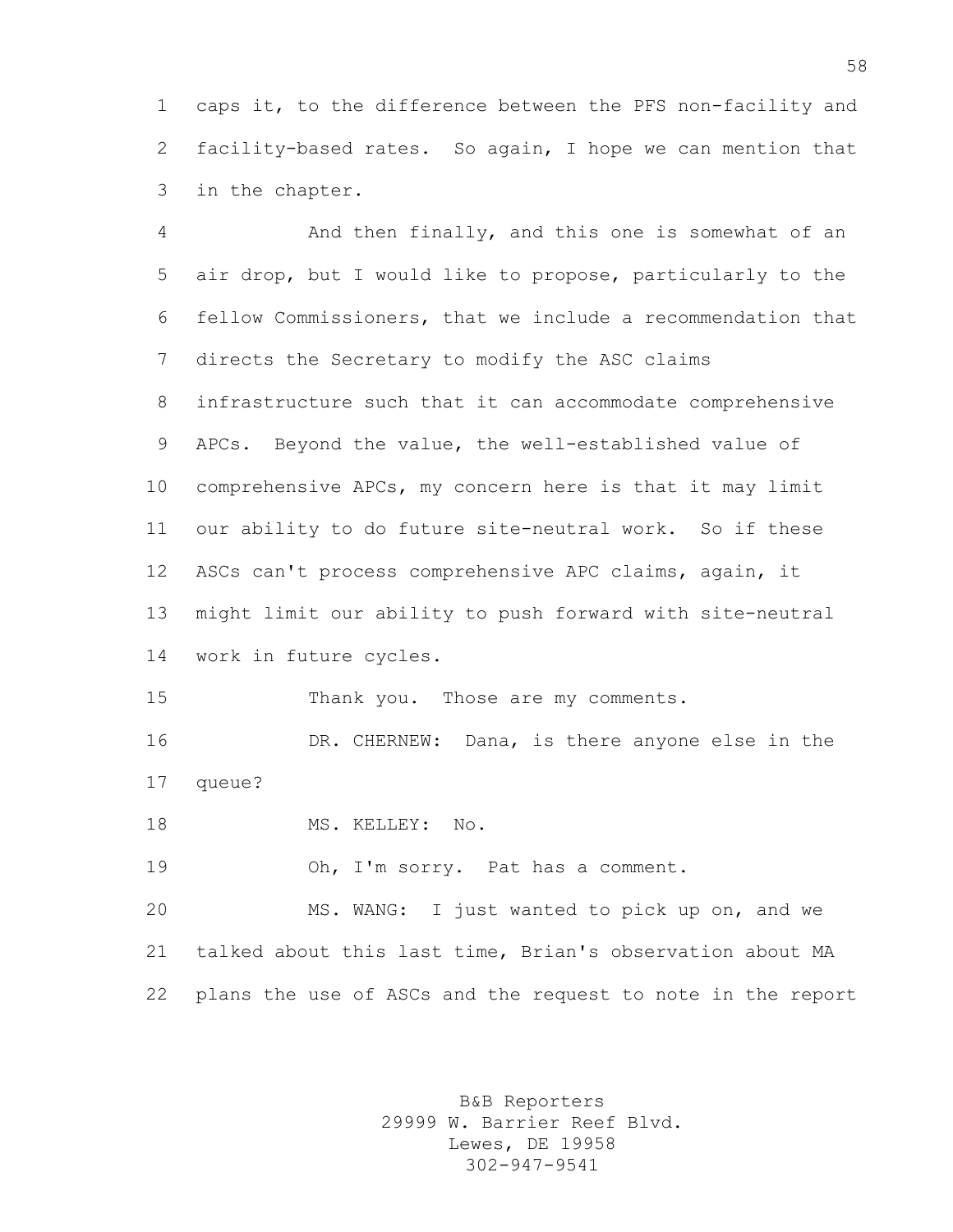that this could be a source of savings to MA plans if they are substituting lower cost care for higher cost care.

 I said this the last time. I think that there's a lot to be said about how MA plans spend the money that they have, and it's fair to have that discussion. I think it's very difficult to pick one sector, to say, you know, 7 they are paying less for ASC services maybe and, therefore, they are generating this amount of profit, and we make an observation about that, because it fails to take into account that MA plans may be paying physicians above 100 percent of the fee schedule, for example, or certain hospitals above 100 percent.

 There are lots of puts and takes and ups and downs, and so I just wanted to voice, you know, my rare disagreement with Brian on this particular point. Thank you.

 DR. DeBUSK: Actually, Pat, on this point I completely agree with you. My comment wasn't to single out the MA plan and they're somehow making ill-gotten gain. My thought was that if fee-for-service beneficiaries are disproportionately using hospitals, and that disproportionate use gets swept up into the MA benchmark

> B&B Reporters 29999 W. Barrier Reef Blvd. Lewes, DE 19958 302-947-9541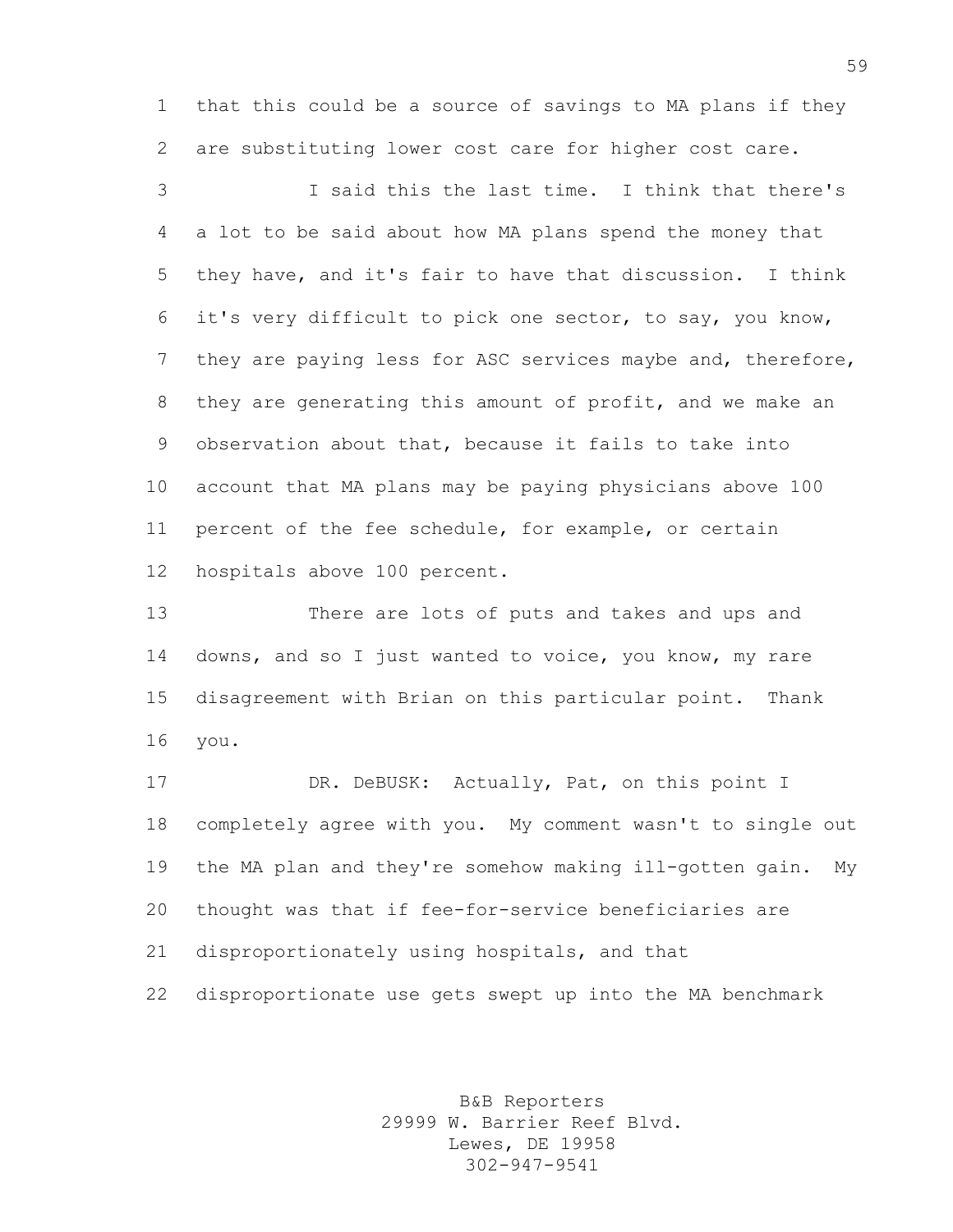calculation, what you've really done is created arbitrage. I mean, you've created a source of persistent savings, and while the result, while it's a little counterintuitive, the correct answer might be to figure out how to get original Medicare beneficiaries to use ASCs more. I think that's really the answer to the problem.

7 But thank you, Pat, and I hate disagreeing with you ever as well, so thank you.

 DR. CHERNEW: Okay. So in a minute we're going to go to a vote. I was just going to say that APMs should do that. For those watching at home, Lynn added that in the chat.

13 So yeah, I think that is a good point, but more 14 broadly, ASCs are, in some ways, ground zero for parts of our site-neutral work. It's very complicated because of all of the feedback work in hospitals. Just as an aside, getting prices right for firms that provide a wide range of different services, and there's complicated economies of 19 scope and unobserved quality and unobserved case mix, the site-neutral work is actually really quite complicated because of a range of potential unintended consequences. It's not as simple as finding a similar service and setting

> B&B Reporters 29999 W. Barrier Reef Blvd. Lewes, DE 19958 302-947-9541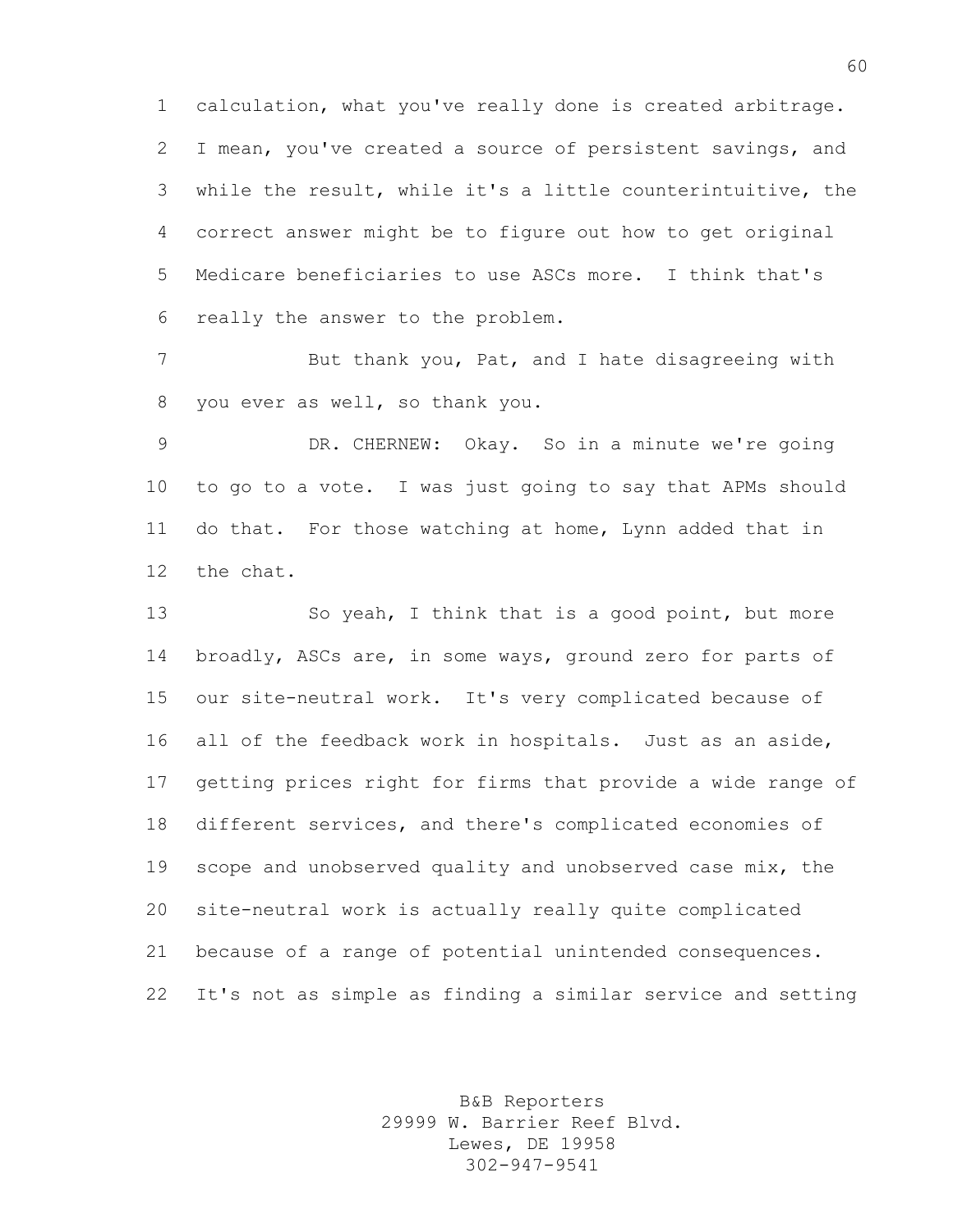the prices the same, because there's all kinds of other cross-subsidies and things that have to be considered. That's why we have a separate work stream for site neutral. But I very much appreciate that point, Brian. Your knowledge of the details is really appreciated. Dana, do we want to run through the vote here, and then we will move on. I think after this we're going to move on to dialysis, to give the staff a heads up. I hope I got that right. 10 MS. KELLEY: Yes, that's correct. All right, turning to this first draft recommendation for ASCs, the recommendation reads, "For calendar year 2023, the Congress should eliminate the update to the 2022 conversion factor for ambulatory surgical centers." Voting yes or no. Pat? 17 MS. WANG: Yes. 18 MS. KELLEY: Dana? DR. SAFRAN: Yes. MS. KELLEY: Jaewon? DR. RYU: Yes. 22 MS. KELLEY: Wayne?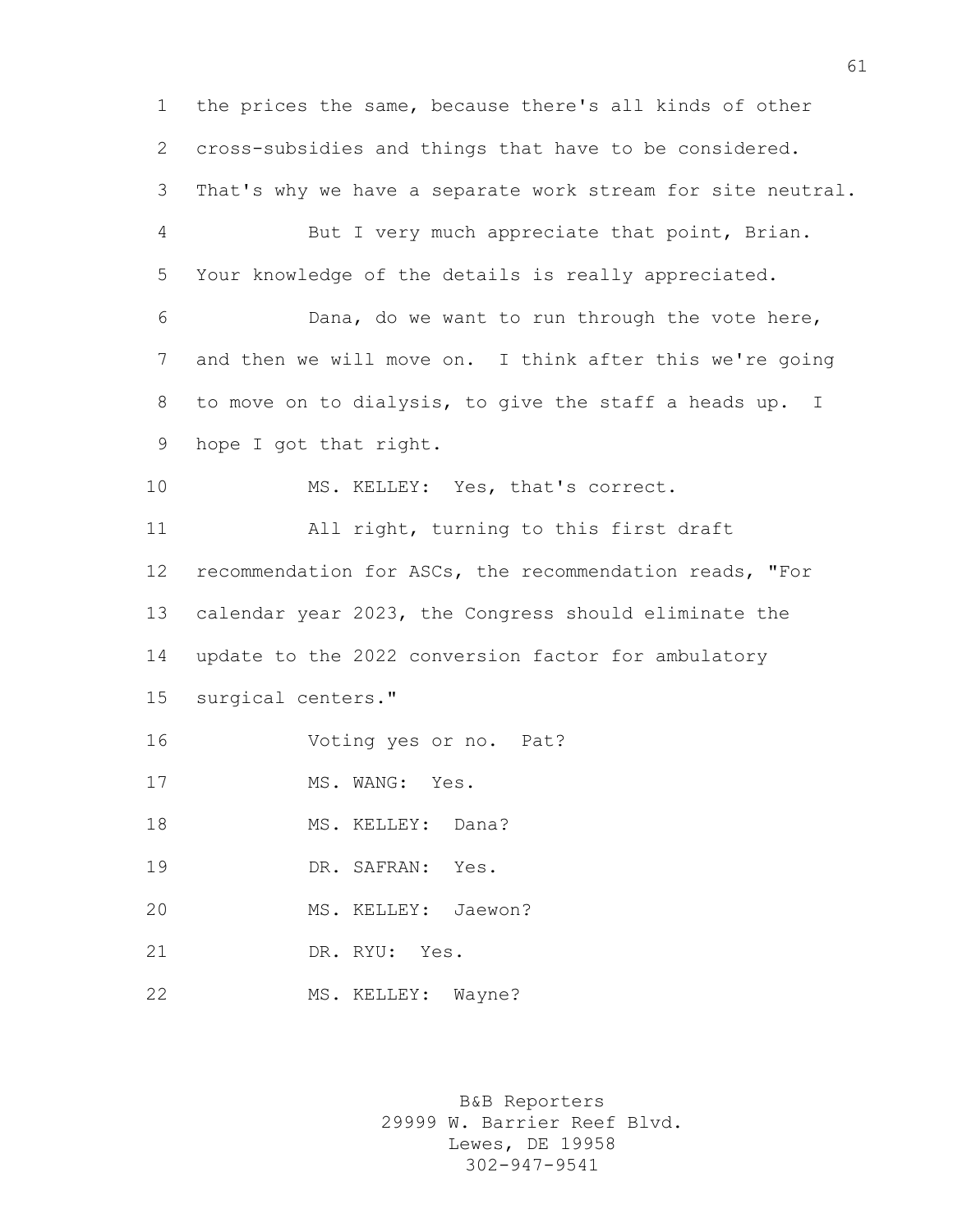| 1              | DR. RILEY: Yes.               |
|----------------|-------------------------------|
| $\mathbf{2}$   | MS. KELLEY: Betty?            |
| $\mathcal{S}$  | DR. RAMBUR: Yes.              |
| $\overline{4}$ | MS. KELLEY: Bruce?            |
| 5              | MR. PYENSON: Yes.             |
| 6              | MS. KELLEY: Jon Perlin?       |
| 7              | DR. PERLIN: Yes.              |
| 8              | MS. KELLEY: Amol?             |
| $\mathcal{G}$  | DR. NAVATHE: Yes.             |
| 10             | MS. KELLEY: Jonathan Jaffery? |
| 11             | DR. JAFFERY: Yes.             |
| 12             | MS. KELLEY: David?            |
| 13             | DR. GRABOWSKI: Yes.           |
| 14             | MS. KELLEY: Marge?            |
| 15             | MS. MARJORIE GINSBURG: Yes.   |
| 16             | MS. KELLEY: Stacie?           |
| 17             | DR. DUSETZINA: Yes.           |
| 18             | MS. KELLEY: Brian?            |
| 19             | DR. DeBUSK: Yes.              |
| 20             | Larry?<br>MS. KELLEY:         |
| 21             | Yes.<br>DR. CASALINO:         |
| 22             | MS. KELLEY: Lynn?             |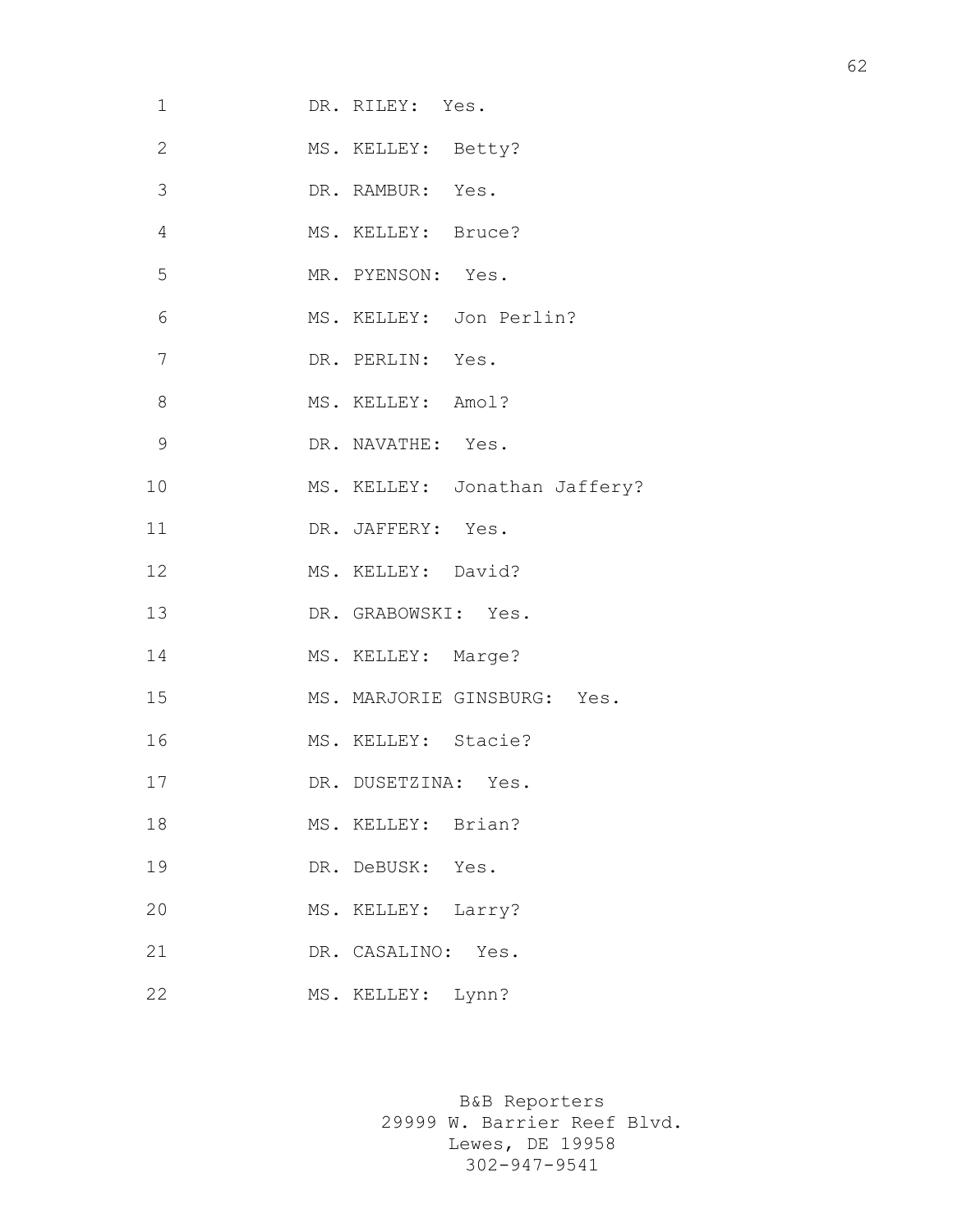| $\mathbf 1$    | MS. BARR: Yes.                                             |
|----------------|------------------------------------------------------------|
|                |                                                            |
| $\mathbf{2}$   | MS. KELLEY: Paul?                                          |
| 3              | DR. PAUL GINSBURG: Yes.                                    |
| 4              | MS. KELLEY: Mike?                                          |
| 5              | DR. CHERNEW: Yes.                                          |
| 6              | And so that will bring us to the second $-$ I'm            |
| 7              | sorry -- the second recommendation. I jumped the gun. Go   |
| 8              | ahead.                                                     |
| $\overline{9}$ | MS. KELLEY: That's okay. Turning to the second             |
| 10             | recommendation, which reads: "The Secretary should require |
| 11             | ambulatory surgical centers to report data."               |
| 12             | Voting yes or no. Pat?                                     |
| 13             | MS. WANG: Very much yes.                                   |
| 14             | MS. KELLEY: Dana?                                          |
| 15             | DR. SAFRAN: Enthusiastic yes.                              |
| 16             | MS. KELLEY: Jaewon?                                        |
| 17             | DR. RYU: Yes.                                              |
| 18             | MS. KELLEY: Wayne?                                         |
| 19             | DR. RILEY: Yes.                                            |
| 20             | MS. KELLEY: Betty?                                         |
| 21             | DR. RAMBUR: Yes.                                           |
| 22             | MS. KELLEY: Bruce?                                         |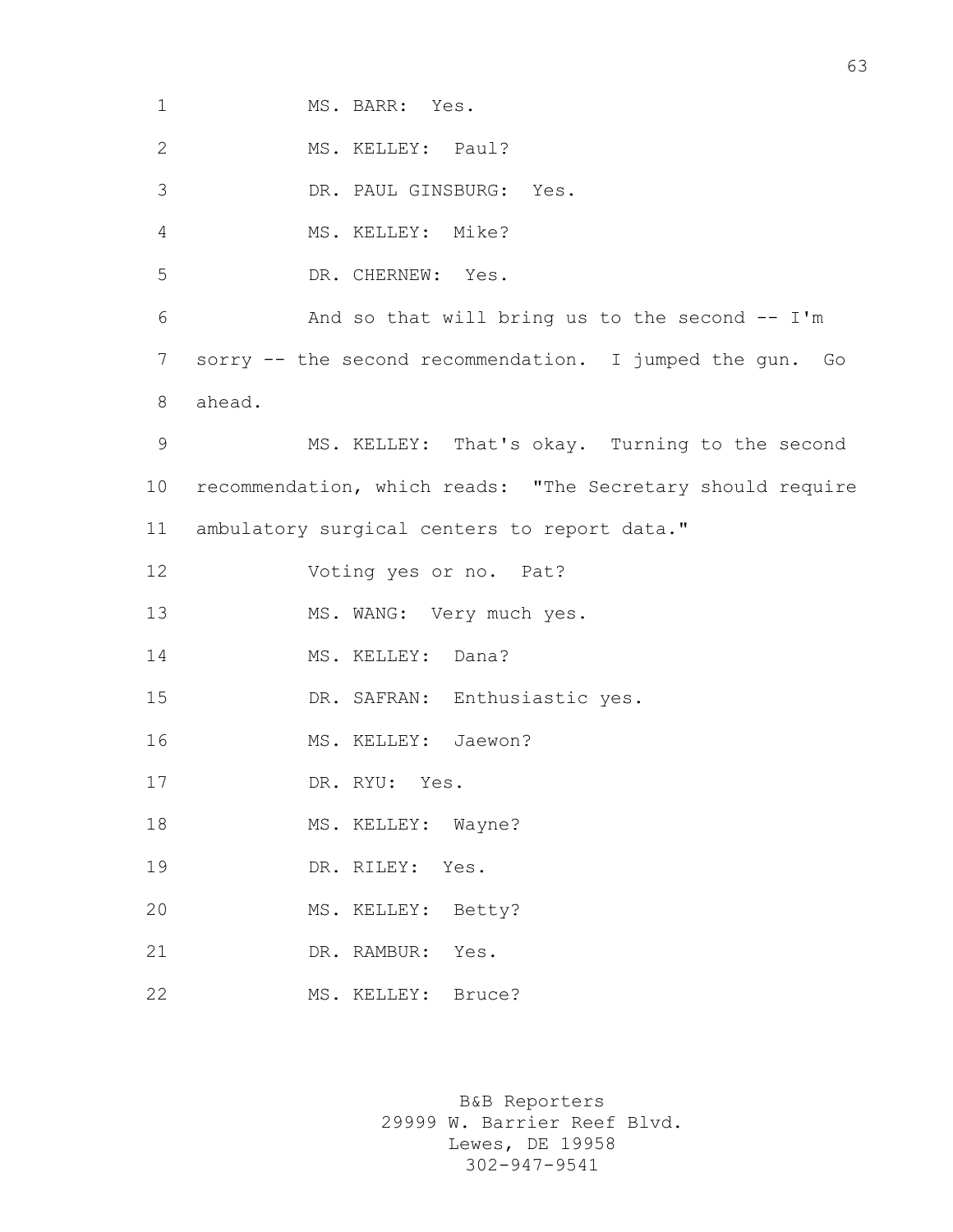| 1              | MR. PYENSON: Yes.                    |
|----------------|--------------------------------------|
| $\mathbf{2}$   | MS. KELLEY: Jon Perlin?              |
| 3              | DR. PERLIN: Yes.                     |
| $\overline{4}$ | MS. KELLEY: Amol?                    |
| 5              | DR. NAVATHE: Yes.                    |
| 6              | MS. KELLEY: Jonathan Jaffery?        |
| 7              | DR. JAFFERY: Yes.                    |
| 8              | MS. KELLEY: David?                   |
| $\mathcal{G}$  | DR. GRABOWSKI: Yes.                  |
| 10             | MS. KELLEY: Marge?                   |
| 11             | MS. MARJORIE GINSBURG: Yes.          |
| 12             | MS. KELLEY: Stacie?                  |
| 13             | DR. DUSETZINA: Enthusiastic yes.     |
| 14             | MS. KELLEY: Brian?                   |
| 15             | DR. DeBUSK: Enthusiastic yes.        |
| 16             | MS. KELLEY: Larry?                   |
| 17             | DR. CASALINO: Yes.                   |
| 18             | MS. KELLEY: Lynn?                    |
| 19             | MS. BARR: Yes.                       |
| 20             | MS. KELLEY: Paul?                    |
| 21             | DR. PAUL GINSBURG: Enthusiastic yes. |
| 22             | MS. KELLEY: Mike?                    |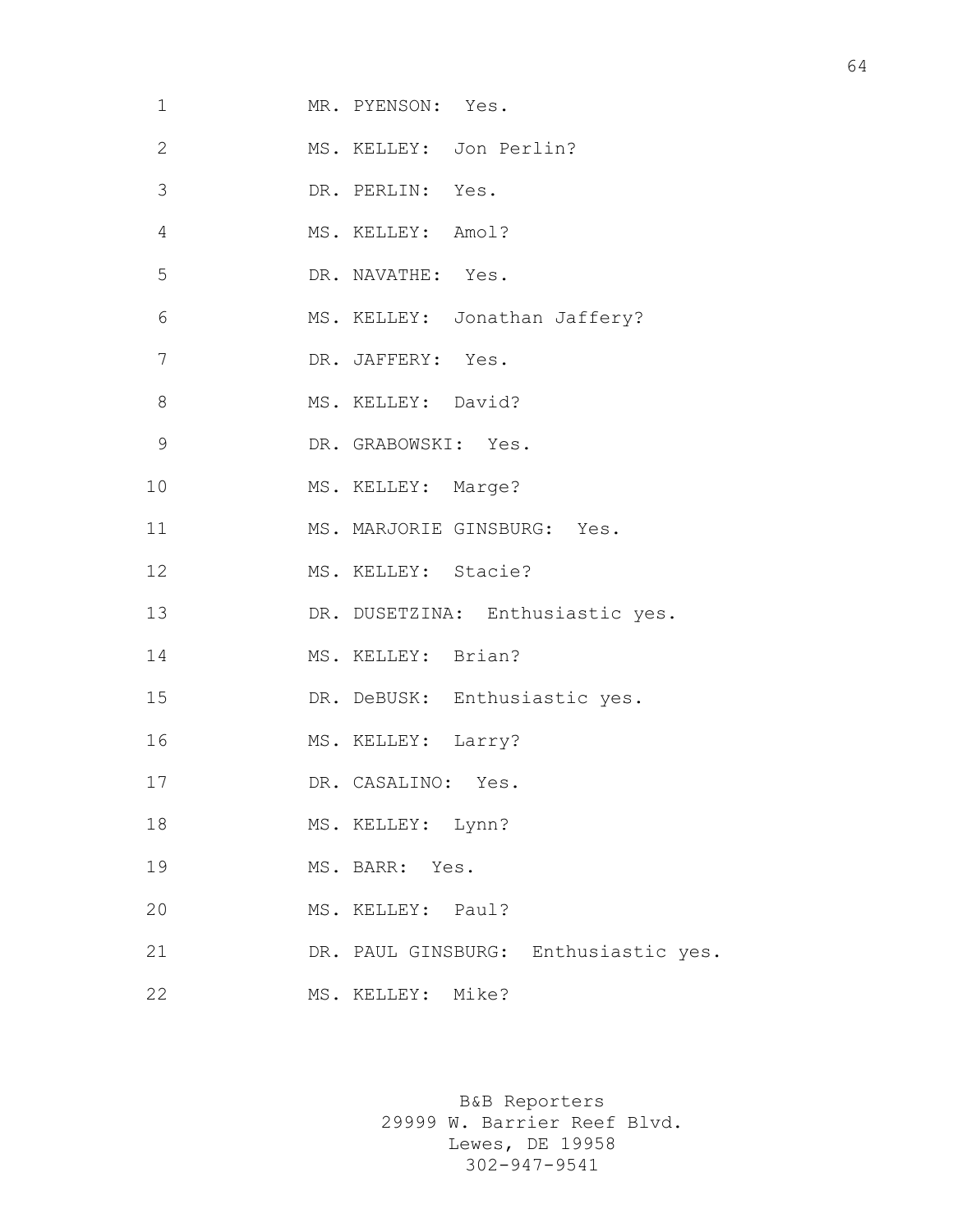- 
- 1 DR. CHERNEW: Yes.

| $\overline{2}$ | And now, if I'm not mistaken, we are going to              |
|----------------|------------------------------------------------------------|
| 3              | move on to dialysis. Is that right, Dana?                  |
| $\overline{4}$ | MS. KELLEY: That is correct.                               |
| 5              | DR. CHERNEW: And so I think Nancy, you are up.             |
| 6              | MS. RAY: Yes, I am. Good afternoon. Today's                |
| $\overline{7}$ | presentation on assessing the payment adequacy of          |
| 8              | outpatient dialysis services consists of two sections.     |
| 9              | First, I will summarize the indicators of payment adequacy |
| 10             | that we reviewed in December. Then I will present the      |
| 11             | draft update recommendation for your consideration.        |
| 12             | The update analysis and recommendation will be             |
| 13             | included as a chapter in our March 2022 report. This is an |
| 14             | abbreviated version of what I presented at the December    |
| 15             | 2021 meeting. And at the December meeting there was a      |
| 16             | general consensus around the draft recommendation.         |
| 17             | As background, in 2020, there were roughly                 |
| 18             | 384,000 Medicare fee-for-service dialysis beneficiaries,   |
| 19             | treated at 7,800 facilities. Total Medicare fee-for-       |
| 20             | service spending was about \$12.3 billion for dialysis     |
| 21             | services.                                                  |
| 22             | Now I will summarize the payment adequacy                  |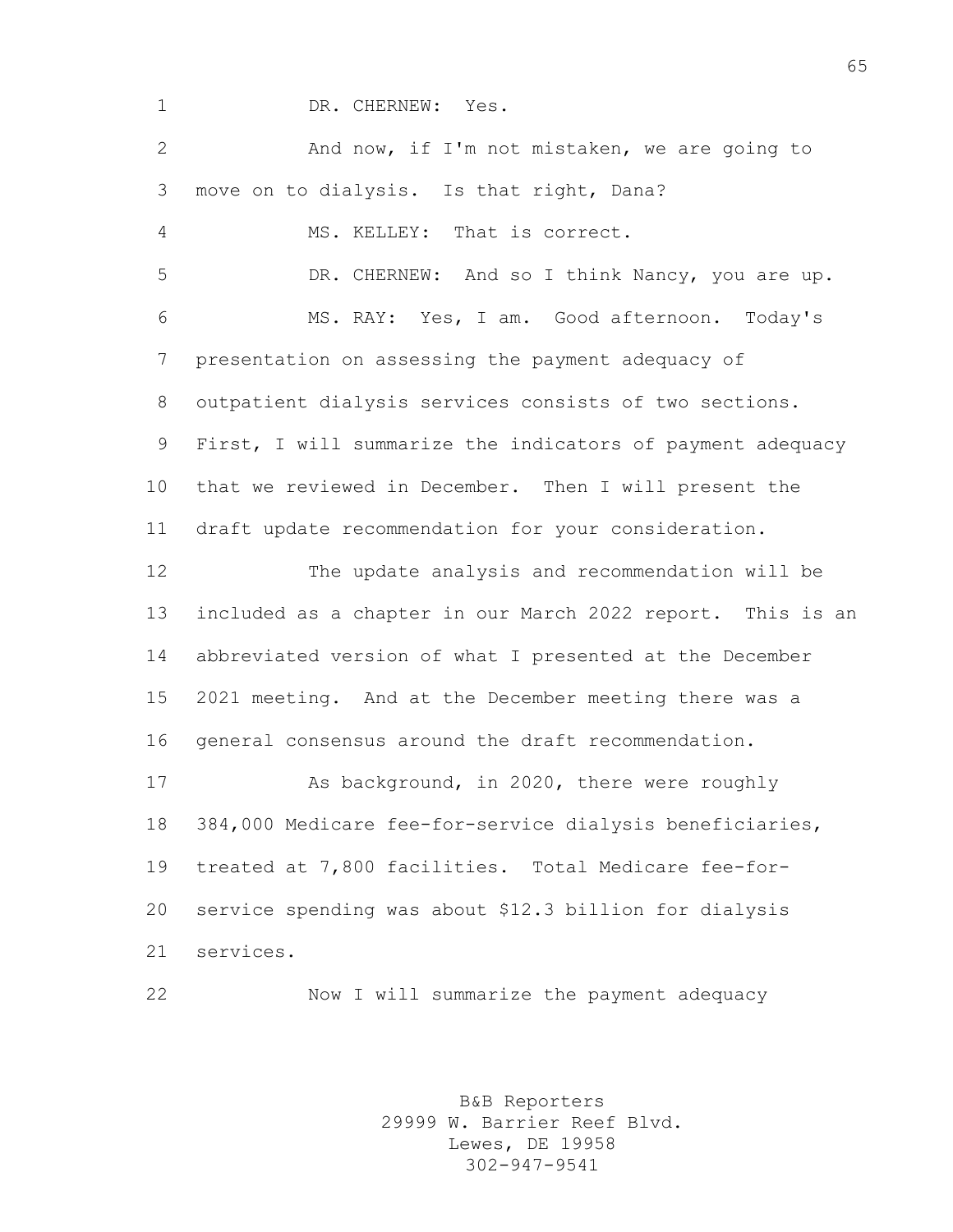analysis.

| $\overline{2}$  | The indicators assessing adequacy are generally           |
|-----------------|-----------------------------------------------------------|
| 3               | positive, and you have seen all of this material in       |
| 4               | December. Regarding access, there is a net increase of    |
| 5               | about 105 facilities between 2019 and 2020. Regarding     |
| 6               | capacity, the growth in dialysis treatment stations has   |
| 7               | exceeded the growth in the number of fee-for-service      |
| 8               | dialysis beneficiaries between 2019 and 2020.             |
| 9               | Looking at volume changes, the decline in the             |
| 10              | number of dialysis fee-for-service beneficiaries and      |
| 11              | Medicare-covered treatments between 2019 and 2020, is     |
| 12 <sup>°</sup> | related to the public health emergency. Dialysis patients |
|                 |                                                           |
| 13              | are at increased risk of mortality from COVID-19. In      |
| 14              | addition, in 2020, there were fewer patients starting     |
| 15 <sub>2</sub> | dialysis. The 20 percent marginal profit suggests that    |
| 16              | providers have a financial incentive to continue to serve |

 Moving to quality, between 2019 and 2020, the percent of dialysis beneficiaries using home dialysis continues to increase, and this is a good trend and consistent with prior year trends. However, we see that monthly all-cause hospital admissions and ED visits

> B&B Reporters 29999 W. Barrier Reef Blvd. Lewes, DE 19958 302-947-9541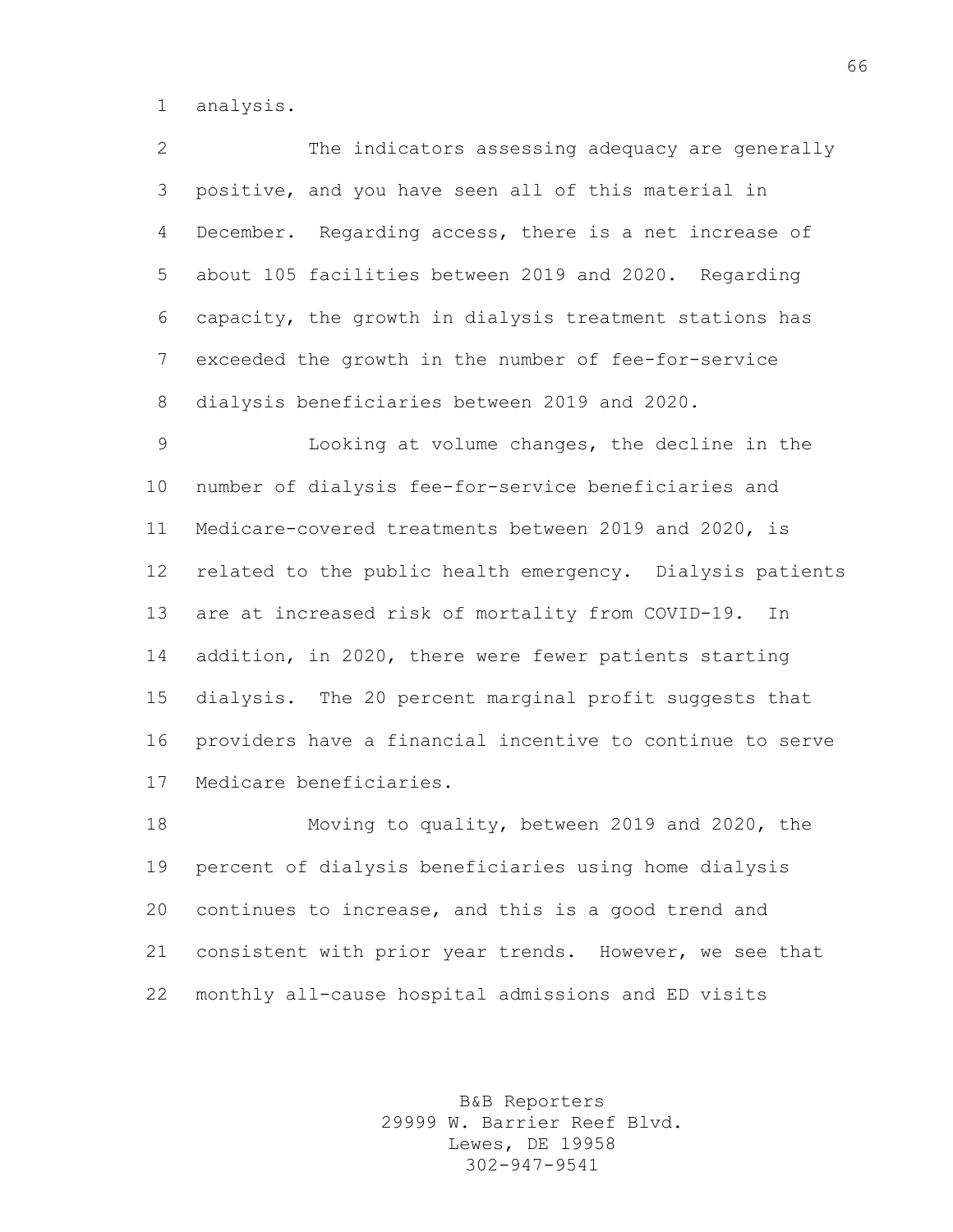declined in 2020, and the rate of mortality increased. These changes are likely due to the public health emergency. By contrast, between 2018 and 2019, these three quality metrics held steady.

 Regarding access to capital, indicators suggest it is robust. An increasing number of facilities are for profit and freestanding. Private capital appears to be available to the large and smaller-sized multi-facility organizations.

 Moving to our analysis of payments and costs, in 2020, the aggregate Medicare margin is 2.7 percent, and the 2022 projected aggregate Medicare margin is 1.8 percent.

 Based on our findings that suggest that outpatient dialysis payments are adequate, the draft recommendation reads: "For calendar year 2023, the Congress should update the 2022 Medicare end-stage renal disease prospective payment system base rate by the amount determined under current law."

 This draft recommendation will have no impact relative to the statutory update. We expect beneficiaries to continue to have good access to outpatient dialysis care, and we also expect continued provider willingness and

> B&B Reporters 29999 W. Barrier Reef Blvd. Lewes, DE 19958 302-947-9541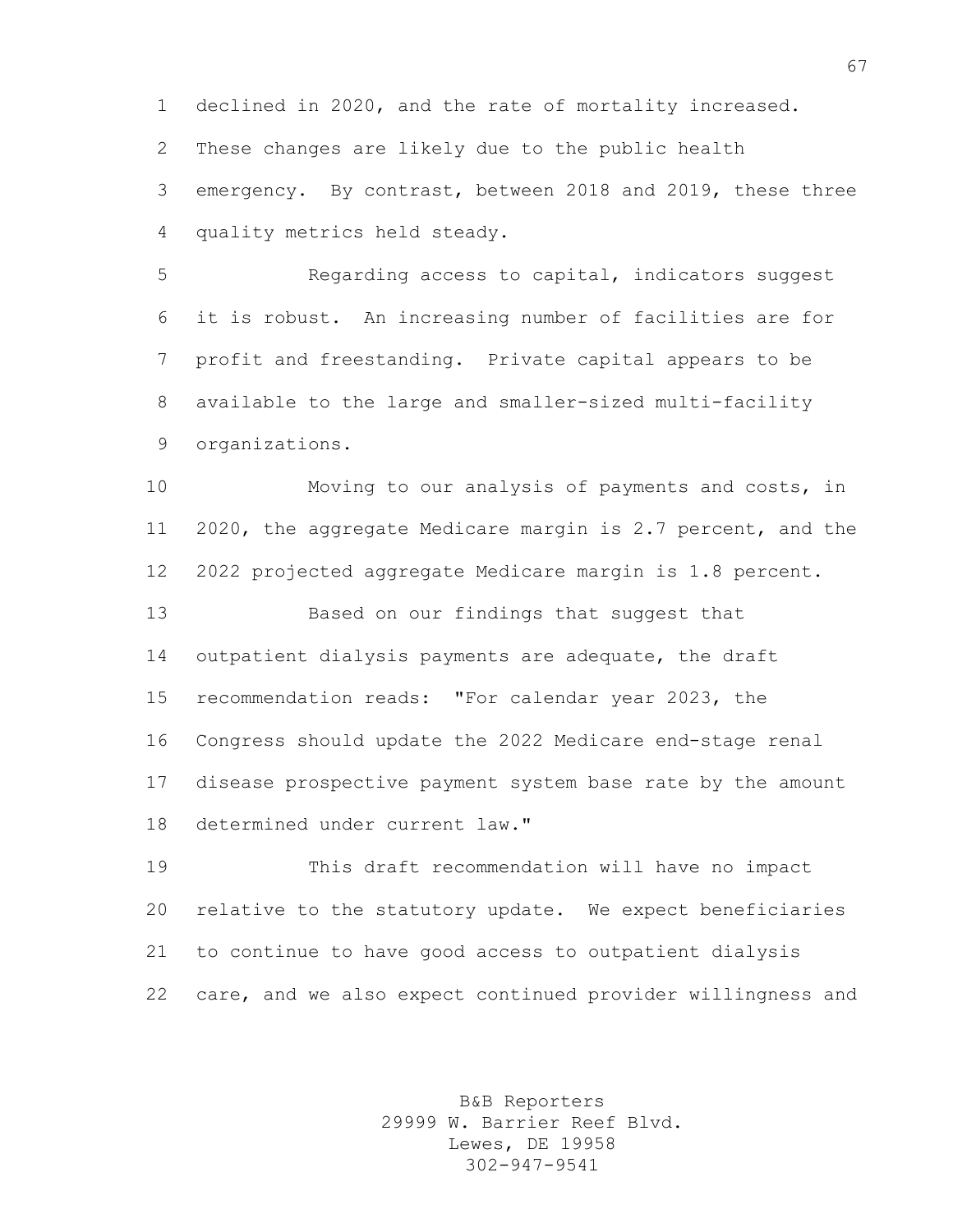ability to care for Medicare beneficiaries.

2 And with that I turn it back to the Chair. DR. CHERNEW: Nancy, thank you, and if I have followed this correctly we actually don't have anyone in the queue. Oh, Bruce? MS. KELLEY: Bruce. 7 MR. PYENSON: Thank you. I agree with the recommendation. However, this is an unusual sector because of the dominance of about 80 percent of two large players who are vertically integrated. So I could see our recommendation going to no update, given the circumstances. While this perhaps raises the question as we get into systems with very few players how we think about evaluating the updates and needs for updates, I think that's work for the future. I just want to raise a cautionary note going into 17 the future that as we see systems that dominate the market, and given the questions of transparency that we need to take a more cautious role. MS. KELLEY: Alright. Mike, there's no one else in the queue. DR. CHERNEW: Yeah. Thanks, Bruce. Okay.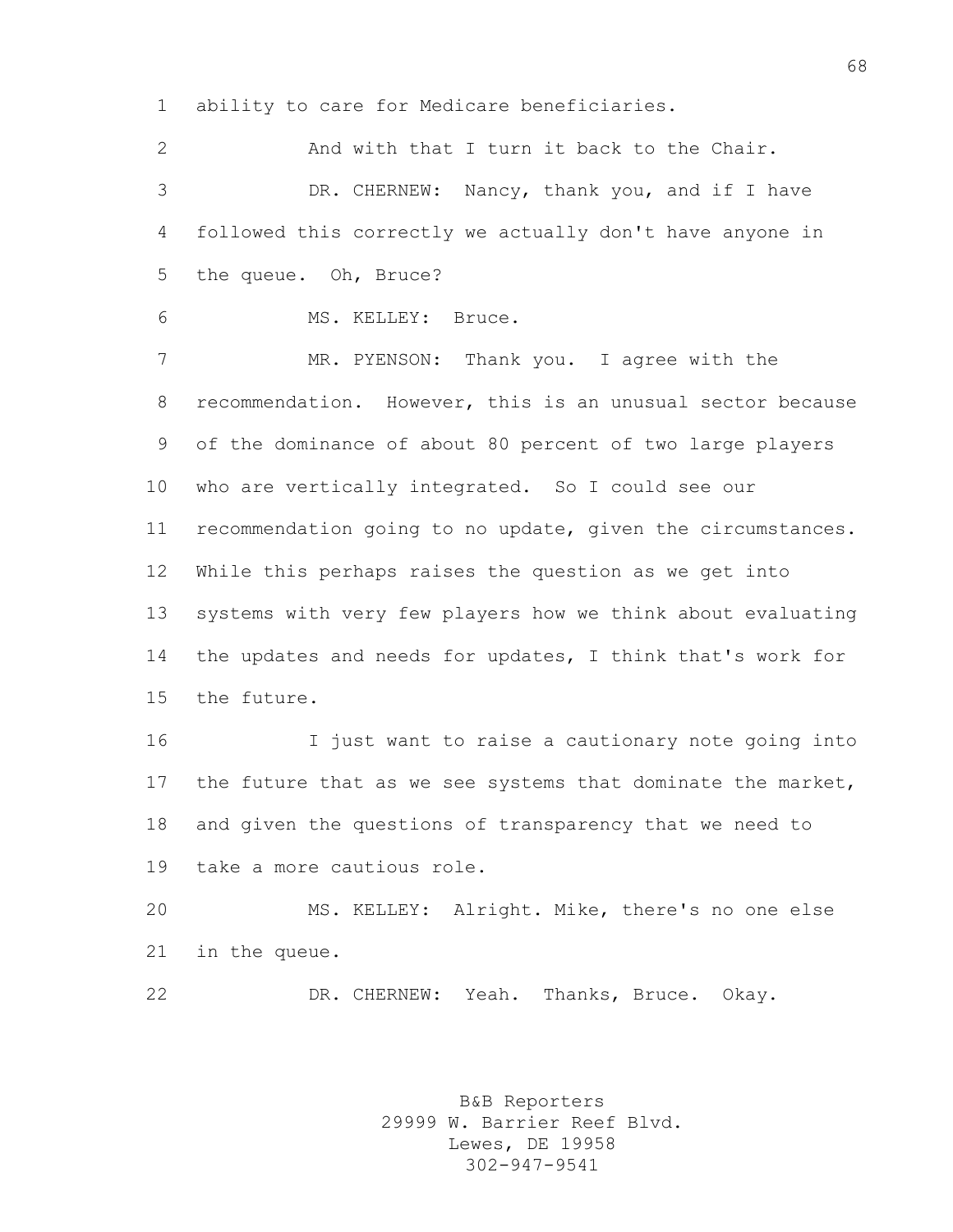| $\mathbf 1$    | So I think then we should move down to a vote.          |
|----------------|---------------------------------------------------------|
| $\overline{2}$ | MS. KELLEY: All right. Voting on the                    |
| 3              | recommendation, "For calendar year 2023, the Congress   |
| 4              | should update the 2022 Medicare end-stage renal disease |
| 5              | prospective payment system base rate by the amount      |
| 6              | determined under current law."                          |
| 7              | Voting yes or no. Pat?                                  |
| 8              | MS. WANG: Yes.                                          |
| $\mathcal{G}$  | MS. KELLEY: Dana?                                       |
| 10             | DR. SAFRAN: Yes.                                        |
| 11             | MS. KELLEY: Jaewon?                                     |
| 12             | DR. RYU: Yes.                                           |
| 13             | MS. KELLEY: Wayne?                                      |
| 14             | DR. RILEY: Yes.                                         |
| 15             | MS. KELLEY: Betty?                                      |
| 16             | DR. RAMBUR: Yes.                                        |
| 17             | MS. KELLEY: Bruce?                                      |
| 18             | MR. PYENSON: Yes.                                       |
| 19             | MS. KELLEY: Jon Perlin?                                 |
| 20             | DR. PERLIN:<br>Yes.                                     |
| 21             | MS. KELLEY: Amol?                                       |
| 22             | DR. NAVATHE: Yes.                                       |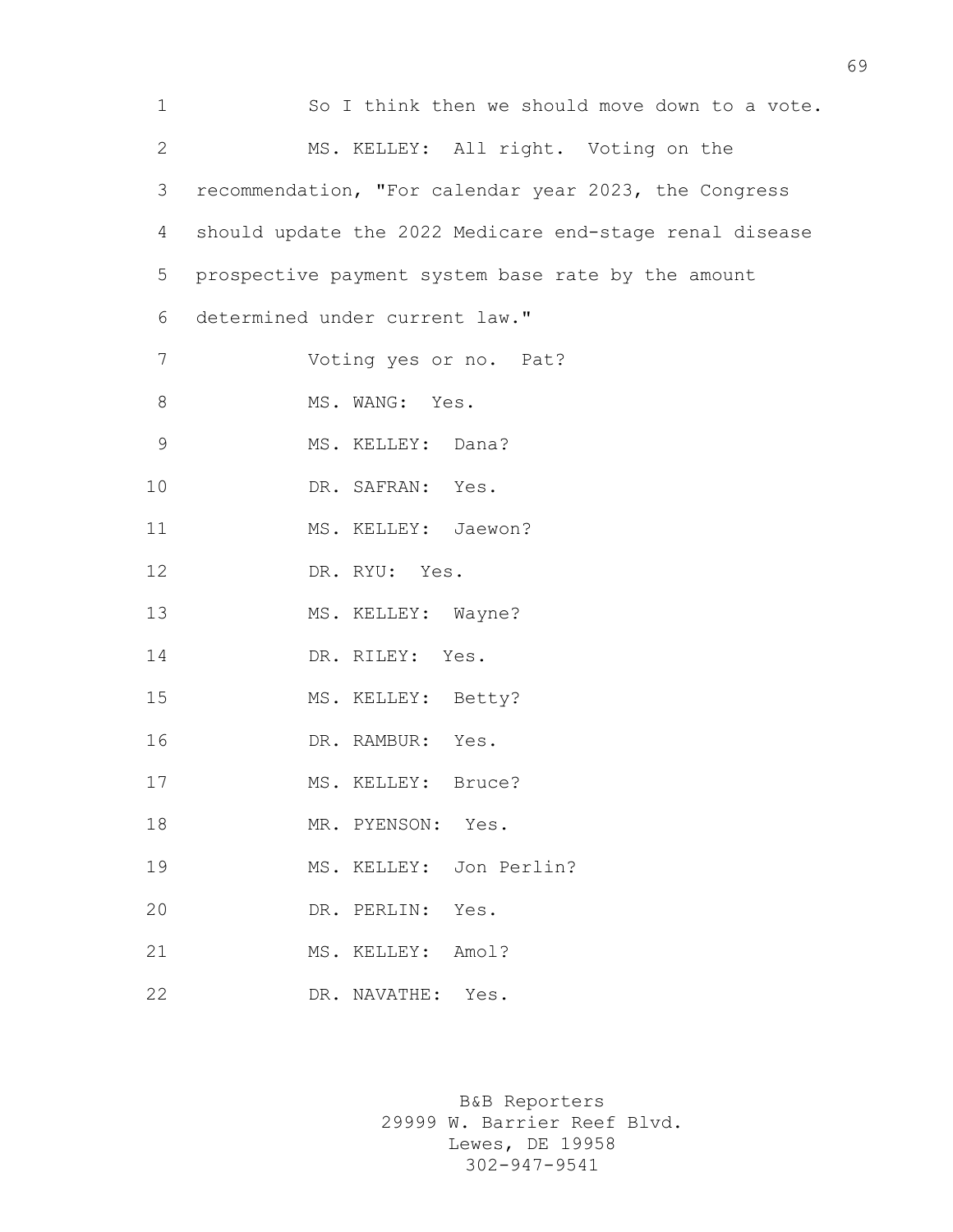| $\mathbf 1$    | MS. KELLEY: Jonathan Jaffery?                            |
|----------------|----------------------------------------------------------|
| $\overline{2}$ | DR. JAFFERY: Yes.                                        |
| 3              | MS. KELLEY: David?                                       |
| $\overline{4}$ | DR. GRABOWSKI: Yes.                                      |
| 5              | MS. KELLEY: Marge?                                       |
| 6              | MS. MARJORIE GINSBURG: Yes.                              |
| 7              | MS. KELLEY: Stacie?                                      |
| $8\,$          | DR. DUSETZINA: Yes.                                      |
| 9              | MS. KELLEY: Brian?                                       |
| 10             | DR. DeBUSK: Yes.                                         |
| 11             | MS. KELLEY: Larry?                                       |
| 12             | DR. CASALINO: Yes.                                       |
| 13             | MS. KELLEY: Lynn?                                        |
| 14             | MS. BARR: Yes.                                           |
| 15             | MS. KELLEY: Paul?                                        |
| 16             | DR. PAUL GINSBURG: Yes.                                  |
| 17             | MS. KELLEY: Mike?                                        |
| 18             | DR. CHERNEW: Yes. And I believe now -- thank             |
| 19             | you, everybody -- and we are going to move on to hospice |
| 20             | with Kim.                                                |
| 21             | So, Kim, you're up.                                      |
| 22             | MS. NEUMAN: Thanks, Mike.                                |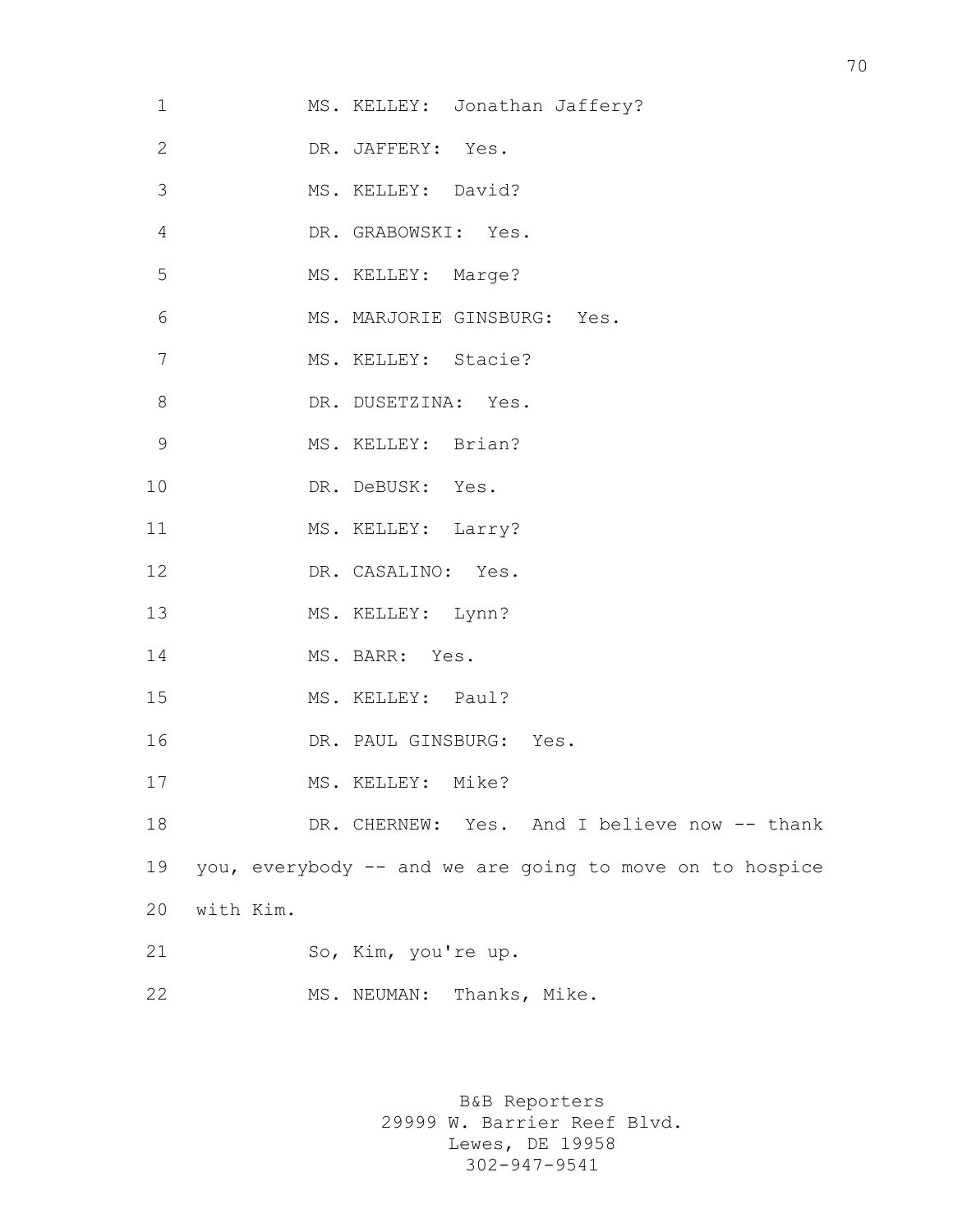Good afternoon. Today's hospice presentation has two parts. First, we'll discuss indicators of hospice payment adequacy, the hospice aggregate cap, and the draft update recommendation for 2023. Second, we'll discuss a draft recommendation on reporting hospice telehealth visits.

 We discussed these issues at the December meeting and there's more detail in your mailing materials, which have been updated to reflect your December meeting discussion.

 Before we begin, I'd like to spend a moment talking about one issue that came up in December.

 Lynn asked about hospice use in frontier areas. Hospice use rates in frontier areas and other rural areas are lower than in urban areas. However, since 2010, hospice use rates in frontier areas and other rural areas have grown at similar rate or higher rate than urban areas. Because frontier areas have low population density, the number of decedents in frontier areas is relatively small.

 In 2020, about 23,000 frontier beneficiaries died. 7,700 of those beneficiaries, or about a third, received hospice

> B&B Reporters 29999 W. Barrier Reef Blvd. Lewes, DE 19958 302-947-9541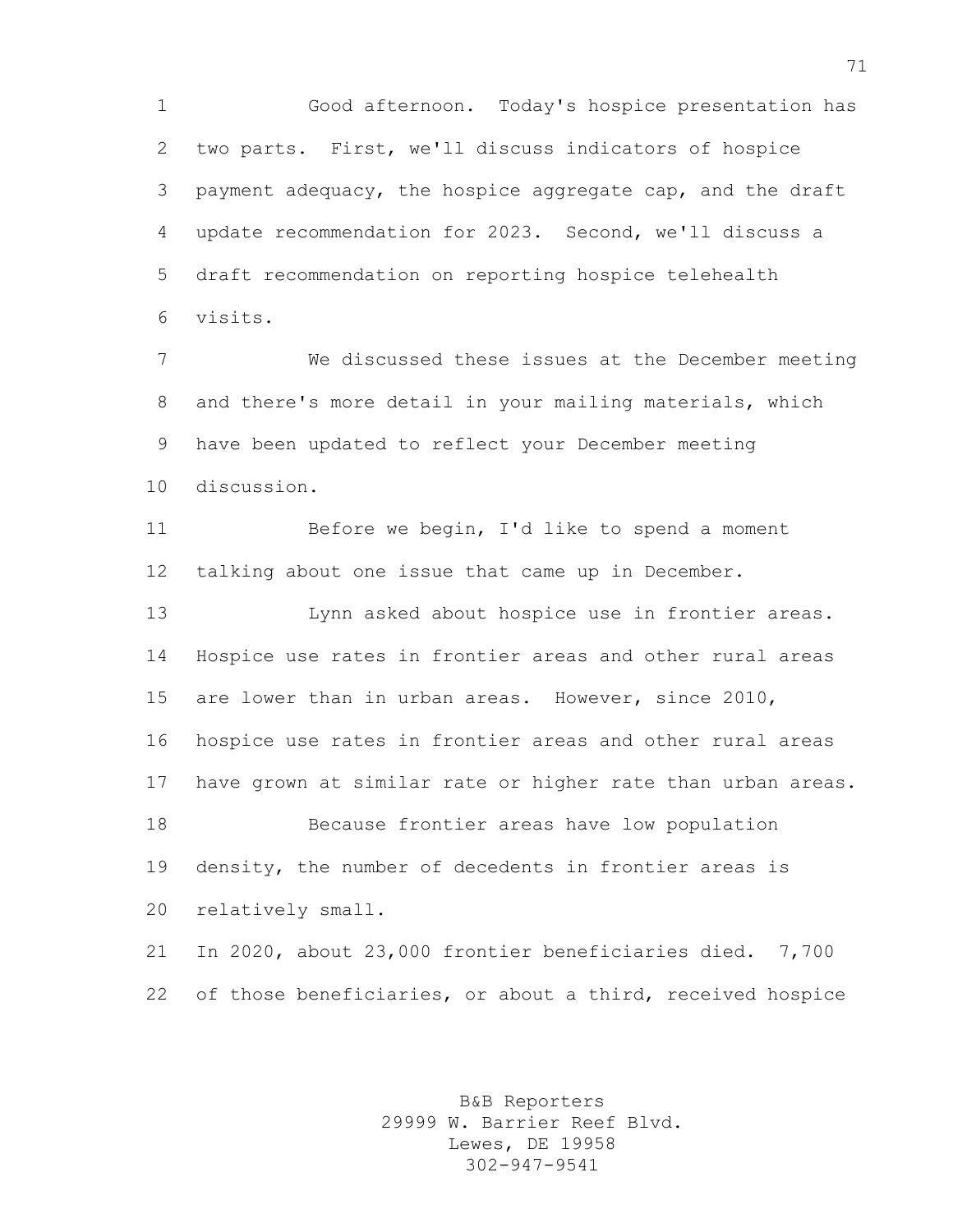in 2020.

 If frontier decedents had the same hospice use rates as urban decedents, we estimate an additional 3,600 frontier decedents would have used hospice in 2020.

 Many factors influence hospice use such as patient preferences, disease type and progression, and provider preferences and referrals. So it's uncertain how much these types of factors versus access factors account for lower hospice use in frontier areas.

 In the future, we plan to continue to monitor and gather information on hospice use in frontier areas and other rural areas.

 So now moving to our payment adequacy analysis. As background, in 2020, over 1.7 million Medicare beneficiaries, including nearly half of decedents, received hospice care from over 5,000 hospice providers, and Medicare paid those hospices \$22.4 billion.

 This next chart summarizes our payment adequacy 19 indicators which are generally positive; first, Indicators of access to care. The supply of providers continues to grow due to entry of for-profit hospices. With the pandemic, the number of decedents using hospice increased

> B&B Reporters 29999 W. Barrier Reef Blvd. Lewes, DE 19958 302-947-9541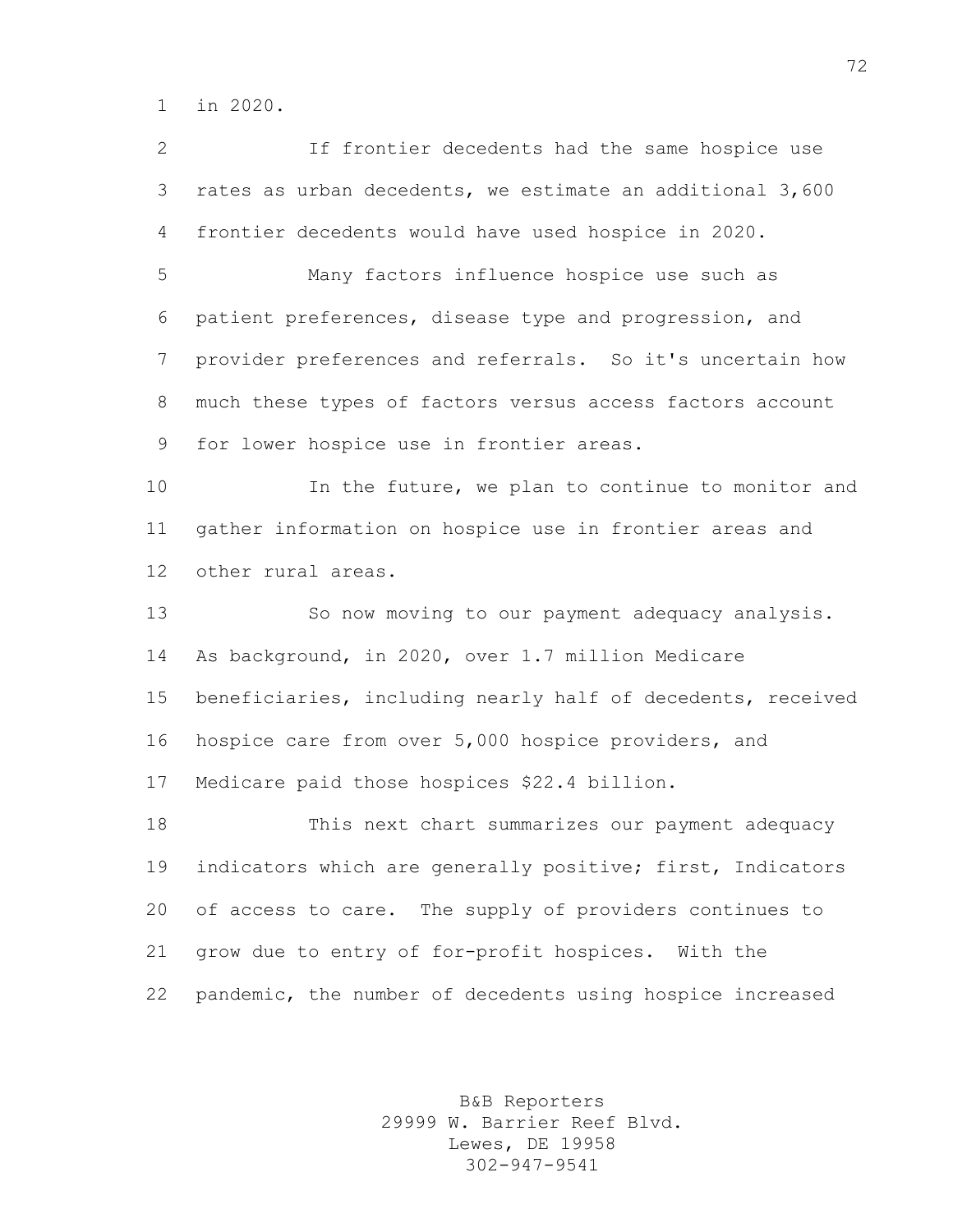substantially in 2020, but the share of decedents using hospice declined, as deaths grew faster than hospice enrollments. Average length of stay among decedents increased. In-person hospice visits declined in 2020, likely due to the pandemic. Medicare marginal profit in 2019 was 17 percent, a favorable indicator of access.

 Next, quality. It is difficult to assess quality in 2020 due suspension of data reporting. Quality data for 2019 was stable or improving.

 Next, access to capital. We observed continued entry of for-profit providers, and the sector viewed favorably by investors, which suggests that there's adequate access to capital. Also, provider-based hospices have access to capital through their parent providers.

 In terms of margins, the 2019 aggregate Medicare margin was 13.4 percent, and the projected 2022 aggregate Medicare margin is 13 percent.

 Now switching gears, let's talk about the hospice aggregate cap. The cap limits total payments a hospice provider can receive in a year. The cap is an aggregate limit, not a patient-level limit. Hospices that exceed the cap have long lengths of stay and high margins.

> B&B Reporters 29999 W. Barrier Reef Blvd. Lewes, DE 19958 302-947-9541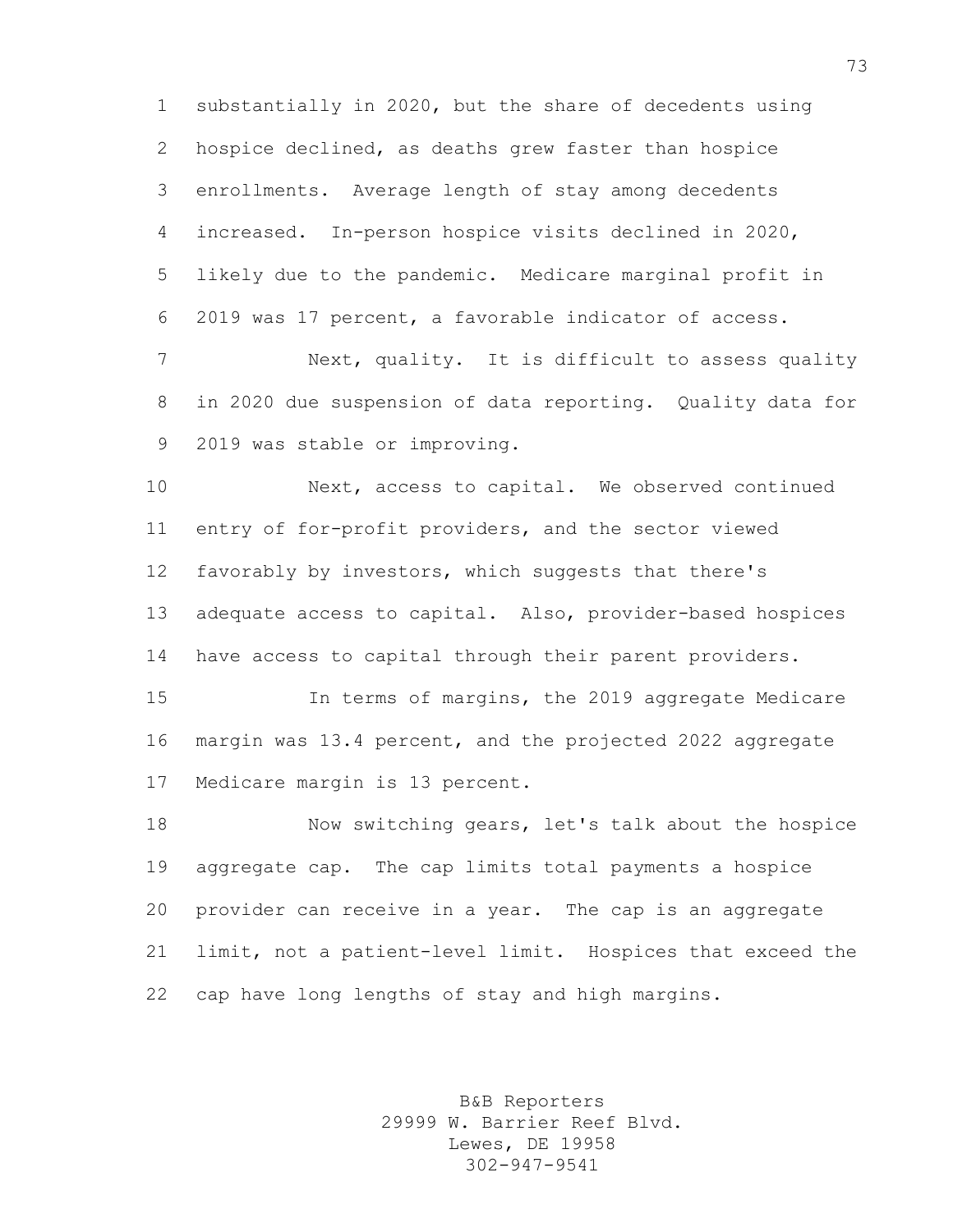For the last two years, in March 2020 and 2021, instead of an across-the-board payment reduction, the Commission recommended the hospice cap be wage-adjusted and reduced by 20 percent. Changing the cap in this way would make it more equitable across providers and would reduce aggregate Medicare expenditures by focusing payment reductions on providers with long stays and high margins. The Congress has not acted on this cap recommendation.

 So this brings us to the draft recommendation, which is the same as last year, and it reads "For fiscal year 2023, the Congress should eliminate the update to the 2022 Medicare base payment rates for hospice and wage-13 adjust and reduce the hospice aggregate cap by 20 percent."

 This draft recommendation would keep payment rates unchanged in 2023 at their 2022 levels. It would also modify the aggregate cap to focus payment reductions on providers with long stays and high margins, while the majority of providers' payments would be unchanged by the cap policy.

 In terms of implications, it would decrease spending relative to current law by between \$250 million and \$750 million over one year and between 5- and \$10

> B&B Reporters 29999 W. Barrier Reef Blvd. Lewes, DE 19958 302-947-9541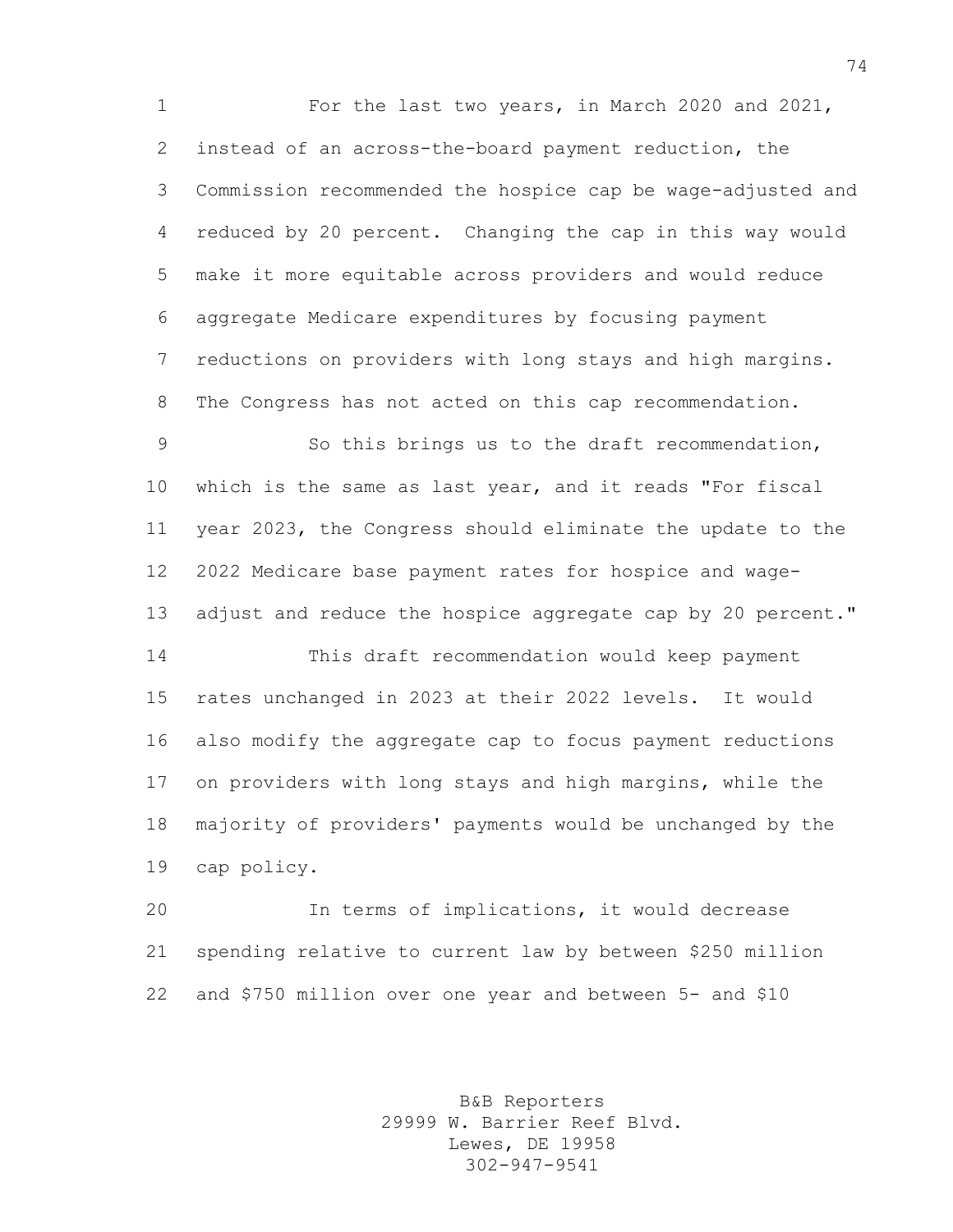billion over five years.

 In terms of beneficiaries and providers, we expect that beneficiaries would continue to have good access to hospice care, and that providers would continue to be willing and able to provide appropriate care to Medicare beneficiaries.

 Now turning to telehealth, CMS has permitted hospice telehealth visits during the public health emergency under certain circumstances. Different from in- person visits, hospices are not required to report telehealth visits on Medicare claims. A lack of data impairs our ability to understand the extent to which telehealth visits were furnished during public health emergency. Requiring hospices to report telehealth visits would increase the program's ability to monitor beneficiary access to care.

 So the second draft recommendation reads "The Secretary should require that hospices report telehealth services on Medicare claims." In terms of implications, there would be no impact on Medicare program spending. In terms of beneficiaries and providers, there would be no direct impact on beneficiary access to care, but the draft

> B&B Reporters 29999 W. Barrier Reef Blvd. Lewes, DE 19958 302-947-9541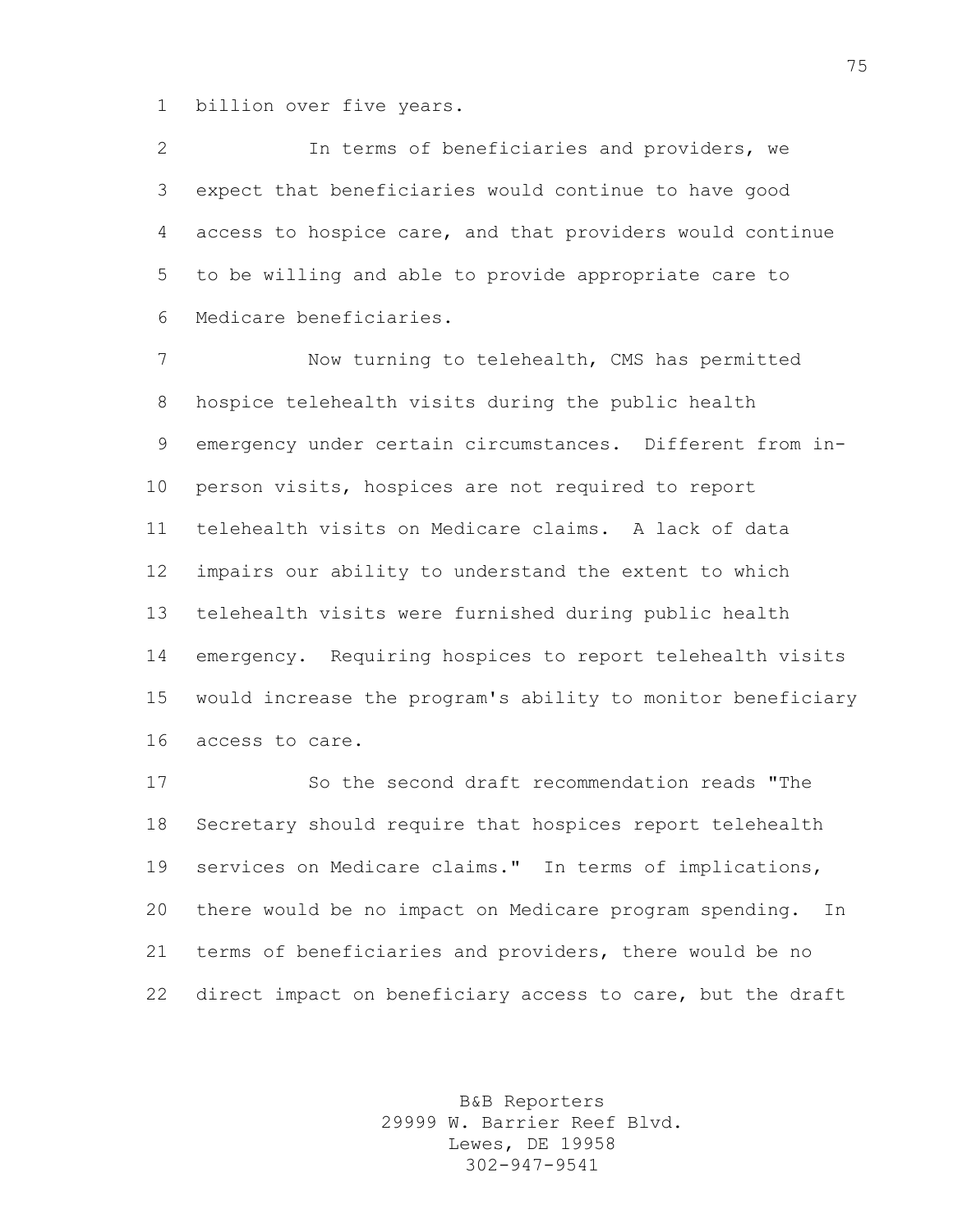recommendation would improve the agency's ability to monitor access. Hospices may incur some additional administrative costs with claims data reporting. So this concludes the presentation, and I turn it back to the chair. DR. CHERNEW: Thanks, Kim. 7 I have one person in the queue, which is Lynn. Dana, is that it? 9 MS. KELLEY: Yes. 10 DR. CHERNEW: Okay. We'll go to Lynn next. 11 MS. BARR: Thank you. I have concerns about hospice and the same concerns about home health that the payment rates are not adequate for home visits in rural areas. So I know that we have a peanut butter approach that we're going to make recommendations, and I do support the recommendations for the aggregate of hospice providers, but I do feel we have to look at the lack of access and consider that that's being caused by the fact that it is unprofitable for them to get to these remote areas, and that's why there's less access overall.

Thank you.

B&B Reporters 29999 W. Barrier Reef Blvd. Lewes, DE 19958 302-947-9541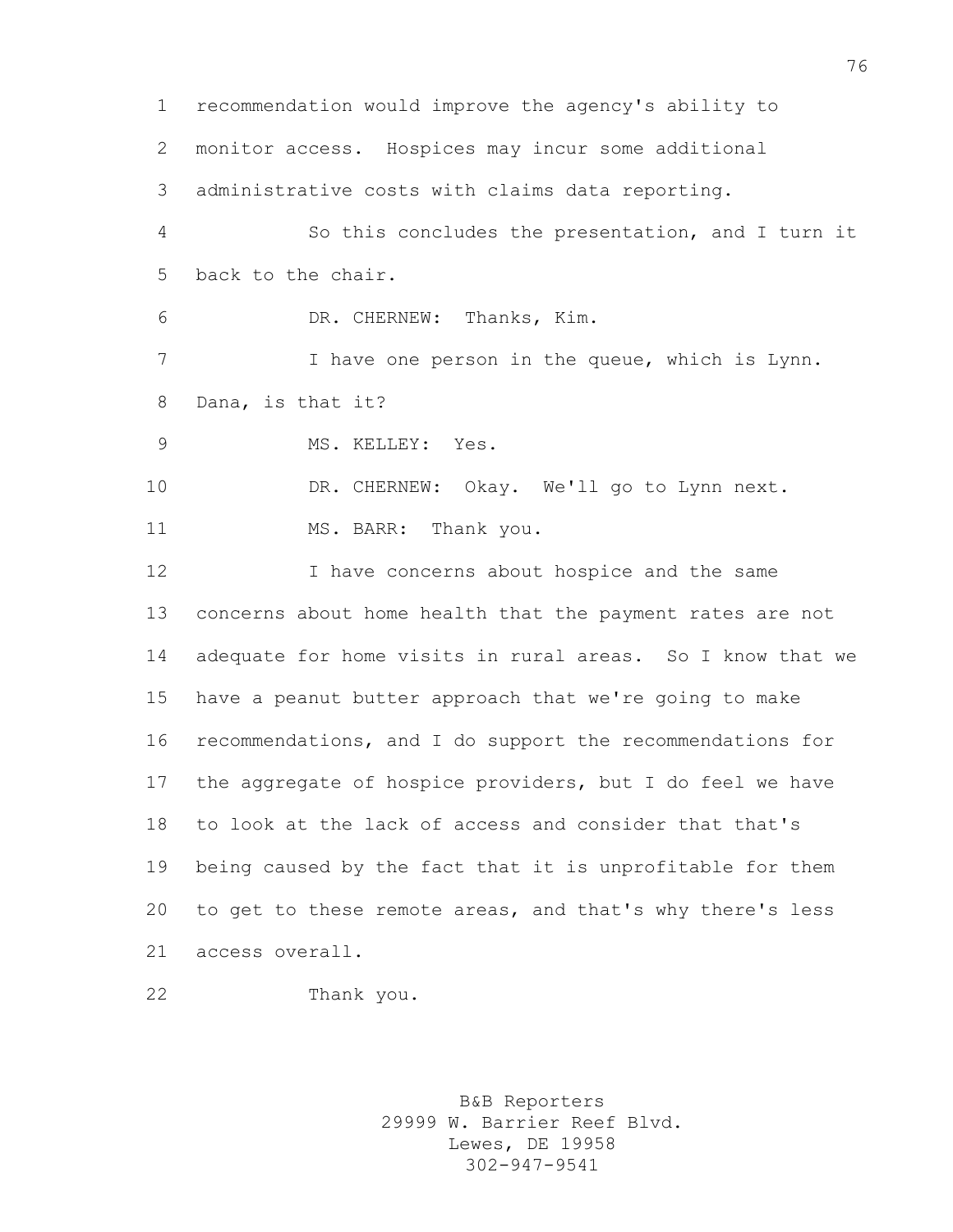1 DR. CHERNEW: Thank you, Lynn. 2 Okay. I think now we will move to the first 3 vote. Dana? 4 MS. KELLEY: Okay. Turning to the first draft 5 recommendation which reads "For fiscal year 2023, the 6 Congress should eliminate the update to the 2022 Medicare 7 base rates for hospice and wage-adjust and reduce the 8 hospice aggregate cap by 20 percent." Voting yes or no. 9 Pat? 10 MS. WANG: Yes. 11 MS. KELLEY: Dana. 12 DR. SAFRAN: Yes. 13 MS. KELLEY: Jaewon. 14 DR. RYU: Yes. 15 MS. KELLEY: Wayne. 16 DR. RILEY: Yes. 17 MS. KELLEY: Betty. 18 DR. RAMBUR: Yes. 19 MS. KELLEY: Bruce. 20 MR. PYENSON: Yes. 21 MS. KELLEY: Jon Perlin. 22 DR. PERLIN: Yes.

> B&B Reporters 29999 W. Barrier Reef Blvd. Lewes, DE 19958 302-947-9541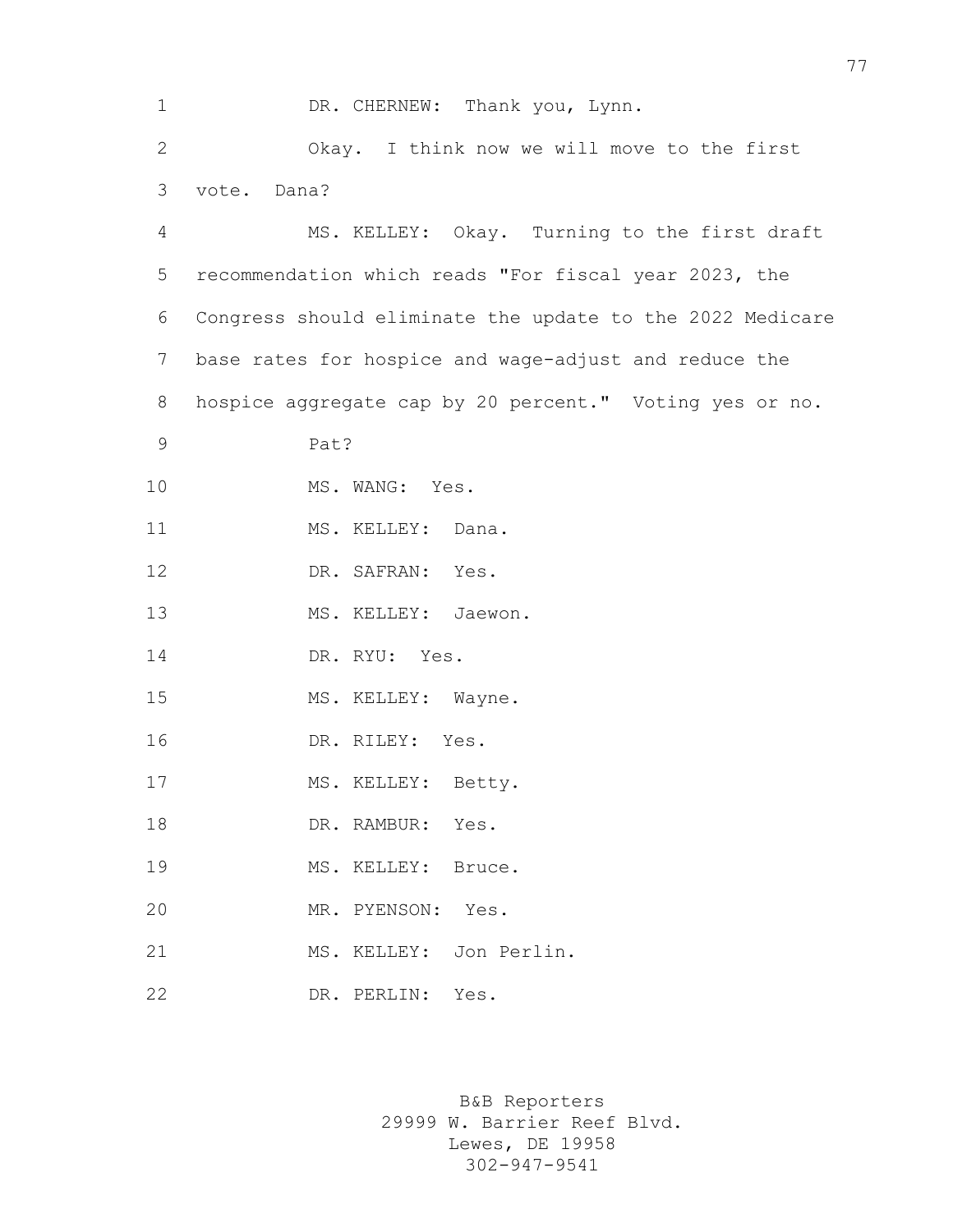| $\mathbf 1$    | MS. KELLEY: Amol.                                       |
|----------------|---------------------------------------------------------|
| $\mathbf{2}$   | DR. NAVATHE: Yes.                                       |
| $\mathfrak{Z}$ | MS. KELLEY: Jonathan Jaffery.                           |
| $\overline{4}$ | DR. JAFFERY: Yes.                                       |
| 5              | MS. KELLEY: David.                                      |
| 6              | DR. GRABOWSKI: Yes.                                     |
| 7              | MS. KELLEY: Marge.                                      |
| $\,8\,$        | MS. MARJORIE GINSBURG: Yes.                             |
| $\mathsf 9$    | DR. CHERNEW: Stacie.                                    |
| 10             | DR. DUSETZINA: Yes.                                     |
| 11             | MS. KELLEY: Brian.                                      |
| 12             | DR. DeBUSK: Yes.                                        |
| 13             | MS. KELLEY: Larry.                                      |
| 14             | DR. CASALINO: Yes.                                      |
| 15             | MS. KELLEY: Lynn.                                       |
| 16             | MS. BARR: Yes.                                          |
| 17             | MS. KELLEY: Paul.                                       |
| 18             | DR. PAUL GINSBURG: Yes.                                 |
| 19             | MS. KELLEY: Mike.                                       |
| 20             | DR. CHERNEW: Yes.                                       |
| 21             | MS. KELLEY: Turning to the second recommendation        |
| 22             | which reads "The Secretary should require that hospices |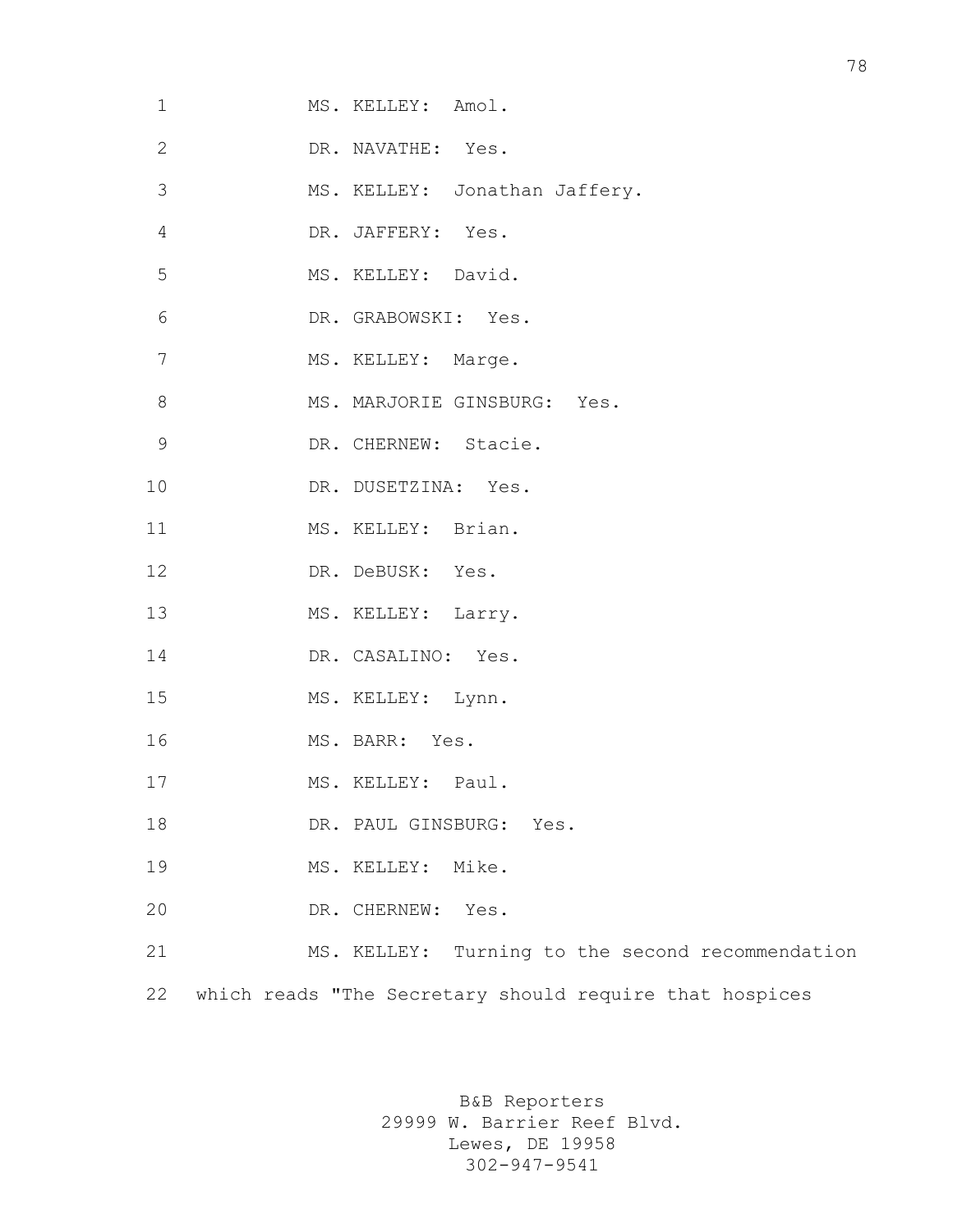report telehealth services on Medicare claims." Voting yes

| 3              | Pat?                          |
|----------------|-------------------------------|
| $\overline{4}$ | MS. WANG: Yes.                |
| 5              | MS. KELLEY: Dana.             |
| 6              | DR. SAFRAN: Yes.              |
| 7              | MS. KELLEY: Jaewon.           |
| 8              | DR. RYU: Yes.                 |
| $\mathsf 9$    | MS. KELLEY: Wayne.            |
| 10             | DR. RILEY: Yes.               |
| 11             | MS. KELLEY: Betty.            |
| 12             | DR. RAMBUR: Yes.              |
| 13             | MS. KELLEY: Bruce.            |
| 14             | MR. PYENSON: Yes.             |
| 15             | MS. KELLEY: Jon Perlin.       |
| 16             | DR. PERLIN: Yes.              |
| 17             | MS. KELLEY: Amol.             |
| 18             | DR. NAVATHE: Yes.             |
| 19             | MS. KELLEY: Jonathan Jaffery. |
| 20             | DR. JAFFERY: Yes.             |
| 21             | MS. KELLEY: David.            |
| 22             | DR. GRABOWSKI: Yes.           |

or no.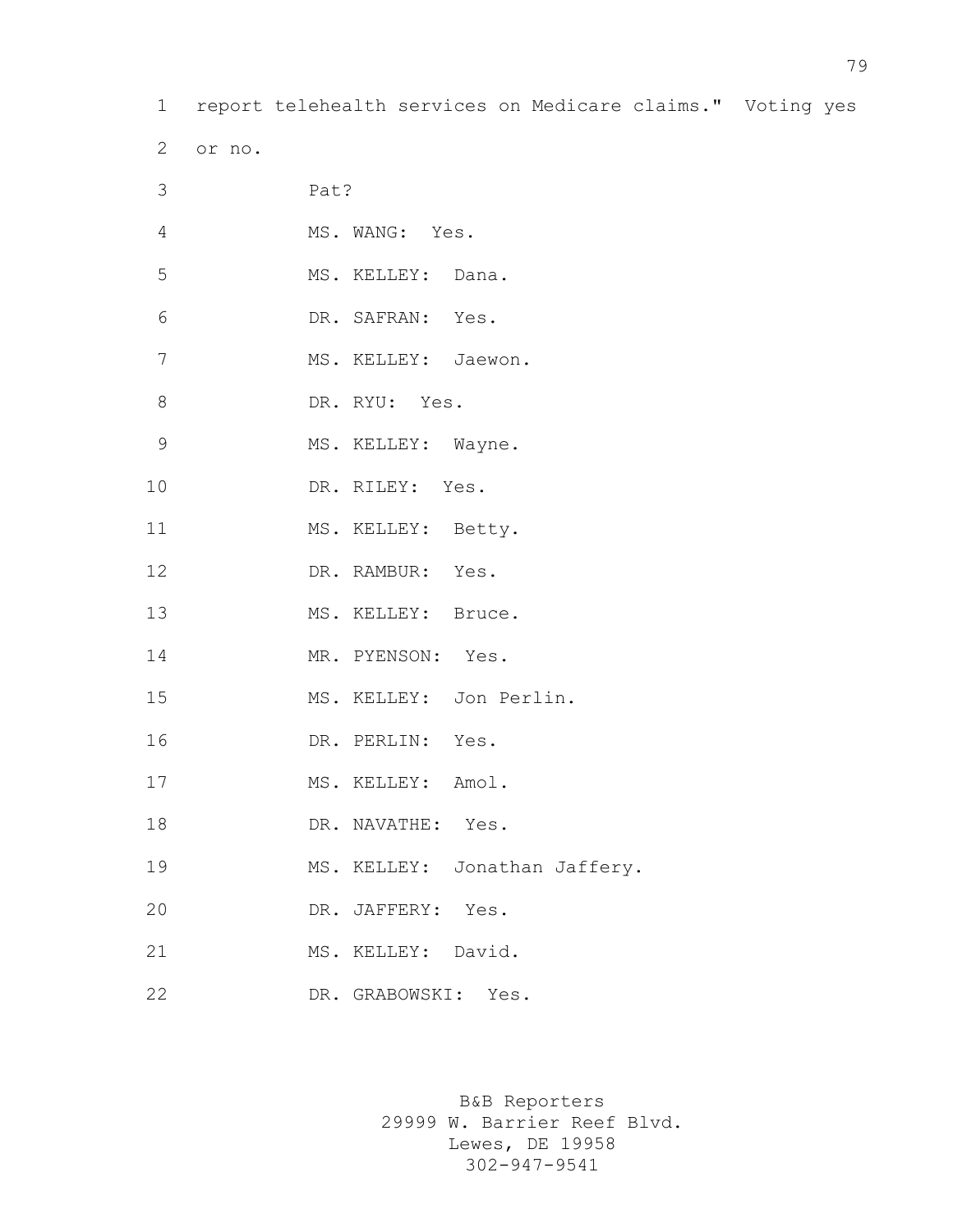| MS. MARJORIE GINSBURG: Yes.<br>DR. CHERNEW: Stacie.<br>DR. DUSETZINA: Yes.<br>MS. KELLEY: Brian. |
|--------------------------------------------------------------------------------------------------|
|                                                                                                  |
|                                                                                                  |
|                                                                                                  |
|                                                                                                  |
| DR. DeBUSK: Yes.                                                                                 |
| MS. KELLEY: Larry.                                                                               |
| DR. CASALINO: Yes.                                                                               |
| MS. KELLEY: Lynn.                                                                                |
| MS. BARR: Yes.                                                                                   |
| MS. KELLEY: Paul.                                                                                |
| DR. PAUL GINSBURG: Yes.                                                                          |
| MS. KELLEY: And Mike.                                                                            |
| DR. CHERNEW: Yes.                                                                                |
| And so now we are going to take a five-minute                                                    |
| break. I assume that's okay with everybody, and then we're                                       |
| going to jump back, and we're going to start up with                                             |
| skilled nursing facilities. And I think Carol is probably                                        |
| going to be first.                                                                               |
| We really do want to keep moving. So let's try                                                   |
| and be back by 2:35, and we'll go from there with Carol.                                         |
| So see you back all in a second.                                                                 |
|                                                                                                  |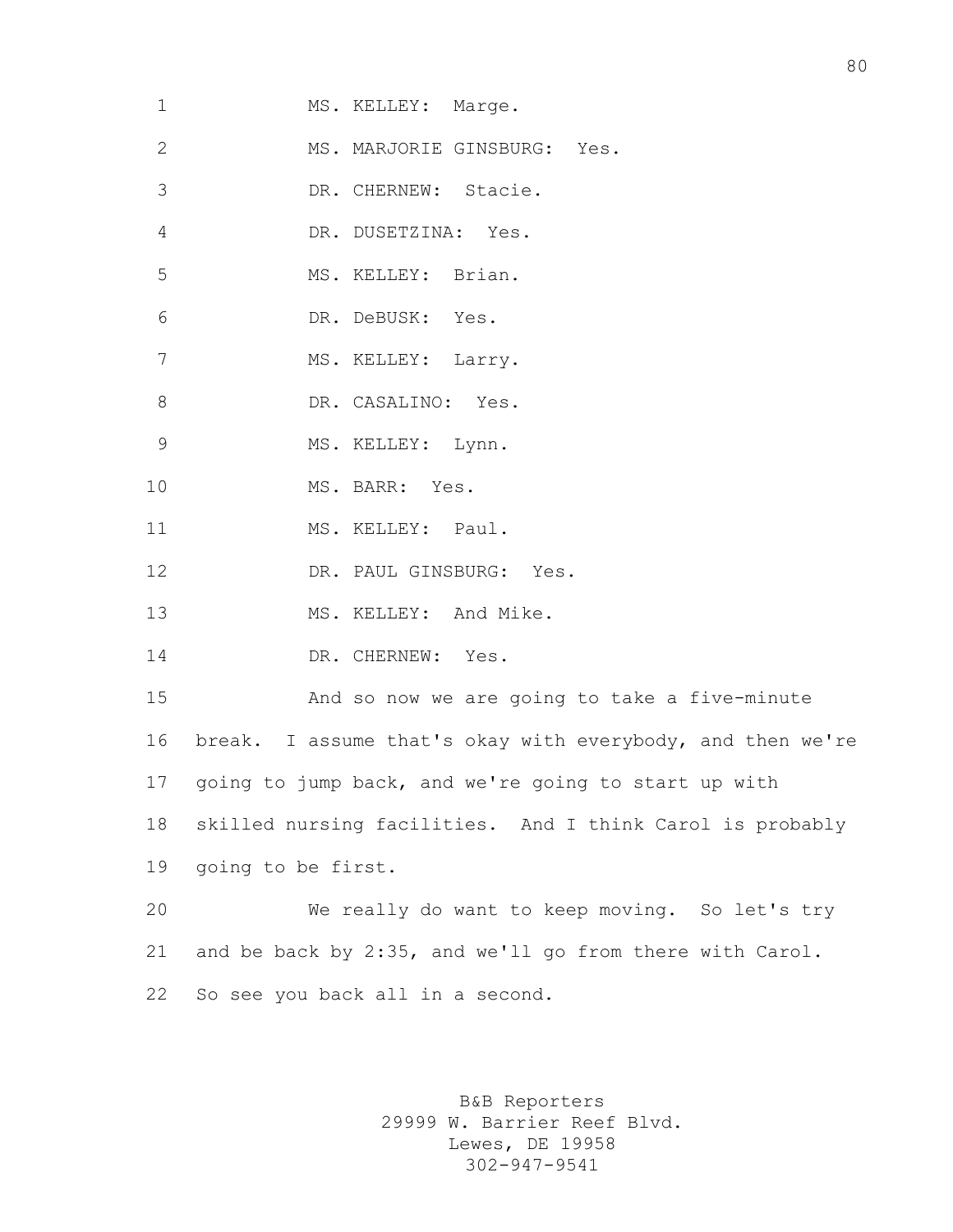1 [Recess.]

 DR. CHERNEW: I think we have most folks, and my guess is that other people are going to be joining us imminently. So I think, if you think it's okay, Dana, we should probably let Carol jump right in. What do you think? MS. KELLEY: I think that sounds good. 8 DR. CHERNEW: Carol, you're up. DR. CARTER: Okay. Hi, everybody. Before the PAC group starts its presentations I want to note the PDF versions of the slides can be found in the Handouts section 12 of the control panel on the right-hand side of the screen. In this session, each of us will present a high- level summary of the chapter that was discussed at length at the December meeting. The details of the analysis and findings can be found in the papers. We will begin with the update, Medicare's payments to skilled nursing facilities. Here is an overview of the SNF industry in 2020. There were about 15,000 providers, most of which also provided long-term care services. About 1.2 million beneficiaries, or about 3 percent of fee-for-service beneficiaries, used SNF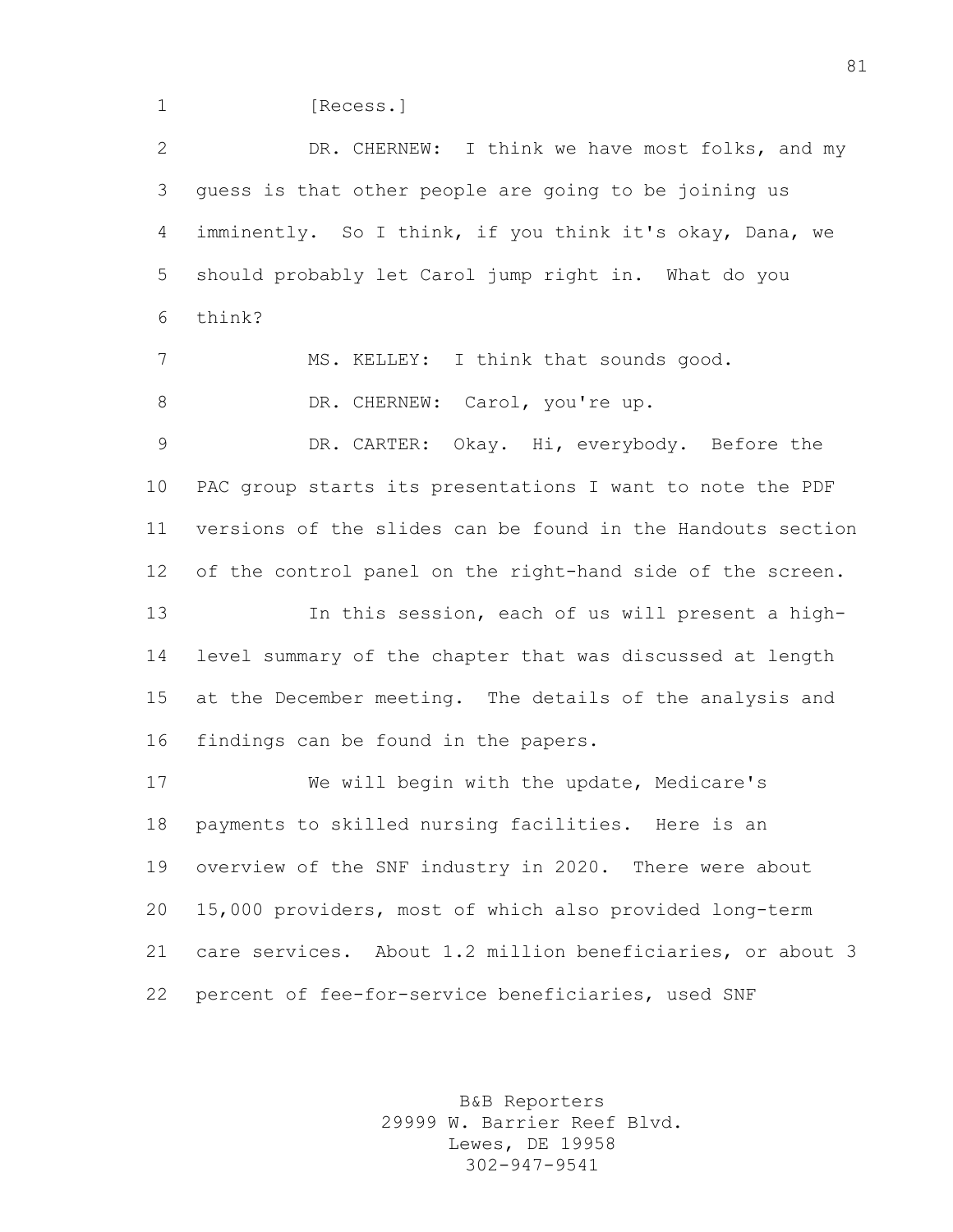services. Program spending totaled just over \$28 billion. Medicare makes up a small share of most nursing facilities' volume and revenue, about 10 percent of days and about 17 percent of revenues.

 Our indicators of payment adequacy are generally positive, despite the impacts of COVID. The supply of providers is stable. Large volume declines reflect the pandemic, not the adequacy of Medicare's payment. The high positive Medicare marginal profit indicates that providers have a strong incentive to treat Medicare beneficiaries.

 The unique circumstances of a public health emergency confound our measurement and assessments of quality of care. SNFs had adequate access to capital, and this is expected to continue. The all-payer total margin increased to 3 percent in 2020, and that was an increase from 0.6 percent in 2019.

 The aggregate Medicare margin in 2020 was high, 16.5 percent, and the median Medicare margin for relatively efficient providers was even higher. The projected Medicare margin for 2022 is 14 percent.

 This brings us to the draft recommendation. It reads, "For fiscal year 2023, the Congress should reduce

> B&B Reporters 29999 W. Barrier Reef Blvd. Lewes, DE 19958 302-947-9541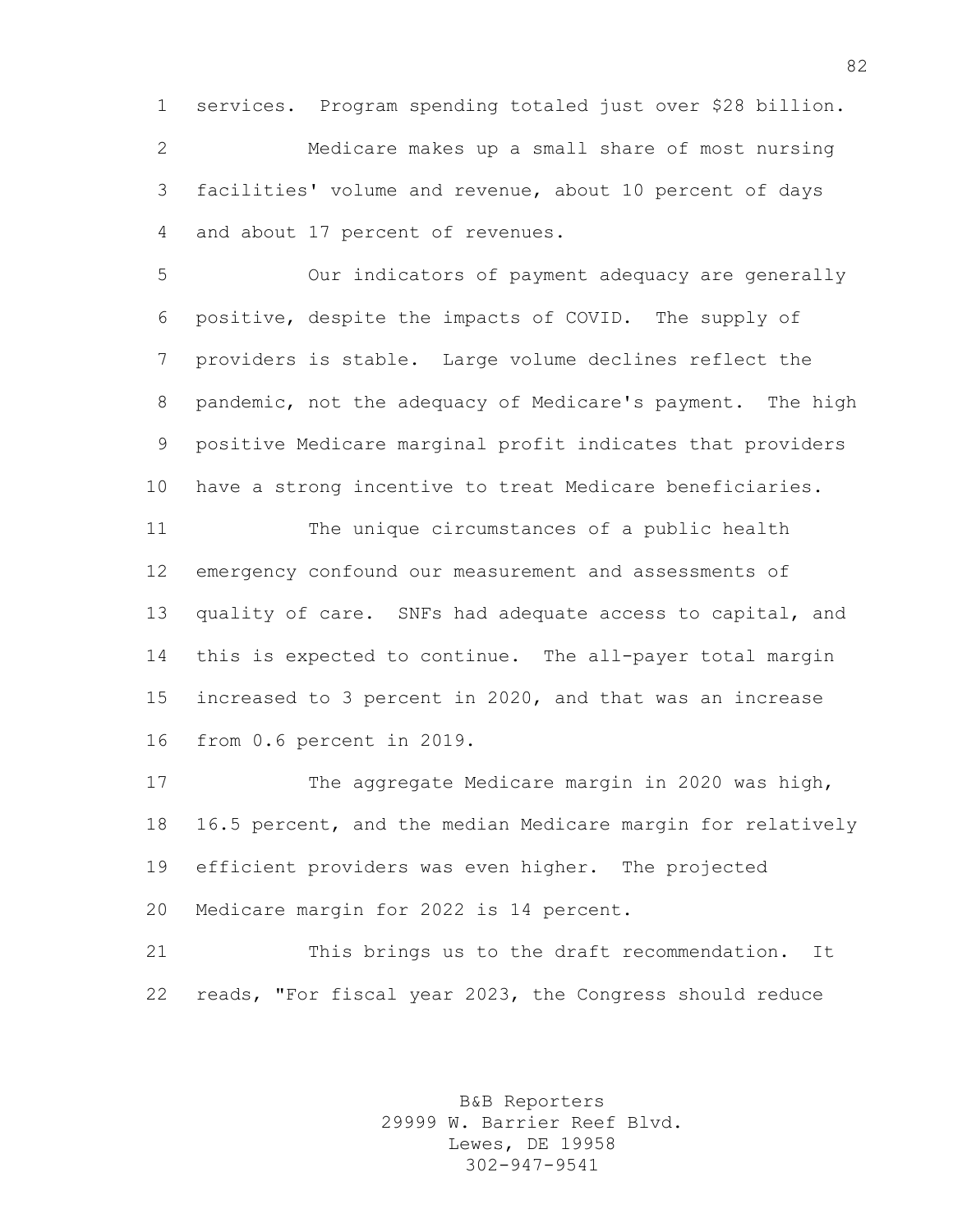the 2022 Medicare base payment rates for skilled nursing facilities by percent."

 While the effects of the pandemic on beneficiaries and nursing home staff have been devastating, the combination of federal policies and the implementation of the new case mix system resulted in improved financial performance. The high level of Medicare's payments indicate that a reduction to payments is needed to more closely align aggregate payments to aggregate costs. In terms of the implications relative to current law, this recommendation would lower program spending by more than \$2 billion for fiscal year 2023, and by more than \$10 billion over five years. Given the high level of Medicare's payments, we do not expect adverse impacts on beneficiaries. Providers should continue to be willing and able to treat beneficiaries. 18 Now I will turn things back to Mike. DR. CHERNEW: Thank you, Carol. Again we will go through the queue. I see one person here, which is David. If that's right, David, go ahead, and then Dana will manage the rest of the queue.

> B&B Reporters 29999 W. Barrier Reef Blvd. Lewes, DE 19958 302-947-9541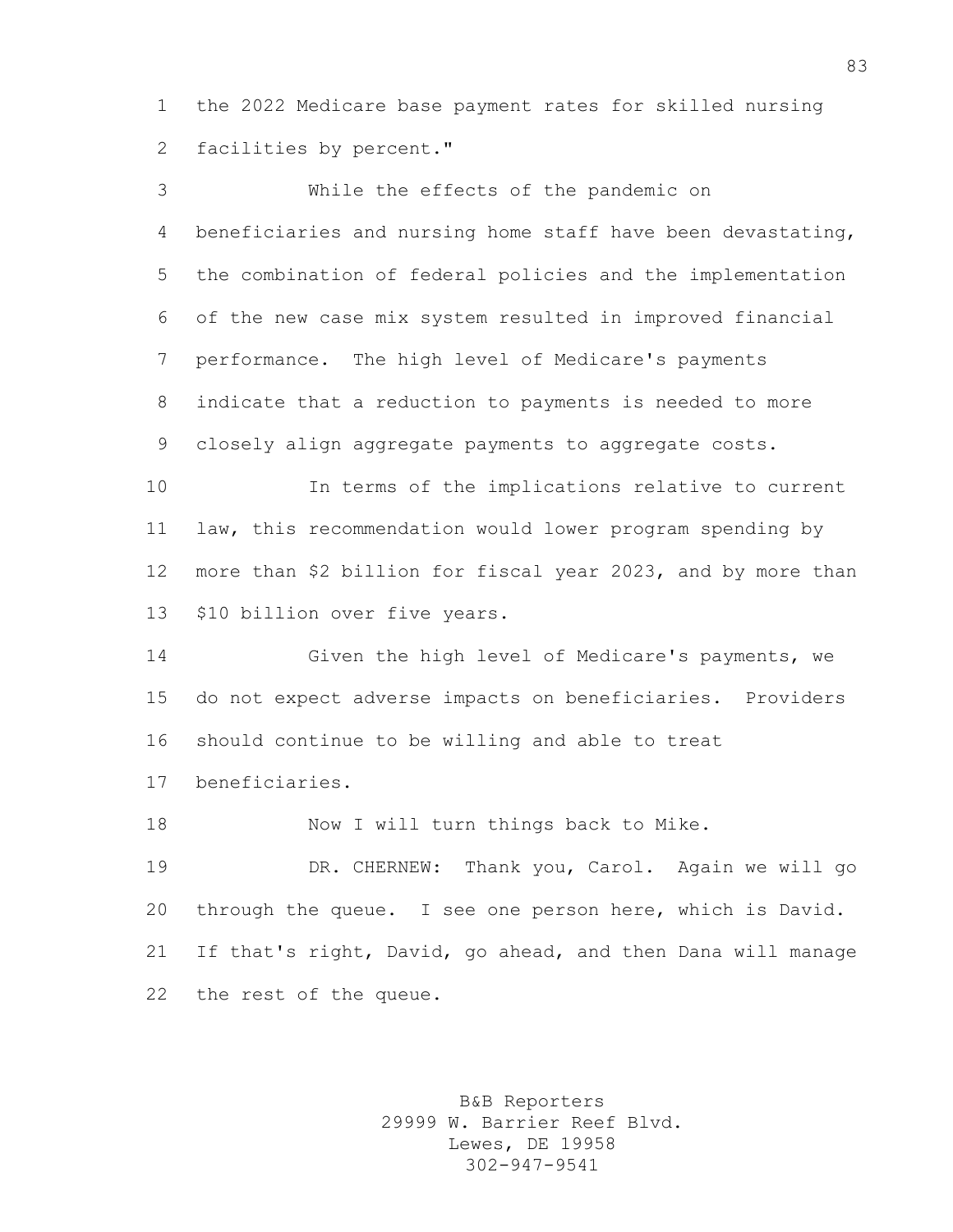DR. GRABOWSKI: Great. Thanks, Mike. I'll start by saying I'm definitely supportive of the recommendation. However, the chapter and Carol's presentation really highlight how broken nursing home payment is in this country. This was true before COVID, but COVID has most definitely magnified the problem.

 Let me start with staffing. Staffing is at an all-time crisis right now. I had a medical director at a nursing home tell me just earlier this week that "crisis" is too tame a term. She used the term "apocalyptic." And maybe that's overstating it, but things are just really dire in terms of staffing.

13 13 I think the answer is probably putting more money into staff, yet we're talking about a decrease, and the challenge here is this disconnect. Nursing homes, as a whole, are probably underfunded publicly, yet Medicare is overpaying, and that disconnect across Medicare and Medicaid has really hamstrung this industry for a long time.

 So I really think stepping back, you know, we'll continue to make recommendations around the Medicare part of this, but I think moving forward we need to think more

> B&B Reporters 29999 W. Barrier Reef Blvd. Lewes, DE 19958 302-947-9541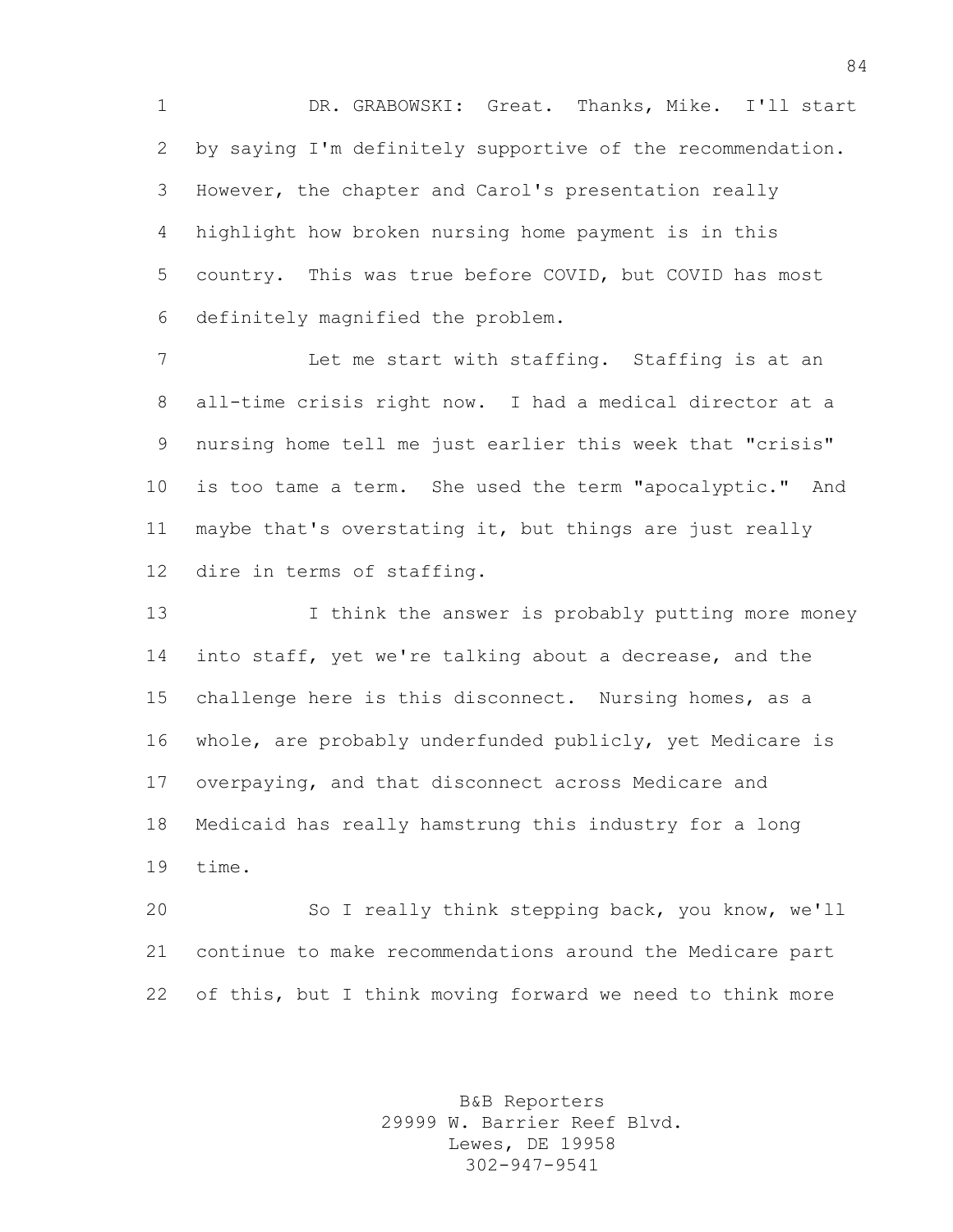holistically about this sector, and I'm really excited we're talking about the dual eligible, special needs plans tomorrow. I think there's a lot of opportunities to think about integration of Medicare and Medicaid. This industry needs kind of to reimagine payment. It needs to reimagine delivery of care, staffing, and that's not going to happen just via Medicare. It's really going to need to be a joint Medicare and Medicaid solution.

Thank you.

 DR. CHERNEW: Dana, I think we have another person in the queue. I'm not sure I followed it all, so I'm going to turn the queue over to you.

 MS. KELLEY: Okay. Lynn, did you have a comment? MS. BARR: No, I did not.

MS. KELLEY: Okay. Betty.

 DR. RAMBUR: Thank you. I just want to underscore and pile onto David's comments. I've had similar conversations just this week with some directors who actually feel like everyone is so traumatized they're having post-traumatic stress disorder and can't function. And your comments were spot on.

And I would also refer to what I said earlier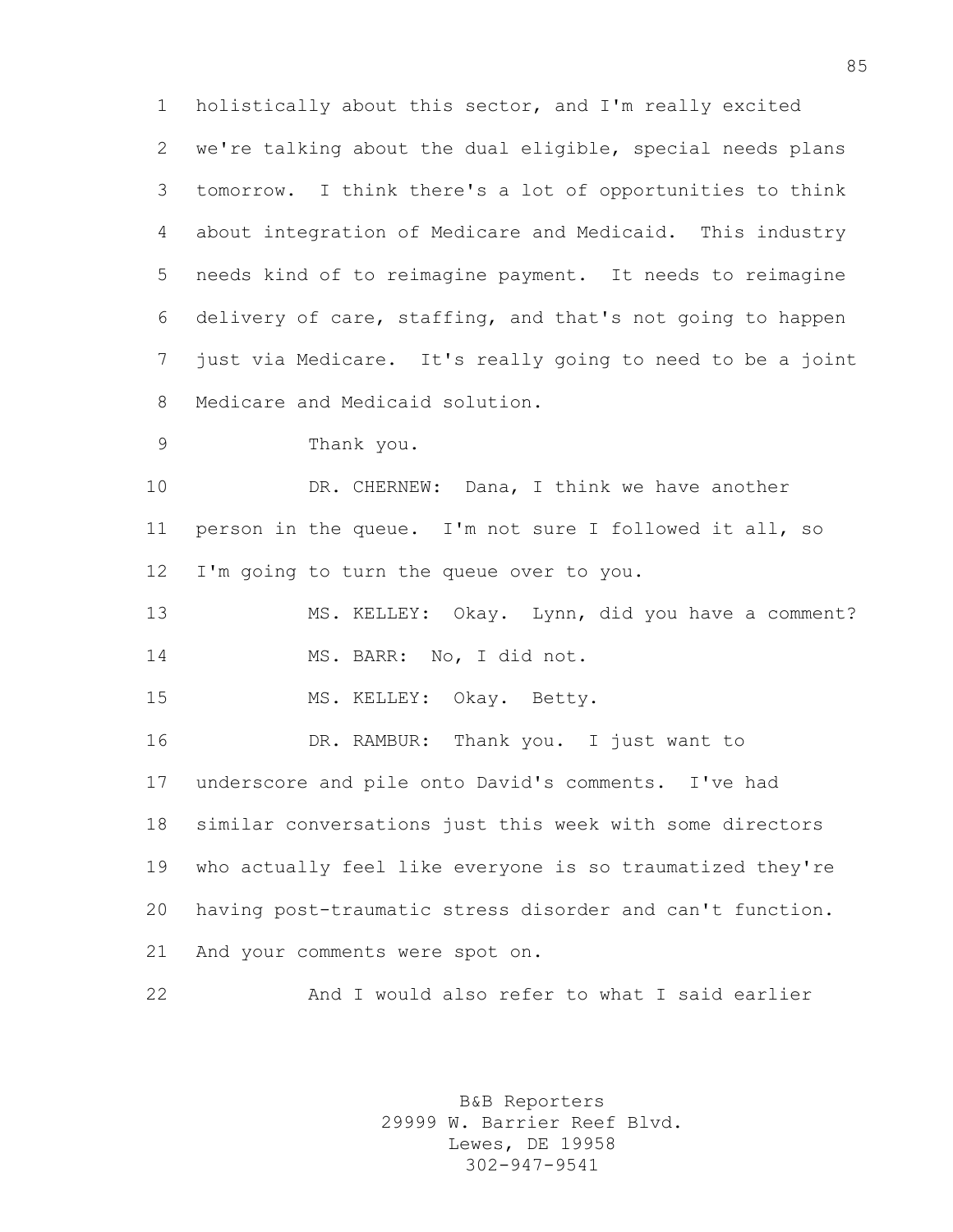that we have to think about policy payments that actually gets the resources to the people who are actually doing this very difficult work.

 And one of the epiphanies I had earlier this week, I think I'm probably the only person who has worked as a nursing assistant at one time in a nursing home, many, many years ago. It was sort of expected when you were a young nursing student. It was so, so difficult, and that was in comparatively very good circumstances.

 And so to the extent that we are helping shape the world we will eventually possibly be in, I think there is so much work to do. And I need to start reconceptualizing individuals as not being low skilled. They are very, very skilled. It's just that they haven't had particular kind of pathway, and it's skill that we haven't valued as a nation.

 So sorry to go on and on, but it is absolutely heartbreaking circumstance. Thank you. And I support the recommendation.

 MS. KELLEY: That is the end of the queue, Mike. DR. CHERNEW: Okay. So in a moment we will go to the vote, but I will say I also strongly concur with both

> B&B Reporters 29999 W. Barrier Reef Blvd. Lewes, DE 19958 302-947-9541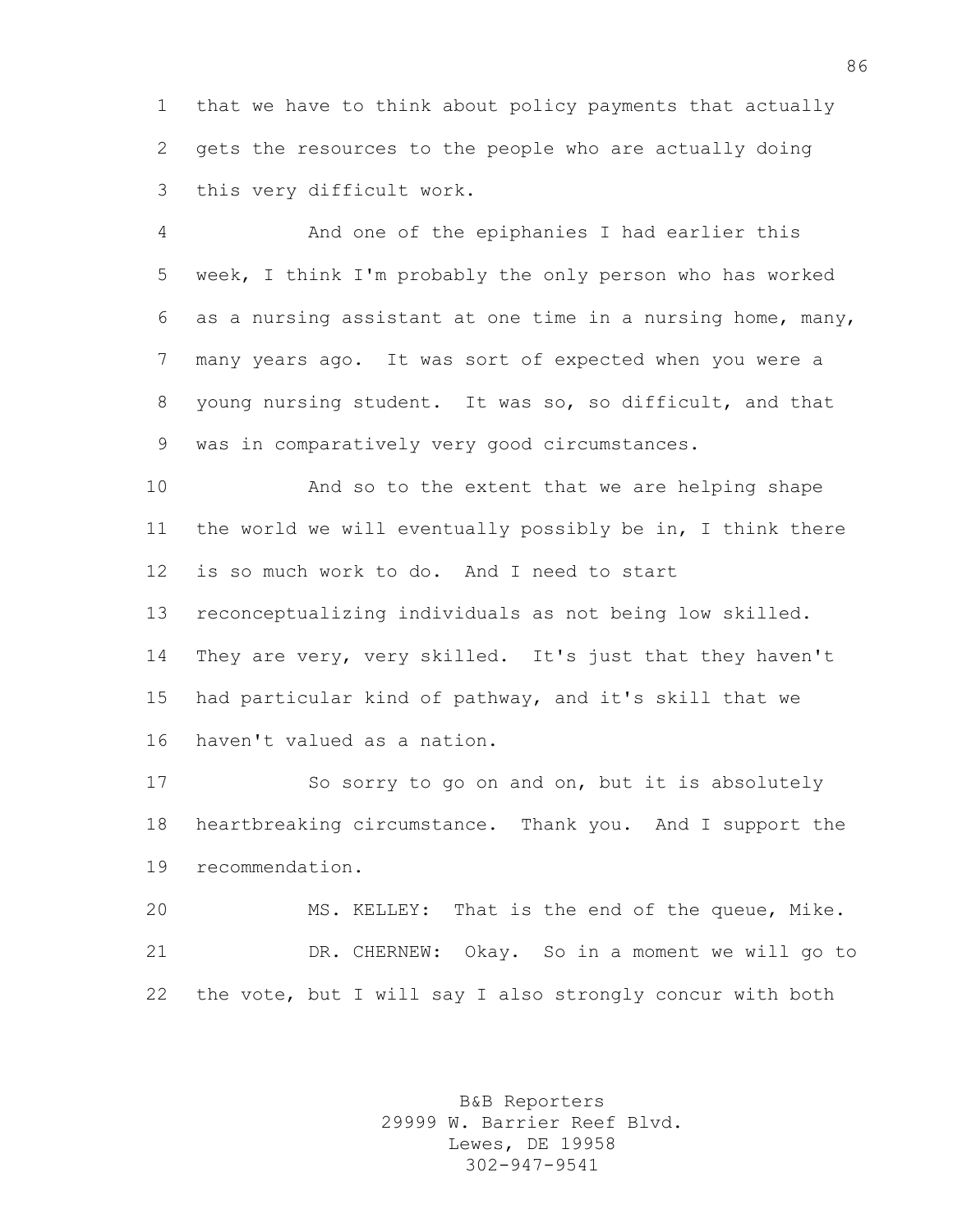of those comments, and we are in many ways hamstrung by the payment fragmentation we have, which is particularly problematic here, although I might add in other sectors where we're not the high payer there are other deleterious consequences of the fragmentation of where we are. So the more we can do to find ways to help address those issues I think the better, but here we have a very specific task. So being in agreement with both of the comments I think we should move to a vote. MS. KELLEY: All right then. The recommendation reads, "For fiscal year 2023, the Congress should reduce the 2022 Medicare base payment rates for skilled nursing facilities by 5 percent." Voting yes or no. Pat? 15 MS. WANG: Yes. MS. KELLEY: Dana? 17 DR. SAFRAN: Yes. 18 MS. KELLEY: Jaewon? DR. RYU: Yes. MS. KELLEY: Wayne? DR. RILEY: Yes. MS. KELLEY: Betty?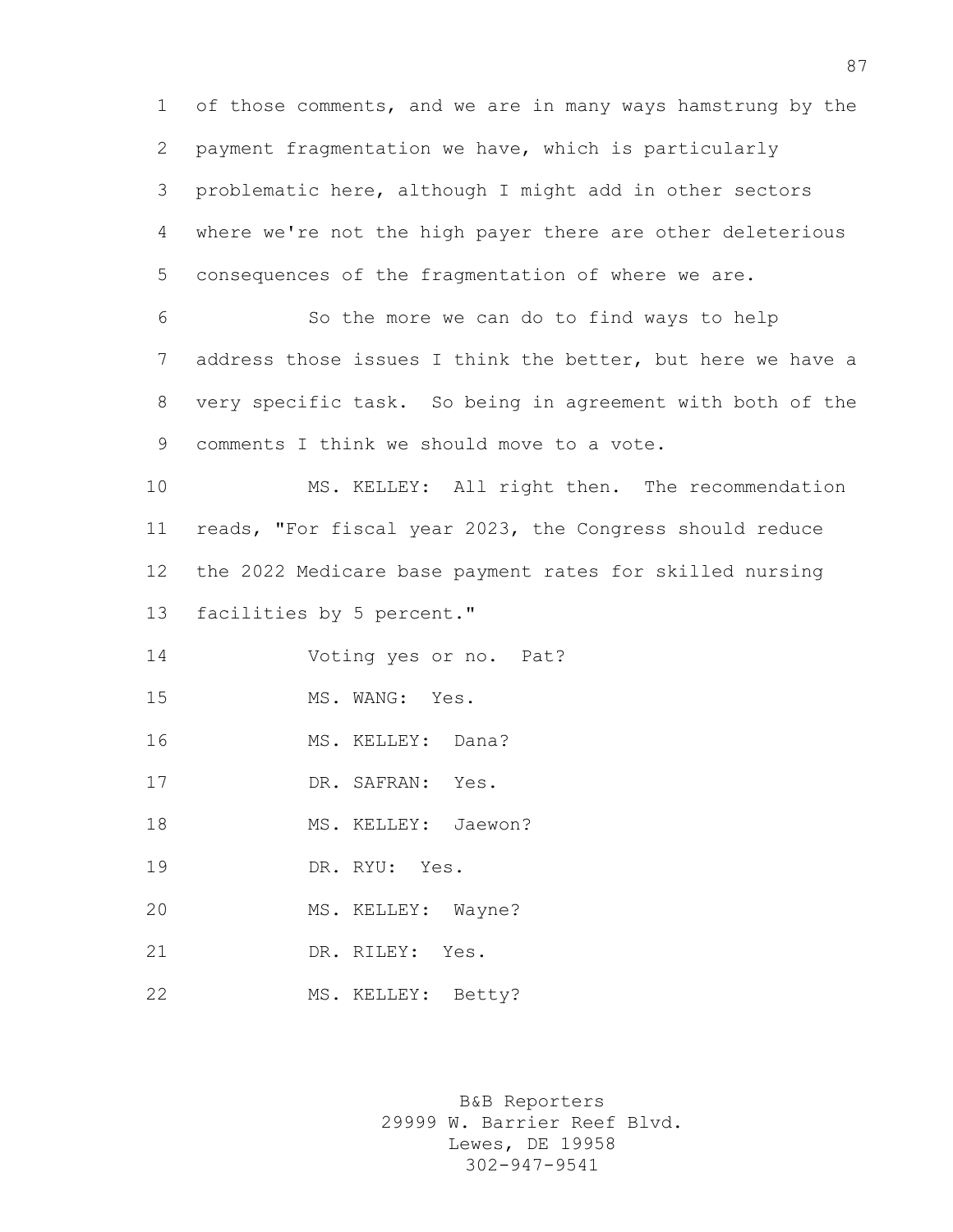| $\mathbf 1$    | DR. RAMBUR: Yes.    |                               |
|----------------|---------------------|-------------------------------|
| $\overline{2}$ | MS. KELLEY: Bruce?  |                               |
| 3              | MR. PYENSON: Yes.   |                               |
| $\overline{4}$ |                     | MS. KELLEY: Jon Perlin?       |
| 5              | DR. PERLIN: Yes.    |                               |
| 6              | MS. KELLEY: Amol?   |                               |
| 7              | DR. NAVATHE: Yes.   |                               |
| 8              |                     | MS. KELLEY: Jonathan Jaffery? |
| $\mathcal{G}$  | DR. JAFFERY: Yes.   |                               |
| 10             | MS. KELLEY: David?  |                               |
| 11             | DR. GRABOWSKI: Yes. |                               |
| 12             | MS. KELLEY: Marge?  |                               |
| 13             |                     | MS. MARJORIE GINSBURG: Yes.   |
| 14             | MS. KELLEY: Stacie? |                               |
| 15             | DR. DUSETZINA: Yes. |                               |
| 16             | MS. KELLEY: Brian?  |                               |
| 17             | DR. DeBUSK: Yes.    |                               |
| 18             | MS. KELLEY: Larry?  |                               |
| 19             | DR. CASALINO: Yes.  |                               |
| 20             | MS. KELLEY: Lynn?   |                               |
| 21             | MS. BARR: Yes.      |                               |
| 22             | MS. KELLEY: Paul?   |                               |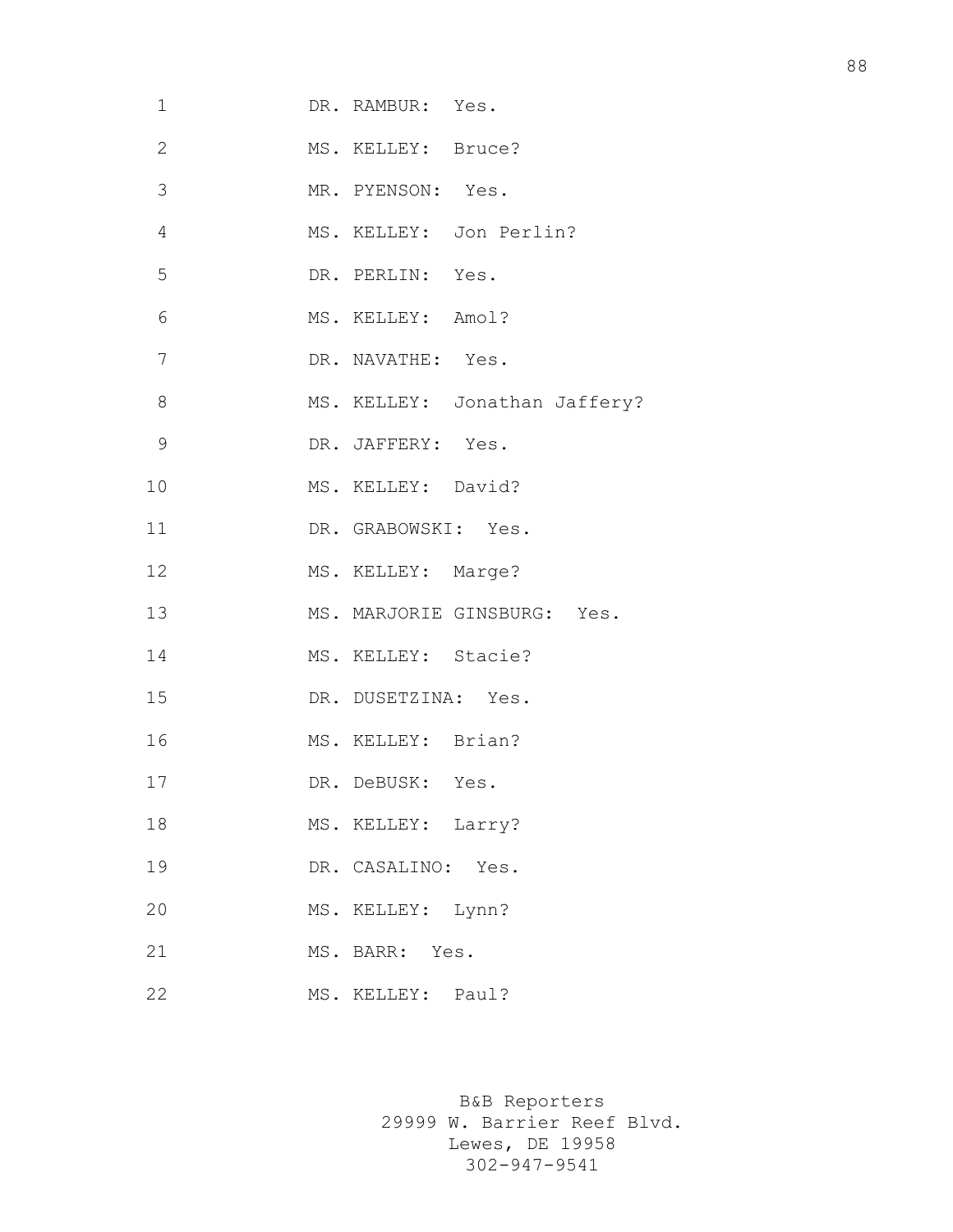1 DR. PAUL GINSBURG: Yes. 2 MS. KELLEY: Mike? DR. CHERNEW: Yes. MS. KELLEY: Okay. I believe we are turning now to home health. DR. CHERNEW: Yes. Evan, go. MR. CHRISTMAN: I am going to wait for the slides to come up. MS. KELLEY: Hang on just one second. MR. CHRISTMAN: Are you ready for me? MS. KELLEY: Yes. Go right ahead. MR. CHRISTMAN: Okay. Thank you. Good afternoon. Now we will review the indicators for home health using the same framework you saw in the other sectors. As an overview, Medicare spent \$17.1 billion on home health services in 2020, and there were over 11,300 agencies. The program provided care to about 3.1 million beneficiaries. In addition, in 2020, Medicare implemented two changes to the home health PPS required by the Bipartisan Budget Act, the 30-day unit of payment and the elimination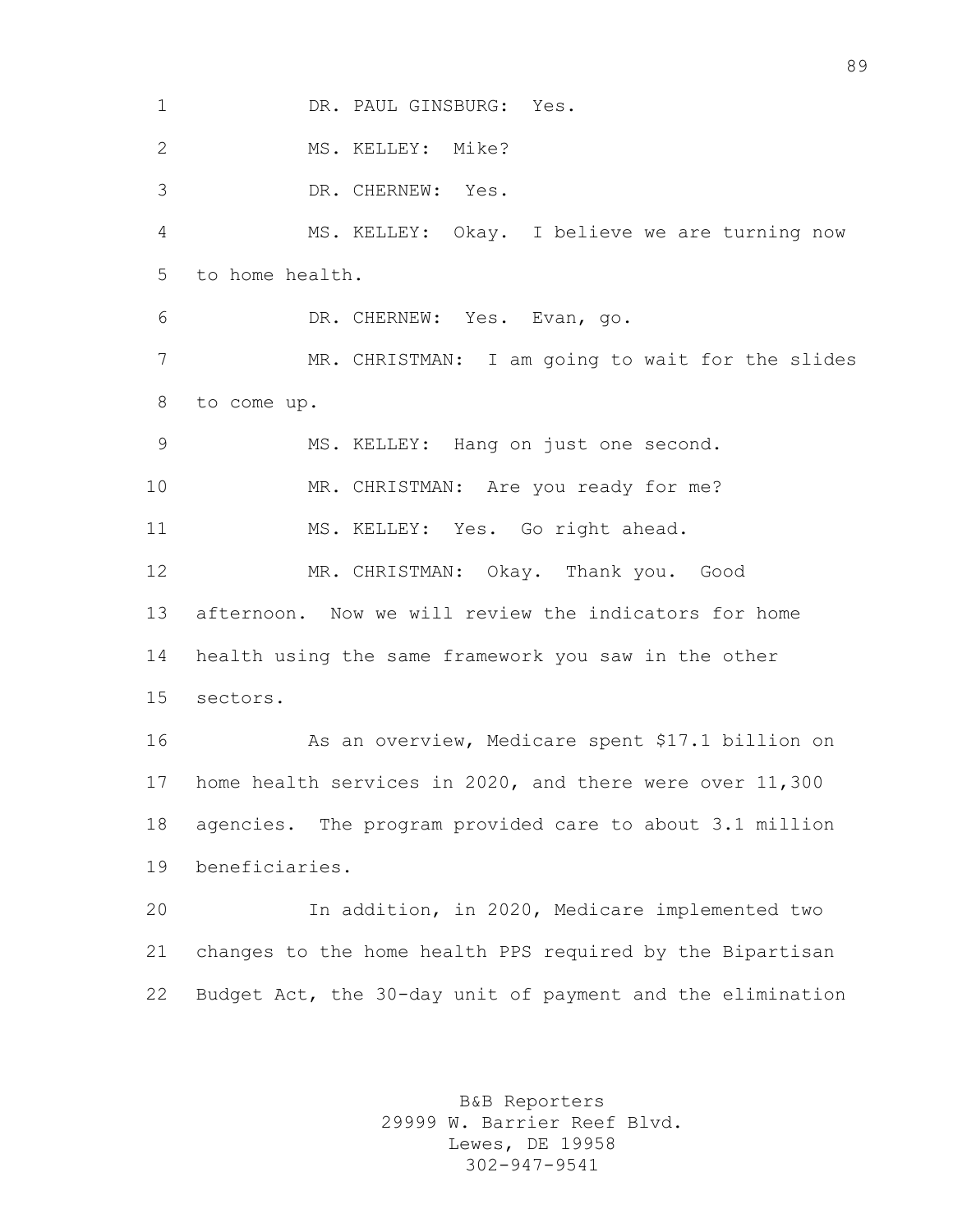of therapy visits as a payment factor in the case mix system. The act required that MedPAC assess these changes. We presented this analysis at our September and December meetings, and the findings will be published in the March 2022 report.

Next slide, please.

7 As you may recall, our indicators for home health were positive. Beneficiaries' access to care were that 99 percent lived in a county with at least one home health agency. Volume decreased, but this was related mostly to the PHE, and agencies had positive Medicare marginal profits of almost 23 percent.

 Quality of care was difficult to assess, as we noted, due to the circumstances of the PHE confounding our measures of quality. And access to capital, home health agencies had positive all-payer total profit margins of 8.1 percent, and the large publicly traded for-profit companies continue to have adequate access to capital.

 In terms of payments and costs, Medicare agencies had an aggregate Medicare margin of 20.2 percent in 2020, and the efficient provider median margin was over 24 percent. And our projected Medicare margin for 2022 was 17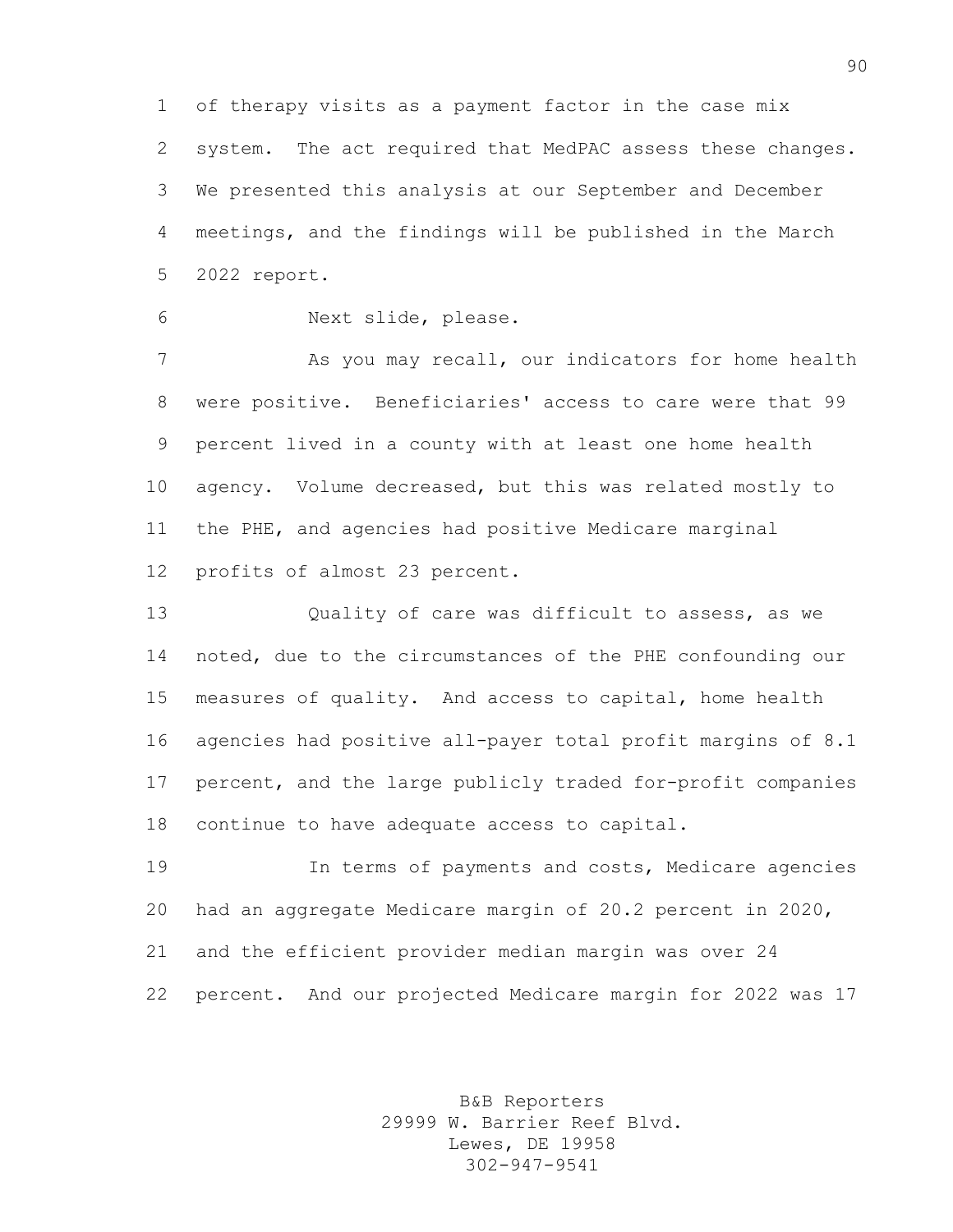percent.

 For our mandated report we concluded that the BBA 2018 change to home health care payments did not appear to have a negative effect on access or quality of home health care in 2020, though the PHE and lack of telehealth information confounded measuring the impact of these changes.

8 Now we turn to the recommendation. "For calendar year 2023, the Congress should reduce the 2022 Medicare base payment rate for home health agencies by 5 percent." The implications are that this would decrease spending relative to current law by \$750 million to \$2 billion in 2023, with \$5 to \$10 billion over five years. In terms of beneficiary and provider implications, we expect access to care will remain adequate. This should not affect the willingness of providers to serve beneficiaries but it may increase cost pressure for some providers.

 At the December meeting we also discussed a recommendation for agencies to report when they provide services via telehealth. This recommendation was driven by the rapid rise in these services during the public health

> B&B Reporters 29999 W. Barrier Reef Blvd. Lewes, DE 19958 302-947-9541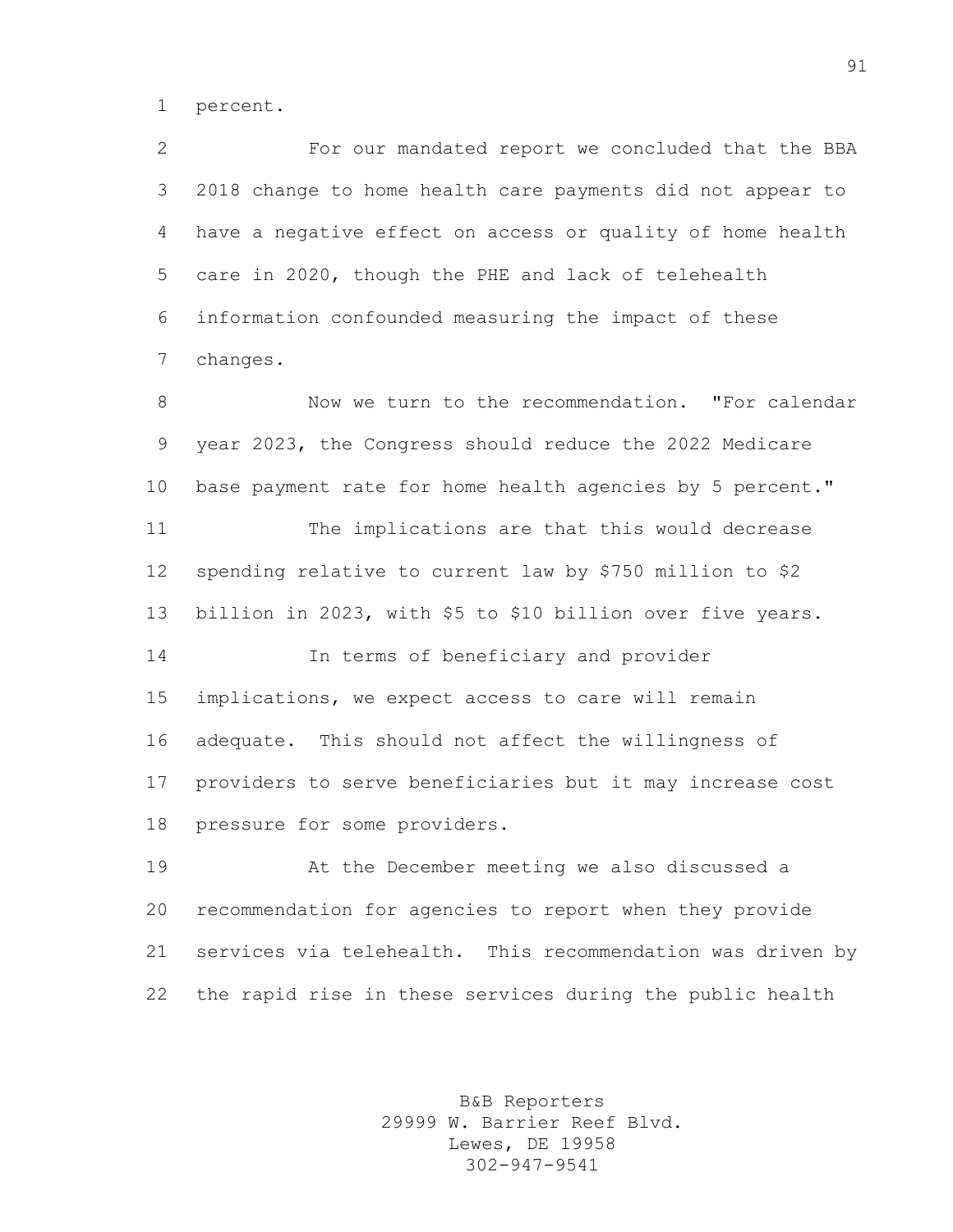emergency and the fact that HHAs are not currently required to report these services. The lack of information on telehealth confounded our efforts to assess utilization in 2020.

 Bruce, you asked that we include some specific details about the information that HHAs should report, and that has been included in the chapter.

8 The recommendation reads, "The Secretary should require that home health agencies report the telehealth services provided during a 30-day period."

 They should have no impact on spending, and in terms of beneficiary and provider impact beneficiary access 13 to care should not be affected, and agencies may incur some costs to provide the additional administrative data.

This completes my presentation.

 DR. CHERNEW: Thanks, Evan. Dana, I'm turning the queue over to you.

 MS. KELLEY: Okay. I believe Lynn has a comment. MS. BARR: Thank you, and thank you for a good 20 chapter. Again we have this problem of peanut butter, where, you know, I agree with the recommendation for home health in general, but we have a serious crisis in rural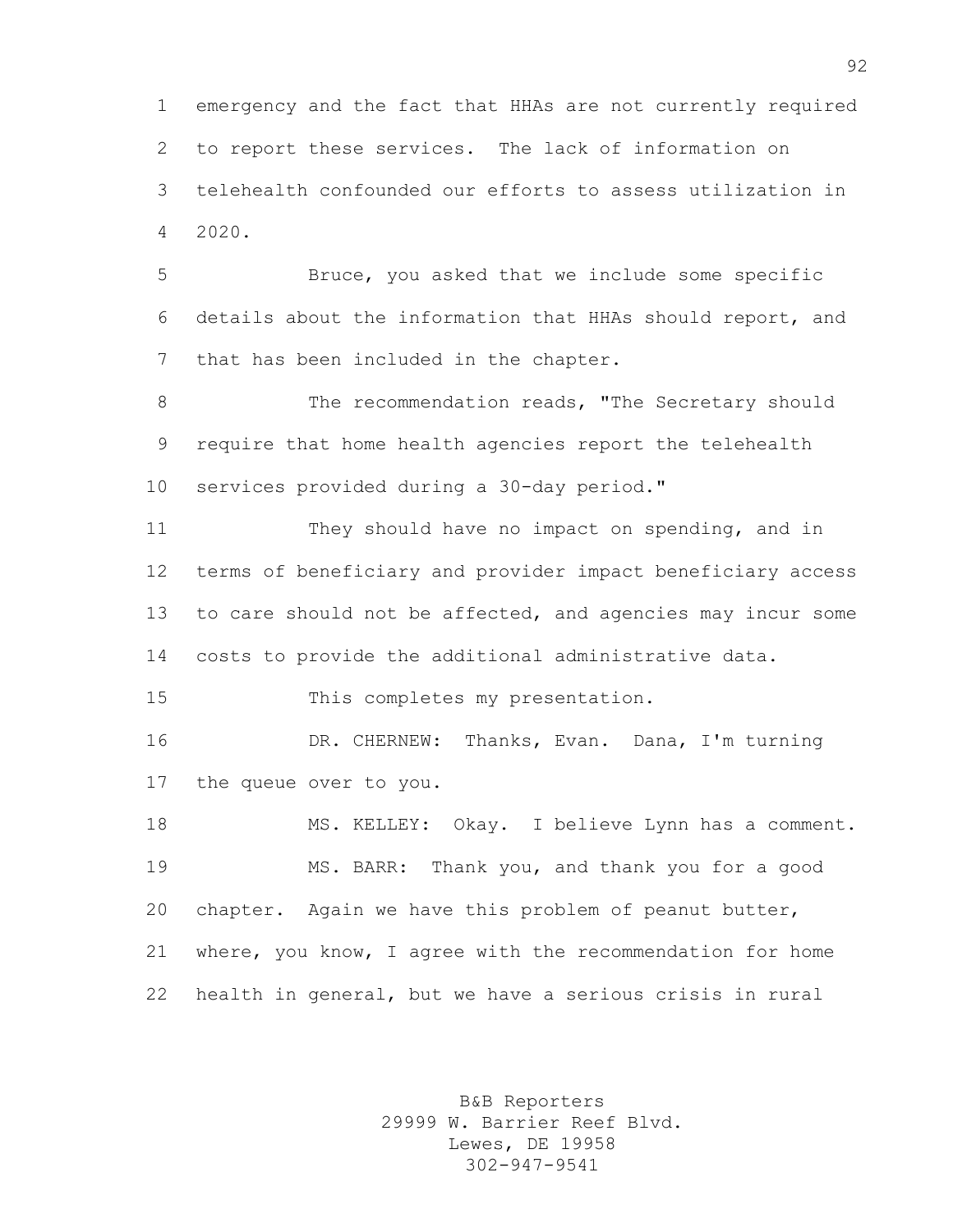access. In our ACOs we have 60 percent of the average annual home health visits of the rest of all ACOs. And it is not because we don't want to use them. We can't get access because they get paid the same, no matter how far they have to drive.

 And so I hope we can address this in a future comment around the safety net, but when we have in-home care it costs more if you have to drive an hour, and you have got to pay the nurse either way.

 So I support the recommendation but I look forward to addressing some of the disparities and lack of health equity in hospice and home health. Thank you.

MS. KELLEY: Jon Perlin?

 DR. PERLIN: Thanks. I will support this recommendation, but I really encourage us to begin thinking differently about home health. I know we think of it in this basket of post-acute care, but I think we really need to be thinking about Medicare beneficiaries of the future receiving home health as part of a continuum of care, especially with capacity for decentralization of lab testing and all of the other remote monitoring that could be put in place. The ability to augment what the

> B&B Reporters 29999 W. Barrier Reef Blvd. Lewes, DE 19958 302-947-9541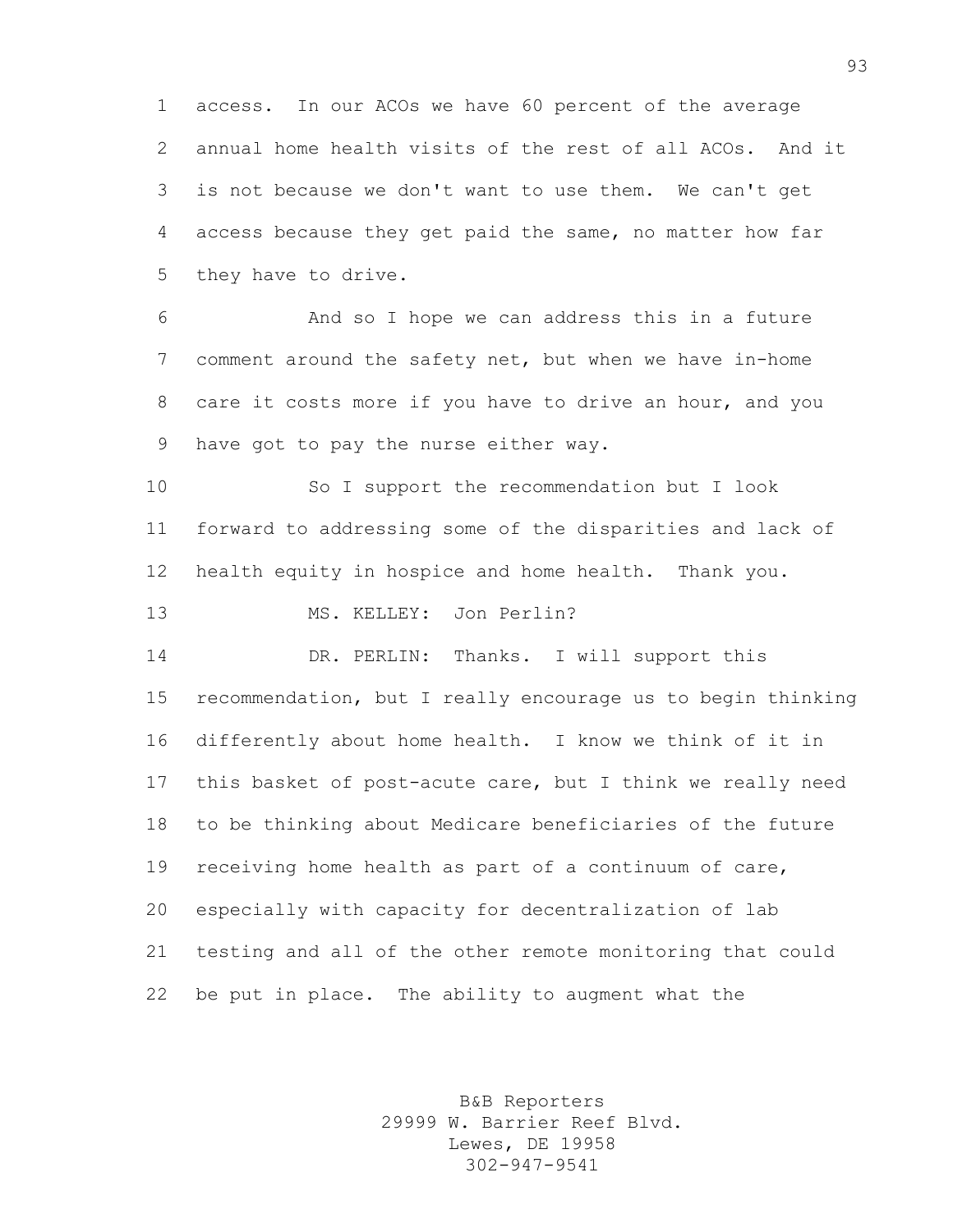individual who is with the patient in their home or institutional environment can bring can be augmented by something at a distance. And not only can this be valuable post-acute but it can even be preventive.

 So I will support this recommendation with some reluctance, because I think, you know, certainly during the pandemic the rationale for home health is self-evident, but more broadly I think we have something that we hope Medicare beneficiaries focus on. Thanks.

MS. KELLEY: Brian.

 DR. DeBUSK: First of all, I do support the recommendation as written. I also agree, though, with Lynn's comments and Jon's comments, particularly about the continuum of care.

15 I did want to elaborate just a little bit. Lynn, I really agree with what you're saying particularly on some of these rural issues, because, for example, we're quick to do things like wage adjust home health care payments, based on hospital wage index factors, calculations. So we're quick to make those kinds of corrections because they're easily measured. They're easy to get your hands around. Whereas to the point you made, Lynn, about the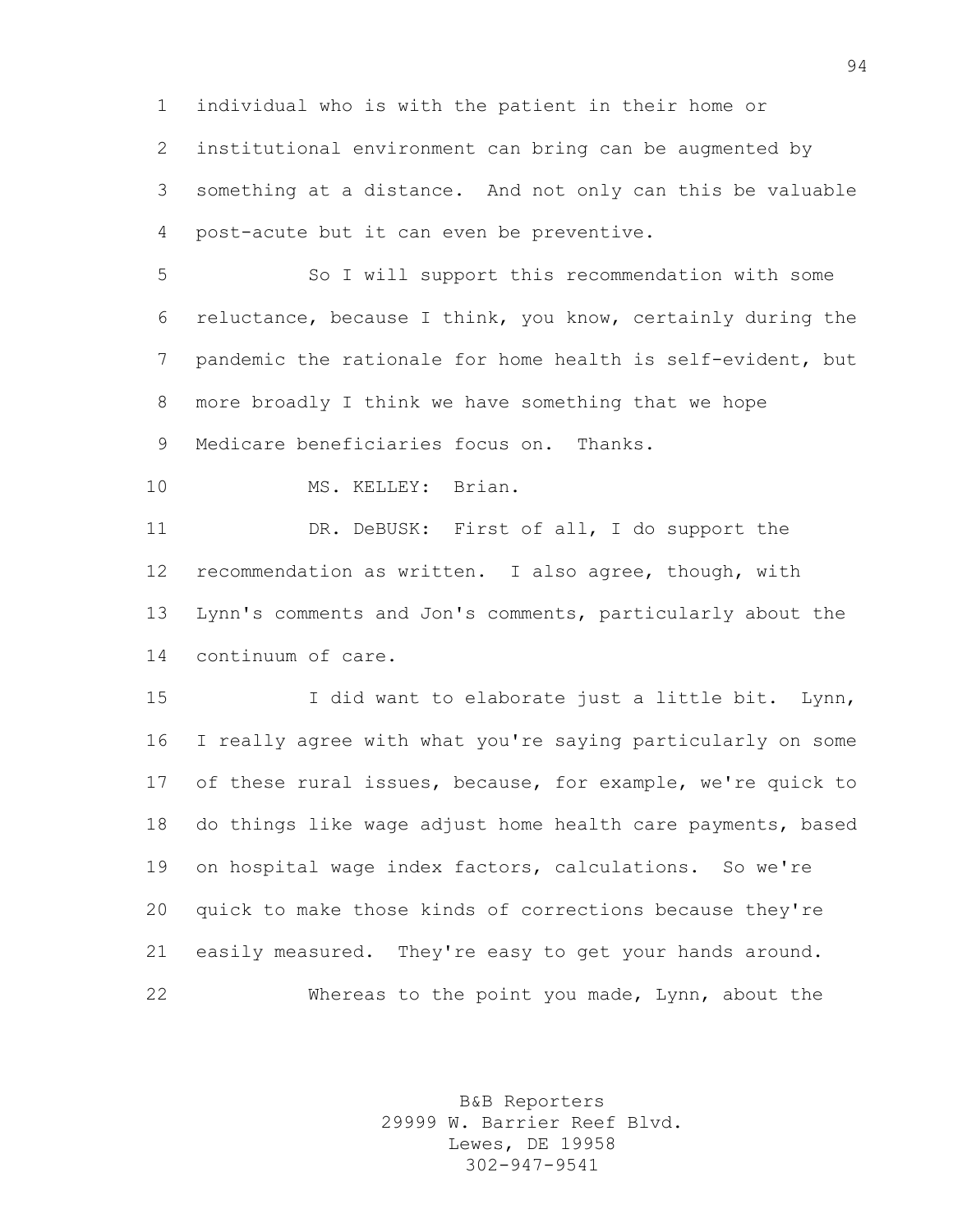driving. You know, it's very difficult. The driving distances and even simple things like getting equipment repaired and having to specialties, technicians and things.

 So the rural setting has some costs that I sometimes worry we don't fully capture in the payment rates, whereas, again, we're really quick to correct those rural payment rates downward when we find something that's easily measured, like wages.

 MS. KELLEY: Okay. Mike, that's the end of the queue.

 DR. CHERNEW: All right. I think this issue of heterogeneity broadly, and how challenging it is to provide care in rural areas, is something that we'll continue to look at. I might add, I'll channel a colleague of mine from MedPAC, the last time I was on, Mitra Behroozi, which would often, in these conversations, point out unique challenges with certain things in urban areas, but that's really neither here nor there for this part of the discussion.

 I think we need to continue to understand how to deal with this and these types of issues broadly. So, Lynn, I appreciate you kicking this off with that comment,

> B&B Reporters 29999 W. Barrier Reef Blvd. Lewes, DE 19958 302-947-9541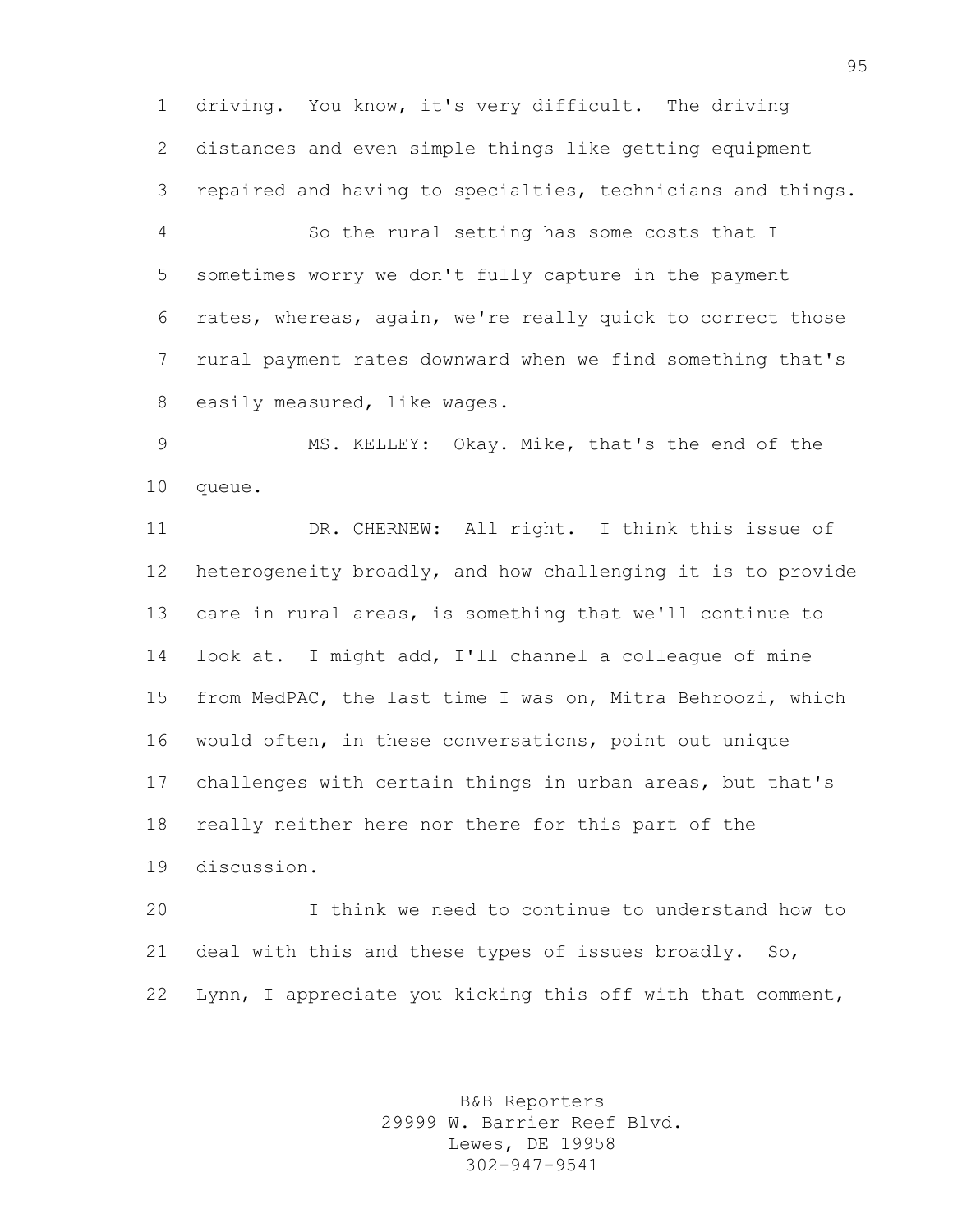1 and your follow-up, Jon, but now I think we'll move to the 2 votes. Dana. 3 MS. KELLEY: Okay. The first draft 4 recommendation, "For calendar year 2023, the Congress 5 should reduce the 2022 Medicare base payment rate for home 6 health agencies by 5 percent." 7 Voting yes or no. Pat? 8 MS. WANG: Yes. 9 MS. KELLEY: Dana? 10 DR. SAFRAN: Yes. 11 MS. KELLEY: Jaewon? 12 DR. RYU: Yes. 13 MS. KELLEY: Wayne? 14 DR. RILEY: Yes. 15 MS. KELLEY: Betty? 16 DR. RAMBUR: Yes. 17 MS. KELLEY: Bruce? 18 MR. PYENSON: Yes. 19 MS. KELLEY: Jon Perlin? 20 DR. PERLIN: Yes. 21 MS. KELLEY: Amol? 22 DR. NAVATHE: Yes.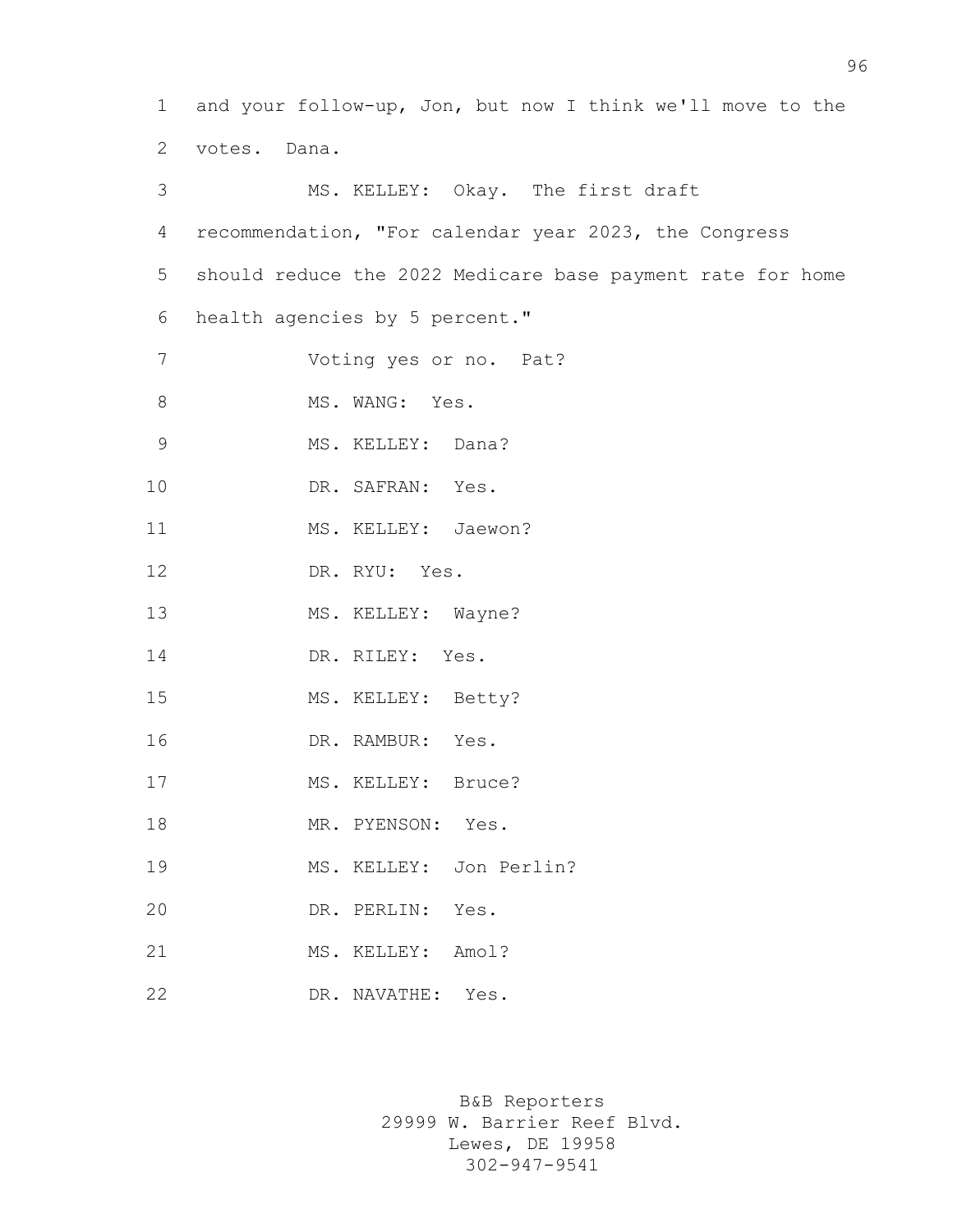| MS. KELLEY: Jonathan Jaffery?                               |
|-------------------------------------------------------------|
| DR. JAFFERY: Yes.                                           |
| MS. KELLEY: David?                                          |
| DR. GRABOWSKI: Yes.                                         |
| MS. KELLEY: Marge?                                          |
| MS. MARJORIE GINSBURG: Yes.                                 |
| MS. KELLEY: Stacie?                                         |
| DR. DUSETZINA: Yes.                                         |
| MS. KELLEY: Brian?                                          |
| DR. DeBUSK: Yes.                                            |
| MS. KELLEY: Larry?                                          |
| DR. CASALINO: Yes.                                          |
| MS. KELLEY: Lynn?                                           |
| MS. BARR: Yes.                                              |
| MS. KELLEY: Paul?                                           |
| DR. PAUL GINSBURG: Yes.                                     |
| MS. KELLEY: Mike?                                           |
| DR. CHERNEW:<br>Yes.                                        |
| MS. KELLEY: Moving to the next recommendation,              |
| which reads, "The Secretary should require that home health |
| agencies report the telehealth services provided during a   |
| 30-day period."                                             |
|                                                             |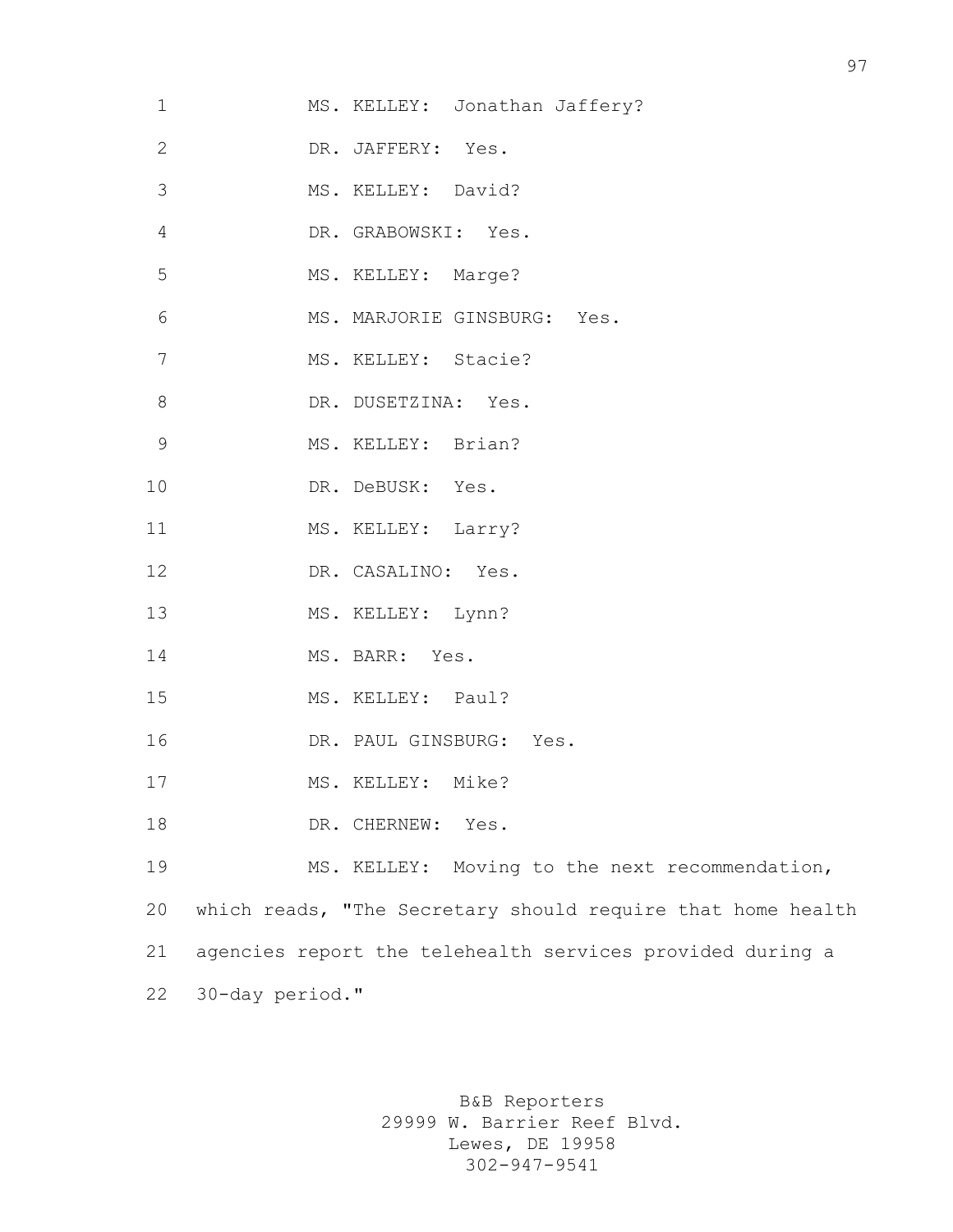| 1              | Voting yes or no. Pat?        |
|----------------|-------------------------------|
| $\mathbf{2}$   | MS. WANG: Yes.                |
| 3              | MS. KELLEY: Dana?             |
| 4              | DR. SAFRAN: Yes.              |
| 5              | MS. KELLEY: Jaewon?           |
| 6              | DR. RYU: Yes.                 |
| $\overline{7}$ | MS. KELLEY: Wayne?            |
| 8              | DR. RILEY: Yes.               |
| $\mathcal{G}$  | MS. KELLEY: Betty?            |
| 10             | DR. RAMBUR: Yes.              |
| 11             | MS. KELLEY: Bruce?            |
| 12             | MR. PYENSON: Yes.             |
| 13             | MS. KELLEY: Jon Perlin?       |
| 14             | DR. PERLIN: Yes.              |
| 15             | MS. KELLEY: Amol?             |
| 16             | DR. NAVATHE: Yes.             |
| 17             | MS. KELLEY: Jonathan Jaffery? |
| 18             | DR. JAFFERY: Yes.             |
| 19             | MS. KELLEY: David?            |
| 20             | DR. GRABOWSKI: Yes.           |
| 21             | MS. KELLEY: Marge?            |
| 22             | MS. MARJORIE GINSBURG: Yes.   |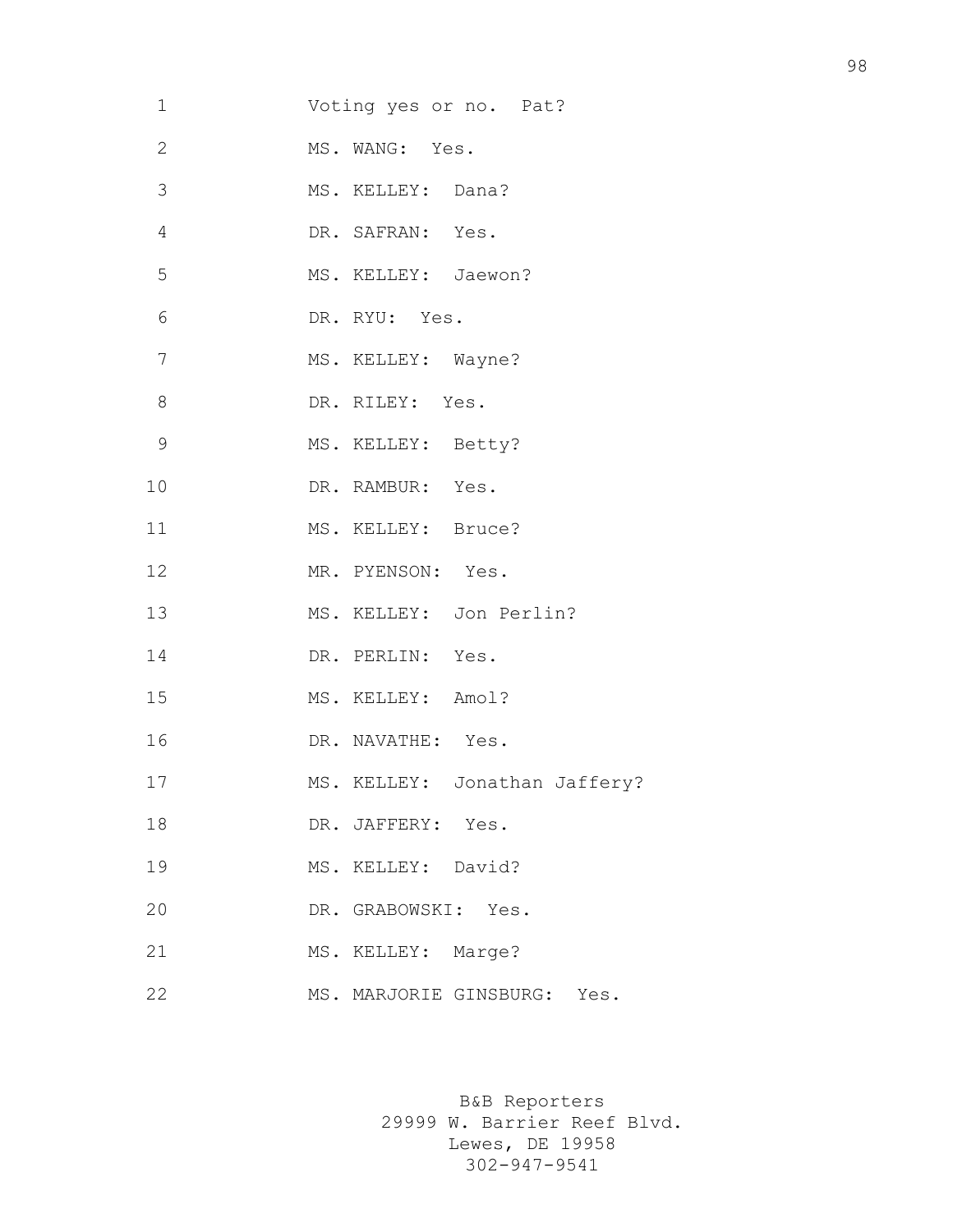| 1            | MS. KELLEY: Stacie?                                         |
|--------------|-------------------------------------------------------------|
| $\mathbf{2}$ | DR. DUSETZINA: Yes.                                         |
| 3            | MS. KELLEY: Brian?                                          |
| 4            | DR. DeBUSK: Yes.                                            |
| 5            | MS. KELLEY: Larry?                                          |
| 6            | DR. CASALINO: Yes.                                          |
| 7            | MS. KELLEY: Lynn?                                           |
| 8            | MS. BARR: Yes.                                              |
| 9            | MS. KELLEY: Paul?                                           |
| 10           | DR. PAUL GINSBURG: Yes.                                     |
| 11           | MS. KELLEY: Mike?                                           |
| 12           | DR. CHERNEW: Yes.                                           |
| 13           | And I think that moves us to IRFs. Am I right               |
| 14           | there?                                                      |
| 15           | MS. KELLEY: That's correct.                                 |
| 16           | Jamila, are you ready?                                      |
| 17           | DR. TORAIN: Yes, I'm ready.                                 |
| 18           | Good afternoon. We continue with the updates of             |
| 19           | Medicare's payments to inpatient rehabilitation facilities. |
| 20           | Pat, at the December meeting, you asked specific            |
| 21           | questions about the utilization of IRF waivers. To follow   |
| 22           | up, you asked whether we could determine, for example, how  |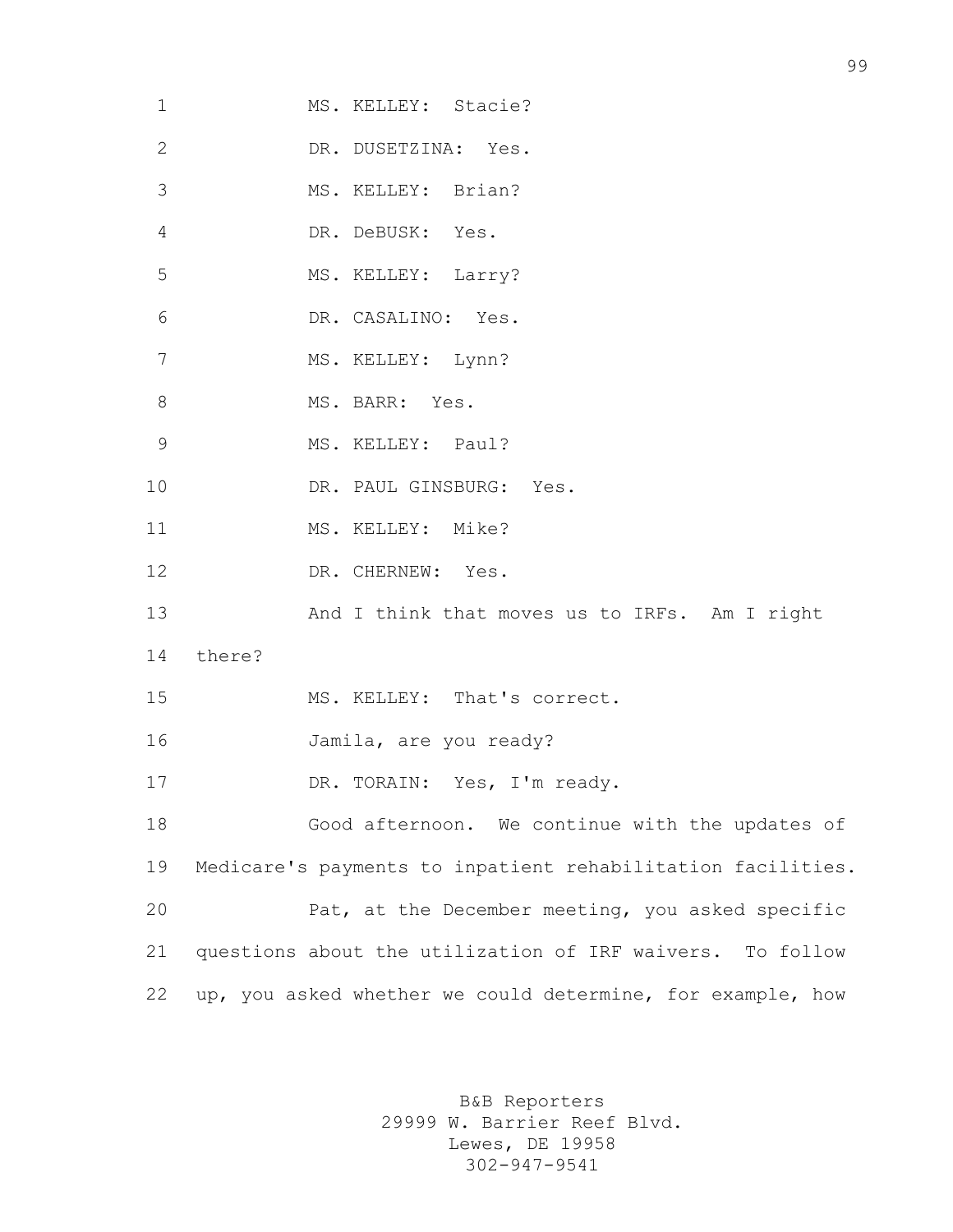many providers use a waiver that allowed acute care hospitals to relocate their patients to the IRF setting as a result of the public health emergency.

 Overall, there were a number of waivers that applied to IRFs during the public health emergency, but unfortunately, the IRF Medicaid claim does not allow us to differentiate the types of waivers used by IRF providers at the claim level.

 However, we do know that about 9 percent of IRF Medicare claims were reported using a modifier or condition code that distinguishes the use of a waiver in 2020.

 Hospital-based IRFs share of IRF Medicare claims is about 43 percent and free-standing claims share is about 53 percent, but as you may expect, patients admitted under the waivers were more likely to be hospital-based than freestanding possibly due to the proximity of hospital-based IRFs to the acute care hospitals.

 Additionally, you asked who paid for acute care hospital patients admitted to IRFs under a waiver. I confirmed that acute care hospitals bill for acute care patients treated in IRFs during the public health emergency.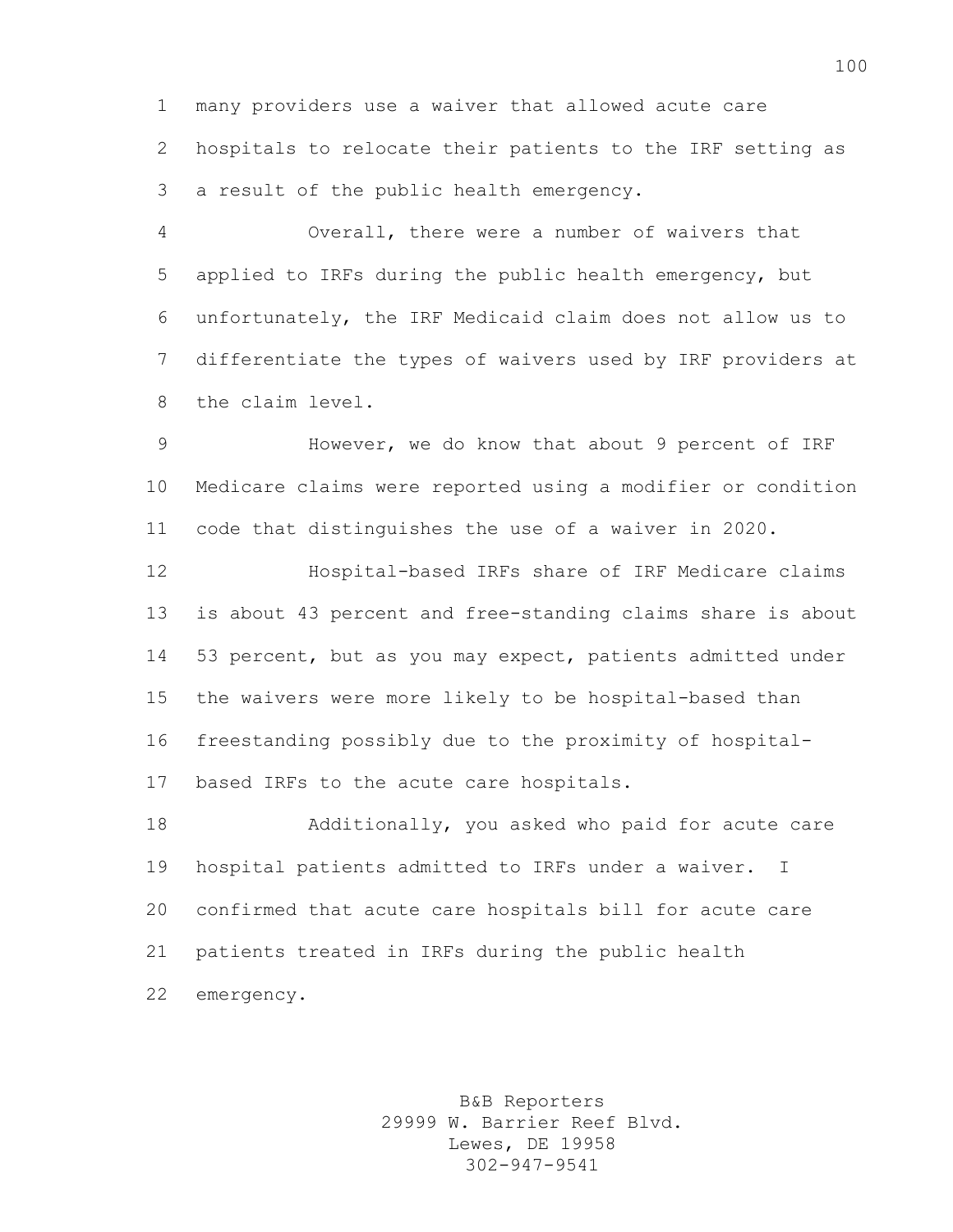Now we will review the indicators for IRF using the same framework you saw in the other sectors. Here is a reminder of the IRF industry in 2020. In 2020, there were 1,113 IRFs and about 335,000 beneficiaries at 379,000 stays. Medicare spent about \$8 billion on IRF care provided to fee-for-service beneficiaries, and Medicare accounted for about 54 percent of IRF discharges.

 In summary of the materials we discussed in December, despite the coronavirus pandemic, we found that the IRF payment adequacy indicators were generally positive. First, in terms of fee-for-service, Medicare beneficiaries' access to care, while IRF supply declined in 2020 and volume declined sharply in the spring of 2020, steady occupancy rates and high-marginal profit for free- standing and hospital-based IRFs' providers suggest that IRFs continue have capacity that appears to be adequate to meet demand.

 Second, we cannot draw any conclusions about quality in 2020 as measure changes reflect the public health emergency rather than changes in quality or payment adequacy.

> B&B Reporters 29999 W. Barrier Reef Blvd. Lewes, DE 19958 302-947-9541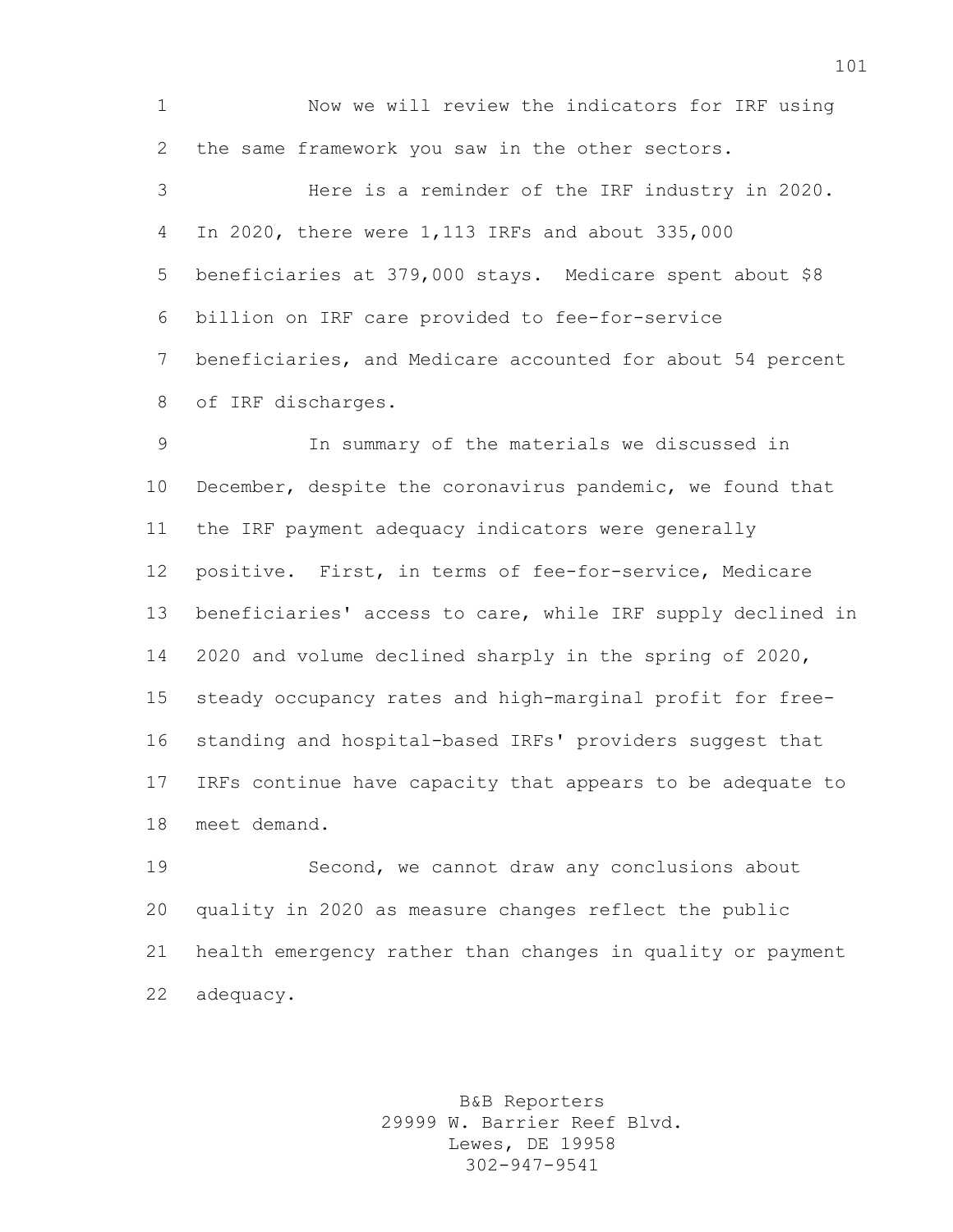Third, IRFs maintain good access to capital markets. The all-payer total margin for free-standing IRFs is a robust 10.2 percent.

 Fourth, Medicare payments and IRF cost indicators were positive. In 2020, the aggregate Medicare margin was 13.5 percent. We project the margin of 14 percent in 2022.

 So that brings us to the update of 2023. The draft recommendation reads "For 2023, the Congress should reduce the 2022 Medicare-based payment rate for inpatient rehabilitation facilities by 5 percent." To review the implications on spending relative to current law, spending would decrease by between \$750 million and \$2 billion in 2023 and by between \$5 billion and \$10 billion over five years. On beneficiaries and providers, we anticipate no adverse effect on Medicare beneficiaries' access to care. The recommendation may increase spending, financial pressure on some providers.

 With that, I will close. I'm happy to take questions. Thank you.

DR. CHERNEW: Jamila, thank you.

 Dana, I am turning over to you with the queue. MS. KELLEY: I don't think we have anyone with

> B&B Reporters 29999 W. Barrier Reef Blvd. Lewes, DE 19958 302-947-9541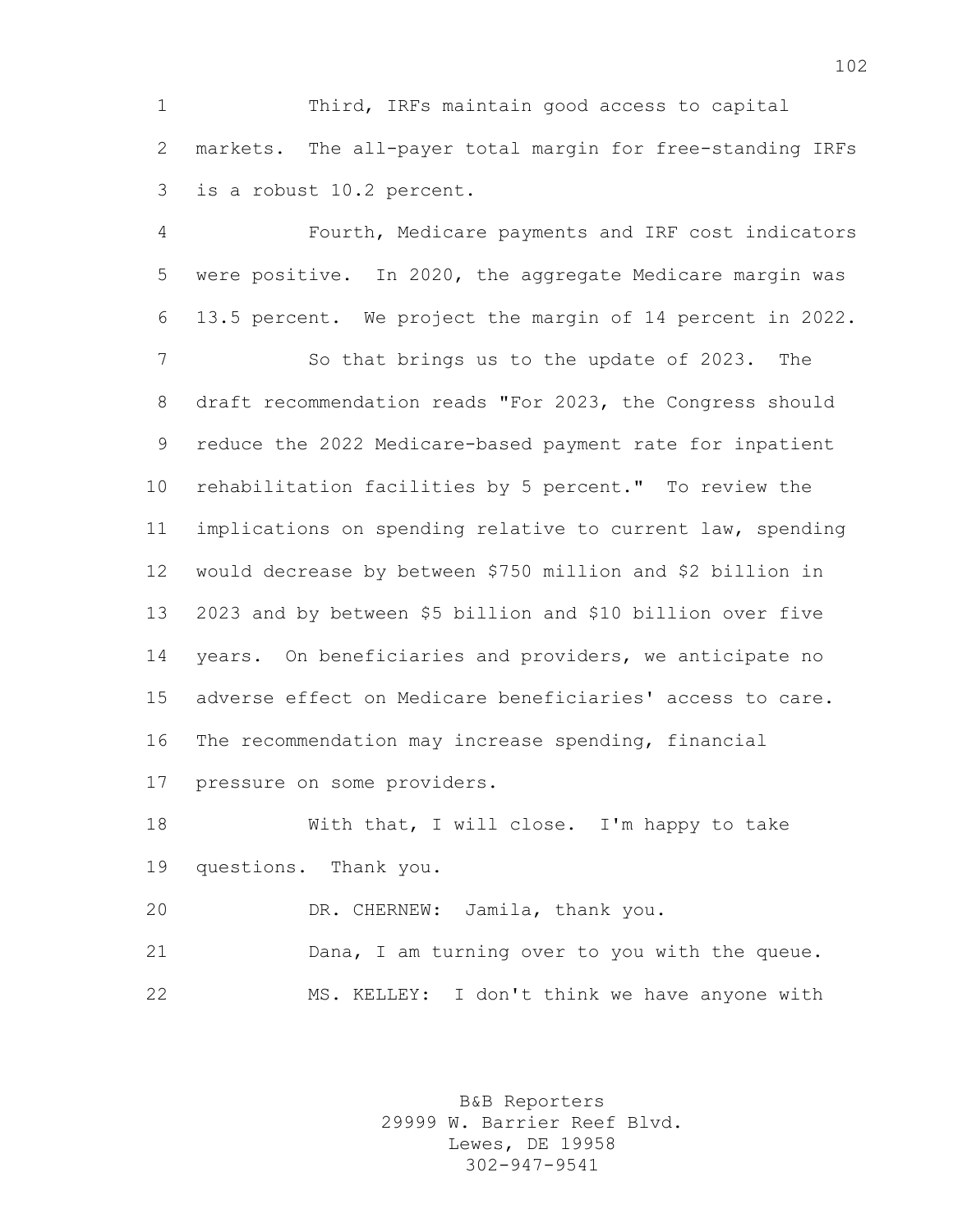questions at this time. I'll just pause for a second to let someone raise their hand if they do, and not seeing any, I think we can move to the recommendation, if that's all right with you, Mike. DR. CHERNEW: Perfect. MS. KELLEY: All right. The recommendation is that "For fiscal year 2023, the Congress should reduce the 2022 Medicare-based payment rate for inpatient rehabilitation facilities by 5 percent." Voting yes or no. Pat. 12 MS. WANG: Yes. 13 MS. KELLEY: Dana. 14 DR. SAFRAN: Yes. MS. KELLEY: Jaewon. DR. RYU: Yes. 17 MS. KELLEY: Wayne. 18 DR. RILEY: Yes. MS. KELLEY: Betty. DR. RAMBUR: Yes. 21 MS. KELLEY: Bruce. MR. PYENSON: Yes.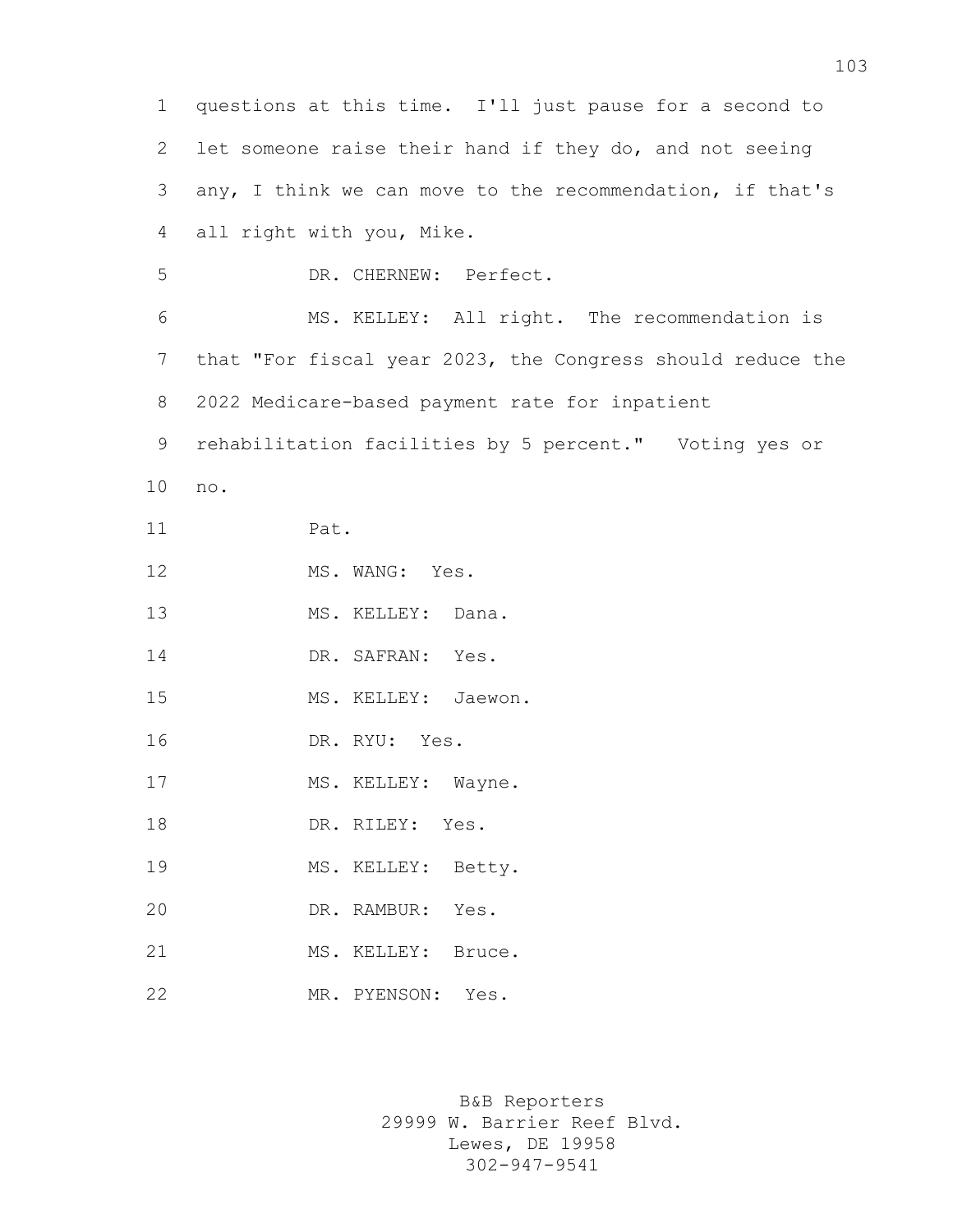| 1              | MS. KELLEY: Jon Perlin.       |
|----------------|-------------------------------|
| $\mathbf{2}$   | DR. PERLIN: Yes.              |
| $\mathcal{S}$  | MS. KELLEY: Amol.             |
| $\overline{4}$ | DR. NAVATHE: Yes.             |
| 5              | MS. KELLEY: Jonathan Jaffery. |
| 6              | DR. JAFFERY: Yes.             |
| 7              | MS. KELLEY: David.            |
| $\,8\,$        | DR. GRABOWSKI: Yes.           |
| $\mathcal{G}$  | MS. KELLEY: Marge.            |
| 10             | MS. MARJORIE GINSBURG: Yes.   |
| 11             | DR. CHERNEW: Stacie.          |
| 12             | DR. DUSETZINA: Yes.           |
| 13             | MS. KELLEY: Brian.            |
| 14             | DR. DeBUSK: Yes.              |
| 15             | MS. KELLEY: Larry.            |
| 16             | DR. CASALINO: Yes.            |
| 17             | MS. KELLEY: Lynn.             |
| 18             | MS. BARR: Yes.                |
| 19             | MS. KELLEY: Paul.             |
| 20             | DR. PAUL GINSBURG: Yes.       |
| 21             | MS. KELLEY: And Mike.         |
| 22             | DR. CHERNEW: Yes.             |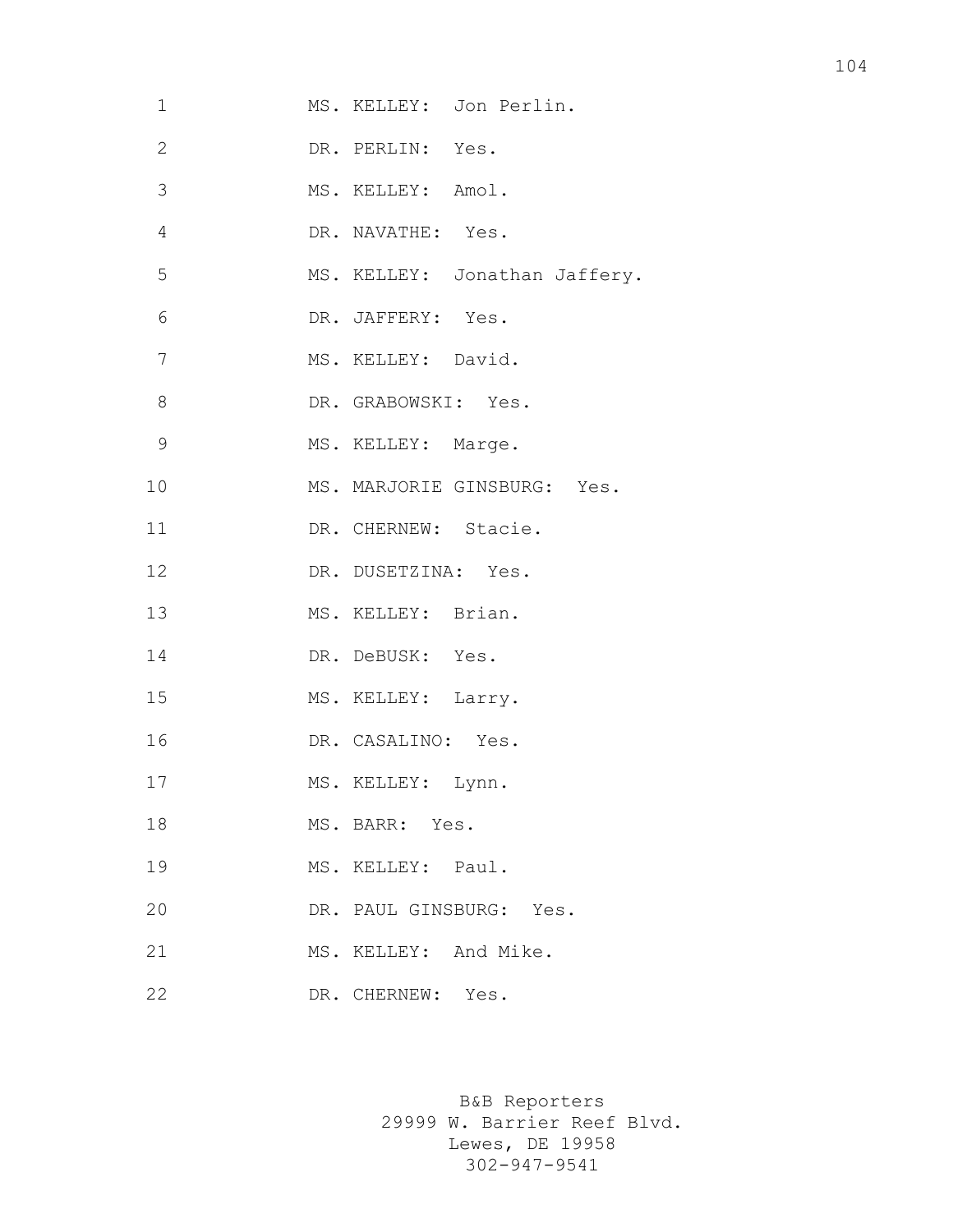1 MS. KELLEY: All right. And -- go ahead, Mike. DR. CHERNEW: No, you go. MS. KELLEY: I think we're ready to turn to LTCHs now. DR. CHERNEW: Yes, and it's Kathryn. MS. KELLEY: Yes. DR. CHERNEW: Okay. Perfect. 8 MS. LINEHAN: Okay. Last, we turn to assessing payment adequacy and updating payments for long-term care hospital services. I'll summarize our analysis we presented in December and review the recommendation. As we discussed in December, LTCH care is relatively expensive and infrequently used. In 2020, the average fee-for-service Medicare payment per LTCH case was about \$45,000 across all cases and approximately \$50,000 across the cases meeting the LTCH PPS criteria. Fee-for-service Medicare beneficiaries had about 78,000 stays, and total Medicare spending was approximately \$3.4 billion in 2020 for care furnished in 348 facilities. In summary, as discussed in December and detailed in your mailing materials, our indicators of LTCH's payment adequacy showed effects of the pandemic and the temporary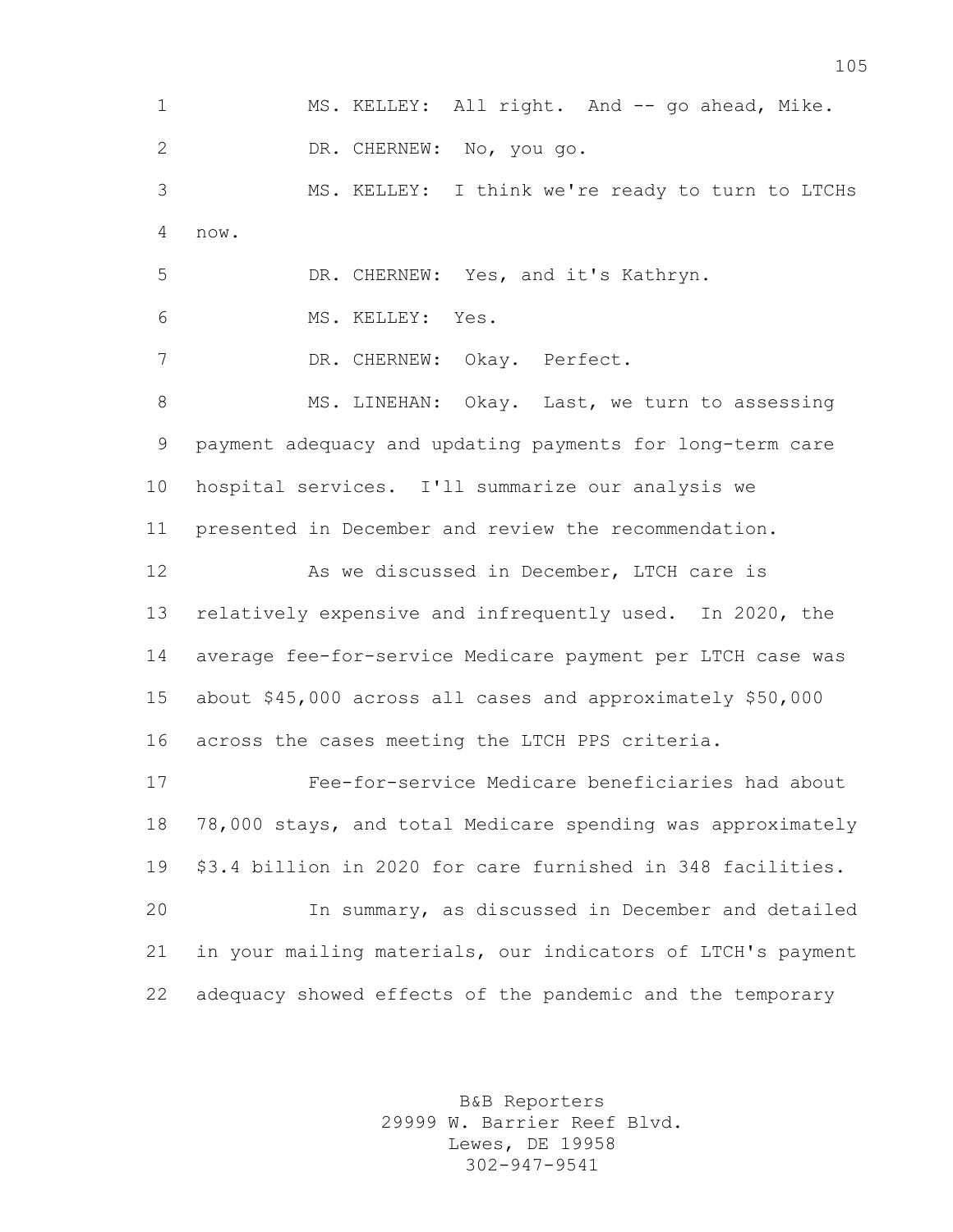waiver of policies that allowed LTCHs to provide expanded hospital capacity.

 With respect to access, volume declined, but the largest monthly reductions in early fiscal year 2020 appeared to be related to the dual payment rate system. Occupancy rates were steady. Supply decreases were lower than in the pre-PHE period, and Medicare's marginal profits increased to 18 percent.

 Quality of care is difficult to assess in 2020 due to the PHE.

 LTCHs had access to capital in 2020. Their aggregate all-payer margins increased, and the largest provider of LTCH services acquired multiple facilities.

 Finally, Medicare margins for LTCHs with a high share of cases qualifying for payment under the LTCH PPS increased to 6.9 percent in 2020 due to temporary PHE-related payment policies.

 Assuming the resumption of the dual payment rate 19 system policies, we project that aggregate Medicare margins in 2022 will be 3 percent.

 That brings us to the draft recommendation. Medicare payments to LTCHs are not updated in law. So our

> B&B Reporters 29999 W. Barrier Reef Blvd. Lewes, DE 19958 302-947-9541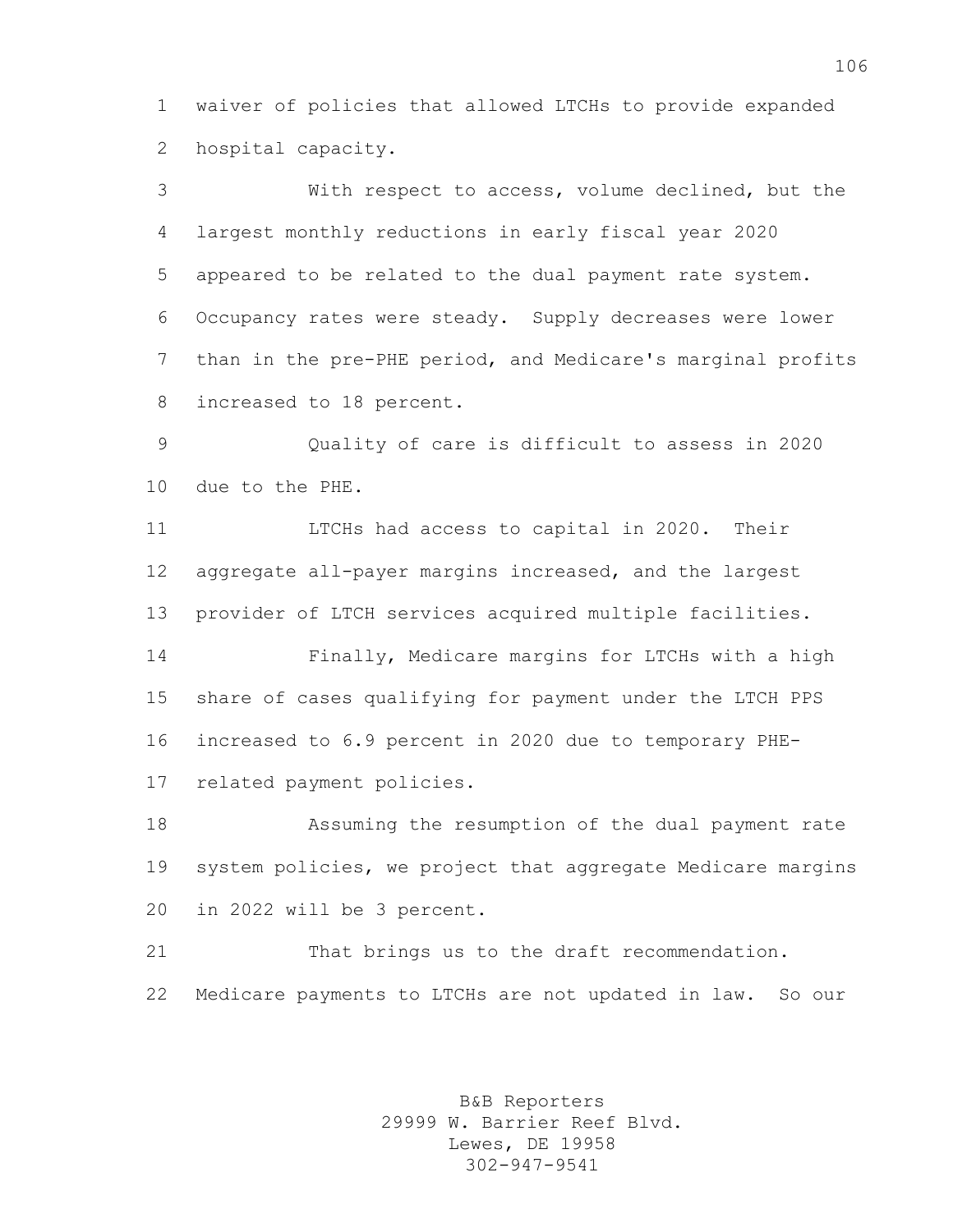recommendations made to the Secretary, the draft

 recommendation reads "For fiscal year 2023, the Secretary should increase the 2022 Medicare-based payment rate for long-term care hospitals by the market basket minus the applicable productivity adjustment."

 CMS typically makes the update based on market basket and productivity forecast. Therefore, this recommendation update is expected to have no effect on federal program spending relative to the expected

regulatory update.

 We anticipate that LTCHs can continue to provide Medicare beneficiaries and meet the LTCH PPS criteria with access to safe and effective care.

 That concludes my presentation, and I'll turn it back to Mike.

 DR. CHERNEW: Thank you, and I'm going to turn it over to Dana. We now have this working smoothly. Dana? MS. KELLEY: All right. I don't have anyone in the queue, but I'll pause for a moment to let someone raise their hand if they'd like to.

 All right. Seeing no one, we'll go to the recommendation: "For fiscal year 2023, the Secretary

> B&B Reporters 29999 W. Barrier Reef Blvd. Lewes, DE 19958 302-947-9541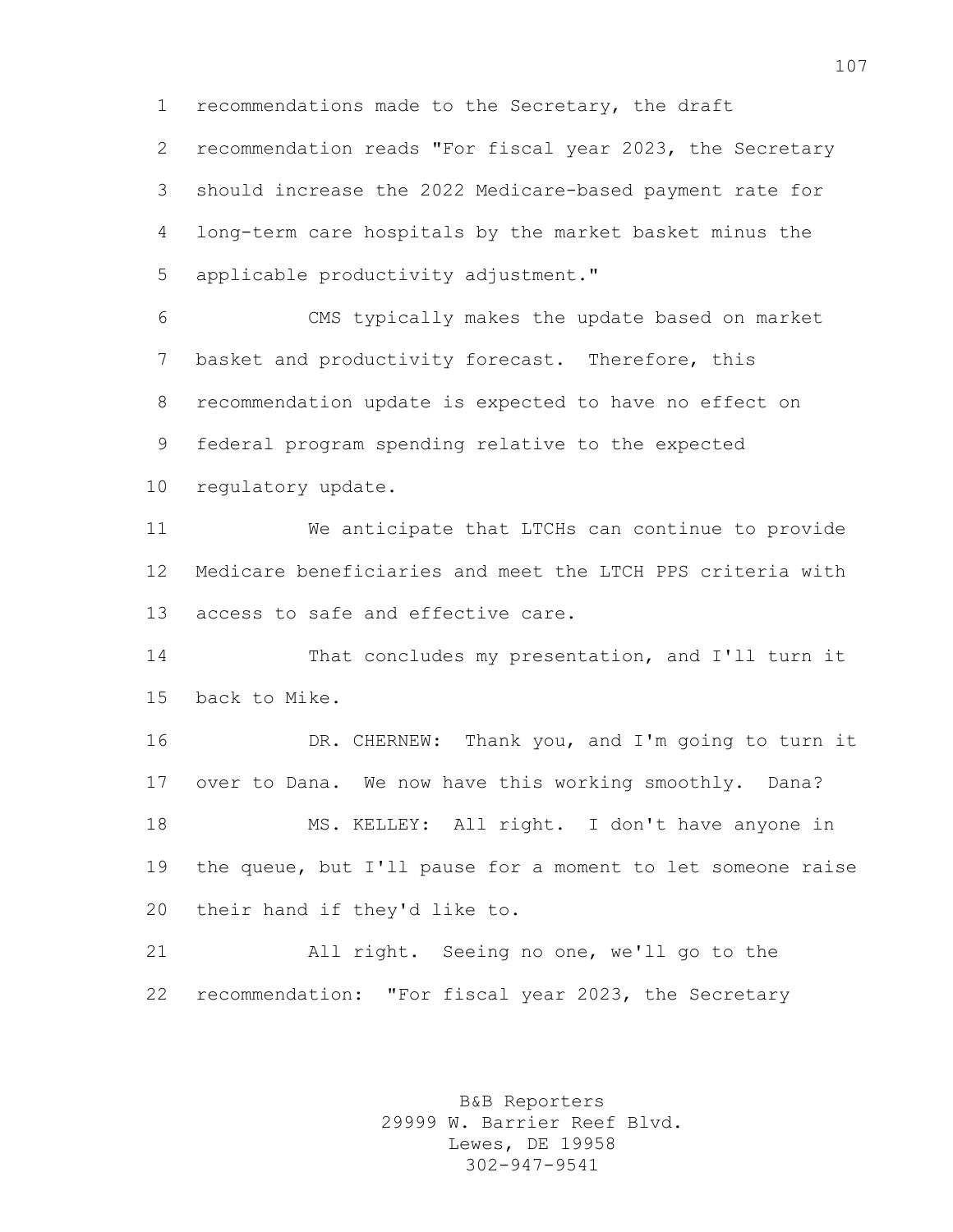| $\mathbf 1$    | should increase the 2022 Medicare-based payment rate for |
|----------------|----------------------------------------------------------|
| $\overline{2}$ | long-term care hospitals by the market basket minus the  |
| 3              | applicable productivity adjustment." Voting yes or no.   |
| 4              | Pat.                                                     |
| 5              | MS. WANG: Yes.                                           |
| 6              | MS. KELLEY: Dana.                                        |
| 7              | DR. SAFRAN: Yes.                                         |
| 8              | MS. KELLEY: Jaewon.                                      |
| $\mathcal{G}$  | DR. RYU: Yes.                                            |
| 10             | MS. KELLEY: Wayne.                                       |
| 11             | DR. RILEY: Yes.                                          |
| 12             | MS. KELLEY: Betty.                                       |
| 13             | DR. RAMBUR: Yes.                                         |
| 14             | MS. KELLEY: Bruce.                                       |
| 15             | MR. PYENSON: Yes.                                        |
| 16             | MS. KELLEY: Jon Perlin.                                  |
| 17             | DR. PERLIN:<br>Yes.                                      |
| 18             | MS. KELLEY: Amol.                                        |
| 19             | DR. NAVATHE: Yes.                                        |
| 20             | MS. KELLEY: Jonathan Jaffery.                            |
| 21             | DR. JAFFERY:<br>Yes.                                     |
| 22             | MS. KELLEY: David.                                       |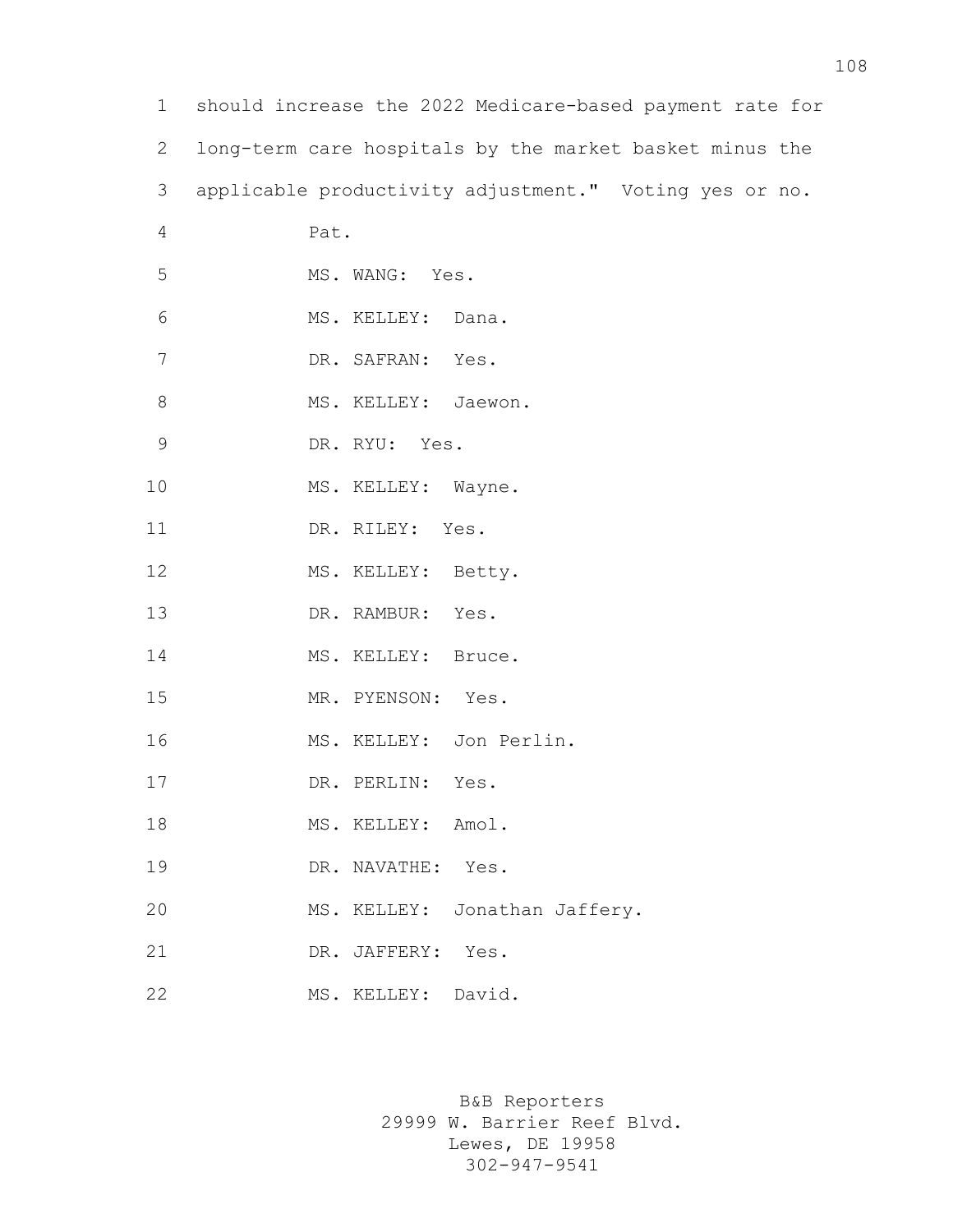| $\mathbf 1$  | DR. GRABOWSKI: Yes.                                         |
|--------------|-------------------------------------------------------------|
| $\mathbf{2}$ | MS. KELLEY: Marge.                                          |
| 3            | MS. MARJORIE GINSBURG: Yes.                                 |
| 4            | DR. CHERNEW: Stacie.                                        |
| 5            | DR. DUSETZINA: Yes.                                         |
| 6            | MS. KELLEY: Brian.                                          |
| 7            | DR. DeBUSK: Yes.                                            |
| 8            | MS. KELLEY: Larry.                                          |
| 9            | DR. CASALINO: Yes.                                          |
| 10           | MS. KELLEY: Lynn.                                           |
| 11           | MS. BARR: Yes.                                              |
| 12           | MS. KELLEY: Paul.                                           |
| 13           | DR. PAUL GINSBURG: Yes.                                     |
| 14           | MS. KELLEY: And Mike.                                       |
| 15           | DR. CHERNEW: Yes.                                           |
| 16           | MS. KELLEY: All right.                                      |
| 17           | DR. CHERNEW: Okay. I think that's the end of                |
| 18           | this session, if I followed everything right.               |
| 19           | MS. KELLEY: That's correct. We've gone through              |
| 20           | all our update votes now.                                   |
| 21           | DR. CHERNEW: Everybody take a big sigh. I know              |
| 22           | no one wants to join MedPAC for that discussion, but I must |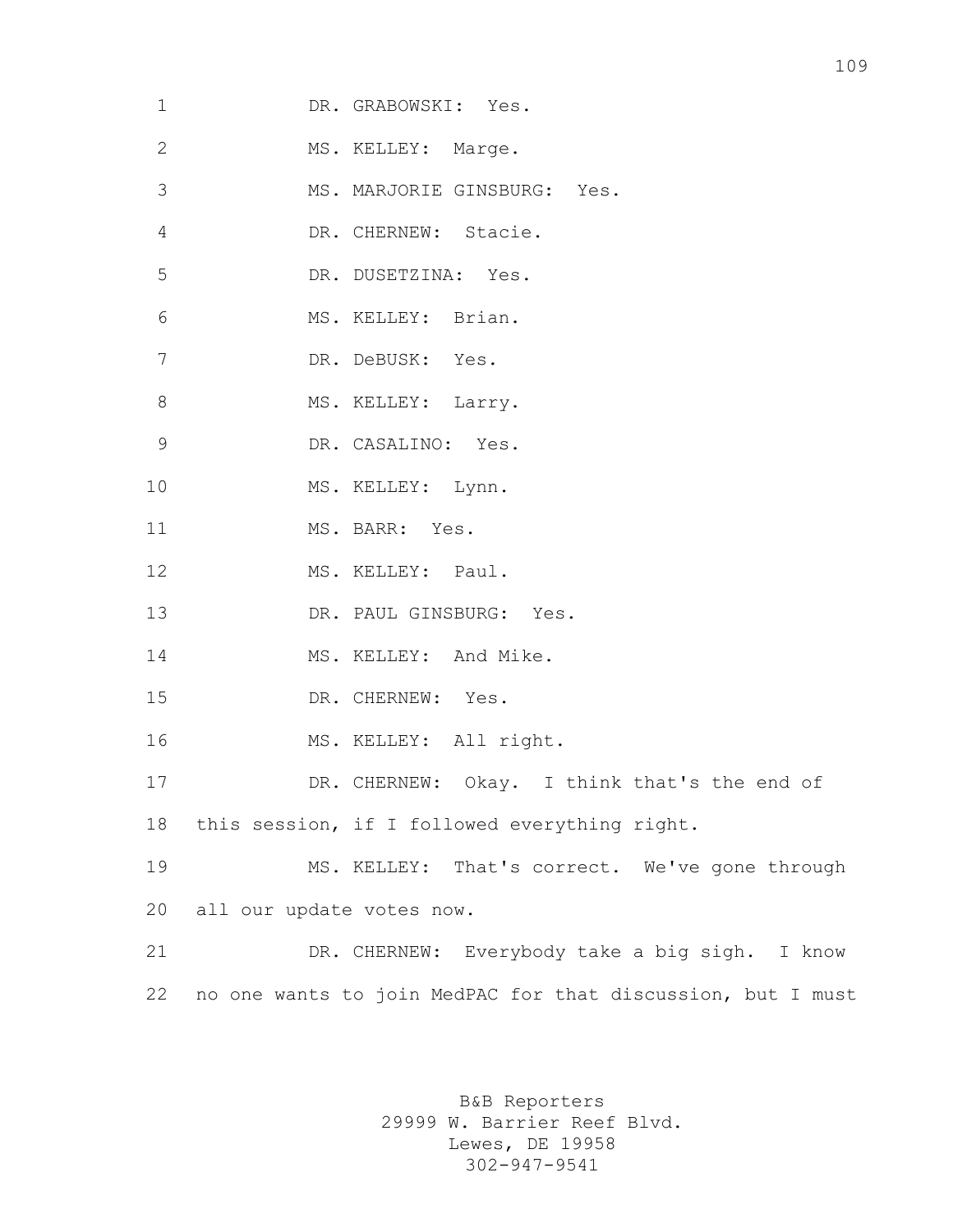say I was really impressed with a lot of the comments as one would generally have in the January session. So I actually really do appreciate that.

 But, nevertheless, we are now going to move on. I think Carol is back up again with Ledia to talk about the post-acute VIP program. Are you ready, Carol?

DR. CARTER: Yes, I am.

 Hello. The audience can download a PDF version of these slides in the handout section of the control panel on the right-hand of the screen.

 This afternoon, Ledia and I will present the second of two presentations on the mandated report to design a value incentive program for post-acute care. In September, your discussion and questions led us to frame the chapter as a series of questions that policymakers will need to answer in designing a value incentive program. As a reminder -- next slide, please -- the

 Consolidated Appropriations Act of 2021 requires MedPAC to report on a prototype value-based payment program that could be used in a unified payment system for post-acute care.

The report should consider design elements,

B&B Reporters 29999 W. Barrier Reef Blvd. Lewes, DE 19958 302-947-9541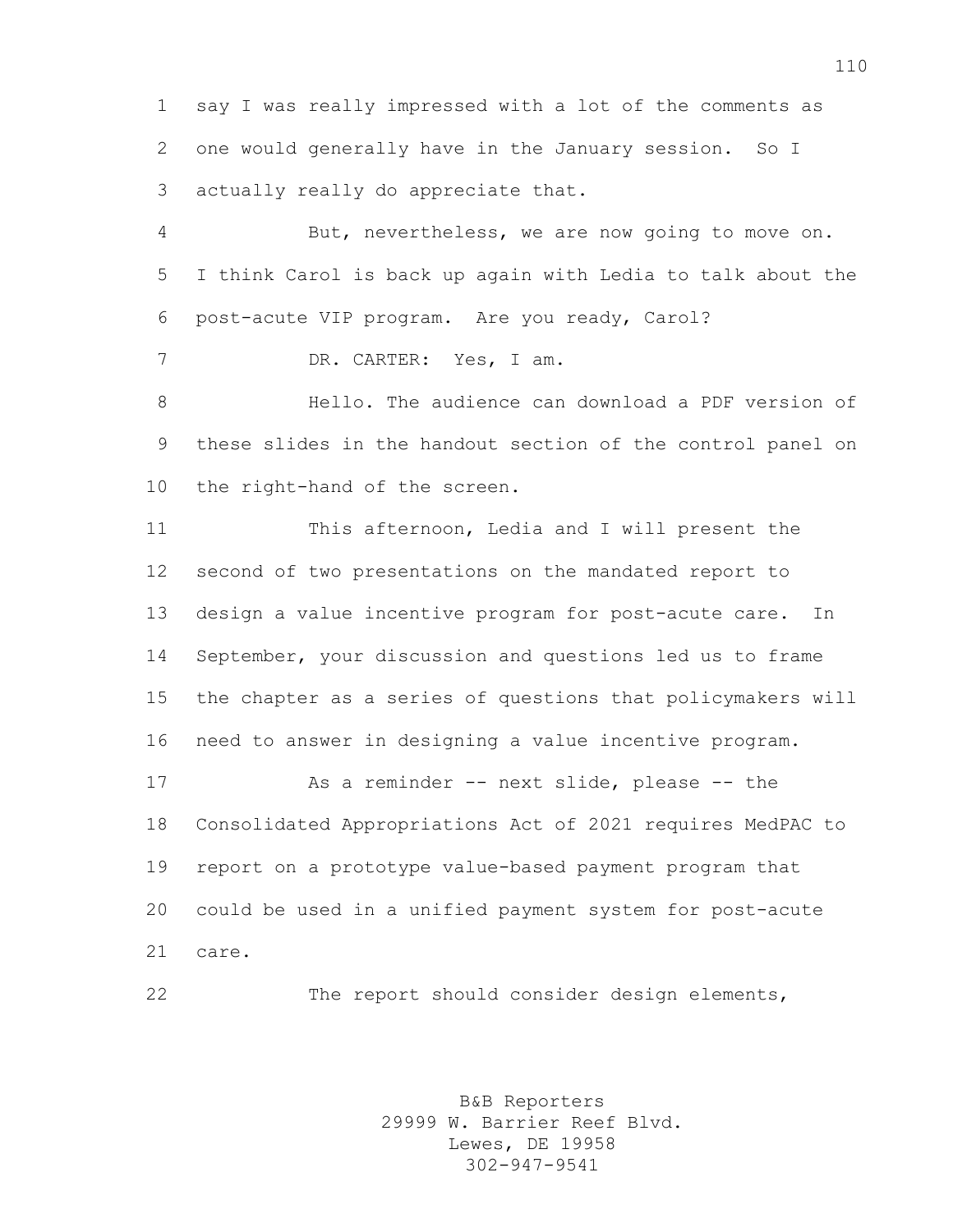analyze the effects of implementing the program, and make recommendations as appropriate.

 Our report is due March 15th of this year. Given this tight timeline, we are not making formal recommendations. However, the work we present here has a strong foundation in the Commission's past work and recommendations on value incentive programs. Today I'll briefly review a unified payment system for post-acute care, or PAC, providers. Next, Ledia will present the five elements of our proposed design for a value incentive program. Then I will summarize our results of the illustrative modeling of this design and the steps to implement a PAC VIP program. PAC providers, including skilled nursing facilities, home health agencies, inpatient rehabilitation facilities, and long-term care hospitals, offer Medicare beneficiaries recovery, rehabilitation services, and specialty services. For years, the Commission and CMS have documented the overlap of many of the types of patients treated in the four settings, yet Medicare uses separate prospective payment systems for each setting that result in

> B&B Reporters 29999 W. Barrier Reef Blvd. Lewes, DE 19958 302-947-9541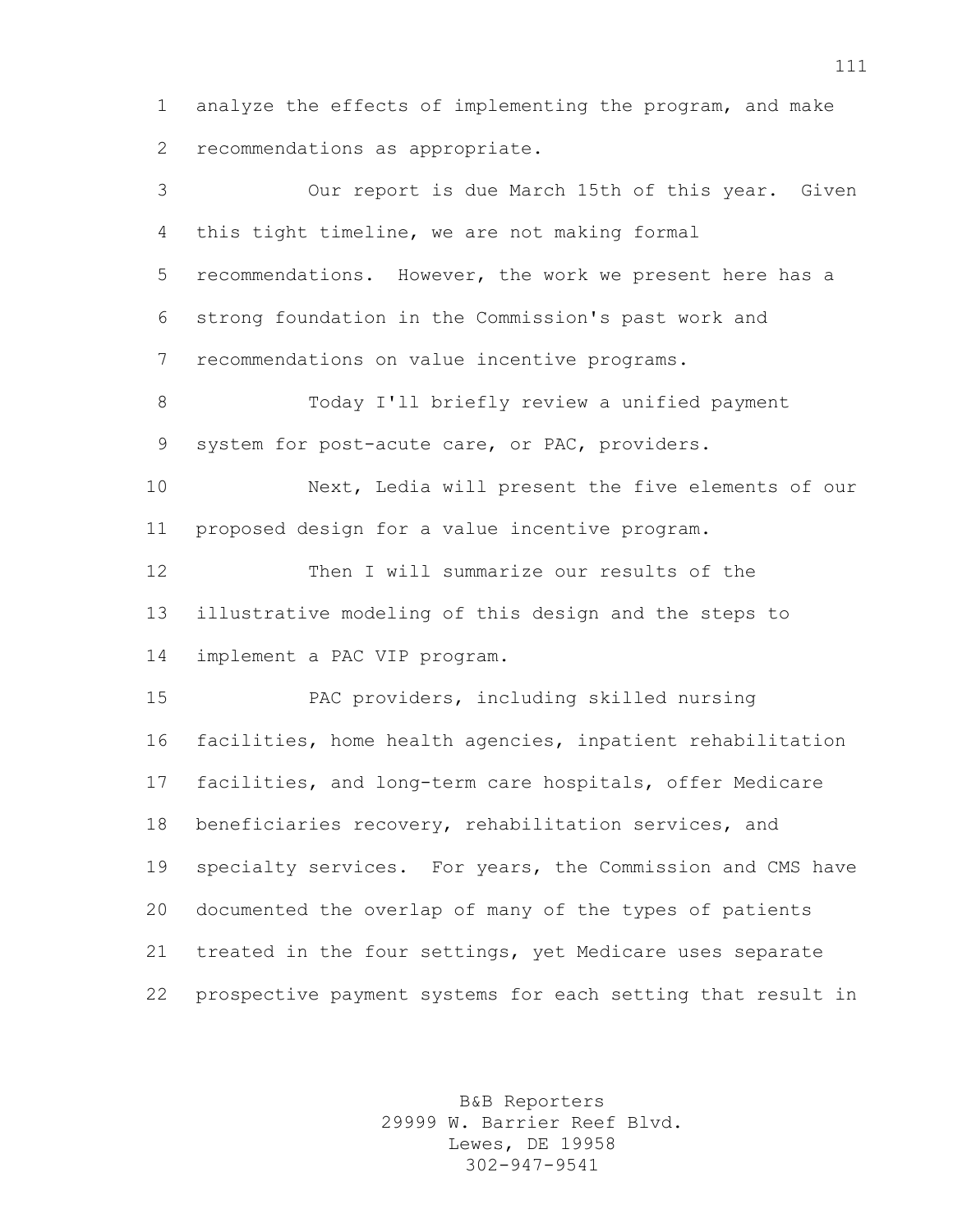considerably different practice patterns and payments for similar patients.

 To begin to align quality and payments across the four settings, the Congress passed the IMPACT Act in 2014. This called for uniform quality measures and patient assessment items and recommendations for the design of a unified payment system.

 We were required to complete two reports. The first report in 2016 recommended design features. The second report is due in 2023. In the meanwhile, the Secretary is working on his mandated report, which is due at the end of this year.

 Congress also mandated this report on a PAC VIP. A unified payment system for all PAC providers would establish site-neutral payments based on patient characteristics, not setting.

 Since its 2016 report on design features, the Commission has completed a series of reports on various aspects of a PAC PPS. This work estimated impacts on providers and more than 30 patient groups based on extensive analysis of cost reports, claims data, and risk scores.

> B&B Reporters 29999 W. Barrier Reef Blvd. Lewes, DE 19958 302-947-9541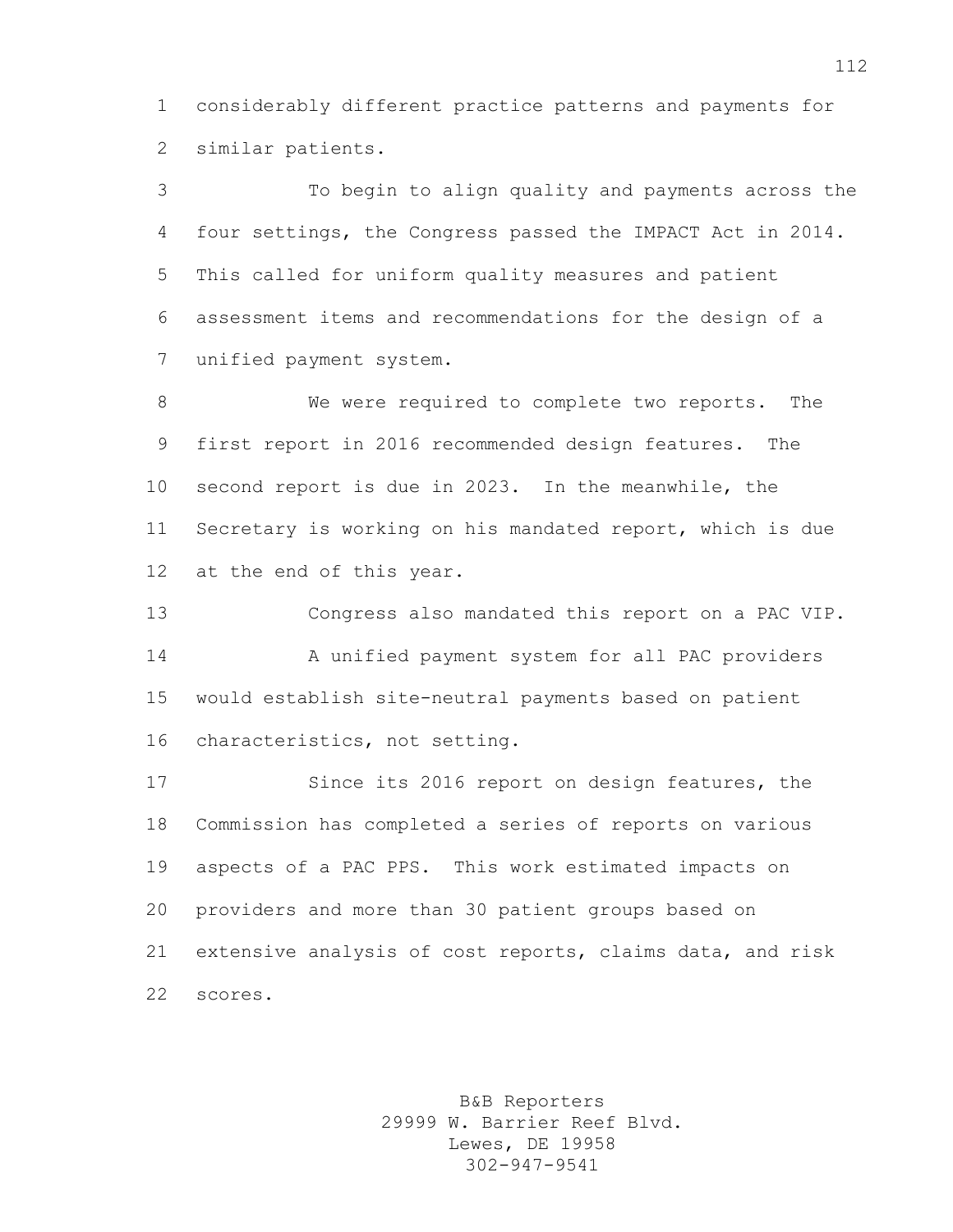Because a unified PPS would establish a common payment system, MedPAC noted that the unified payment system should be accompanied by aligned regulatory requirements. Otherwise, providers would face different costs to meet the current setting-specific requirements. We also notes that a PAC VIP is an essential complement to the implementation of a PAC PPS because it would counter the fee-for-service system that provides little incentives for providers to furnish high-quality, efficient care.

 MS. TABOR: Relying on the Commission's principles for quality measurement and consistent with our previous work on redesigning Medicare quality incentive programs, we discuss key design elements of a PAC VIP. The design elements include a small set of performance measures, strategies to ensure reliable measure results, a system to distribute rewards with minimal cliff effects, an approach to account for differences in patients' social risk factors using a peer-grouping mechanism if necessary, and a method to distribute the entire provider-funded pool of dollars.

For each element, I'll describe the decisions

B&B Reporters 29999 W. Barrier Reef Blvd. Lewes, DE 19958 302-947-9541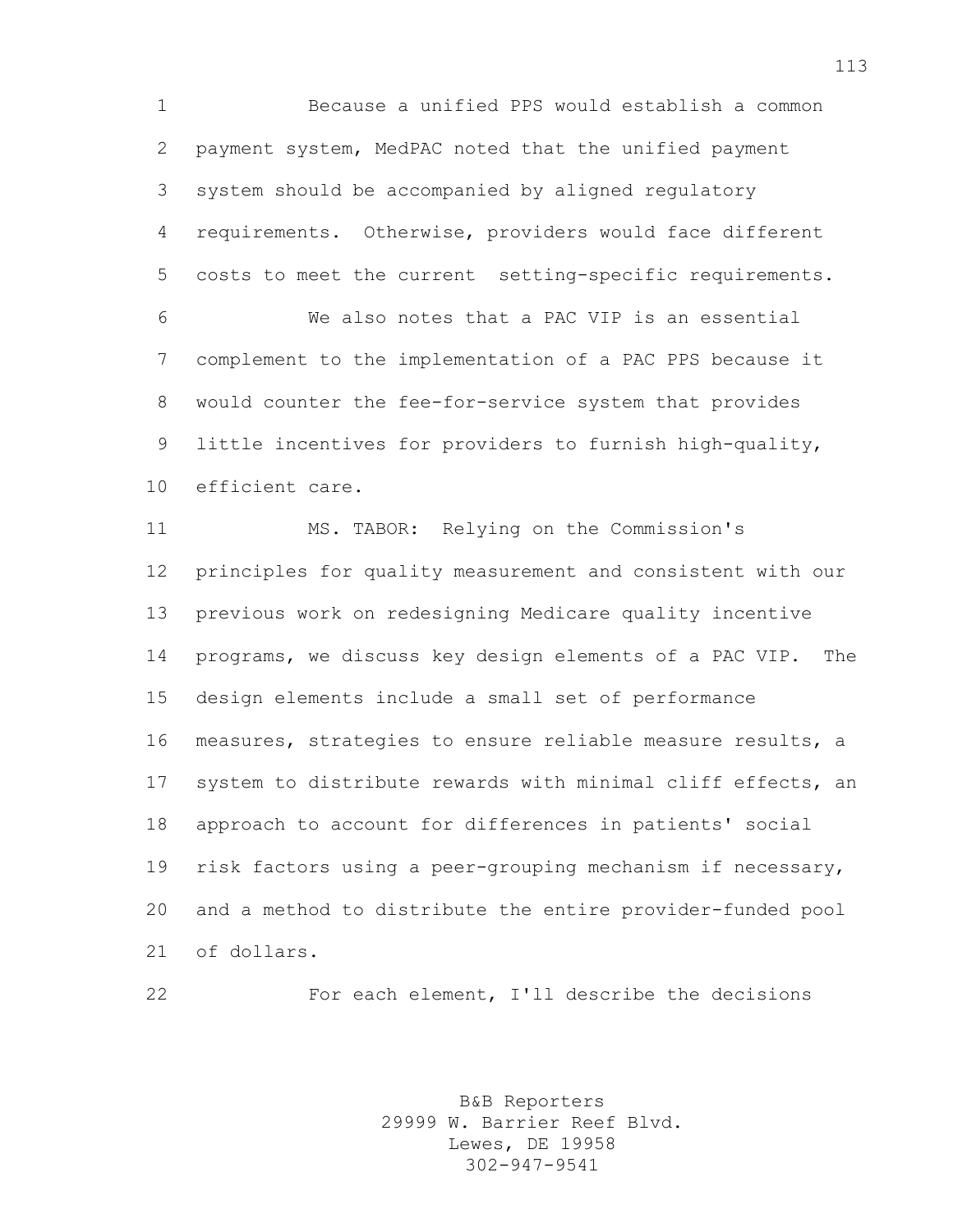that policymakers will need to make to develop and implement the PAC VIP. I will also describe how we incorporated the design elements in our illustrative modeling of a PAC VIP.

 First, Medicare quality programs should include a small set of performance measures tied to outcomes, patient 7 experience, and resource use.

8 Key decisions for policymakers in developing the PAC VIP are whether all providers should be scored on the same set of measures or also include measures that are specific to the patients a provider treats. Policymakers will also need to identify which measures should be scored. 13 The measure set should evolve over time, especially as the accuracy of patient function measures are improved and patient experience measures are developed. Work we did in 2019 raised serious questions about the reliability of the recording of functional information in patient assessments.

 In our illustrative modeling, we used common measures across all providers. The three measures are hospitalizations during the stay, successful discharge to the community, and Medicare spending per beneficiary.

> B&B Reporters 29999 W. Barrier Reef Blvd. Lewes, DE 19958 302-947-9541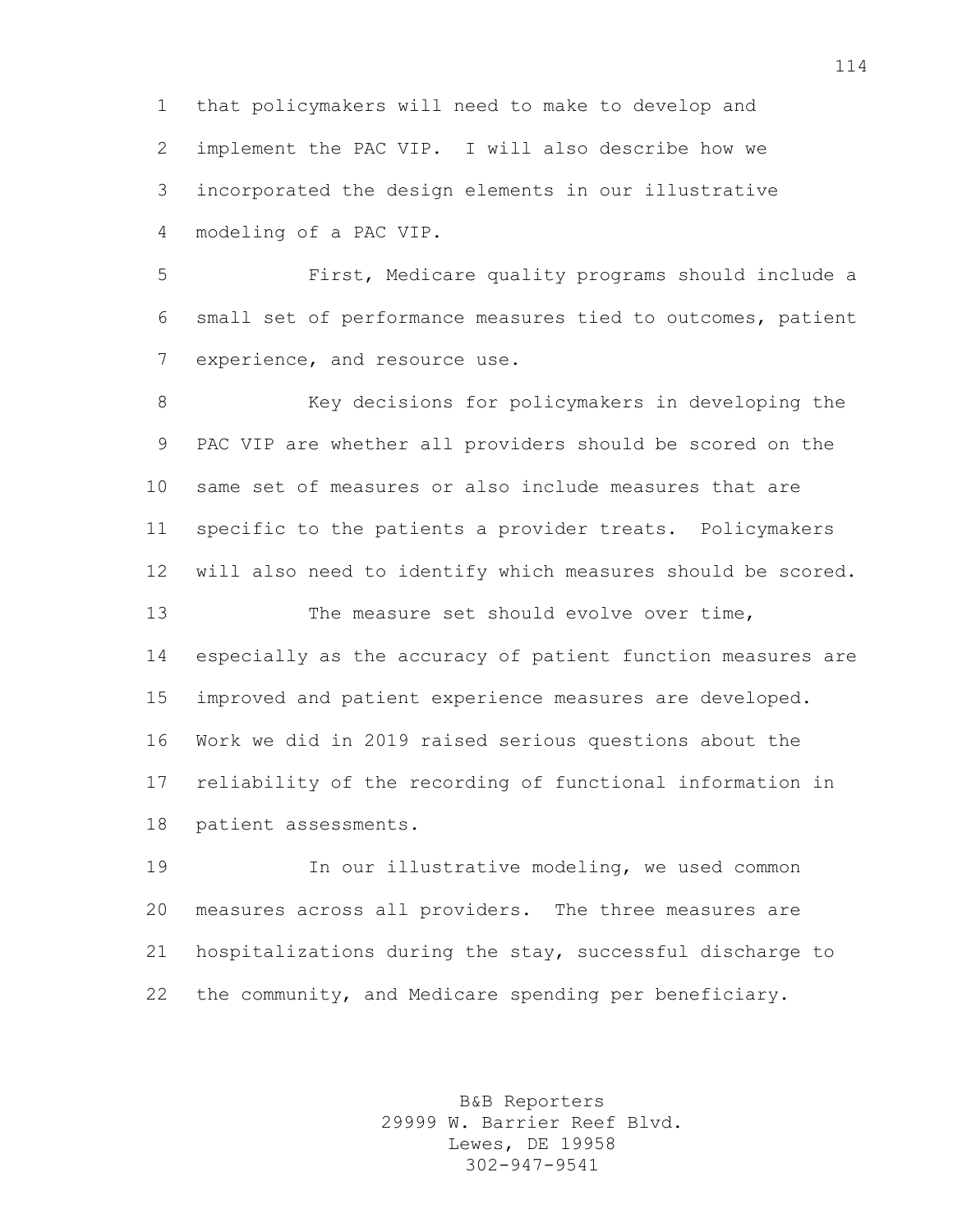Second, the measure results used in the PAC VIP should be reliable, meaning that they should reflect the true differences in performance and not be attributable to random variation.

 Key decisions for policymakers include defining the reliability standard for measure results and determining which strategies they should use to ensure reliable results for as many providers as possible.

 In our illustrative modeling, we used a reliability standard of 0.7, meaning 70 percent of the variance in a measure's results was attributable to actual performance differences, not random variation. This standard translates to a minimum of 60 stays for each measure. We scored three years of performance to include as many providers as possible.

 Third, the PAC VIP would establish a system for distributing rewards with minimal cliff effects.

 A key decision for policymakers in developing the PAC VIP is whether a provider should meet some minimum performance standard before it earns performance points that translate into a reward.

In our illustrative model, we used a simple

B&B Reporters 29999 W. Barrier Reef Blvd. Lewes, DE 19958 302-947-9541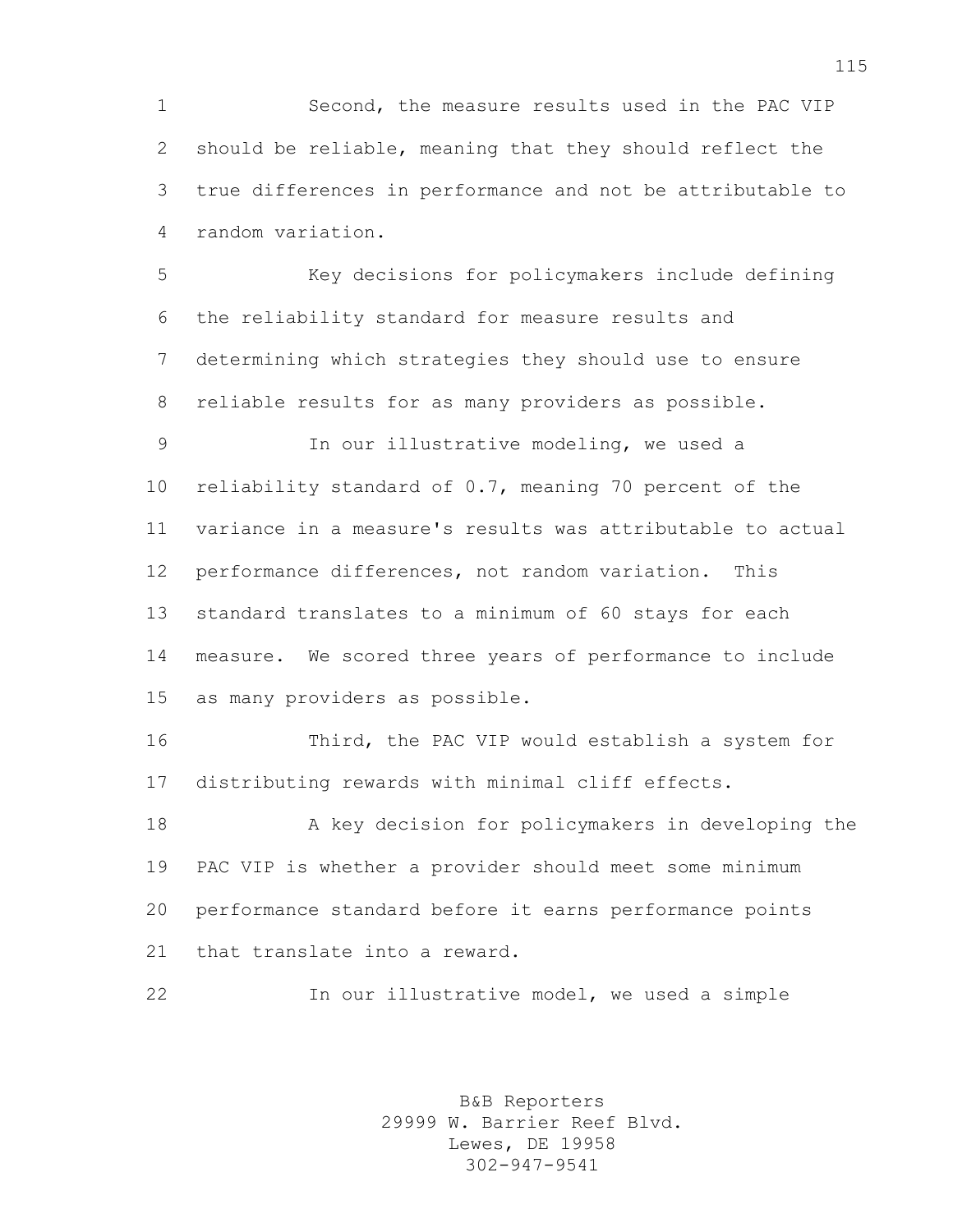scoring approach that awards points for every performance. It includes no minimum thresholds or cliffs. This way, every provider has an incentive to improve. Our design scores providers within their settings because practice patterns differ across settings due to the varying regulatory and payment policies. Eventually, under a uniform payment system and aligned regulatory requirements, we expect practice patterns to converge for like patients and then common performance targets can be set.

 Fourth, providers that treat a large share of patients with social risk factors may be relatively disadvantaged in a quality payment program because it may be harder for them to achieve good outcomes for their patients. When this occurs, a quality payment program should account for differences in the providers' patient population through peer grouping.

 A key decision for policymakers when implementing peer grouping is how to define and measure the social risk of patient populations. The measure should have a conceptual relationship with the outcome of interest; that is, there should be a reasonable hypothesis that the social risk factors could affect the outcomes. The measure should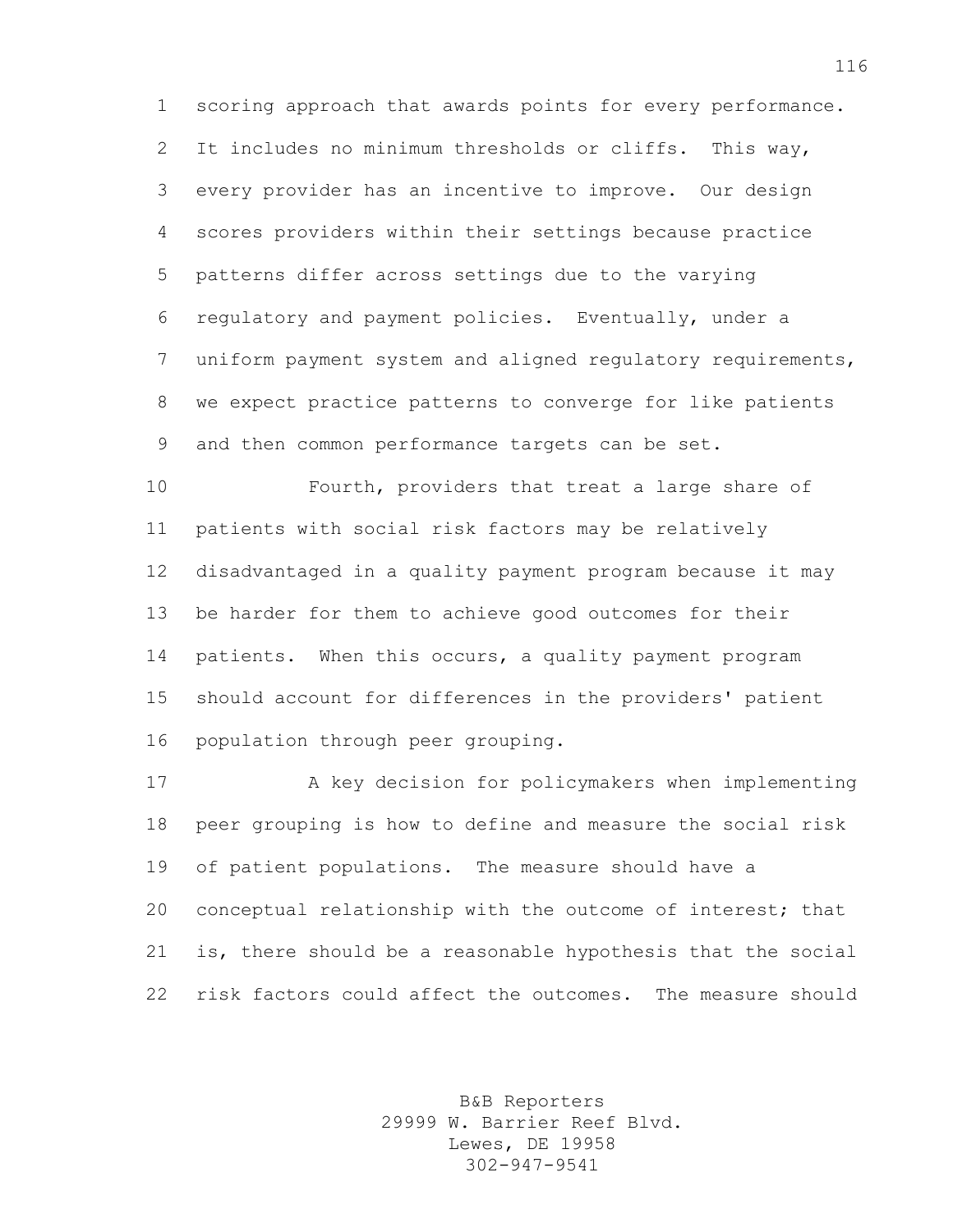also have an empirical association; that is, there is evidence of an association between the social risk factor and the outcome.

 Policymakers will also need to determine how many peer groups would differentiate providers.

 In our illustrative model, we used the share of fully dual-eligible beneficiaries a provider treats as the measure of social risk because there is a conceptual relationship between the social risk and the three performance measures in the literature. We used peer grouping in settings when the measure of social risk was inversely related to performance, meaning higher share of duals was related to poorer performance. We scaled the number of peer groups to the size of the setting.

 Finally, Medicare quality programs should not attempt to achieve Medicare savings but rather should fully distribute provider-funded pools of dollars as rewards and penalties. A PAC VIP would distribute the entire provider- funded pool of dollars within each peer group based on providers' quality performance.

 A key decision for policymakers is how large potential rewards and penalties need to be to motivate

> B&B Reporters 29999 W. Barrier Reef Blvd. Lewes, DE 19958 302-947-9541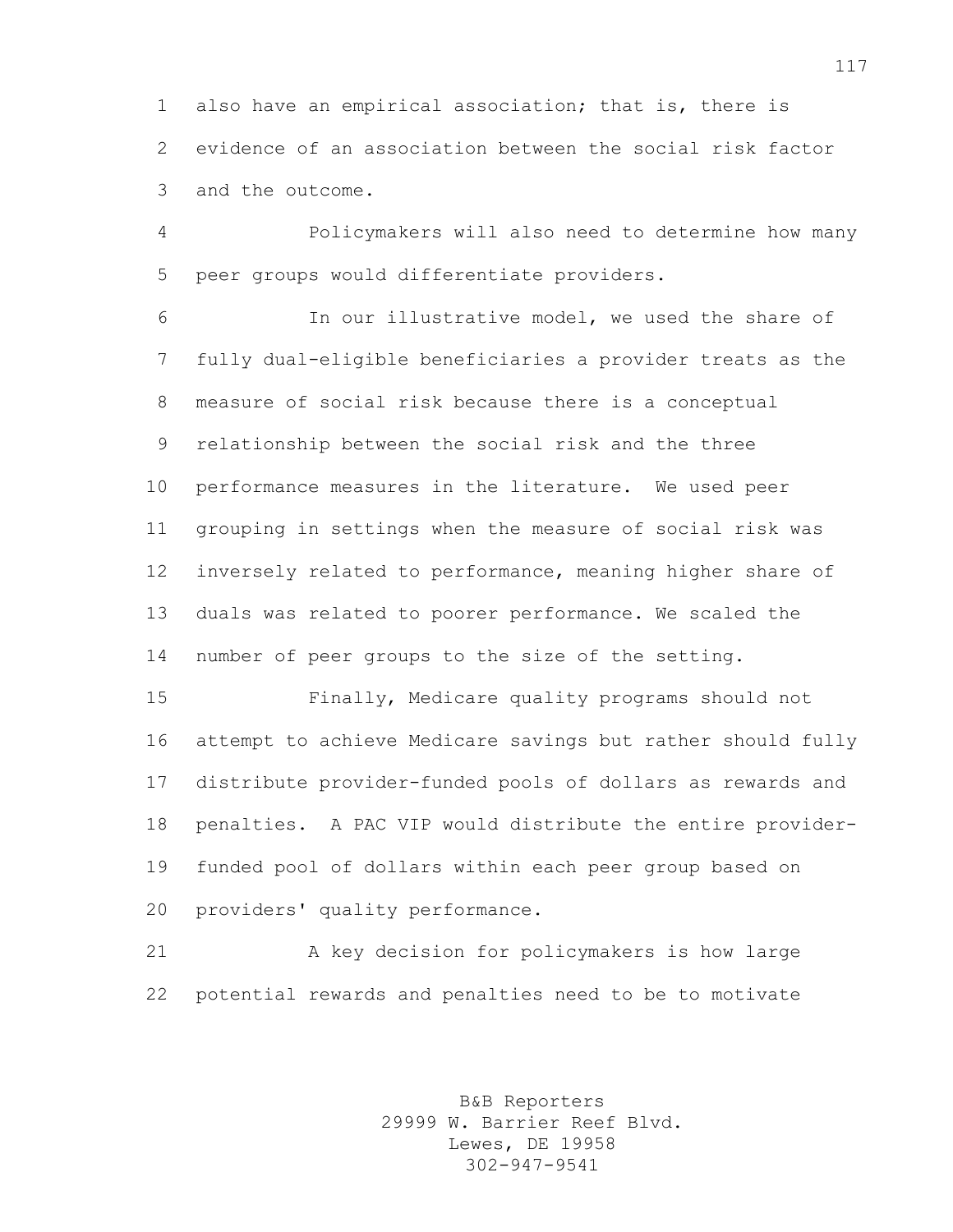providers to improve performance and avoid poor

performance.

 In our illustrative model, we used a pool of dollars funded by 5 percent of payments. All withheld funds were distributed back to providers. Carol, do you want to jump in next?

 DR. CARTER: Sorry. I didn't have my mic on. Sorry about that.

 Before reviewing the findings, I wanted to summarize the data and analyses that underlie this work. First, in terms of data, we used the claims from almost 23,000 providers to calculate performance measures and to 13 estimate the impacts on payments; that is, the net payment adjustments. We used the enrollment file to calculate the measures of social risk.

 To assess whether peer groups were needed, we used correlation analysis to consider whether the measure of social risk was related to provider performance. Then we evaluated alternative peer groupings, different numbers of groups or whether there were natural breaks in the distribution of social risk measures. After modeling the performance points and calculating the net payment

> B&B Reporters 29999 W. Barrier Reef Blvd. Lewes, DE 19958 302-947-9541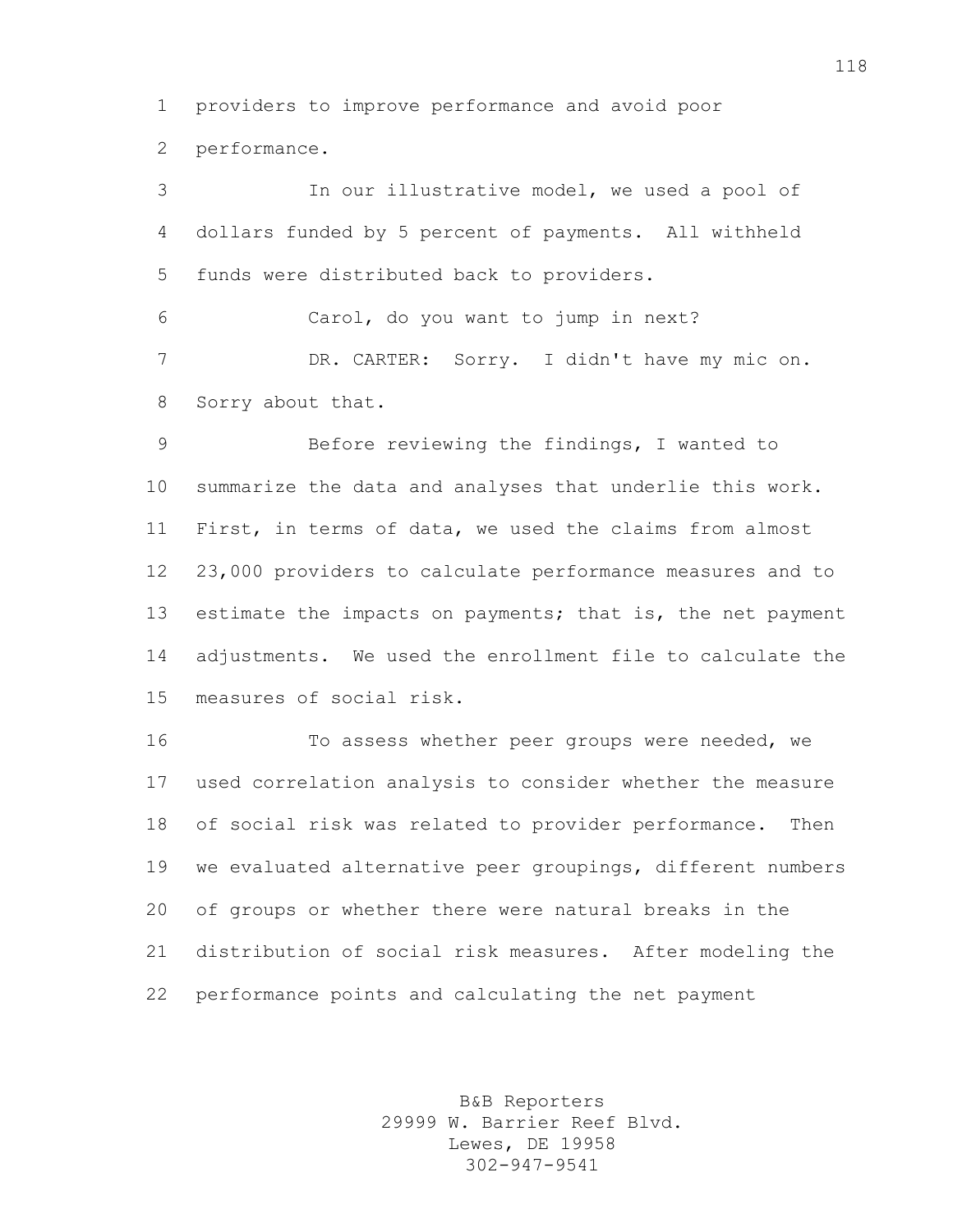adjustments, we confirmed the impacts by provider characteristics using regression analysis.

 Although there is a conceptual relationship between the share of fully dual-eligible beneficiaries a provider treats and their outcomes, we did not find an empirical relationship in each of the four settings. I'll summarize our results, but there is more detail in the paper.

 Using a provider's share of dual-eligible beneficiaries treated as the measure of social risk for IRFs and SNFs, we found that higher shares of fully dual- eligible beneficiaries were related to poorer performances. Peer groups helped counter the disadvantages IRFs and SNFs faced in achieving good performance.

 Nonprofit providers and hospital-based providers received larger positive payment adjustments compared with other providers.

 For home health agencies and LTCHs, higher social risk was associated with better performance. More work is needed to confirm this finding and to disentangle the various factors that shape provider performance.

Because high social risk was not related to

B&B Reporters 29999 W. Barrier Reef Blvd. Lewes, DE 19958 302-947-9541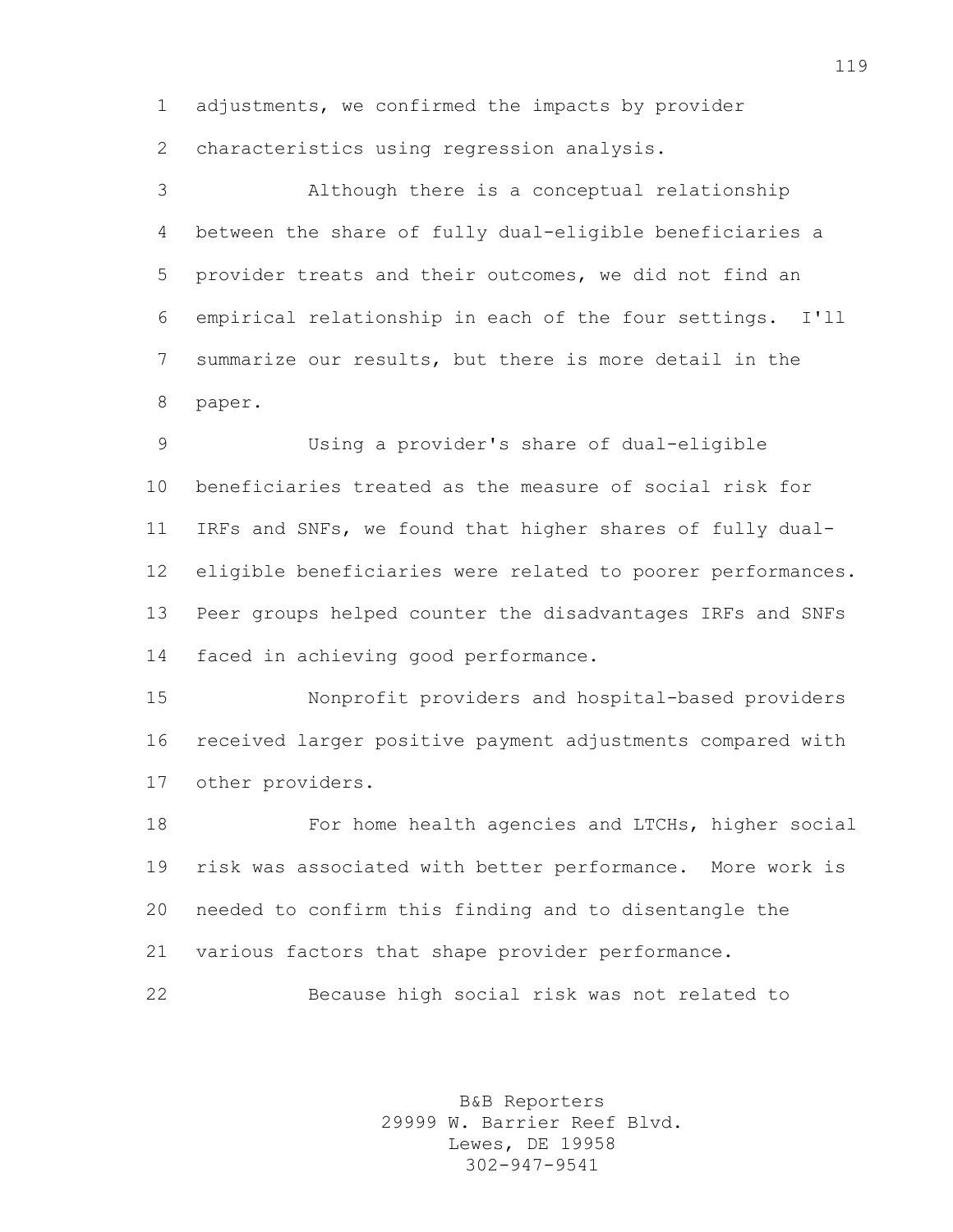poorer performance, we did not use peer groupings for home health agencies or LTCHs.

 We found that nonprofit providers and hospital- based home health agencies received larger positive payment adjustments compared with other providers.

 The results for home health agencies and LTCHs highlight the complexities of measuring social risk and performance. More work is needed on both and is beyond the scope of this report. But we outline some factors that may complicate the relationship between the share of fully dual-eligible beneficiaries and provider performance.

 First, the dual eligible status is considered a good proxy of social risk. It may be compromised by differing Medicaid eligibility rules and pathways across states.

 Second, states also differ in how much their Medicaid spending is devoted to home and community-based services. These services can help beneficiaries remain in their homes, which is especially relevant for beneficiaries receiving home health care.

 In addition, risk adjustments may not fully capture differences in case complexity. Accurate risk

> B&B Reporters 29999 W. Barrier Reef Blvd. Lewes, DE 19958 302-947-9541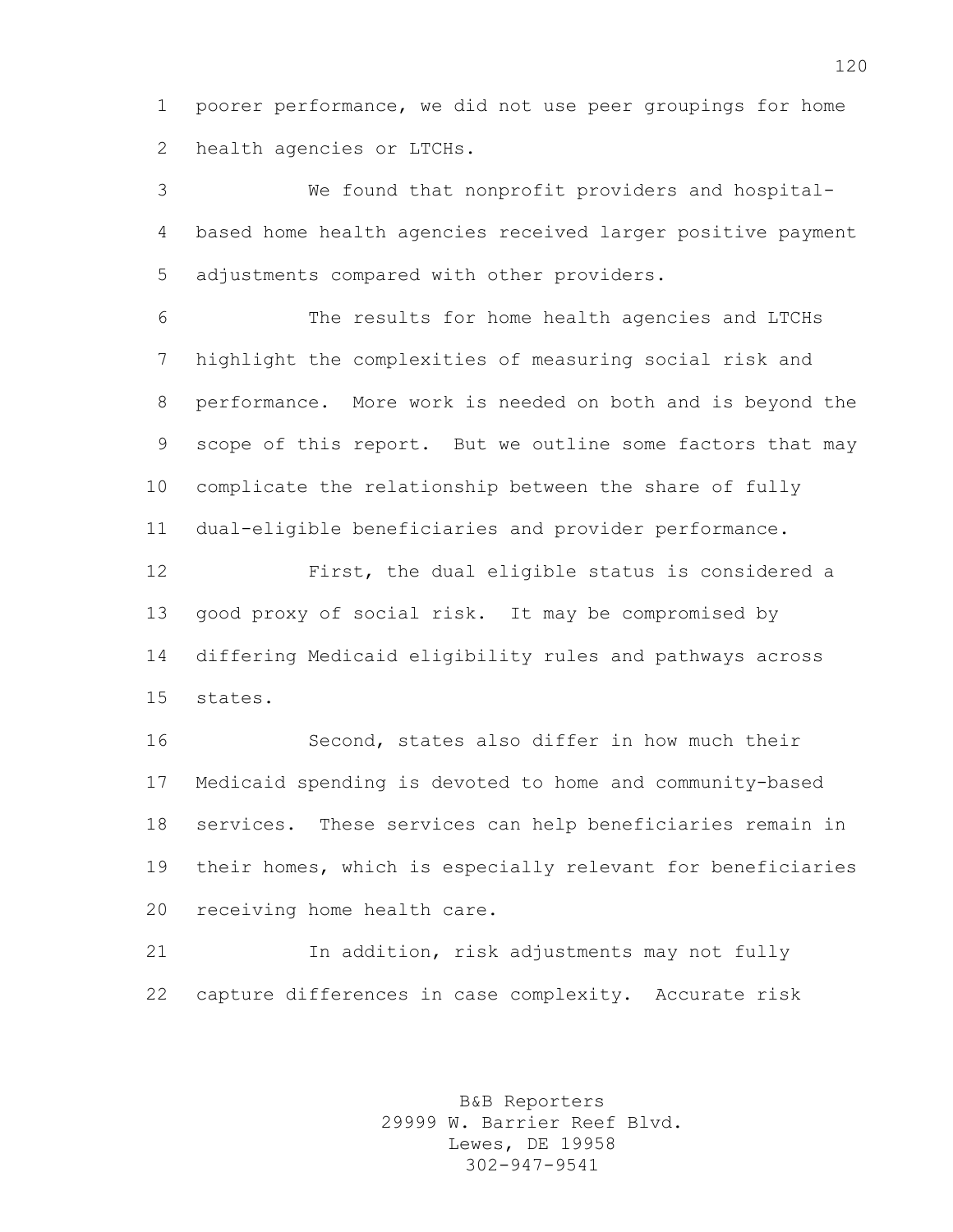adjustment is always challenging, but developing an accurate model across four settings is especially so, and there is a lot more discussion of this in the paper.

 Finally, when beneficiaries are treated in their homes, the social risk factors of the communities where they live may be especially important in shaping the performance of home health agencies. Policymakers could design and test the accuracy and measures of social risk that incorporate community factors.

 Implementing a PAC VIP would involve many steps and would be a multi-year endeavor. First, a PAC PPS would be implemented so that practice patterns begin to converge. Concurrently, regulatory requirements need to be aligned across PAC providers. Until this is completed, comparisons of performance across providers will need to be done within settings.

 CMS needs to design a PAC value incentive program with the five elements listed on the slide. We have outline reasonable approaches to four the design elements that could be readily incorporated into a design: a starter set of performance measures, strategies to ensure reliable results, a system to distribute rewards with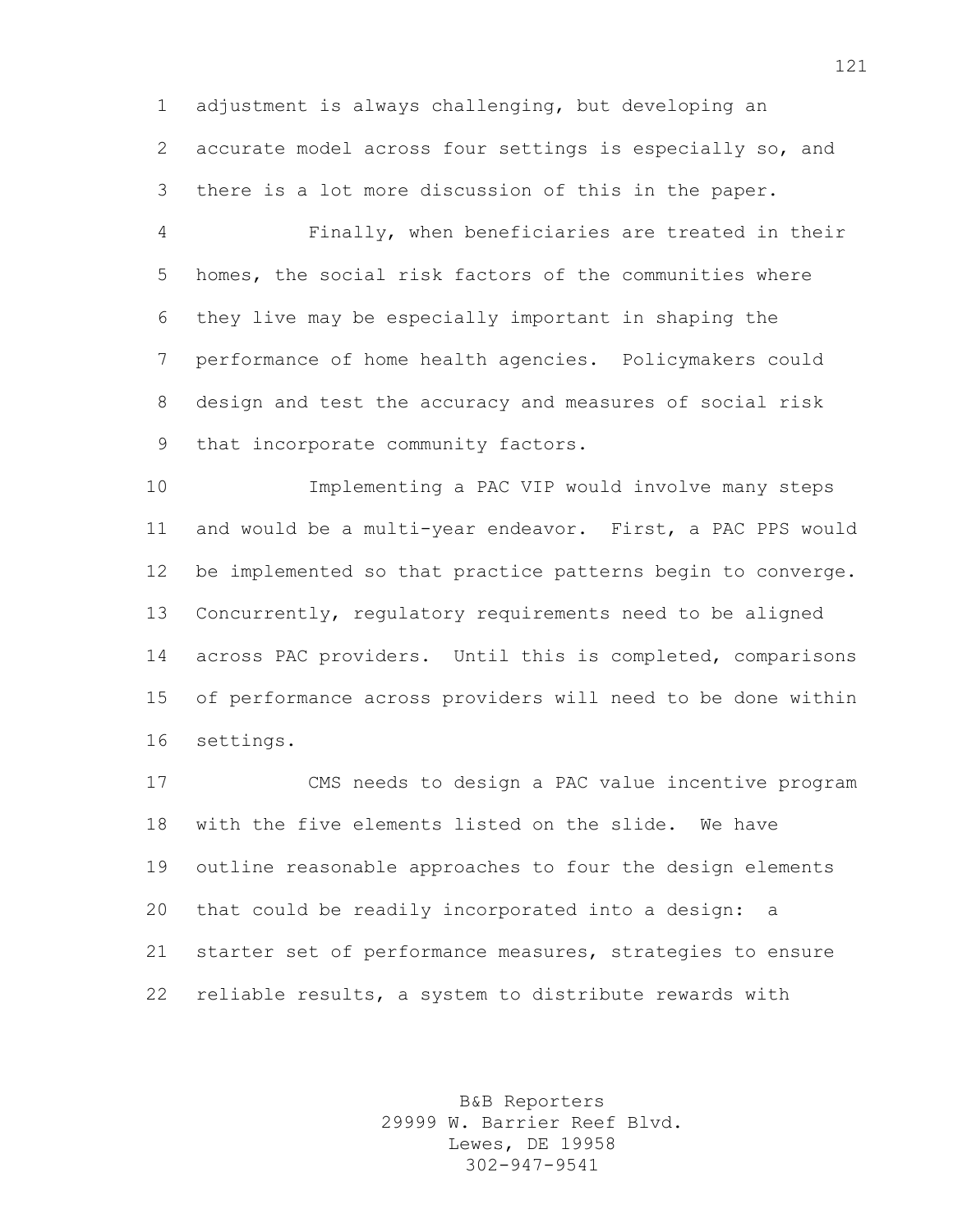minimal cliff effects, and the size of the incentive pool.

 More work needs to be done on the measure of social risk and its relationship to performance before concluding whether adjusting performance results for social risk is always needed. We outlined the multiple measurement issues that will complicate the implementation of a PAC value incentive program, and while surmountable, they present challenges to implementing a program.

 This brings us to your discussion. We look forward to your comments on this draft chapter, which will be included in this March report to the Congress.

 DR. CHERNEW: Great. Thanks so much. I should have said at the beginning of this session we are reverting back to MedPAC Classic, which in this case means you will have Round 1 and Round 2 questions. And per the rules of MedPAC Classic, Round 1 questions should be clarifying. Don't make everybody that wants to make a comment have to wait. And then Round 2 will be our set of comments.

 So I'm going to turn it over to Dana to run the queue.

 MS. KELLEY: All right. I have Dana Safran first.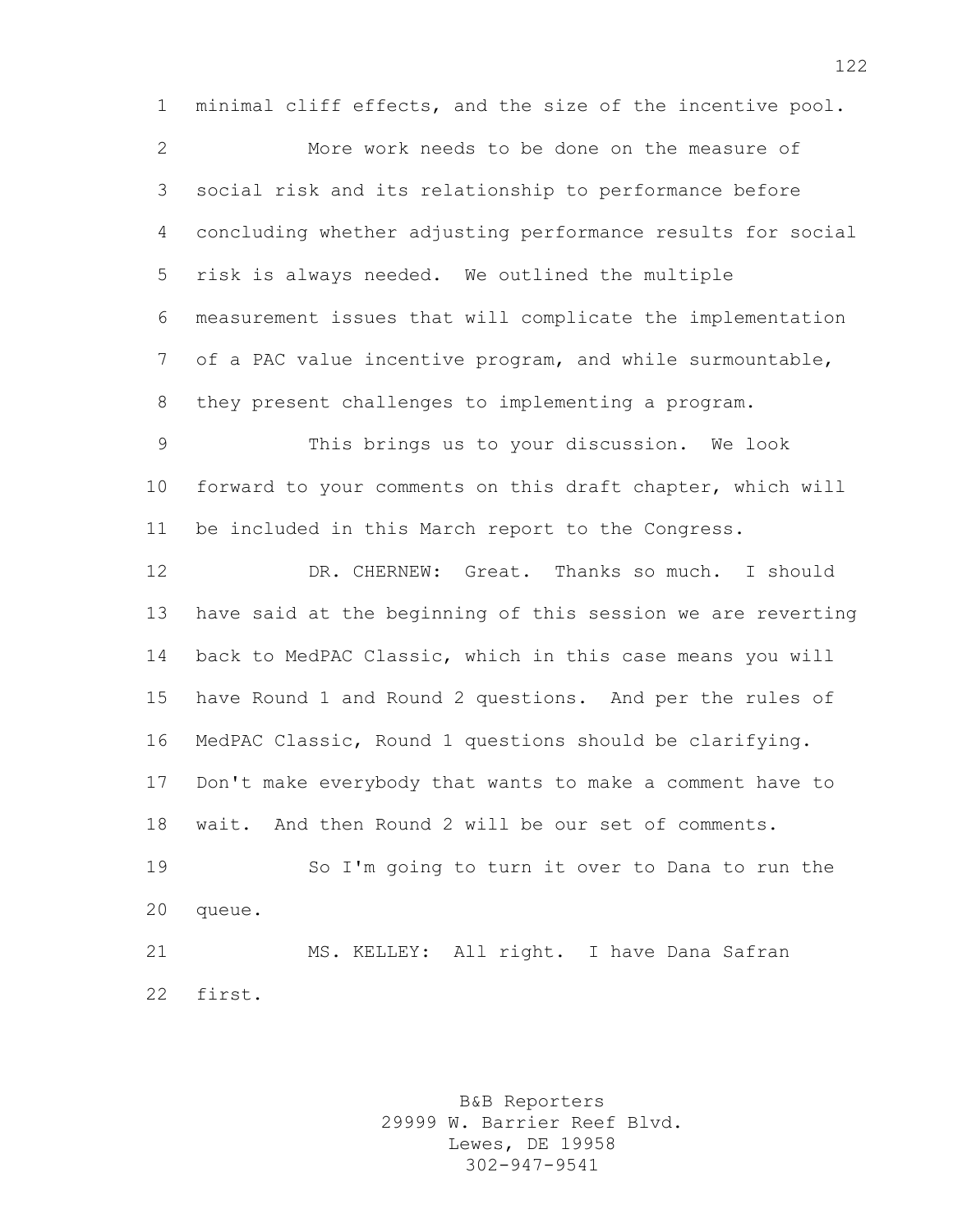DR. SAFRAN: Thank you, and this is really exciting work. I'm very excited about it. I'll say a little bit more about that in Round 2.

 But my question for Round 1 is, as we think about the challenges around data adequacy in terms of volumes, you make a comment in the chapter -- I think you do -- about the potential of using all-payer data, or maybe that was just a note I made to myself. But either way, my question was would it be possible to use all-payer data in this program, given small sample sizes? Is that something you've considered?

 DR. CARTER: No, because we have all-payer claims data, and so that would be the main reason. Also, I guess there's a more conceptual question, which is do want to base a Medicare program on performance for potentially non- Medicare patients? But the short answer, narrowly, is we 17 don't have the data to do what you suggest.

Ledia, did you want to say something?

MS. TABOR: That covers it. Thanks.

DR. CARTER: Okay.

MS. KELLEY: Okay. I have David next.

DR. GRABOWSKI: Great. Thanks, Dana, and thank

B&B Reporters 29999 W. Barrier Reef Blvd. Lewes, DE 19958 302-947-9541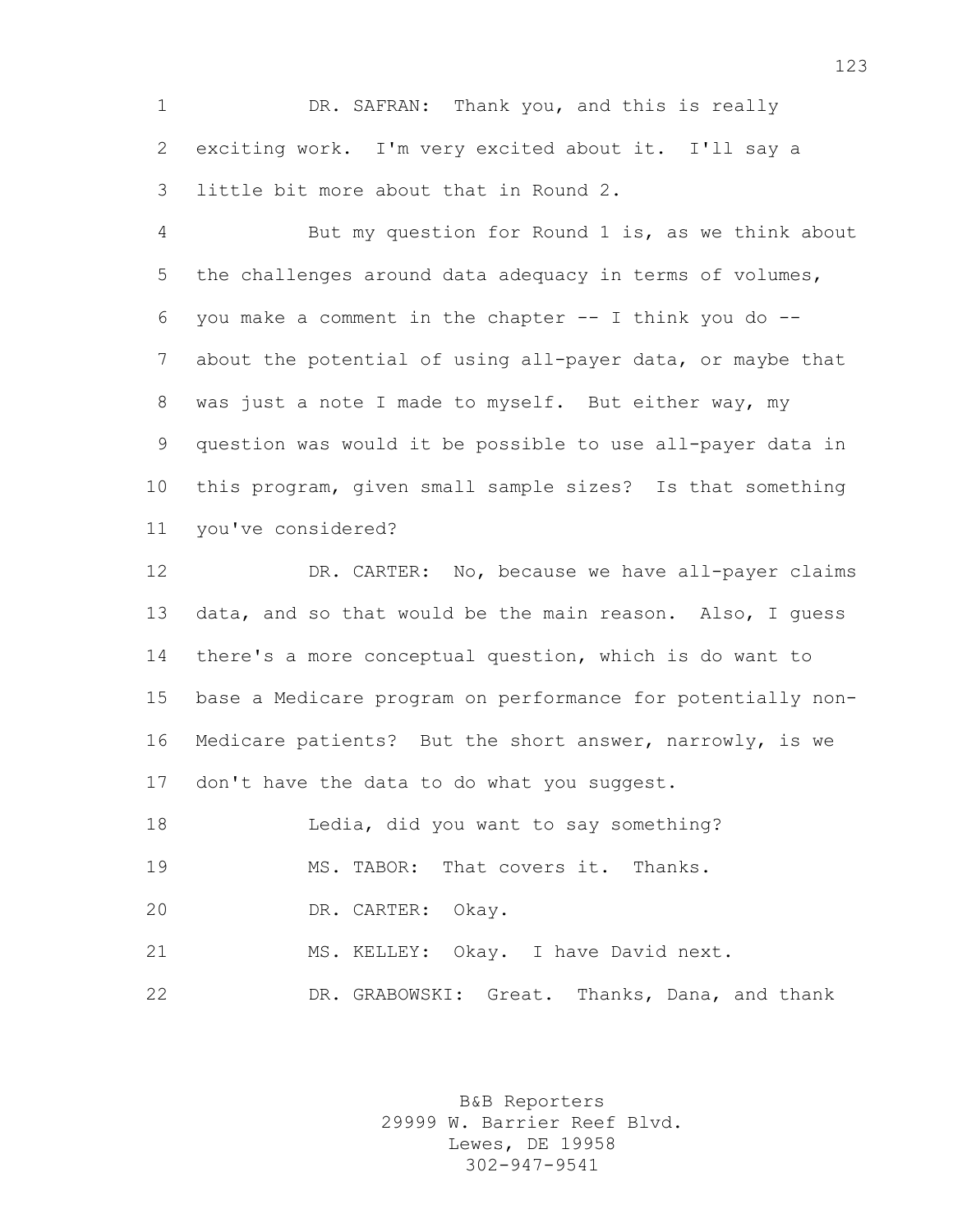you, Carol and Ledia. This is great work, as always.

 I had two questions. One is kind of a more minor data issue and the second is kind of a broader conceptual question. So the first, I appreciate these measures are illustrative. I think they're really good candidates. I just wondered, they're very similar in nature, and I just wondered how well correlated are, you know,

8 hospitalizations during the stay, successful discharge, and then overall Medicare spending per beneficiary. They all seem to be getting at a very similar construct. So I wondered if you'd look at that. I can even imagine the first two running counter to one another, you're either hospitalized before, during the stay, but maybe not after, something like that.

 So tell us a little bit about just how well correlated these measures are.

 DR. CARTER: We haven't looked at that. I think they do capture different dimensions, but that doesn't mean they wouldn't be correlated, right. One is looking at hospitalizations that happen during a stay. The second is really looking at hospitalizations in a post period, after the stay. So providers might be good at one and not at the

> B&B Reporters 29999 W. Barrier Reef Blvd. Lewes, DE 19958 302-947-9541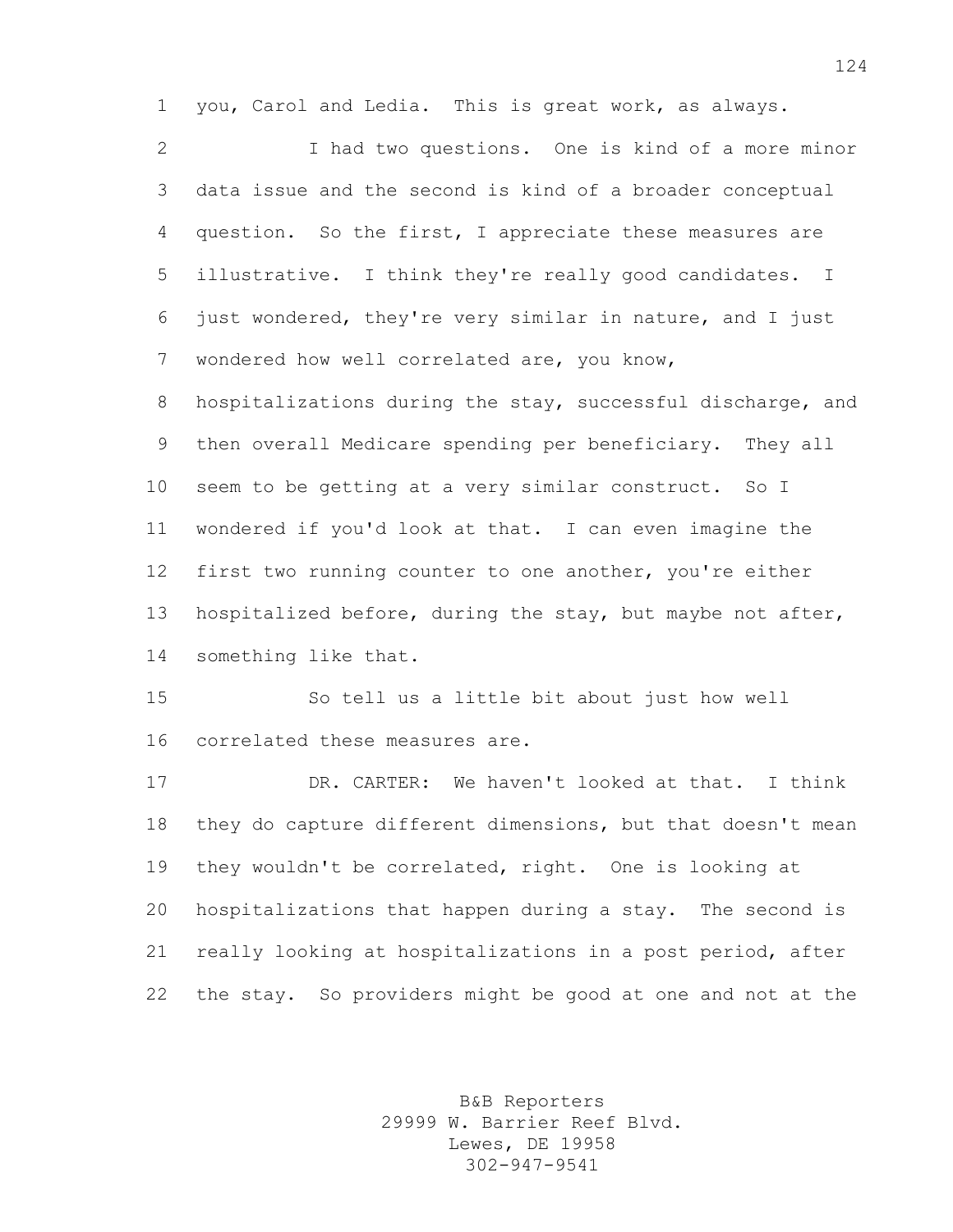other. We don't know.

 In terms of spending, you know, if you have hospitalizations it is going to increase your Medicare spending, so that's probably more related to each of those two than the hospitalization and discharge to community measure.

 DR. GRABOWSKI: Great. Thanks. I have some more thoughts on measures but I'll save those for Round 2, or Mike is going to zap me or something.

 I did want to ask a larger conceptual question. You kind of touched on this at one point during your presentation. Everything is being done within settings, so SNFs being compared to SNFs, home health compared to home health. At some point, and you noted this, it should evolve, right, to a model that we can compare across settings, and I'm wondering what are the steps from here to there, at a high level? Like what do we need to do in order to, at some point, be able to compare across PAC settings?

 DR. CARTER: I think until regulatory requirements begin to be aligned you're going to continue to see differences in practice patterns. Just as like the

> B&B Reporters 29999 W. Barrier Reef Blvd. Lewes, DE 19958 302-947-9541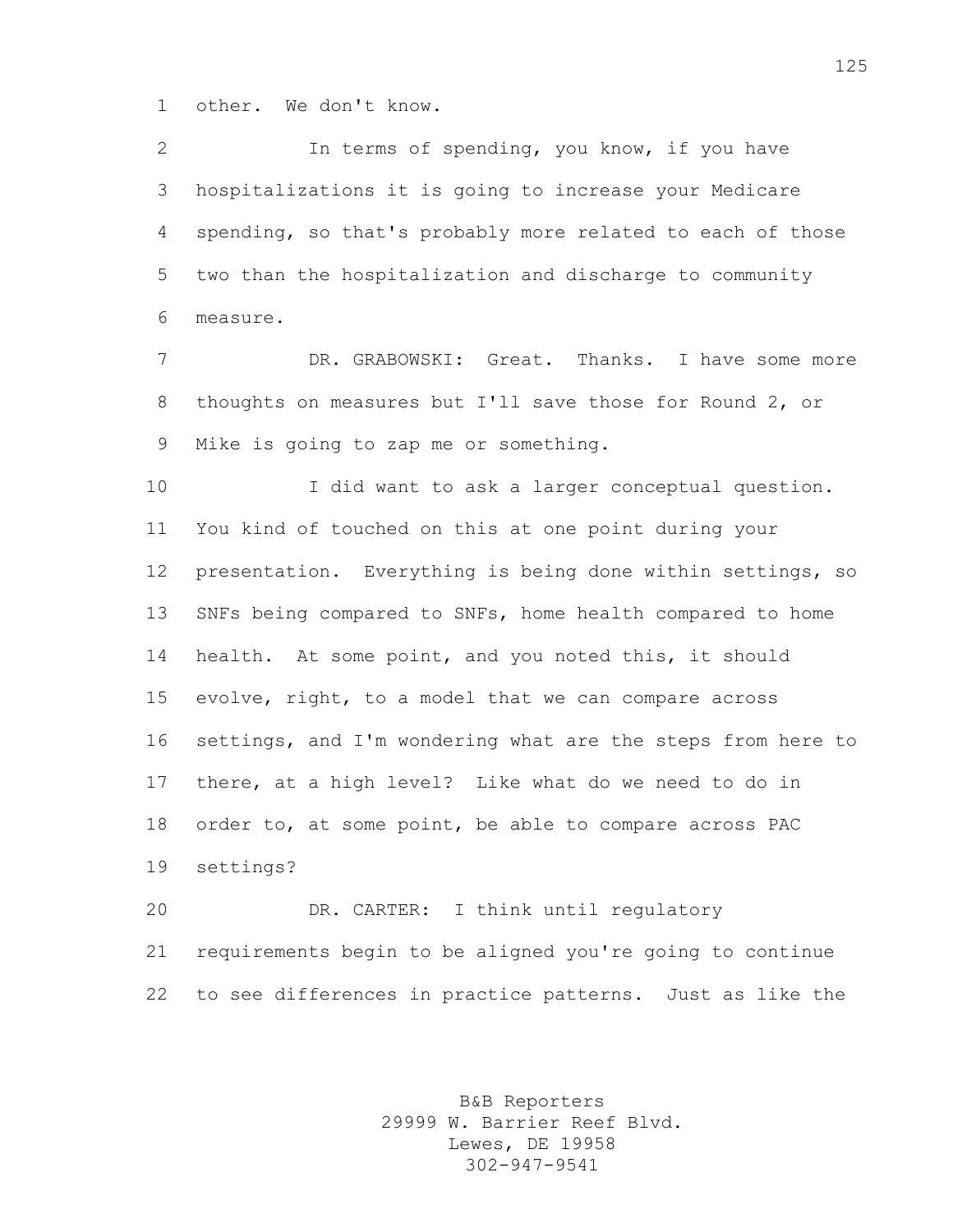simple example of the stay differences across settings is substantial, and some of that is in response to the payment incentives and the payment unit. And until we have a common unit of payment that is moving from a day to a stay for SNFs, and everyone having the same incentive regarding like the stay, I think you need to have aligned regulatory requirements, I think, before you can begin to compare providers across settings.

 DR. GRABOWSKI: And so the regulatory piece is a part of it, and then are the quality data sort of, like do we need to wait on like functional assessments, quality there, patient experience? Or could we do this with the existing measure set?

 DR. CARTER: Ledia, do you want to take this? MS. TABOR: Yeah. I can jump in here. So we have claims data right now across the different settings. The functional data, our previous analysis has found, we question its accuracy, and that was true across all four PAC settings.

 For patient experience there is a home health CAHPS that is currently be used in the home health BBP and publicly reported, but the other settings do not yet have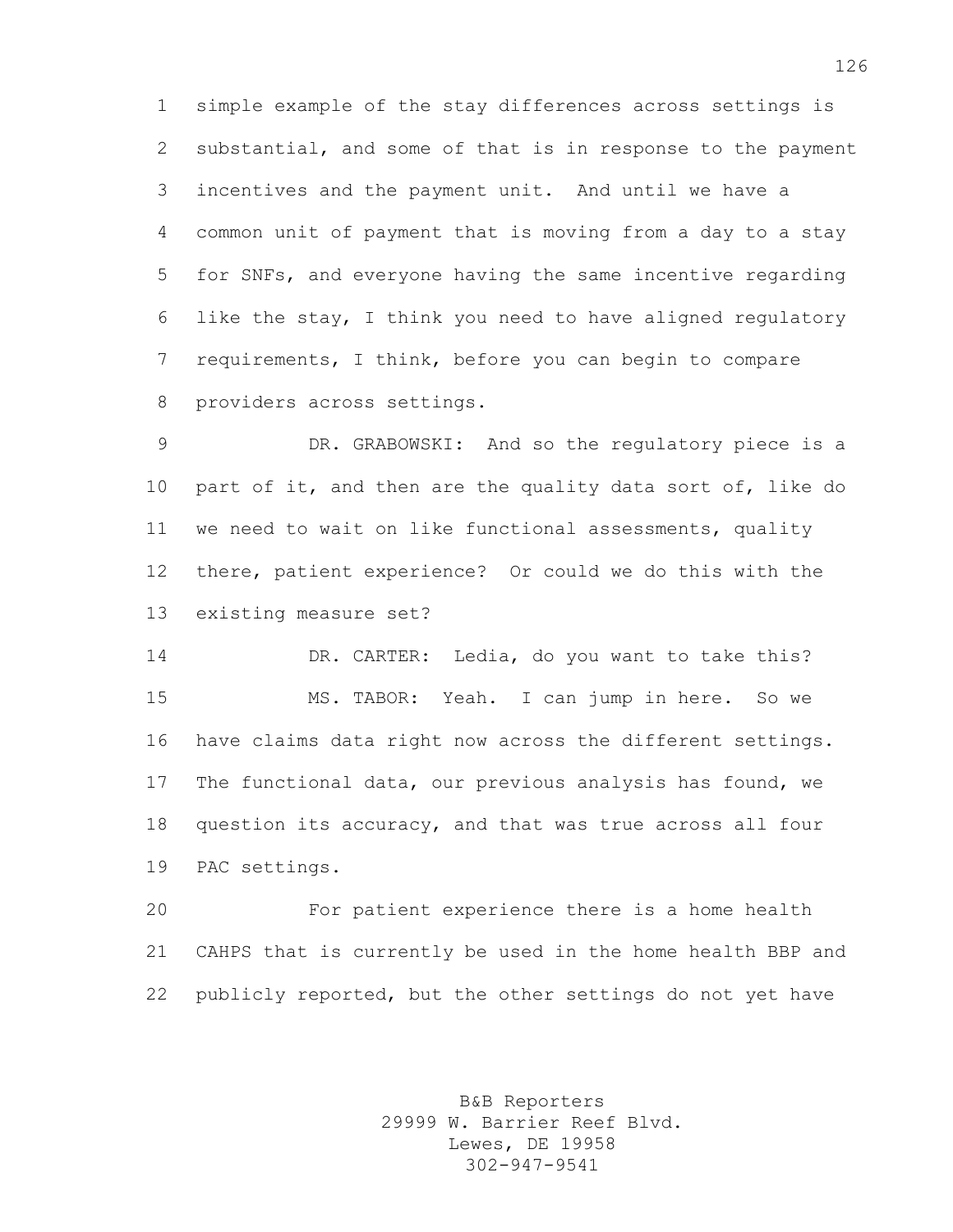implemented CAHPS or other patient experience surveys. So we would definitely encourage especially the Commissioners' support for the Secretary to continue to improve the function measures and develop and implement patient experience surveys.

 DR. GRABOWSKI: Great. Well, I'll say it now and I'll say it again in Round 2, we need those measures. So I'll hold off on saying more until it's my turn again. Thanks.

 MS. KELLEY: All right. I have Amol with a Round 1 question.

 DR. NAVATHE: So I have a few questions. First, I have a question which actually might extend beyond the PAC question, but in the Medicare spending per beneficiary measure, I was curious how if, at all, how hospitals are currently being incentivized around MSPB or how it's being used with hospitals.

 MS. TABOR: So currently in the hospital BBP, MSPB is scored. The measure is a bit different because it's spending during the stay and after the hospital stay, whereas this MSPB measure looks at spending during the PAC stay and 30 days after. So I would say they're aligned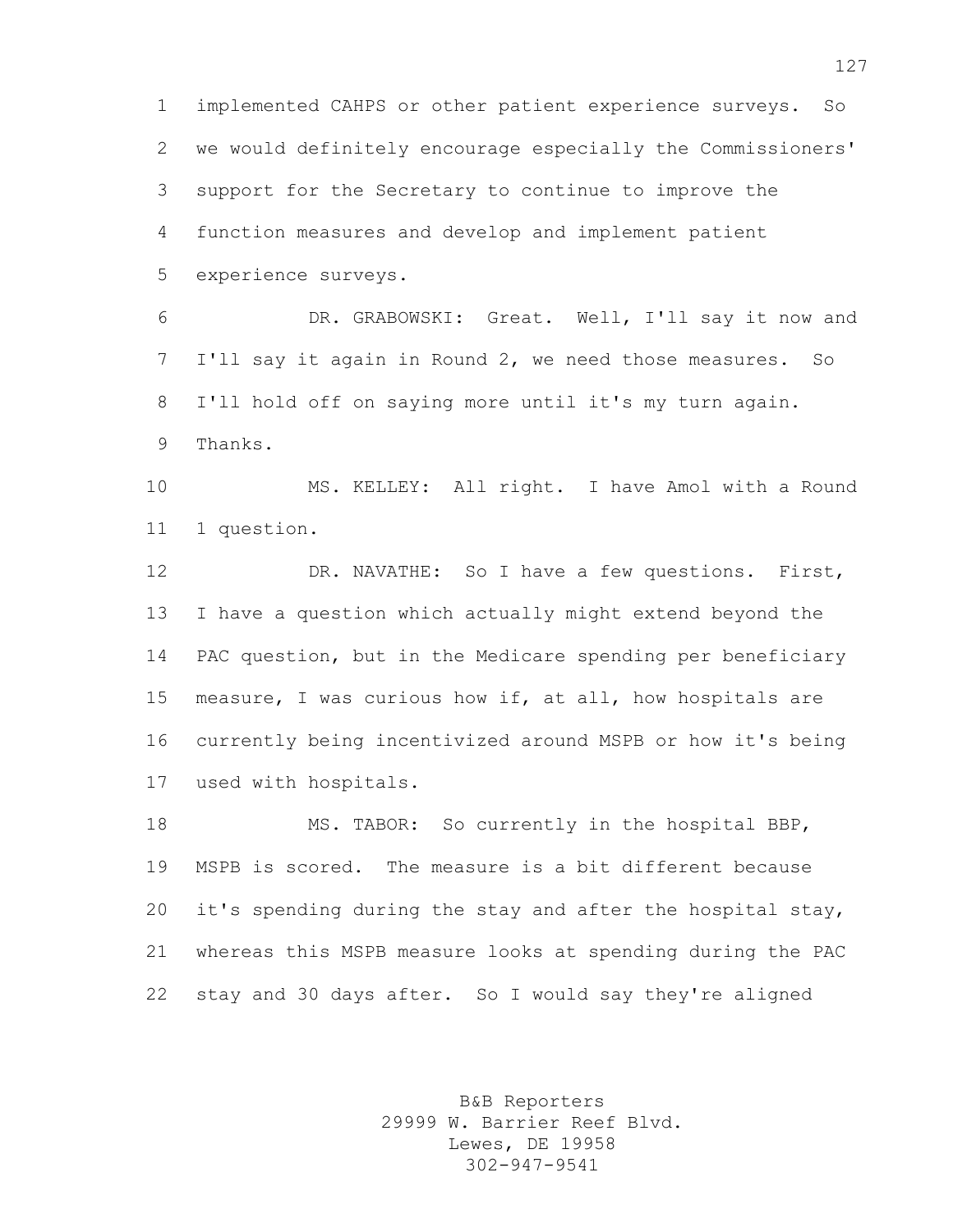conceptually but measuring different things.

 DR. NAVATHE: Okay. That's a very helpful distinction. Thanks for that.

 My second question is, when we're looking at the way the points are allocated at this part of the VIP, so Table 14-1 in our mailing materials, I was curious, the way that the points are assigned, are those assigned based on, sort of equally across the decile of the distribution, or is it assigned in a linear fashion, in a continuous way, saying here's the lowest, here's the highest, and then we're going to assign this in a linear fashion?

 MS. TABOR: So we actually, with consultation with Dana Safran, used a beta distribution, which I can go into more detail kind of offline about. But we basically used the national set of data for each provider and then used this beta distribution, which is continuous, to assign points.

DR. NAVATHE: Great. Okay.

 MS. TABOR: So I guess to part of your question, it is a continuous scale.

 DR. NAVATHE: Right. So that's super helpful to the extent that we can follow up offline, that would be

> B&B Reporters 29999 W. Barrier Reef Blvd. Lewes, DE 19958 302-947-9541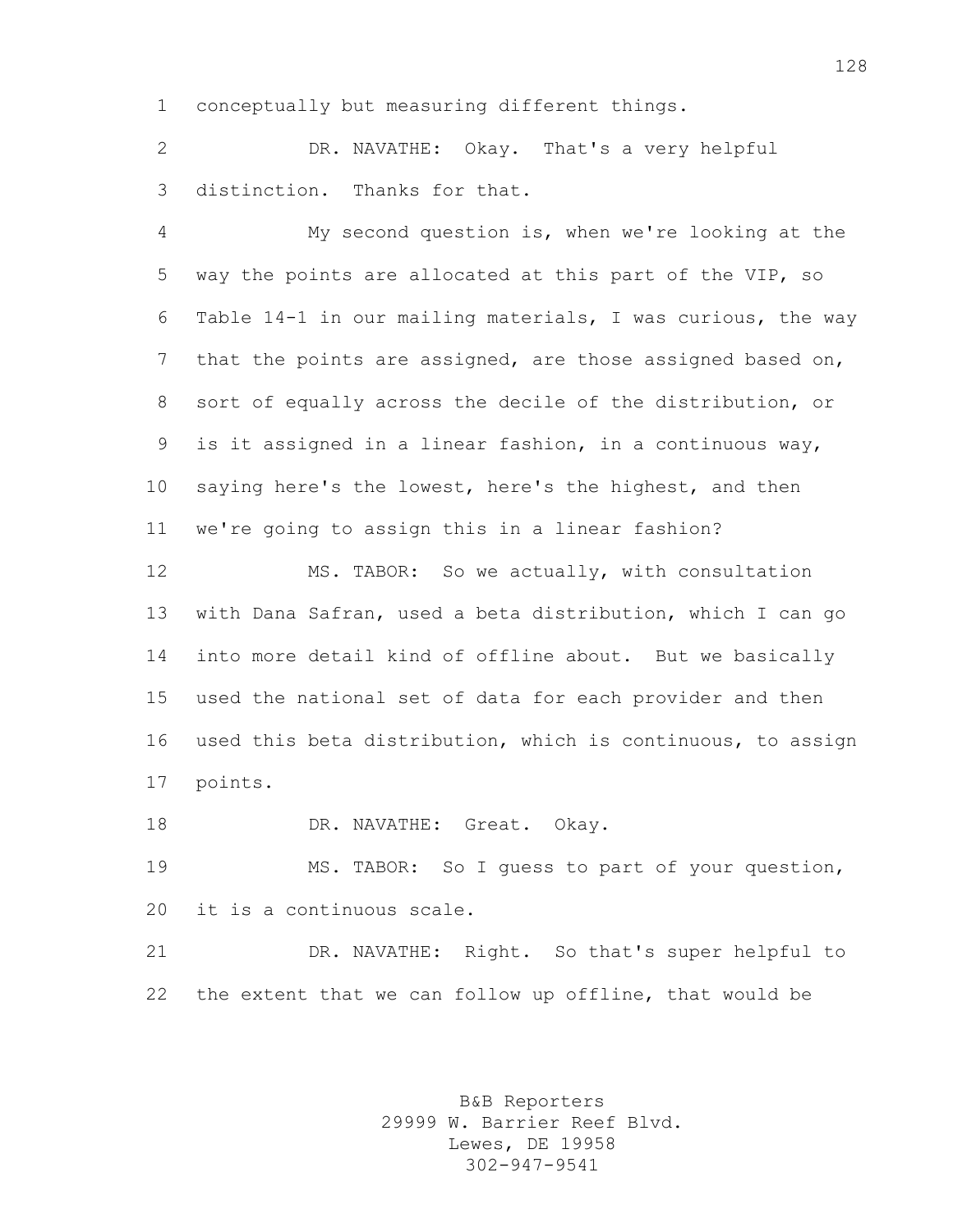great. I would love to see the additional points, and I think that could just be noted, even in a footnote in the material. I think that would be helpful for clarification sake.

 The third and last Round 1 question that I have is, in looking at the social risk analysis for home health, did we consider, or did we try stratifying by whether this was a community referral or if it was a referral from an institution?

 DR. CARTER: We did not do that. Are you thinking about the duals measure or the ADI measure? DR. NAVATHE: The duals measure.

 DR. CARTER: We didn't look at how that was related to performance, if that's your question. Is that your question, did we look at that?

 DR. NAVATHE: Yeah. My question, I guess, is what is the relationship between duals and performance, depending on whether the referral to home health was made in the outpatient setting or whether it was effectively more of a post-acute care?

 DR. CARTER: Yeah. So we did look at that relationship, and the share of a provider's patients that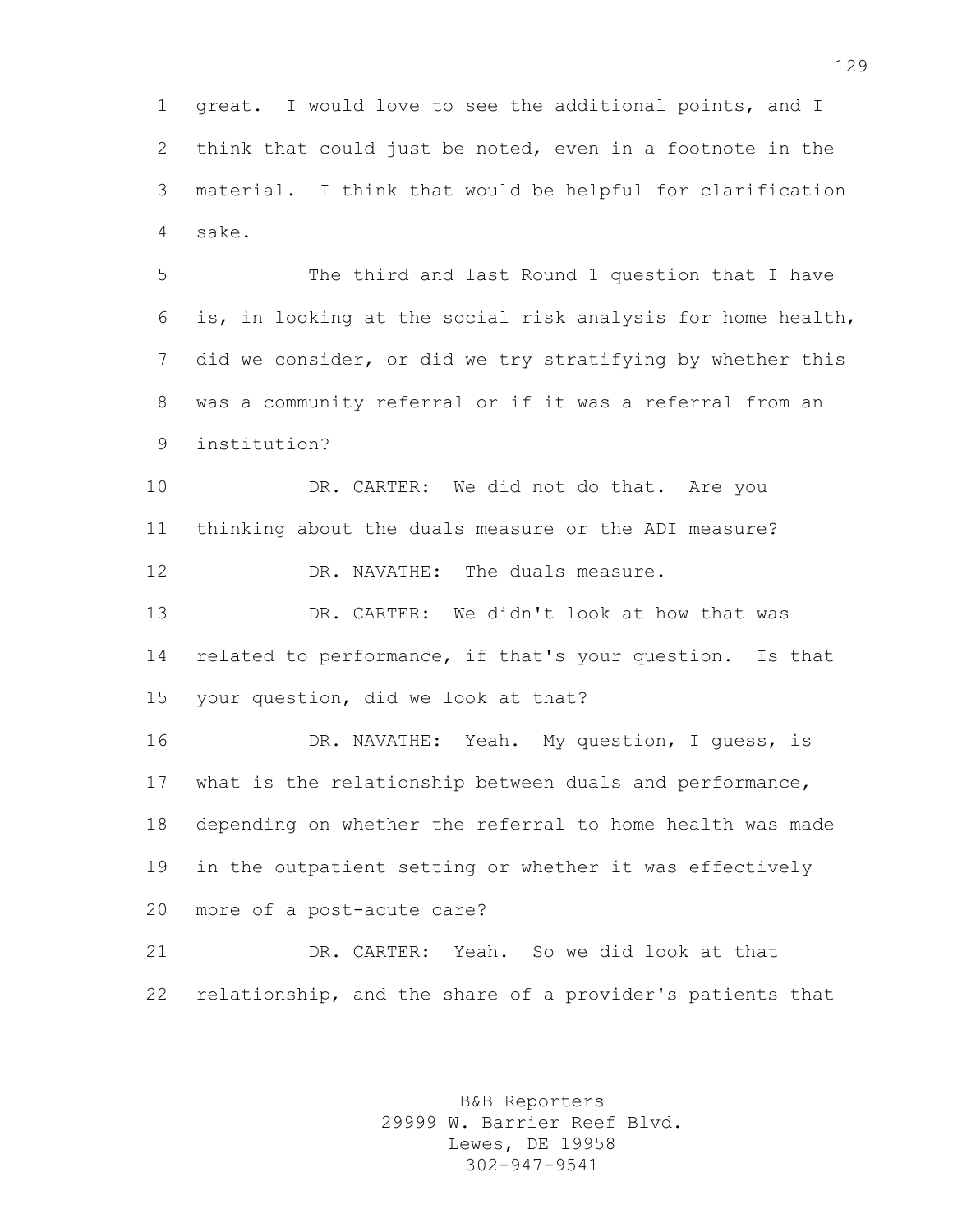were community admitted was inversely related to performance points. And we wondered whether the risk adjustment for home health, but maybe frailty was a more important factor in performance points. We weren't really sure. But the risk adjustment doesn't factor in the frailty of a patient. It does have lots of comorbidity measures but not a specific measure of frailty.

8 DR. NAVATHE: I see. So you see this inverse relationship but then we didn't stratify them and then run the analysis.

 DR. CARTER: No, we didn't. Right. I see now your question. We did not do that.

DR. NAVATHE: Okay.

 MS. TABOR: And we can talk about it internally, and this is something the Commissioners could weigh in on, 16 but I think we wanted to treat, you know, a home health agency should kind of be responsible for the quality and care, regardless of where the patient comes from. So we were, I think, had some conversation about this and we were a little hesitant to divide them out.

 DR. NAVATHE: Yeah. I guess it depends a little bit on what the intent of the analysis is, and sort of from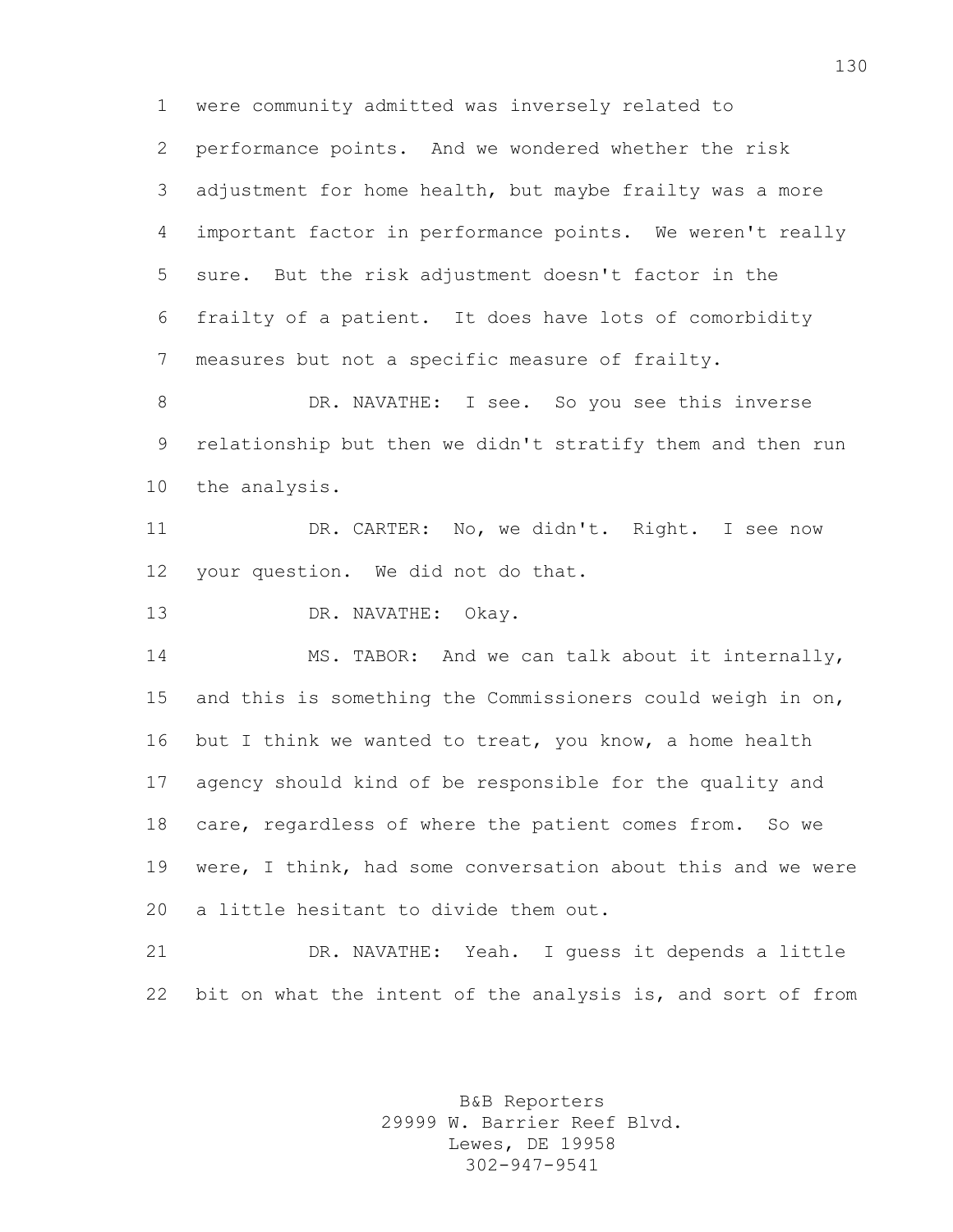an informational perspective versus a design perspective, to some extent they're a little bit different in my mind. But I will come back to it in Round 2, for the sake of time. So thanks, Ledia and Carol.

 MS. KELLEY: Okay. I have Larry with a Round 1 question.

 DR. CASALINO: Yeah. Ledia and Carol, really a fantastic chapter. It's so interesting to read and so important. So thoughtful and well done.

 There's lots of things I could ask about, but I'll just bring up one area. On page 10, you have a couple of paragraphs on discussing your supervisory score on the same set of measures, and you mention there's one 14 possibility, for example, scoring everybody on the same set of common measures, and that would be part of the financial incentive program, VIP. And then publicly reporting other measures on patient population specific measures. So this would be, for example, in the examples you used on this page is for ventilator patients, for example.

 So just two questions. One is, what would be a couple of other examples of population-specific measures? MS. TABOR: Carol and I actually talked about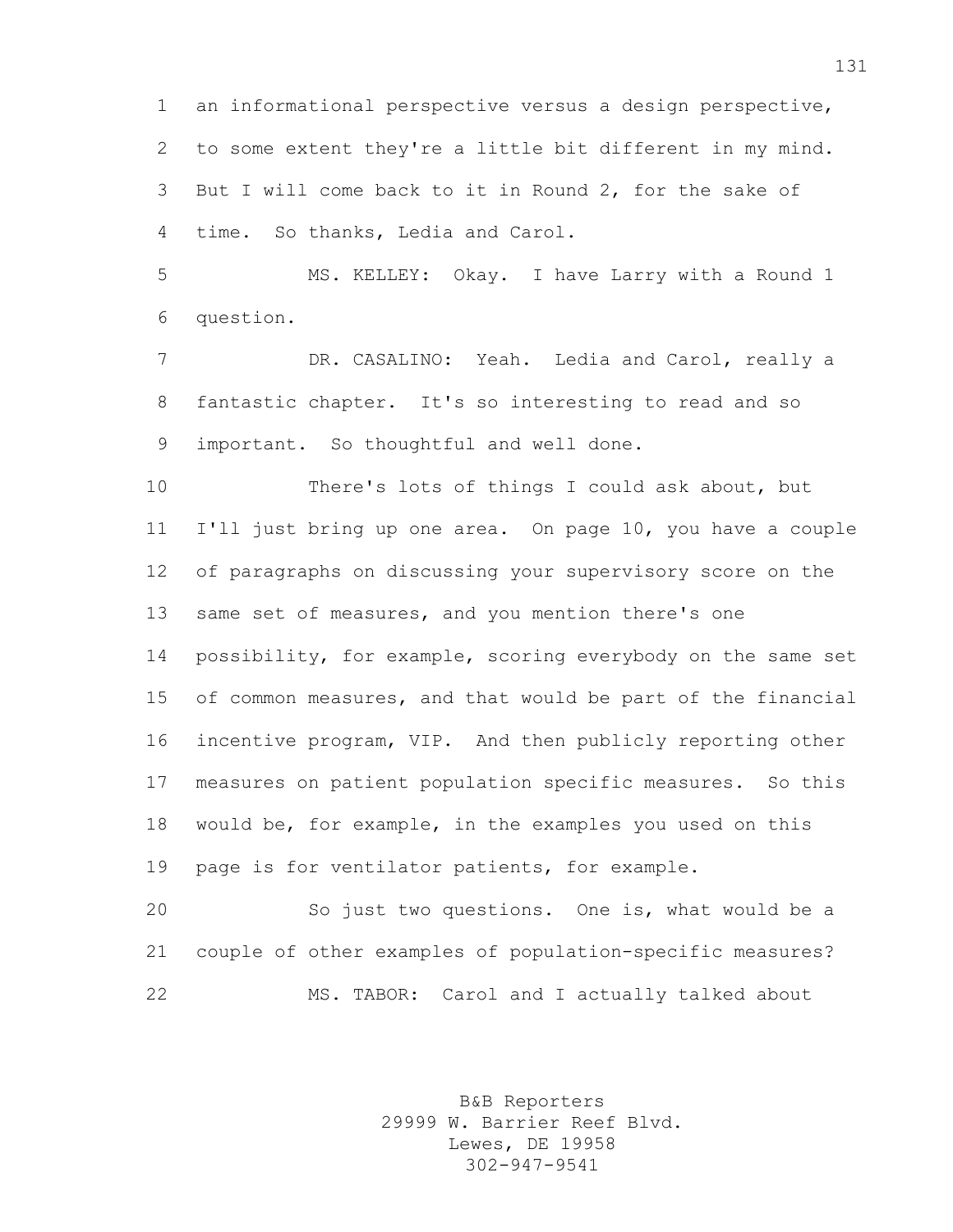this yesterday. So we kind of played on this idea of right now there are some health care-associated infection measures that are applied to institutions, like the long- term care facilities. So perhaps institutions like SNFs or LTCHs could be scored on an infection-related measure.

 There could be some measures on worsening or improving pressure ulcers, which could be more applicable to some patient populations than others, falls prevention, and number of falls could be also another measure that could be perhaps applicable for some providers and not others.

 We also discussed that these are all great measure concepts, especially the pressure ulcers and the falls, but we do question the accuracy of the data since it is provider reported, so some improvement would need to be made there as well.

 DR. CASALINO: Okay. Yeah, this is a tricky area. And the other question I have is, in terms of risk adjustment, so would the risk adjusters be the same for all patients across all settings, or would they differ by patient or by setting? I mean, I'm only in the kind of very early stages of thinking about this, but just for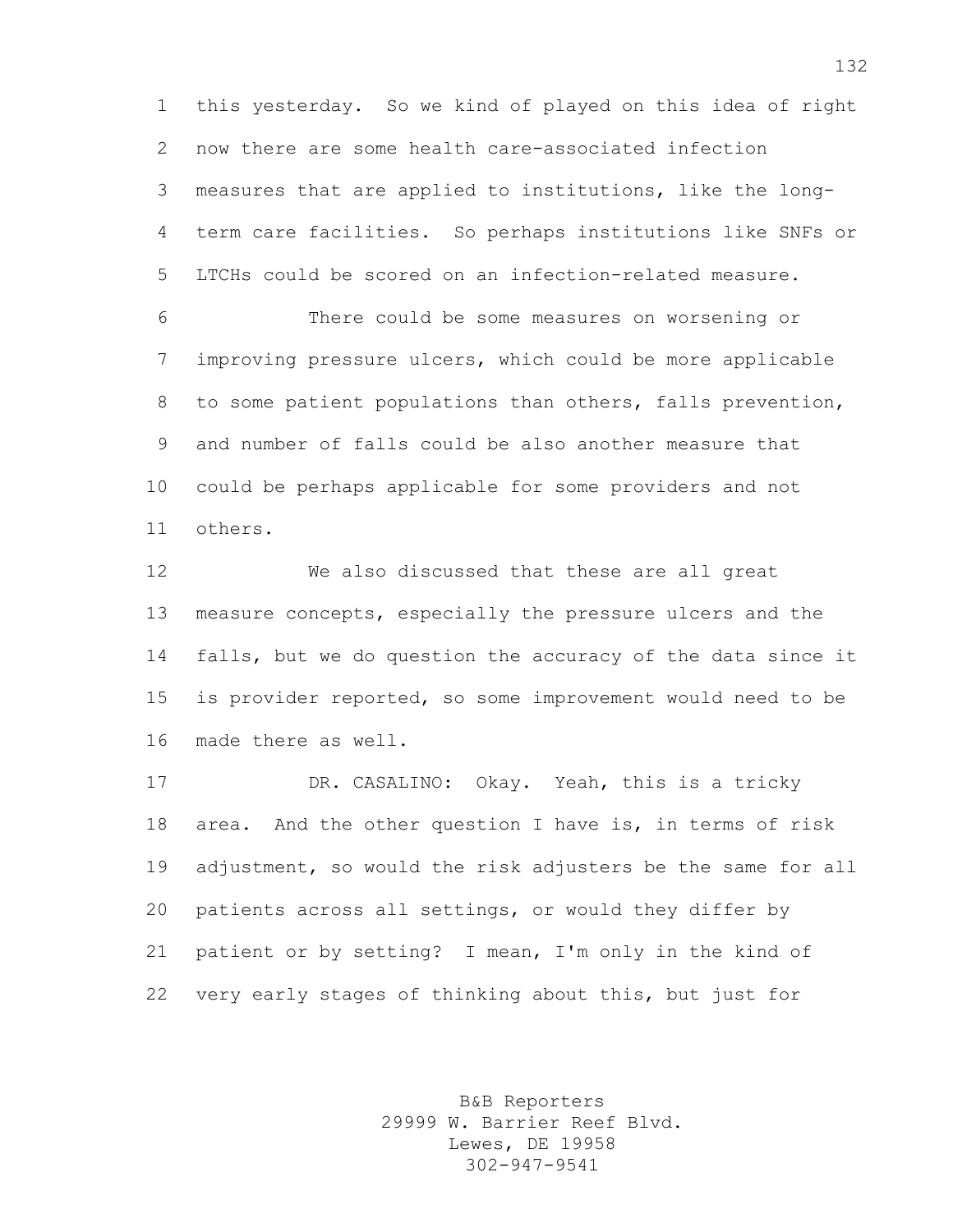example, would being on a ventilator, or not, be a covariate? Would that be a risk adjuster? Even though being on a ventilator, there could be measures just for patients on ventilators, as you suggest here. But then risk adjusting, would everybody in every setting have the same risk adjusters? And so one of them, for example, would be, be on a ventilator, yes or no.

8 But I don't mean to focus on the ventilator aspect. More do you think that the risk adjusters would be the same for all patients across all settings, or would they differ?

 DR. CARTER: Well, we discussed that a little bit in the paper. There are kind of pros and cons to having uniform risk adjustment across the settings. It leads us more towards a unified approach, and so that's a thing to like about them.

 But it does mean that, say home health and SNF make up -- this is ballpark -- 95 percent of PAC stays. So those stays and those patients' comorbidities swamp the model definition. Yet you can imagine, and your example of LTCH patients on vents, you might have different factors if you were looking at lots of patients in long-term care

> B&B Reporters 29999 W. Barrier Reef Blvd. Lewes, DE 19958 302-947-9541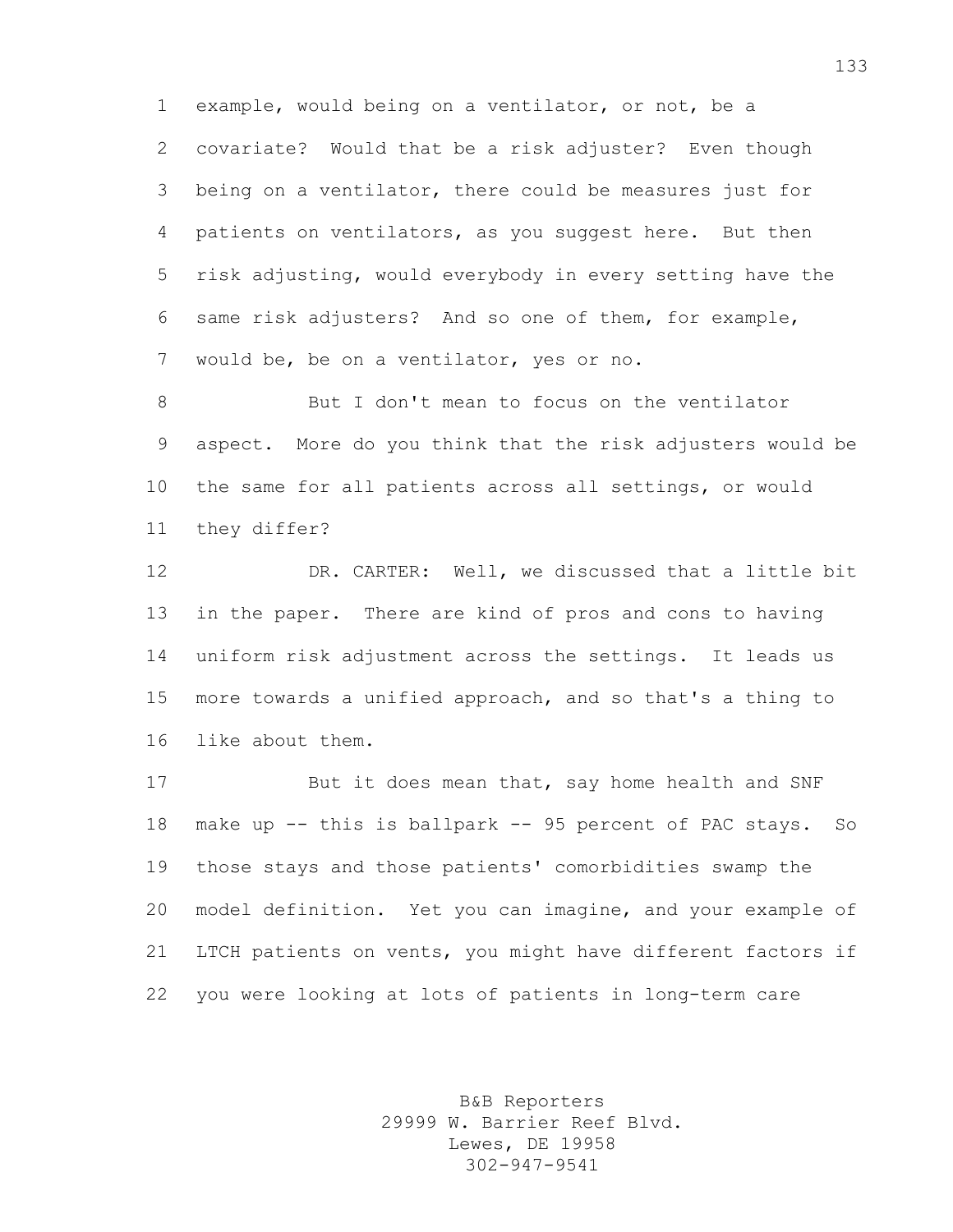hospitals, because the things that are relevant to that patient population might be a little different, or they could have the same components but the weights might be really different. So how important a particular comorbidity is might differ across settings. So I think there is a tradeoff between having setting-specific models that might be more accurate for the providers in that setting, but it moves you away from the uniformity that we're trying to move towards. DR. CASALINO: Yeah, no, that original tradeoff there, because if you go too far in that direction you wouldn't have the uniformity, but I know that if you don't do it at all it might be unfair. It's tricky. 14 DR. CARTER: Yeah. DR. CASALINO: That's it. Thank you. Very nice work. MS. KELLEY: Pat, did you have a Round 1 question? MS. WANG: Yeah. Thank you, and congratulations as well on the quality and thoughtfulness of the work. It's really great. I had questions generally about the social risk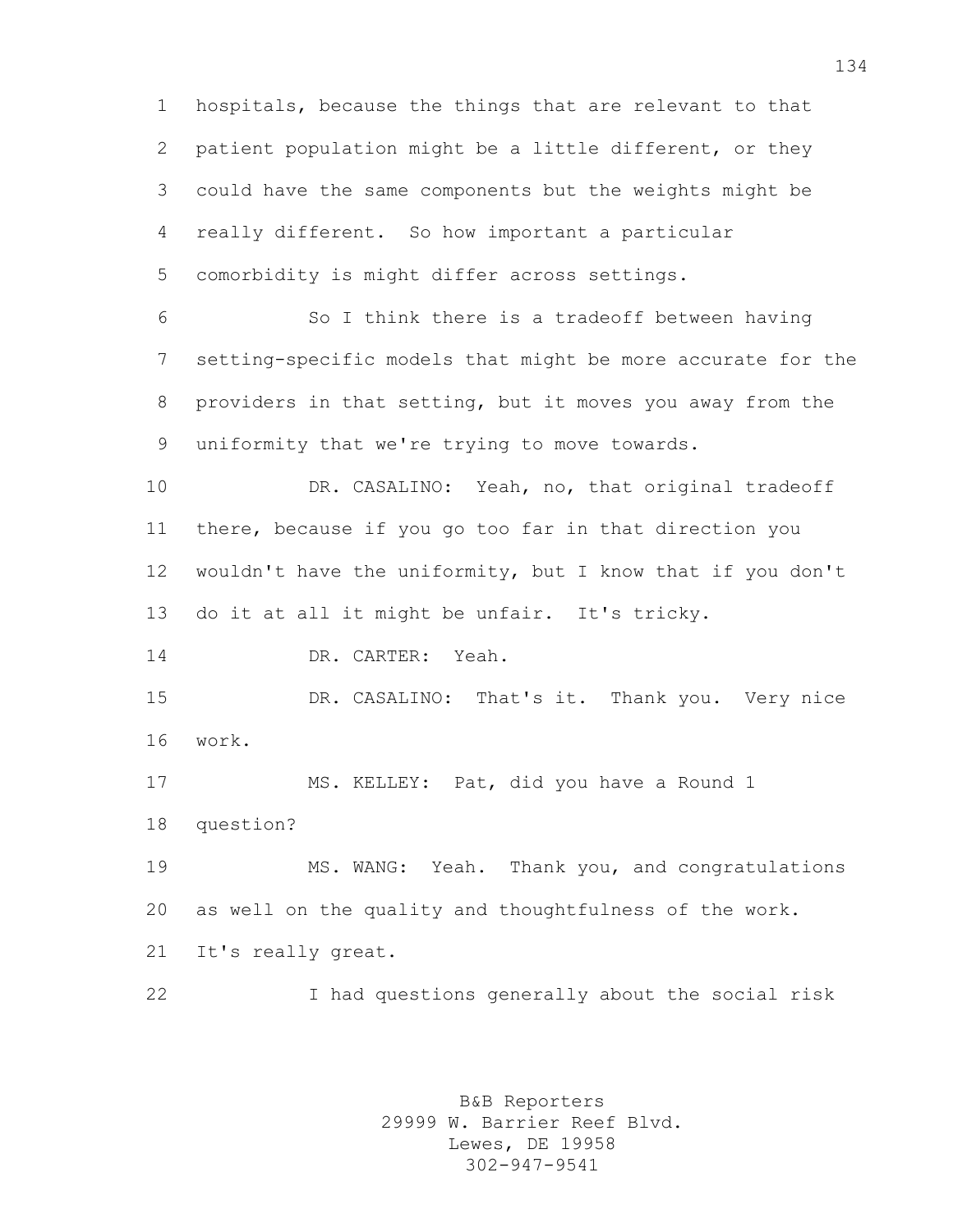adjustment work that you've been doing, and, you know, you've been looking into so many different dimensions of it. And I may be mixing apples and oranges here, but I wonder whether you thought there was any utility in looking at -- you know, I'm thinking about the Medicare Advantage world actually, and the way that risk scores are generated, base their scores. And within the dual population, you 8 know, it's very different for -- duals are duals by reason of disability versus are duals by reason of age or other non-disabled status.

 You know, I just wonder whether there's more perhaps, just even within dual mix to explore in terms of correlation to some of these results.

 And I also was just really would be interested in your point of view, because you have looked at this issue 16 and it's so important-- it's swirling everywhere -- whether you have formed any kind of point of view on sort of the most promising indicators of social risk that are available from, you know, general databases. You've looked at ADI. You've looked at the social vulnerability index. I don't know whether people are doing work to correlate those with the association of dual status with certain outcomes.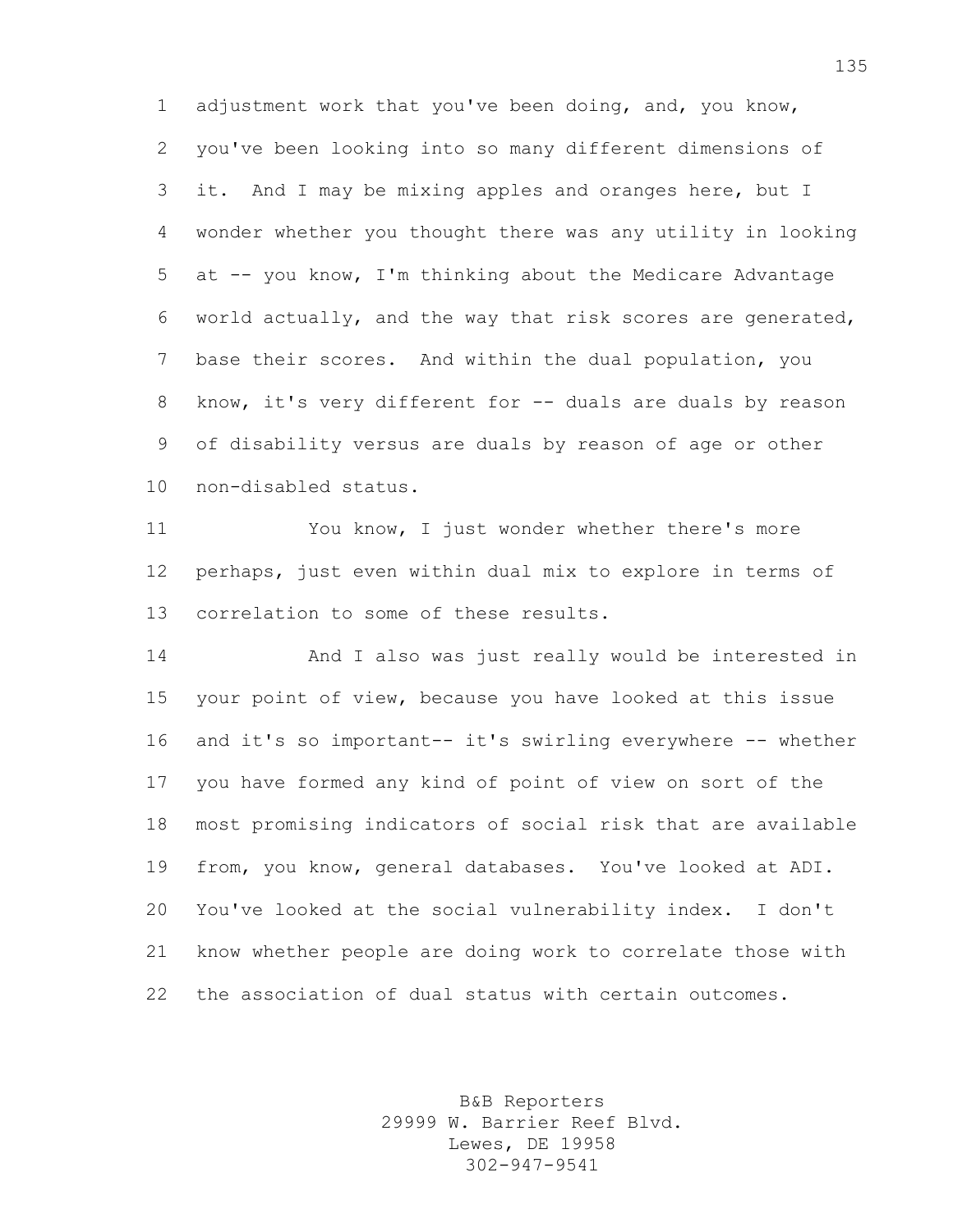But I wondered if you've developed a point of view on what is the most promising direction to further refine our understanding, because as you noted, dual status has got some imperfections, based on state-by-state different rules, things of that nature. And I was just curious if you had a point of view.

 MS. TABOR: I do not have. I think we have found that duals, as a proxy for low income, is the best that we have available to us. And again the Commission has talked about, too, we need better data. Perhaps there is some ability in these geographic area-level indices to better represent social risk along with some patient-specific data. I know Brian and Jeff are kind of working on this same question for how do you define safety net providers.

 So I don't really have a thought other than to say, you know, probably more work needs to be done, but I have enough faith in the duals status as a proxy for social risk in kind of what we're trying to do with our peer grouping.

 DR. CARTER: Just a thought I would add, and I add this maybe because I know less about it so I can feel more free to talk about things than Ledia. I'm intrigued

> B&B Reporters 29999 W. Barrier Reef Blvd. Lewes, DE 19958 302-947-9541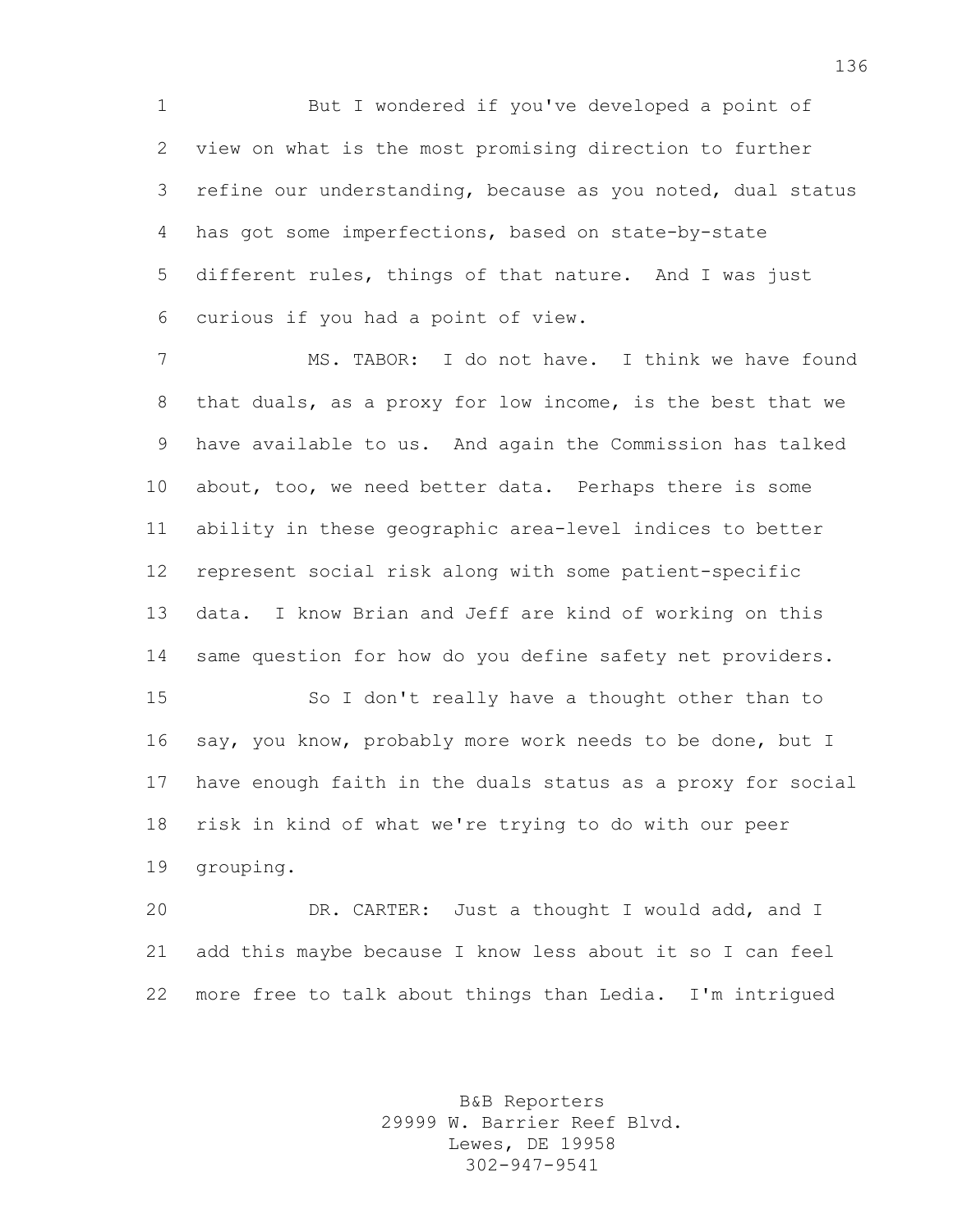by a composite measure, because the fact that we found, at least through the area-based measure and the duals measure to be inversely related, tells me that they're capturing different dimensions of social risk.

 So I think somebody should be looking at some kind of -- and this is just me thinking -- some composite of something that's capturing important dimensions about the community plus dual, which is a very good measure of income, and maybe some combination might be a good direction for someone to look into. 11 MS. WANG: Thank you. MS. KELLEY: Okay. I think that's the end of Round 1, unless I missed anyone. Mike, did you want to get in here before we move to Round 2? DR. CHERNEW: Well, I would like to move to Round 2, but I think Larry has a second Round 1 question. DR. CASALINO: Yes. I just came up with it, just a second before you started talking. So a quick question again for Ledia and Carol. I'm by no means an expert on this, but I have the

22 impression that just in the last two or three years, there

B&B Reporters 29999 W. Barrier Reef Blvd. Lewes, DE 19958 302-947-9541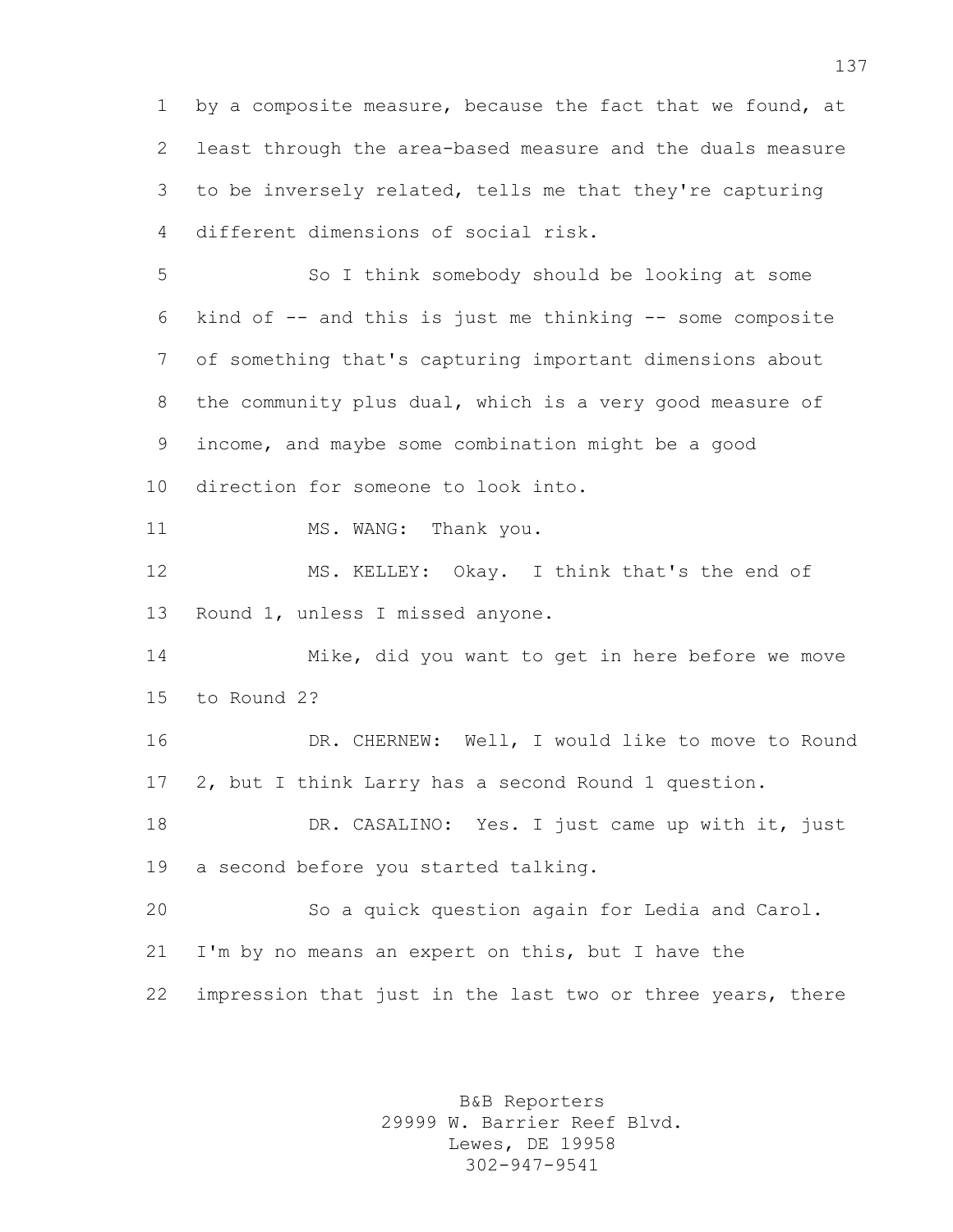are research groups that are doing quite a lot of work on trying to figure out what are good social risk adjustors that will be linked to -- or are linked to important outcomes.

 So I wonder to what extent you guys have had a chance to look at that. Clearly, the work that you've already done in the specific settings we're talking about is important. But still, there might be something to be learned from what others are doing, possibly in other settings about ways to measure social risk.

 Your findings are -- you know, it's disappointing that we're getting kind of opposite results. So I think there's a fair amount going on in this area. Have you had a chance to look at it? Are you planning to do that?

 MS. TABOR: We have. So we've spoken with some experts in the field. Thanks to Pat and Dana for referring us to some of the colleagues on that, and it seems like a lot of people are doing interesting work. And we've also 19 been tracking the research, and it kind of -- you know, one group of people could come up with one indicator for one purpose, and another group of people could come up with another indicator for another purpose. So I think there is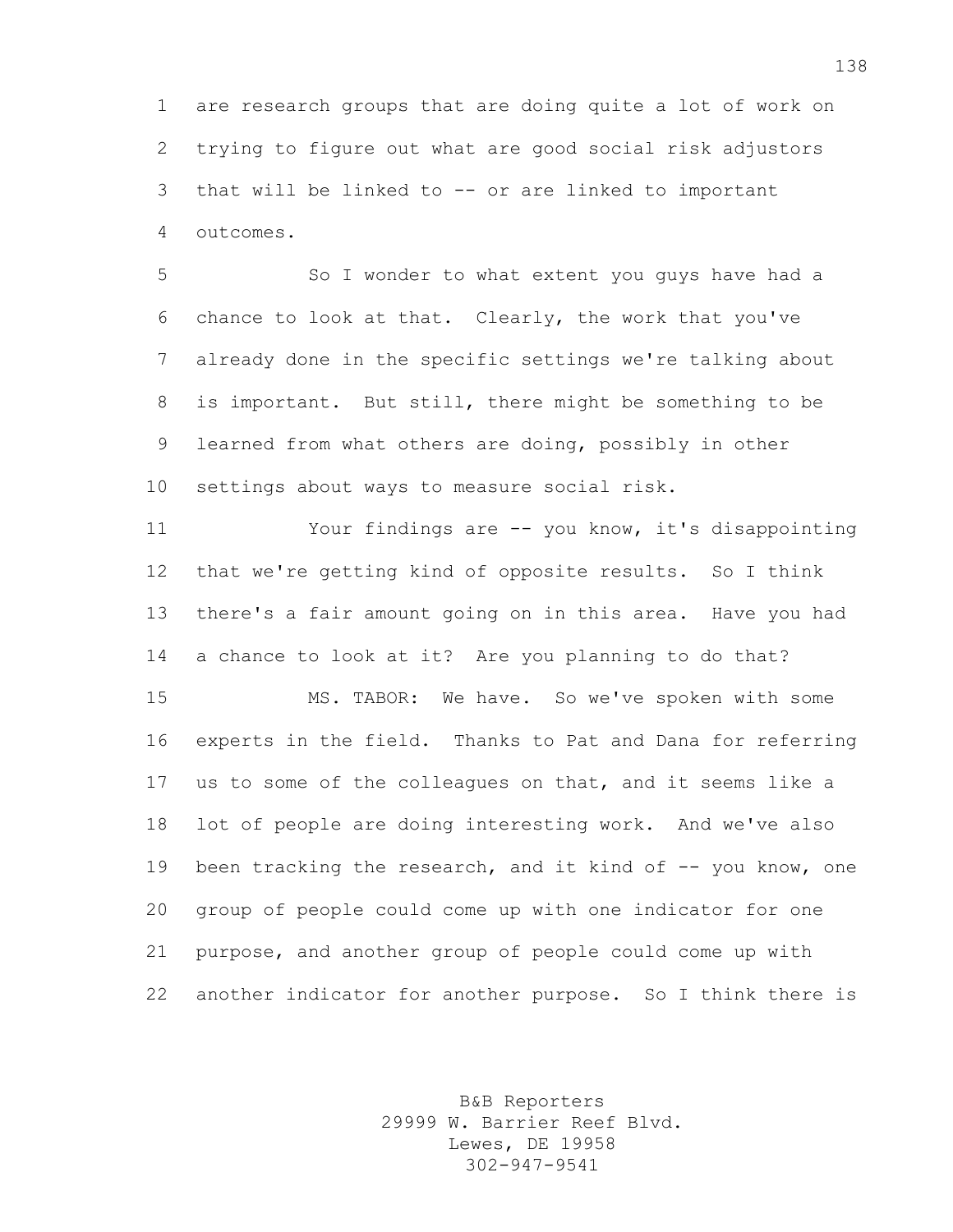a lot of promise for people, researchers, and those in health care organizations to continue to kind of develop what is the best proxy for social risk, but I think that internally we felt that that's kind of a little bit outside of our scope, beyond kind of keeping track of what's going on in the environment.

 DR. CASALINO: But there's nothing out there that you haven't tested yet in this context that you think could be valuable?

 MS. TABOR: I don't think there's a gold standard is what we found, other than duals, but we did look into other publicly available indices. I think there's a text box in the paper about it; for example, the places indicator. There's a CDC social vulnerability index, and they're all kind of created using Census data for the most part. But they're created for different purposes, not necessarily for identifying providers that treat higher social risk patients. The social vulnerability index, for example, was used to identify communities that should be prioritized for vaccine distribution in 2021.

 So, anyway, I guess I'm rambling a little bit, but I think there is a lot more work to be done, and we're

> B&B Reporters 29999 W. Barrier Reef Blvd. Lewes, DE 19958 302-947-9541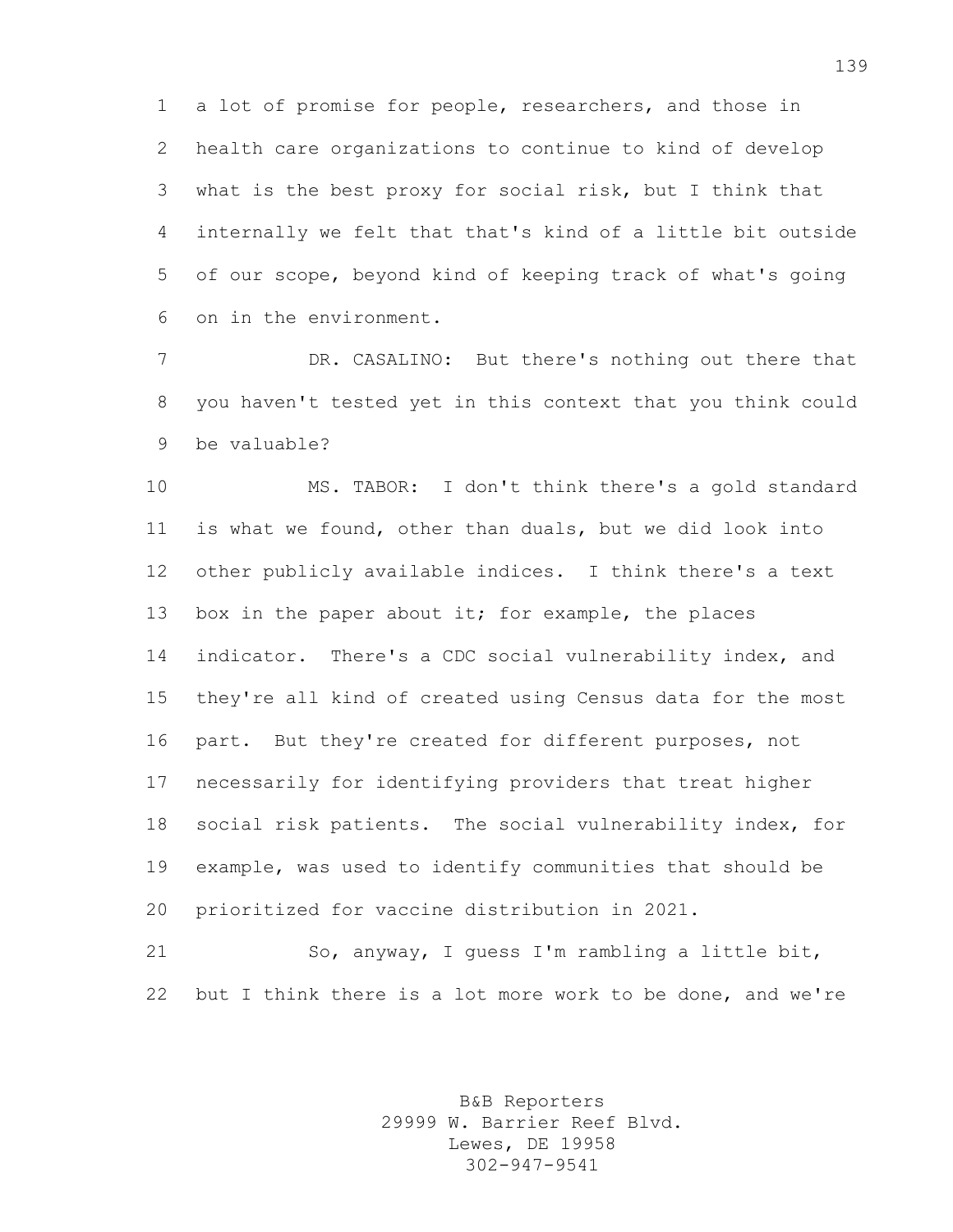kind of keeping apprised of it. I don't know how much work there is for us to do in developing these indicators.

 DR. CASALINO: Thank you. DR. CHERNEW: Okay. Now I think we're done with Round 1.

 So, Dana, I'm going to turn it over to you to run Round 2.

8 MS. KELLEY: Okay. Dana, I believe you're first. DR. SAFRAN: Okay. Thank you.

 So just this really is an exciting piece of work and really, really well thought out and well written. I particularly really do like the way you've incorporated some of the features that we've talked about and reflected in other sectors for the quality incentive model, the focus on ensuring a reliability standard of at least 0.7 and how that will be done, the absolute performance targets and the use of ongoing -- you know, not a single target so that we avoid cliffs is really a positive feature.

19 The beta binomial, as we talked about, I really think is going to be very, very helpful to this work and motivating to providers.

I have a different point of view from the one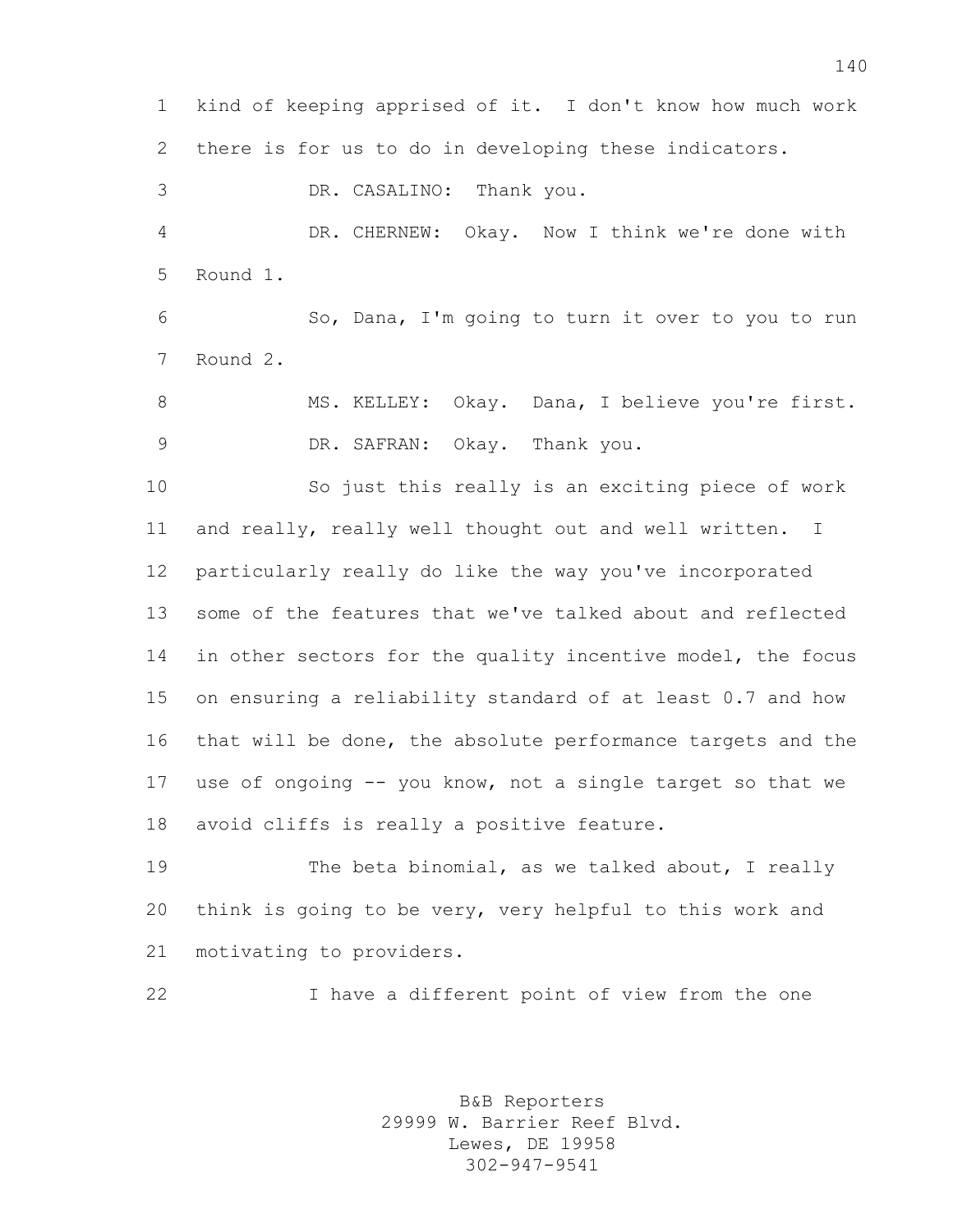that you express in the chapter around whether to have or not have a lower bound on performance targets. So I know you know that, but I thought I would once again just mention it and say two things about it.

 One is one of the concerns you raised about a lower bound is that it could create the type of a cliff or at least vast disparities in reward for providers who are, you know, a couple decimal points below it versus those who just make it, and I would just mention that one of the ways that we've dealt with that in the past that I think is very successful is you can create a kind of a buffer zone that is -- you can think of it as a one-sided confidence interval, though. It's a little bit different in the math, but the upshot of it is that anybody who is within a certain zone below the lower bound that we set will have a kind of great inflation that gives them a bump up over the line so that you can see that there is a no more than 5 percent risk of misclassifying somebody as not being worthy of a reward, and that really addresses that part of your concern. I know you had other concerns.

 One other comment I'll make and it's something that covered California -- has recently announced that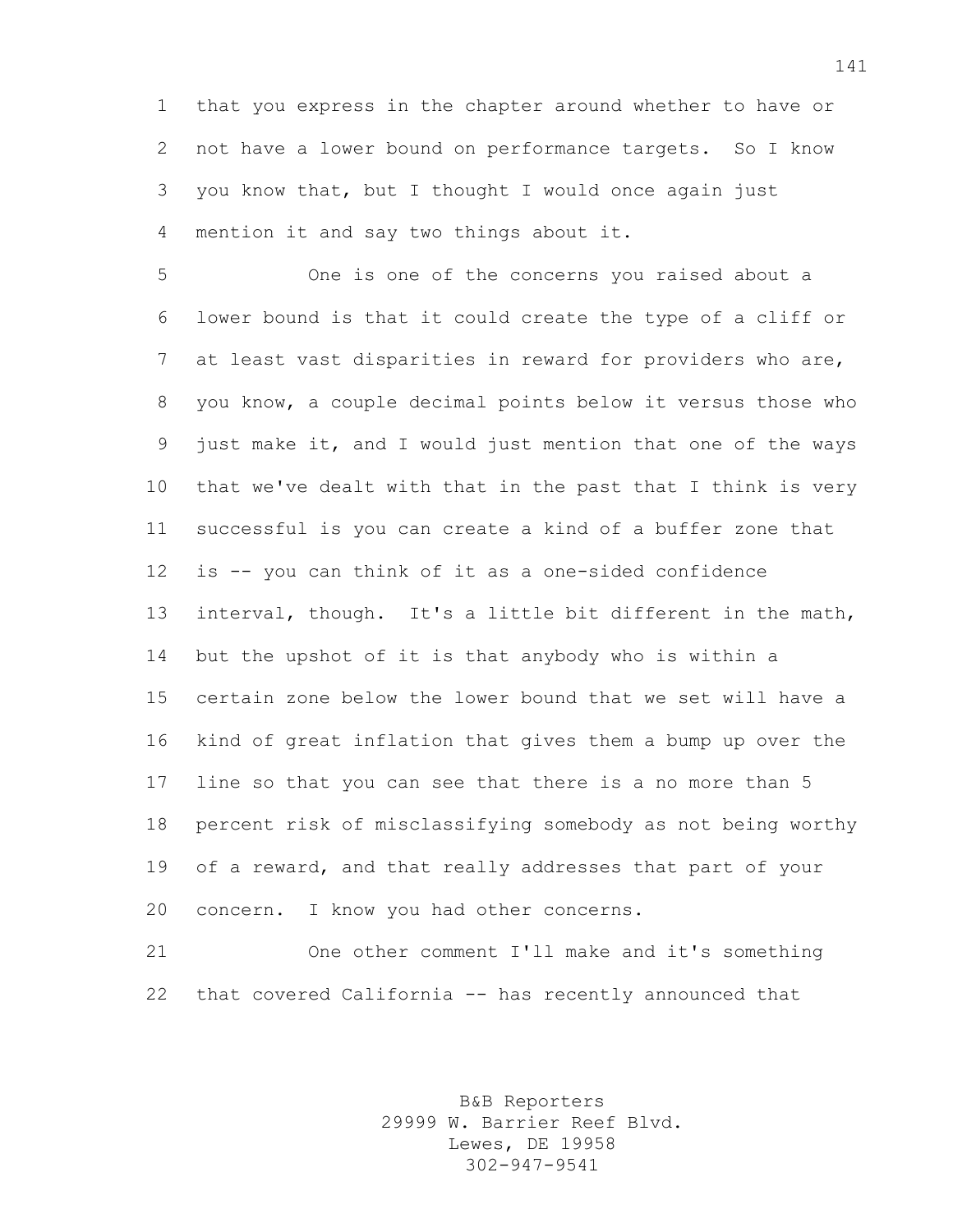they're going to be doing is for contracted health plans -- and I know we're talking about providers here, but bear with me -- who fall below a certain level of quality. They're going to start using a penalty. So I know we might not really want to consider this, but it is a way to get around the concern that you were talking about of particularly punishing providers who care for those with higher social risk who might fall below that line. The way they're dealing with it is similar, you know, almost analogous to how we're dealing with better rewards for providers who have higher social risk for a given level of performance, and so what I think they may be doing is lower penalties for providers who care for a higher level of social risk.

 So it's something to consider with respect to having a lower bound, but the upshot of that is I still think that's something worth considering.

18 And then two final things. One, just reflecting on something Pat said about social risk, I think the way you've now handled the illustration of duals versus the 21 area deprivation index is much, much better. So I appreciate that. I think it could be improved further by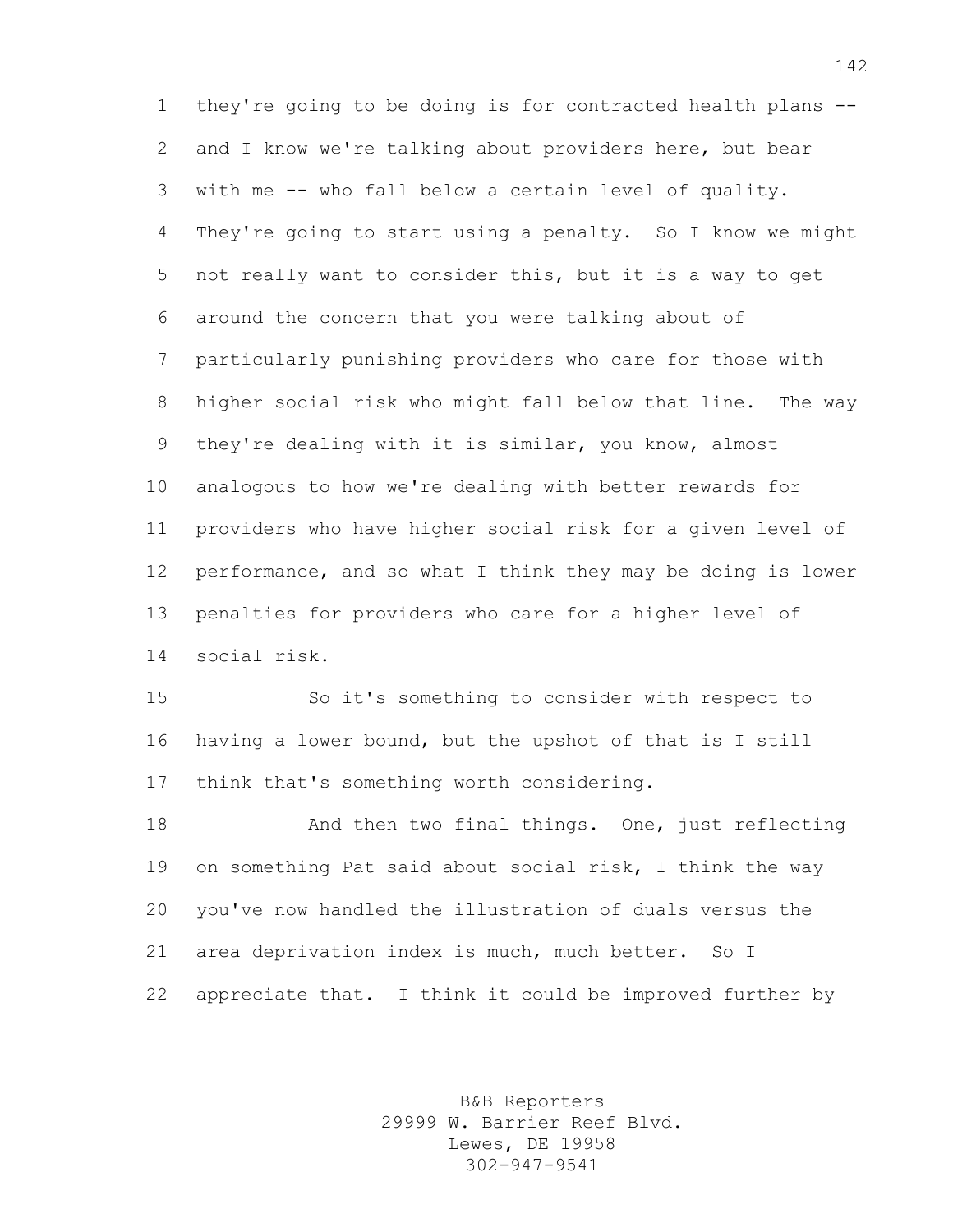really making clear that with these other indices that are geographic that they differ in terms of some of them are using Census Tract, which is really different from Census Block Group, and I think you should take a stand and say if we're going to use geographic proxies, we should have proxies as proximate to the person as possible, and therefore, that's why you selected the area deprivation index to evaluate.

 But I also would say I still find it concerning that you get an opposite answer, sometimes with duals versus the area deprivation index, and Pat's comment really gave a thought about that because if we can parse apart the duals who are eligible because of disability as opposed to socioeconomic vulnerability, maybe that starts to help those two indices agree more.

 So I don't know if you have the indicator of why some of these are dual, but if you do, I think that is a very worthwhile test to do before we finalized this chapter.

 Then my final comment is absolutely, as you might imagine, very much supportive of your desire and your support for including patient-reported measures. I do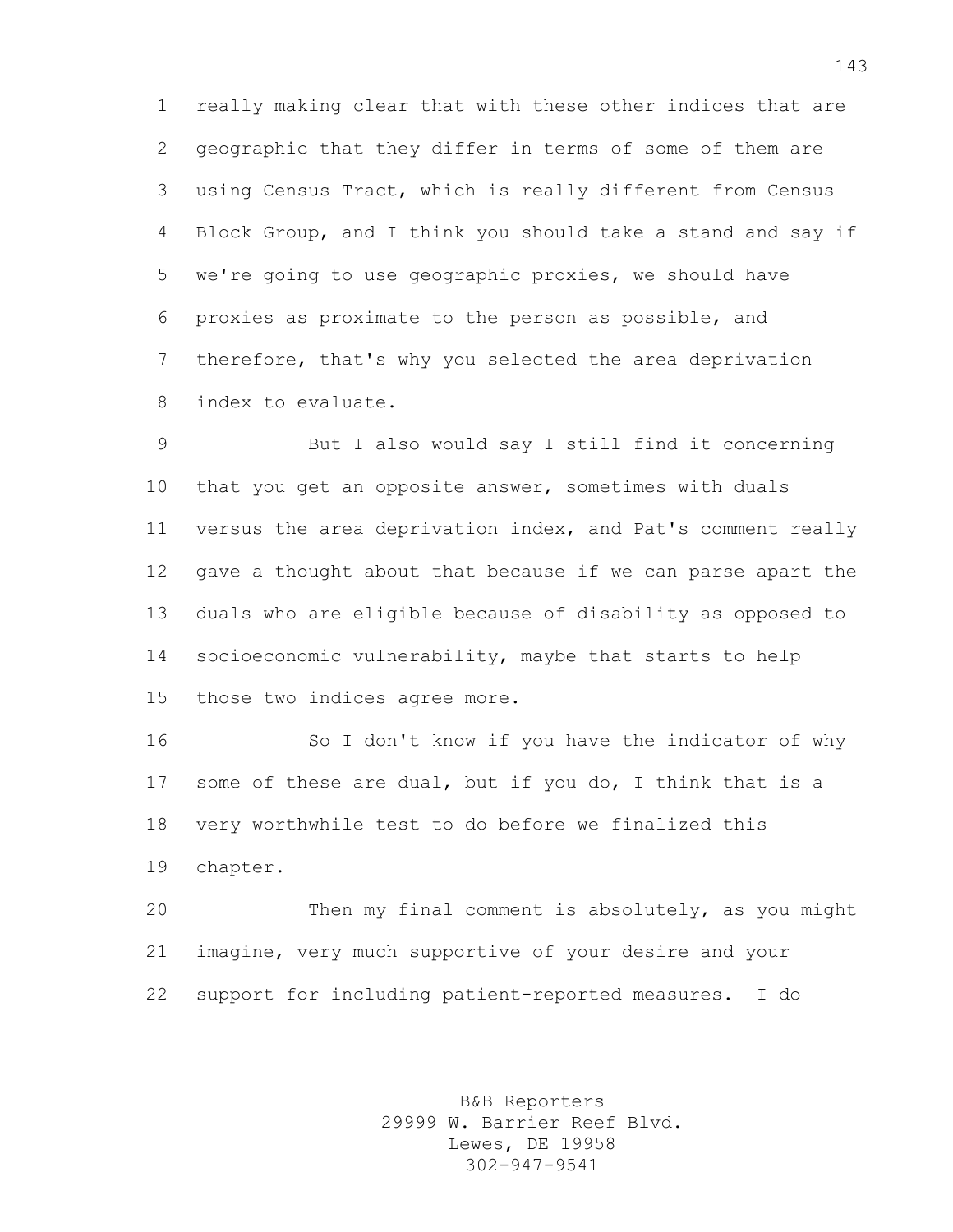think it's important in this chapter that we acknowledge the challenges of patient-reported measures with this population and the challenges of proxy respondents which is typically the alternative.

 So I didn't see any mention of that, and I think our enthusiasm for patient-reported measures should be there, but I also think we have to show an awareness of the significant methodological challenges of responses, being able to get responses or not, and then using proxies as really a very, very dicey methodological challenge.

 So those are my comments. Thank you again for a great chapter.

13 MS. KELLEY: Brian?

 DR. DeBUSK: Yes. First of all, I was really excited to see Carol's PAC work and Ledia's VBP work. To both of you, please keep that going.

 I did think it was important, the way you pointed out in the chapter that regulatory harmonization is going to be necessary to truly unify that. I hope we can turn that into a boldface recommendation fairly soon, just because that presumably will take years to make happen. And then also, I wanted to put in a plug for a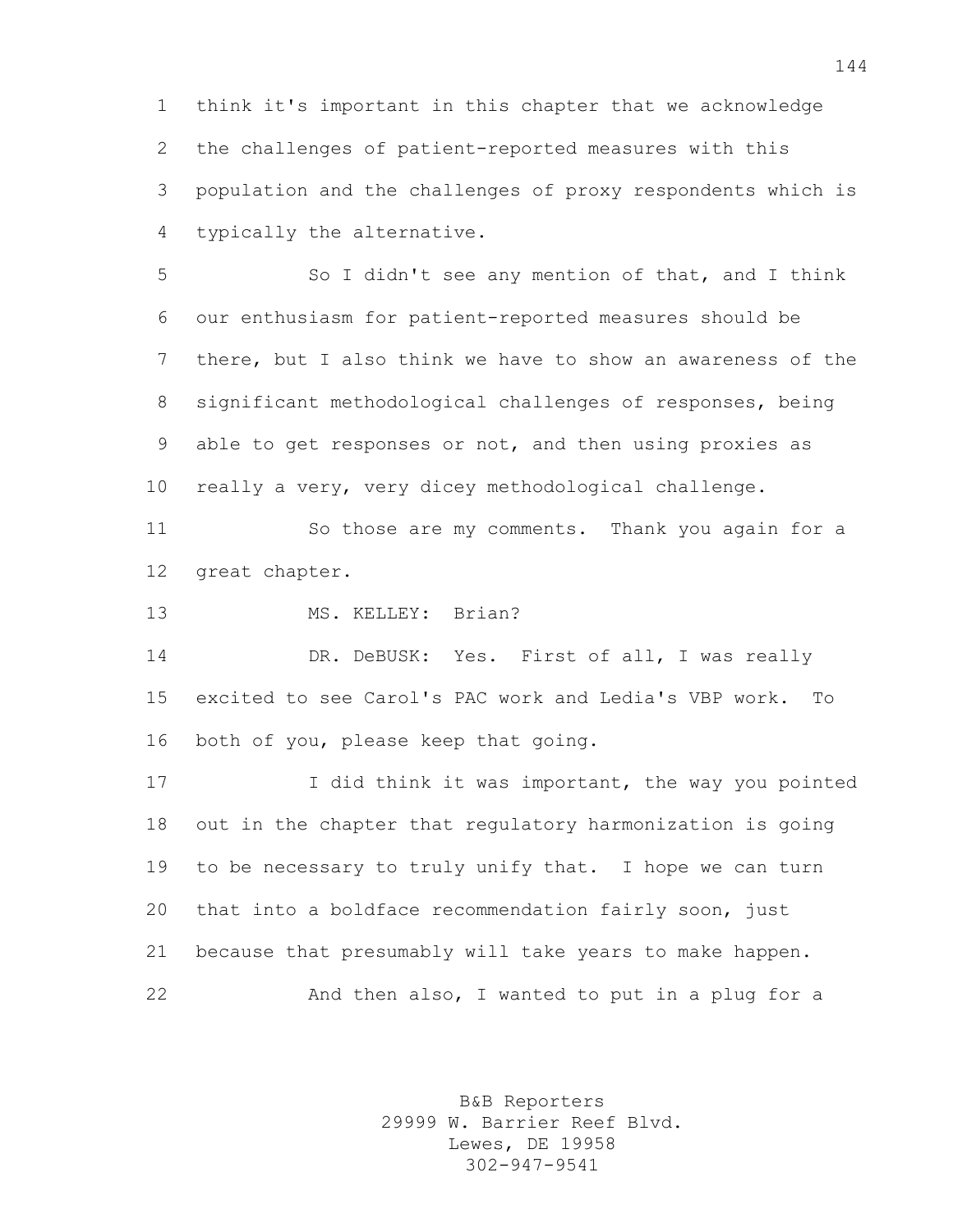reliable, functional status measure. Again, I know how elusive they are. I know how difficult they are,

 particularly when they're provider-reported and are tied to payment. I do feel your pain. I hope at some point that we do have a viable measure.

 But what I want to focus on in my comments is that mixed results that you received from peer grouping. Based on the paper, in some cases, the peer grouping even produced counter-intuitive results, and I'd like to raise 10 the order of operations issue yet again. And that is, when you're doing the risk adjustment and the point scale conversion on everyone first and then you're peer grouping them, you're tacitly assuming that the risk adjustments and the point scales work homogenously across the peer groups.

 discharge to community, and I'm just being illustrative here, but what if that measure actually works differently in low versus high socioeconomic groups? Perhaps for a fluent beneficiary, age doesn't really affect successful discharge rates, or maybe it even works in reverse because maybe it raises the chances they'll have dedicated in-home care. But then for the people that hide socioeconomic

One of my favorite measures is successful

B&B Reporters 29999 W. Barrier Reef Blvd. Lewes, DE 19958 302-947-9541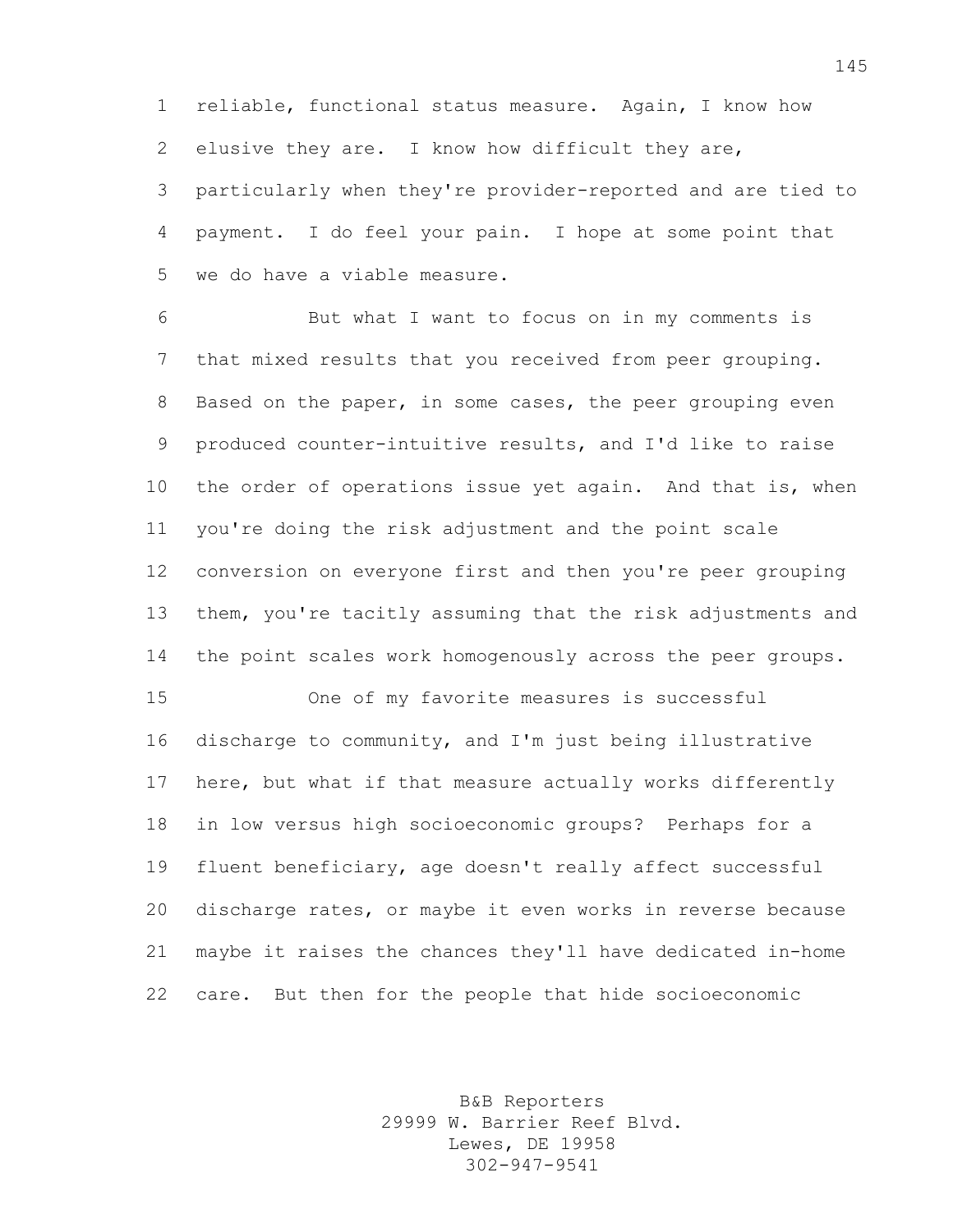risk, maybe age drastically decreases their chances of a successful discharge to community.

 Again, I'm raising this for illustrative purposes, but would we consider or have we considered doing the peer grouping, say, based on SES or some composite measure? Have we considered doing the peer grouping first and then doing the risk adjustment and then doing the risk scale conversion?

 And really, to be more specific, if you look at pages 31 and 32 of the reading material, basically, all I'm proposing is that we move steps four and five before steps one and two.

 Then, again, I want to also echo some of the comments around the support for a composite measure. I think, ideally, we could titrate a measure based on available data, like area deprivation index and fully dual eligible status.

 But, again, I guess this is almost a Round 1/Round 2 comment, but have you looked at or would you consider looking at changing the order of operations for the peer groups, particularly in light of the fact that it's giving some very counterintuitive results?

> B&B Reporters 29999 W. Barrier Reef Blvd. Lewes, DE 19958 302-947-9541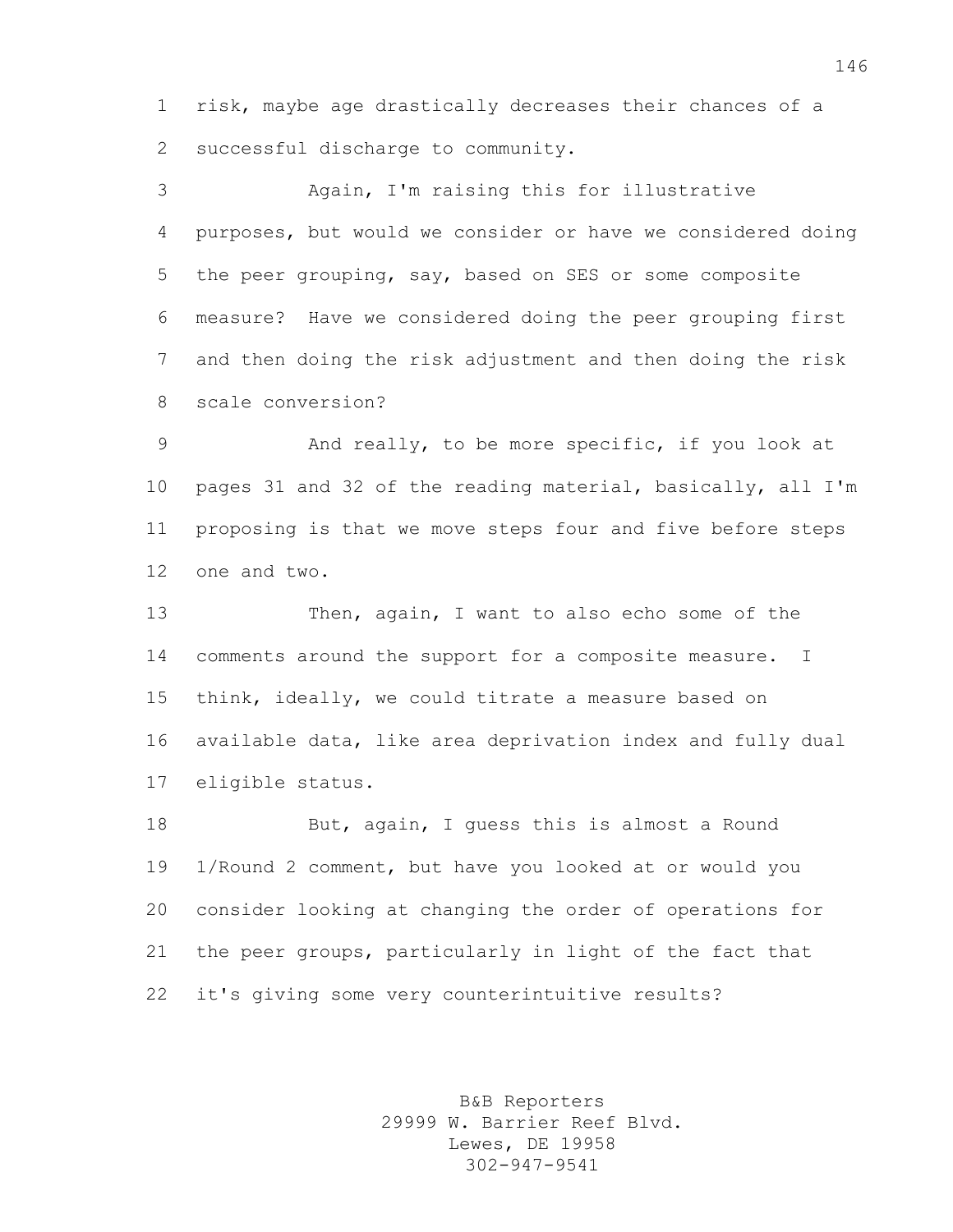Those are my comments. Thank you.

MS. KELLEY: David.

 DR. GRABOWSKI: I think, Brian, that was a real source of innovation. You snuck a Round 1 question into a Round 2 comments, kind of backwards there.

 Let me just say I'm very excited we're doing this work. This is incredibly challenging. I thought the chapter was quite thoughtful and detailed in terms of addressing all the issues at hand.

10 I want to make two comments. The first really relates to what Dana and Brian already touched on around the quality measures. I like the three measures that are there. I do think they're all claims-based, which is similar to other MedPAC measures from other quality improvement systems.

16 16 I think moving forward, we do need to expand the measure set. Obviously, the problems aren't MedPAC's. They're kind of the quality of the data or just the availability of the data. So I don't know if those need to be recommendations that we build into a future version of this, but really pushing, I thought the chapter did a nice job of discussing kind of the patient experience measures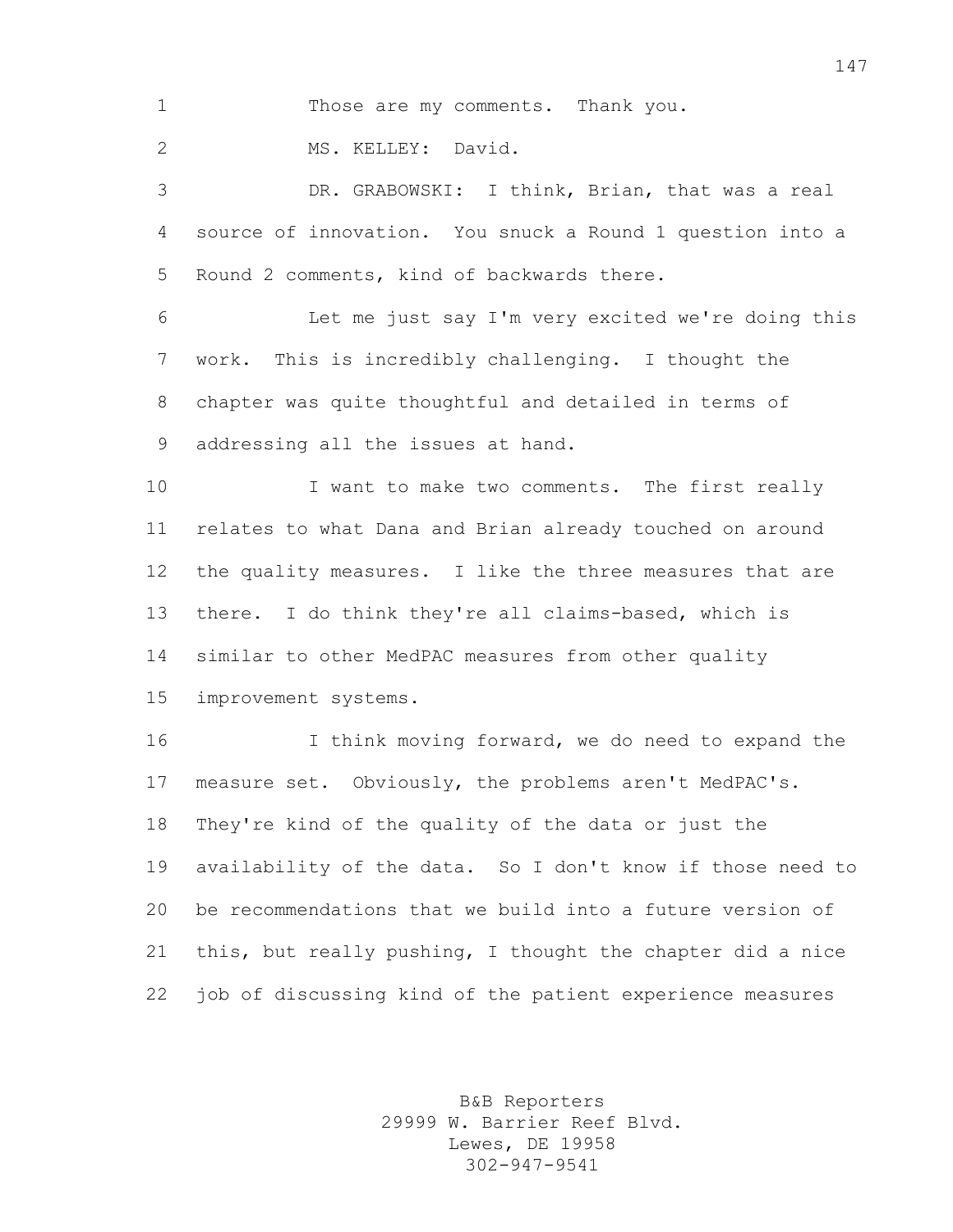and the issues with functional experience measures. But, in both instances, I really think those need to be added.

 I think the three measures we have right now don't really capture the post-acute experience completely. They're pretty narrow in a lot of ways, and if you ask most families or patients in our system what they value and what they want in terms of quality of care and outcomes, I think all of these would be in that set. But I don't think this would encompass the set, and so I really think we need to think about alternate measures.

 The two that really jump out are what Dana mentioned around patient experience and then what Brian touched on with functional improvement.

 Just to push on that latter, we've tried to use functional improvement in a lot of our studies. It's flawed for all the reasons MedPAC has noted over the years. It's provider-reported. It's tied to payment. It's biased. But are there ways to begin to audit that or otherwise encourage post-acute care providers to report more accurate information? That seems like maybe a discussion. It's just too important a measure to be kind of left on the sidelines. So that's one comment.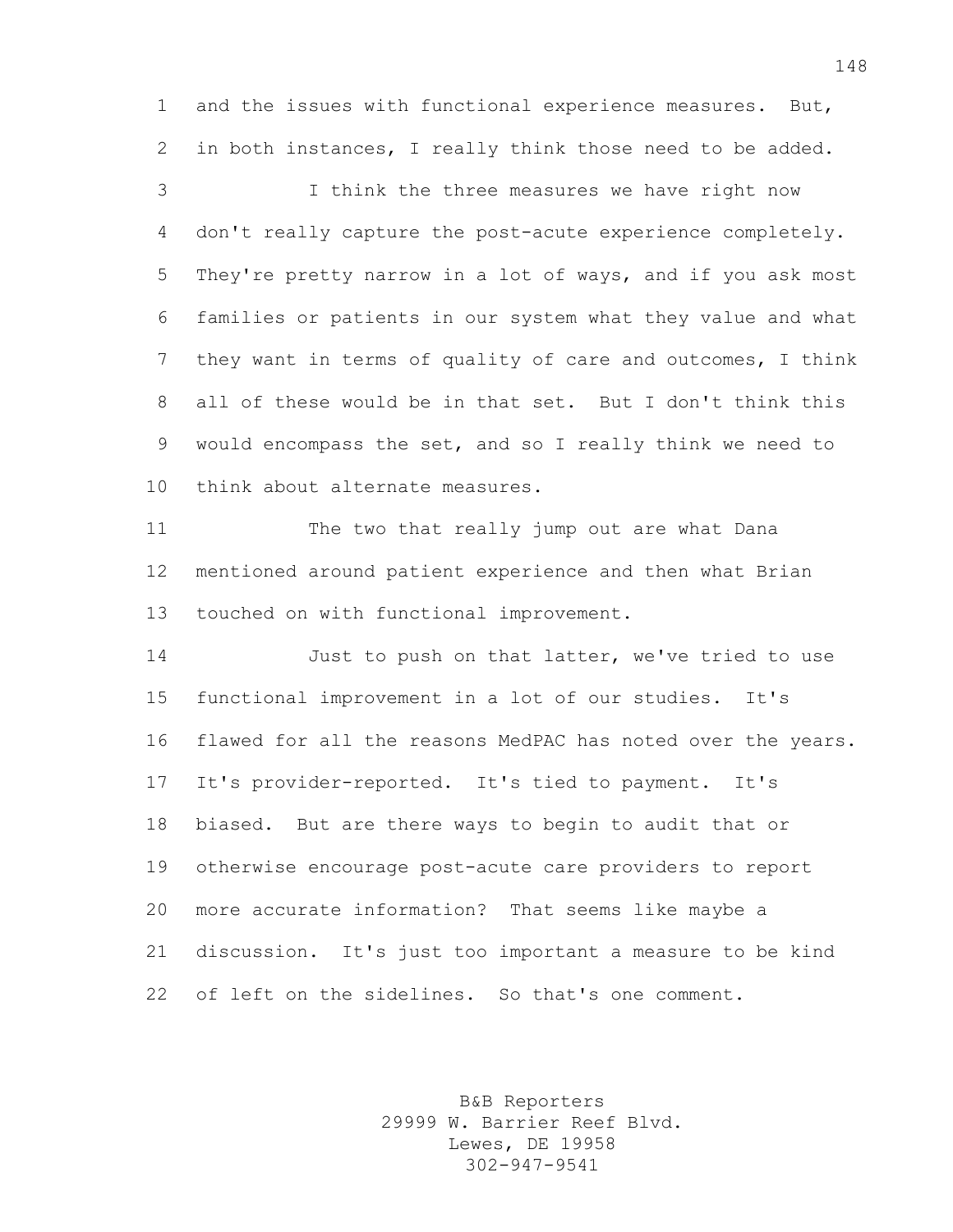My second is more about the bigger picture, and I touched on this in my first round of questions. I think I'm as close to this work as any of the Commissioners, and I sometimes get lost as to where we are in the big picture because we have kind of regulatory harmony, we have payment harmony, and then we have now a PAC VIP harmony and just trying to get all those pieces together.

 I wonder if there's not a broader framework or 9 sort of figure -- and if I've missed that somewhere, I apologize, but something to kind of say here are the steps that we need to take.

 I totally agree -- I think it was Carol that said in the first round about the first step being regulatory harmonization. I do think then you need to get kind of the payments kind of aligned across the settings, and this quality part might be the last part. But is there an exhibit or figure that kind of lays that out? I think that would be really helpful as a text box or an exhibit in the broader chapter such that we can sort of think about.

 I know this is years in the making and probably years out in the future until all this happens, but I think some of that orientation could be really useful.

> B&B Reporters 29999 W. Barrier Reef Blvd. Lewes, DE 19958 302-947-9541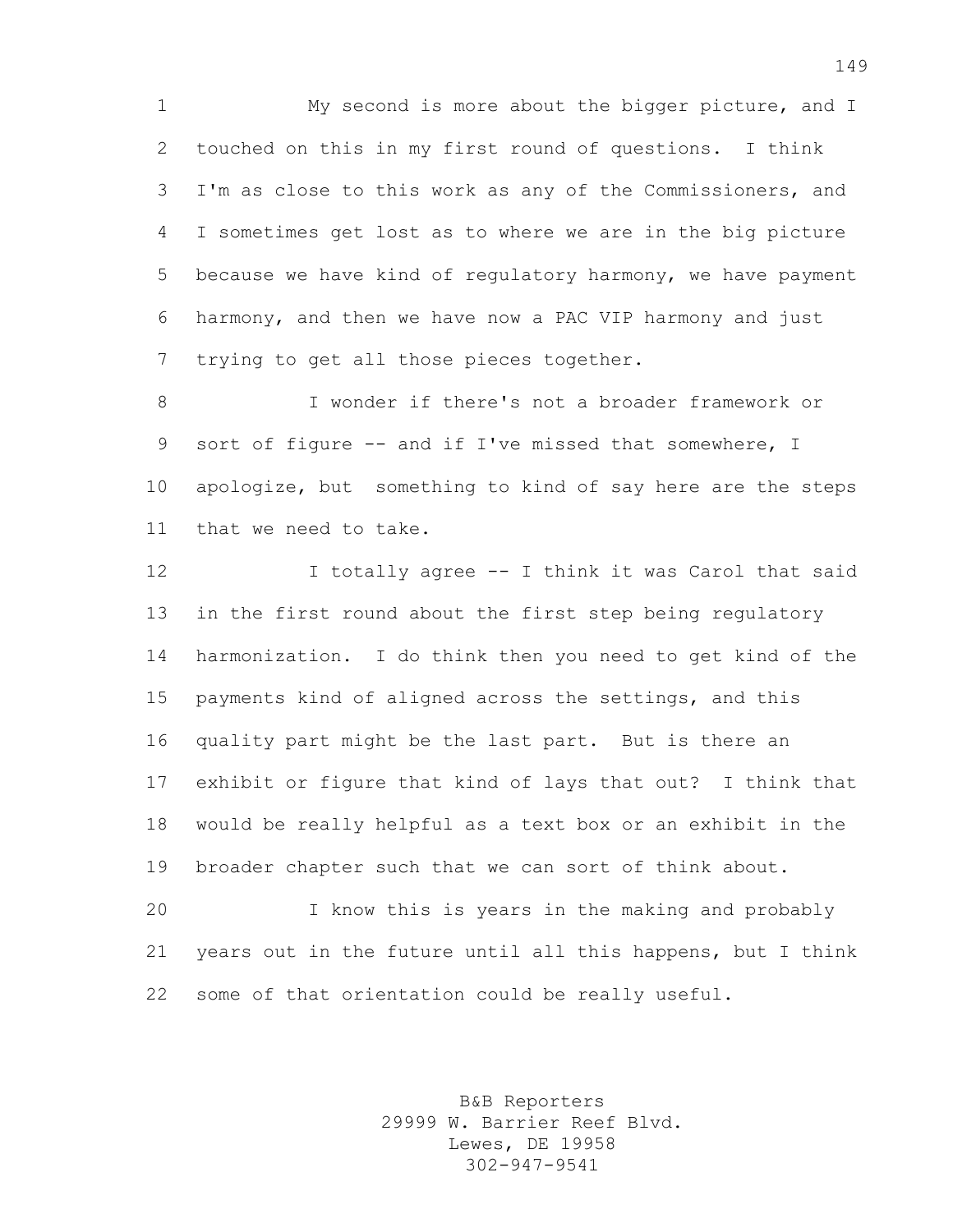1 Thanks.

2 MS. KELLEY: Amol.

 DR. NAVATHE: Carol and Ledia, thanks for the terrific work. I'm a big fan of pursuing this, and I think you're tackling an immensely complex issue here and doing a very nice schematic job of it. So thank you for the hard work, and I echo other Commissioners who highlighted its importance.

 So I have a few different things that I want to hit upon in part because, Ledia and Carol, you both have mentioned also that it's something that we would want to do if Commissioners highlight support for it. So I have kind of a few tick marks, and then I have a broader comment.

 The first thing is I just want to, like Dave and 15 others, echo support for the idea -- and Dana as well -- for patient experience measures here. I think patient- reported and patient experience measures are incredibly important. I understand, as you have outlined, that functional measures are not easy, but I think that doesn't mean that we should stop pursuing them, given their potential incredible importance in this space specifically being the PAC world.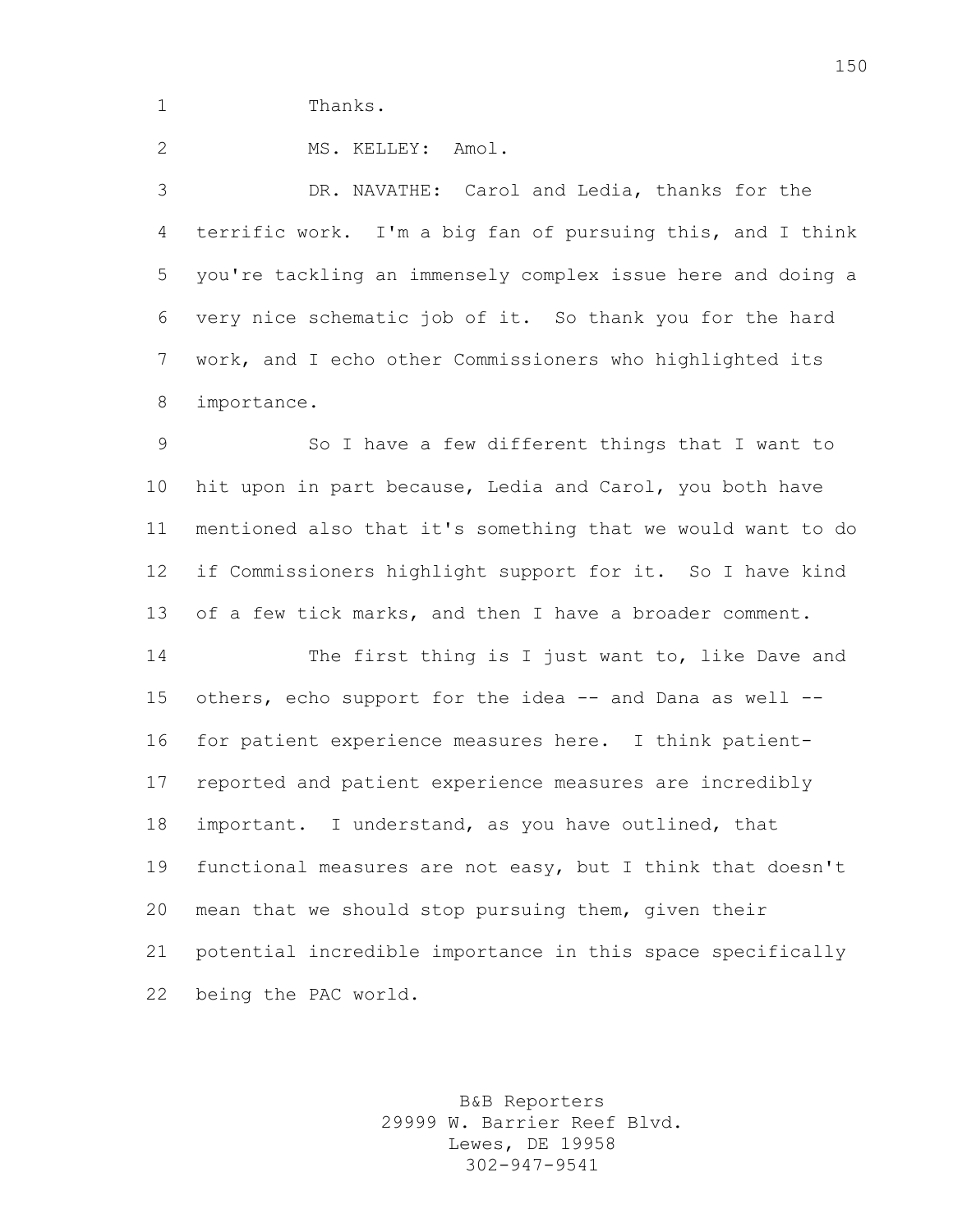Second thing, this is a smaller point, but following up on the MSPB measure point, there is a part in the paper that you highlight, the importance of the overlap between having that measure in the hospital or in the PAC room, and I wanted to highlight that point because I think that's an incredibly important design issue. Otherwise, we have a heavily concentrated PAC market like we do particularly for IRFs, but in some markets, we do for SNFs and others as well. We can create an unfortunate situation where it actually may reverse, highly concentrated hospitals and not as concentrated on the PAC side. We can create a situation where the incentives are not aligned and effectively one organization, either hospital or PAC institution, is kind of at the mercy of the other, which we may not want from a certain quality perspective or even for the beneficiary's benefit.

 Quickly, I just wanted to also echo support for the idea of using multiple years of data in the setting of low volume and weighting recent years more heavily, and that being said, trying to restrict that to low volume rather than apply that uniformly across high volume, which would mitigate responsiveness over time.

> B&B Reporters 29999 W. Barrier Reef Blvd. Lewes, DE 19958 302-947-9541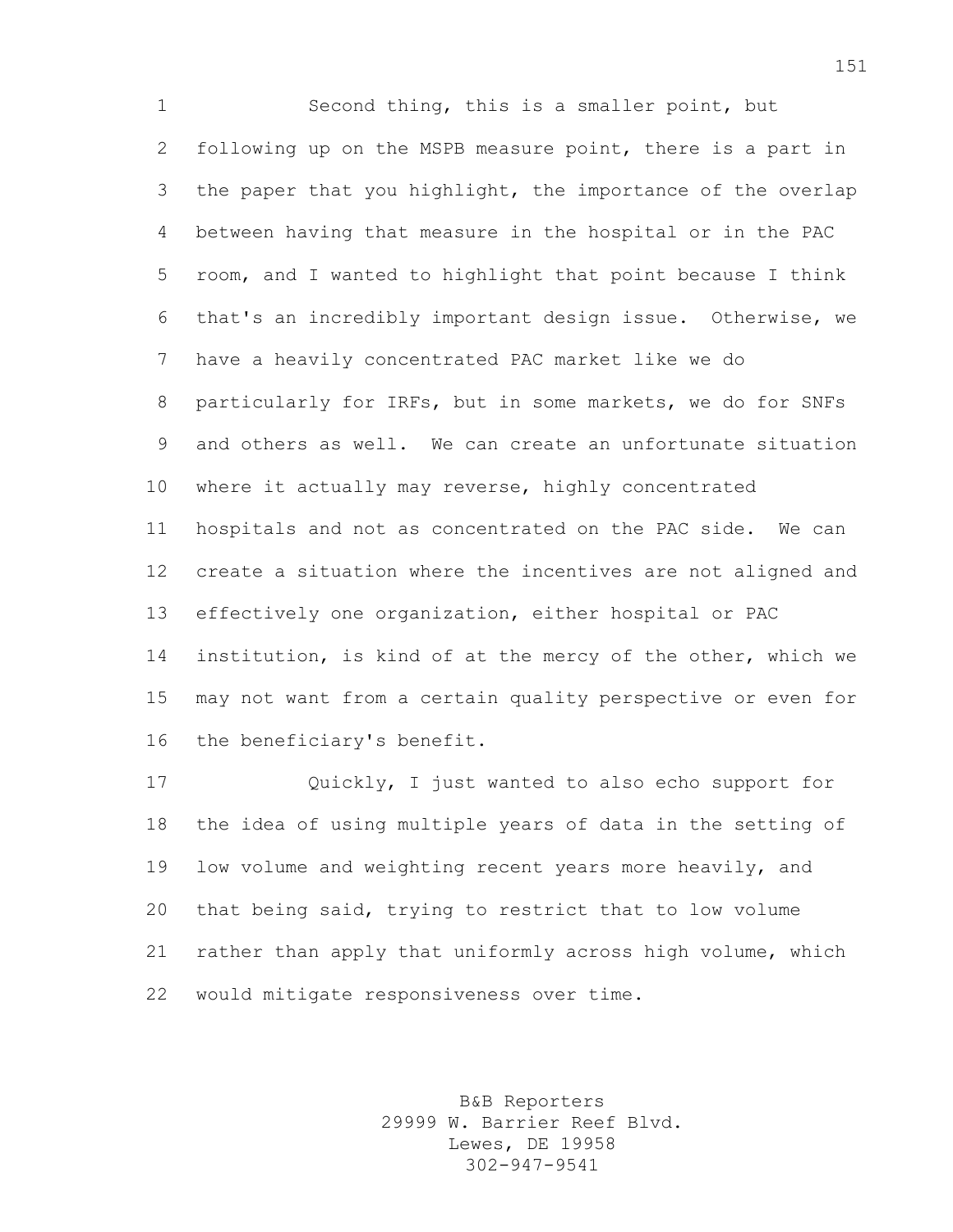That's my punch list of things I wanted to echo support for.

 The bigger issues, so like Brian, David, Dana, and others, I'm grappling a lot with the conflicting results on social risk and the other elements of trying to create something that's unified here. So I have two big points. I'll go less broad to more broad.

8 The less broad point is I think you highlighted this, but I think it's just worth noting that I think we need to do a lot more work on the social risk adjustment points. It strikes me that there's probably confounding factors. I think, conceptually, it doesn't make sense what we're finding and the sensitivity as what we're seeing in two different settings.

 It suggests that the suggestions that people have made, such as Pat and others, around looking at duals and disability, looking at the referral source for HHA, looking at how this might vary by markets based on availability of PAC. I think Jon Perlin and Lynn and others have pointed out that a lot of the intensity of PAC actually depends on capacity in the market and availability and market dynamics.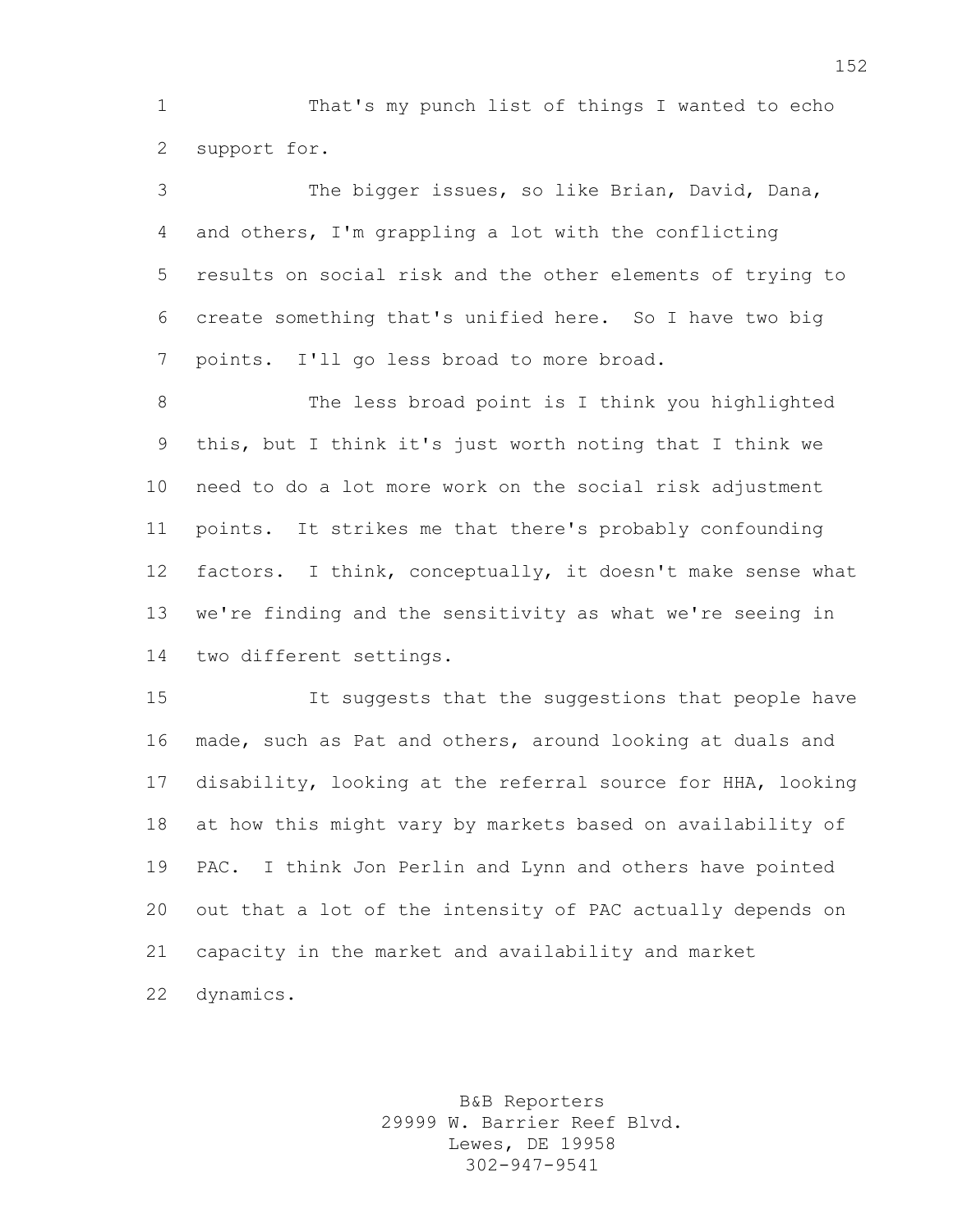1 So we need to try to start to disaggregate this, to look and see if we can find systematic patterns. I think these are important confounding factors, and we have to be systematic about it, as you are doing. So I just want to propose that we continue to dig deep as we can to continue to push on this.

7 The second, much broader point here -- and I'm 8 standing on the shoulders of Brian and David and others, shamelessly -- I wonder, to some extent, if our pursuit of unified PAC is, I don't want to say misguided, because that's not the right word, but maybe we're too literally interpreting the concept of unified. And what I mean by that is if we rely on our risk adjustment system, for example, to do everything for us, including, say, what is the most appropriate setting where we know there is market- to-market geographic variation, we may be destined, to some extent, to create a system that can't be feasible, that just won't work.

19 And what I mean here, to some extent, is imagine conceptually that we could actually separate out this notion of what is the appropriate setting of care for an individual beneficiary. Should they be in an IRF? Should

> B&B Reporters 29999 W. Barrier Reef Blvd. Lewes, DE 19958 302-947-9541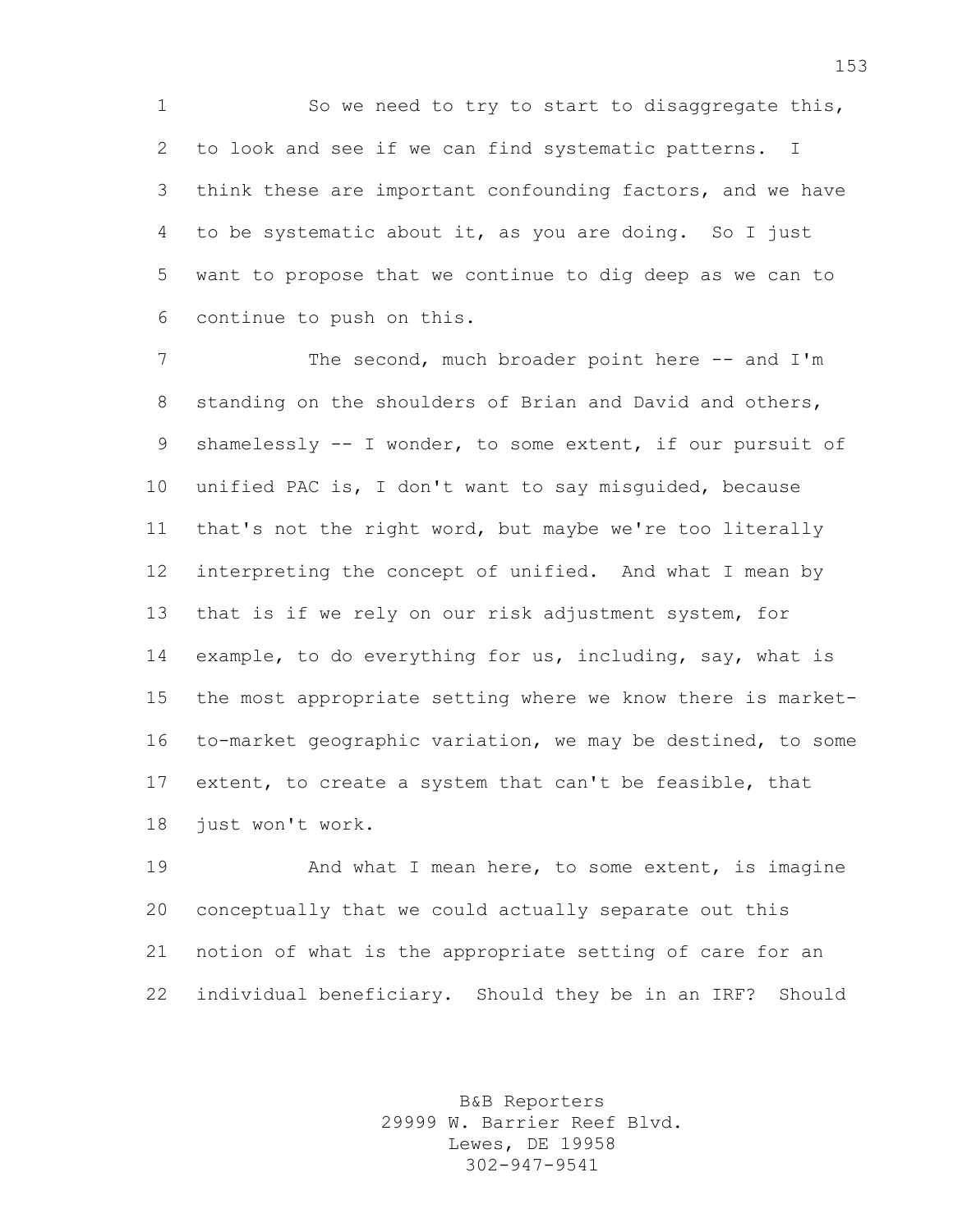they be in a SNF? Should they be home health? Should they have any of this, depending on what they need.

 Then you could imagine that within those settings we could design a much more sensible risk adjustment model. We could design a much more sensible quality measurement model and incentive model.

7 I think part of the challenge here is that we're 8 trying to say we want -- and this is my proposition. I don't know if this is exactly what's in our minds, but to some extent, conceptually what we're saying is, let's use a risk adjustment model to perfectly identify how we could be paying for this, paying for individuals, because we think there's a continuity of severity or intensity that should 14 be tied to payment, and therefore that should be perfectly tied to where people should be placed, from a setting perspective.

**I** actually don't think that's very feasible, and the reason that I don't think it's feasible is because of the aforementioned reasons, around different market dynamics and other pieces, as well as dimensions that might vary, much in the same way that Brian was pointing out, that if we look at the relationship between age and

> B&B Reporters 29999 W. Barrier Reef Blvd. Lewes, DE 19958 302-947-9541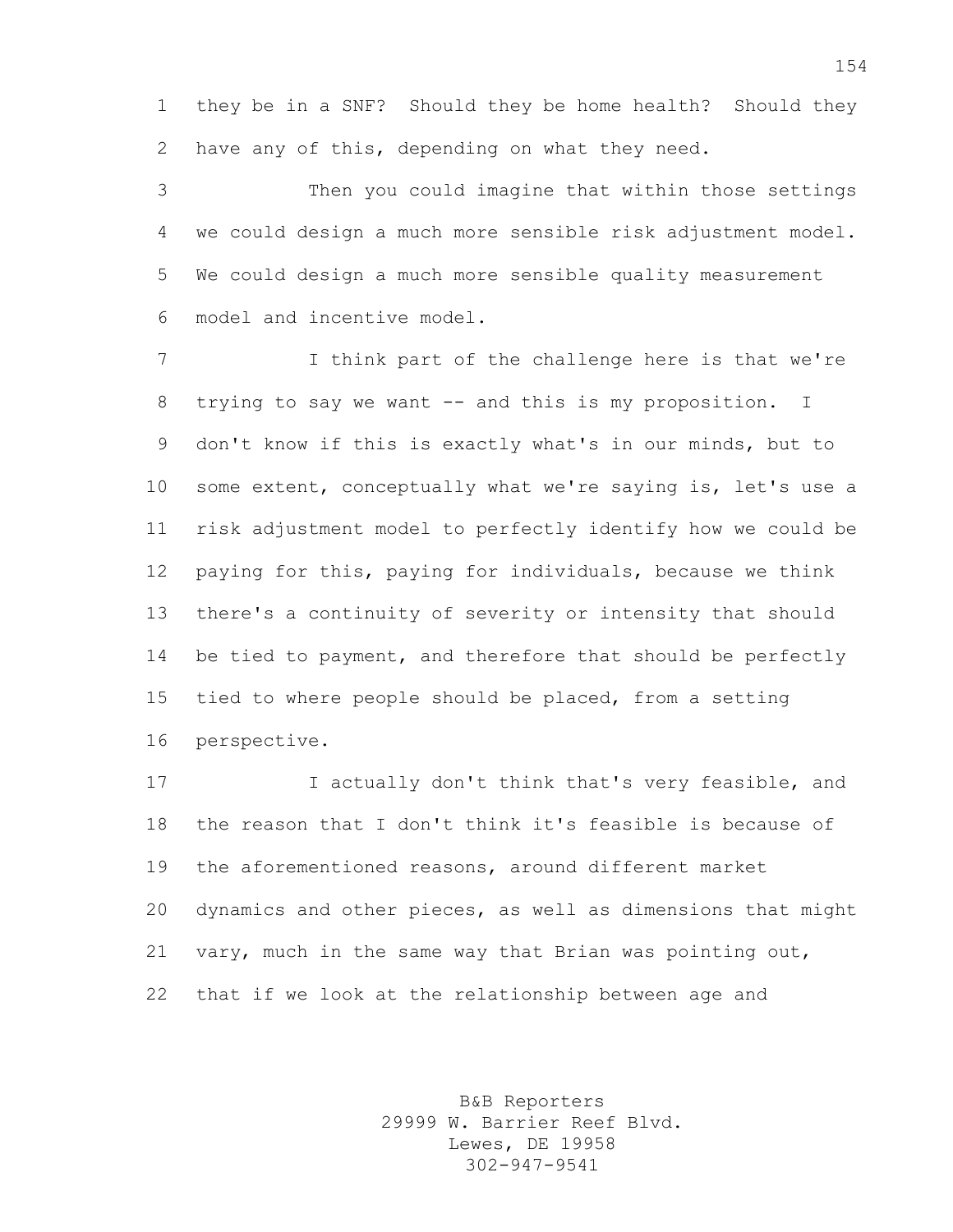comorbidity and frailty and other factors, they may, in fact, have very different relationships in the different parts of the severity or intensity spectrum.

 So to ask a risk adjustment model, including social risk, to answer all of those questions for us in this so-called unified system may be too much to ask of a single unified model, so to speak. And so maybe our approach here is one that kind of differentiates the situation of how do we best identify the optimal setting or most likely, best setting up here while allowing them to have flexibility to think about risk adjustment parameters and quality measure, performance measurement parameters within those subsets, almost like a P-slice model if you're a regression bot.

 So I wanted to conceptually propose that, because as I thought more and more about this I was wondering why 17 it felt so daunting and hard, and I think that that might be it, and I propose to you all to react to whether that might be it or it might be something else. Thank you. MS. KELLEY: I have Lynn with a Round 2 comment. MS. BARR: Thank you. This actually might be a Round 2 sinking into a Round 1 comment, so I'll go the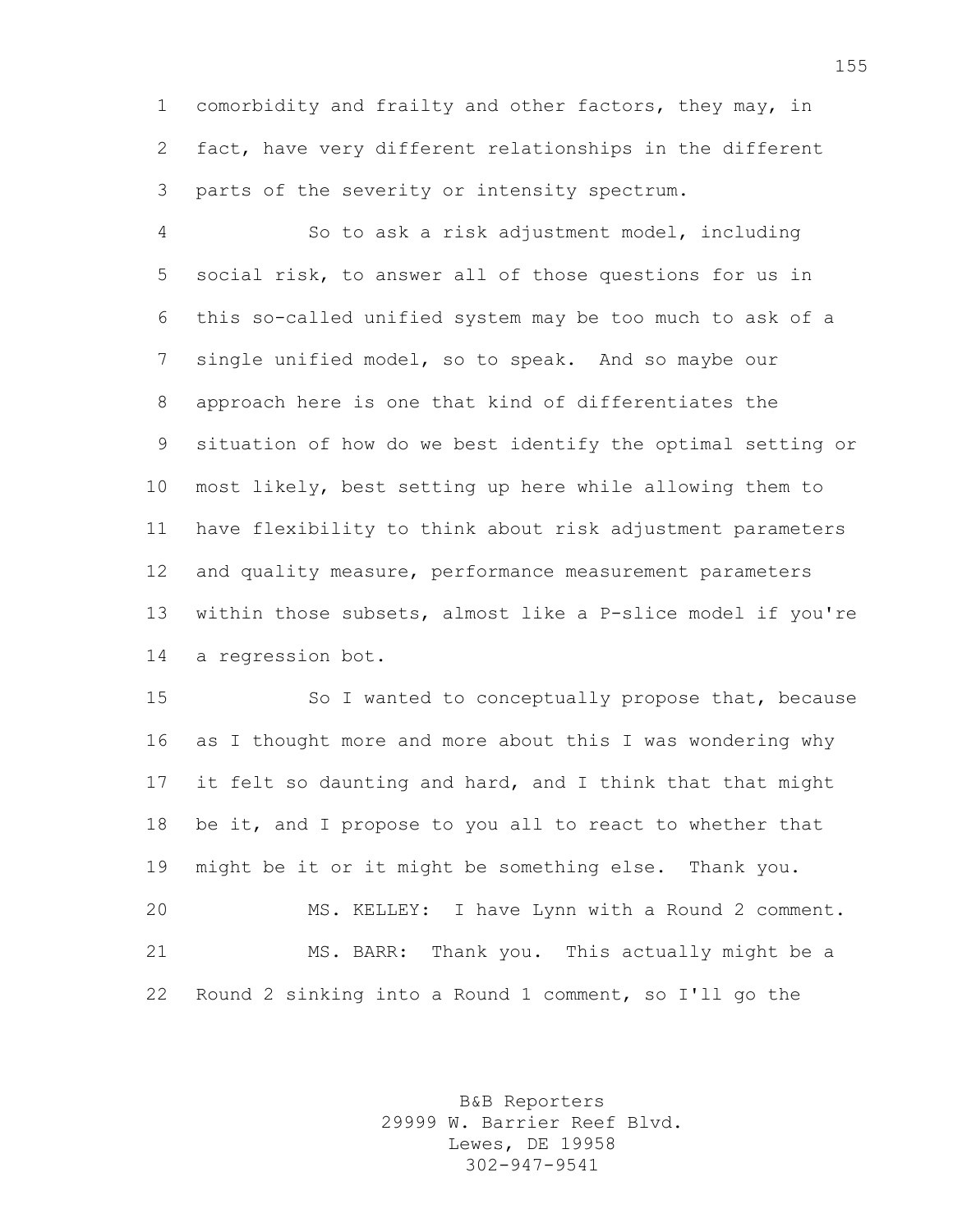other way around. But why are swing beds not included in this model, is kind of the question. And, you know, that is the major source of skilled nursing care in rural facilities. And one of the issues we have, other than it being incredibly expensive on a per diem rate, but much shorter length of stay, you know, what is the value of swing bed services, and it's been something we've been struggling with, to try to understand. And because swing beds are exempt from the type of reporting, OASIS reporting, et cetera, that other post-acute care settings have, we have no data, other than the data we have, you know, to try to understand the value, and what should future policy by around swing beds.

 So I'm not suggesting that we create an incentive program for swing beds, because they're in a totally different universe than everyone else, from a payment perspective. It's cost-based. But if these are claims- based measured, by including swing beds we could have a much better view of the relative value, particularly if they were their own cohort.

21 Any comments on that, Ledia?

MS. TABOR: Let me think about this some more. I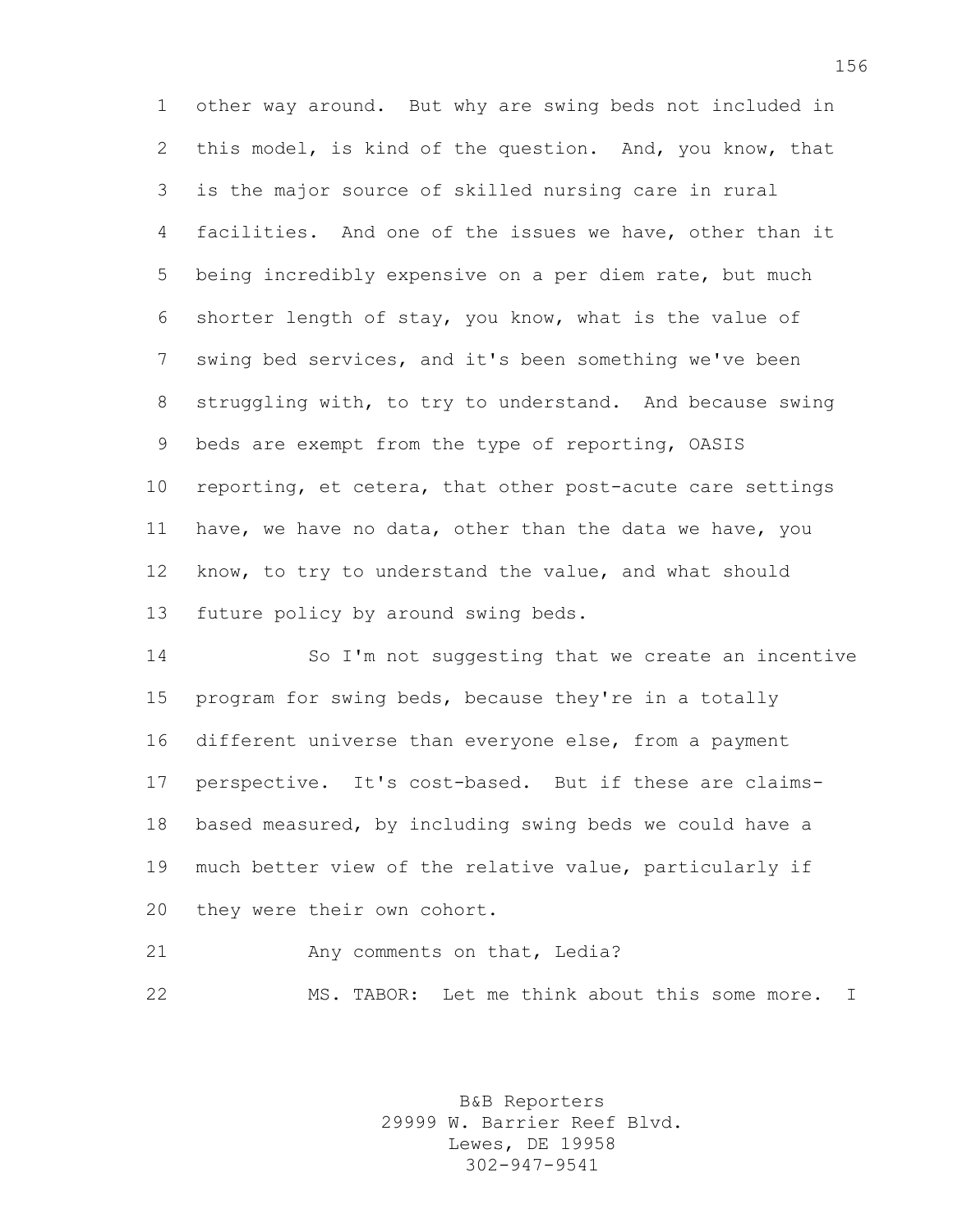will say that, you know, in our modeling and our measure calculations we focused on providers since this is provider accountability program. So swing beds, as you have said before, are kind of a different type of provider, so we didn't include them in this modeling. But again, I can kind of take it back and think about it some more.

 DR. CARTER: They are cost-based so they wouldn't be, you know, on the PPS side. Because they're cost-based, they are paid on a different basis, like you mentioned. I guess for this, thinking about a value incentive program, I 12 just want to think about that.

Carol, do you have anything to add?

 MS. BARR: Well again, I would just suggest we shadow them and measure them, because we have no way of measuring. There is no data that anyone, in CMS or elsewhere, has about the quality of swing beds, right? And it's really hard to fix what you don't measure. And so if we had any kind of data that we could compare them against each other, even if they're not used for payment policy, we could potentially help the beneficiaries.

 MS. TABOR: I've never given this any thought, but it is something to think about, so I will do that after

> B&B Reporters 29999 W. Barrier Reef Blvd. Lewes, DE 19958 302-947-9541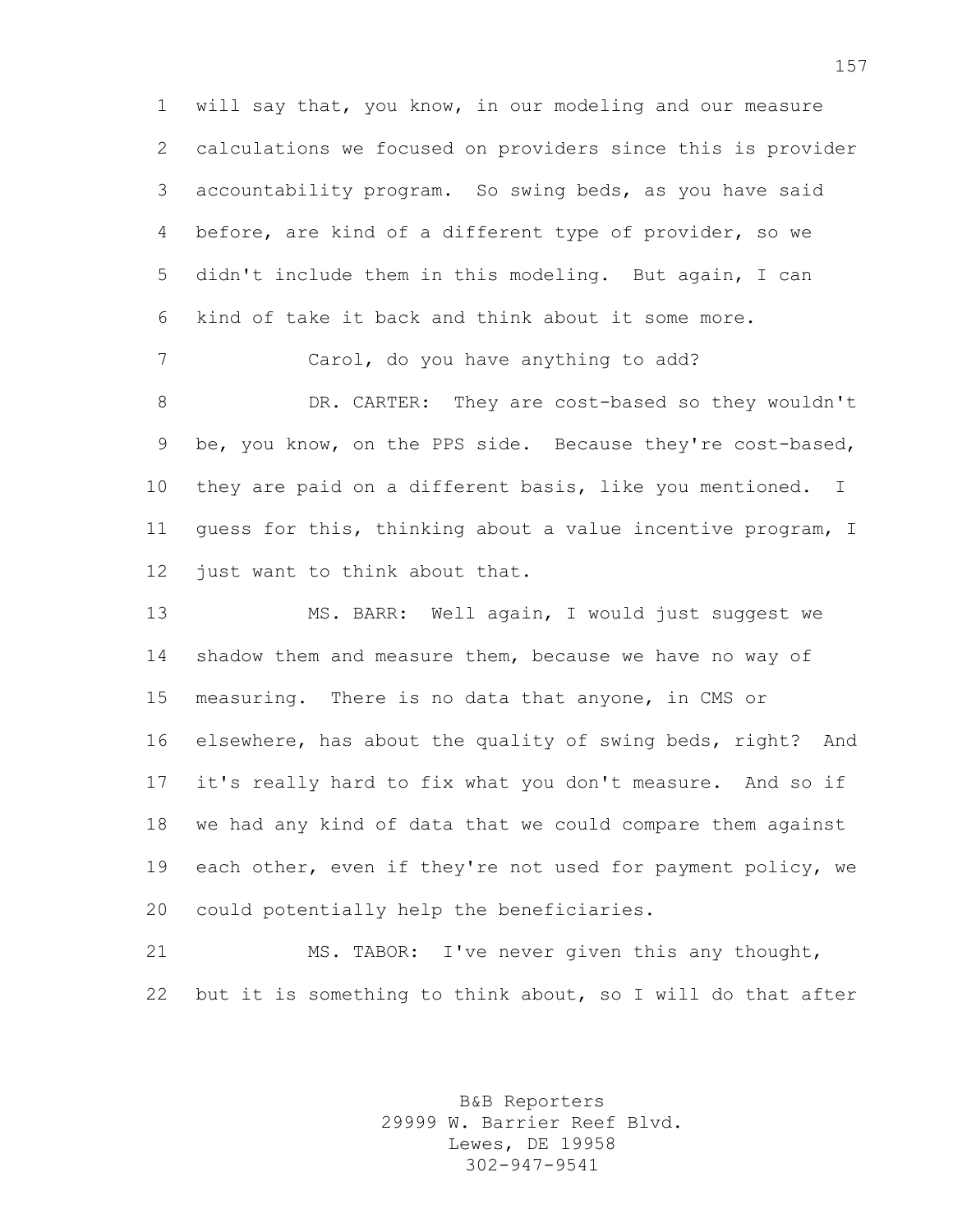the meeting.

 DR. CHERNEW: Dana, am I correct that that was the end of Round 2, or at least the last person in the Round 2 queue?

MS. KELLEY: Yes, according to my notes.

 DR. CHERNEW: All right. I'm going to quasi wrap up, and then I'm going to ask if people want to say some more things. So let me jump in on a few broad reactions to this very thoughtful discussion.

 First, and I apologize to the extent to which this is frustrating, recall this is in response, as you know, to the congressional mandate, and it's going to appear in the March chapter. And so while there was an enormous amount of comments, much very well taken, there's going to be a limit as to how much we're going to deviate until we get to the March chapter. I think folks understand that.

 The comments fit into a broad set of concerns. One, I would say, the measures. That honestly is one of my biggest concerns. Two is what I will call general statistics, a whole bunch of things you might do statistically that's a little bit different. And three,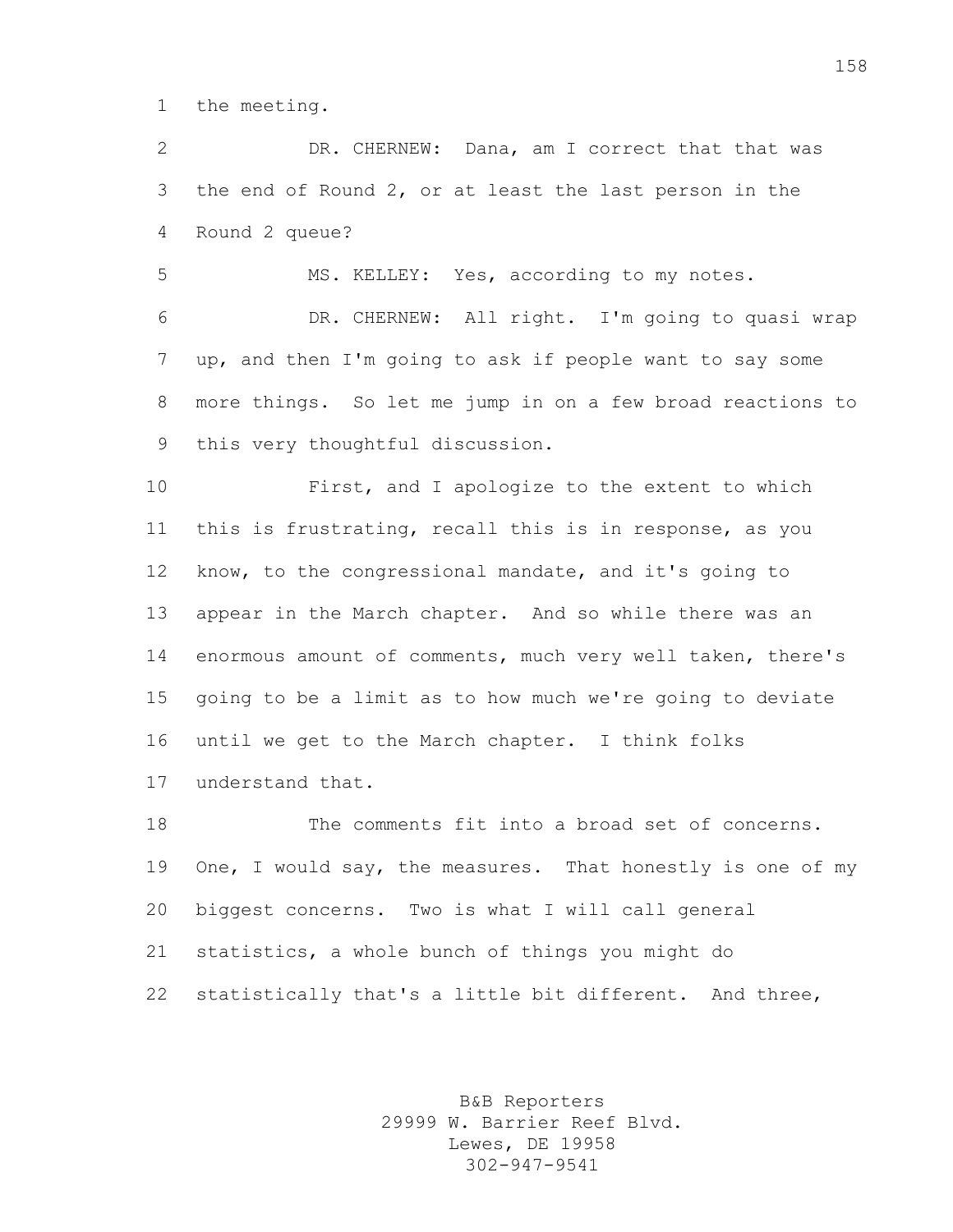I'll call it the peer-grouping approach, social risk adjustment, other risk adjustment approaches in how we do the peer grouping, some sort of very specific statistics around there.

 All of those are really important, and I think people point out, in a number of ways, what seems clearly true, that while there is a lot of overlap in the sites that patients might go to, there's actually a lot of not overlap. In other words, there's a lot of uniqueness, and so the task at hand of putting everything into a single, unified model across all parameters is, in fact, in many ways, a herculean task, conceptually, statistically, and otherwise. And I hope I'm capturing the theme of discussions with that sort of broad-based comment.

 The chapter will have to take that tone, in some ways, but I do want to point out that what the discussion here is, and I think it's pretty clear in the chapter, although you may differ, you can send messages if you do, is what we're describing is an illustrative approach. We are not going to build. We are not building this exactly in ourselves.

I can tell you, there have been discussions

B&B Reporters 29999 W. Barrier Reef Blvd. Lewes, DE 19958 302-947-9541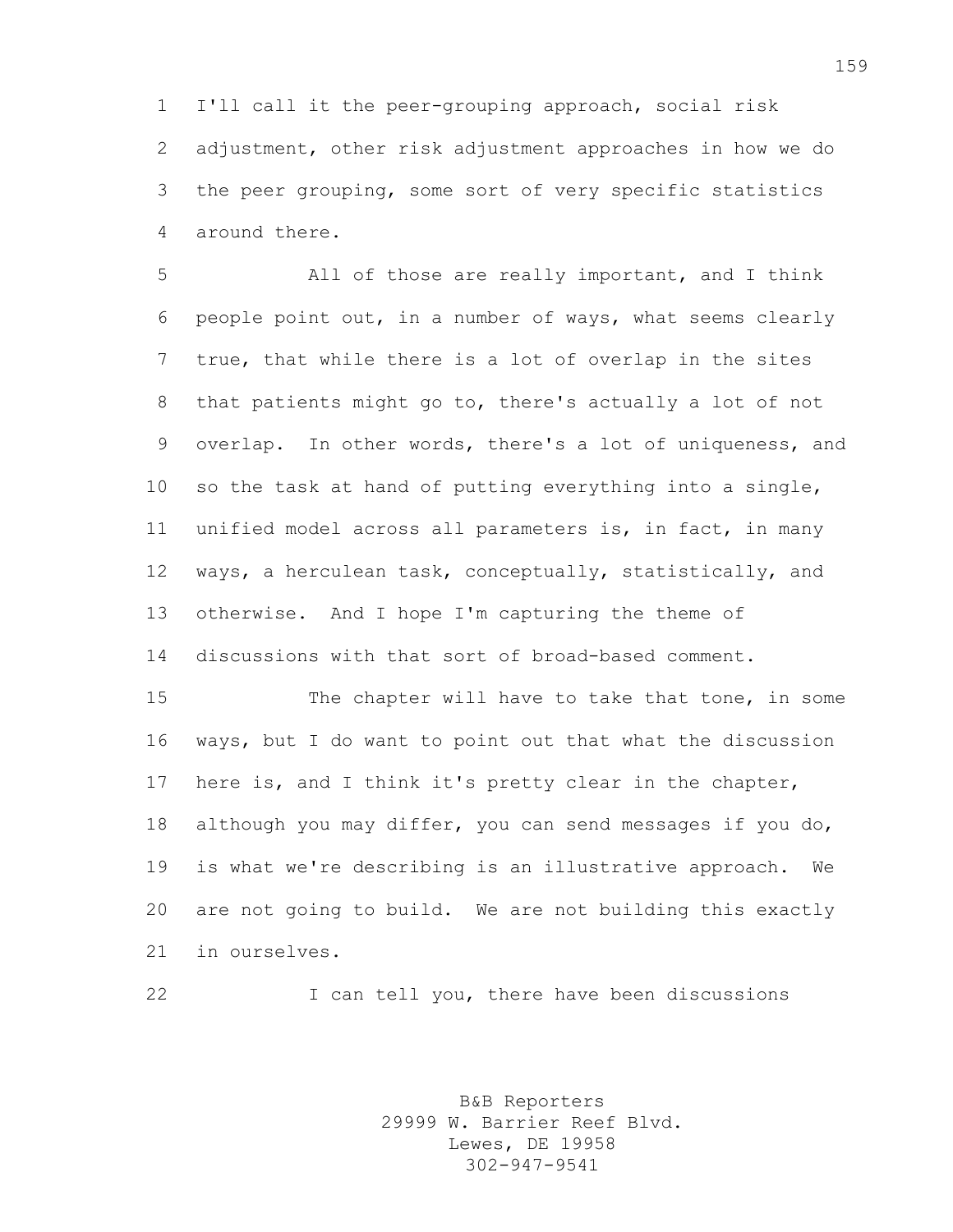between MedPAC staff and folks at CMS, more broadly, about how to address some of the thornier issues that arise here. But there is not a clear, direct path that if you do X you will find Y, and therefore we can adopt a program that looks like Z.

 Many of you -- I'll look to you, Dana -- have given a lot of thought about quality measures, statistical things around quality measures, how to translate them into payment models, and I know in your current role you will be continuing to think about all those types of things. You're certainly not the only one of the Commissioners that fits that characterization, but we are going to have to draft behind what a lot of other people in the world are doing, just given the limitations of our resources and our time, quite frankly.

 So this is, I think, universally considered by all of you and by me, both a great body of work and a really important topic, and something you were asked to do anyway, but it is not one where you could simply be asked to do it and we could come back with the answer. It's a quite challenging thing to do.

So we will do our best to capture a lot of the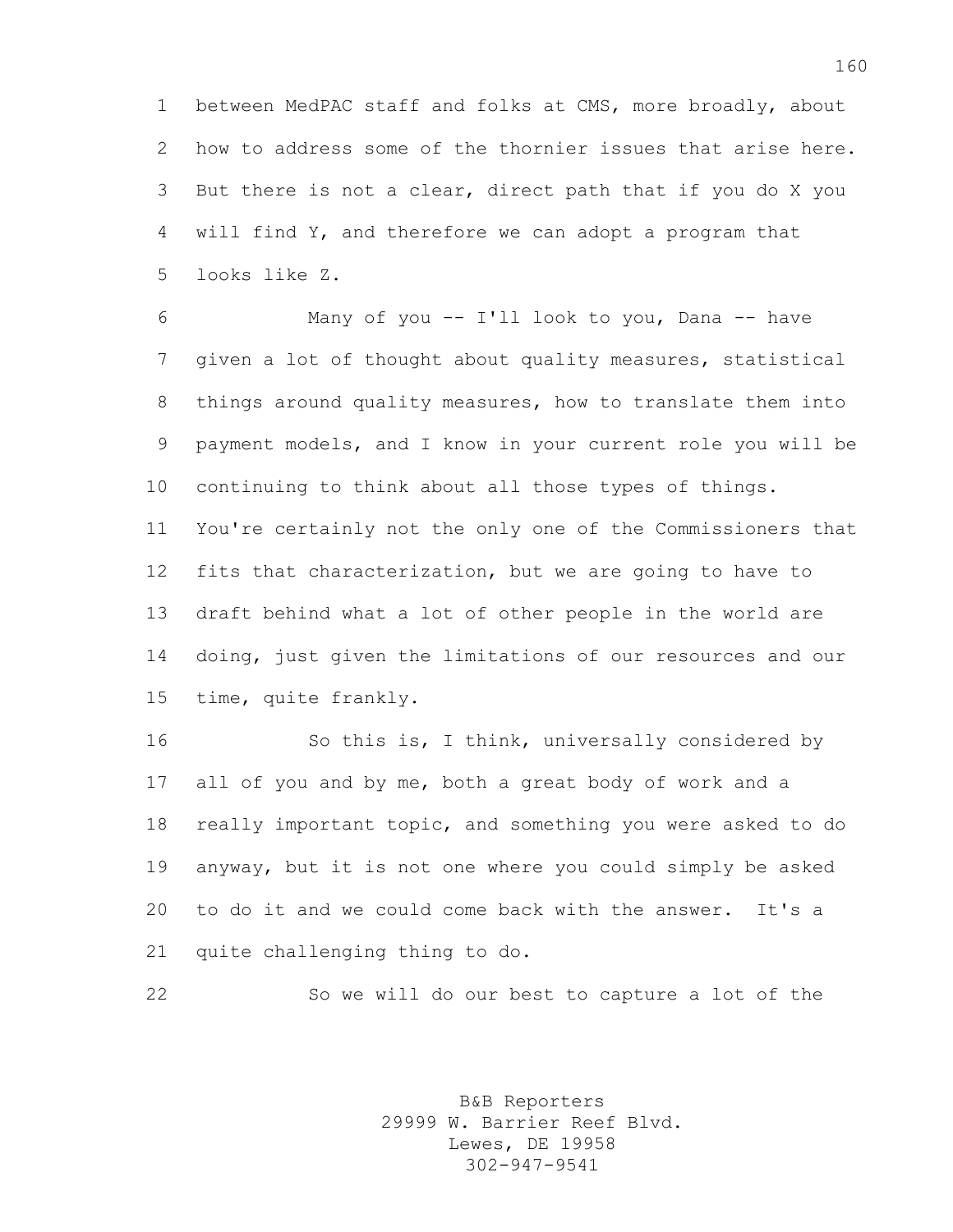tone of some of these comments, given the timing that we have and what we're doing, and certainly many of these comments transcend just this chapter. I think the idea of quality measurements in post-acute, broadly, is something that will continue to be looked at in MedPAC. But we are where we are for the March chapter, and I think your comments will help make that a better chapter.

 But I feel that I want to emphasize to the people at home who read it, we are well aware that we do not have, we are not presenting on a silver platter a SNF VIP which could just then be adopted, and solve the problems. I think Ledia and Carol would agree, and I should probably let you respond in a minute. I certainly think you would agree. And so hopefully the insight and the comments that we make as a result of your comments are helpful, but there is a lot more work to go from where we are now, in this chapter, and actually where CMS is now in their thinking, to actually a program that we like and we think would work and we would be proud of.

 So that's my broad summary of this discussion. Carol and Ledia, do you want to add anything to either what anybody said or correct me if you think my summary is off

> B&B Reporters 29999 W. Barrier Reef Blvd. Lewes, DE 19958 302-947-9541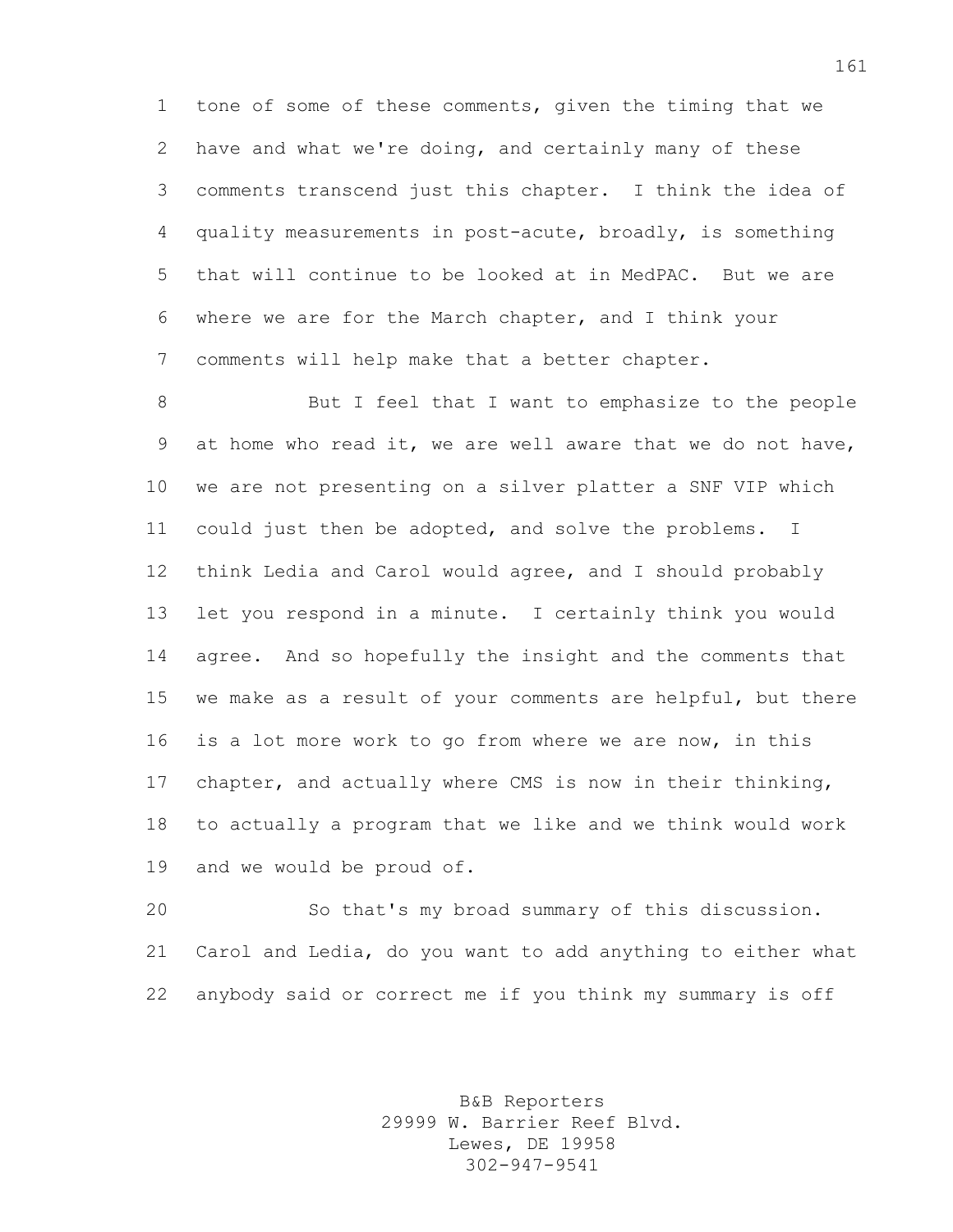in any way? I'm really just trying to make sure the Commissioners understand where we are in this process, which is closer to the end than the beginning, at least for our immediate workload.

 MS. TABOR: No, nothing. Thanks for all the helpful comments. You know, I think there are some things that we can add to the March chapter but then a lot of things that we can kind of take back and think about over the coming projects.

 DR. CHERNEW: Thanks. Jim, do you want to add anything?

12 DR. MATHEWS: No. You're good.

 DR. CHERNEW: Okay. So I'm going to pause for a few minutes -- not a few minutes, a few seconds -- to see if anyone wants to add anything else. Otherwise, I am going to give a hearty thank you to the staff and all of you for your comments.

 In the meantime, I will say to those of you that 19 joined us online, we really do want to hear your comments. You can send an email to meetingcomments@medpac.gov, or you can go to the newly redesigned MedPAC website, and if you go to Public Meetings and Past Meetings there will be a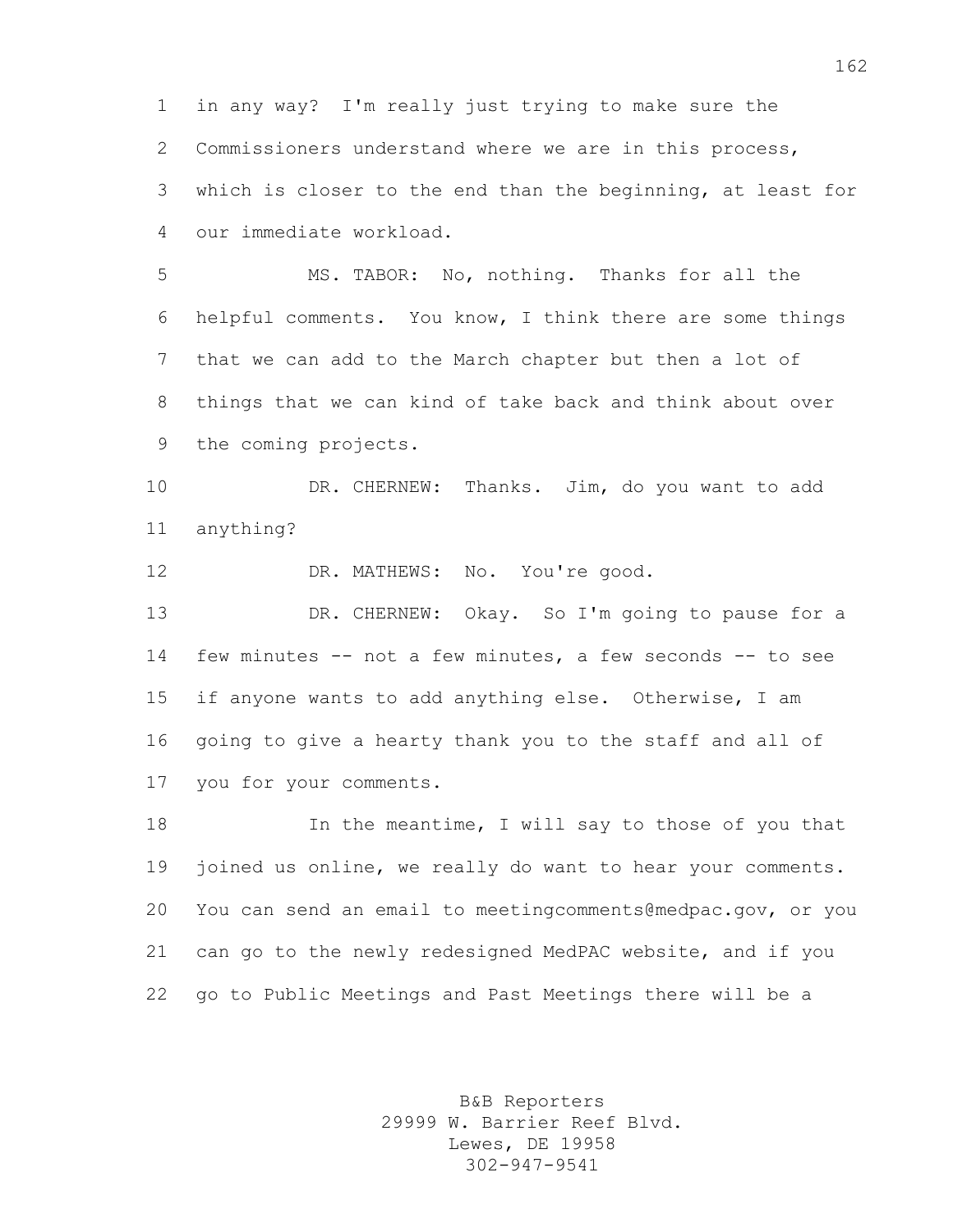place where you can enter your comments.

| $\mathbf{2}$    | There is obviously a lot of material here. We've            |
|-----------------|-------------------------------------------------------------|
| 3               | heard from some of you in the past. But we really do want   |
| 4               | to meet the spirit of public meetings and taking public     |
| 5               | comments. So please don't hesitate to reach out to us.      |
| 6               | Okay. Going once. Going twice. Thank you all                |
| 7               | very much. We will be reconvening tomorrow morning at 10    |
| 8               | a.m. Eastern, discussing APMs and MA and Part D tomorrow.   |
| 9               | So very much looking forward to those topics. Thanks to     |
| 10 <sub>o</sub> | those who joined us, and we look forward to seeing you      |
| 11              | tomorrow. Stay safe.                                        |
| 12              | [Whereupon, at 4:16 p.m., the meeting was                   |
| 13              | recessed, to reconvene at 10:00 a.m. on Friday, January 14, |
| 14              | 2022.                                                       |
| 15              |                                                             |
| 16              |                                                             |
| 17              |                                                             |
| 18              |                                                             |
| 19              |                                                             |
| 20              |                                                             |

B&B Reporters 29999 W. Barrier Reef Blvd. Lewes, DE 19958 302-947-9541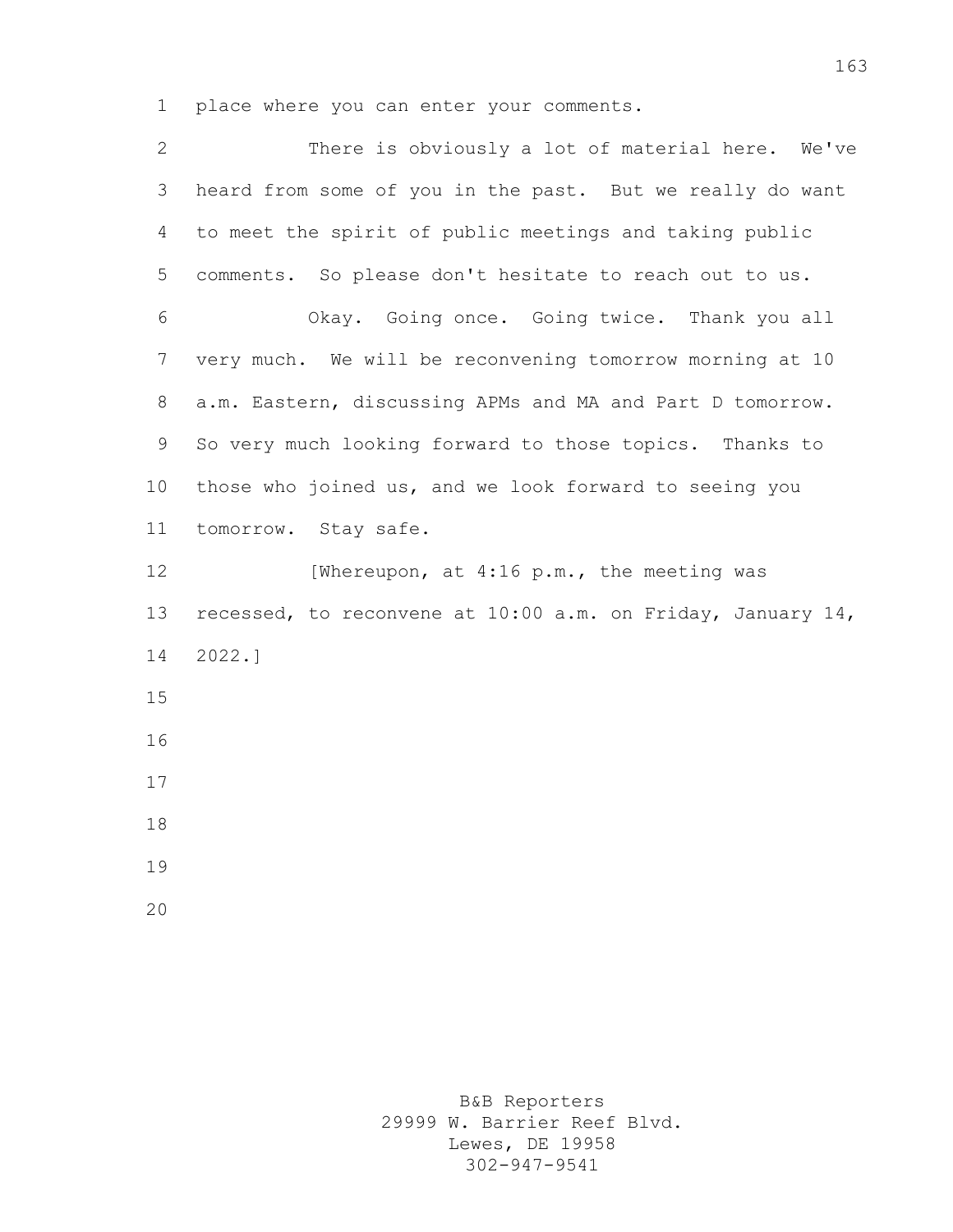## MEDICARE PAYMENT ADVISORY COMMISSION

PUBLIC MEETING

Via GoToWebinar

Friday, January 14, 2022 10:02 a.m.

## COMMISSIONERS PRESENT:

MICHAEL CHERNEW, PhD, Chair PAUL B. GINSBURG, PhD, Vice Chair LYNN BARR, MPH LAWRENCE P. CASALINO, MD, PhD BRIAN DeBUSK, PhD STACIE B. DUSETZINA, PhD MARJORIE E. GINSBURG, BSN, MPH DAVID GRABOWSKI, PhD JONATHAN B. JAFFERY, MD, MS, MMM AMOL S. NAVATHE, MD, PhD JONATHAN PERLIN, MD, PhD, MSHA BRUCE PYENSON, FSA, MAAA BETTY RAMBUR, PhD, RN, FAAN WAYNE J. RILEY, MD, MPH, MBA JAEWON RYU, MD, JD DANA GELB SAFRAN, ScD PAT WANG, JD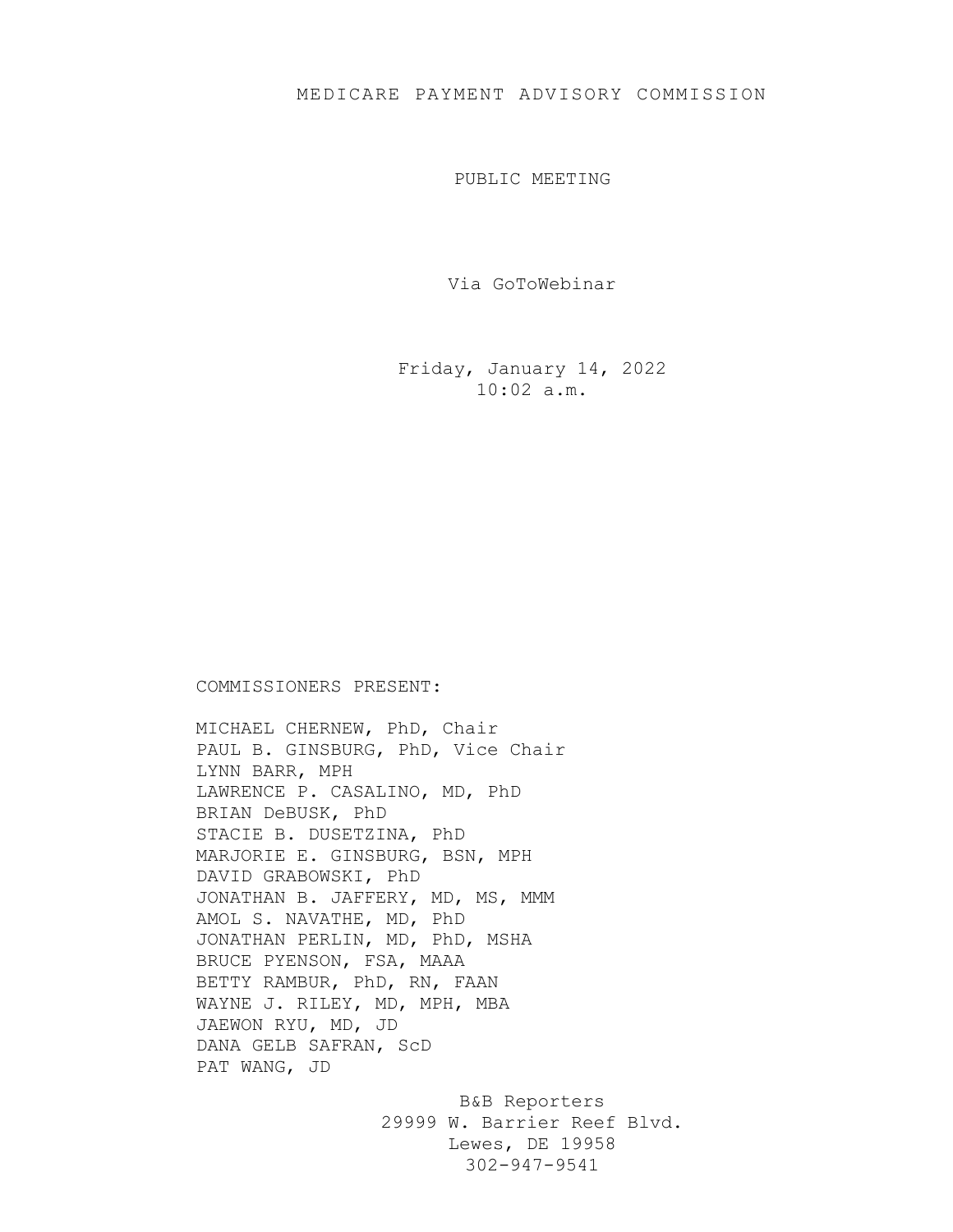## AGENDA PAGE

| Developing a multi-track population-based payment model<br>with administratively updated benchmarks<br>- Geoff Gerhardt, Rachel Burton, Jeff Stensland, |
|---------------------------------------------------------------------------------------------------------------------------------------------------------|
| The Medicare Advantage program: Status report and<br>mandated report on dual-eligible special needs plans<br>- Andy Johnson, Luis Serna, Eric Rollins84 |
|                                                                                                                                                         |
| The Medicare prescription drug program (Part D):<br>Status report<br>- Shinobu Suzuki, Rachel Schmidt157                                                |
|                                                                                                                                                         |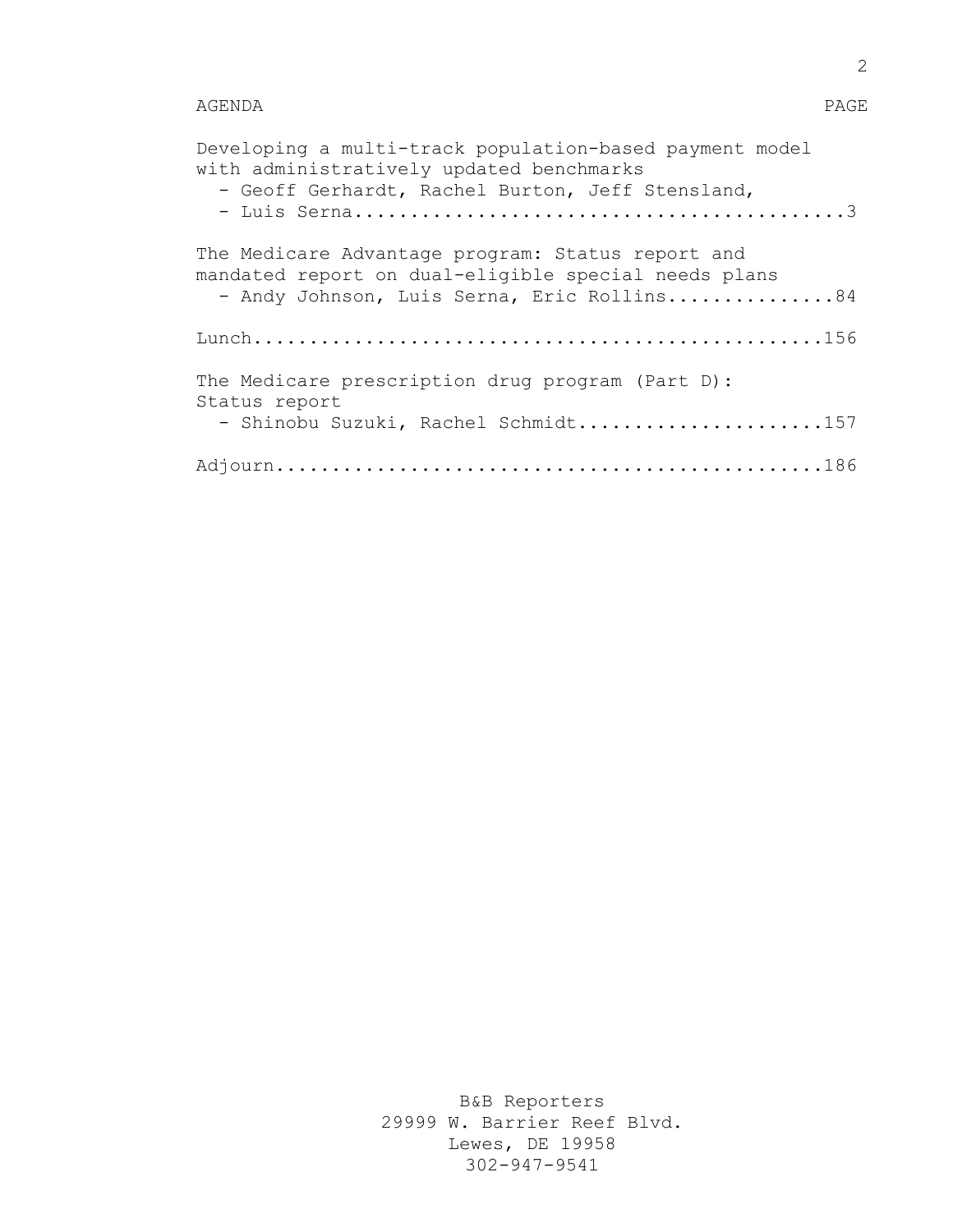| $\mathbf 1$    | P R O C E E D I N G S                                        |
|----------------|--------------------------------------------------------------|
| $\overline{2}$ | [10:02 a.m.]                                                 |
| 3              | DR. CHERNEW: Hi, everybody, and welcome to the               |
| 4              | Friday session of our January meeting. We have three         |
| 5              | topics today: alternative payment models, Medicare           |
| 6              | Advantage, and Part D. We're going to start with             |
| 7              | alternative payment models.                                  |
| 8              | For those joining us on the livestream, I want to            |
| 9              | emphasize this material is going to be integrated with a     |
| 10             | session in March on episodes into a single alternative       |
| 11             | payment model chapter that will appear in June.              |
| 12             | So with that I think I'm turning it over --                  |
| 13             | Rachel, are you starting?                                    |
| 14             | MS. BURTON: Yes, that's right.                               |
| 15             | DR. CHERNEW: Go ahead, Rachel.                               |
| 16             | MS. BURTON: All right. Good morning. In this                 |
| 17             | session, my colleagues and I seek Commissioner input on a    |
| 18             | hypothetical, multi-track, population-based payment model,   |
| 19             | with administratively updated spending benchmarks.<br>Two of |
| 20             | us will present but all four of us will be on hand to        |
| 21             | answer questions.                                            |
| 22             | The audience can download a PDF of these slides              |

B&B Reporters 29999 W. Barrier Reef Blvd. Lewes, DE 19958 302-947-9541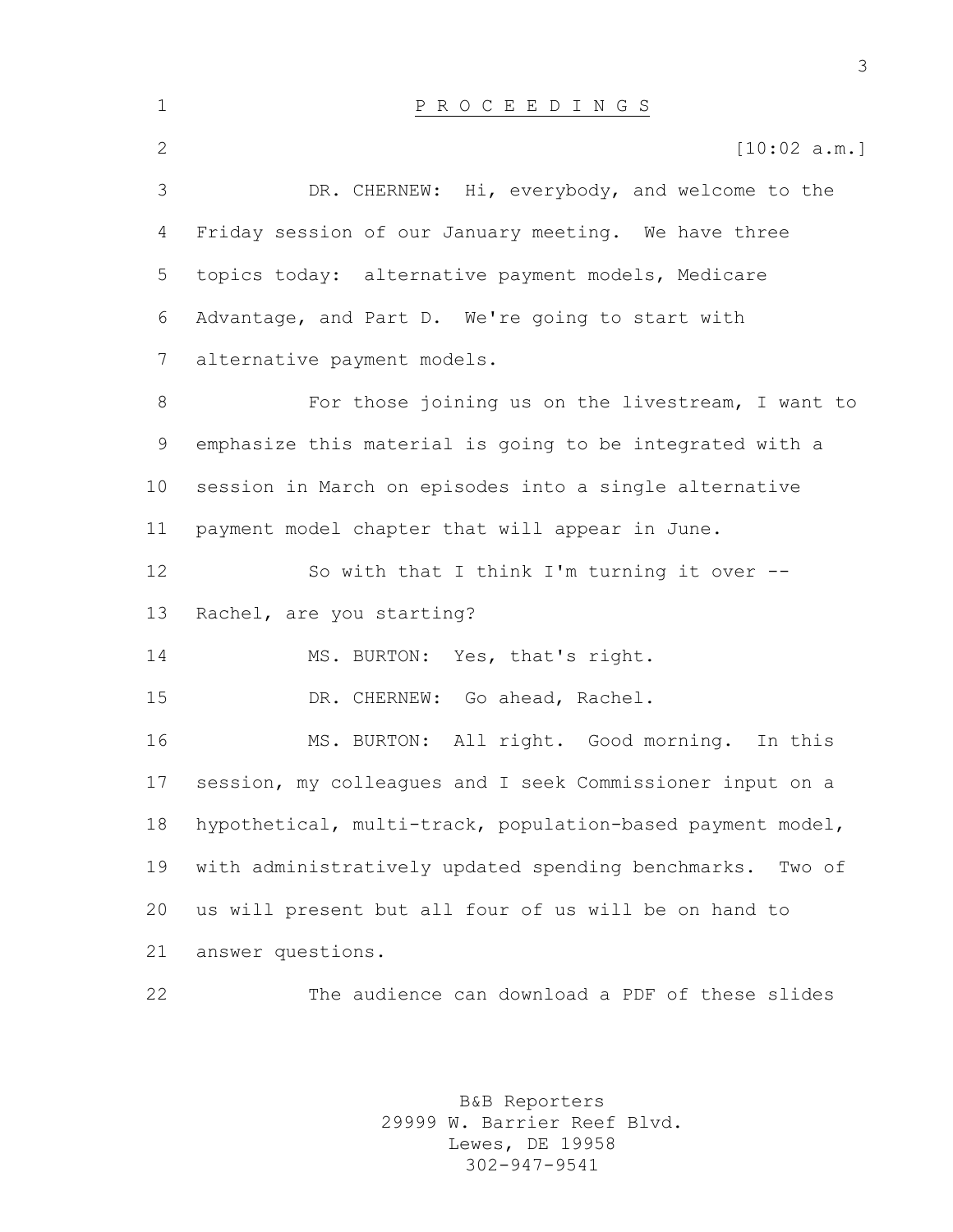from the webinar's control panel, under the Handouts section, which is likely on the right side of their screen.

 Today's presentation is meant to capture Commissioner preferences, articulated at the October and November meetings. At the October meeting there was broad Commissioner interest in centering CMS's alternative payment model strategy around a single, multi-track, population-based payment model.

 Different tracks of this model would be geared toward different types and sizes of provider organizations and would involve different amounts of financial risk.

 At the November meeting, Commissioners expressed interest, in moving away from the current practice of periodically "rebasing" ACO benchmarks to an approach that only uses annual administrative updates.

 Today, we present a hypothetical payment model that incorporates the features Commissioners favored at these meetings and seek your feedback and further input on this model.

 A multi-track, population-based payment model could have three tracks. Participating providers could be given benchmarks, that reflect their attributed

> B&B Reporters 29999 W. Barrier Reef Blvd. Lewes, DE 19958 302-947-9541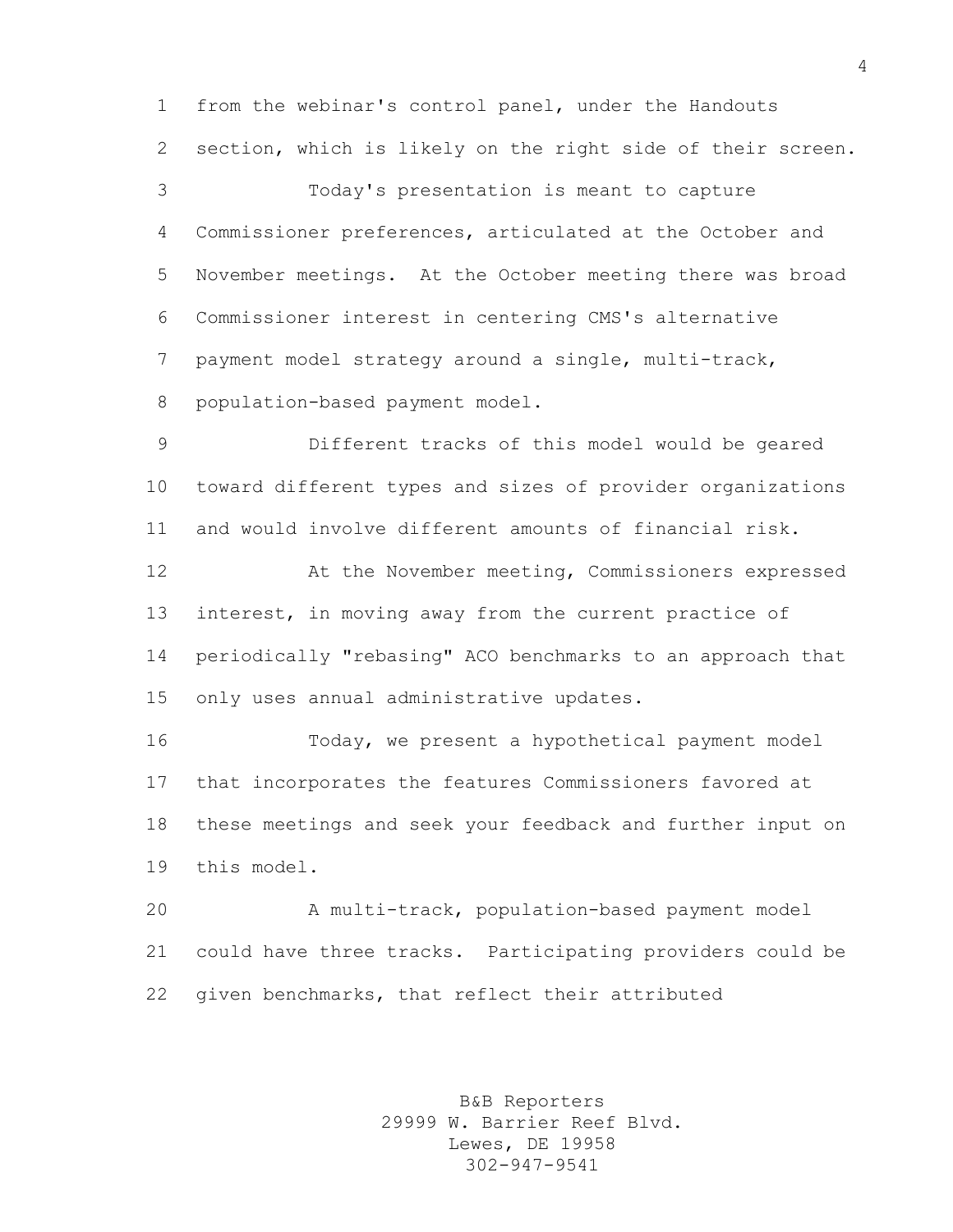beneficiaries' total expected spending under Parts A and B. The actual spending generated by these patients could then be compared to their benchmark, to determine if shared savings or losses were generated.

 Track 1 of this model could be geared toward groups of small provider organizations, such as independent physician practices, safety net providers, and rural providers that meet certain volume thresholds, and it could involve no financial risk, with providers keeping up to 50 percent of the savings they generate relative to their benchmark, after a minimum savings rate is exceeded.

 Track 2 could be geared toward mid-sized organizations, such as multi-specialty physician practices with multiple locations and small community hospitals, and could allow providers to keep up to 75 percent of the savings they generate and make them pay back up to 75 percent of the losses they generate.

 Track 3 could be geared toward large provider organizations, such as health systems with multiple hospital campuses, and could use a 100 percent shared savings and loss rate, meaning they would essentially be paid capitation. Smaller or mid-sized providers could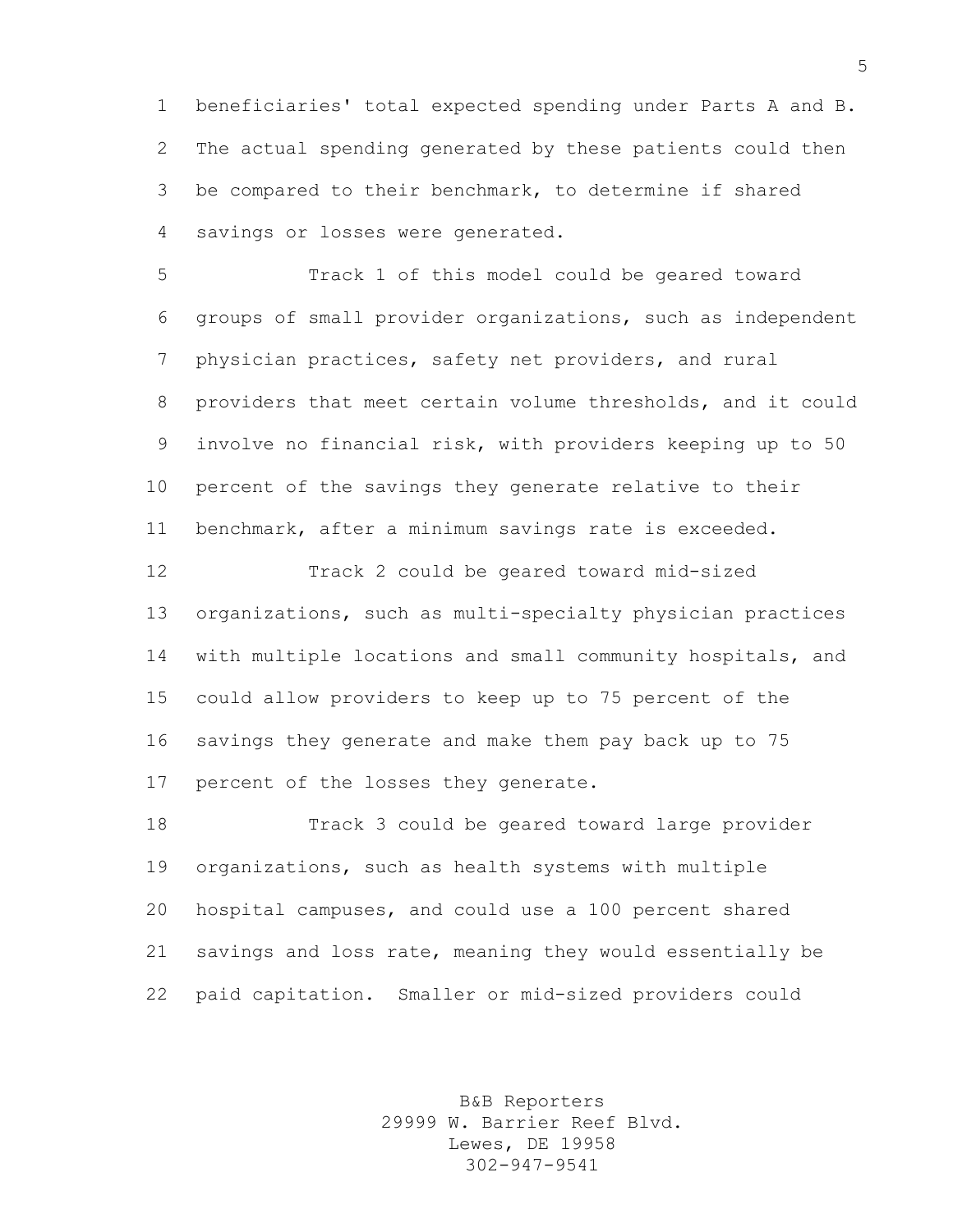participate in higher tracks if they wanted.

 Beyond these broad strokes, some further details of this model will need to be fleshed out, which will be the focus of the rest of this presentation.

 First we present some options for incentivizing providers to participate in this model. Next we ask Commissioners how quickly providers should take on financial risk in this model. We then explore how to address the risk that random variation in spending could lead to unwarranted shared savings payments. And then we describe an approach that could be used to administratively update benchmarks while minimizing the need for periodic rebasing.

 Our first implementation issue is how to incentivize providers to enroll in this model. It is usually important to incentivize model participation, because if a model is left voluntary it can attract only those providers who expect to receive more Medicare revenue by participating. This selection bias is likely a reason why many Medicare APMs have resulted in net increases to Medicare spending so far.

We focus on how to incentivize participation in

B&B Reporters 29999 W. Barrier Reef Blvd. Lewes, DE 19958 302-947-9541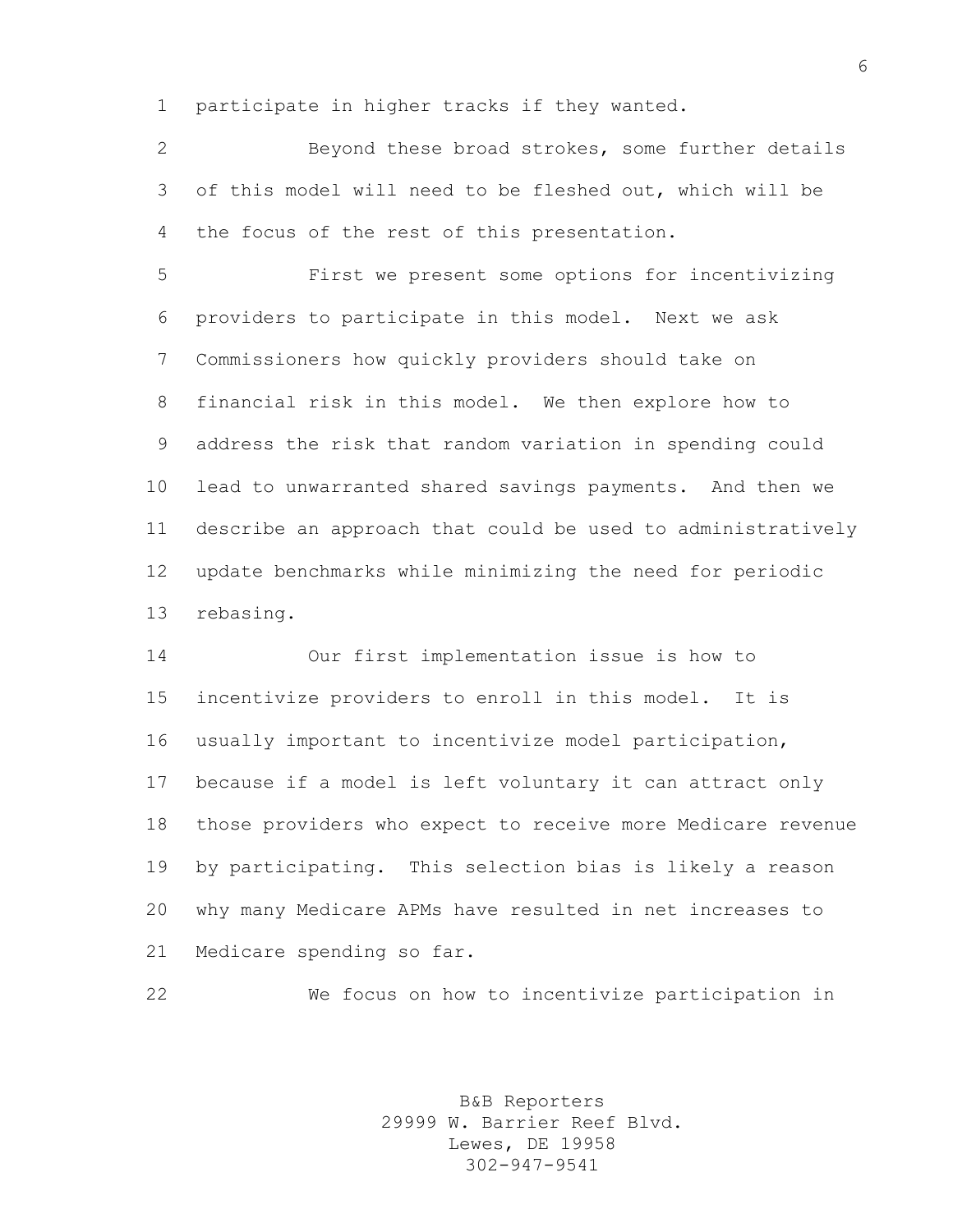Tracks 2 and 3 of the model, since these tracks will involve financial risk and therefore may not appeal to some providers. But we also invite Commissioner input on whether incentives are even needed for this model. It could be that the elimination of the "rebasing" of benchmarks is enough to make this model attractive to many providers.

 We assume there would be no need for incentivizes to participate in Track 1, because it's an upside-only track and will therefore be attractive to many on its own, but Commissioners should let us know if they think otherwise.

 Before we talk about options for incentivizing providers to participate in this model we should talk about some existing incentives written into current law.

 Under MACRA, starting in 2026, clinicians in A- APMs like the one contemplated in this presentation will receive annual updates to their Medicare physician fee schedule payment rates of 0.75 percent per year, shown by the dotted green line. Clinicians not in A-APMs will receive 0.25 percent updates, shown by the lower red line. These differential payment rates will create an

> B&B Reporters 29999 W. Barrier Reef Blvd. Lewes, DE 19958 302-947-9541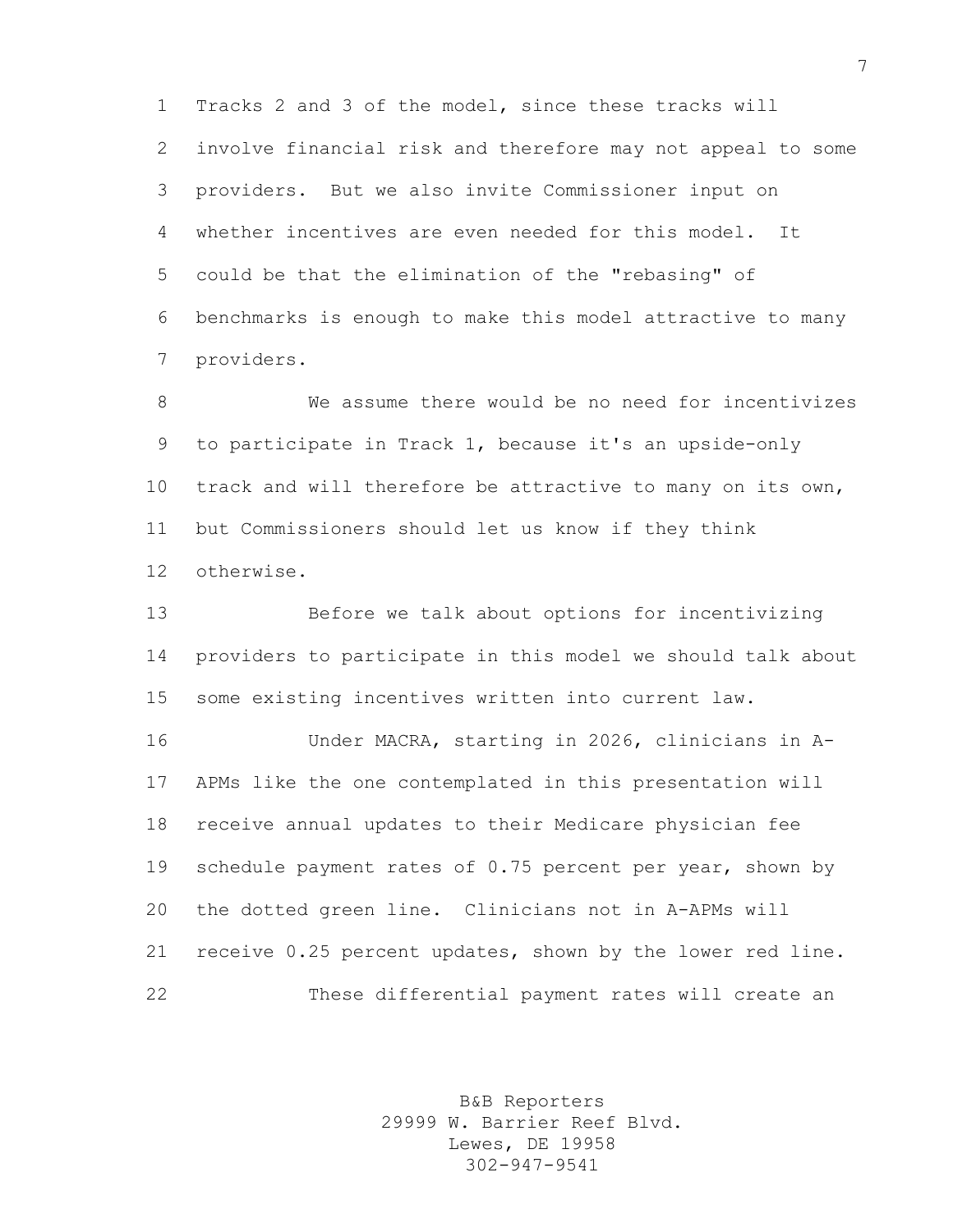incentive to participate in A-APMs that is weak in the early years of this policy but then will grow to become strong. For example, by 2040, payment rates will be 8 percentage points higher for clinicians in A-APMs compared to clinicians not in A-APMs.

 Not shown in this graph is the MIPS program, which will adjust the payment rates of clinicians who are not in A-APMs by up to plus or minus 9 percent, and add further complexity and mixed signals to the system.

 Now that we have level-set, there are a number of options for incentivizing mid to large providers to participate in Tracks 2 and 3 of the model. One option is to simply require that provider organizations of certain types or sizes participate in the model, if they want to continue in the Medicare program, as has been done in a few models in the past.

 Another option is to pay lower rates to clinicians who do not enroll in the model, either through differential payment updates like the ones I just showed you, or a flat 5 percent reduction to payment rates. The model could also employ the type of soft

incentives that are currently used in some of CMS's

B&B Reporters 29999 W. Barrier Reef Blvd. Lewes, DE 19958 302-947-9541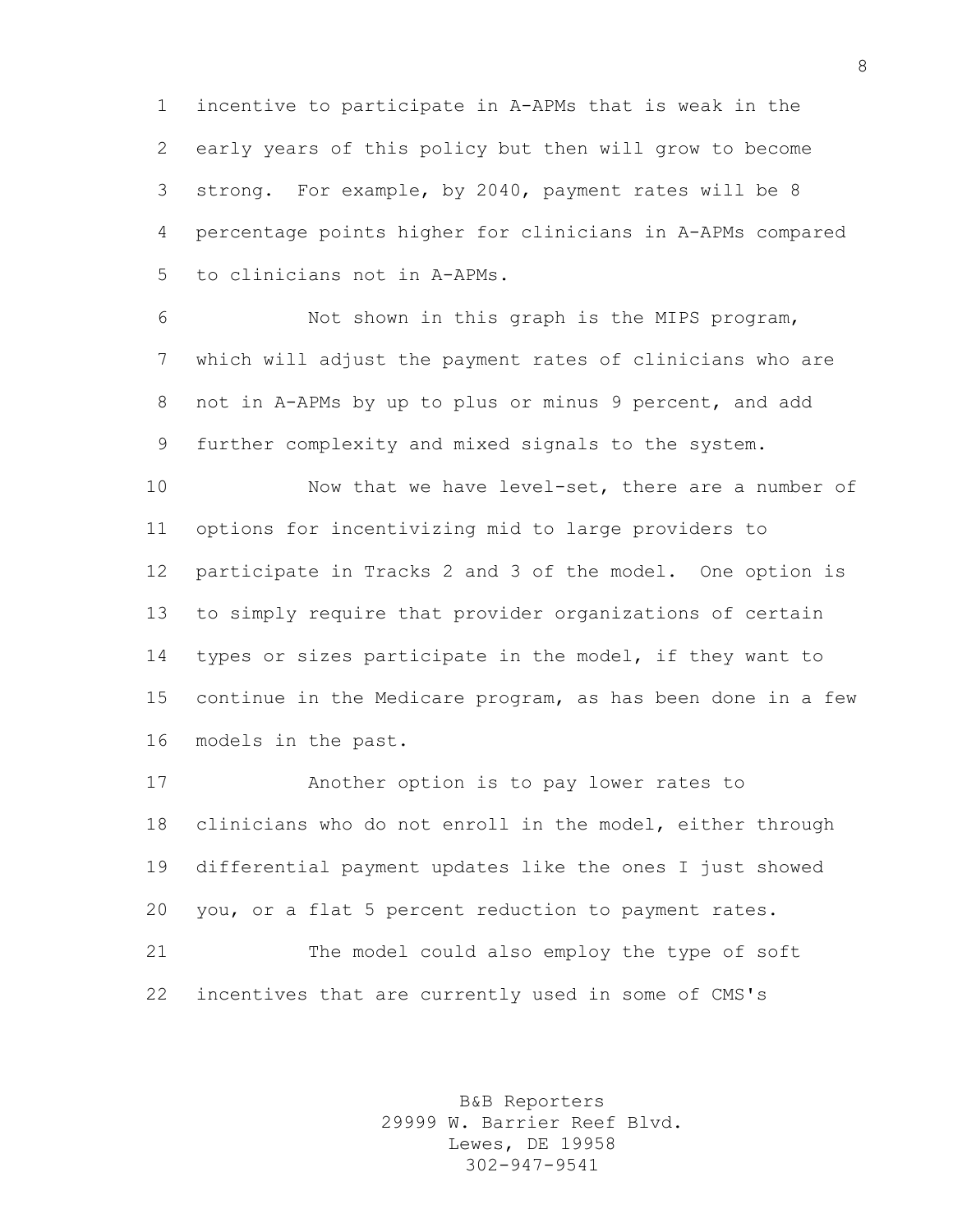alternative payment models, such as waivers of certain Medicare requirements and free technical assistance.

 We seek input from Commissioners on other incentives that should be considered.

 Our next implementation issue is how quickly to incentivize providers to enroll in model tracks with financial risk. For example, Track 1 providers could be allowed to participate in that upside-only track indefinitely or they could eventually be encouraged to move to a track with financial risk.

 Pushing smaller providers to take on financial risk before they are ready could increase provider consolidation, since small organizations may look to join larger organizations that are better able to cover the cost of any financial losses that might be owed once they are in a higher track.

 Another decision point is whether to incentivize mid-to-large providers to participate in the model right away or to give them some number of years of notice first. Pushing larger organizations to quickly enroll in one of these tracks may lead to provider pushback.

22 I will now pass things over to Geoff.

B&B Reporters 29999 W. Barrier Reef Blvd. Lewes, DE 19958 302-947-9541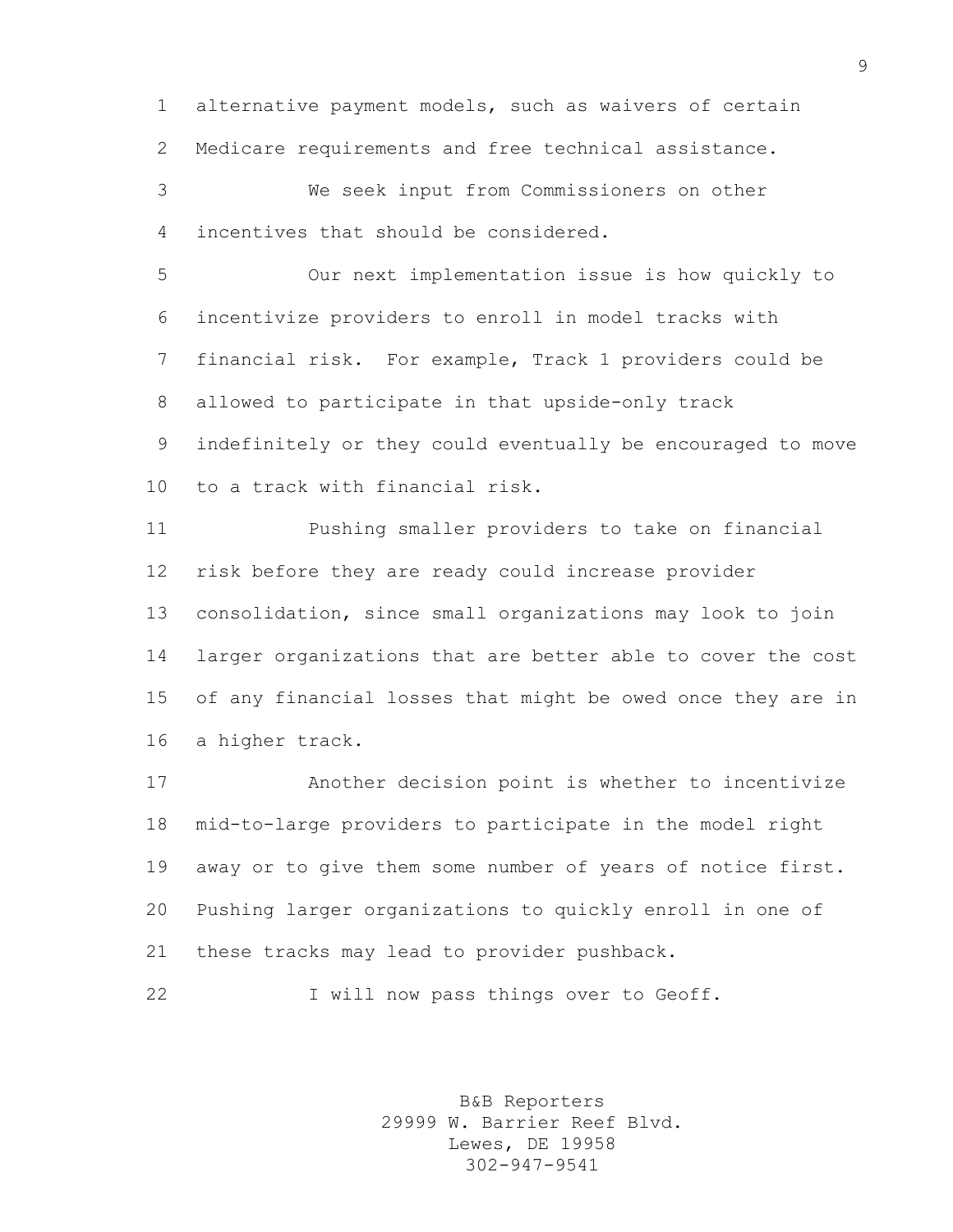MR. GERHARDT: The idea behind population-based payment models is to reward organizations that reduce spending by improving efficiency, but changes in spending can also be the result of random variation. This issue is of particular concern among small ACOs in upside-only risk arrangements because their spending is more susceptible to random variation and one-sided models may reward spending reductions due to random variation but not penalize them for spending increases.

 Medicare has tried to address the issue by requiring ACOs to have at least 5,000 beneficiaries, but there is evidence that this threshold may not be high enough to guard against the phenomenon. The threshold could be increased, but that would make it more difficult for smaller organizations to participate.

 Another approach would be to require ACOs to exceed a specified savings threshold before being eligible for shared savings payments. This approach reduces the likelihood that shared savings payments will result from random variation, but could discourage participation if providers think it will be too difficult to meet the minimum savings rate in addition to the applicable discount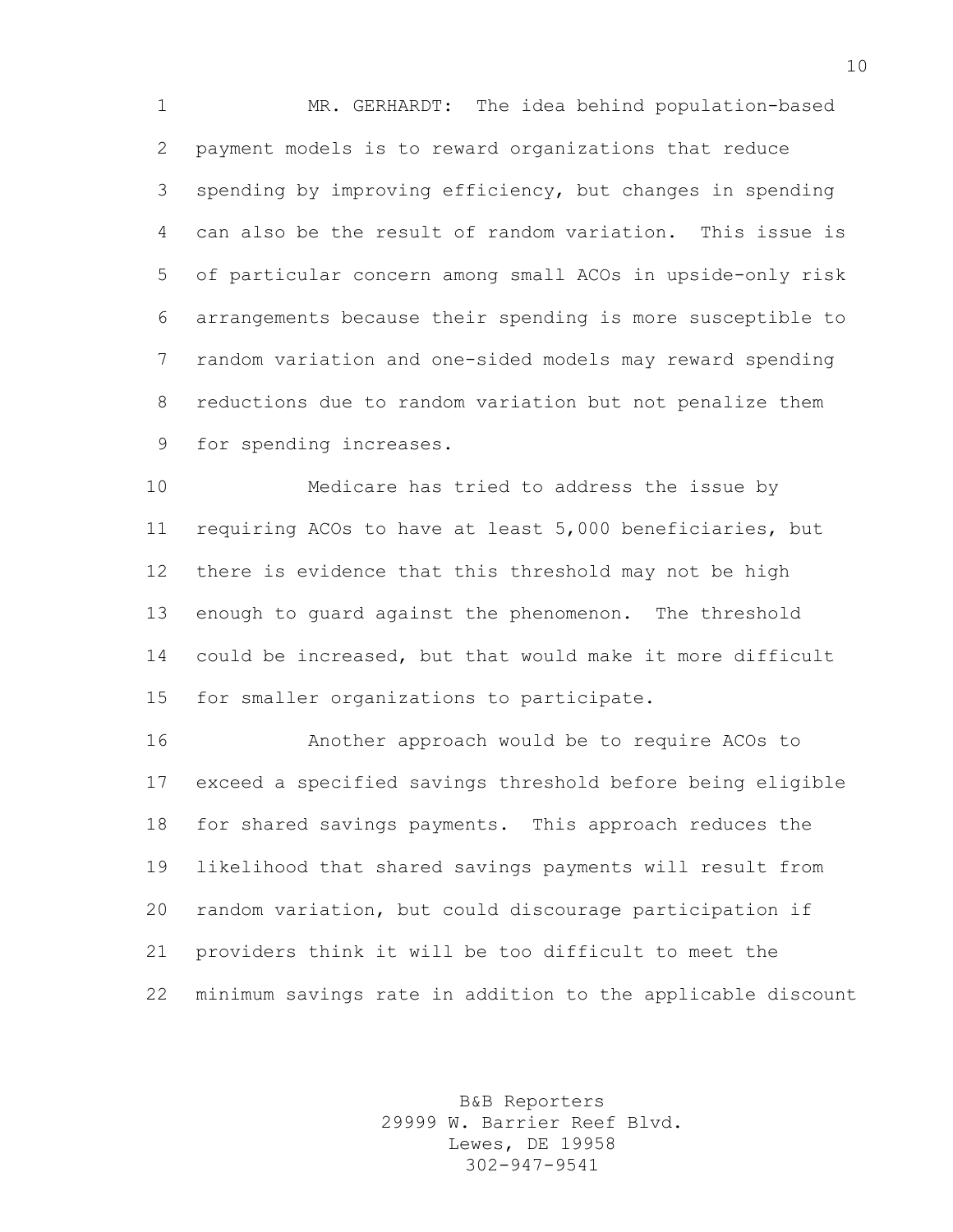factors.

 This slide briefly describes a hypothetical approach to setting and administratively updating benchmarks in the model. The process starts by determining total Part A and Part B fee-for-service spending for beneficiaries that would have been assigned to each ACO during a historical period of time. For each performance year, each ACO's benchmark would be updated using the following growth rates.

 First benchmarks would be updated to reflect locally weighted changes in Medicare prices. Next, a risk- adjusted allowance for growth in the volume and intensity of Medicare-covered services would be applied to the benchmarks. Finally, the proposed benchmarks would include some discount factors. A consistent national discount rate would be applied to the volume and intensity allowance as a means of encouraging more efficient care and savings to the program.

 Regional adjustments would also be applied to each ACO's benchmark. For example, a "within-region" adjustment could vary according to the level of spending in that ACO relative to other organizations in their region.

> B&B Reporters 29999 W. Barrier Reef Blvd. Lewes, DE 19958 302-947-9541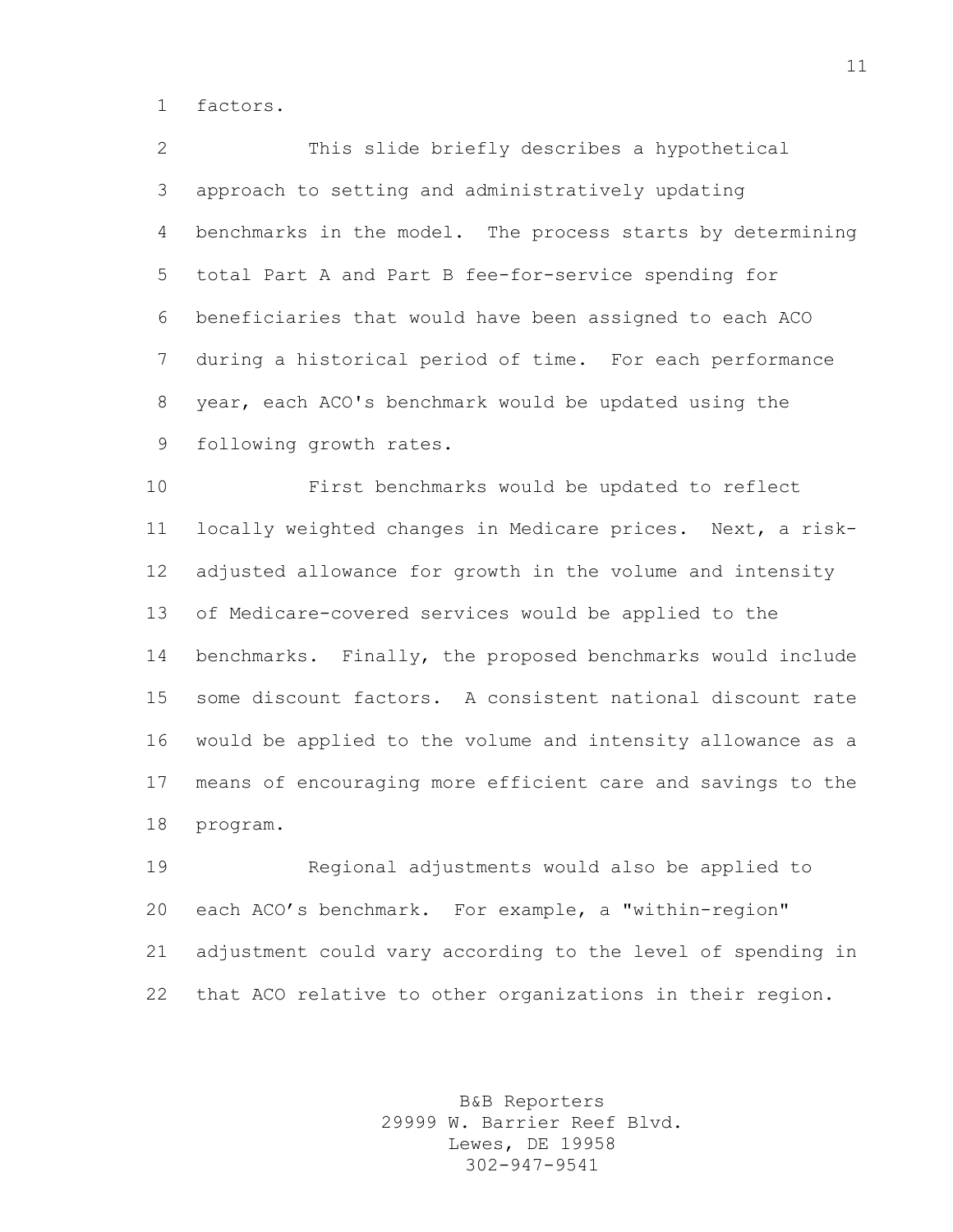This table shows how some parts of the update method discussed on the previous slide could work in practice. The numbers in this table are illustrative and are not based on actual growth rates or policy recommendations.

 Each row represents ACOs in a given region, grouped by spending compared to other ACOs in that region. ACOs with the lowest spending are in the top row and those with the highest spending at the bottom.

 The second column shows how updates for all benchmarks would reflect the weighted change in Medicare prices within a given region, in this example 2 percent.

 The next column over shows an allowance for projected growth in the volume and intensity of Medicare services. Notably, the 2.5 percent rate shown in this column includes a uniform national discount rate of 0.5 percent.

 The second column from the right shows the regional discount factor for each quintile of ACOs. The regional discount factor the lowest spending quintile is 0, while the discount factor for the highest spending organizations is 1 percent.

> B&B Reporters 29999 W. Barrier Reef Blvd. Lewes, DE 19958 302-947-9541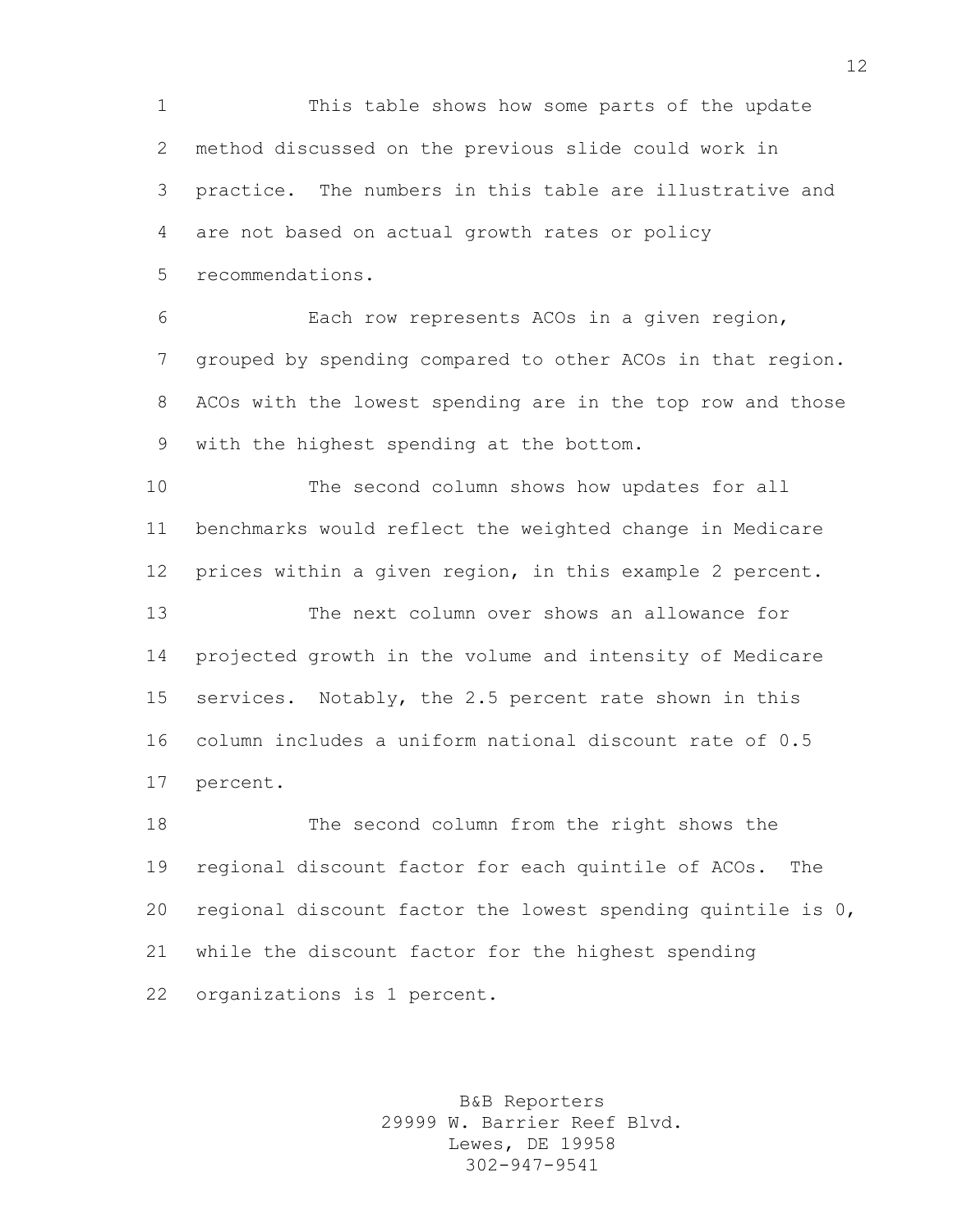Finally, the column on the far right shows the net growth rate for ACOs in each spending quintile.

 Administratively determined growth rates address important concerns that have been raised about how the current methodology "rebases" benchmarks to reflect changes in each ACO's actual spending. Rebasing benchmarks in this way may reduce incentives to participate in the model and improve efficiency because any spending reductions make it increasingly difficult to get future spending below the rebased benchmarks.

 This so-called "ratchet" effect is not a concern with administratively determined benchmarks because updates are disconnected from actual changes in ACO spending. Another feature of the proposed methodology is

 that over time the regional discount rate is likely to cause spending to converge around a regional average, thus reducing spending variation within regions. Despite these potential benefits, a number of important issues remain to be worked out. For example, how would the update method account for large changes in beneficiary risk scores after the initial benchmark is established? Also, how would the update approach account for large and unexpected changes in

> B&B Reporters 29999 W. Barrier Reef Blvd. Lewes, DE 19958 302-947-9541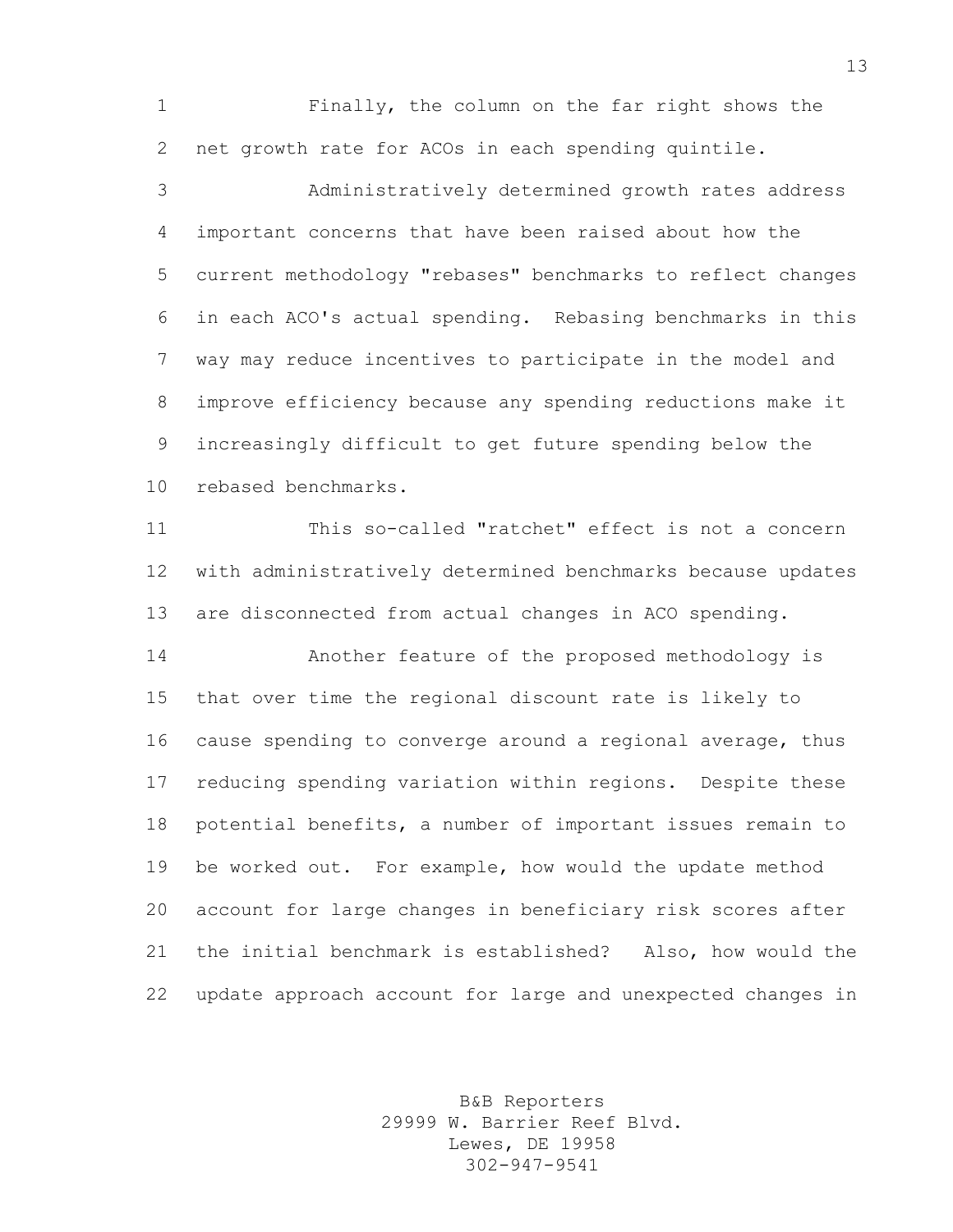volume and intensity once that part of the growth rate has been set? And how should policymakers address potentially large differences between benchmarks and actual spending that may develop over time?

 That concludes our presentation on a hypothetical population-based payment model and framework for updating benchmarks using administratively determined growth rates. We are interested in getting your general feedback about the features of the hypothetical model, as well as the benchmark methodology.

 Throughout the mailing materials and today's presentation we also raise a number of more specific issues about how the model and benchmarks would be implemented, some of which are included on this slide.

 We look forward to your discussion and are happy to answer any questions you have. With that, I will hand things back to Mike.

 DR. CHERNEW: Okay. We are about to jump into Round 1. I just want to give one sort of level-setting comment going into the session. There is obviously a lot of material here. I think the staff has done outstanding work. There are different levels with being discussed,

> B&B Reporters 29999 W. Barrier Reef Blvd. Lewes, DE 19958 302-947-9541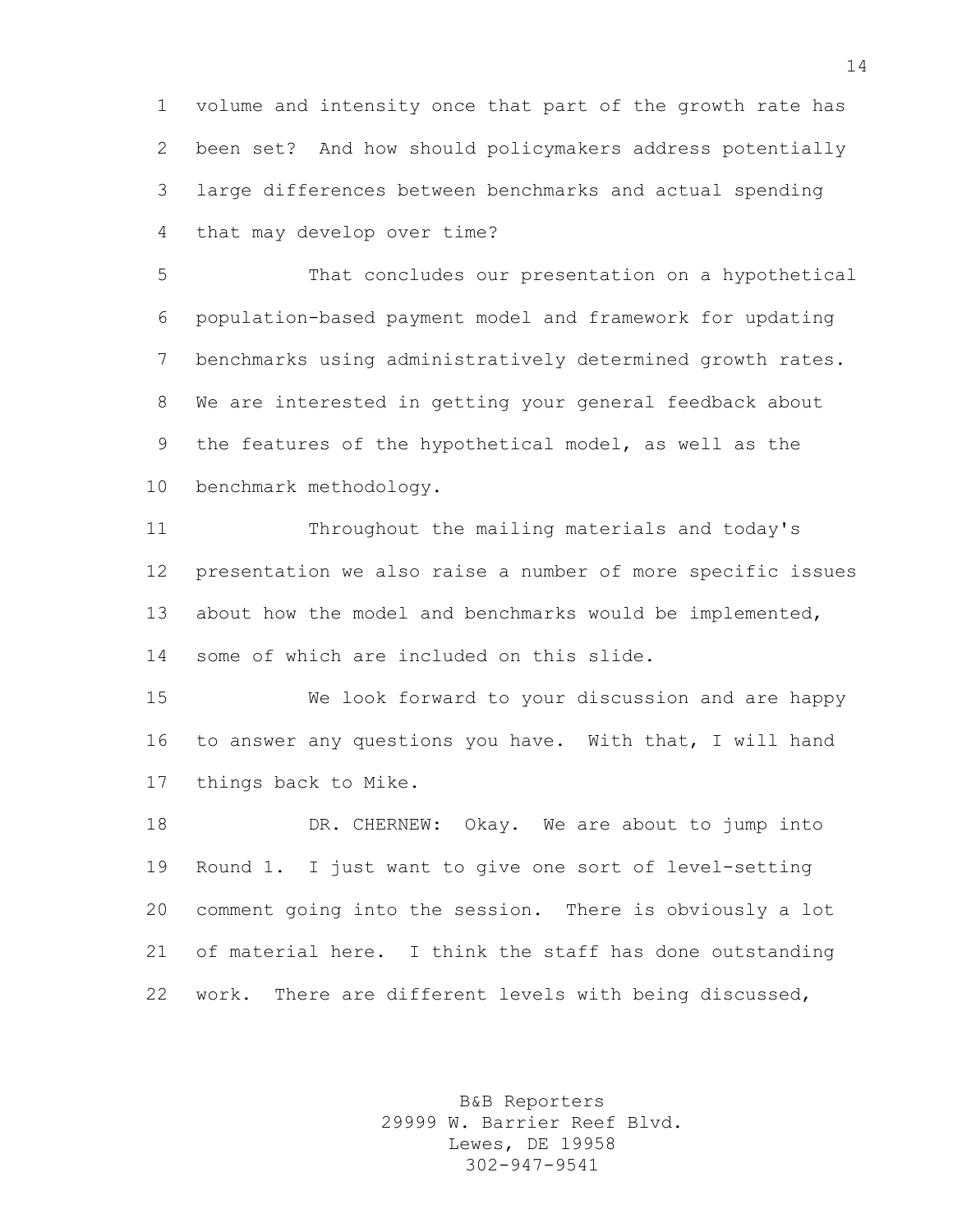from the idea of a multi-track, population-based model, where we seem to have some consensus, the idea getting rid of the "ratchet," and then there are some tactical things about how we do that and some of the specific things that are set and discussed.

 All of those are fair game, but I do want to make sure that we step away from this session with some understanding of where we are in the bigger picture of things, and we can continue to discuss some of the other details as we move forward.

 So I may ask later, depending on where the consensus is going, where people are thinking about those bigger things, but for now let's move through the Round 1 questions.

 Dana, I'm going to turn the queue over to you. MS. KELLEY: All right then. I have Jonathan Jaffery up first.

18 DR. JAFFERY: Thanks, Dana, and thanks to everyone who worked on this, the staff. This is a fantastic chapter, obviously a topic that's very important to me, as you know. But this has been such great work. I have two questions for Round 1. The first one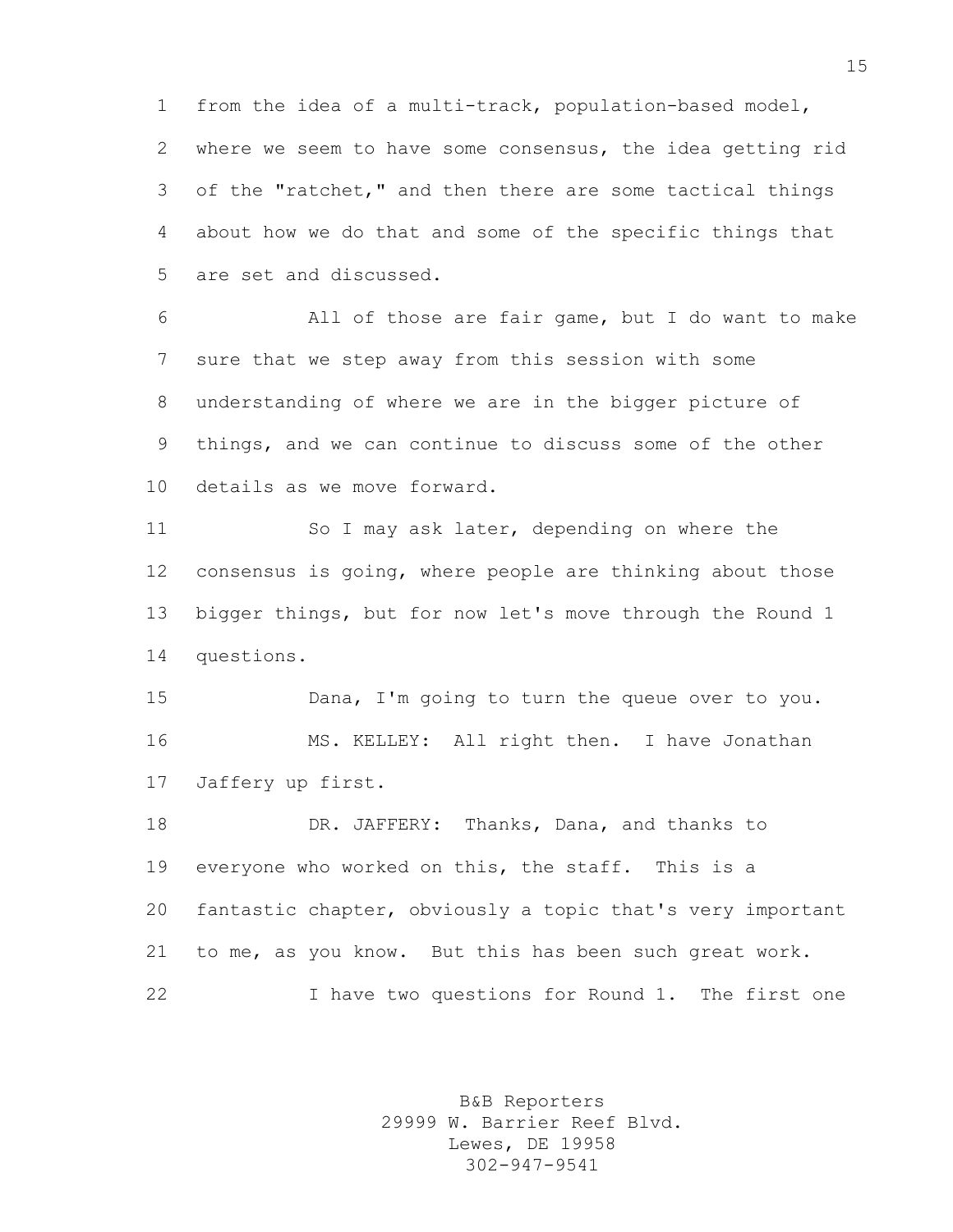is pretty quick. There is text box on page 23 that talks about shared savings that are included in the benchmarks, even as they're excluded from the ACO benchmarks, which I guess was not something I was totally aware of. But the question is, is that in statute or how is that determined? MR. SERNA: So CMS generally, or OACT generally determines that based on how it affects the trust fund. So if those funds come out of there they generally include them in the benchmark. That's the general rule that they apply. So not just shared savings but other kinds of incentive-based payments will also be in the benchmark. DR. JAFFERY: Okay. And then on page 29 of the chapter you talk about the differences in plan bids and Medicare price growth as a potential empirical way to get at volume and intensity. Can you say a bit more about that? I'm just have a little hard time, a little difficulty, thinking about how these different things might

line up and inform the ACO benchmarks.

 DR. STENSLAND: Well, the general idea here is we were putting a lot of weight on this OACT estimate of how much value and intensity is going to grow over a certain period of time, if that's where we're getting the number,

> B&B Reporters 29999 W. Barrier Reef Blvd. Lewes, DE 19958 302-947-9541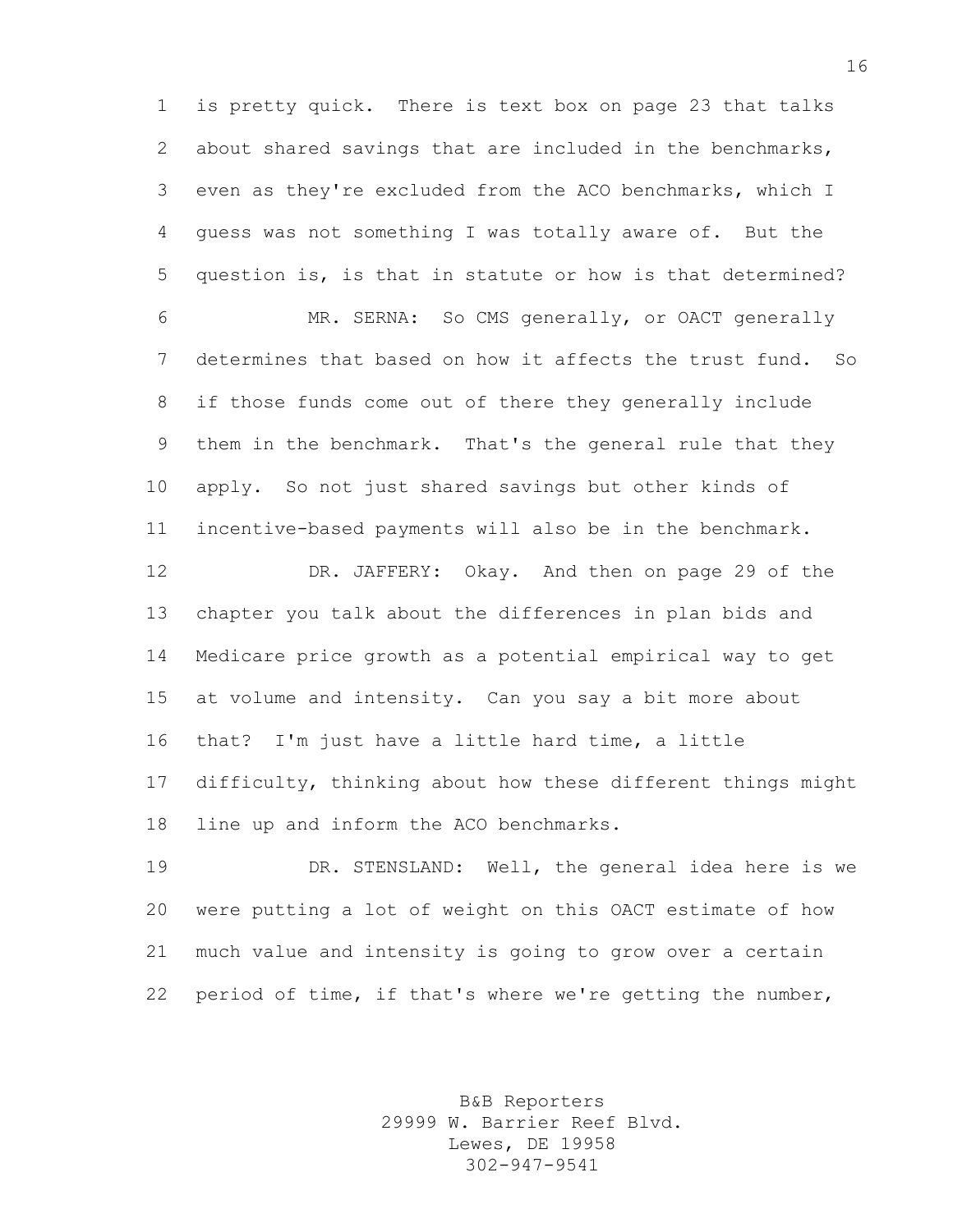or where else we're getting that fixed number.

 So a way to try to get a better idea of empirically how much is the industry being forced to increase their payments due to volume and intensity would be to look at the MA bids, and MA bids are going to reflect changes in Medicare prices, in the prices they pay, and they're going to reflect changes in the volume and intensity of care.

 So if prices are going up by 2 percent and MA plans are able to limit their volume and intensity growth to 1 percent, then we could say we would expect the ACOs to also limit their value and intensity growth to 1 percent. Both those are growth factors so we're not saying the volume has to be as low as MA volume is. It's just that the growth would be expected to be similar.

 DR. JAFFERY: Okay. That's helpful. Thanks. And then just to flesh out the timing a little bit more, so as the MA plan bids come in, when -- in the fall?

 MR. SERNA: So they come in in the summer, so they would be finalized by the fall. So it would be similar, if you want to think of it in terms of ACOs that 22 have prospective assignment now, right. So they use those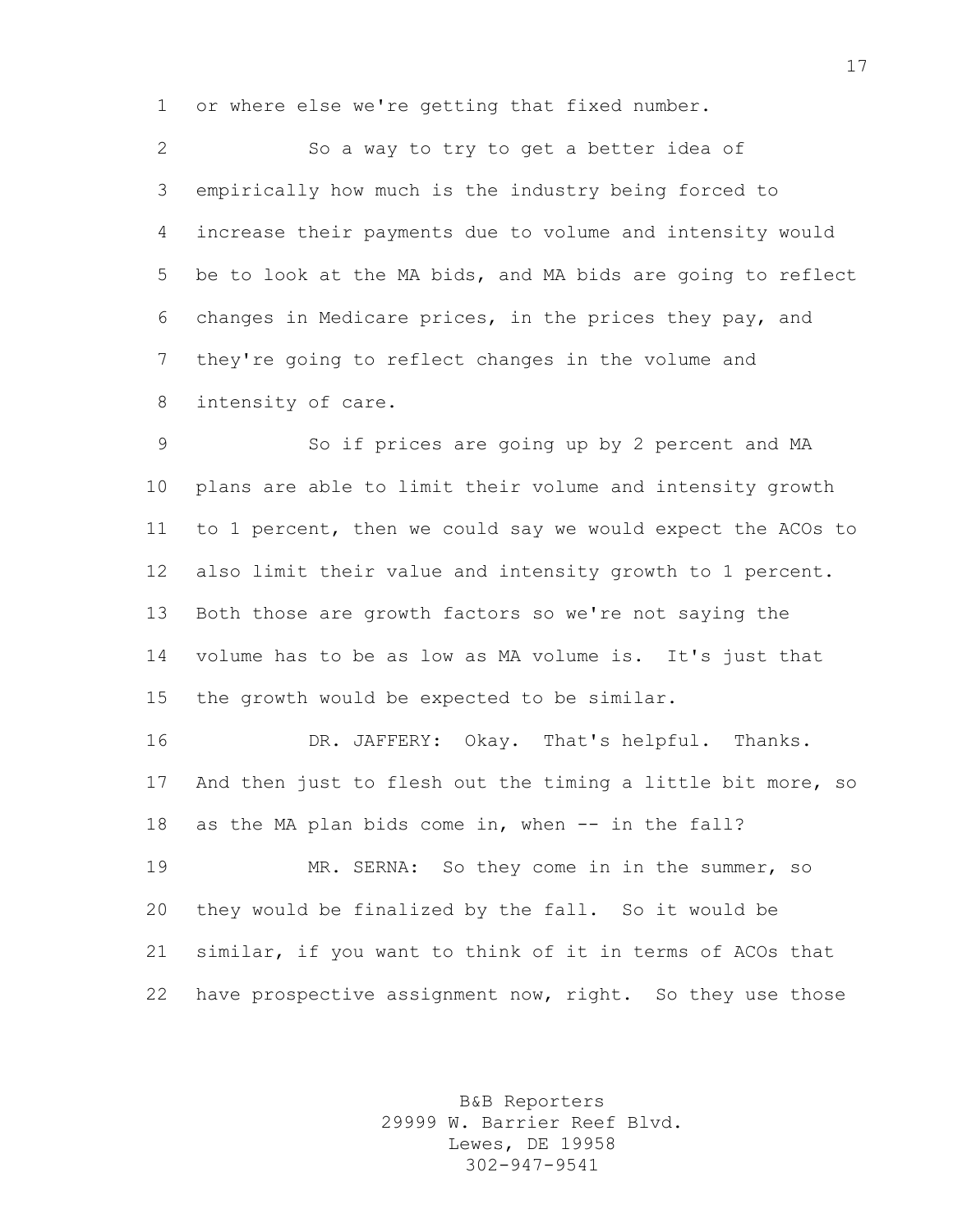claims-based experiences through the third quarter of the calendar year. So if you want to think of it in the same way, they would still have that prospective rate if this method was done. DR. JAFFERY: So for a January performance period, start period, you would know it by the fall. MR. SERNA: Correct. DR. JAFFERY: Okay. All right. Thanks. That's all I have for Round 1. Thank you. 10 MS. KELLEY: All right. I have Bruce next. MR. PYENSON: Thank you, and I want to echo Jonathan's compliments to the staff. I've got a couple questions that I think are big picture and some that are pretty granular. I'll start with the big picture question. The multitier or multiclass approach is evident here with sharp distinctions between different classes of providers. I'm wondering if you had considered a continuum approach or a unified approach since that's what's widely adopted in the insurance industry; for example, risk-based capital when it comes to assessing risk. So the question 22 is why the model of setting up, in effect, cliffs as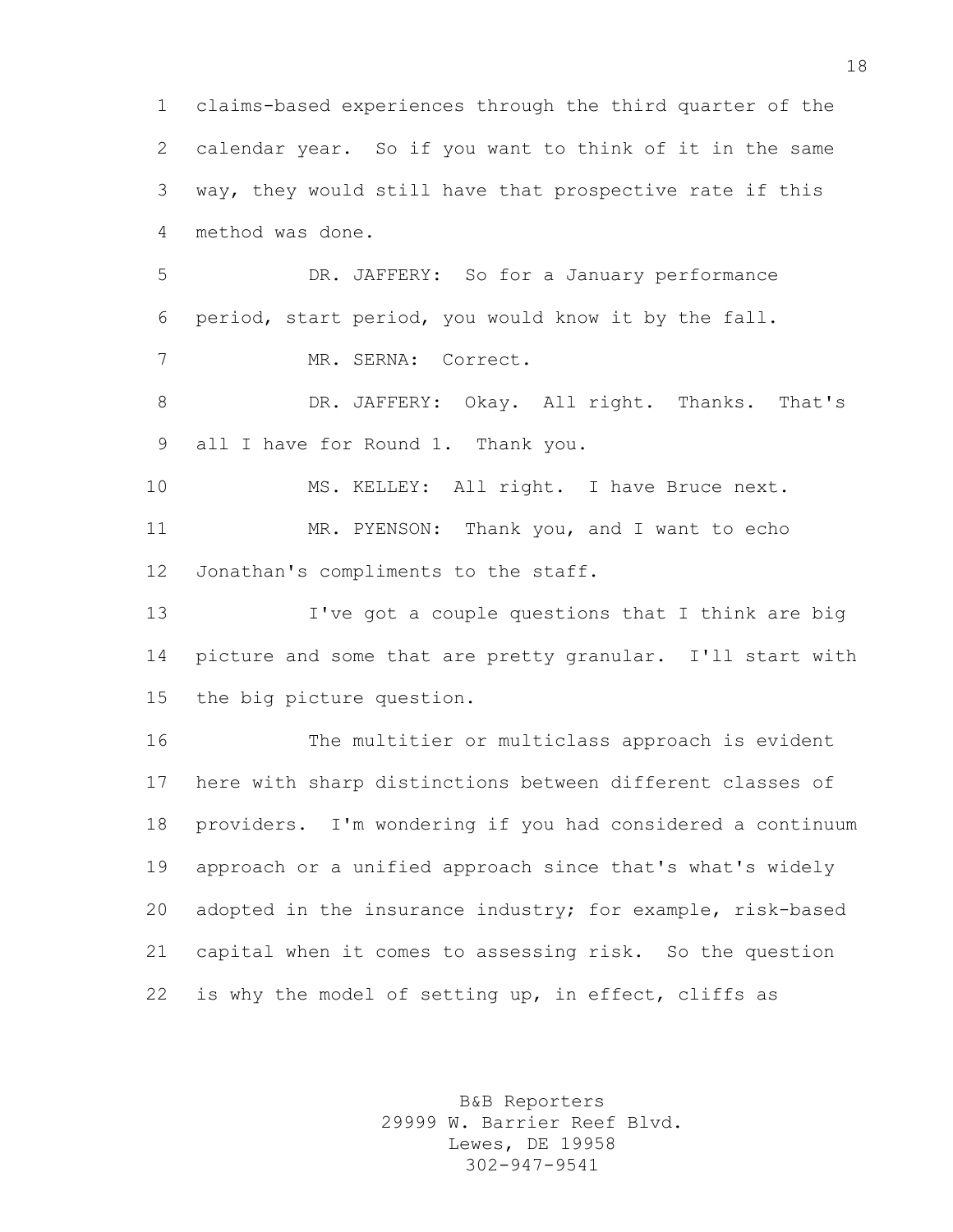opposed to a continuum of risk assessment, which would be, from my standpoint, more consistent or more in harmony with the way the Medicare Advantage plans operate?

 DR. CHERNEW: Do you want me to say something about that, or do you want to go, Luis, Jeff, Rachel, or Geoff?

 DR. STENSLAND: Well, you can say something too, but just to clarify, these are the three categories that we were talking about of different ACOs, which supposedly would have three different sets of regulations to govern them. So I think it would be hard to do it on a continuous basis if you're having different sets of regulations, but maybe I missed something in the question.

 MR. PYENSON: Well, the issue is how much risk does an organization take, which is connected to a number of things, not just shared savings. It's connected to the winsorization of costs or stop-loss issues and a number of other factors in the formula, and those are continuous variables.

 So I'm puzzled at this, why you felt the need to set up separate tiers.

DR. CHERNEW: Can I try and jump in? First of

B&B Reporters 29999 W. Barrier Reef Blvd. Lewes, DE 19958 302-947-9541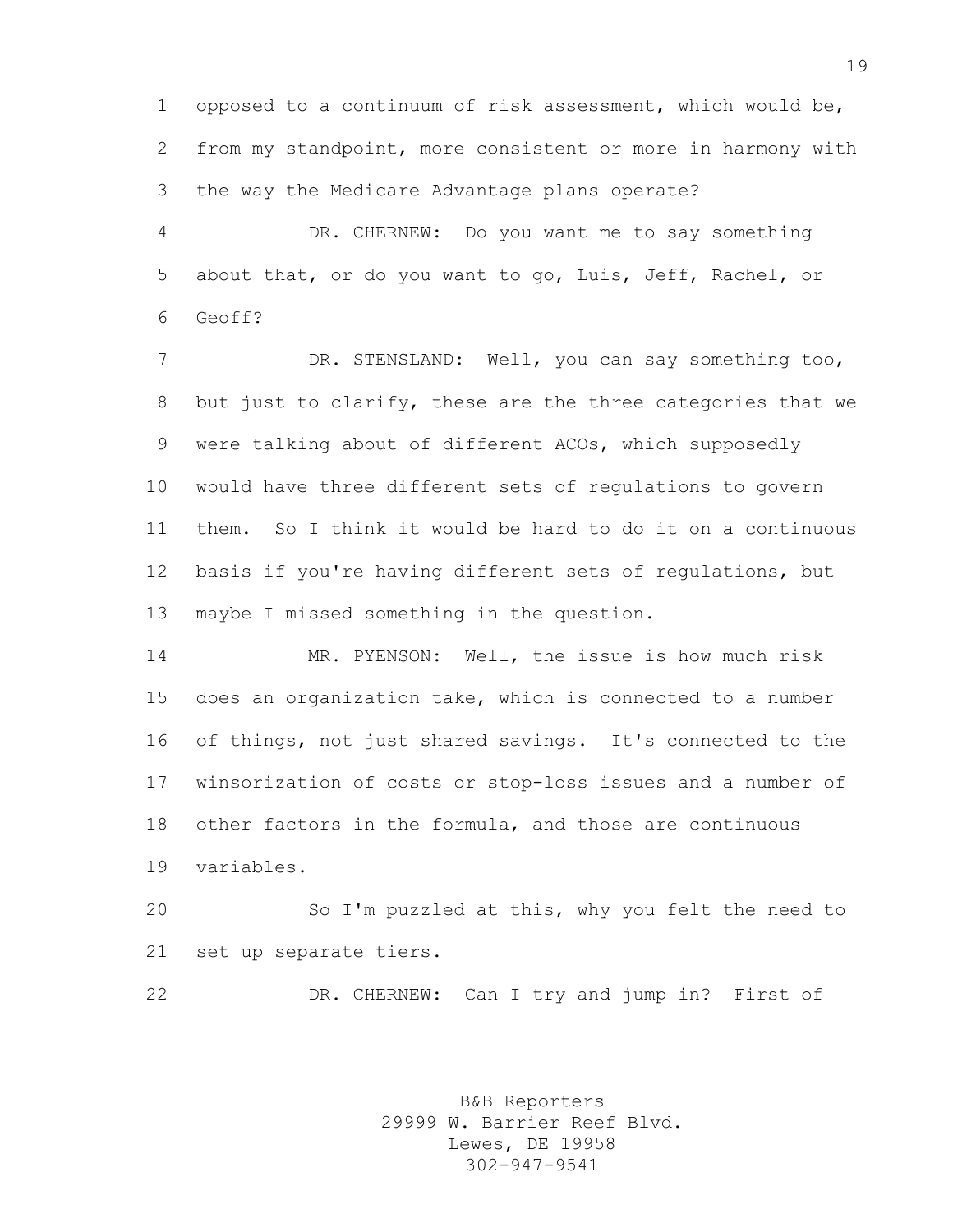all, we should have a discussion of this point, Bruce, if you'd like, in Round 2 because this is a complicated point.

 The answer to the clarifying question is because there's a number of program parameters, the minimum saving percentages, a range of other aspects of things, as Jeff was laying out, it's difficult to make all of those things continuous as a function of whatever variable you want, and the variable that you might want itself could fluctuate from year to year, meaning the parameters an organization is under would fluctuate form year to year.

 So the Round 1 answer is the reason the decision was made is because it's difficult to see how to make all the different parameters continuous around the fluctuating variable. That's just a Round 1 answer.

 There's a Round 2 point where you might respond, well, you could do that in the following ways. I'd encourage you, if you're okay with everything, that that's your view, that's sort of a Round 2 point, and I'm perfectly willing that you should say that.

 The answer is basically in the spirit of exactly what Jeff said.

MR. PYENSON: That it's too hard.

B&B Reporters 29999 W. Barrier Reef Blvd. Lewes, DE 19958 302-947-9541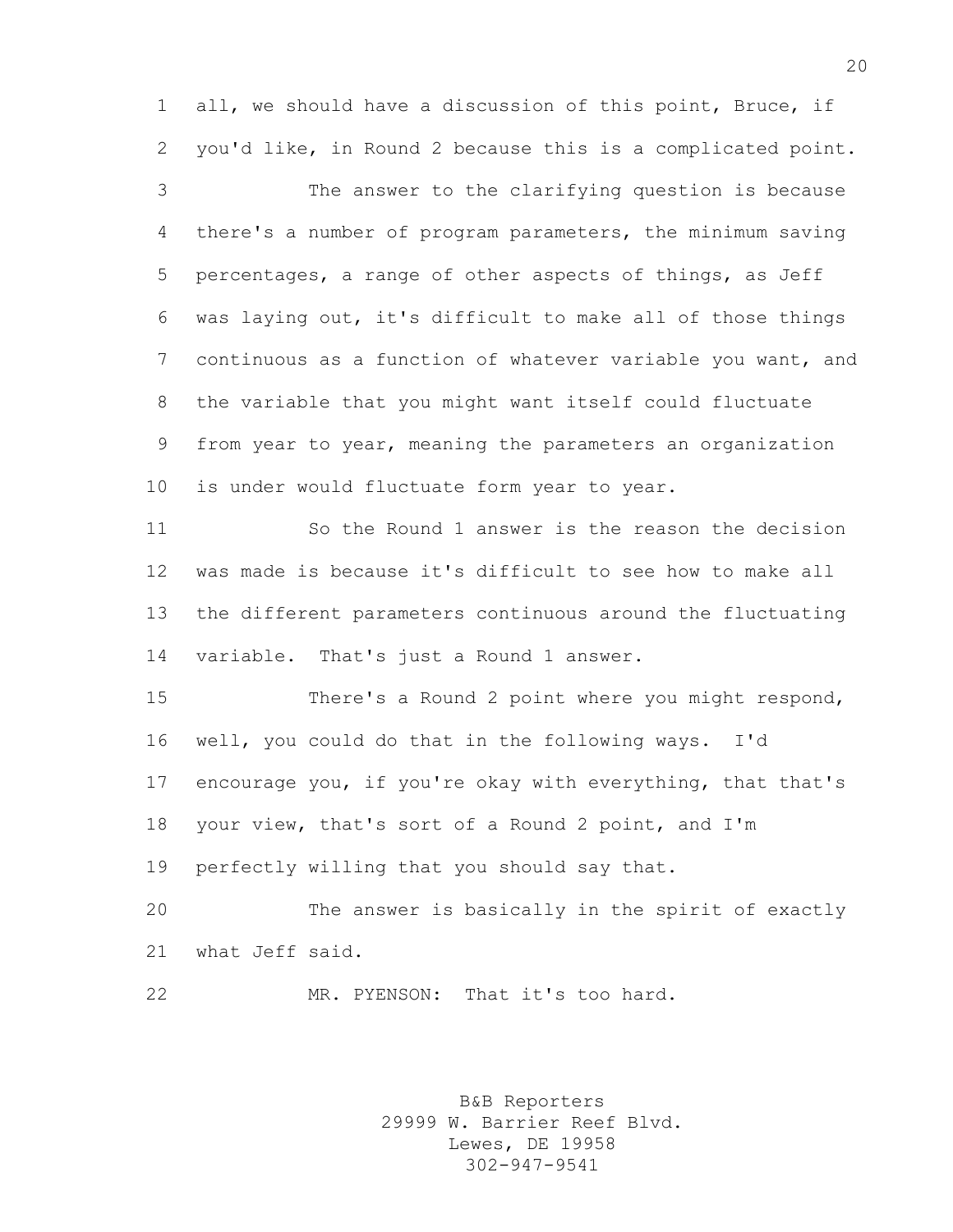DR. CHERNEW: Again, you can certainly explain how it could work, but I will say I -- and I won't blame the staff -- I didn't see how that could work, and it became much more transparent to have it discrete, and three tracks versus four tracks versus two tracks versus whatever, that's a slightly different issue and the continuous version of what you picked some variable that someone could manipulate with their TINs or some other way to game to change other types of program parameters.

10 But, again, that discussion is a Round 2 discussion.

 MR. PYENSON: Okay. I'll have something in Round 2 to say on that.

14 The granulate question, there's a statement, I think, Jeff made that there's evidence that 5,000 is not a good number for taking risk. I didn't see what I consider evidence in the report. Maybe I missed it, but there were some simulations done on 15-year-old data.

 Maybe this gets to my first question, but I think there's more sophisticated ways of picking thresholds than to say 5,000 isn't the right number.

Let me phrase that as a question: What was the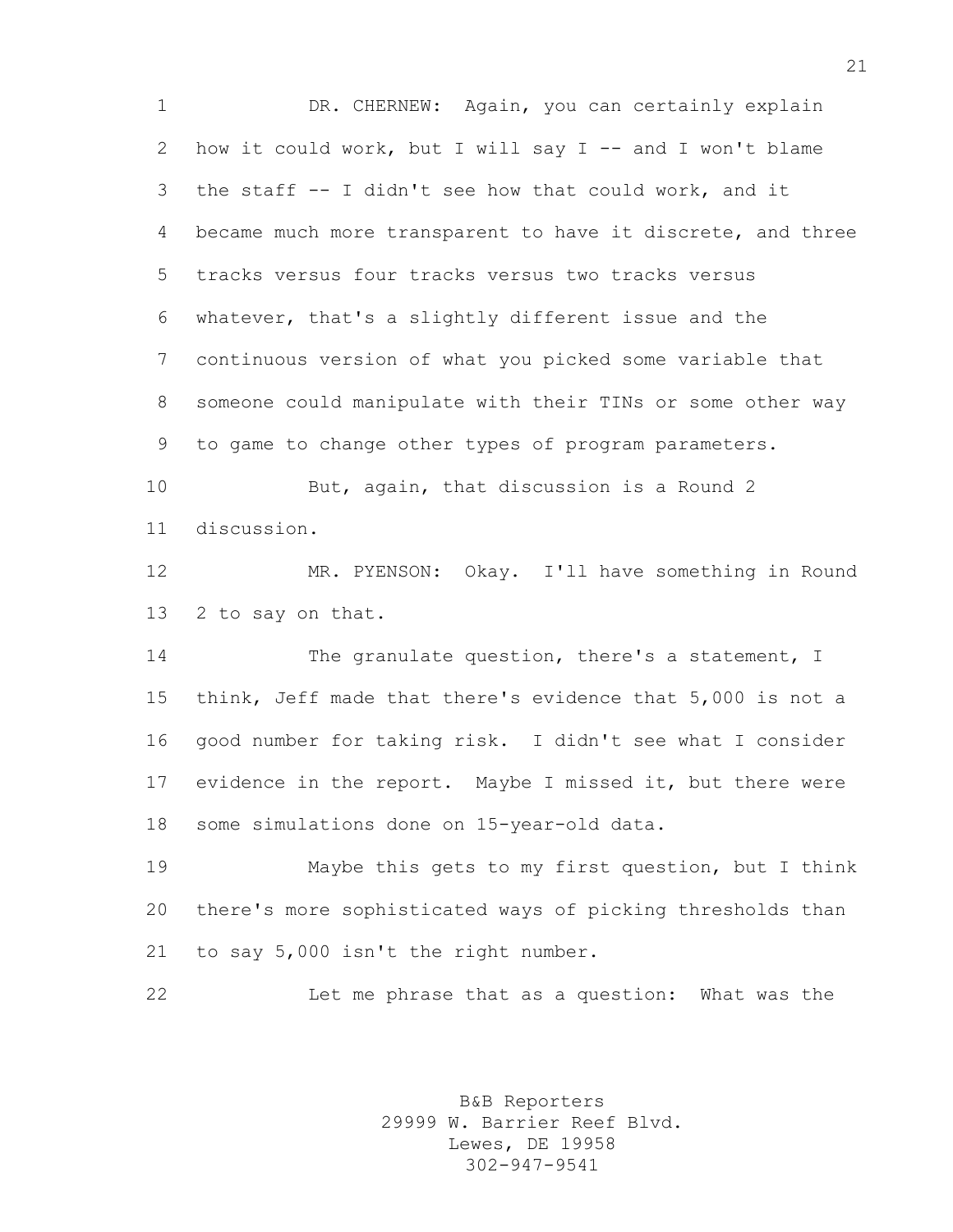basis for that statement?

 DR. STENSLAND: I think what we need to do is come up with a -- what we had talked about is doing some sort of simulation, creating some simulated ACOs and seeing how much their spending would vary, even though they weren't in an ACO, moving back and forth, using their three 7 years of baseline spending and seeing how much, then, their fourth year changes versus their three years of baseline. I think you probably want to look at the simulated ones rather than the actual ones because the actual ones might actually be adjusted because of their actual incentives.

 But we haven't done that, and we haven't had time to do all that. So we tried to come up with what is out there that has some sort of flavor for how variable these things are. So I don't think it's something that you want to actually base policy on, but we wanted to raise the question of is 5,000 enough, and we should be seriously thinking about how much random variation there is with 5,000 and more importantly how that affects your incentives. Is there an incentive to stay small so that you can get one-sided shared savings? Is that going to be a profit-maximizing strategy, or once you have a whole lot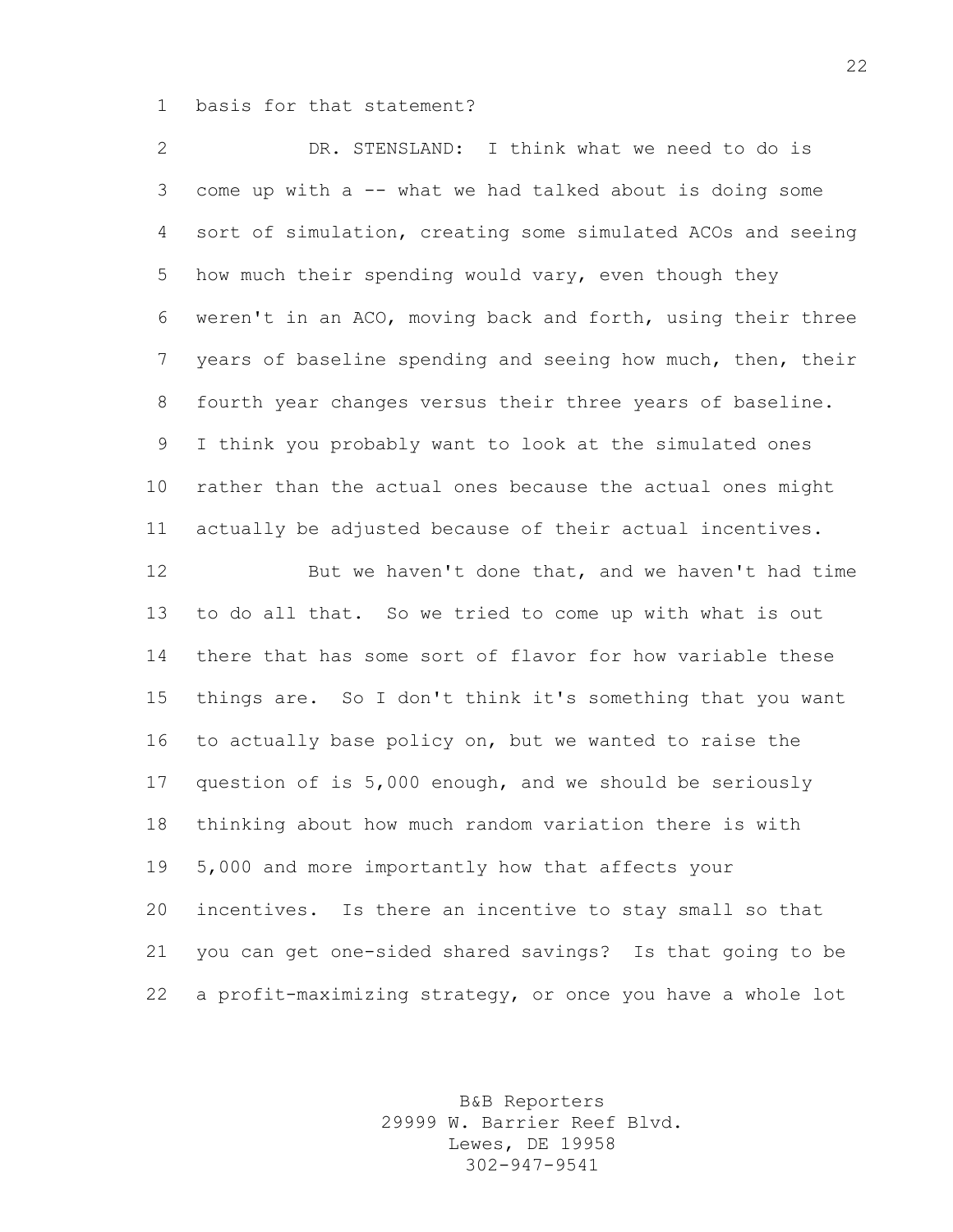of random variation, does actually doing things to try to improve the efficiency of care become less incented because there's so much potential and random variation?

 Those are the kind of questions we need to get at, but it's clearly going to take more empirical work than we've done to date, but we need to, I think, raise those as serious questions.

 MR. PYENSON: Did you consider the impact of risk adjustment and stop-loss-type programs in the variability? DR. STENSLAND: We haven't done it. We could add those on there. We could do any sort of stop loss and trimming to see how much variability there is in there. That's a good point, but I think that's all for future work.

 MR. PYENSON: Just a question, is it the intent that MedPAC would do that work as we did with the VIP SNF program, do some work and say here's the issues to be considered?

 DR. CHERNEW: Let me address that, if I can, Jeff.

 I think for a lot of those types of questions, particularly in this area where there's risk, we will try

> B&B Reporters 29999 W. Barrier Reef Blvd. Lewes, DE 19958 302-947-9541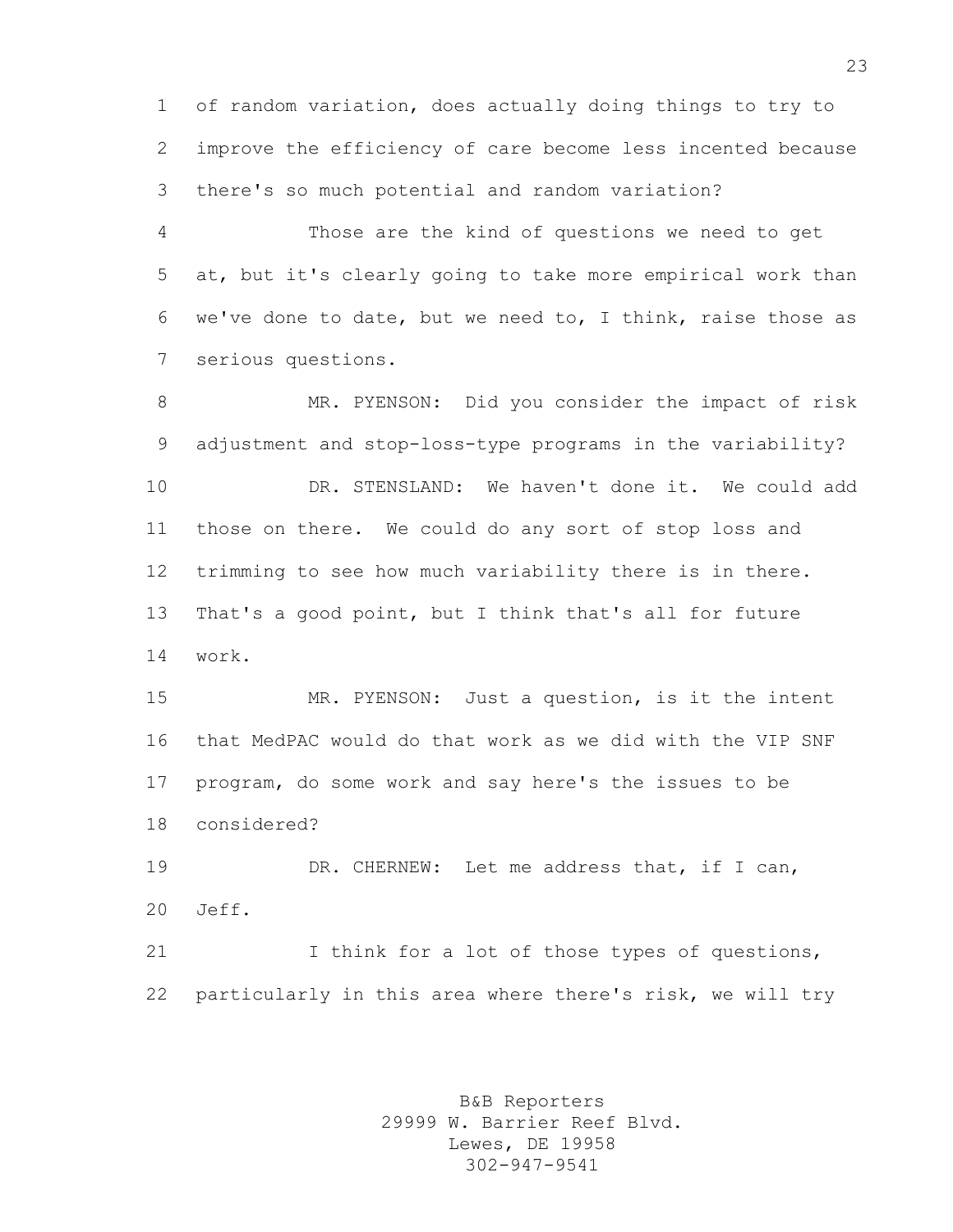and do some of the work. I'm not going to speak for Jim or Jeff or the rest of the team as to how far we'll go down, but I will emphasize we are not CMMI. So our highest value-add is to say you need to worry about the statistical issues associated with operating the model. Analysts at CMMI, as they move to the actual regs, will be the ones that will have to do that analysis. We are not going to pick a number with CMMI, what it is. If they were to pick five people, we would probably say that's too small. If they were to pick a million people, we'd probably say you probably don't need that.

 But, as long as they're working within region or maybe pooling things in different ways, I think we shouldn't -- my personal view is we shouldn't spend our time now debating whether it should be 5,000 or 7,000 or 3,000 or whatever thousand you think it is. I think what we have to say is there's statistical problems of running a population-based payment model, and you need to think about them. And one of them is just a random variation, both in baseline and frankly also in performance, like the variation of performance year.

So, unlike MA plans, ACOs are smaller, and so the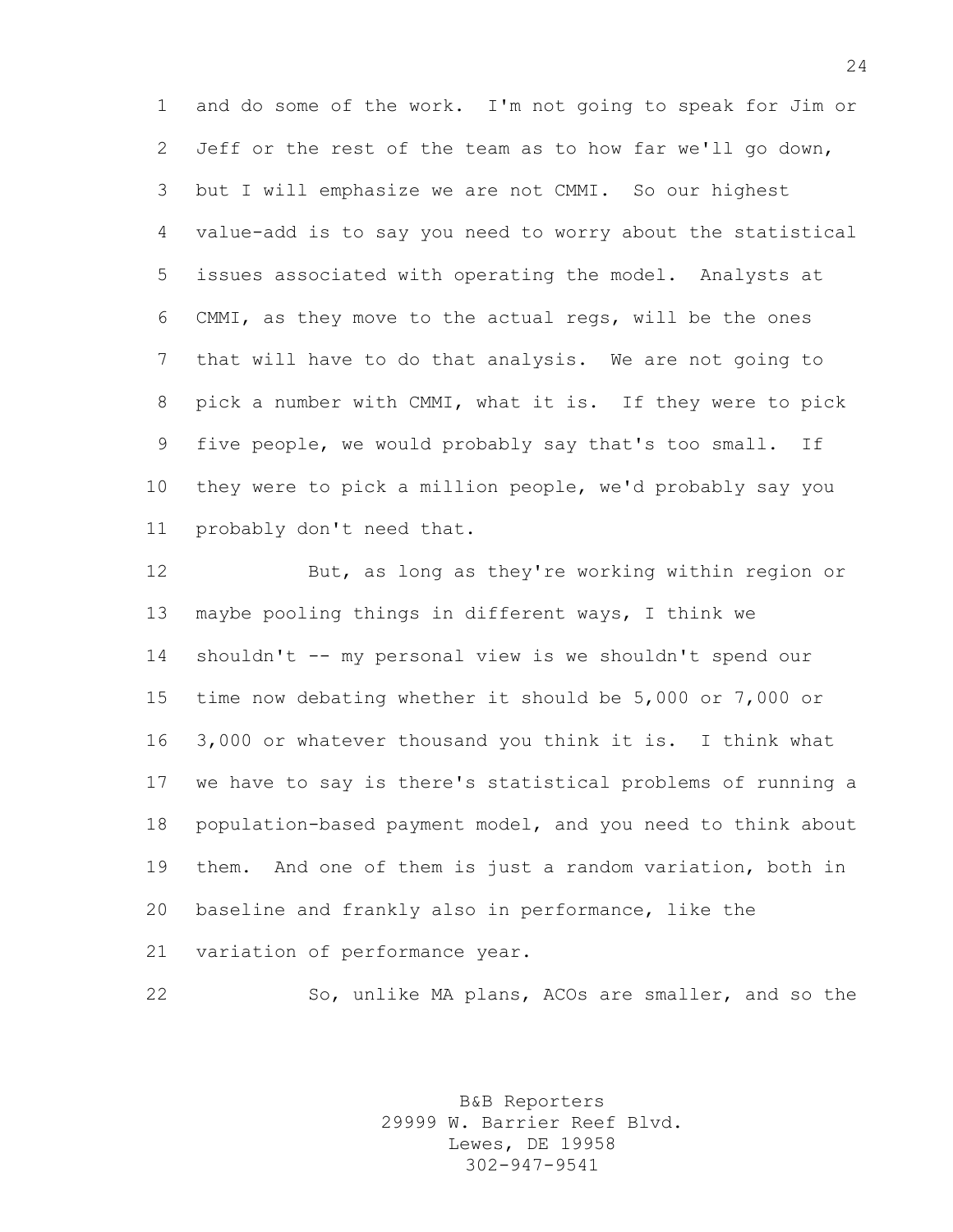statistical issues are bigger, and if we make a clear statement that that must be addressed, I think we've accomplished at least 80 percent of our goal. At least I'm speaking for me. Staff? Every time I say something, I want to make sure that I'm not saying something that's violating where the staff is. 8 DR. STENSLAND: Sounds reasonable. DR. CHERNEW: Okay. 10 MR. PYENSON: Thank you. MS. KELLEY: Dana, did you have something on this point? 13 [No response.] 14 MS. KELLEY: Dana? DR. SAFRAN: Sorry. I was having a hard time finding my unmute button. So I did have something on this point. I just wanted to make the point that I do think that there is some statistical testing that we could do on the data that we have. 21 In my time at Blue Cross Mass, as we were playing around with whether we could relax the 10,000 number that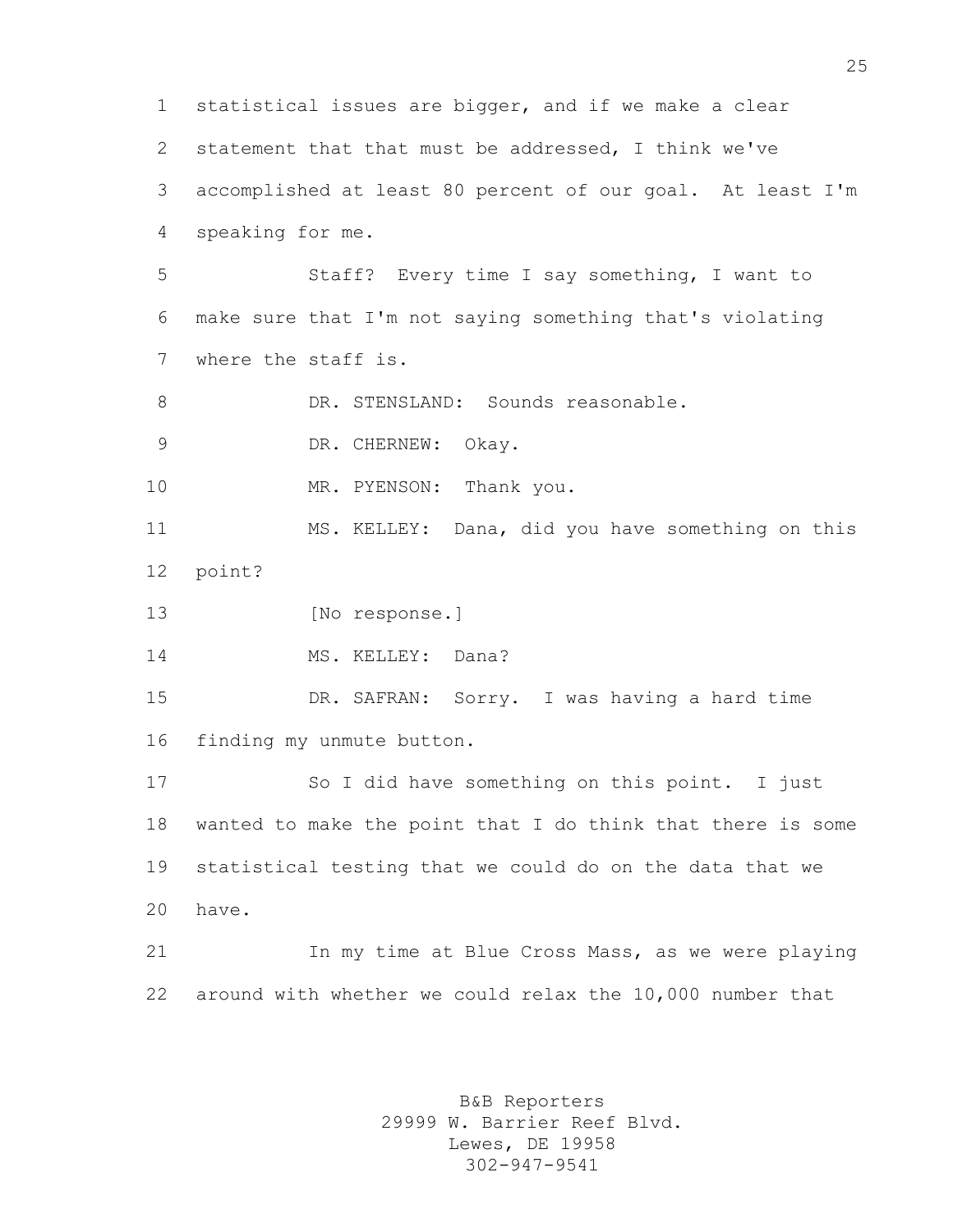had been what we started with because of it being an actuarial standard, at least in that organization at that time, my actuarial colleagues kind of took a page from the book that we were using on the quality measurement side around testing for what sample size do you need to get to 0.7 reliability, which was something we talked about yesterday with the VIP program, and developed a methodology that's analogous to that to see how much reliability essentially in our actuarial estimates do we lose as we move from 10,000 down to 8, 7, 6, 5.

 So I just wanted to offer that if that methodology is something that would be of interested, I'd be glad to connect the staff to the team at Blue Cross Mass that did that from the actuarial side. So I think it could be practiced here.

 DR. CHERNEW: Bruce, I want to push past this. This is no longer clarifying anymore. We've had some discussion of where it came from. If this is where people want to go in Round 2 and discuss how to deal with it, I would put it in Round 2, but I want to have a lengthy discussion now about a number, which I view is not our primary responsibility. So let's move on.

> B&B Reporters 29999 W. Barrier Reef Blvd. Lewes, DE 19958 302-947-9541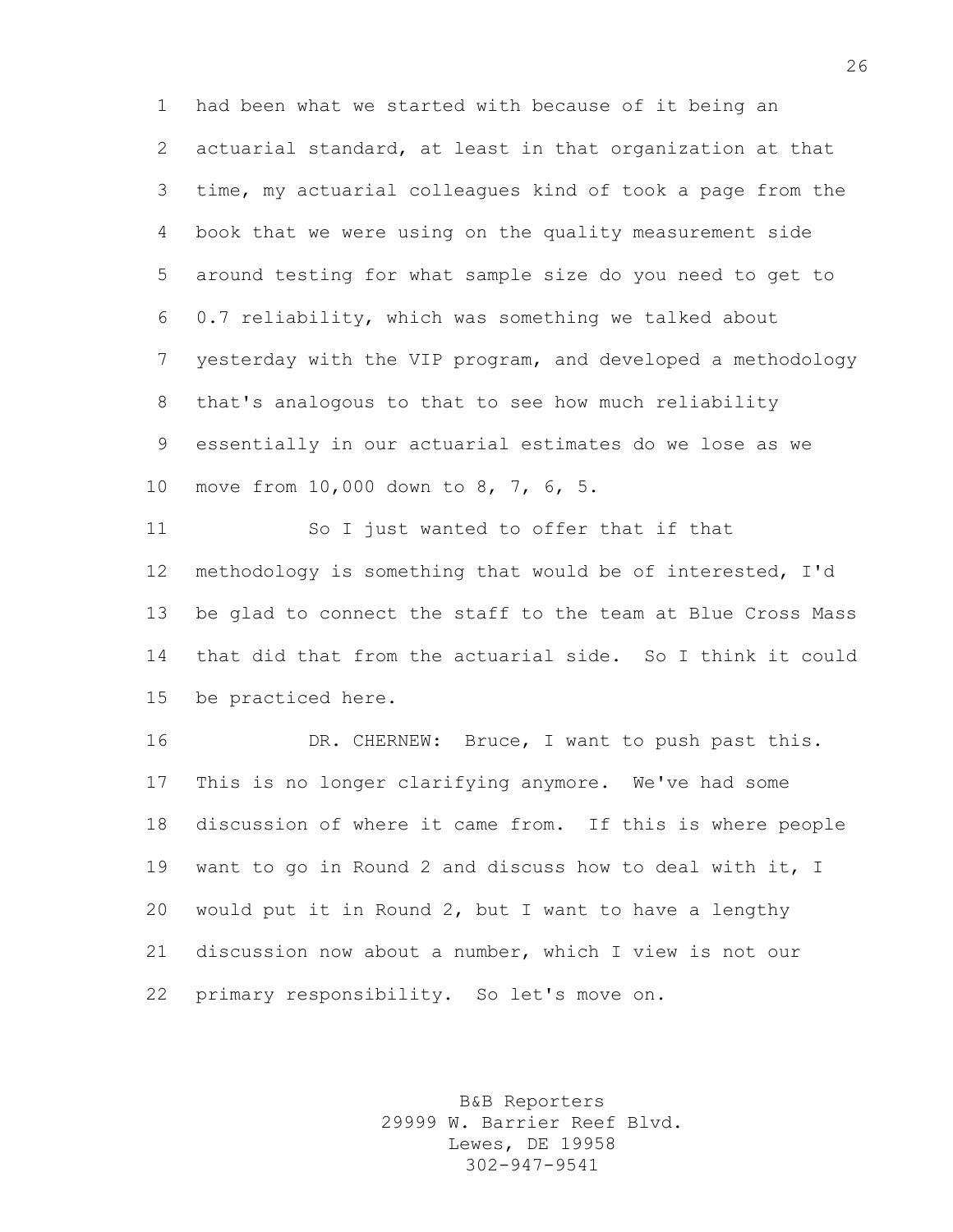1 MR. PYENSON: I would agree with that. Just on the issue of variability, if I could just make a comment on that, that the variability in Medicare, variability of cost is actually a lot less than in the commercial world, and part of that is because of the Medicare fee schedule. And let's keep that in mind. 7 There's other factors in that, but let's -- I'll shut up.

 DR. CHERNEW: Well, when we get to the summary, one of the key points will be there are statistical issues that need to be addressed in any of these types of models, 12 and a clear statement of that, I think, is more important than the actual details of the statistics, although as far as we could push on that the better.

Dana, let's move along in Round 1.

MS. KELLEY: All right. I have Lynn next.

 MS. BARR: All right. Thank you so much and a great chapter. I really, really enjoyed it.

 My Round 1 question goes to the proposals around estimating annual trends, and I'm curious as to why the recommendation is to get away from the national trend. So, initially, the program -- and for many of us, we live with

> B&B Reporters 29999 W. Barrier Reef Blvd. Lewes, DE 19958 302-947-9541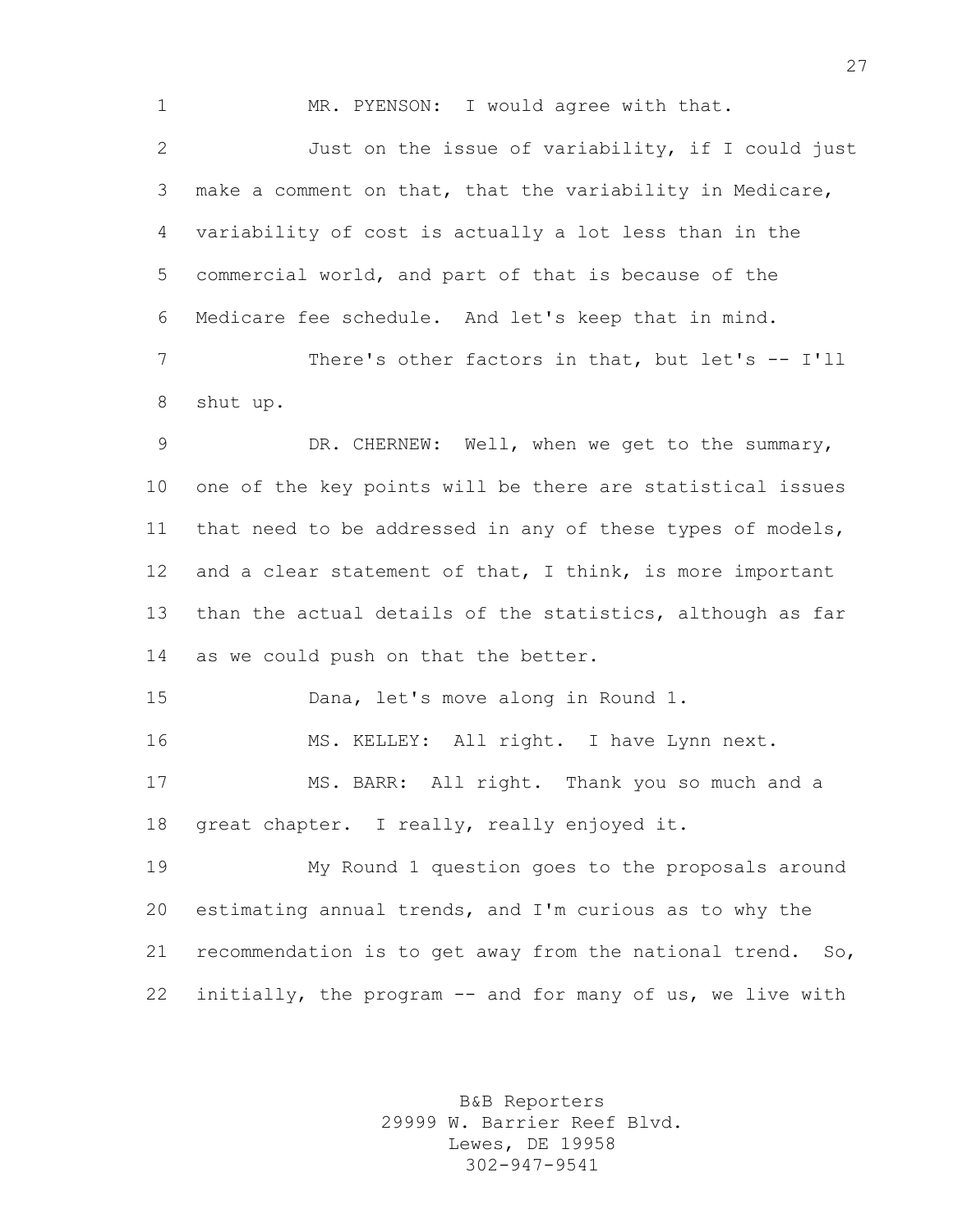national trend in our benchmarks as our adjustment, and things were great. I mean, it seemed quite resilient, and it worked well. And then we added regional adjustments, and then the regional adjustments started creating TIN selection and all sorts of nasty things.

 Now we're talking about creating a new national estimate, and I'm curious as to what is the thinking of the staff on why that estimate would be better than using the national trend and the data that we already have and we know, and what would be the benefit of using some estimates versus what we actually know is the trend, which has been working kind of brilliantly for eight years?

 DR. MATHEWS: Mike, do you want to take this? 14 DR. CHERNEW: Sure.

 So that is also -- I'm going to give you an answer, and then we can debate it to the extent we want to debate it in Round 2, but the problem is if the ACO program grew broadly and you used the national trend and the ACO program was very successful, you would find if it's working, the national trend is going to get slower and slower and slower. Eventually, you're going to have a situation where ACOs inherently must lose because it turns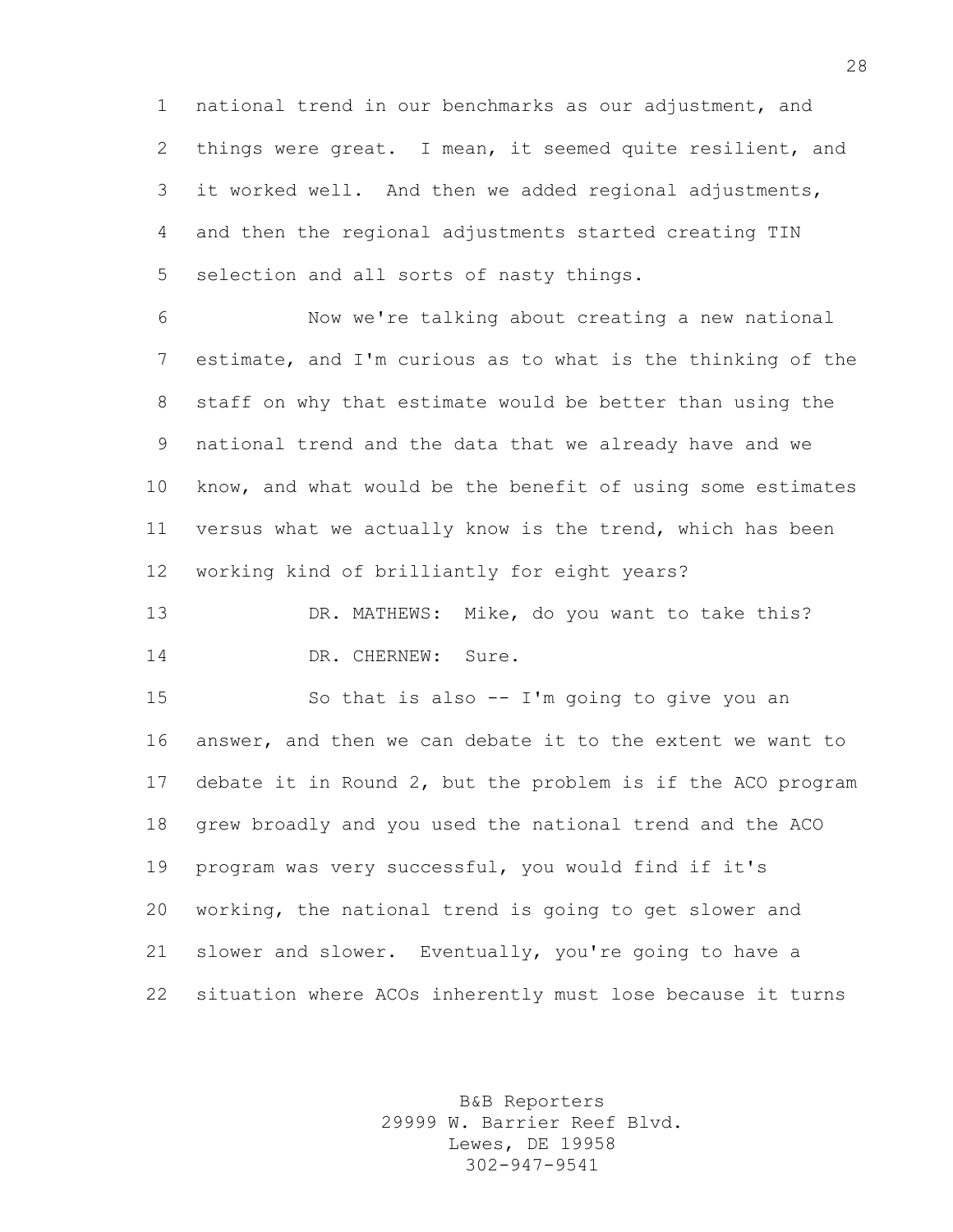out that people must have -- if the national trend averages 2 percent, that means some are going to be under 2 percent and some are going to be over 2 percent. There's wide geographic variation in that and a bunch of other factors.

 So, by having what I would call an "endogenous trend factor," it works fine when the programs are small and not nearly as well when the programs are big, and this is what's been a problem in our MA work, for example. It worked fine when the program was small, but as it grows, it becomes more problematic to tie everything together.

 So I would love to hear people's thinking on this point. Again, I don't want to debate it now. I want to debate it in Round 2, but the Round 1 answer is that an endogenous national trend number, if the ACO program is successful, will inevitably lead the losers -- and I'm worried those will be the losers serving the disadvantaged populations whose spending is hard to control, and that it is actually advantageous to have a program which lowers spending relative to where we think it would otherwise go. But, if everybody is successful, everybody can actually succeed, as opposed to a model with imposes by definition losers.

> B&B Reporters 29999 W. Barrier Reef Blvd. Lewes, DE 19958 302-947-9541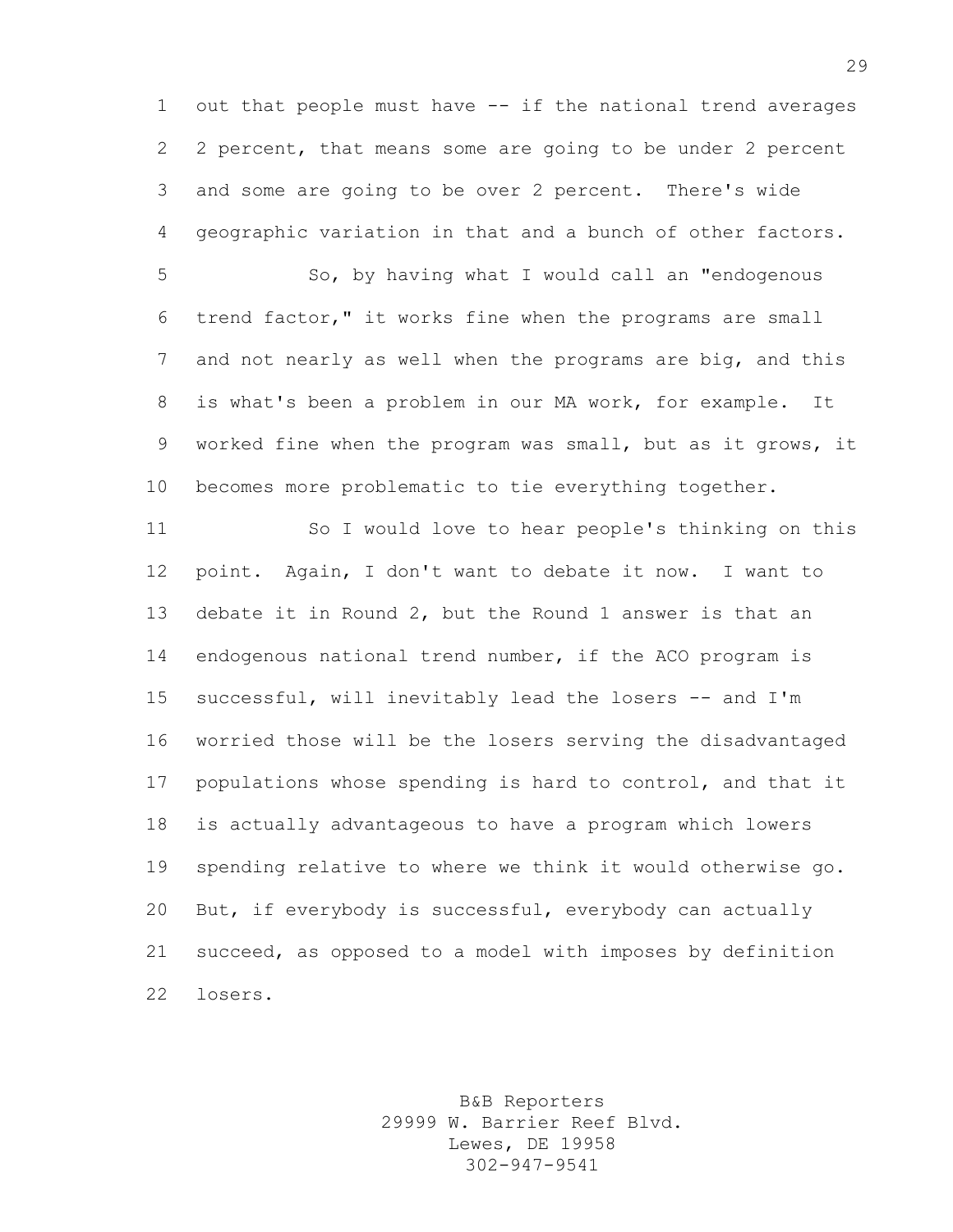MS. BARR: Well, but just to be clear, we don't have any evidence of that happening today. We've been in the program for eight years, right? And I just want to make sure because there's lots of issues around other possibilities, and I'm wondering, are we fixing a problem? Is there any data that shows that we have a problem that we're trying to fix with other things that are going to have other problems, and that's what I'm asking in this Round 1 question. Is there any data to suggest we are at this tipping point or anywhere near it? DR. CHERNEW: I'm not sure where the tipping point is, so I won't respond to that. But Amol, I think, wanted to get in on this point. So, before I say more, Amol, why don't you talk. DR. NAVATHE: Yeah. So I think there's a couple points that are important here to make. One thing is, Lynn, to some extent, what Mike is referencing is endogenous basically generated by impact of the ACO program itself, right? In the very long term, the OACT projections are going to be influenced by that, and so that's, in some sense, good for the program from a savings perspective. But, in the short run, as Mike said, if the

> B&B Reporters 29999 W. Barrier Reef Blvd. Lewes, DE 19958 302-947-9541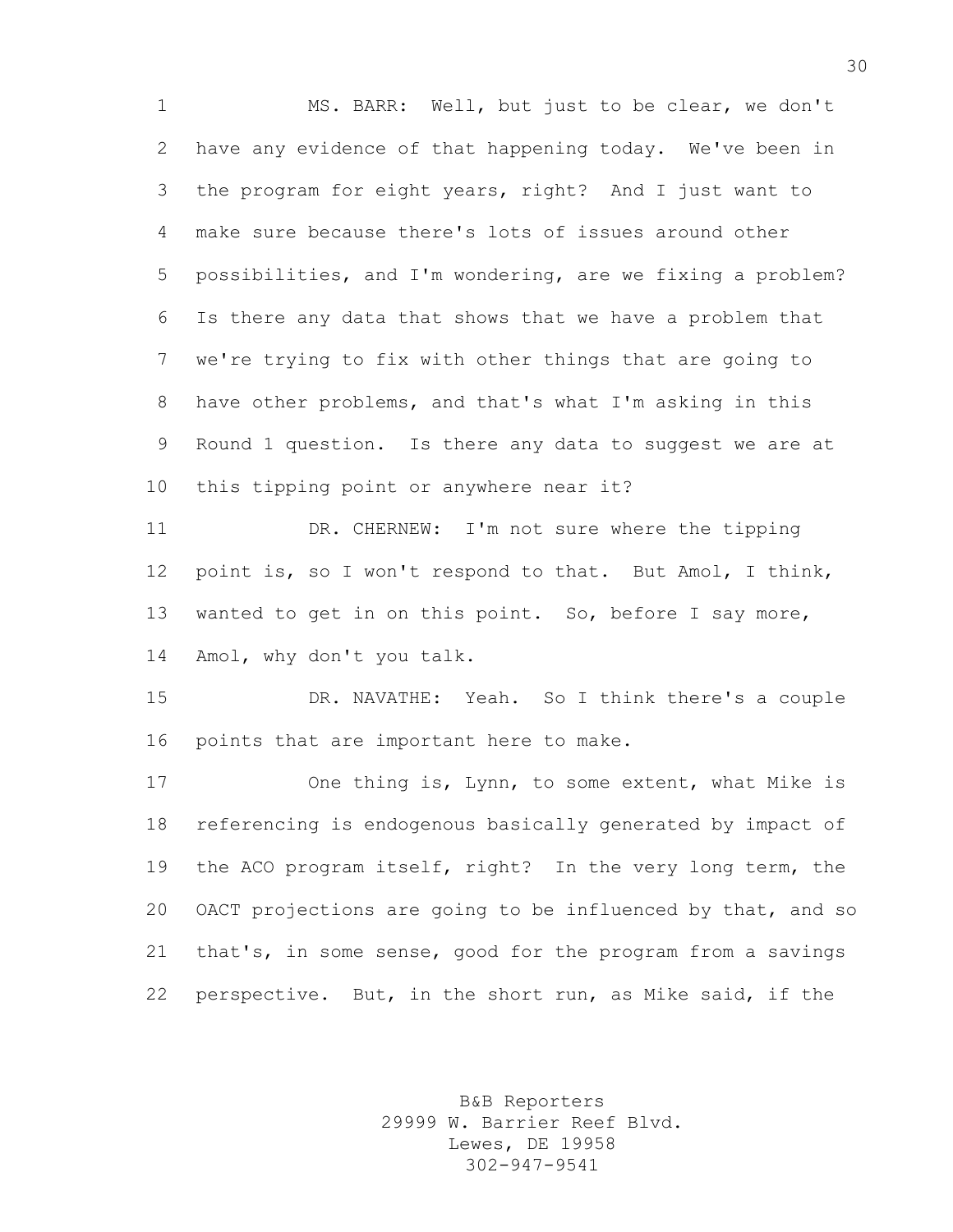program grows relatively rapidly, which would be important -- and I think this is another really important piece is that for the benchmark model to work as well as we want it to, it has to be big enough for it to work.

 So that's where you're getting to circularity, Lynn, that I think is creating potentially some challenges to think through.

 MS. BARR: I'm concerned about adding new error to the program. It's not that having OACT estimate that estimate trend next year is perfect, right? So I'm looking for the data that says we're -- you know, there's other evidence in other parts of this presentation, that there's clear evidence that we have problems to fix. This is a theoretical problem that we're going to apply error to. So, I mean, I'm like why are we predicting trends when we have trends, you know, is my question. So I'm just looking for that clarification to clarify.

 DR. CHERNEW: Yeah. I would say the answer now 19 is that the program is sufficiently small that -- and there's so much going on, it's hard to attribute what is driving things, but we clearly see concerns now in participation. So we could debate what is happening, but

> B&B Reporters 29999 W. Barrier Reef Blvd. Lewes, DE 19958 302-947-9541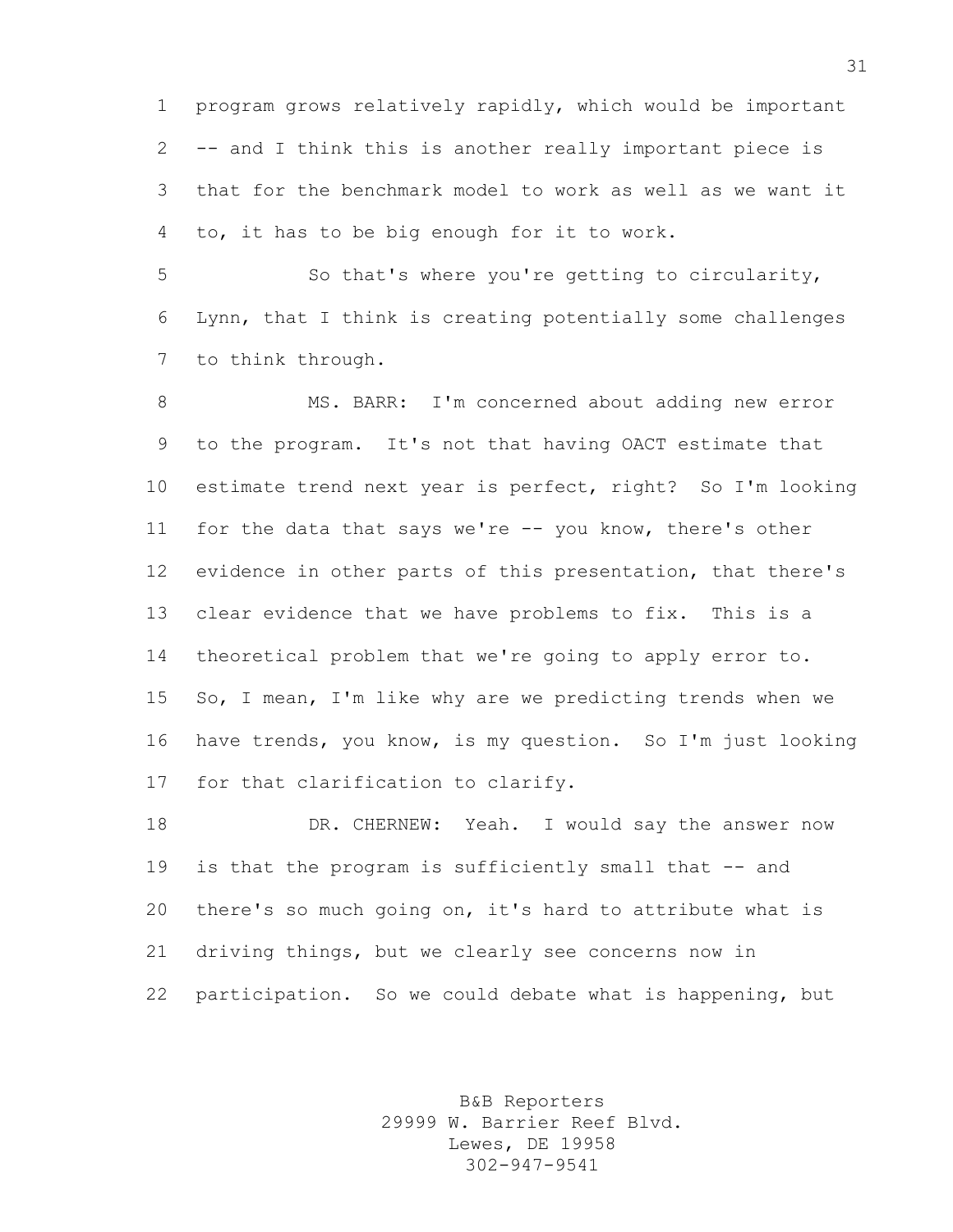one of the reasons why I would argue participation is low now is because people understand that they're chasing a model in which ultimately the benchmark is going to grow slower and slower and slower. If other people get into it, that discourages participation.

 Can you attribute that econometrically to what's going on? I'm not sure, but let's save that debate for the second round where we discuss the merits of it because that's not a clarifying point. That's a point of debate, which is a totally legit point of debate, but the answer to your question is it's too hard to disentangle why we see the many problems we see in the program now.

 Some people would attribute it to things like this. I'm sure you will comment that you wouldn't, but it's going to very much depend on where you are by region. DR. NAVATHE: I think to most directly answer Lynn's question, to some extent, Lynn, the idea of putting this in a prospective growth world. So, if we're relying on what's actually happening for national trend in short run when the program is small and maybe it's less problematic, then you're always trailing when you can actually grow that benchmark. So you end up in a --

> B&B Reporters 29999 W. Barrier Reef Blvd. Lewes, DE 19958 302-947-9541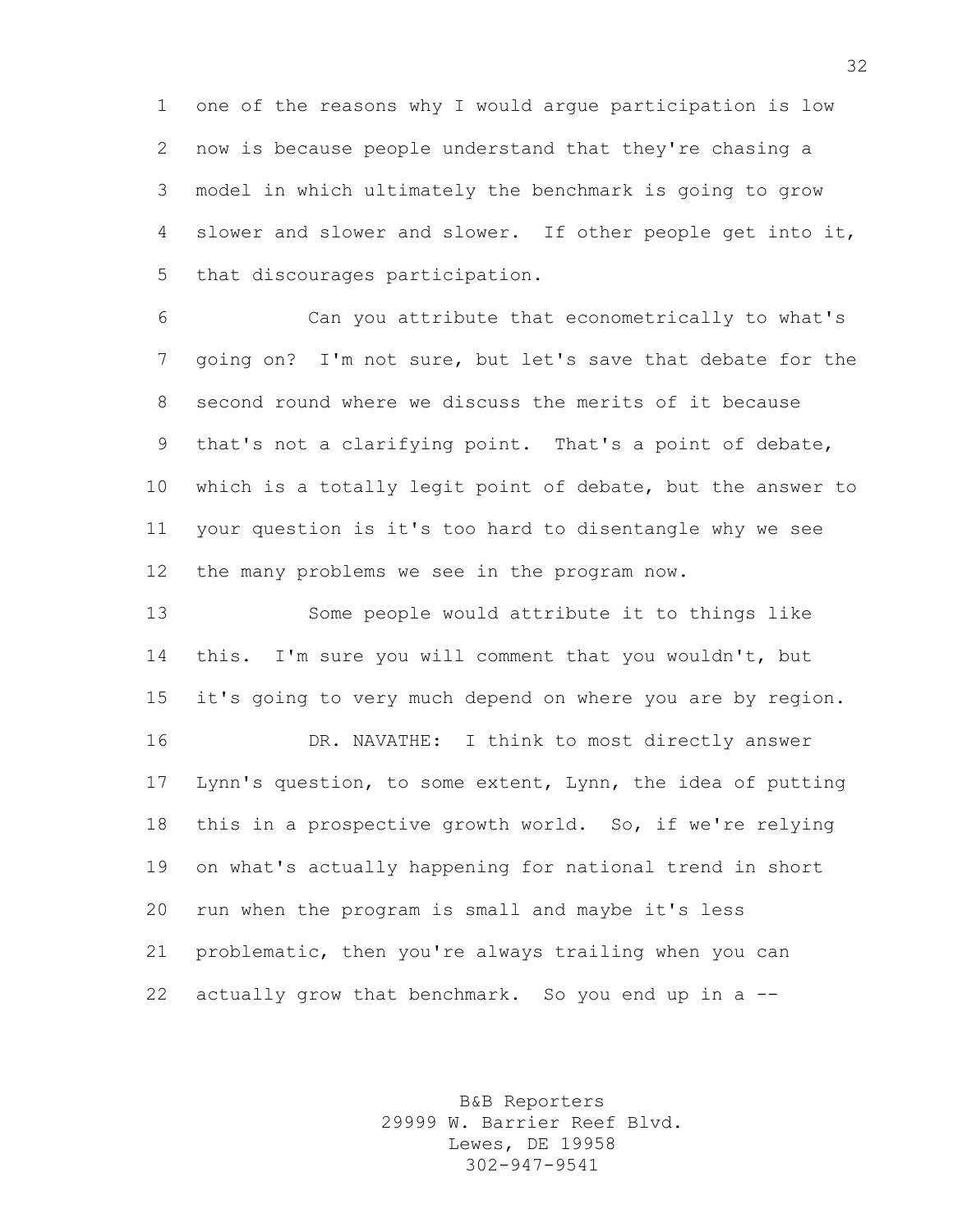MS. BARR: Amol, I totally get that, and I know we want to move on to other questions, but that ignores the fact that you're introducing all kinds of error in this other -- you know, you're going from a fact to an estimate, and it's sort of like, okay, I've got facts, and there's no problem with them, and now I'm going to start creating estimates to solve a problem we don't have. But that's, you know, again, for Round 2. I'm looking for evidence that says we should do something that's black box that turns this over to another agency. 11 DR. CHERNEW: Okay. We will have a very robust Round 2 discussion. Let's move on to the next Round 1 question. 14 MS. KELLEY: Larry is next. **I**Pause. MS. KELLEY: Larry, we can't hear you. DR. CASALINO: Sorry about that. It's just as well. I'll start again. Yeah, I just had one question, which could be a Round 2 debate or not, but I mean it simply as a simple Round 1 question. Has the staff given any idea to what type of organization could be an ACOs? Can a health insurer be an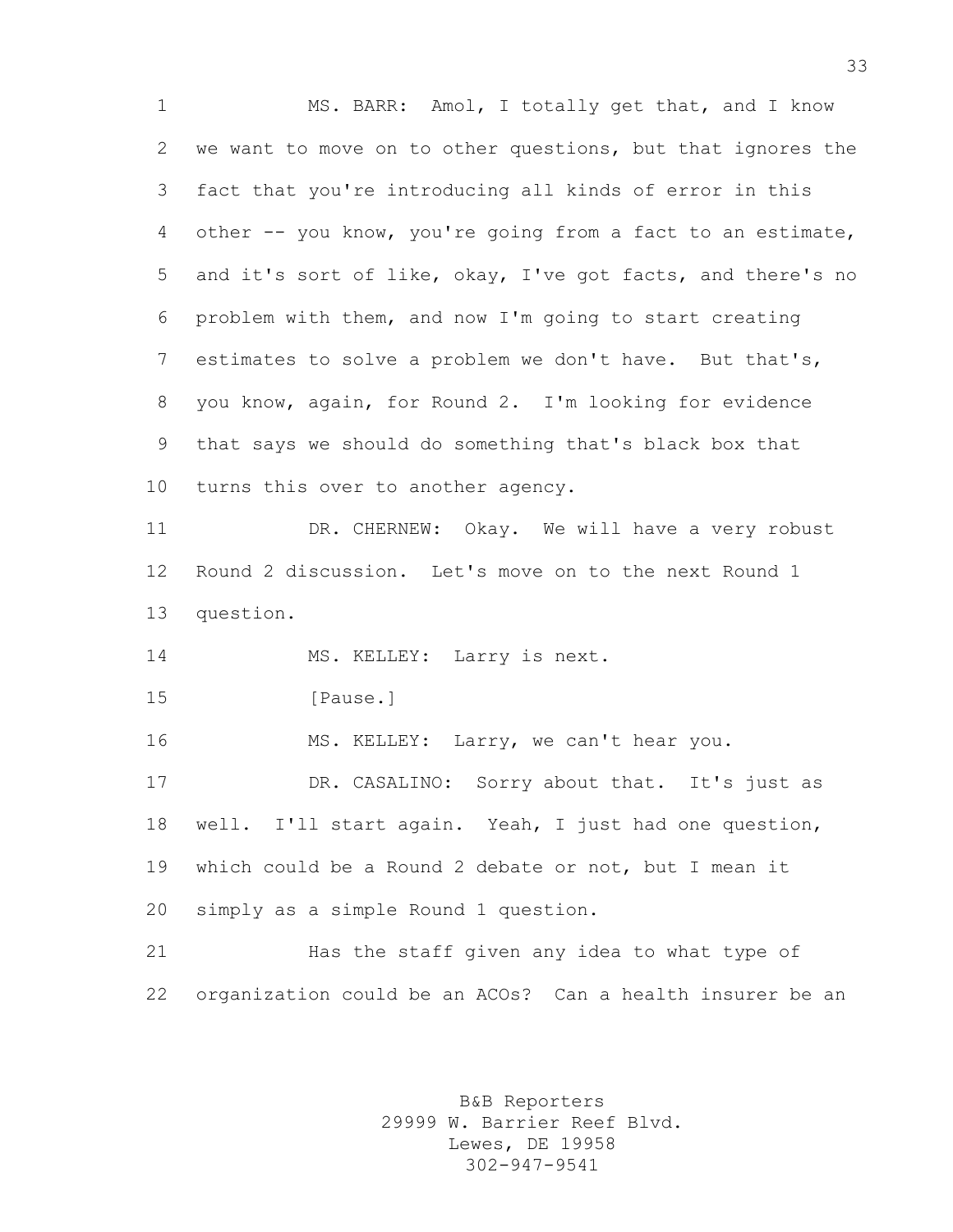ACO? Can an organization, a corporation that's not a provider organization be an ACO? Can a private equity firm be an ACO? Has there been any thought about that, and if not, what is your thinking about why it's not needed? DR. STENSLAND: We haven't thought about that yet. All we've thought about at this point is you need some primary care clinicians. Who else you allow to be 8 aligned with them; we haven't specified. DR. CASALINO: Okay. Thanks. MS. KELLEY: I think that is the end of Round 1, Mike. Did you want to say something before we move to Round 2? DR. CHERNEW: No. I think we should just jump right in. MS. KELLEY: All right. Then I have Jonathan Jaffery first. DR. JAFFERY: Great. Thanks. So again, I just want to reiterate, this is a great chapter, and I do think we are moving in a great direction around giving some direction to CMS and CMMI. And so I'm going to focus on a couple of the bigger picture direction items, I think, maybe make a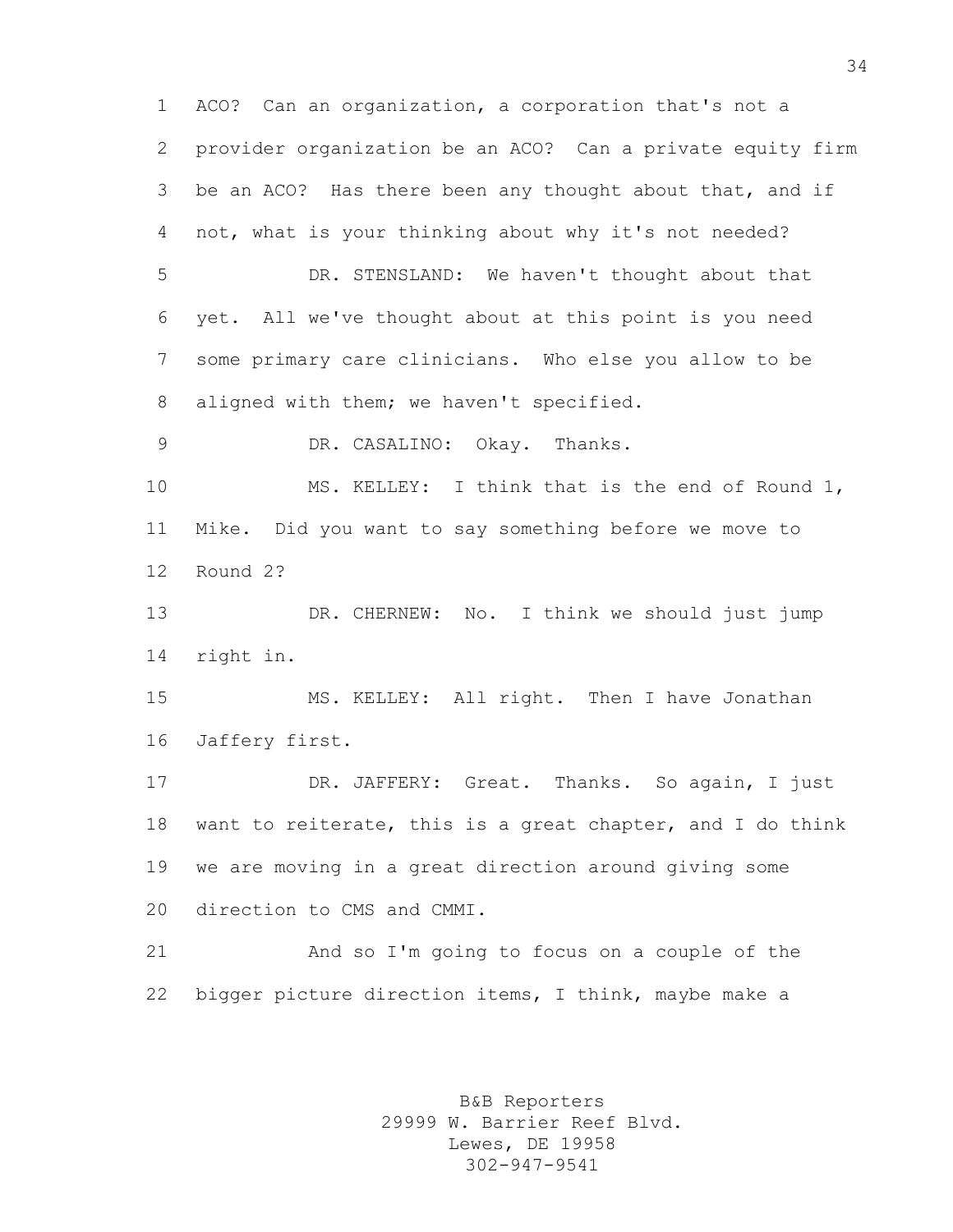couple of comments that are a little more granular, but mostly on a few of the bigger picture things. And like Mike alluded to before, I want to make sure that we don't get too hung up on this idea of three tracks. I know that was an illustrative model but, you know, I think we would agree it shouldn't be 35 tracks, but maybe it's 4 or 5 or 2 or something like that.

8 So first of all, in terms of the benchmarks, I really like this work. The notion of the constant rationing is clearly sort of a fatal flaw of the program, and it makes people very reluctant to jump in, and it makes people willing to jump out. And even places that have sort of been in the program, there's often a lot of people at 14 the health systems who are eyeing it with a view of, well, this isn't going to really work. So I think that is a huge sticking point, and so moving away from that is just -- I can't emphasize how important I think that is.

18 And furthermore, I really like the idea about convergence over time at both regional and national levels. I think that is where we need to get to, and clearly the degree of regional variation across the country -- we've known this for decades, that it could be extreme, and, you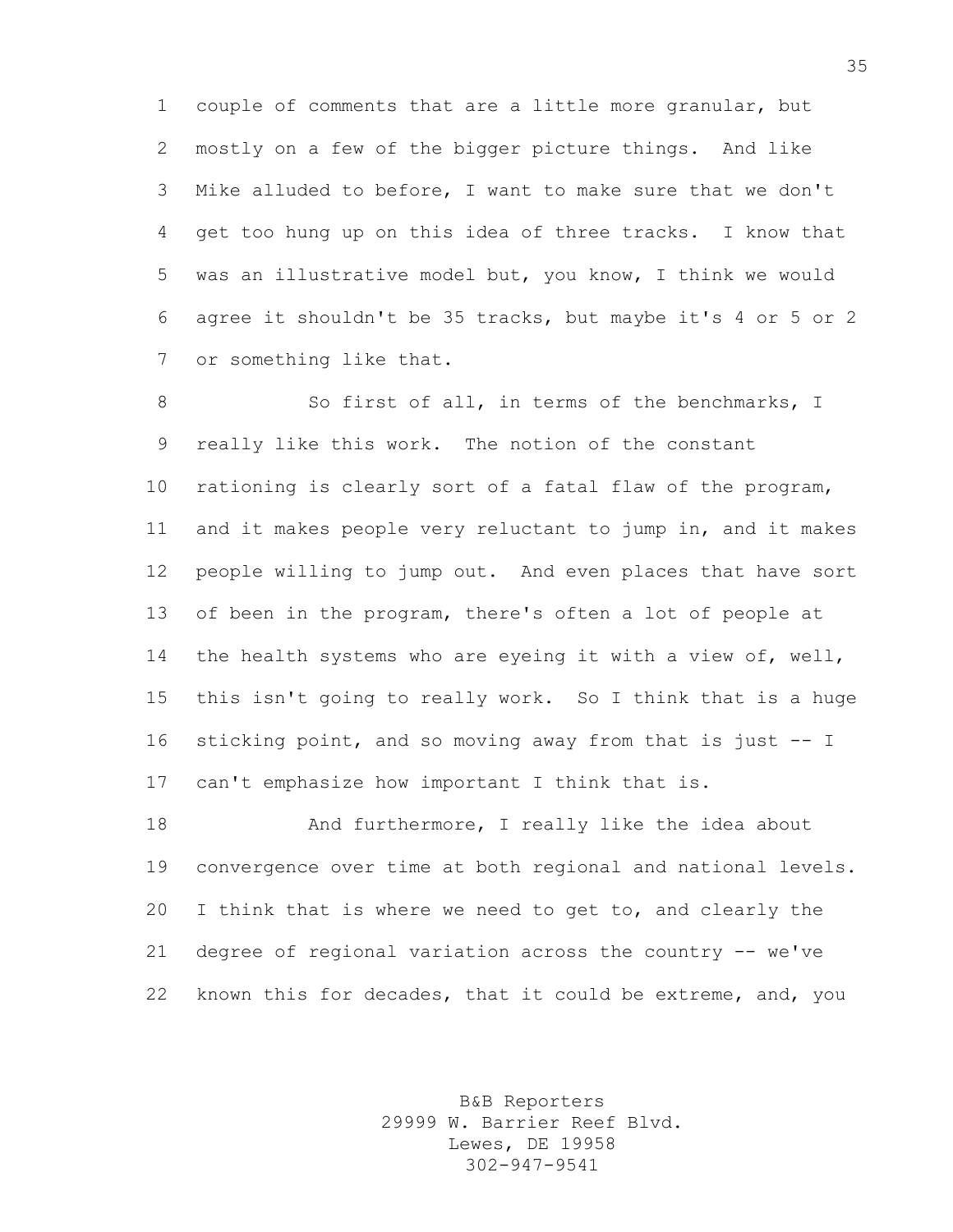know, there's just a lot of saving opportunities over time that just make sense.

 In terms of the tracks and how we think about where organizations might land, there's one really important point that I don't think has been addressed, and there's this sense, through a lot of our conversations and through the illustrative example that as organizations get bigger they should be ready for more risk. And I wonder if we know that that's actually accurate. To me size doesn't automatically equal readiness for risk. So it doesn't account for different challenges in achieving shared savings when the baseline total cost of care is low.

 For example, it also doesn't really speak to the notion that smaller organizations, maybe even physician groups, they may be more nimble in some ways, and we've seen some of that maybe play out in that physician organizations have tended to do a little bit better in the ACO model. There are lots of reasons that we can think about for that.

 So really, I think it comes down to how do we define ready to take more risk? Is it size? Is it resources? Is it the existing care coordination

> B&B Reporters 29999 W. Barrier Reef Blvd. Lewes, DE 19958 302-947-9541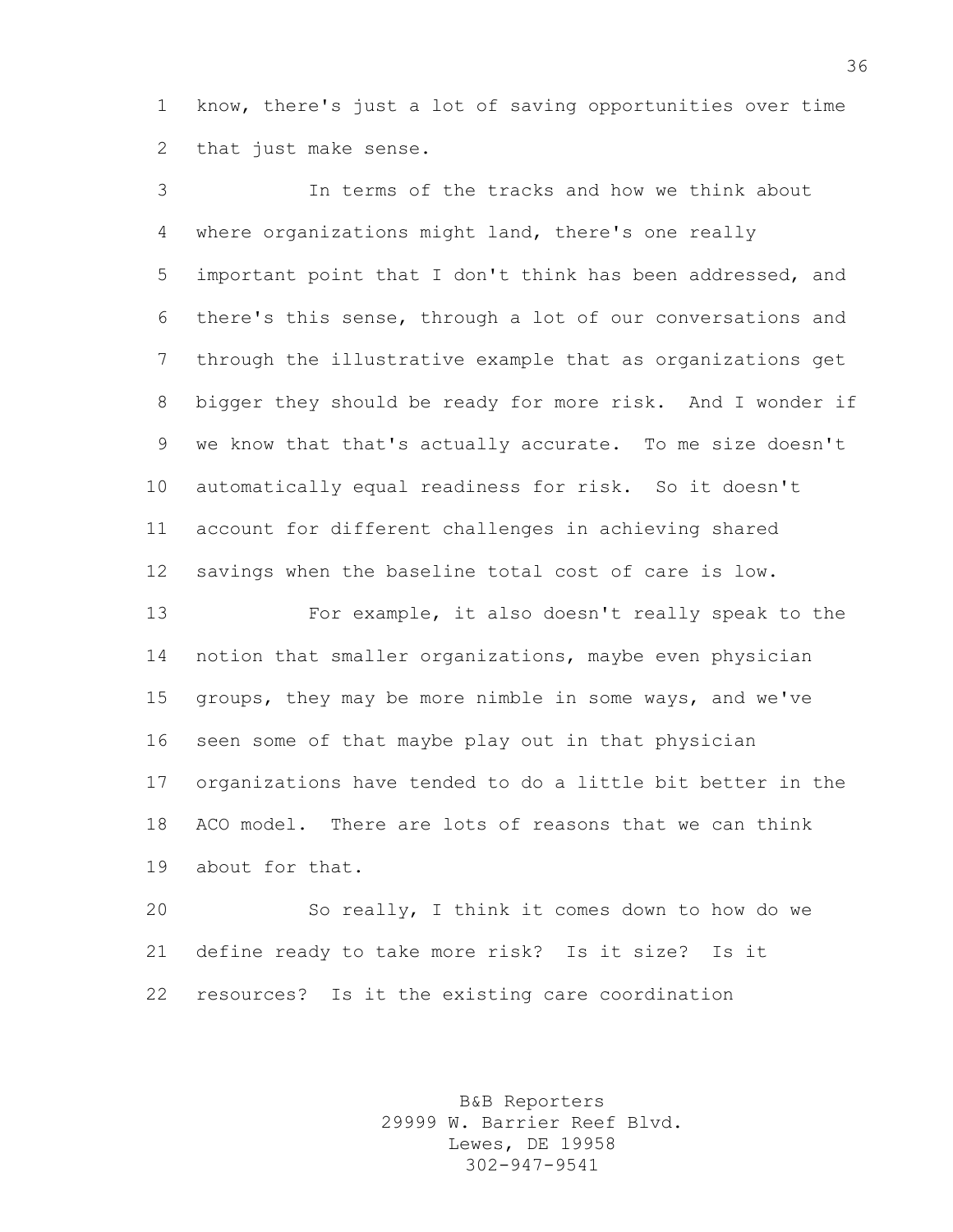capabilities? Is it baseline spending? And I think there's something in the chapter that references to how quickly systems adapted telehealth during the PHE as evidence that systems can change quickly if they need to. And I think it's an important concept but I don't think that's a great analogy, really.

 Telehealth, to me, is really we took some tools that existed that at this point we're all very used to using in our work life and in our personal lives, like we are right now, and took work that we've been doing for decades and kind of are just doing it using this tool. What we're talking about, I'd just like to come back and make us all remember that we're talking about fundamentally 14 redesigning the care model, the way we deliver care, to achieve the ACO goals, the accountable care goals. So anyway, that is an important point that I really want to emphasize for thinking about those tracks.

18 And then in terms of some of the incentives, other incentives to participate, just a couple of points. I agree with some of the comments that we've had over the 21 last couple of cycles really, and yesterday, that this differential of 0.25 and 0.75 is maybe not the strongest

> B&B Reporters 29999 W. Barrier Reef Blvd. Lewes, DE 19958 302-947-9541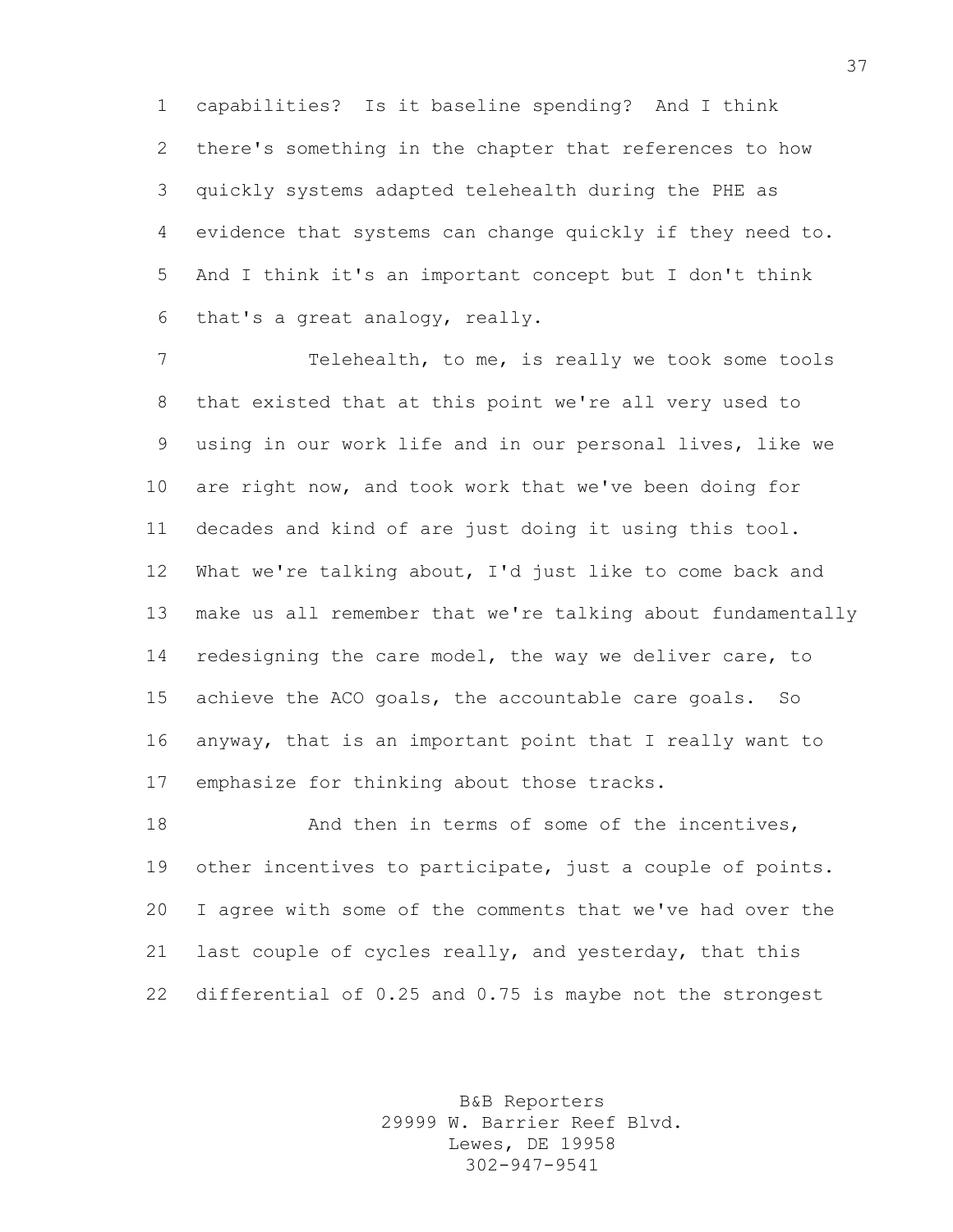incentives and is problematic in other ways. Thinking about the 5 percent as a defined difference could get around some of the issues that we talked about yesterday, where there's zero updates and they don't account for things like inflation. And if you think that the 5 percent maybe isn't enough, maybe over time that becomes bigger. Maybe after three years it's 7 percent. I think the important thing, one important thing is to signal this for providers in advance.

 And then my last comment is, you talked about some of the technical assistance that might be necessary to help providers participate in some of the more advanced models, and one of the things that gets talked about a lot is these learning collaborations. I think that it's important to think about things way beyond that. There are a lot of those out there. I think they're helpful. But in many ways the what that needs to be done is clear already. A lot of it is the how, and I'm not sure these learning collaborations quite get there.

 And there are some other things that could be barriers. This sort of builds on Larry's question a little bit about thinking about who might participate in this.

> B&B Reporters 29999 W. Barrier Reef Blvd. Lewes, DE 19958 302-947-9541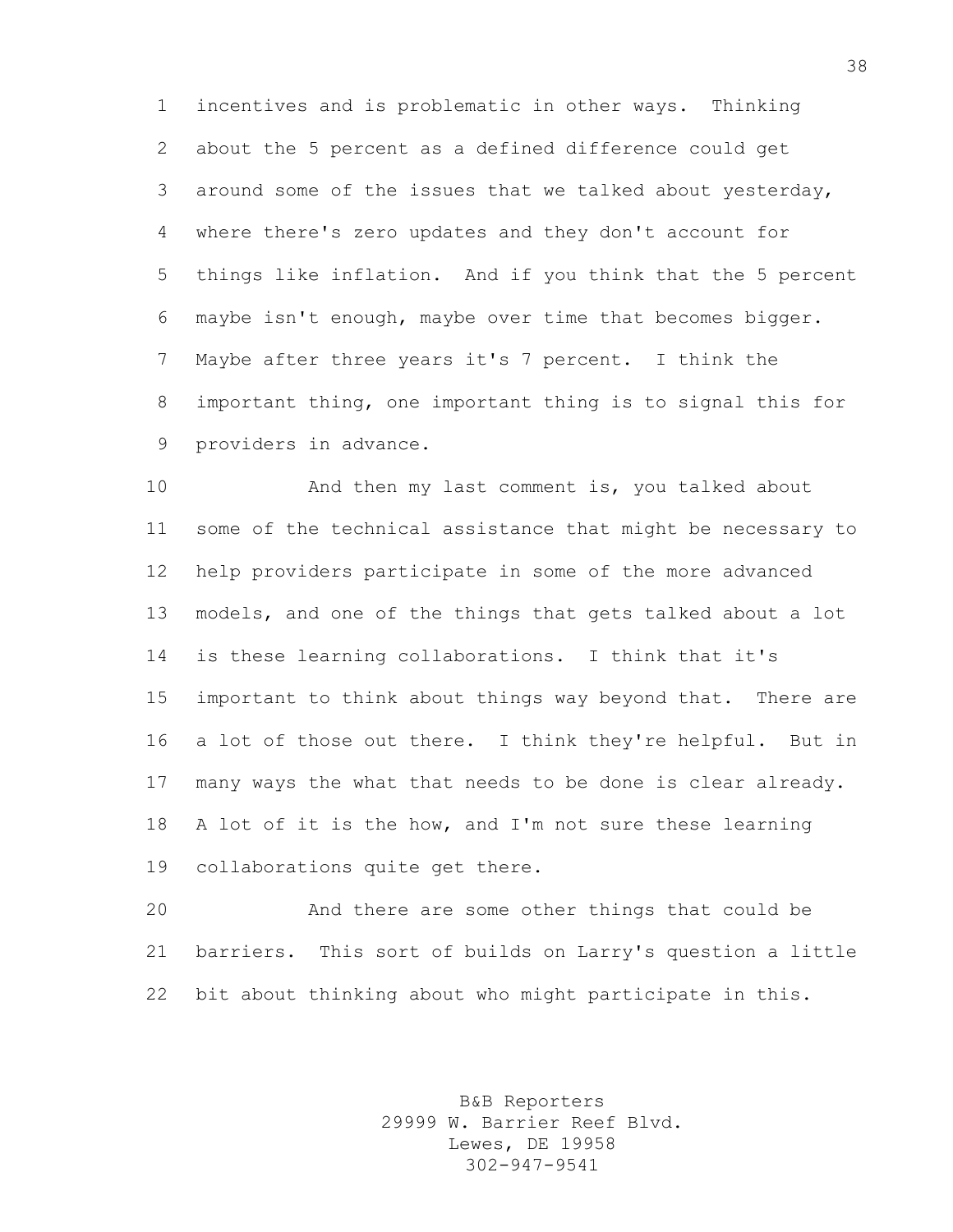But as we get into more advanced models and organizations are going to be responsible for things like maybe claims processing and payments and contracting and even aggregation, there may be some opportunities to provide some technical assistance around those things. So anyway, thank you so much for this work, and I'm looking forward to continuing to see how it evolves. 8 MS. KELLEY: Brian? DR. DeBUSK: First of all, I'd like to thank the staff for the chapter. There are some really great ideas here, and I want to dive into specifics in a moment. I do want to say I'm a very strong supporter of ACOs and I want to see them be wildly successful. I am, however, concerned about the timeliness and track record of their implementation. We have MA gaining share on original Medicare 3 to 4 percent per year. We've got numerous counties now at 60 and 70 percent MA penetration levels. 18 And my concern here is that many of the delivery network features and competencies that make ACOs successful are also the same features and competencies of MA plans, and presumably these plans are enrolling the beneficiaries that are the most attractive to their topology, and it is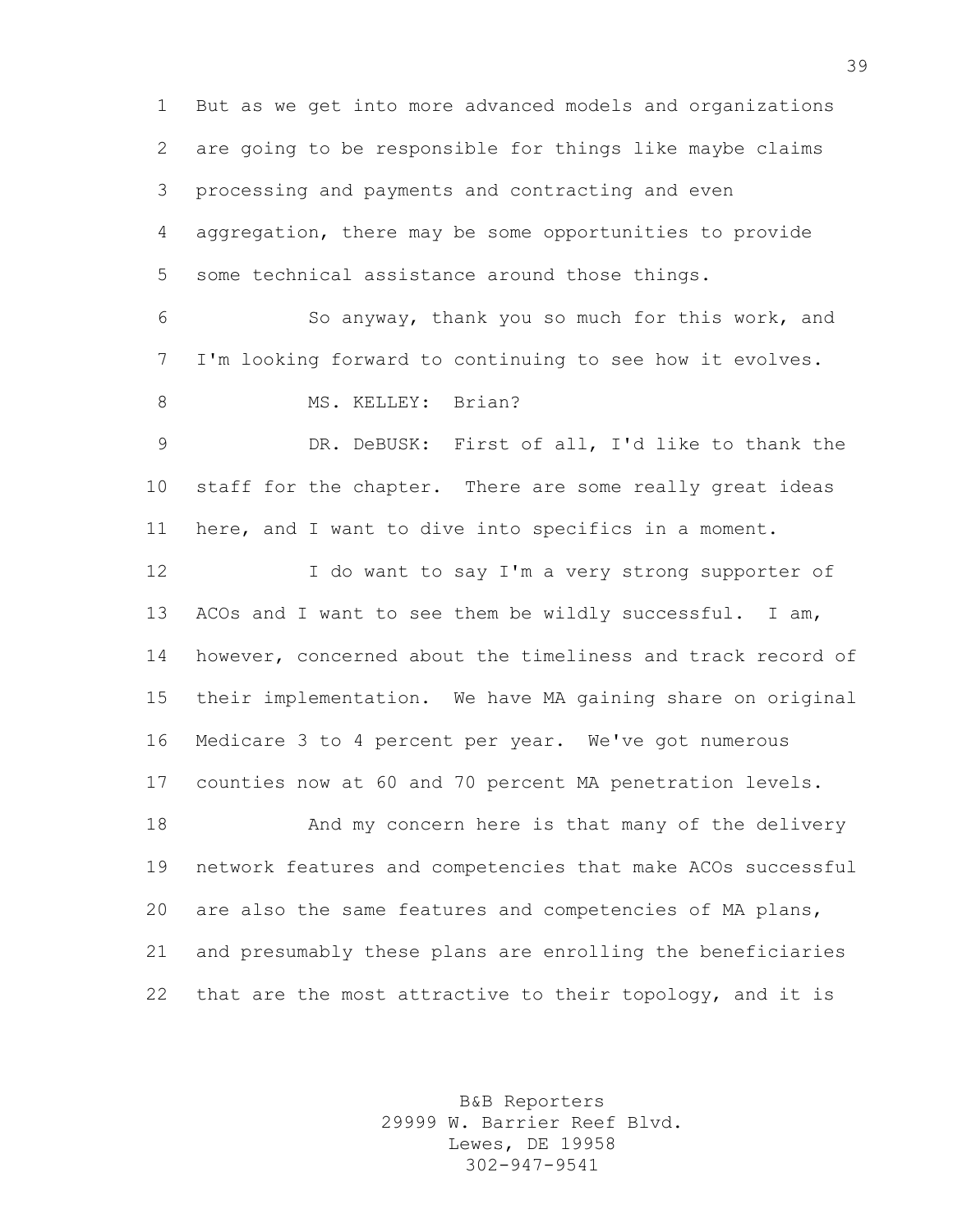leaves ACOs with a shrinking pool of beneficiaries. And the whole point here is that time is not on our side. You know, we're used to looking at actuarial assessments and when does the Part A thing go insolvent. I don't think those are our limitations now. I think we're on a burning platform.

 So my first comments are really going to be around simplification and how to achieve speed and timeliness for simplification, and the first being has the idea of separate tracks ran its course? I mean, could we - - and I think Bruce mentioned this earlier -- could we look at the size and the capital and the characteristics of each ACO and just give them a continuous risk rating that would set their shared savings and their shared losses?

 And I ask the question, are tracks something that we just simply rolled forward over the years? Have we just inherited those tracks from model to model? Because I would think that there are plenty of hybrid physician, hospital, maybe even plan examples that we could draw from. The second aspect of simplification would be the use of a single administratively set regional benchmark. I know it's controversial, but we spend so much time and

> B&B Reporters 29999 W. Barrier Reef Blvd. Lewes, DE 19958 302-947-9541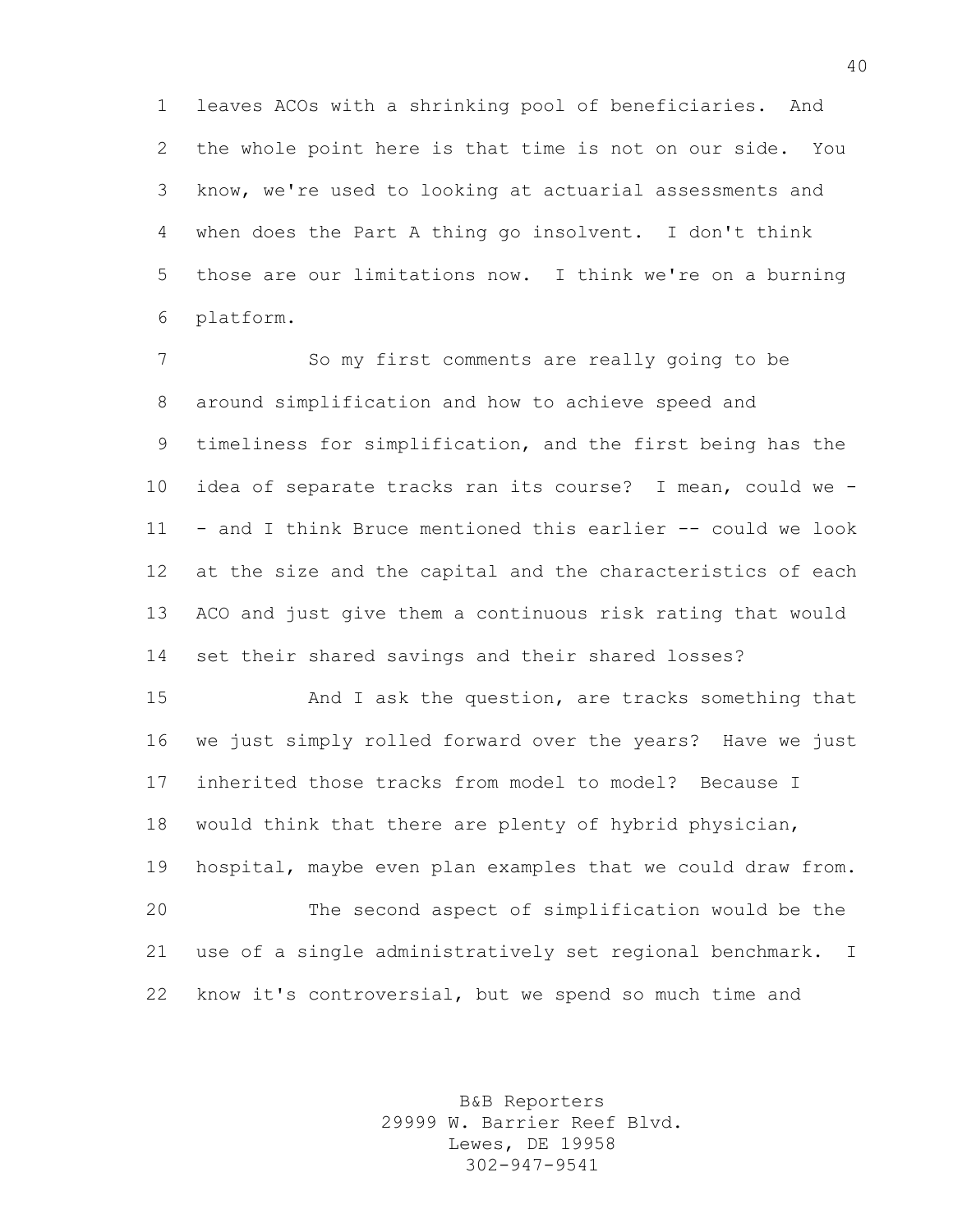treasure calculating and managing these ACO-specific benchmarks, and it triggers an entire set of side discussions around, well, what are the counterfactuals? What are the selection of things, wellness visits? And then we have to discuss trend factors and ratcheting and some of the things that Lynn and Mike alluded to earlier. That's a lot of complexity for a program that is on a pretty short fuse.

 I think there are a lot of reasons to support a single administratively established benchmark per region, and if no other reason it is because they are inevitable. I mean, again, these high MA penetration rates are certainly going to buy us the average fee-for-service calculations that we're going to have to rely on. And I'm also concerned that not moving to an administrative benchmark may put rural and smaller providers at a disadvantage, because it introduces all this volatility into their specific benchmark targets.

 So I do want to emphasize my very enthusiastic support for the materials distributed in this meeting. It's full of good ideas. But my concern is really around timeliness and simplicity. And again, I just don't foresee

> B&B Reporters 29999 W. Barrier Reef Blvd. Lewes, DE 19958 302-947-9541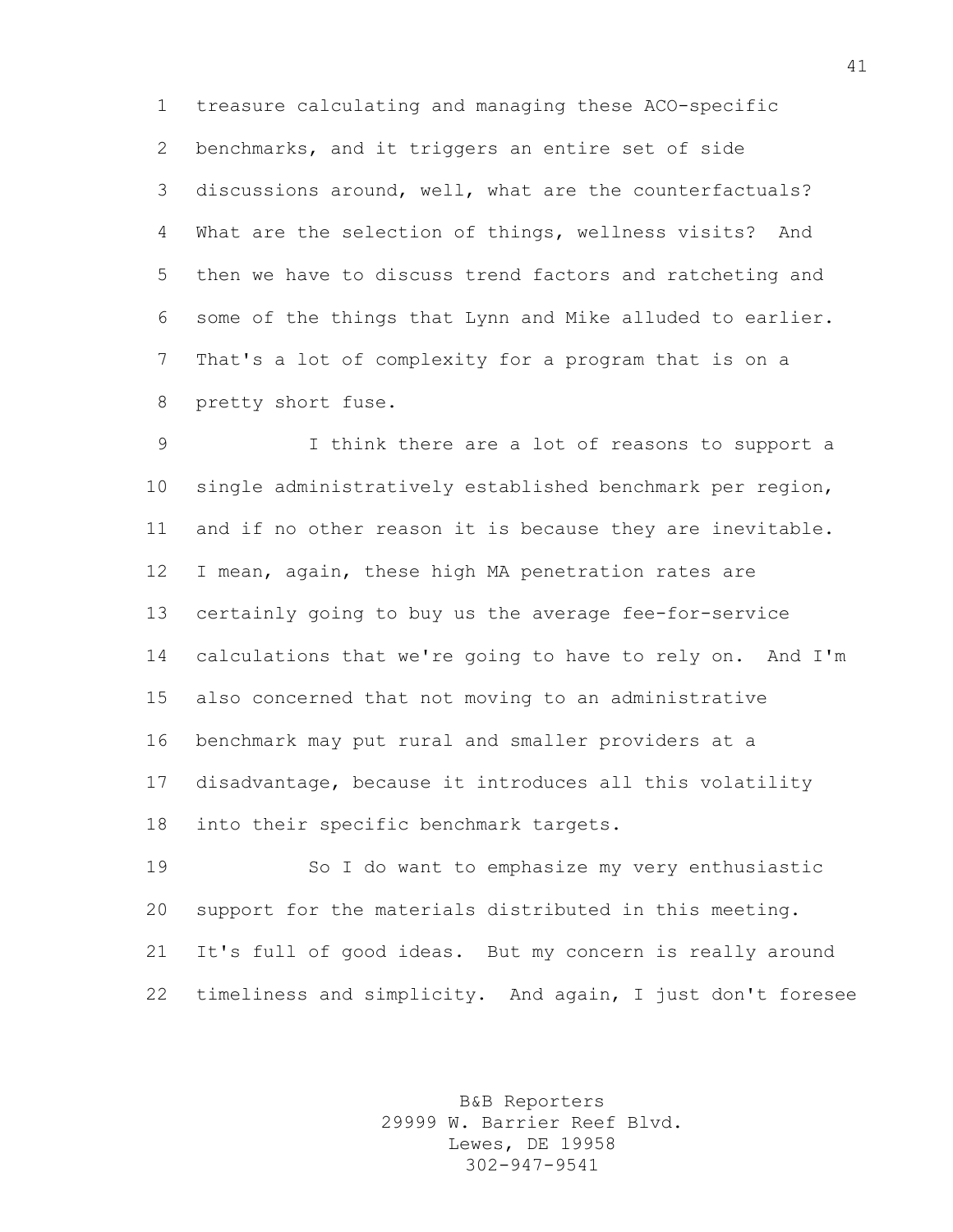time as something that's on our side.

 And the final thing I want to touch on is mandatory versus voluntary, and my concern here is that mandatory ACOs send us down a path that we may not want to go. First of all, it could drive physician and provider consolidation, but second, it really challenges physicians and providers, because I have to assume that mandatory means they either join an ACO or somehow can't participate or are limited in their participation in Medicare. And with that said, I think the voluntary approach has a lot of merit, but I like the approach of breaking down our spending in terms of the price component and the volume intensity component. I think that's an excellent way of addressing it. And as Geoff mentioned earlier, I think there are a lot of novel approaches on how to estimate the volume intensity, particularly basing it on the MA bids. So I do support the drive-a-wedge approach very much, but my approach would be to include the price component and a small portion of the volume intensity component, incorporate that into the fee schedules, but don't incorporate the full volume intensity component. And

> B&B Reporters 29999 W. Barrier Reef Blvd. Lewes, DE 19958 302-947-9541

then as physicians and providers voluntary join these ACOs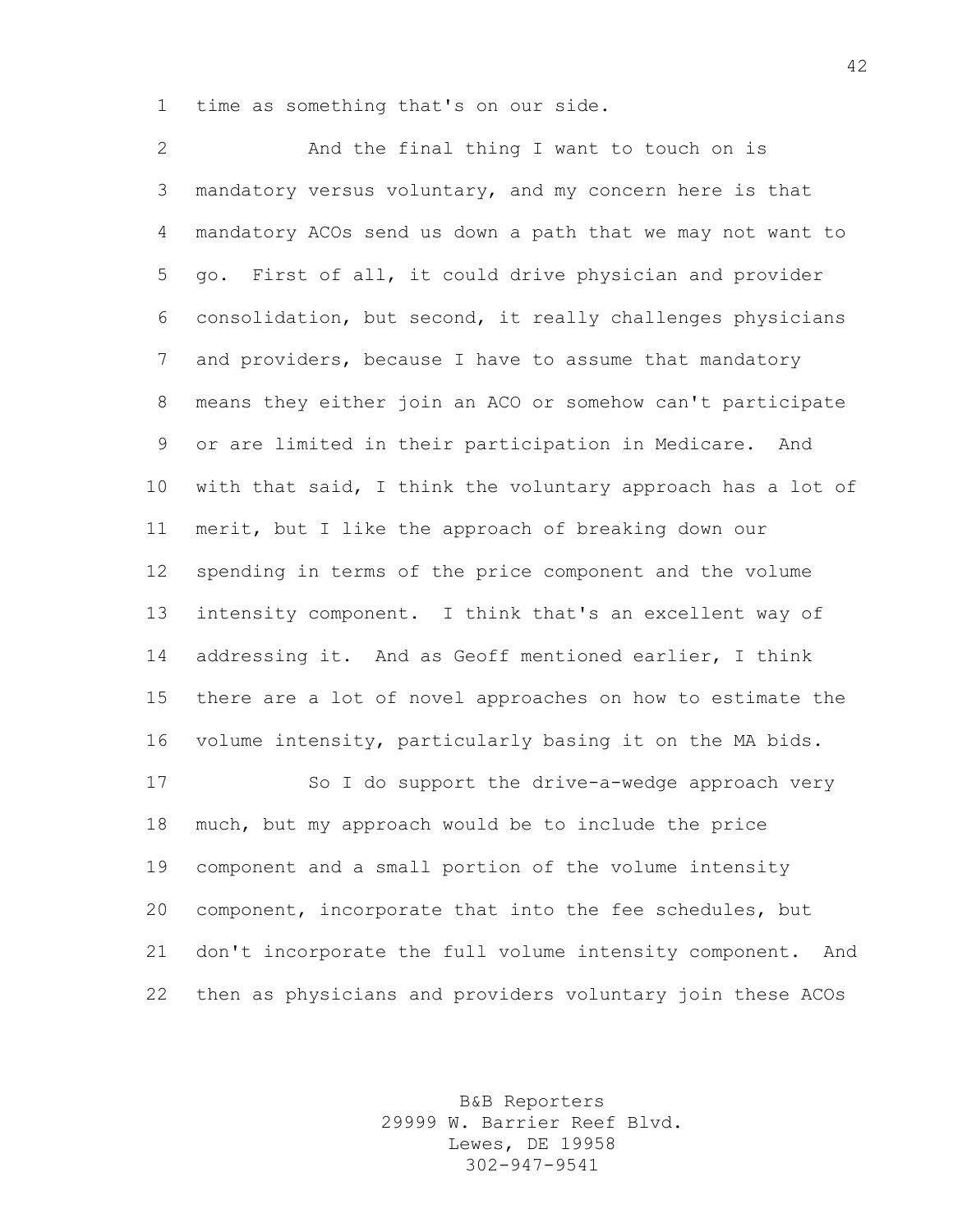and assume risk they earn, or have the opportunity to earn that additional volume component back.

 And again, that's my rationale for moving toward a voluntary program, because you would have the savings already incorporated into the fee schedules, and then as providers participate and expose themselves to risk then they have this opportunity to do better or worse, based on their performance.

And those are my comments. Thank you.

10 MS. KELLEY: Bruce.

 MR. PYENSON: Well, thank you, and again I want to compliment the staff on identifying a lot of information and a lot of key factors.

14 I am a big supporter of ACOs. I want them to be very successful. What I see us heading into with the interaction with non-ACO, non-attributed lives, attributed lives, and Medicare Advantage is a nightmare of adverse selection that's going to work against the Medicare system as a whole. And part of that is the nature of attribution and leaving some people out of the calculation, and that's one reason why I've advocated holding Medicare Advantage as well as ACOs accountable for regional outcomes. That's a

> B&B Reporters 29999 W. Barrier Reef Blvd. Lewes, DE 19958 302-947-9541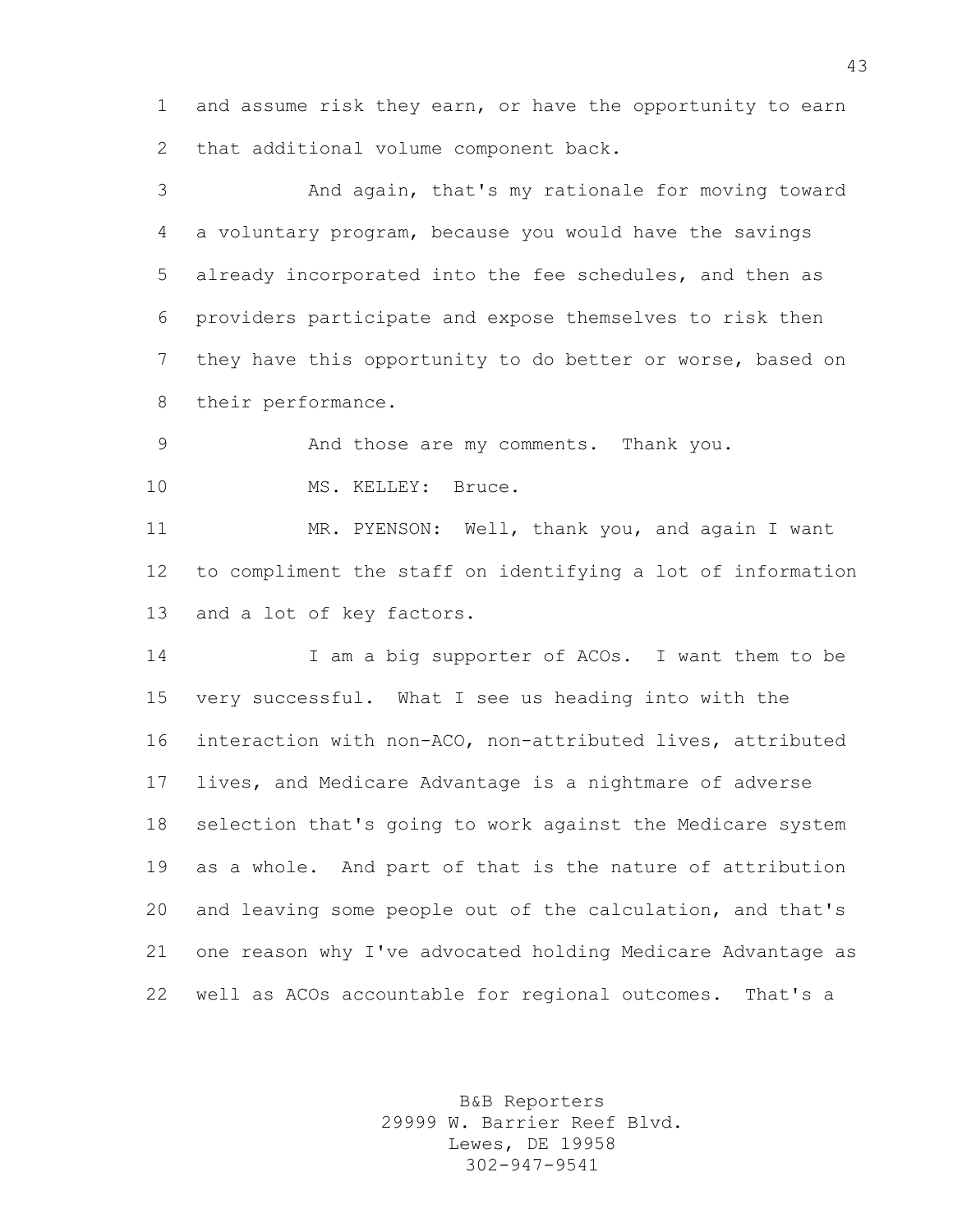harmonization of MA and accountable care, and I think the benchmarks is a way to get that harmonization.

 If you consider how the insurance industry is regulated, a lot of it has to do with risk-based capital and formulas that were developed starting in the 1980s, 1990s, and consider factors for health insurance such as what's the nature of the reimbursement of the organization. Is it fee-for-service? Is it capitation? There is less risk for an insurance entity if they're paying by capitation.

 That's a formulaic model that I think would work for ACOs broadly and would enable the recognition of things like episode-based payments as a risk reduction feature or sometimes for providers perhaps a risk-enhancing procedure.

 So the issue I think has to be put in a uniform way to avoid introducing a whole series of cliffs and classes of business that are really unnecessary. The issue of shared savings has to be seen, in my view, in the context of things like the limits on losses and gains or the exclusion, stop loss features, risk adjustments, whether the organization is focused on duals or not. All of that needs to be considered in how an ACO, what sort of

> B&B Reporters 29999 W. Barrier Reef Blvd. Lewes, DE 19958 302-947-9541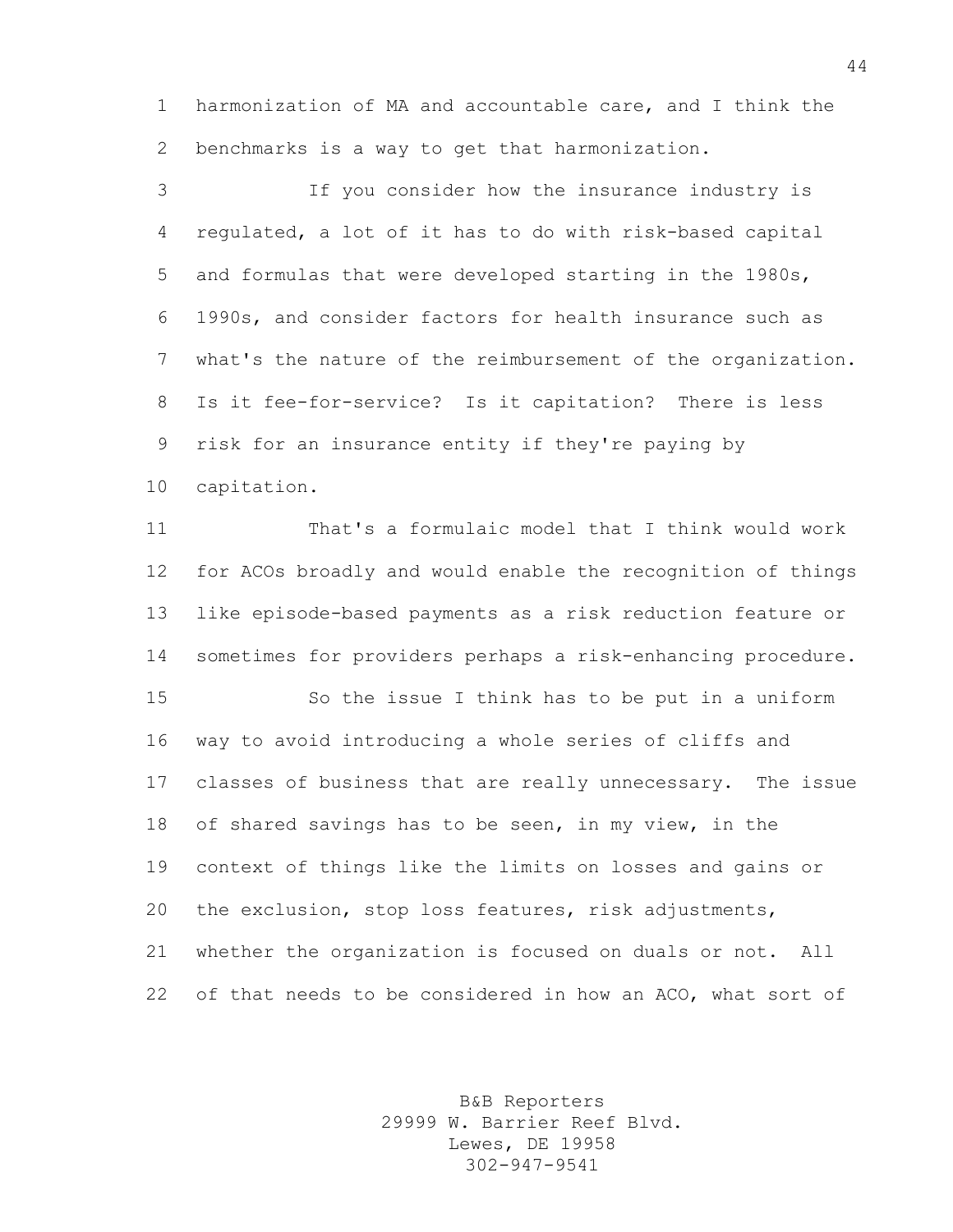risks it should be taking, what sort of populations should be taking. And if we do that we don't need the different tiers.

 So I think that would be the conceptual framework to move ahead, and it brings ACOs in line with Medicare Advantage in a lot of different ways, so we can address that harmonization as well.

8 So I'll stop my comments there.

 DR. CHERNEW: Bruce, I just wanted to, because you said a lot of things, I want to just make sure I've got them a distilled version of your comments. Because if this is what you said I agree, and if it's not I want make sure I didn't misunderstand.

 If you had a version of an admin benchmark you could use that going forward to get around this circularity between MA being based on fee-for-service and fee-for- service being based on MA. You could just get to where Brian was saying, sort of a regional benchmark, and you wouldn't have to worry about some regions winning or losing, because if you set it at a reasonable rate and all the regions were successful they could all be okay. That's my summary of what you said, and if I'm

> B&B Reporters 29999 W. Barrier Reef Blvd. Lewes, DE 19958 302-947-9541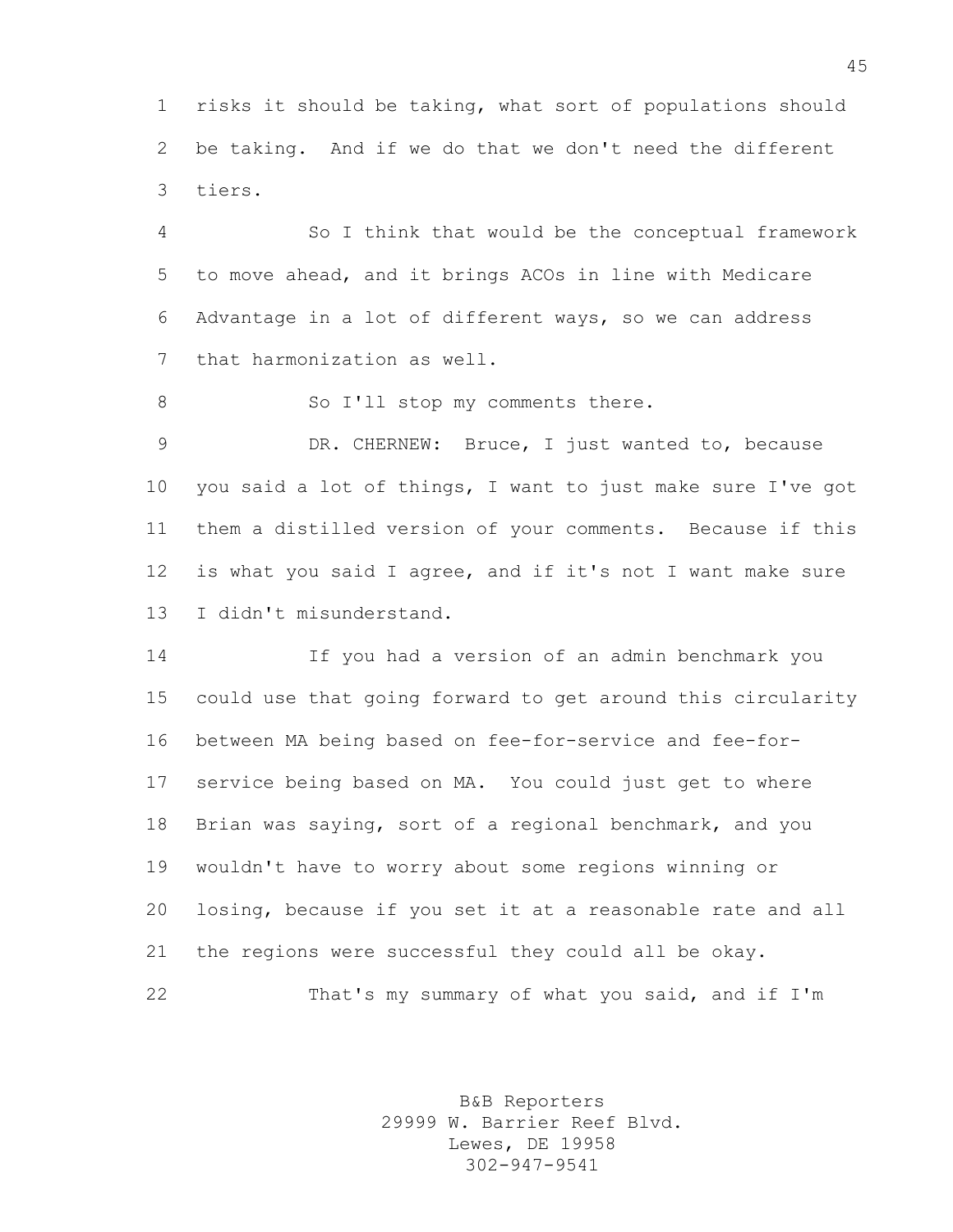wrong now is the time to say it, for everyone to hear.

 MR. PYENSON: I said something else in addition to that. You captured it right. What I said in addition to that is if you get that, then you can use it instead of setting up tiers. You could use that as the tool to smooth out the jumps.

 DR. CHERNEW: Sure, over a long run. I think Jon Perlin wants to say something on this point.

 DR. PERLIN: Just a question for you, Mike. Would that imply that you'd use that same figure then across both MA as well as these APM models?

 DR. CHERNEW: So no. One of the great challenges that I face, and I think MedPAC faces, is this is a big, systemic kind of question that we have to bite off in pieces. My hope was to figure out how to think about MA in this context in perhaps a future cycle. So I don't want to commit one way or another. So now I am speaking as me and something that I think is going to be well beyond what would be in this chapter.

 But I will just way, while people are listening, the Michael view, which is not necessarily the MedPAC view, but the Michael view is -- and I think it's very consistent

> B&B Reporters 29999 W. Barrier Reef Blvd. Lewes, DE 19958 302-947-9541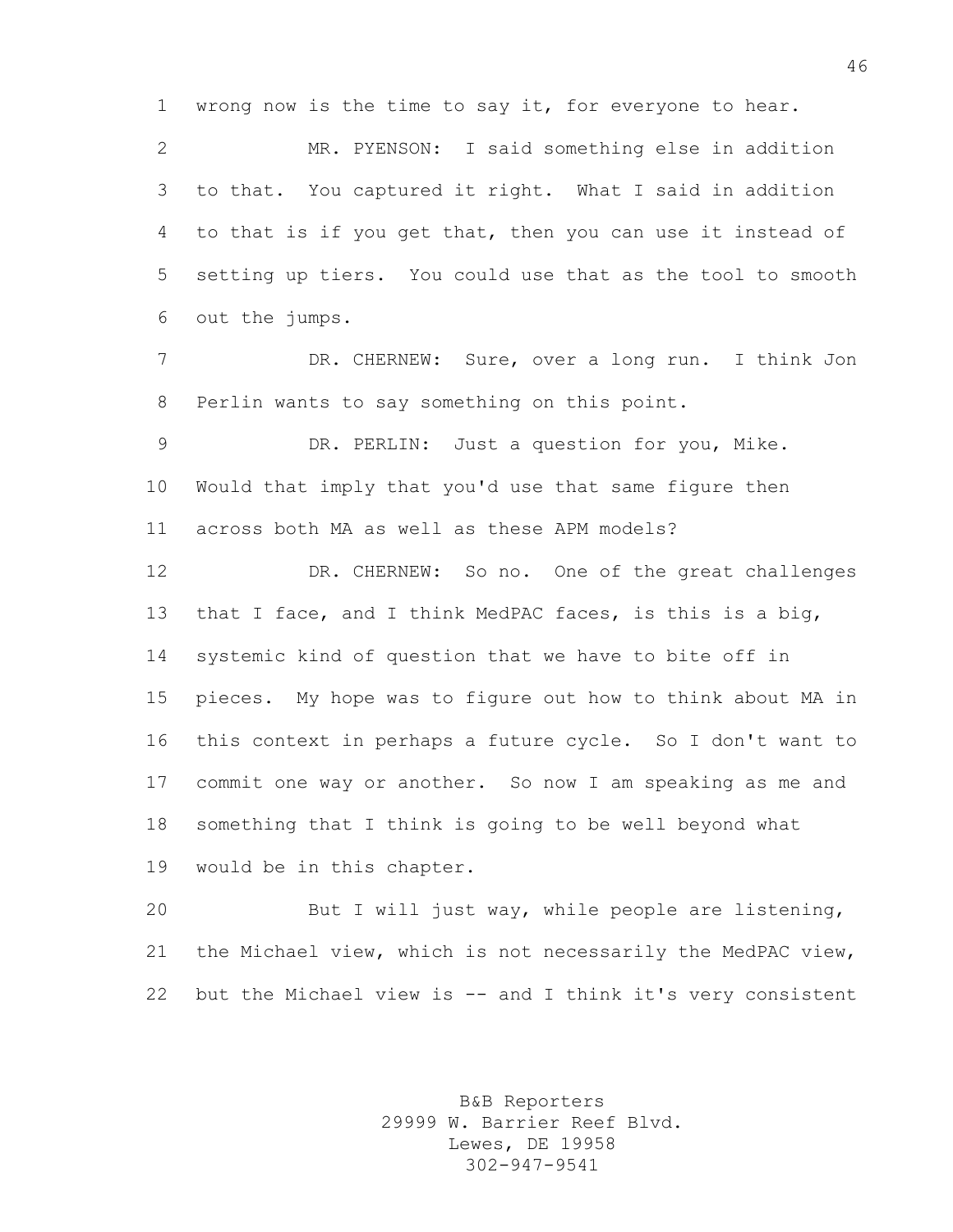with what Bruce said -- you could get a point where that was the case. It is easier to solve another problem that MedPAC will address when we talk about MA, what to do when MA shares grow and you're basing off fee-for-service is not typical, you could harmonize it a lot better and have the same type of benchmark between MA and ACOs. I'm not saying that we've done any analysis or any evidence or are supporting that as a policy option or goal. That is not my intent. But I do, just in interpreting Bruce's comment, believe that if you go down this path -- and I don't know what the right word is, I'll take a soccer analogy -- you're setting yourself up for a good shot later, although I'm not sure what it's really going to look like.

14 I will hate reading that in the transcript. But maybe that's the answer to your question, Jon.

 I do think -- the last point before we go to the next person -- I do think it's really, really important we try and build this model to be successful in the long run and not build the model to be successful in a year or two, because we've had the tendency to do that, and when we do that we then get to a conundrum and then have to change it. I think some foreshadowing of where we're going, in the

> B&B Reporters 29999 W. Barrier Reef Blvd. Lewes, DE 19958 302-947-9541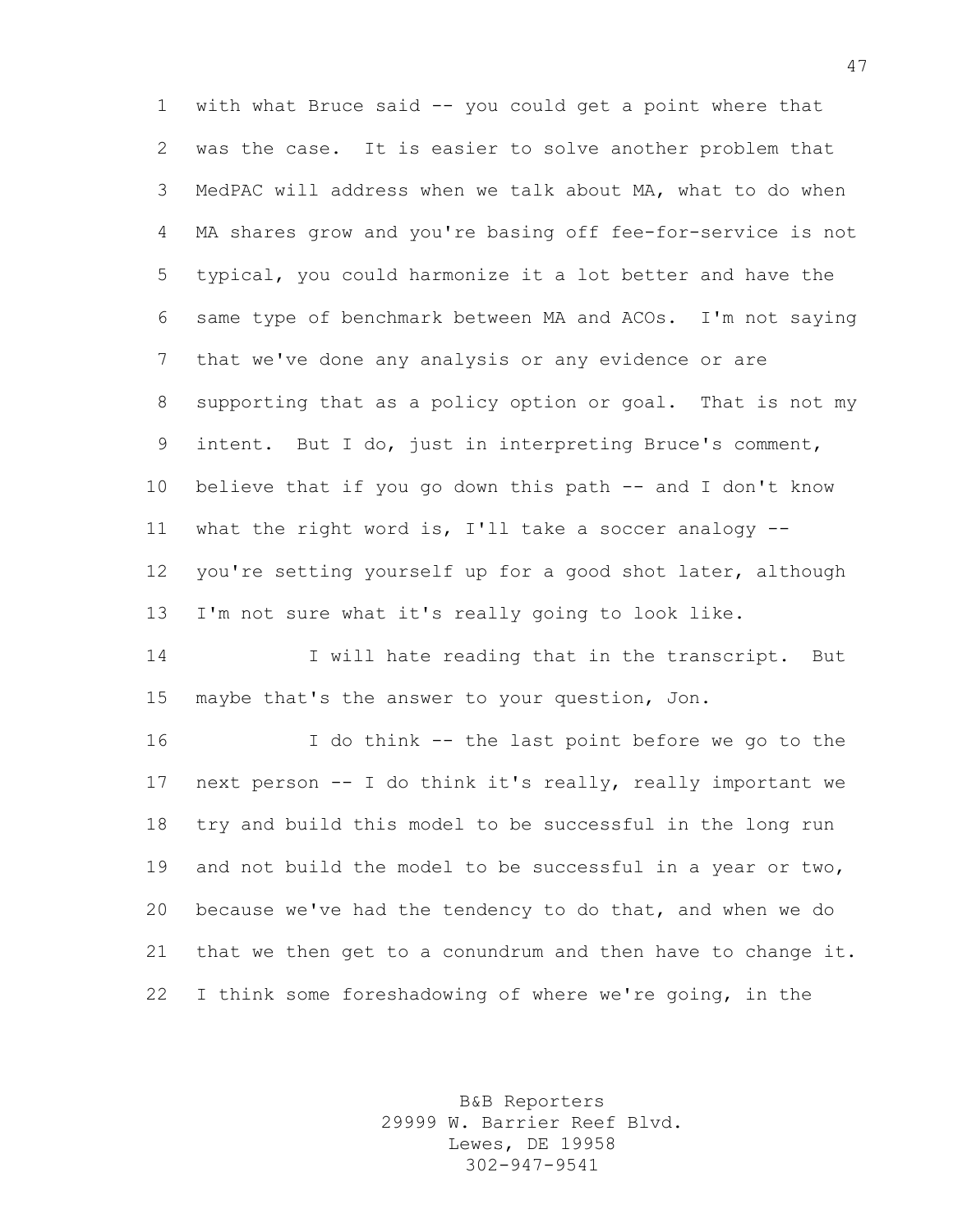long run, itself will be of huge value.

Anyway, Dana, who's next?

MS. KELLEY: Lynn.

 MS. BARR: All right. Thank you so much for this chapter and for the thoughts of how to work through these difficult issues.

 One guiding principle, I think, we need to think about as we think about it, we want people in the program. I think we're all in agreement on that, and so things that destabilize the program or drive people out of the program are things that we should be concerned about.

 The problem is back in 2013 or 2012, when this all started, it was all upside only. People could screw around with the benchmarks all they wanted, and people could make lots of choices.

16 But now we have lots of providers that are way out on a limb on risk, and we must be very careful on any changes we make to that program because, as participants in the program, if we can't predict what's going to happen -- and we'll all spend lots of money on Milliman trying to predict what's going to happen -- we're going to have to back out because we can't take the risk of writing that

> B&B Reporters 29999 W. Barrier Reef Blvd. Lewes, DE 19958 302-947-9541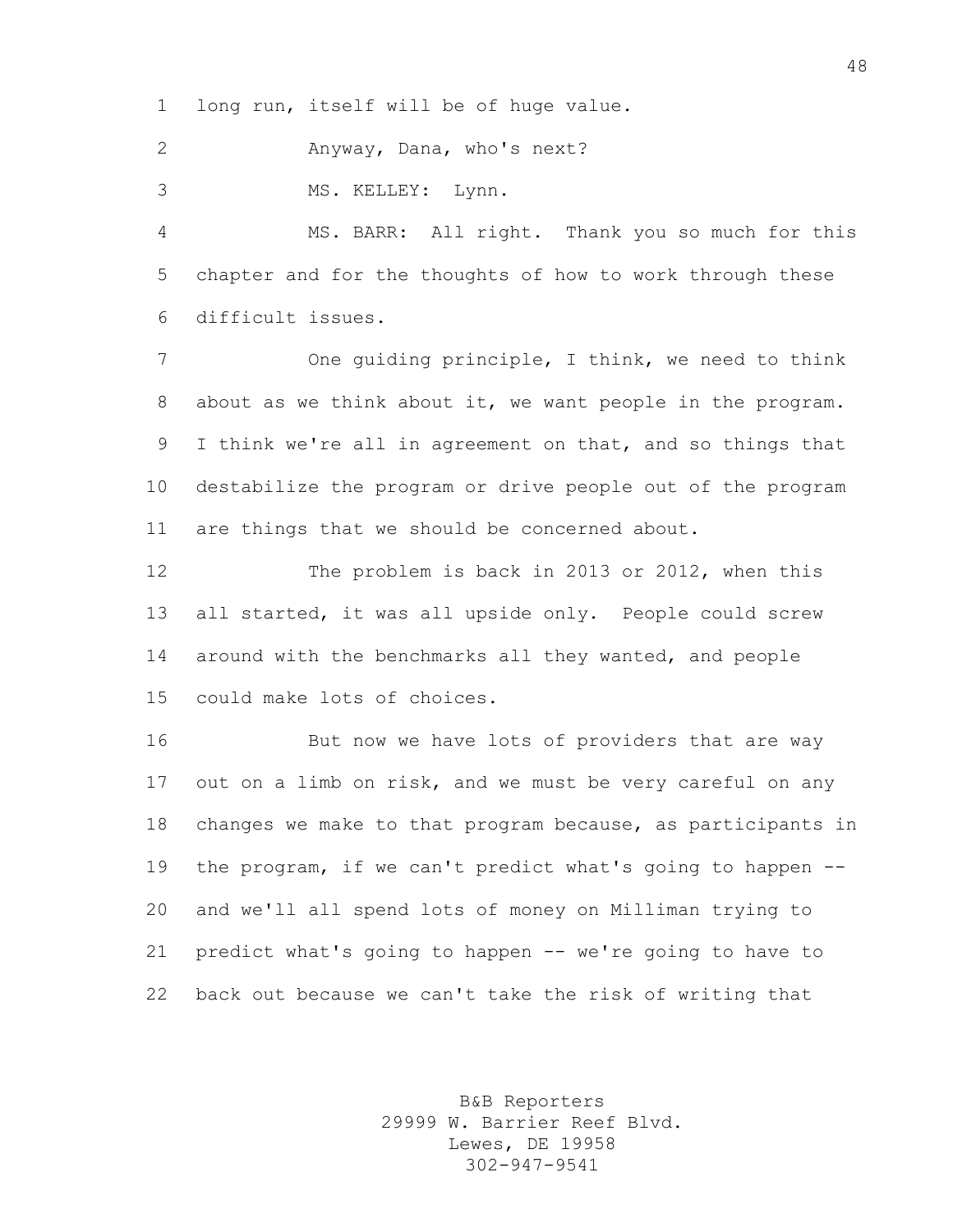check.

 So whatever we decide to do, we need to be able to provide our providers with a couple years of data looking back saying this is what would happen, and we should have as much certainly as possible, which is why I'm very much supportive of most of these recommendations. But having some sort of black-box trend thing is really concerning to me and I think will destabilize the system. I think it will make the reinsurance market go away again and make what's left very, very expensive. So that's just my overarching principles of my concerns about the trend, specifically about the trend.

 Does the three-track model make sense? Absolutely. And also going into, you know, should ACOs and the upside-only track be required to move into risk? I think if you have a 25 percent no-risk model and then risk is at 75 or 100, people will move into risk as soon as they're comfortable with the program. You will not need to make it mandatory because they will be in that 25 percent track until they realize, okay, I've got this, I understand it, now I'm ready to take downside risk.

Remember we're not insurance companies as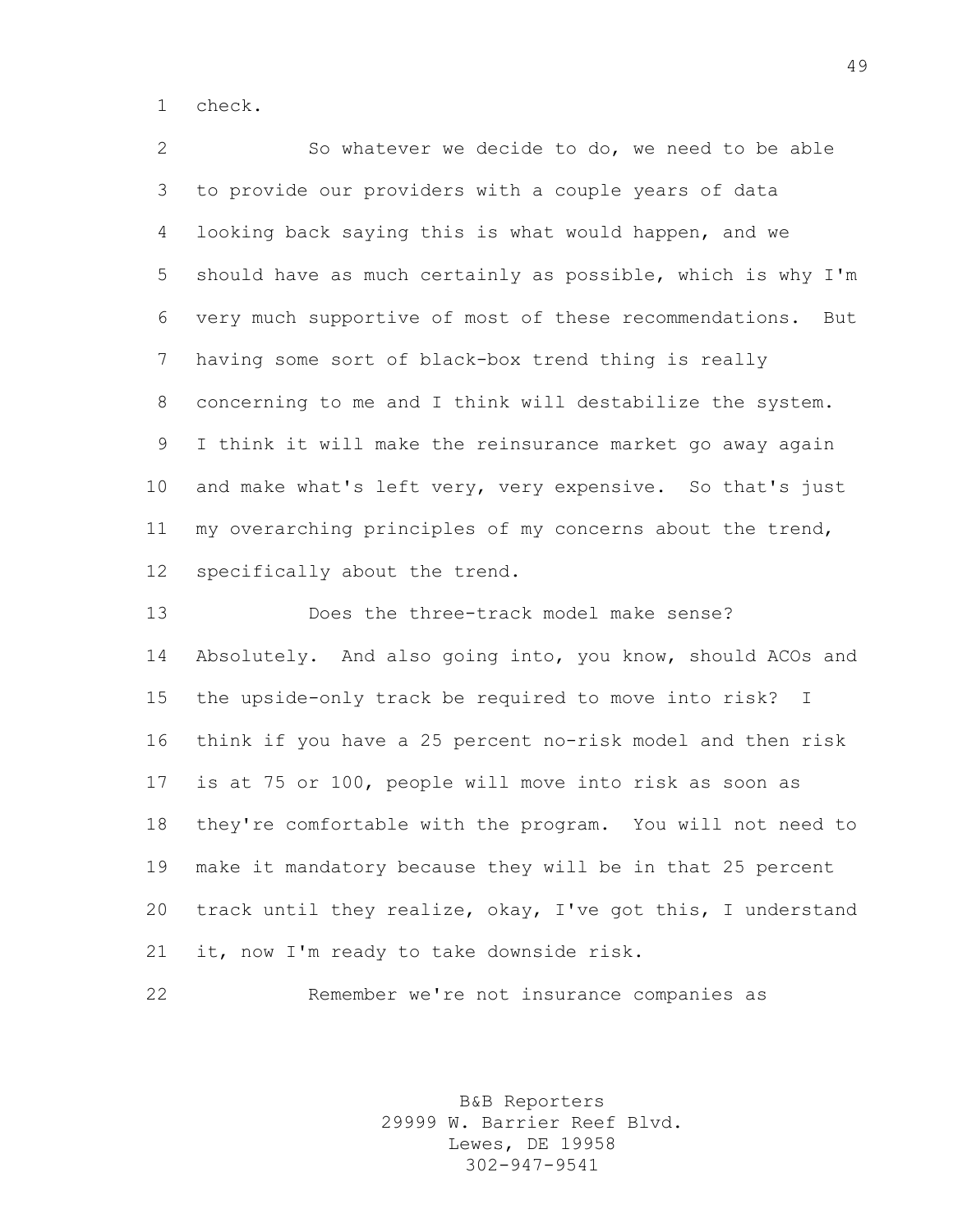providers. We can't take this, you know, "Oh, I won," "I lost," "I won," "I lost." And one of the things that we could do to really help providers is when we give them data, we should give them confidence intervals on the data, because how many times have I had this 5,000 life ACO tell me how great they are and not understanding that they're actually in the noise? They might have savings; they might have losses. They have no idea. But we don't communicate those confidence intervals to them, and I think that's going to be a very important principle going forward.

 So I do think that we should allow any provider to stay in a 25 percent risk track because, frankly, they'll lose money at that, just at the cost of participating in the program, but they could stay in there as long as they want to. But then the difference between 25 and 75 will be enough to move everyone into risk without having to force them into risk. So that would be my opinion on that.

 In terms of the framework for updating benchmarks, I think that I agree with everything, except for the update of trend, and I think that we should approach that with extreme caution and look to find

> B&B Reporters 29999 W. Barrier Reef Blvd. Lewes, DE 19958 302-947-9541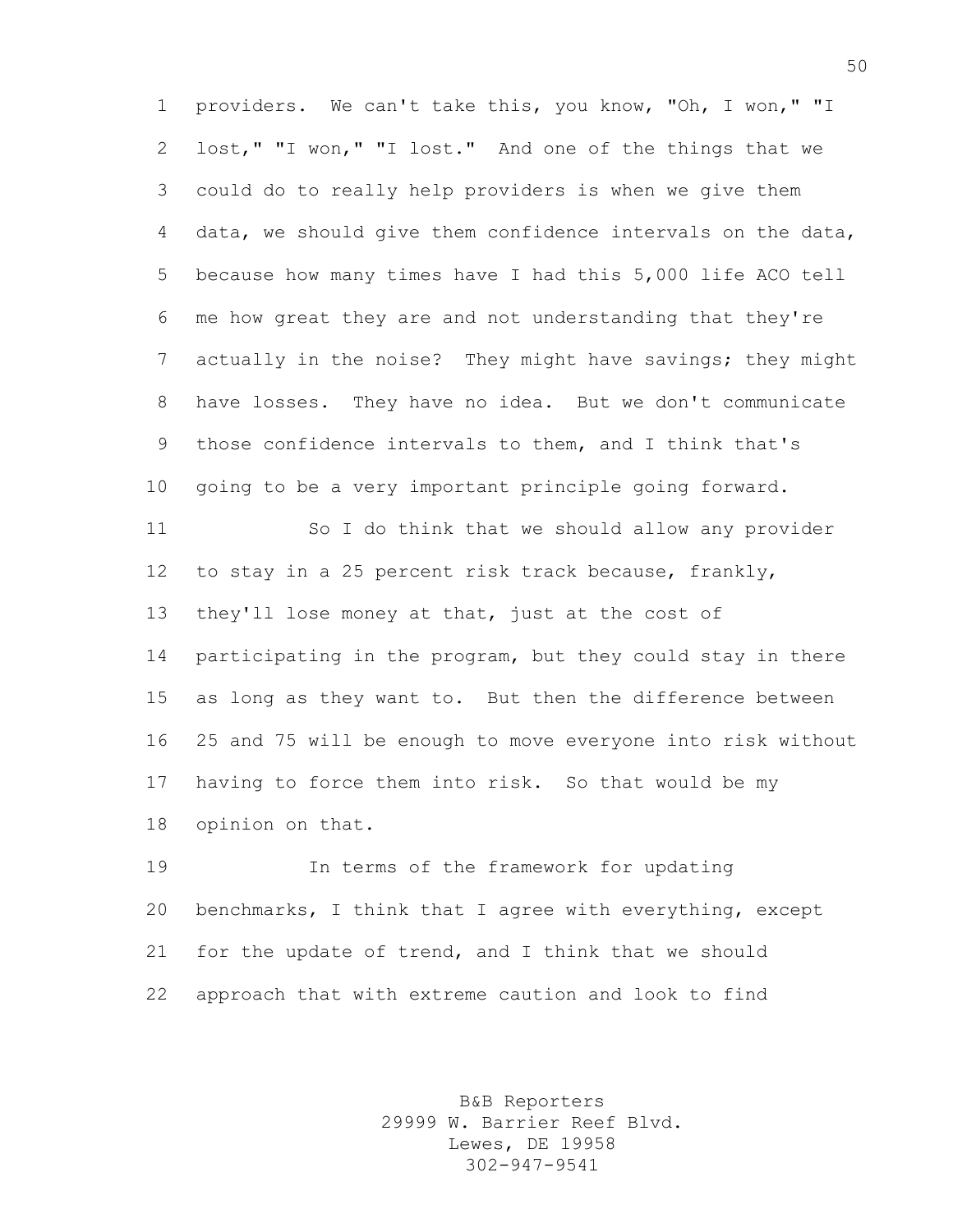alternatives.

| $\mathbf{2}$    | Again, you could parallel play that for a few              |
|-----------------|------------------------------------------------------------|
| 3               | years until we get to the point where we have some sort of |
| $\overline{4}$  | tipping point, but you enter black-box projections like    |
| 5               | this, and they will not be able to predict a flu season.   |
| 6               | They will not be able to predict a pandemic, and then      |
| 7               | providers are going to be writing checks.                  |
| 8               | MA plans, if they have a bad flu season, they              |
| 9               | write a check. Next year, they'll have a good flu season.  |
| 10 <sub>o</sub> | They're fine. That does not work in a provider world.      |
| 11              | Thank you.                                                 |
| 12              | DR. CHERNEW: Okay. We're going to go on in a               |
| 13              | minute. There's just a few things I want to say that I     |
| 14              | want to react to.                                          |
| 15              | The first one is I think there's reasonable                |
| 16              | evidence that the way the program is currently structured  |
| 17              | is really problematic related to selection. So I do think  |
| 18              | that some change is going to be absolutely needed.         |
| 19              | Second of all, I agree 100 percent that no one is          |
| 20              | doing anything without the right set of simulations so     |
| 21              | people understand what's happening. Just so people         |
| 22              | understand, this session is not going to go into a -- we   |

B&B Reporters 29999 W. Barrier Reef Blvd. Lewes, DE 19958 302-947-9541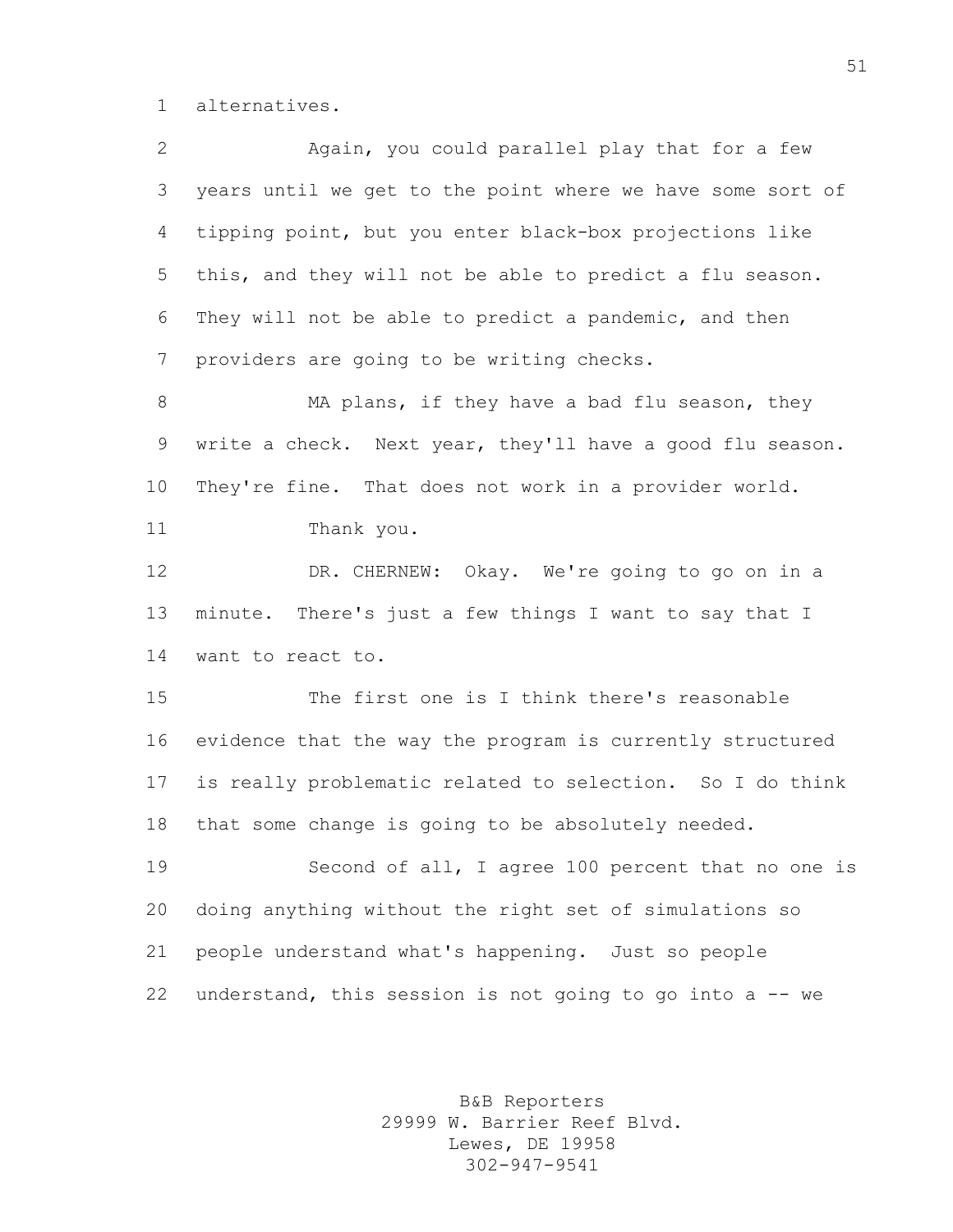are not CMMI. We're not about to promulgate a model. CMMI does not do anything with a lot of thinking about what will happen and what will be simulated out or we will simulate as much as we could.

 Third, the issues of how much risk different organizations bear is really, really, really important. My personal belief is the current system, by making everybody 8 chase other successes, makes that risk much, much, much worse than we would and much, much, much less predictable than we would if we had an exogenously set regional or national benchmark for that matter. But, again, we will continue to discuss.

 What it sounds like you're saying, Lynn, again, 14 if I can repeat, is you're supportive of the multitrack ACO model. You're really worried that something will be put in place that will cause organizations to have to lose and write checks, and they really need to know what that is up front and make sure that we understand how it would play 19 out which, by the way, I agree.

 I personally think that, in the long run, that will be much more successful if we can just tell somebody you get a 2.5 percent, 3 percent, whatever it is, volume

> B&B Reporters 29999 W. Barrier Reef Blvd. Lewes, DE 19958 302-947-9541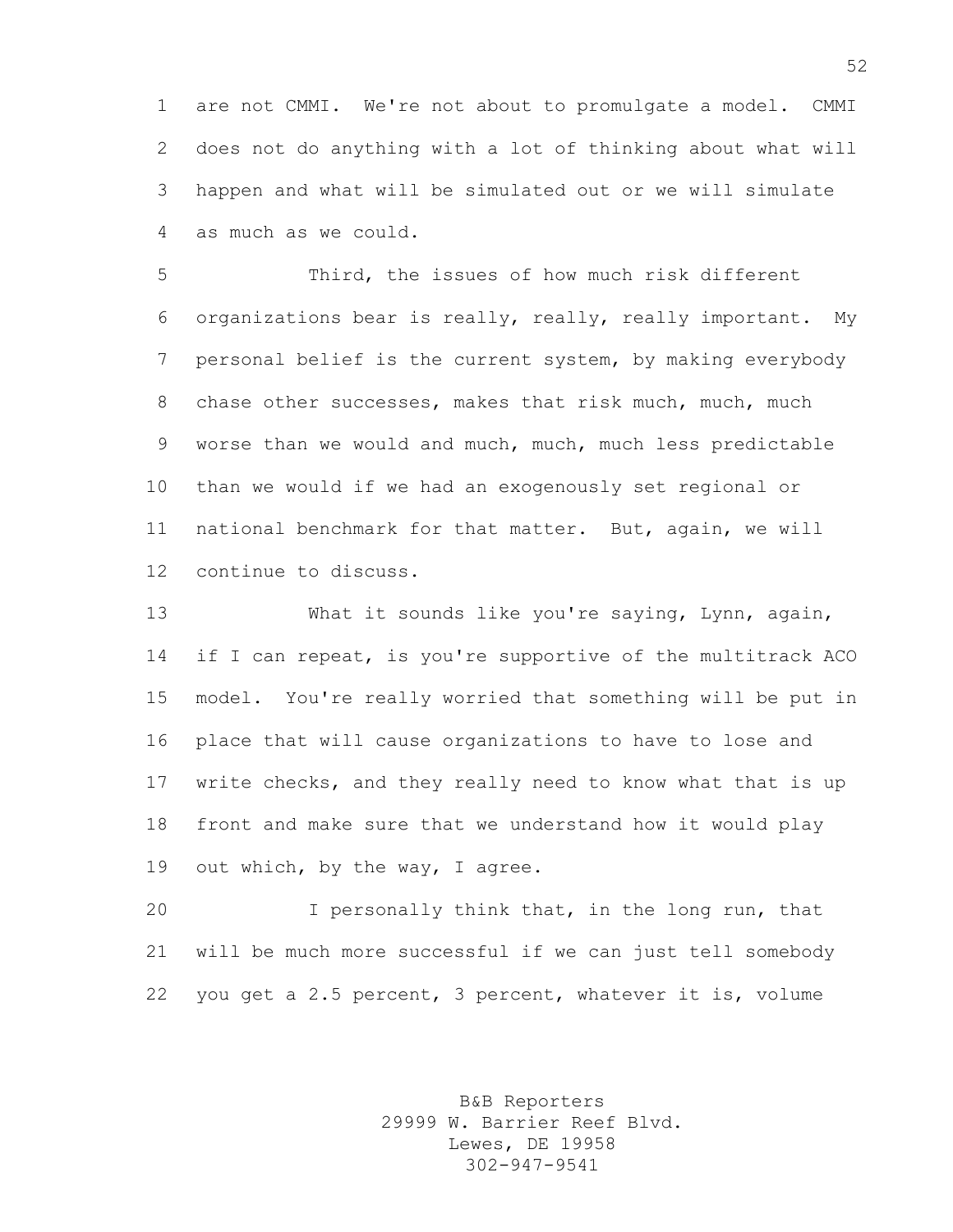and intensity growth number and meet that over time and manage the risk with a bunch of other risk protection mechanisms, but again, that's me. I'm going to turn -- 5 MS. BARR: I think I disagree. DR. CHERNEW: So we'll -- MS. BARR: You're not able to capture what's really happening in the country, right? It's all based on projections as opposed to truth, and I don't know why we would go away from truth and go to projections when we -- DR. CASALINO: Mike, may I raise a process point? DR. CHERNEW: Yeah. 13 DR. CASALINO: We have 23 minutes left and probably about 10 people who want to speak. This is a very important area to all of us. Clearly, we're not going to have nearly enough time for very many people to say even a fraction of what they want to say. How are we going to deal with that both today and going forward? DR. CHERNEW: Yeah. So right now we might end up having to go a little long, but it is important that we get through some of these particular types of things. So I'm

22 just going to say one thing, and then we're going to move

B&B Reporters 29999 W. Barrier Reef Blvd. Lewes, DE 19958 302-947-9541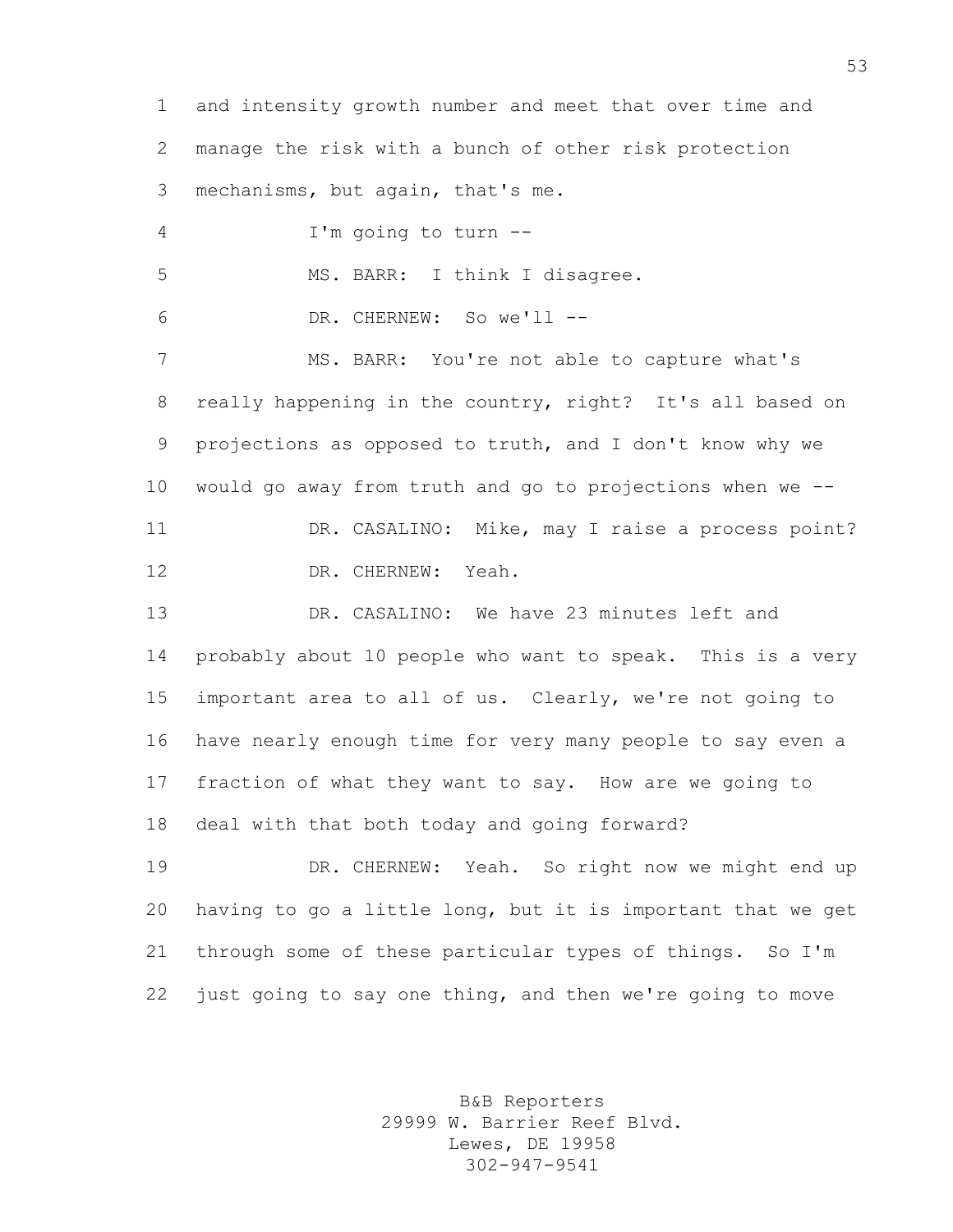on to Amol.

| $\overline{2}$ | I guess I will say to everybody -- we actually              |
|----------------|-------------------------------------------------------------|
| 3              | don't have that many more people, I think, that need to     |
| 4              | speak. I've been keeping track, but nevertheless, I         |
| 5              | actually think, Lynn, if you're all successful that the     |
| 6              | other approach would actually be better for you, but, Amol, |
| $\overline{7}$ | why don't you go ahead and talk? And I will check again     |
| 8              | where we are in the queue, Larry. I think there's five      |
| 9              | more people left or maybe six.                              |
| 10             | Amol.                                                       |
| 11             | DR. NAVATHE: Great. Thank you.                              |
| 12             | So, first, I'm very thankful to the staff. I                |
| 13             | know this is a big effort, and I appreciate everything that |
| 14             | we've done, and I am supportive of this direction of work   |
| 15             | as well.                                                    |
| 16             | First, I'm very supportive of the multitrack                |
| 17             | population-based payment model. I'm supportive of the       |
| 18             | administrative benchmarks.                                  |
| 19             | I have a couple, three big points and a couple              |
| 20             | minor points, which I'll try to step through efficiently.   |
| 21             | Number one, I think it's very important                     |
| 22             | conceptually that we keep in mind the benchmark or the      |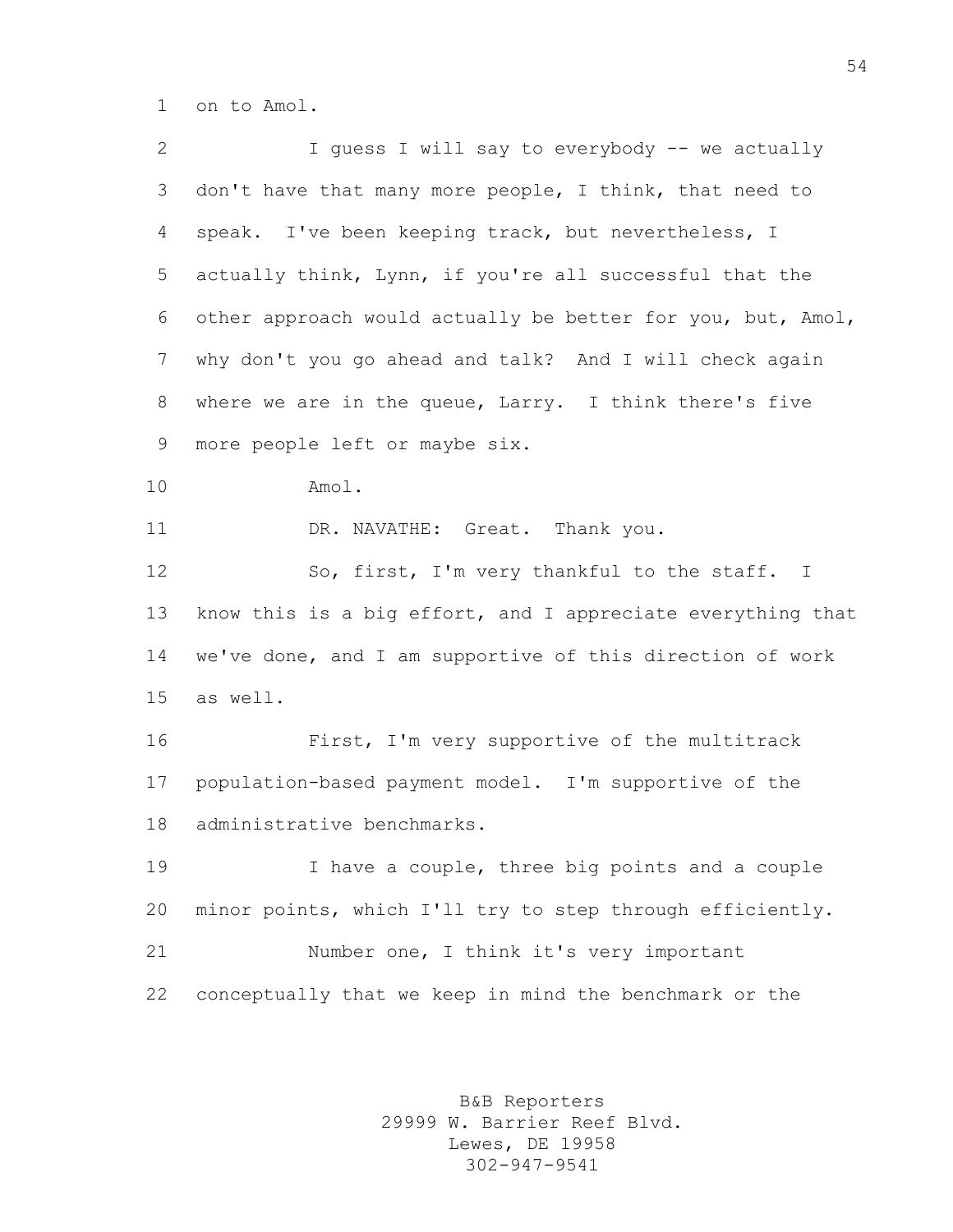baseline that we're talking about and then the trend factor. So as I understand from what we is proposed in the paper here is that the benchmark itself where we start from is something that is beneficiary population-specific and, therefore, ACO-specific. That is not regionalized or market-based. That's very important from a selection perspective, and I think that's very important to understand and to differentiate from the trend factor, which is how that ACO-specific or bene-specific benchmark is then growing over time. They're two very different things. I think we should just be very careful to understand that they're very different because they have very different implications for selection as well, meaning by not having a market or regional component to the benchmark itself, we're making some of the selection affect concerns that we might have.

17 Number two, I agree very strongly that it's very fundamentally important for the long-term success of the program to have an exogenous benchmark. If it is, indeed, meaning it's pulled from GDP, it's pulled from OACT, pulled from some external construct not from within national spending or the ACO programs itself, because of this issue

> B&B Reporters 29999 W. Barrier Reef Blvd. Lewes, DE 19958 302-947-9541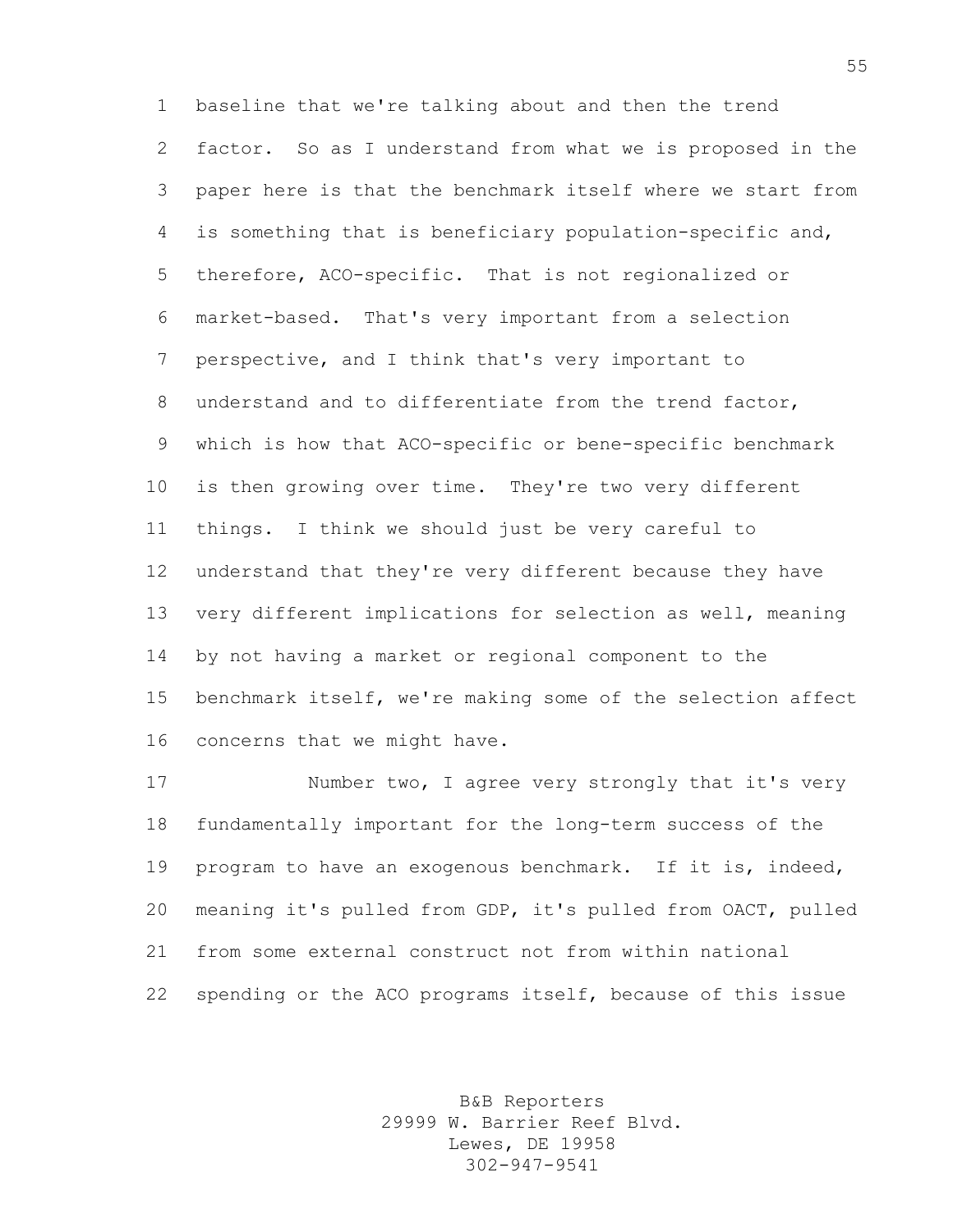that we then, as the program scales, get into a problem that is probably, in fact, very hard to separate out and pull back from that structure. So I think that that is incredibly important to get right up front.

 My personal sense is there is a whole science and long history to OACT projections, in fact. So I don't think we're starting this for the first time. In fact, I've written a piece about how APM evaluations look relative to OACT projections. OACT actually surprisingly is very good at this, and so is the CBO. So I think there's a track record to look back on and to understand what those perturbations would look like, which I think will mitigate some of the concerns paired with the idea that you're actually creating certainty in the future in how that is developing which, in my view, should mitigate some of the issues.

17 Third, a big point, and I want to really emphasize this. While the exogenous trend factor does help with selection, to some extent, certainly relative to market-based benchmarks or something like that, our participation incentives and selection are fundamentally important to the success of the program structured in this

> B&B Reporters 29999 W. Barrier Reef Blvd. Lewes, DE 19958 302-947-9541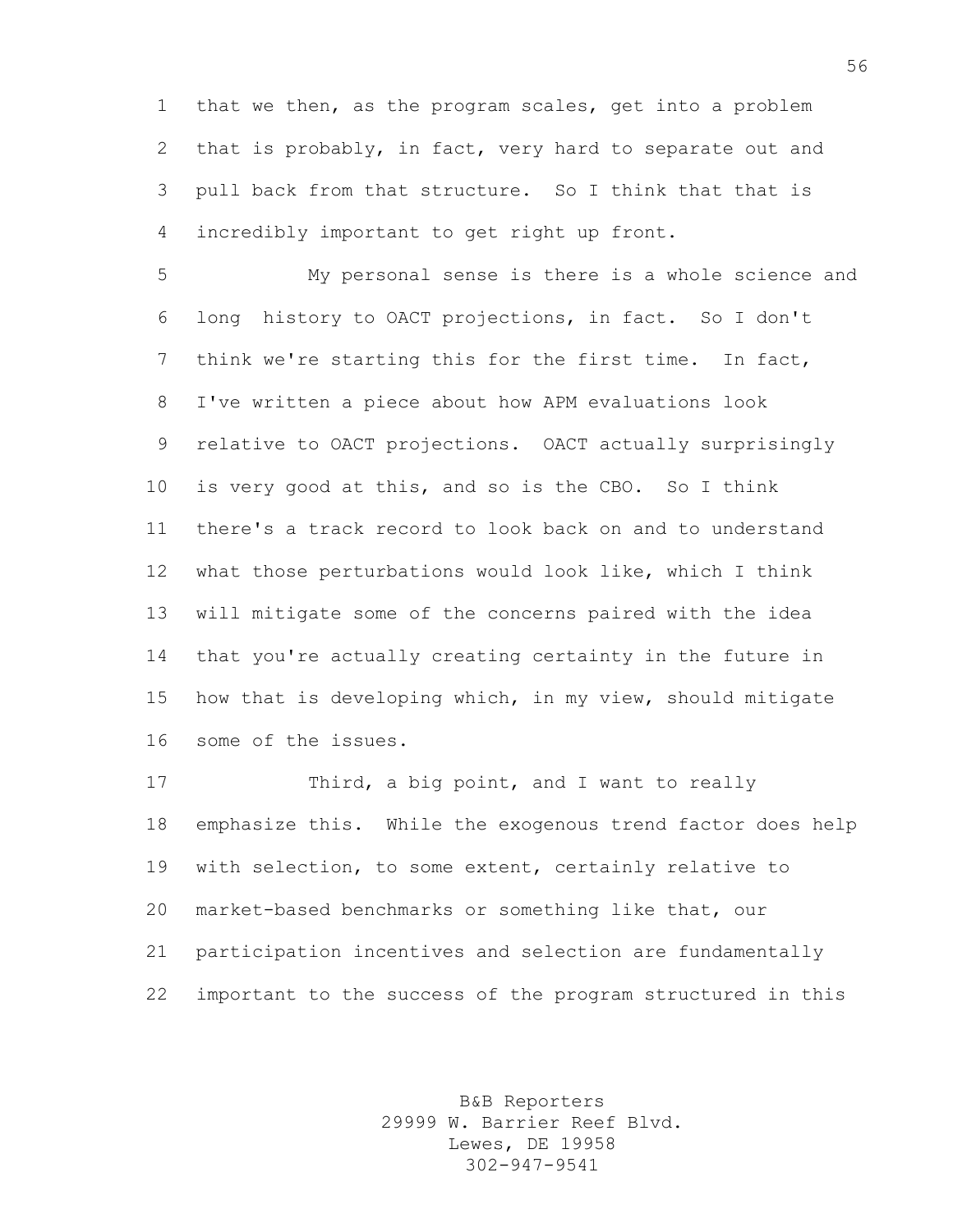way. We need enough participation.

 My personal view is right now in the paper where we are, we have not dedicated enough importance, enough specification, enough options around the participation incentives piece, because unless we get those pieces right along with some design dimensions around longer-term commitments and ability to opt in and opt out rapid, in rapid-cycle form, as well as, I think, to Lynn's and some other folks' points around protections for ACOs that they're not going to go bankrupt, those pieces are really important so that the administrative benchmark in the system works in a way that, in fact, will eventually generated savings for the Medicare program and not lead us in a way that would actually stop momentum from the APM movement and from what we're trying to accomplish here. I think, in that sense, the stakes are high around participation incentives and selection. So I wanted to highlight that.

 Those are my three big points. I have smaller points that I'll quickly run through.

21 I think, personally, my view is that the notion of paying the earlier track or even small practices in a

> B&B Reporters 29999 W. Barrier Reef Blvd. Lewes, DE 19958 302-947-9541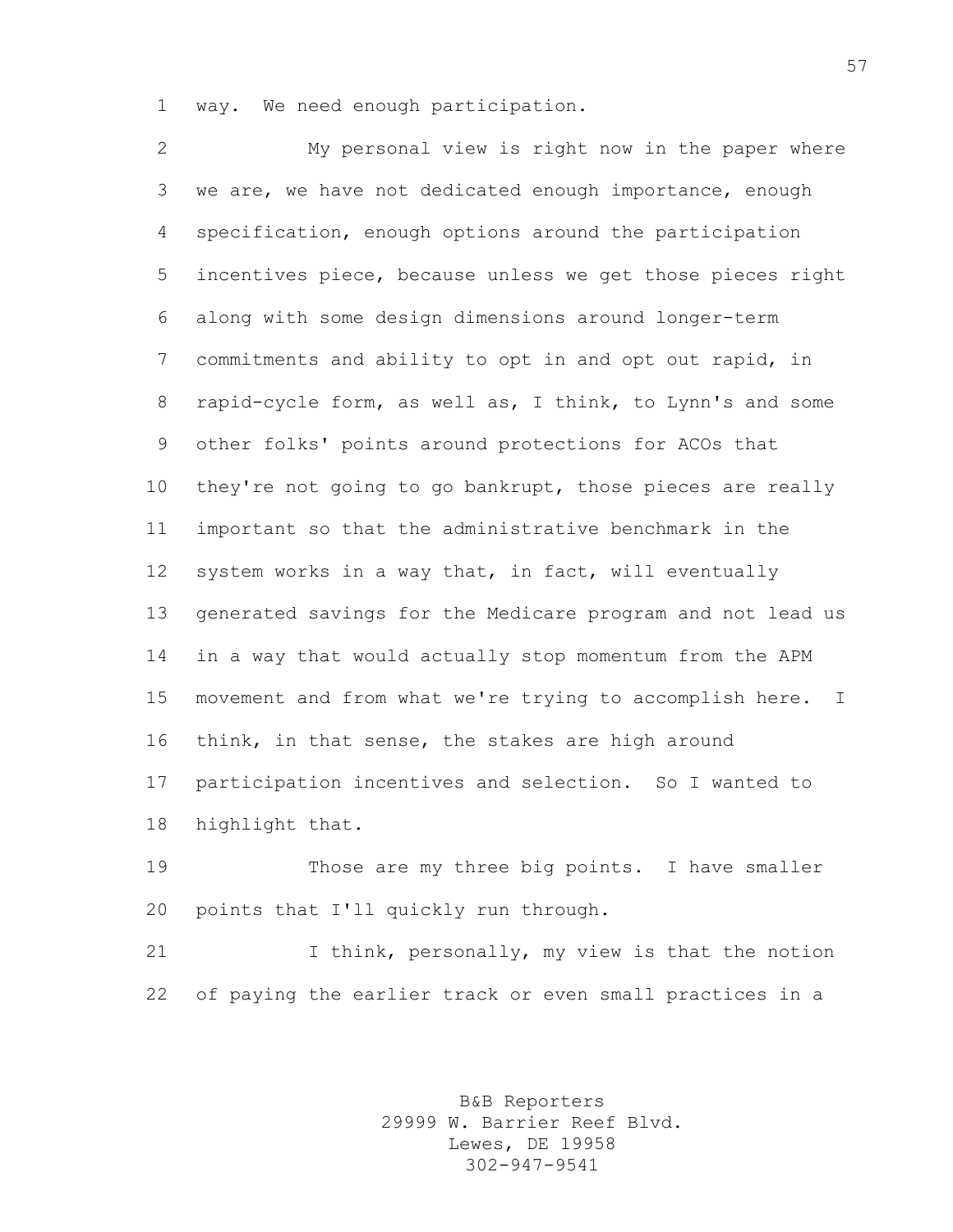capitated form for primary care for some other portion is a very positive thing. I would say, in fact, if we could include that in the governing population model, I think that would be a win. So that is something that truly becomes scalable to the country, and again, it's not some people are in, some people are out and what have you here.

7 I think there should, in fact, be some sort of reward or incentive or bonus associated with taking prospective dollars, and then there's administrative reasons for that. There's psychological reasons for that for why the program could actually work better if we structure the program in that way.

 That being said, side by side, minimum savings rate, critically important to have and get right because we do want to ensure upside-only models for small practices, et cetera, so the Medicare program is not hemorrhaging money from random variation.

18 Last two points. One is -- actually last point, I think that the way we're structuring this does eventually lead to a way that we could see harmonization with the MA program. For example, on one of the slides that we talked about regional discount factors as a trend, I think that

> B&B Reporters 29999 W. Barrier Reef Blvd. Lewes, DE 19958 302-947-9541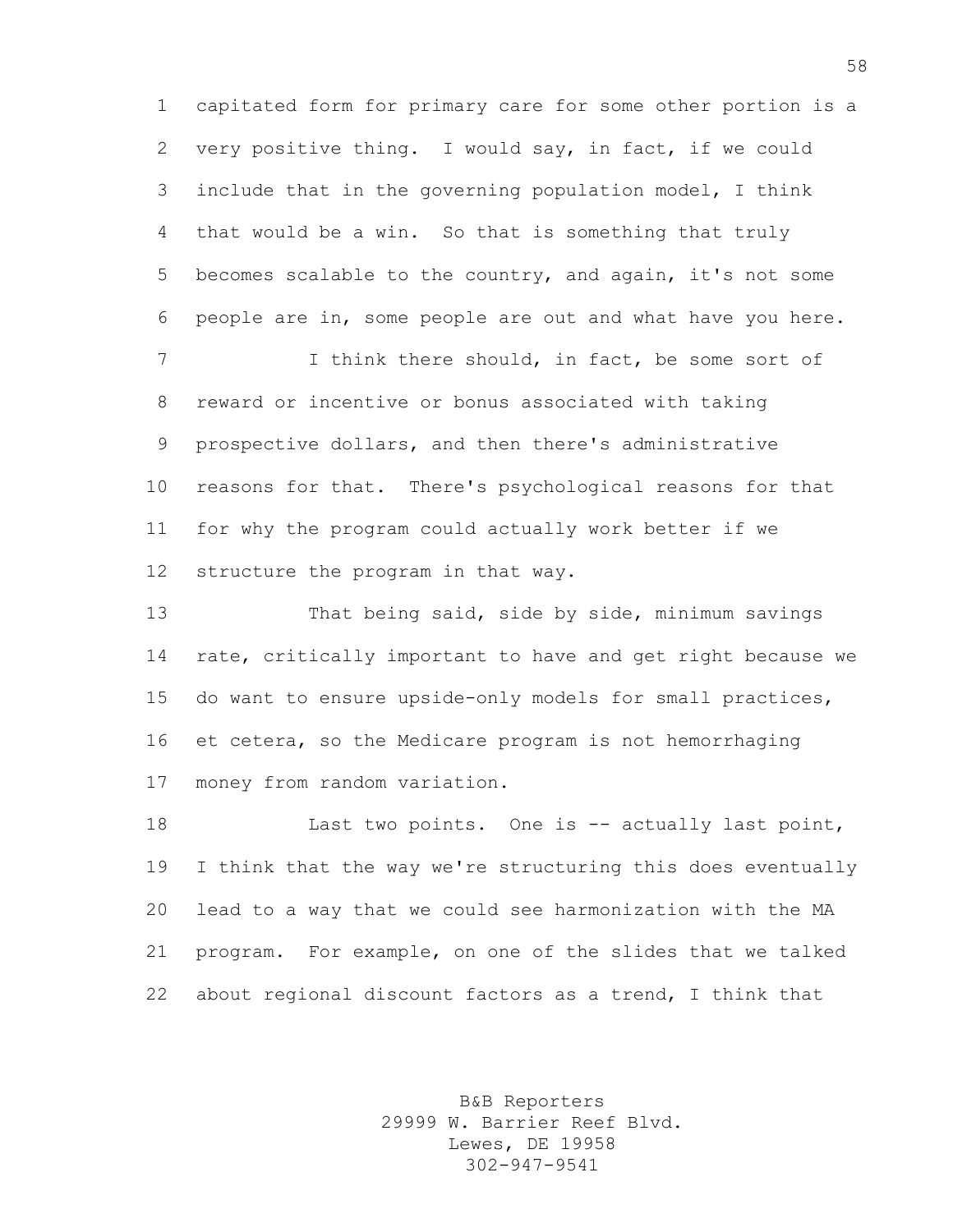concept could actually over very nicely with the way the whole health benchmark process, although it needs to be formed for MA. You can see how this could converge in a harmonized way, although I think that's not a huge problem to be thinking about or solving at this time.

Thank you. I'll stop here.

7 MS. KELLEY: Betty.

 DR. RAMBUR: Thank you very much. Thank you for a great chapter and a very interesting conversation.

 I'm just going to briefly go through areas that I'm very enthusiastic about and more tepid about so the Commissioners and staff can know at least where this Commissioner stands.

 I strongly support population-based payment model as a condition for participation in Medicare, so maybe stronger than some of you. It seems some of the challenges we have as mandatory fee-for-service, which is, of course, what makes this alternative.

 On the small upside-only, that's actually, of course, bonus-only, and having worked in a very small practice as a nurse practitioner with two physicians and two registered nurses, I know well that one financial

> B&B Reporters 29999 W. Barrier Reef Blvd. Lewes, DE 19958 302-947-9541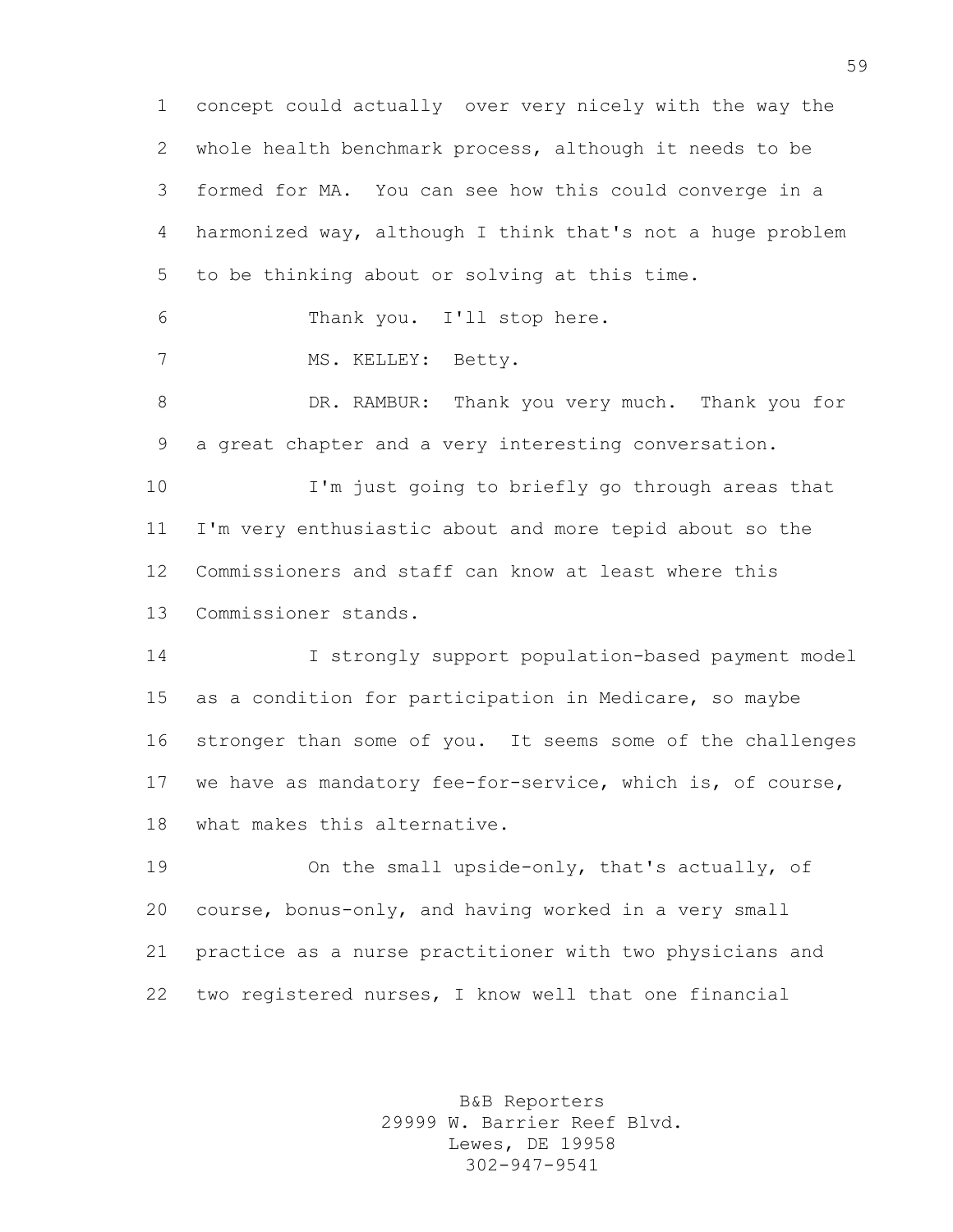outlier can be disastrous.

 At the same time, echoing Jonathan, the opportunity for being nimble is really, really valuable and also to know your patients in a way that could be much more difficult in a larger organization.

 I also just want to comment on the importance, in my view, of thinking about these groups that are wanting to address really challenging populations. For example, I know nurse practitioners who have very, very small numbers of patients, certainly well below the 5,000, but they're trying to figure out ways to work together to address a very challenging population conditions and things that you can't do well in fee-for-service because it's not the kind 14 of care these individuals need, more care than cure-based.

 I did think as a clinician that the three tracks, whether it's two or three or five, whatever, seem logical because I can sort of sense where I would be or others would be in this small, medium, large sort of trajectory.

 I know we're going to talk about episodes next time, and just briefly to comment, I absolutely think episodes could be nascent with in this model, and I doubt there's more sophistication in this area than I have,

> B&B Reporters 29999 W. Barrier Reef Blvd. Lewes, DE 19958 302-947-9541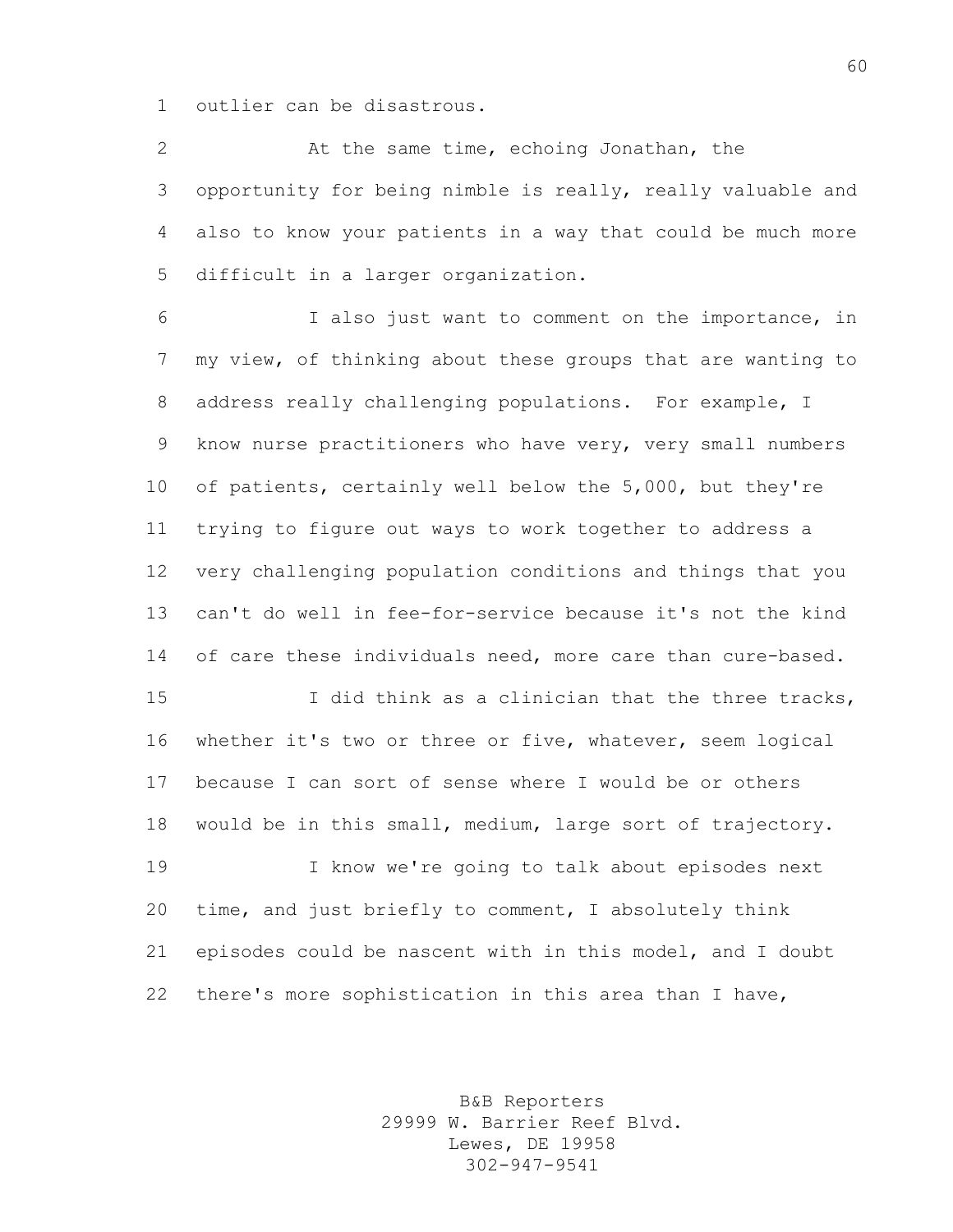certainly while in others, but it seems like that could be within the ACOs' choice of areas they need to work on to reach their overall goals. But there also might be areas of such national importance that they're ones that stand alone or that are required to avoid the use of the word "mandatory." So I look forward to that conversation in April, I guess.

 The issue of selection bias is huge. I don't have the chops to know if the TIN NPI is enough, but I 10 think that that's a very important area.

 The minimum shared savings, I'm assuming that means in a small organization, minimum shared saving and quality benchmarks before payment. I would strongly support that sort of a gate-and-ladder model.

 Benchmarks, I'm really taking all of this in. This has been very edifying. When I was in Vermont and we worked on the all-payer model there, I was a big supporter of rebasing because of the magnitude of the inefficiencies that are built not particularly in their case, but in all cases. We would know that certainly before COVID. That was an issue. So I was very concerned about starting the base from a relatively inflated place as an issue of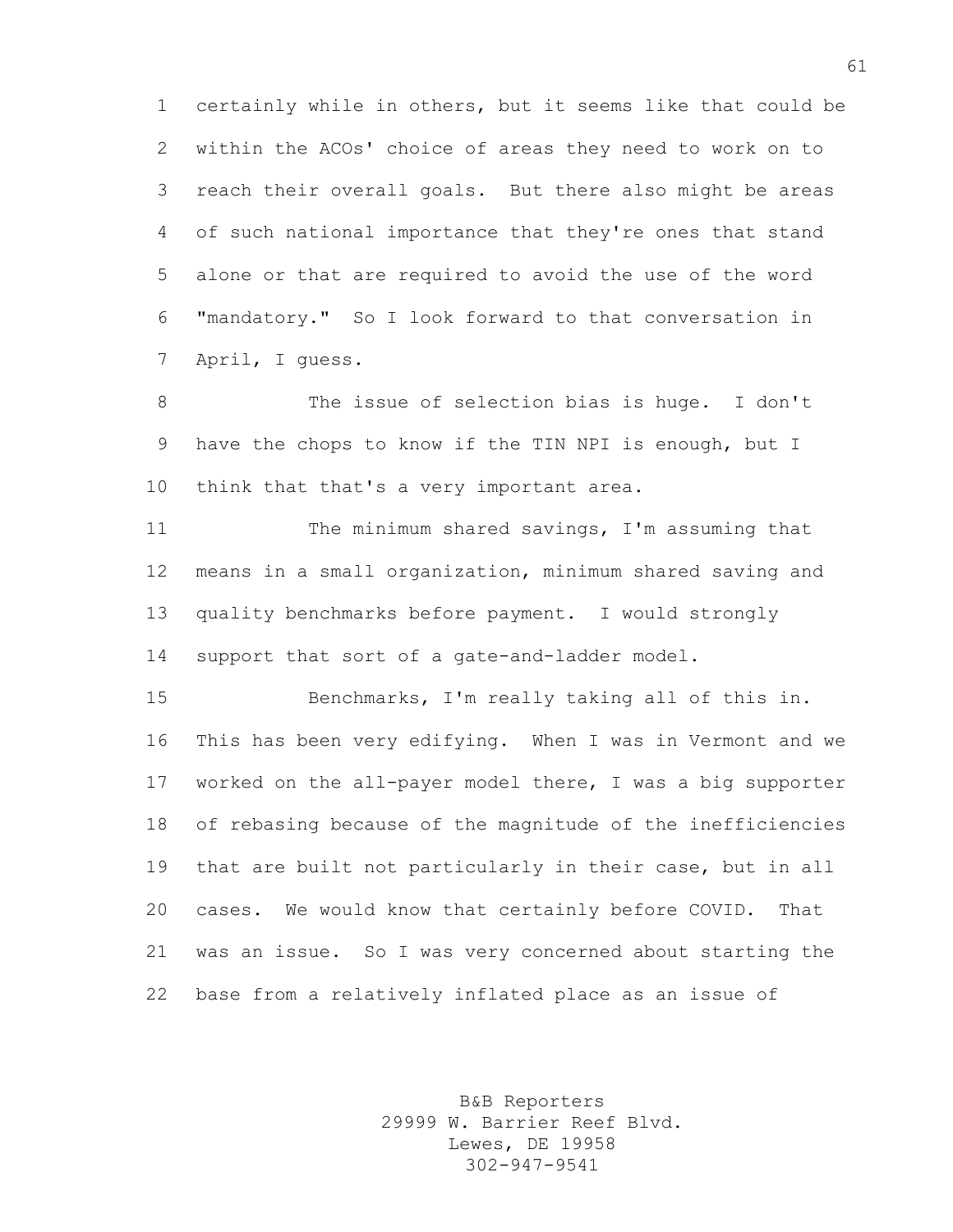policy.

 I will look forward to hearing more from all of you about all of this. So I'm really in the mode of being a listener.

 On page 20, you start -- you describe a bit more, a tepid approach with differential payments. I'm less enthusiastic about that.

 Capping on the coding and use risk scores, this is actually really important to me because we know that revenue capture is a huge portion of what goes on in organizations, and as it's a razor's edge to really get risk without having sort of coding-induced inflation.

13 The new tech adjustment that was mentioned, my initial instinct was, of course, and then as I pondered it more, I didn't know if there's a lot of gaming that can happen with that.

17 Then, finally, the converges over time nationwide, Jonathan mentioned, and I also strongly support.

 So thank you for the excellent work. 21 MS. KELLEY: Larry. DR. CASALINO: Thanks, Dana.

> B&B Reporters 29999 W. Barrier Reef Blvd. Lewes, DE 19958 302-947-9541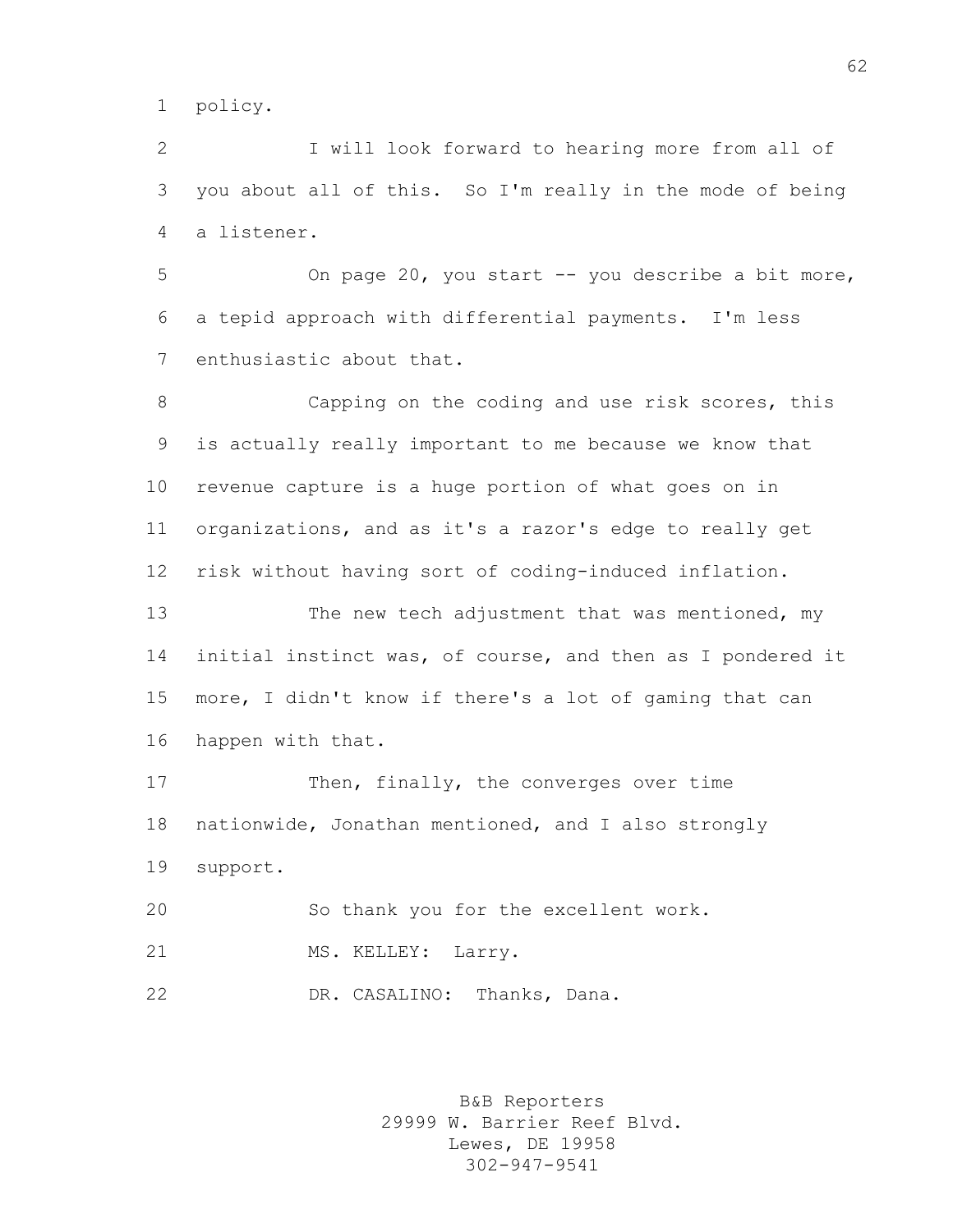So, first of all, we started on this work over this past year. It's an incredibly complicated, diffused area, and I really wondered how we would focus. And I just think you can't say enough for the staff and for Mike to have to come up with a relatively simple, straightforward proposal that makes clear the key issues that have to be addressed and I think present some useful ideas for addressing them along with a lot of pros and cons of the ideas. So I really can't praise you guys highly enough. 10 Just very briefly, I strongly support administrative/exogenously determined benchmarks. Eliminate the "ratchet" effect is absolutely critical. The ACO program can't work as long as the ratchet is a problem. I like the three categories of population-based models. They're simple to understand. They make sense. I'm certainly open to hearing more along the lines that Bruce as advocating, but for now at least I'm very supportive of these. I've changed my mind since the last meeting. I would be okay with upside-only track permanently for small organizations.

What Jonathan said about relationship between

B&B Reporters 29999 W. Barrier Reef Blvd. Lewes, DE 19958 302-947-9541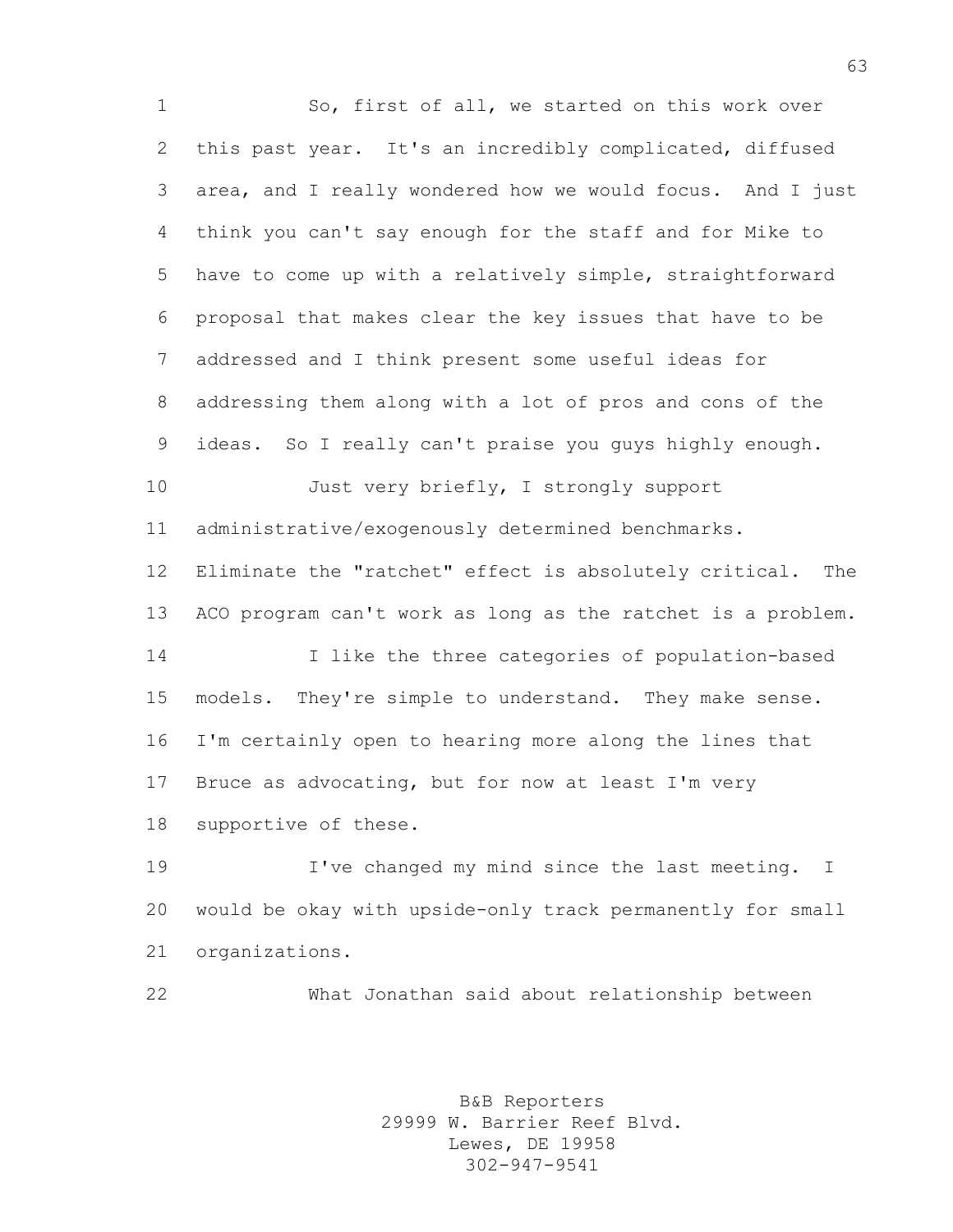size and the ability to take risk, I just want to say if we're talking about actuarial ability to take risk, then obviously bigger is better, but I think if they find their way to leave it open for small organizations to take more risk if they wanted to is probably not a bad idea. They are more nimble. If they're physician-based, they can deal with hospitals and specialists as cross-centers, if necessary, and can generate real savings that way.

 I just want to bring up the example of the California medical groups in the '80s and '90s, which has largely been forgotten. These groups when they were only about 50 physicians in a group, 50 primary care physicians, were able to generate huge savings in what we now call Medicare Advantage, and grew into things like HealthCare Partners, you know, the \$4 billion medical group. That's how it made its money as a small independent medical group taking a lot of risk. So to try to find a way for small groups to take risk if they want to is probably not a bad idea. I think more attention should be given to who can be an ACO.

 I want to talk a little bit about incentivizing provider participation, which I think is key, and as I

> B&B Reporters 29999 W. Barrier Reef Blvd. Lewes, DE 19958 302-947-9541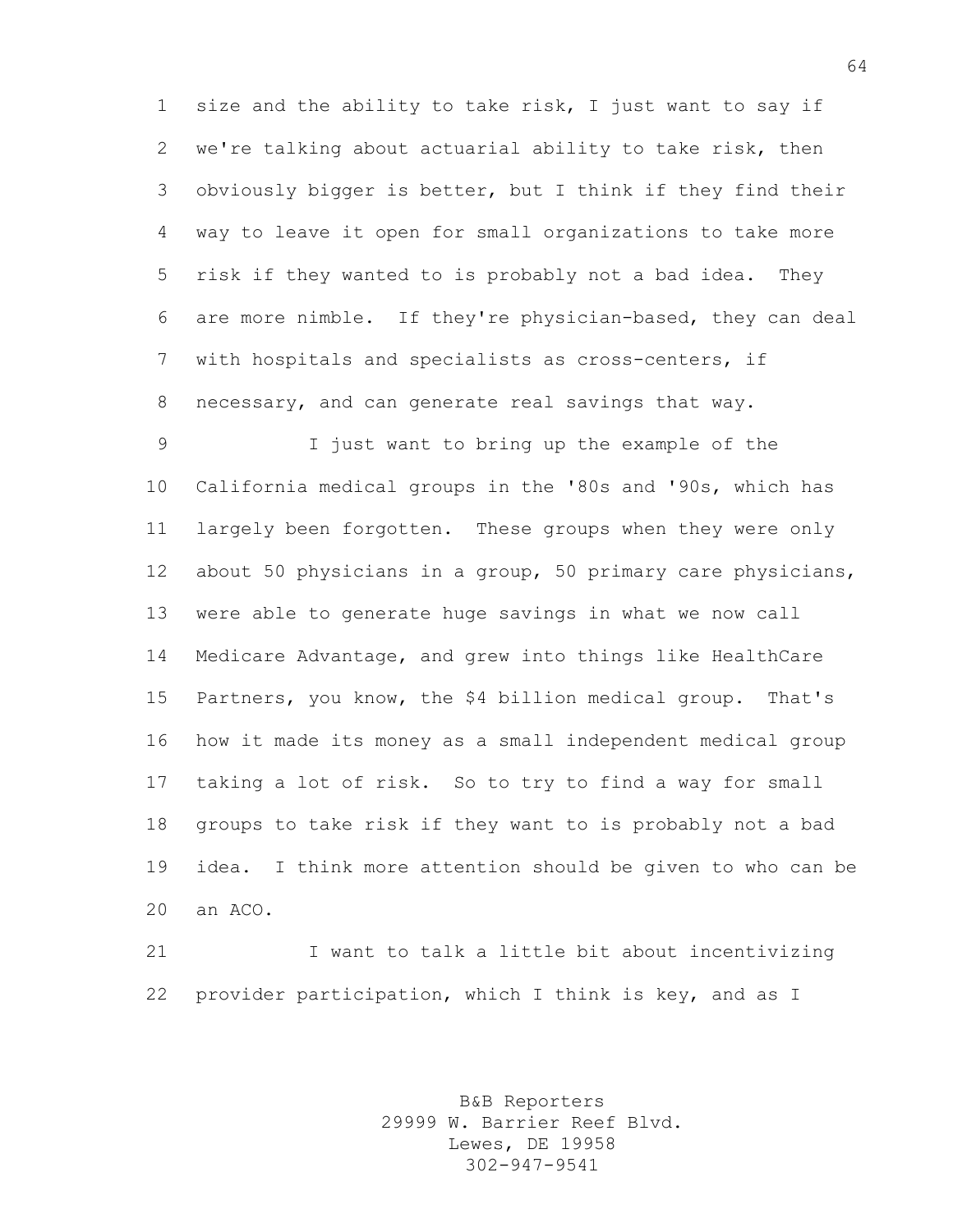think Jonathan mentioned, we haven't given much attention to. Basically, we can do it with a mandate. We can do it with making a potential savings/bonus more attractive. One could have a very slow and possibly differential APM versus non-APM increase in fee-for-service payment rates. Those are the possibilities. I want to say a little bit more about them.

 I think ACOs should be viewed as tools that over time can do better and better things. So supporting the creation of high-functioning ACOs is the goal, and I think it's a more important goal than generating short-term savings for Medicare. So I would make the rewards to successful ACOs as large as possible, and then over time, they'll generate larger and larger savings and higher quality, I think.

 I think one thing that hasn't been mention is the reward for improving quality should play a bigger role as opposed to just generating savings. Improving quality is much more attractive to providers, and it's kind of important to patients as well. So I'd like a little bit more thought to that.

I think a key thing is how to deal with the

B&B Reporters 29999 W. Barrier Reef Blvd. Lewes, DE 19958 302-947-9541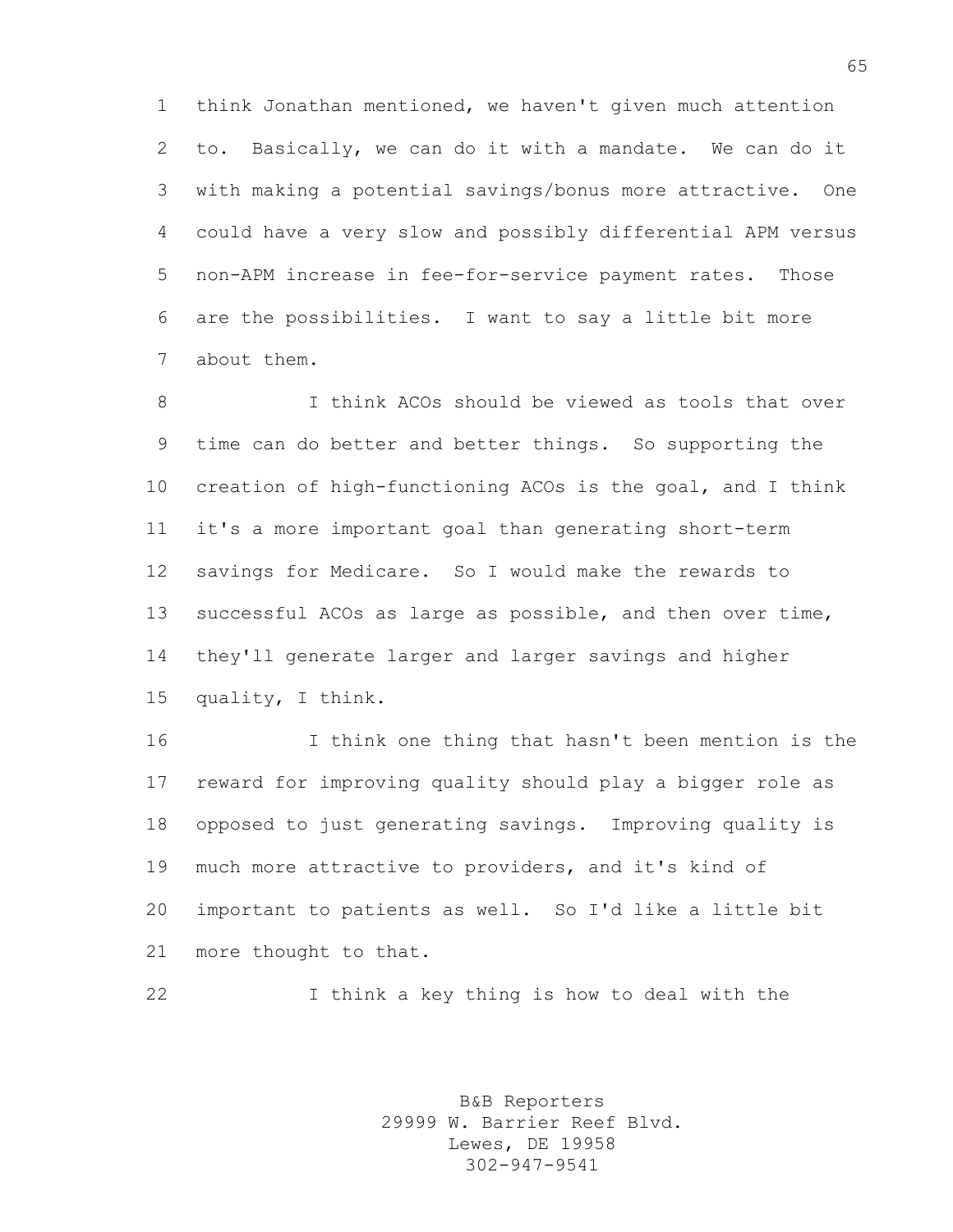problem that hospitals and specialists make more from another admission or another procedure than they can make from savings from avoiding an admission or doing a procedure, and I think that's a critical problem for every ACO, so how to deal with that. One way would be to raise fee-for-service payments very slowly, but I would say not just for physicians but for hospitals. As long as 8 hospitals have strong incentives to have more admissions, it's going to be very difficult for ACOs.

 I think that -- well, let me not go down that rabbit hole.

 In terms of mandatory participation, I think that for at least for type two and three and the three categories we have, setting the date in the future for mandatory participation might help a lot and might generate participation in the short run. So one could say mandate participation beginning five years from now for type two and three organizations or maybe in certain geographic areas in, say, three years, participation could become mandatory, and then if it works, be mandatory for everybody in six years.

22 I will leave it at that, given the time conflict.

B&B Reporters 29999 W. Barrier Reef Blvd. Lewes, DE 19958 302-947-9541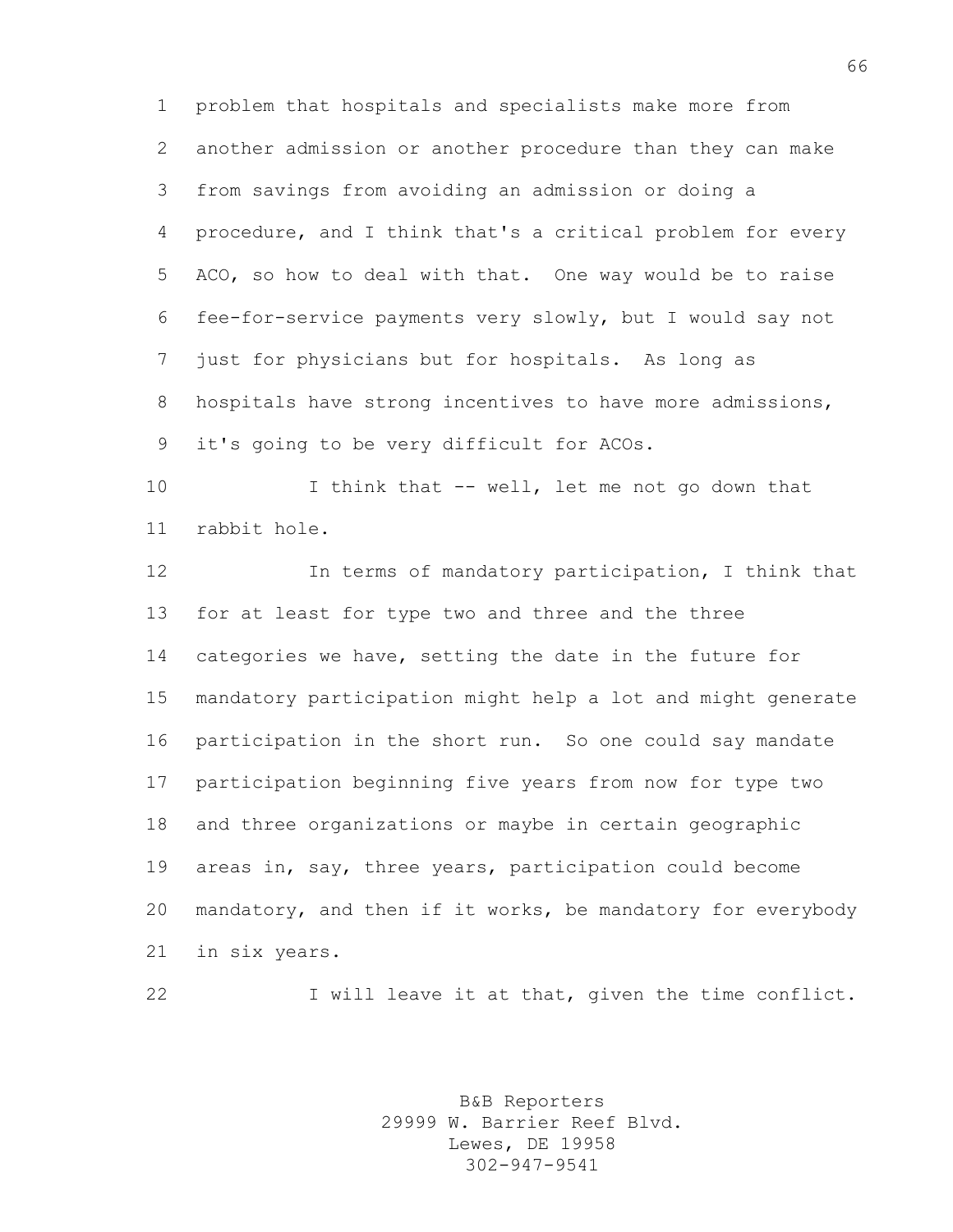MS. KELLEY: All right. I have David next. DR. GRABOWSKI: Great. Thanks, Dana, and I just wanted to say to the staff great work to all involved. I'm super pleased we're pursuing this agenda. I'm quite supportive of the direction this is taking.

 I was just going to go through the five questions that are laid out here on the slide in order, starting with the first one. I really like this three-track framework. There's no reason that one size needs to fit all. In particular, I'm very supportive of the upside-only for smaller organizations. I don't believe this has to be time limited.

 I've always wanted to write a piece -- Mike and colleagues have probably already written this -- but Much Ado About Two-Sided Risk. I don't think we always have to have downside risk. We have a lot of tools and incentives available to build these models, and I think we've been overly obsessed with downside risk as one of those tools. I think the real key is encouraging broad participation. Shifting then to the second issue, what are ways to encourage participation, here I very much think we should be old. One idea is to allow ACOs to keep a

> B&B Reporters 29999 W. Barrier Reef Blvd. Lewes, DE 19958 302-947-9541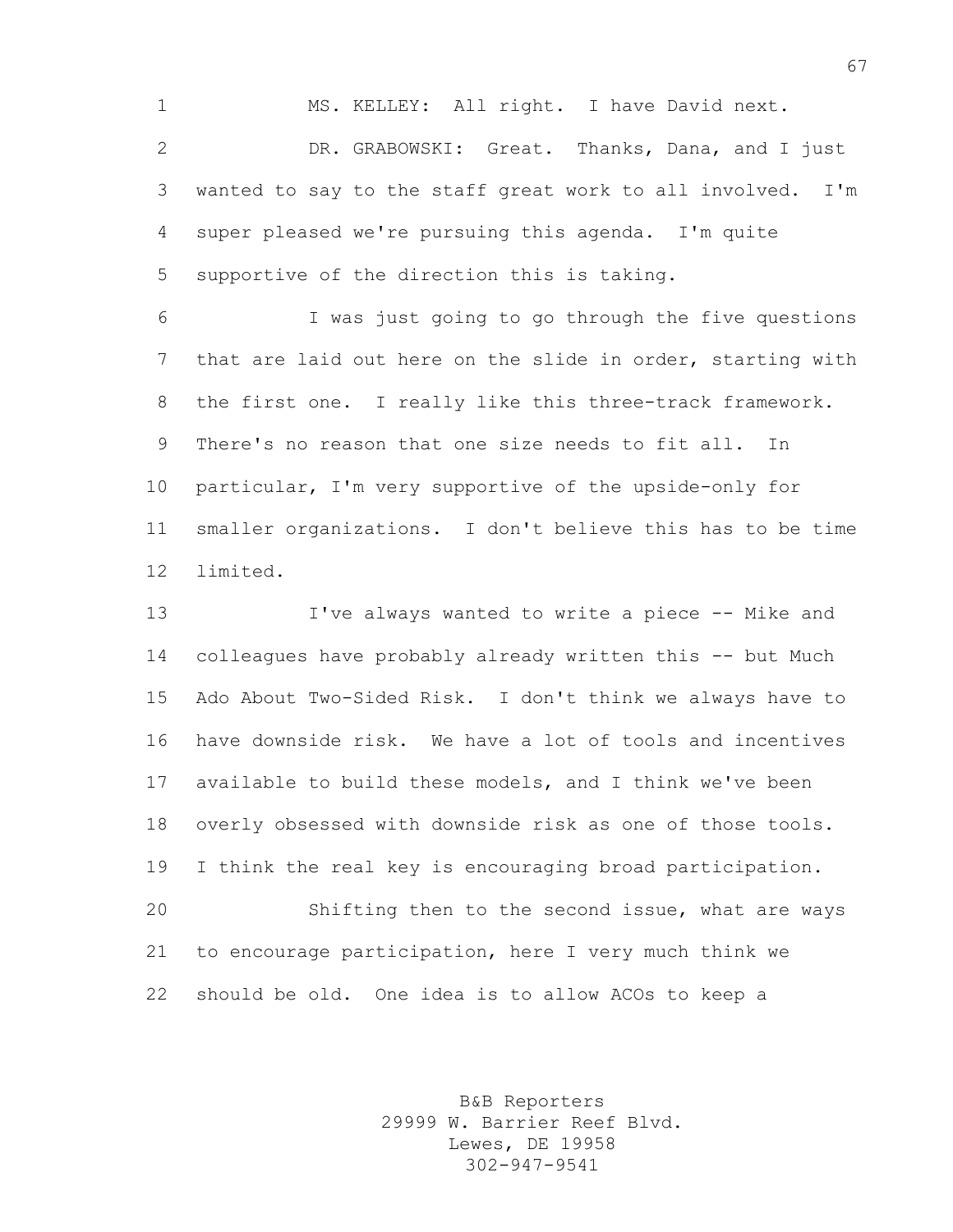substantial share of the savings. This may mean less short-term savings for Medicare, but I believe it will benefit the program through both spillovers to Medicare Advantage and also helping to slow the national fee-for-service spending growth rate.

 And in terms of question 3 I already answered this, but let me be clear. The answer is no there. I don't think we need two-sided risk.

 On question 4 and ways of kind of minimizing shared savings payments arising from random variation, here I think it's really essential we invest in risk adjustment. As benchmarks converge to a common basis the program is going to need to rely more heavily on risk adjustment to ensure a fair allocation of resources to providers serving relatively high- or low-risk patients. And, Mike, I know I don't set the agenda but I believe this might be an area we want to focus on in a future session, to think about risk adjustment, across the spectrum but especially in the ACO context.

 The final issue around how to think about updating benchmarks, I absolutely agree with what was laid out in the chapter. The administrative benchmarks should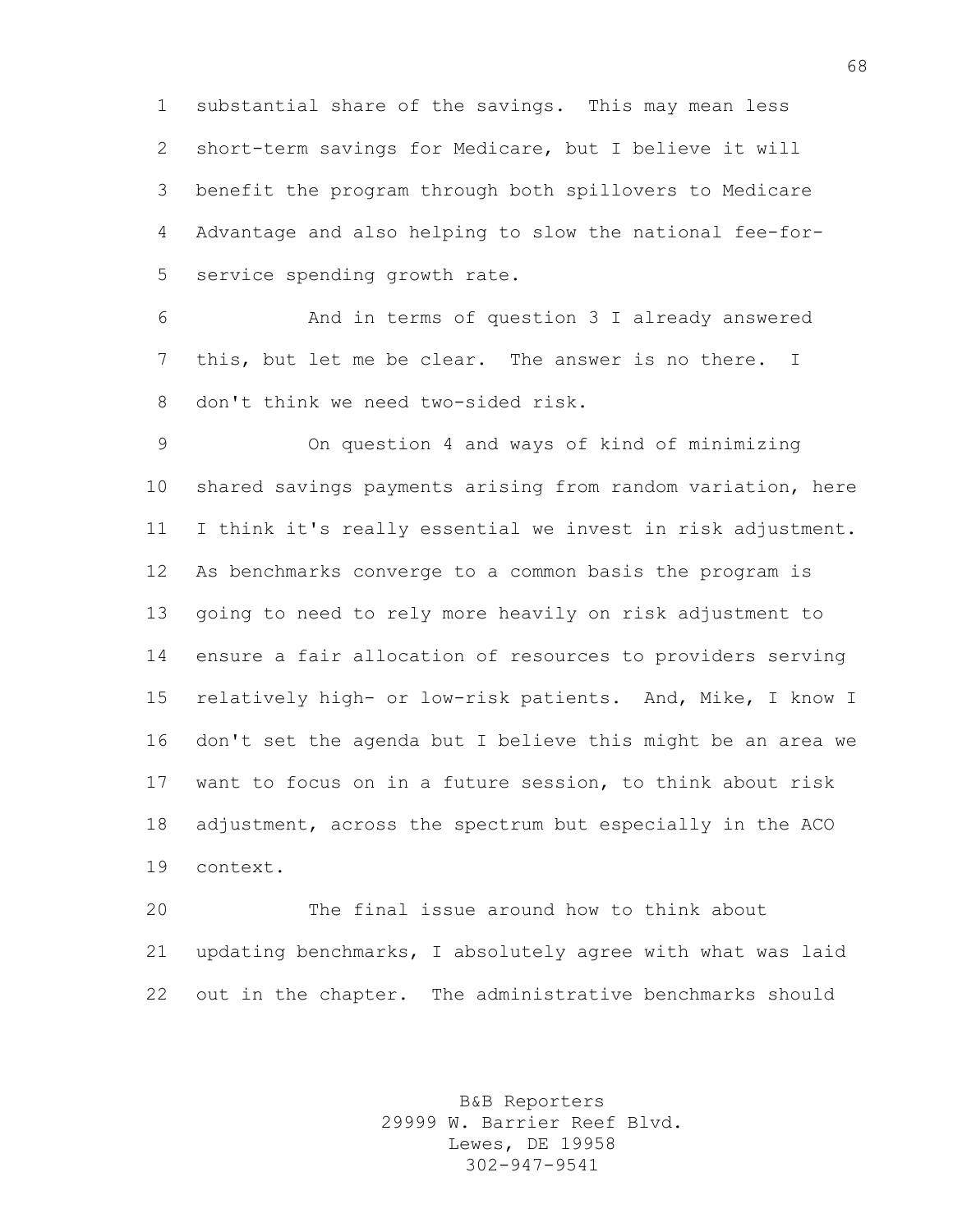most definitely be exogenous. For the non-economists in the group, and I know others have defined it, exogenous just means preset or predetermined by policy here. There are different ways to do this, but I like having OACT set the rates.

 Most importantly, the benchmarks should not be based on realized spending experience of the participating ACOs, on recent trends based on realized spending of the different participating groups.

 Lynn, you asked about selection in Round 1. Mike and colleagues have written on this, but there's definitely selection. And the simplest way to frame this problem of an empirical benchmark based on average spending is that that means, by definition, about half the population will always have spending above the benchmarks. That's basically what an average means. So benchmarks have to be grown, such that they do not fall as ACOs lower spending. So I'm going to stop there and thank the staff once again for this great work.

MS. KELLEY: Jaewon.

 DR. RYU: Yeah. I'd also like to thank the staff. A lot of complexity, like many of the topics that

> B&B Reporters 29999 W. Barrier Reef Blvd. Lewes, DE 19958 302-947-9541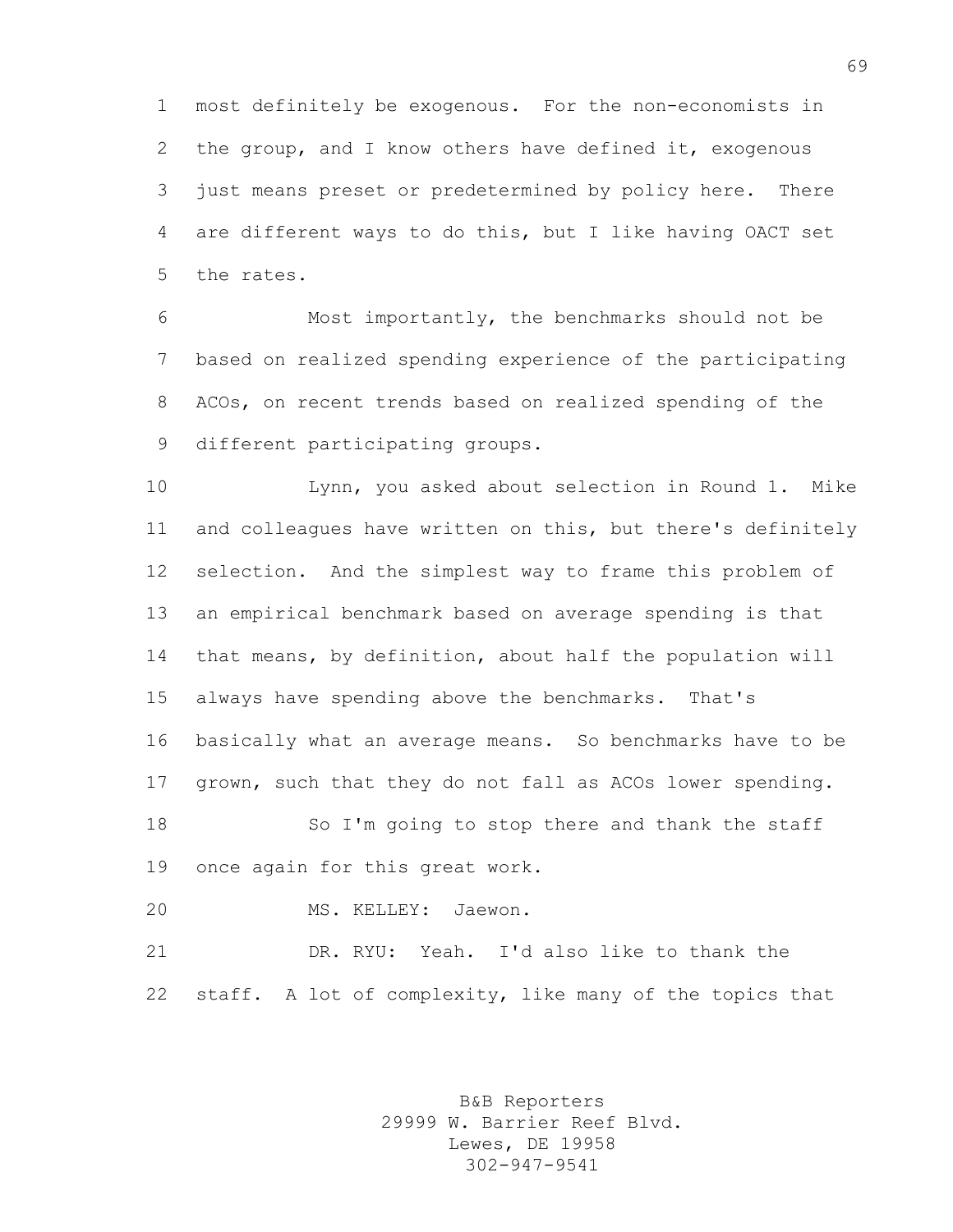we tackle. But going through some of the questions and a couple of other thoughts, I too am a big fan of what's laid out here, both in terms of the tracks -- and I think it does a pretty good balancing of taking what used to be many, many tracks and proposing something that feels like we're closer to the right number, if not already there. I don't know if that's two, three, or four, kind of to Jonathan's point earlier, but I think the categories as they are laid out here make sense to me.

 I'm also in favor of the administratively set benchmarks, for all the reasons that have been discussed. I think the current state with the ratcheting is a problem that needs solving if we are to try to encourage others to want to participate in this model.

 I also think that upside-only seems reasonable, especially given that there's optionality within several different tracks. And if one of them tries to meet providers where they are and has an upside-only component for longer than just a short-term duration I do think that's reasonable.

 I want to talk a little bit about some of the 22 adjustments that were proposed, the discounts. I think, by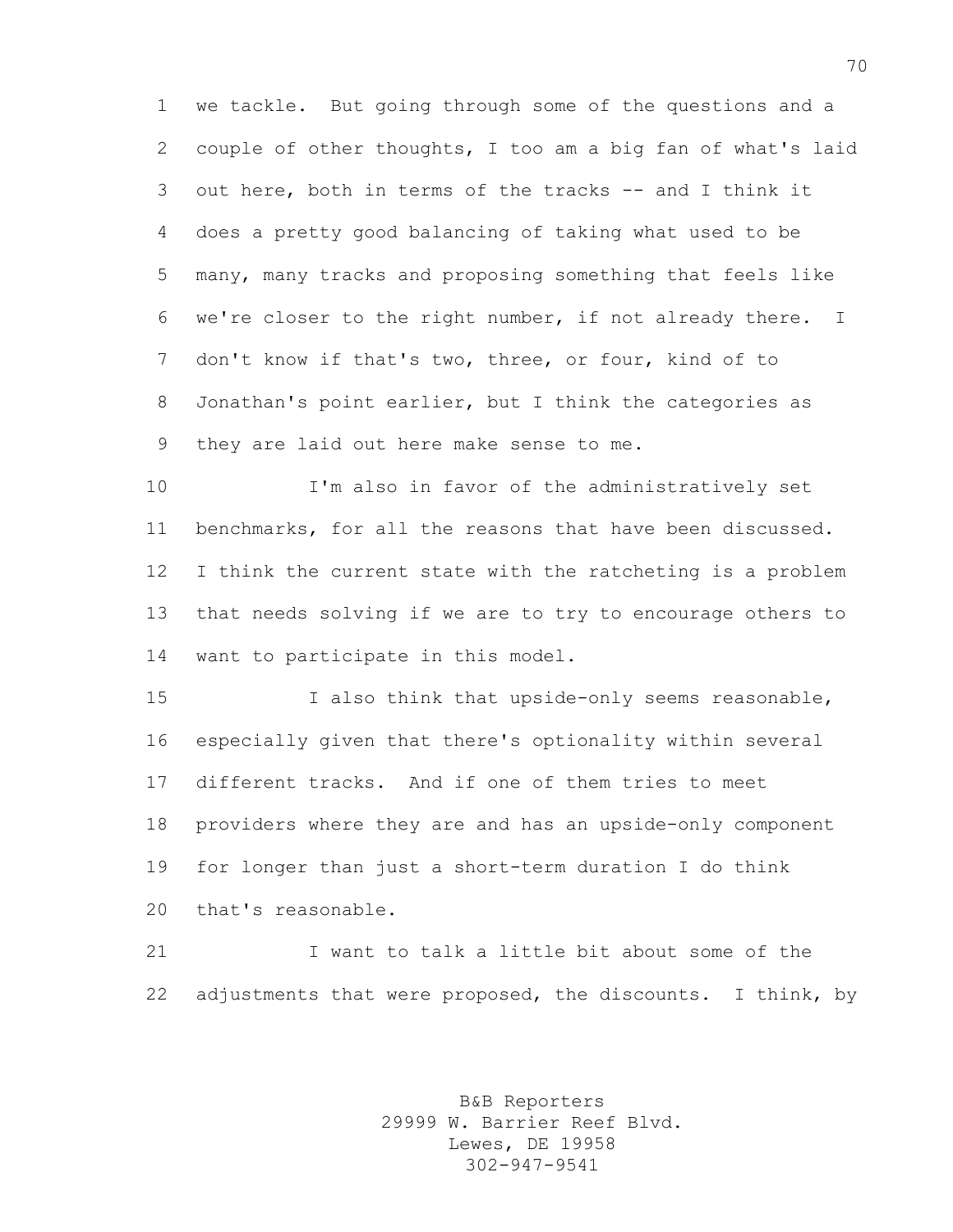and large, they make sense, sort of the convergence concept that was discussed in the materials. I think the national discount makes sense, the within-the-region convergence makes.

 The one that gives me a little bit of pause is the between-the-regions convergence. I think that one I just have a tougher time wrapping my mind around, because I think when we get between regions there's just an awful lot of heterogeneity across the country, some of which may be very justified in terms of how something like that could be set up to really drive longer-term convergence. Maybe it's just a longer road to get there with that particular aspect, but that was one that just made me pause a little bit.

 As far as the random variation and how to mitigate that, I think I gravitate towards trying to have a higher life threshold versus having a cliff of needing to hit a minimum level of savings. I get the need to distinguish between, you know, are you lucky or are you good, or are you unlucky or are you bad, but I think the better way to do it is to encourage larger thresholds of lives rather than to say, you know, you've got to hit a

> B&B Reporters 29999 W. Barrier Reef Blvd. Lewes, DE 19958 302-947-9541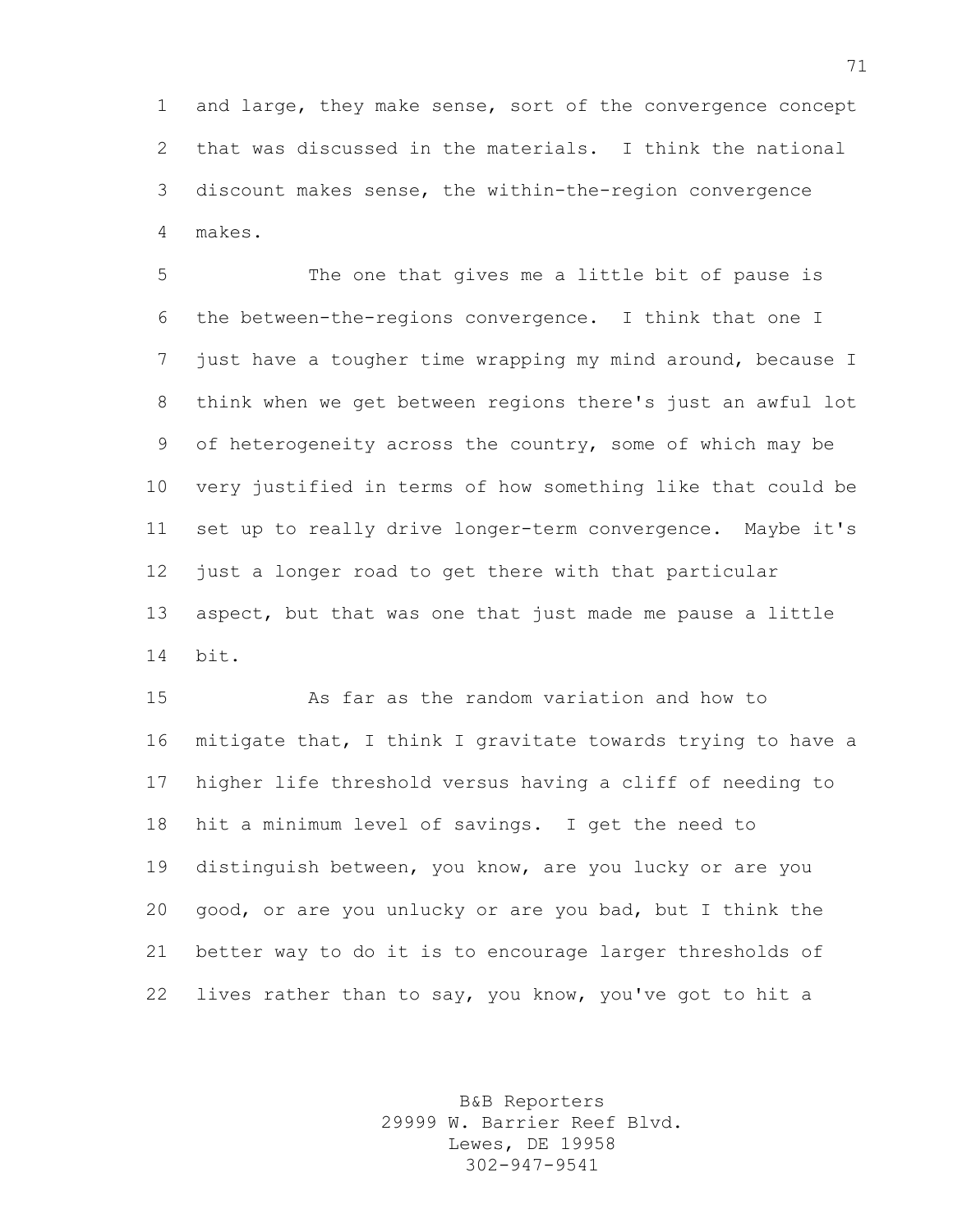minimum level of performance to trigger any shared savings. That seems like a cliff effect that we'd be introducing there. And maybe there's a way to smooth it. I don't know, but those are some of my thoughts.

 And then lastly, and this gets to the point Jonathan made earlier, the relationship between size and the ability to perform, I agree. I don't think it's necessarily purely size, but there do need to be investments for organizations to be successful in this model. And the investments might be things like data or analytics or investments in care management programs, care coordination staff. There are investments.

13 And I think there a little bit of tension here, 14 and I'm not sure we could have it both ways, where we want people to make these kinds of investments in the delivery system, but at the same time consolidation is something we don't want to encourage. But I think there's a balance there to strike. I'm not sure we're going to be able to get these kinds of investments while completely having a system that avoids consolidation.

 And so I don't know exactly where the tradeoffs are, but that seems like a tradeoff we might want to spend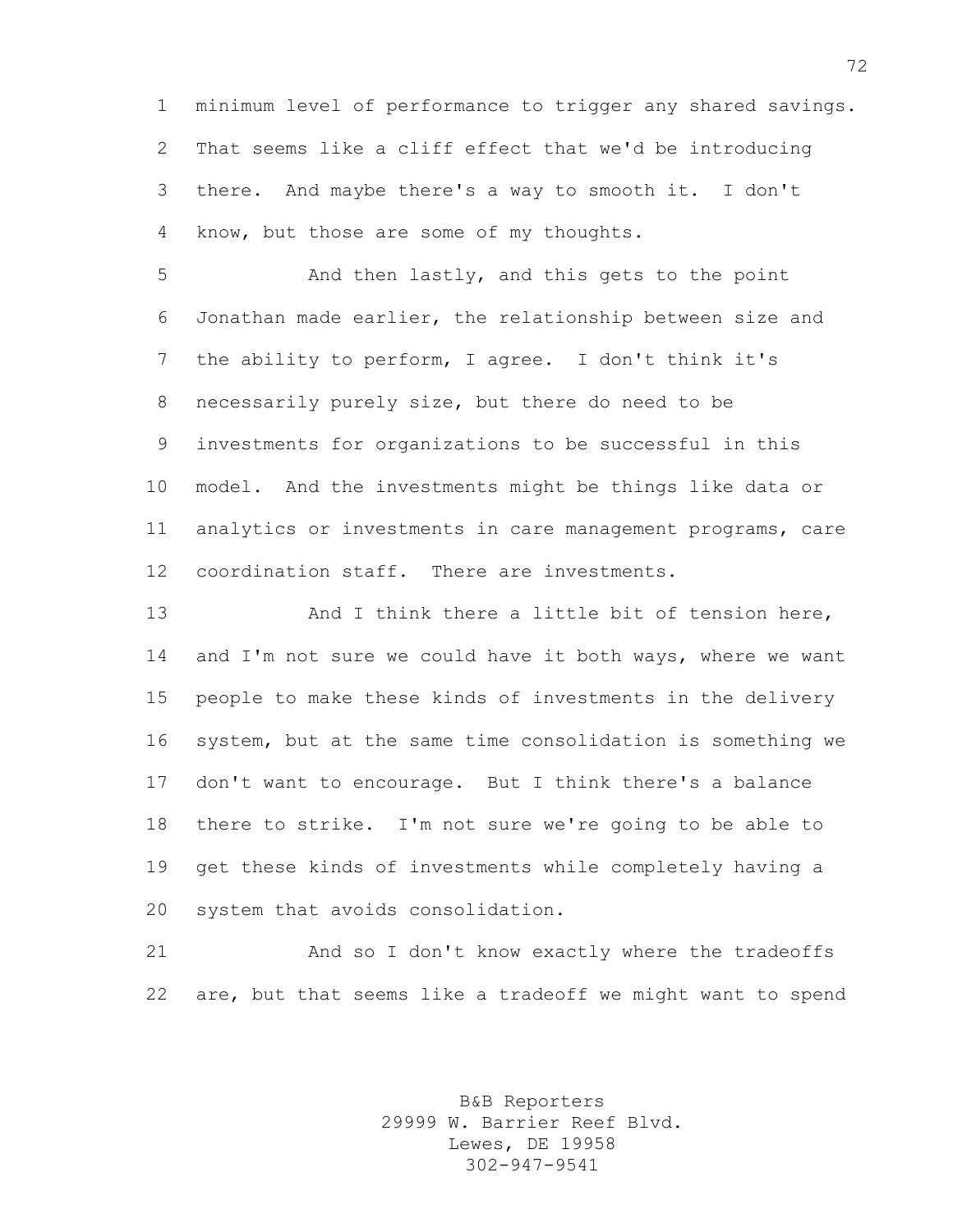some more time thinking about. Thank you.

MS. KELLEY: Dana.

 DR. SAFRAN: Thank you. So just continue piling on the compliments to the staff for this work and to the Commissioners for really robust and excellent conversation. You know, I think this is far and away one of the most important pieces of work that we're doing, and a really valuable add-on to our recommendation last year around simplifying. Really pointing some specific ways that that can be accomplished I think is very valuable.

 So a lot of the ideas that I had and observations I had have been said in various ways and so I'll be brief but just punctuate them.

14 I too like the idea of the tracks, though I would offer that I think we should consider the possibility that we make them an interim solution and that ultimately maybe this does converge to one track. In order to do that I know we do have to deal with the smaller organizations. I like an idea that would have CMS kind of accrediting certain aggregator organizations, and you named some of them in the chapter, companies like Aledade, that really have built a business model to support smaller

> B&B Reporters 29999 W. Barrier Reef Blvd. Lewes, DE 19958 302-947-9541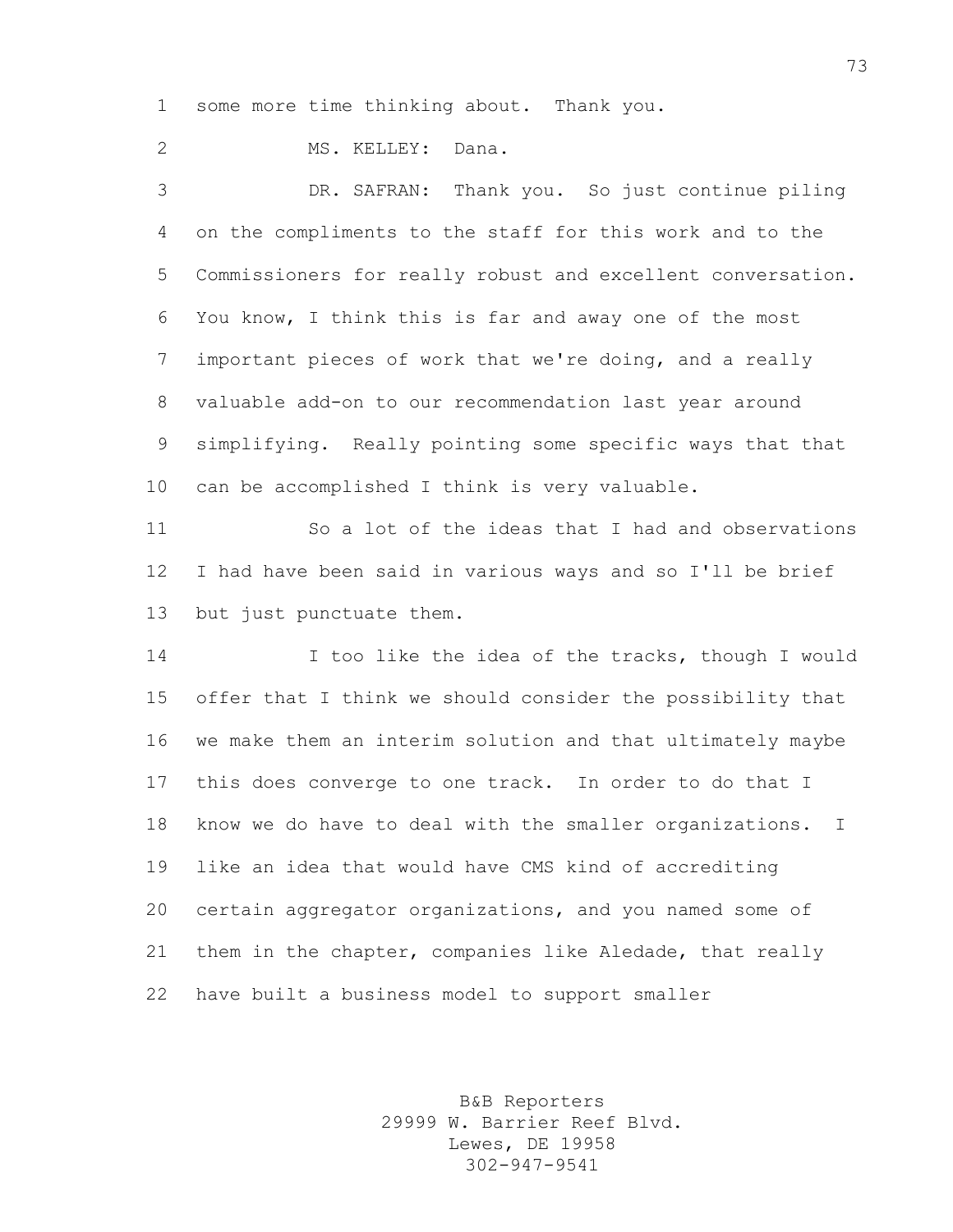organizations' ability to participate in risk.

 So I like the idea of formalizing that and enabling smaller practices to participate and to do so in a robust way, which relates to a point of view I have, I know somewhat different from what I hear being expressed, that two-sided risk actually really does matter. I'll share one thing, just from a conversation this week with a colleague who works in an organization that supports systems that participate in Medicare risk programs. And what he said to me was, it is a whole different world all of a sudden because of direct contacting. Really with two-sided and significant risk, providers have better their customers anyway, are no longer wanting to just tinker at the margins. They really are looking, in a very serious and robust way, at how to find where there is opportunity for savings and be serious about generating those.

 That really resonated with me from my experience at Blue Cross Mass, which, you know, folks know the alternative quality of contact was from the beginning and remains two-sided risk only, symmetrical, and was highly successful and continues to be in that space.

One other thing, and then I'll comment on the

B&B Reporters 29999 W. Barrier Reef Blvd. Lewes, DE 19958 302-947-9541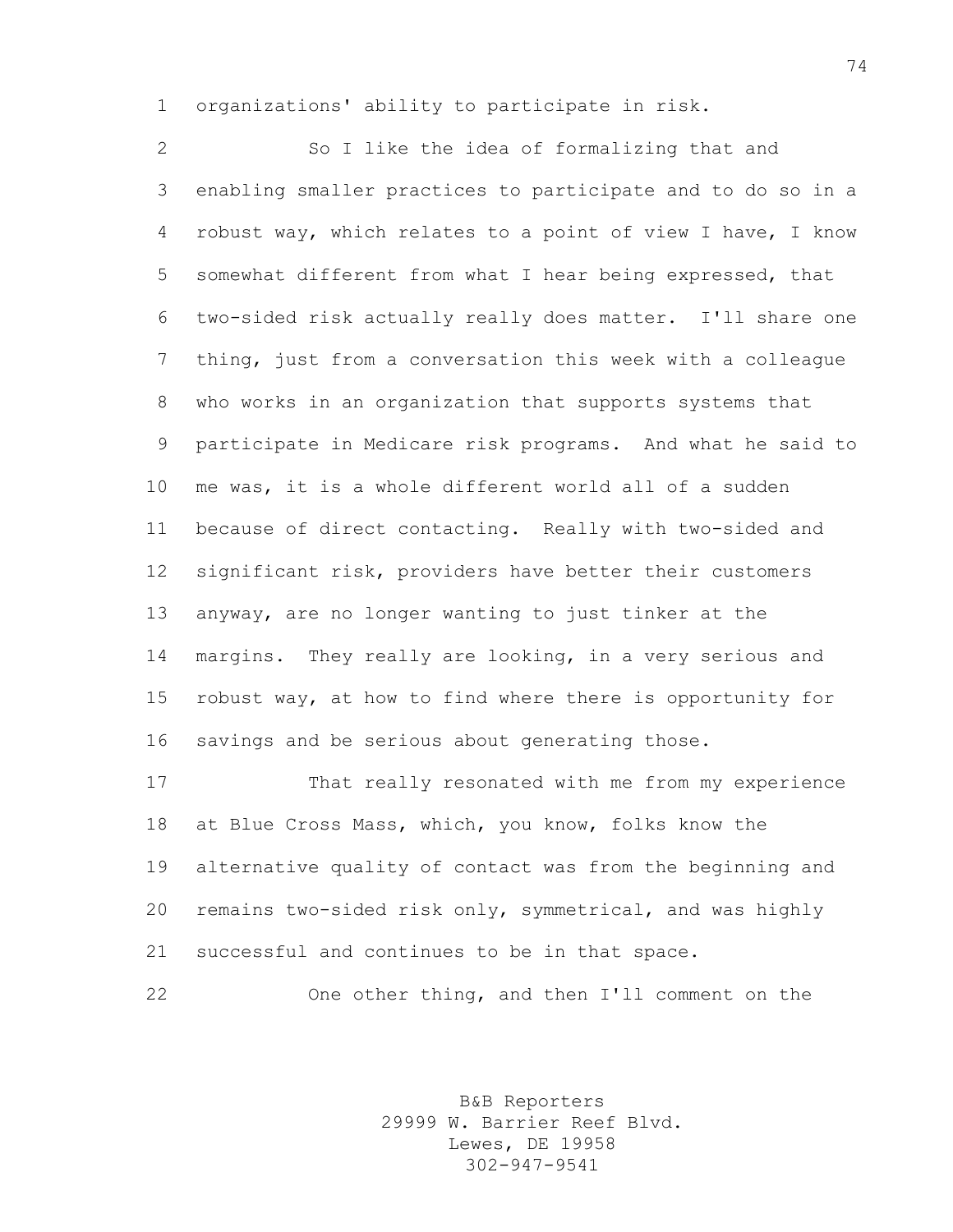administrative benchmarks, I really liked Larry's idea about possibly setting a future date for the program becoming mandatory. One of the things that I heard a lot when payment reform was my job was how important it was for there to be a clear signal about where things are going. And, you know, that would certainly be a veery clear signal.

 So that idea that came up this morning is one that I think we should look at as a possibility, while not moving away from voluntary at this point in time.

 So let me just finally talk briefly about administrative benchmarks. I fully, fully,

enthusiastically support a move to administrative

 benchmarks, and that too is based on the experiences I had when I was leading work around payment reform. Some of you know, but for those who don't, the AQC did start as a model where we used administrative benchmarks, and we did that for a number of reasons. One, you know, folks have made the point about not wanting to perpetuate a model with ratcheting, and administrative benchmarks do allow us to get out of that very problematic feature that I think we've seen play out in the existing ACO programs.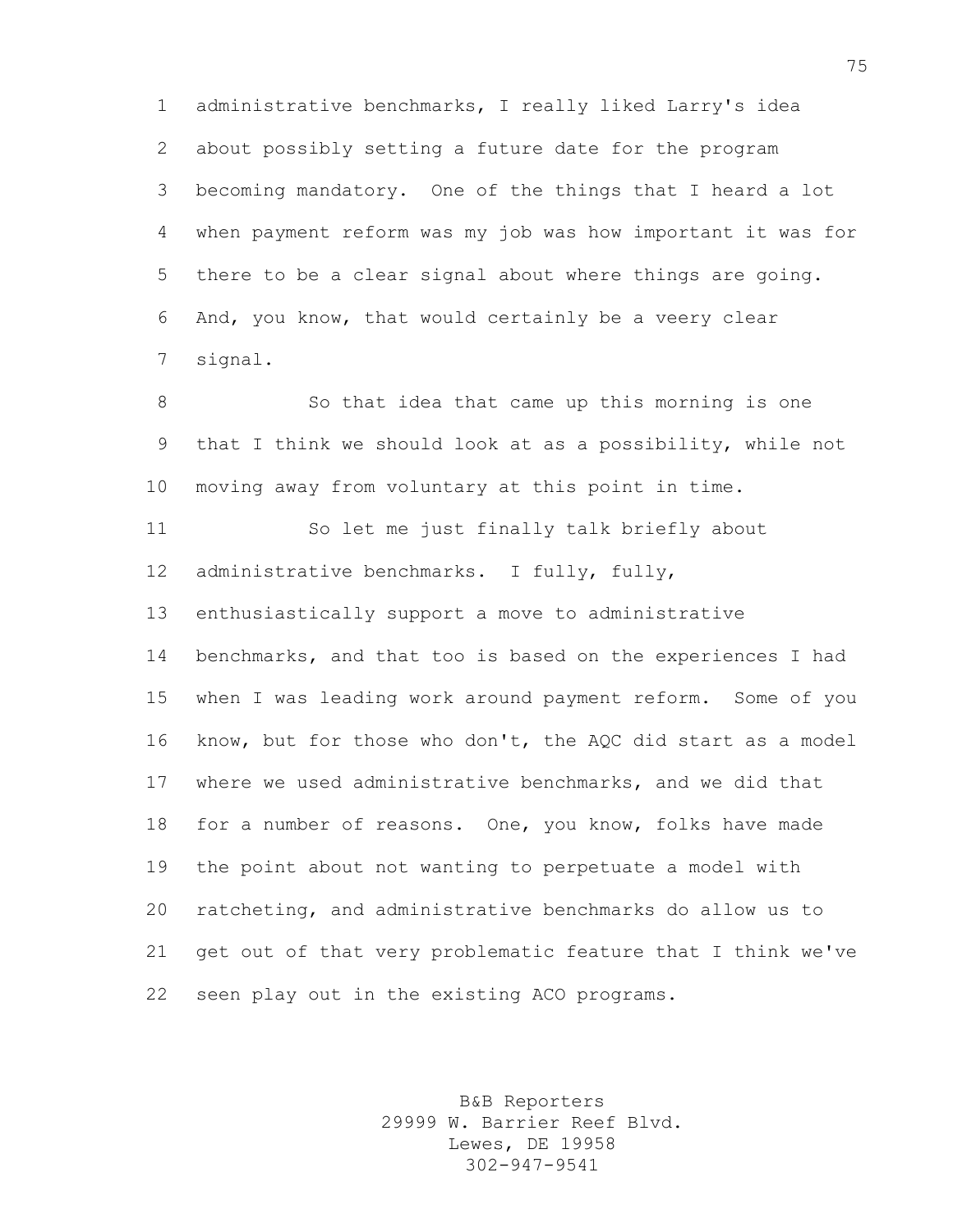But maybe as importantly as that it was intended to be, and I think was, a very transparent way to set expectations around growth. So not at all a black box. It sets out a number that then those who are participating can plan around and really know what they have to do to succeed.

7 I also has the additional benefit, and somebody, I think, pointed to this, of because it's an absolute performance target it actually doesn't inhibit collaboration, because, you know, we're not being graded on a curve where your success impinges upon mine. And very much what we've done on the quality side in our recommendations for having absolute benchmarks, my experience with that in my time at Blue Cross Mass was on the quality side with absolute benchmarks it did promote collaboration around best practices because your success did not impinge on my ability to succeed as well. So I think that's an additional benefit I'd highlight.

 And the final benefit I'd highlight is that the opportunity for an absolutely benchmark to begin to have provider systems, thinking really judiciously about how new technologies and therapies get in, and at what costs I

> B&B Reporters 29999 W. Barrier Reef Blvd. Lewes, DE 19958 302-947-9541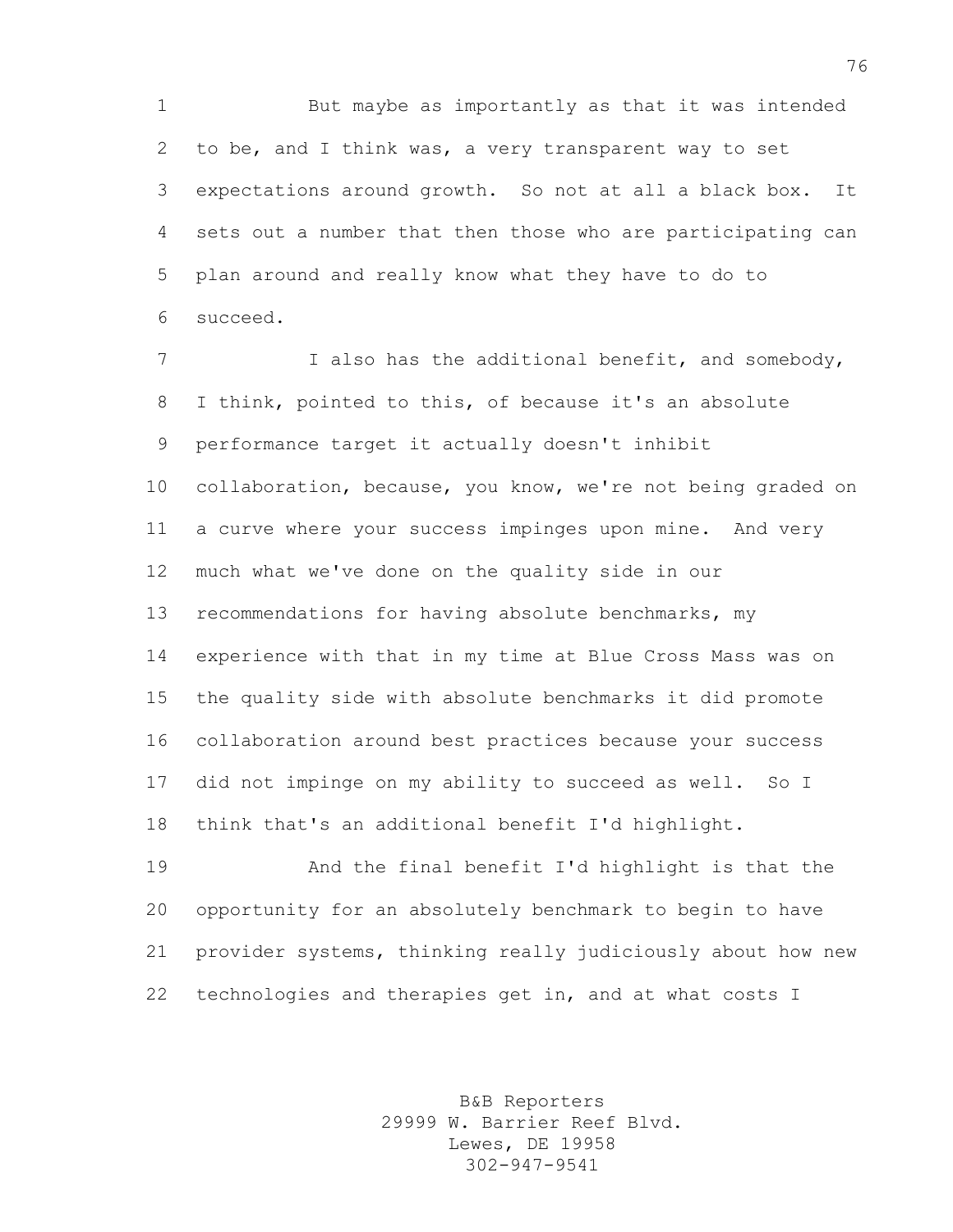think is tremendously, tremendously valuable and something we should probably add to this chapter as one of the points of value.

 That said, the reason that Blue Cross Mass ultimately moved away from absolutely performance targets, or one of those reasons, was we felt that to be fair we had to hold providers harmless for things in the environment that would happen that could impinge on their ability to meet the benchmark. For us that included, you know, if we negotiated some absurd rate increase for somebody else in the network their patients still get to use that part of the network. We had to hold them harmless. But it also included, you know, things like Aduhelm coming along, and pandemics.

 And so Medicare can have other ways to adjust its benchmarks if we have an absolute benchmark and then things happen in the environment that impinge on the ability to succeed, so I don't think that should be an inhibitor, and I do think that the absolute benchmark can really enable us to have the providers who are participating rowing in the same direction that the Medicare program is trying to row, to really be judicious about what new treatments and

> B&B Reporters 29999 W. Barrier Reef Blvd. Lewes, DE 19958 302-947-9541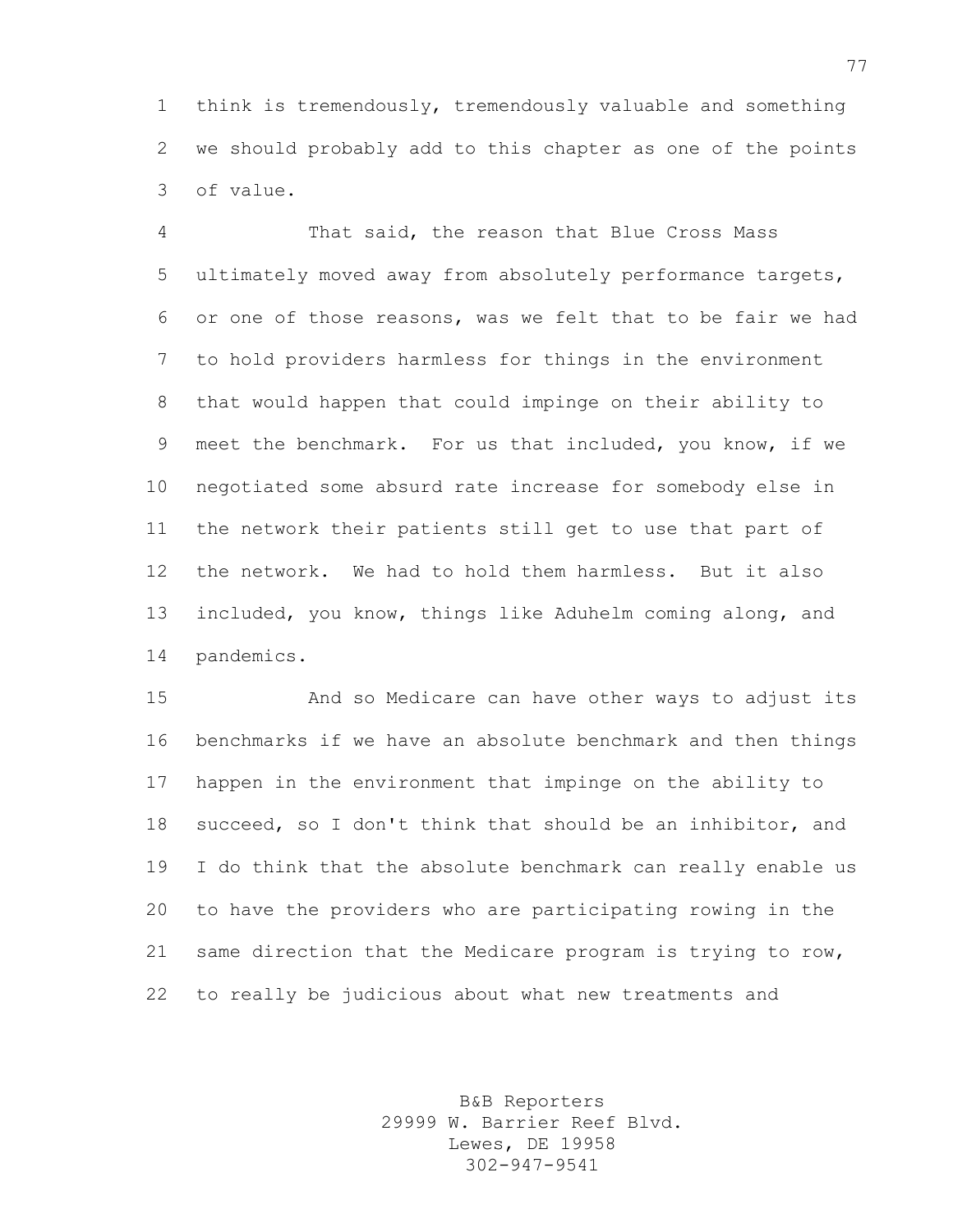therapies get in and at what costs.

 So the final thing I'll say just has to do with the endogeneity and exogeneity. That was one of my biggest concerns, honestly, in reading the chapter, and I may be misunderstanding. But I really was concerned that the proposed way of dealing with volume and intensity could 7 actually have an endogeneity problem in that some systems, by making choices about how to spin off some providers from their system to go participate and then gaining by, you know, driving up fee-for-service utilization could really undercut our desire for that exogenous benchmark to truly be exogenous.

 So I may misunderstand that and I'm open to being told that I do, but I was really favoring something like GDP+1 or, in Massachusetts, by policy, the state actually used state GDP as a benchmark for both providers and payers, with penalties if the provider or payer exceeded that growth rate in a given year. So I just wanted to underscore a point that at this point has been made but also raise the point that I wasn't clear that provider behaviors and decisions to participate are not so long as this is voluntary, might actually take what we're saying as

> B&B Reporters 29999 W. Barrier Reef Blvd. Lewes, DE 19958 302-947-9541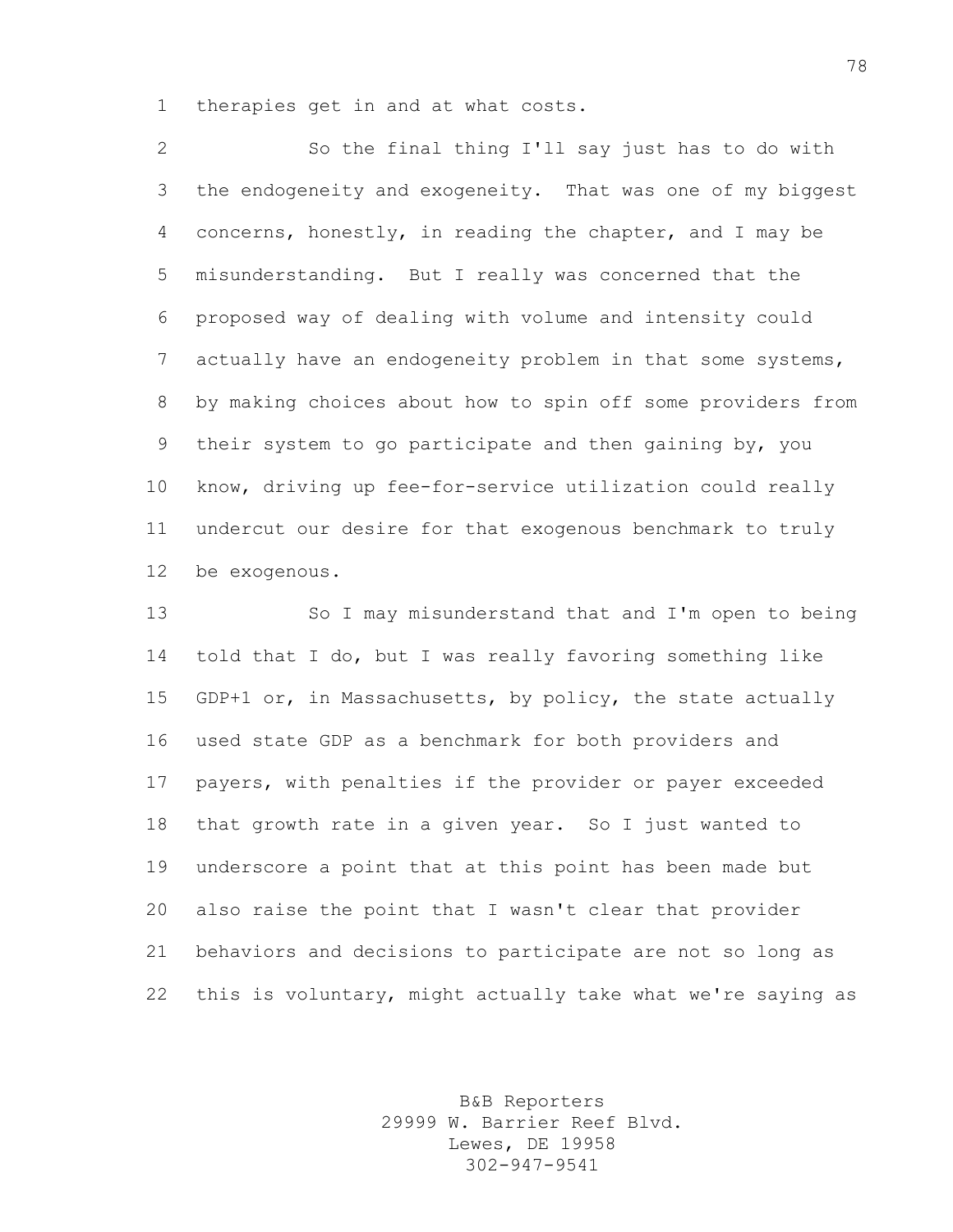exogenous and turn it into something that is not, because it might be gameable. So if that's the case I would argue for using something like GDP.

 Oh, one final comment, and that's this, a very small point but it's, I think, a useful one. The way that chapter opens, not the executive summary but the background, there's a comment that I think -- take a look at the tone, but it kind of makes it sound like the 9 Commission asserts -- that's the language used, basically, that payment reform works but the evidence suggests otherwise. So it was a little bit of a strange start to a chapter that is enthusiastic about at least one category of payment models, the global category. So I would just take another look at that opener.

Thanks very much.

MS. KELLEY: Paul.

 DR. PAUL GINSBURG: Right. Thanks. Even though 18 others have said it, I need to say that the staff has done marvelous work, and Mike has done a great job in leading us in this topic.

21 I think our goal, certainly my goal, is that a large part of fee-for-service Medicare, you know, that

> B&B Reporters 29999 W. Barrier Reef Blvd. Lewes, DE 19958 302-947-9541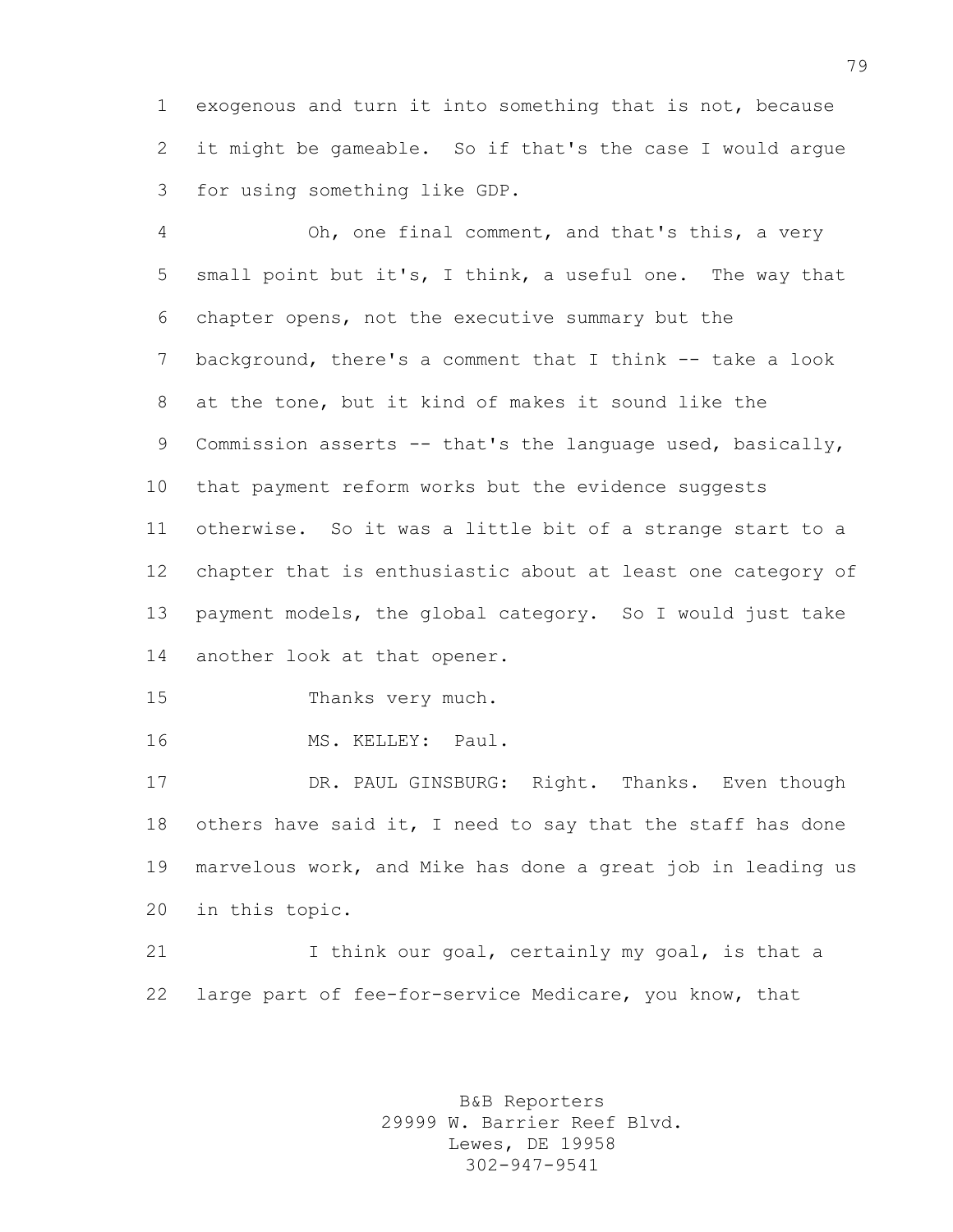alternative payment, it becomes the way that they are paid. I want to mention that we should assume that legislation will be needed, because this is so important, we don't want to lock ourselves into the 2010 statutes, where there was much less experience with these approaches to payments, and we've learned a lot. So we ought to be focusing on speaking to Congress, advising them on legislation, as well as providing a lot to CMS, the detailed limitation decisions.

 I agree with pretty much everyone that said the exogeneity in benchmarks is really important, and again, there are two aspects to it. We don't want the individual ACO to have their benchmark ratcheted based on their performance, but as many have said we also want to have a whole group of ACOs, or the whole system, not be a zero-sum game where half of them are losers. We want to have the conditions where if all improve their care and reduce their costs they all win and the program wins as well.

 I think participation incentives are really key. I don't think we could ever -- well, not ever, but I don't think in the near term or the medium term we could really contemplate as politically realistic a mandatory program.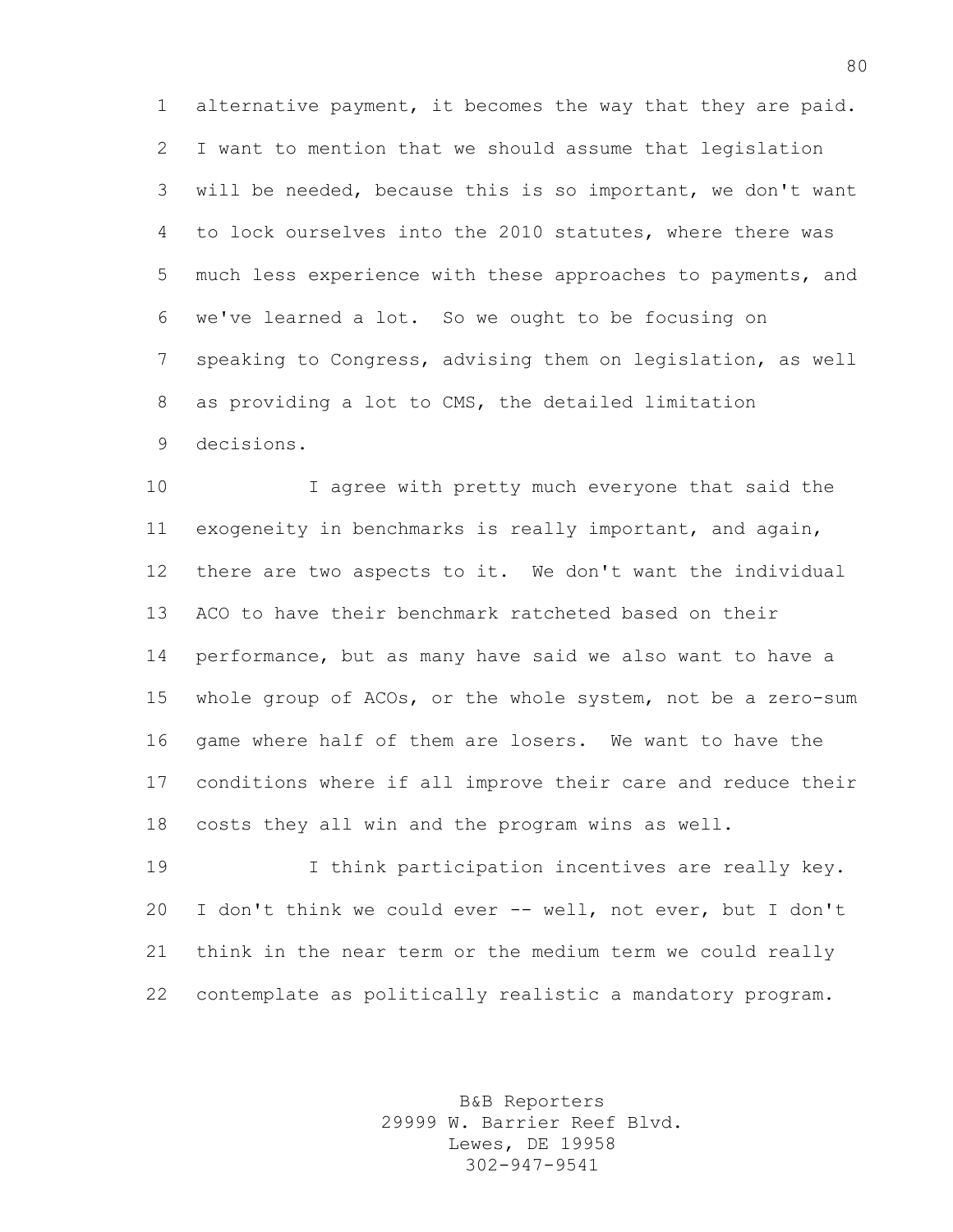But I think we can get almost there by having strong consensus for participation, which means, you know, having the benchmarks for ACOs reflect higher fees than the payment rates for those who stay out. And by having strong incentives for participation you avoid a lot of selection, and I think it's critical to getting the systems to move off the posits in that as far as relatively low participation.

 One thing we haven't talked about, which I wanted to bring up for us to think about in the future, is that primary care physicians have always been a core of ACOs, and that makes sense. But we need to think about the relationship between specialists and the ACOs, particularly because they are the ones that spend most of the money. So these issues of attribution of patients to ACOs, based on their contact with specialists, maybe we ought to write something about what the program would perceive as a specialist being part of an ACO. I think that would clarify a lot of things.

 Integration of benchmarks with MA, to me this is a very long-term goal but definitely worth thinking about, and anything that we can do to push us closer to that would

> B&B Reporters 29999 W. Barrier Reef Blvd. Lewes, DE 19958 302-947-9541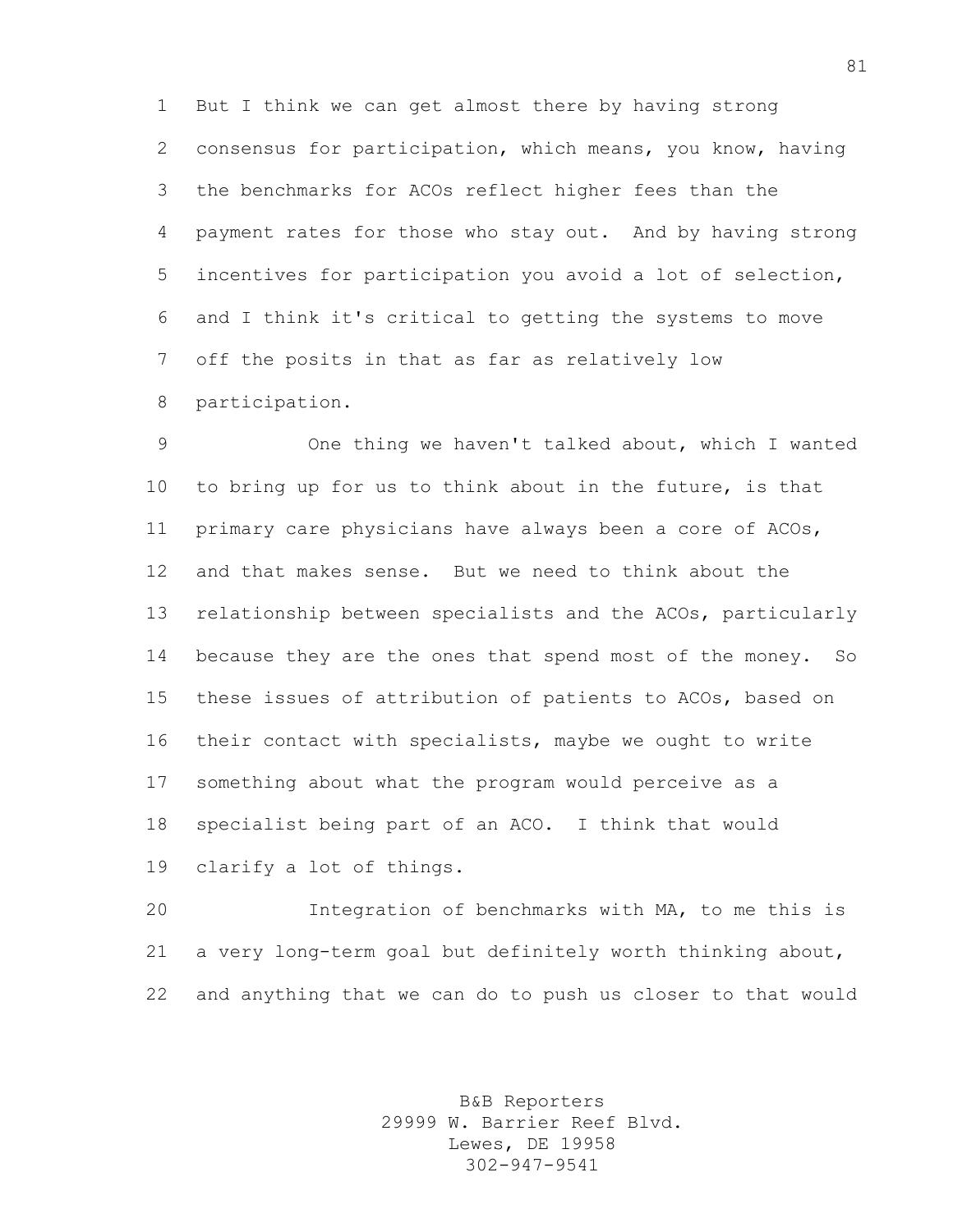be great.

 In a sense, in coming up with a longer-term, better approach to population-based health, it may actually be a blessing that population health hasn't progressed as much so far, as people had hoped 10-plus years ago, because, you know, it's always so many organizations who are comfortable with something are going to fight change. And I think this is why it's important to come up with a much better model now, before a lot of people get comfortable with what we have. 11 Thanks. DR. CHERNEW: Okay. I think that was the last person. Is that right, Dana? 14 MS. KELLEY: Yes, that's right. DR. CHERNEW: So I'm going to very, very quickly summarize. I know we're behind. We're going to jump quickly to Medicare Advantage, which has some conceptual similarities, although this is really for a March chapter, where now we're discussing for June. But, in any case, here's what I heard. There's a lot of support for population-based payment. There's a lot 22 of support for a harmonized multitrack model, be it the one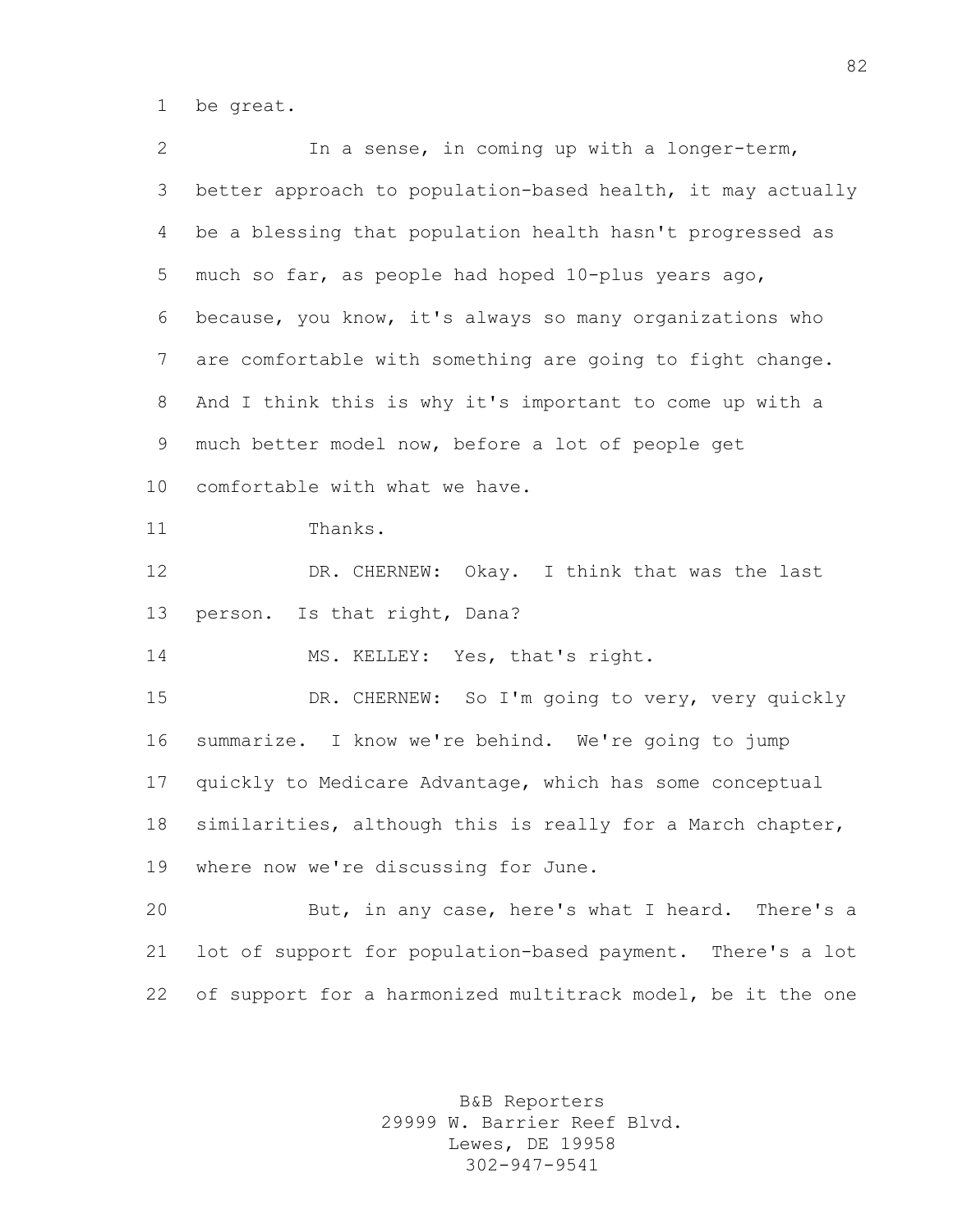model with multiple tracks or multiple models that serve that way.

 There's a lot of support -- Lynn, you may be an exception, but there's a lot of support for exogenous benchmarks and varying ways. There's a lot of concern about a number of selection issues, and that relates to how we incent participation. We have to certainly be aware of them and model them and make sure CMS is aware of them. I'm sure they are, and there's a lot of concern about gaming issues. That includes coding, but it also includes how you pick your TINs that are in your ACOs and what you might do for patients in a range of ways, which is another concern we have to both say more about and make sure CMS is aware of, and again, I'm sure they are.

 So that's my sense of where we are. That was a high-value discussion of value-based payments, and I won't say more. We should move on to Medicare Advantage, and we will come back to the episode version of this, if people are listening and wondering where were episodes. The answer is where they are is March because we have to figure out how to integrate that as well.

So we're going to move on to Medicare Advantage

B&B Reporters 29999 W. Barrier Reef Blvd. Lewes, DE 19958 302-947-9541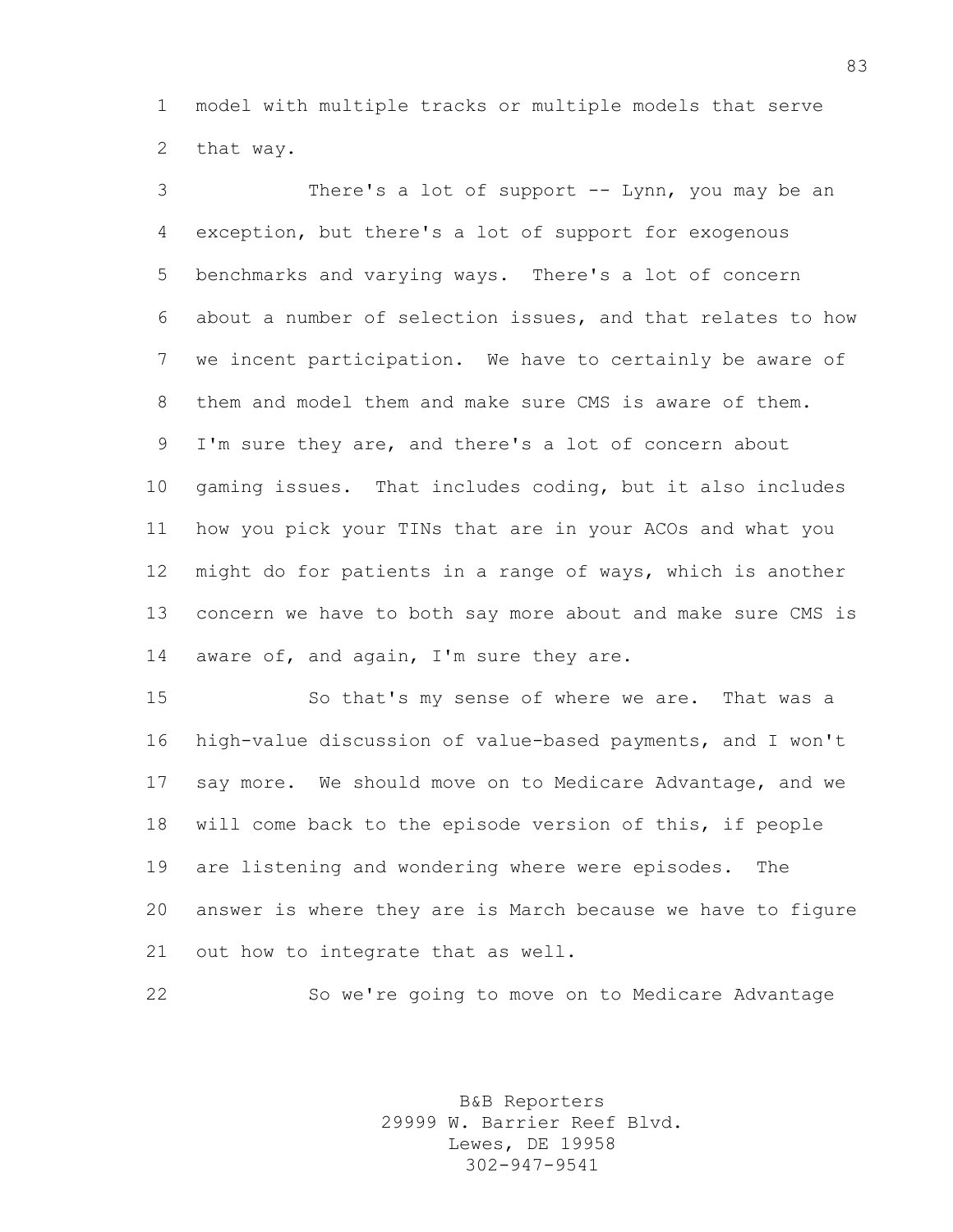now, and I think we're turning it over to Luis.

 MR. SERNA: Good afternoon. The presentation updates are findings on the status of the Medicare Advantage, or MA program. This cycle of work also includes a mandated report on dual-eligible special needs plans, or D-SNPs.

 The audience can download a PDF version of these slides in the handout section of the control panel on the right

side of the screen.

11 I am going to present our analysis of the MA enrollment, plan availability and payment for 2022. Then Andy will give you an update on MA risk coding intensity, MA quality, and the general impact of the coronavirus pandemic on MA plans. Finally, Eric will present findings from a mandated report on the performance of D-SNPs.

 Forty-six percent of Medicare beneficiaries with both Part A and Part B coverage are now enrolled in MA plans, a substantial and growing difference from 26 percent in 2011. In 15 states, the majority of eligible Medicare beneficiaries are now enrolled in an MA plan.

At current trends, the majority of all eligible

B&B Reporters 29999 W. Barrier Reef Blvd. Lewes, DE 19958 302-947-9541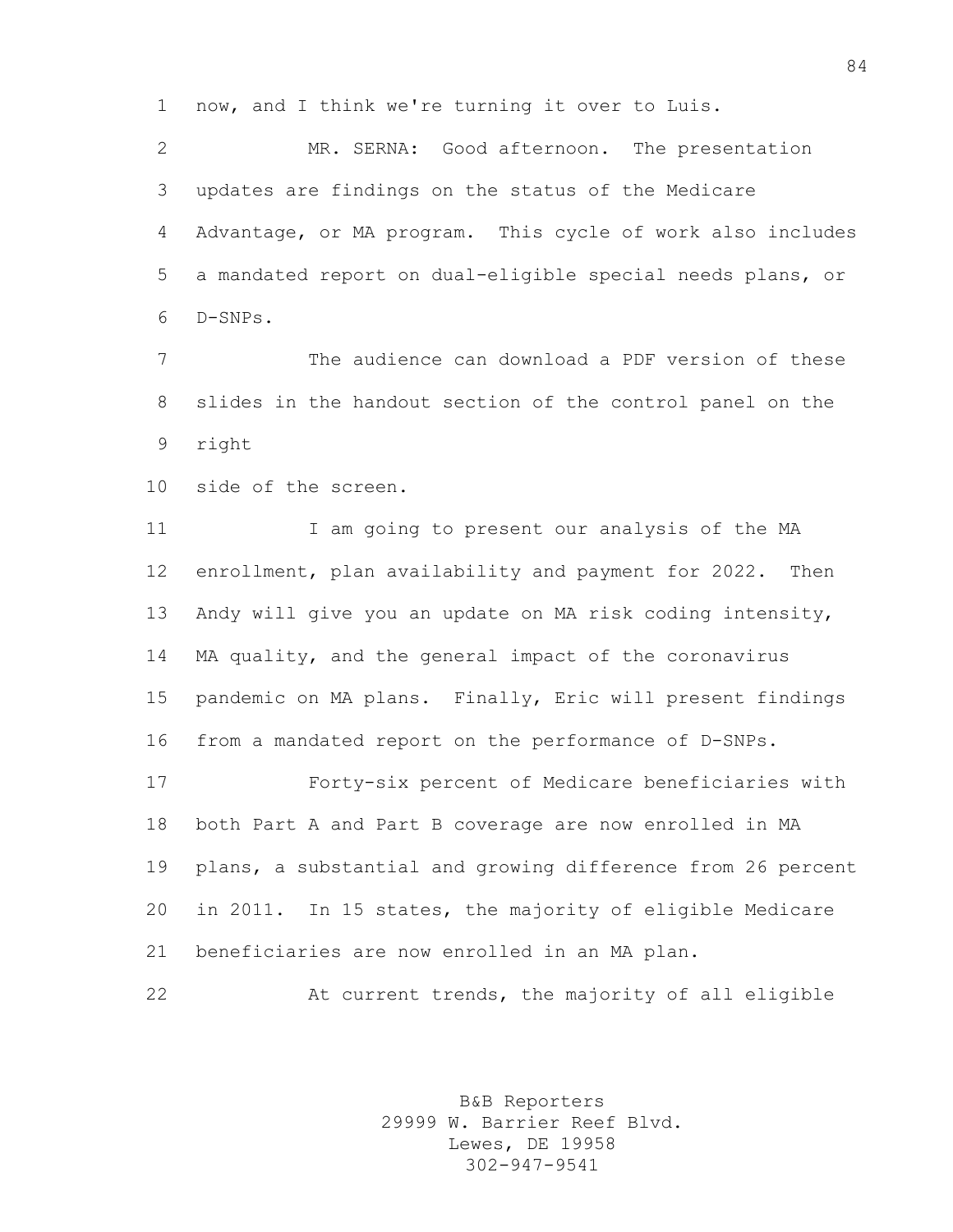beneficiaries will be in an MA plan by 2023.

 The Affordable Care Act of 2010 established changes to MA payment rates, essentially phasing in a reduction of MA payment rates by 10 percentage points between 2011 and 2017.

 Despite some initial projections that the decrease in MA payment rates would result in enrollment declines, MA enrollment has continued to grow rapidly. In 2021, MA enrollment grew 10 percent to nearly 27 million enrollees. This is the third consecutive year of 10 percent growth in MA enrollment. The proliferation of MA enrollees has coincided with an increase in the number of plans bidding.

 Medicare beneficiaries have a large number of plans from which to choose, and MA plans are available to almost all beneficiaries.

 For 2022, 99 percent of Medicare beneficiaries have at least one plan available. Ninety-eight percent have a zero-premium option that includes the Part D drug benefit, up from 96 percent in 2021.

 The average Medicare beneficiary can choose from 36 plans sponsored by eight organizations in 2022. Both

> B&B Reporters 29999 W. Barrier Reef Blvd. Lewes, DE 19958 302-947-9541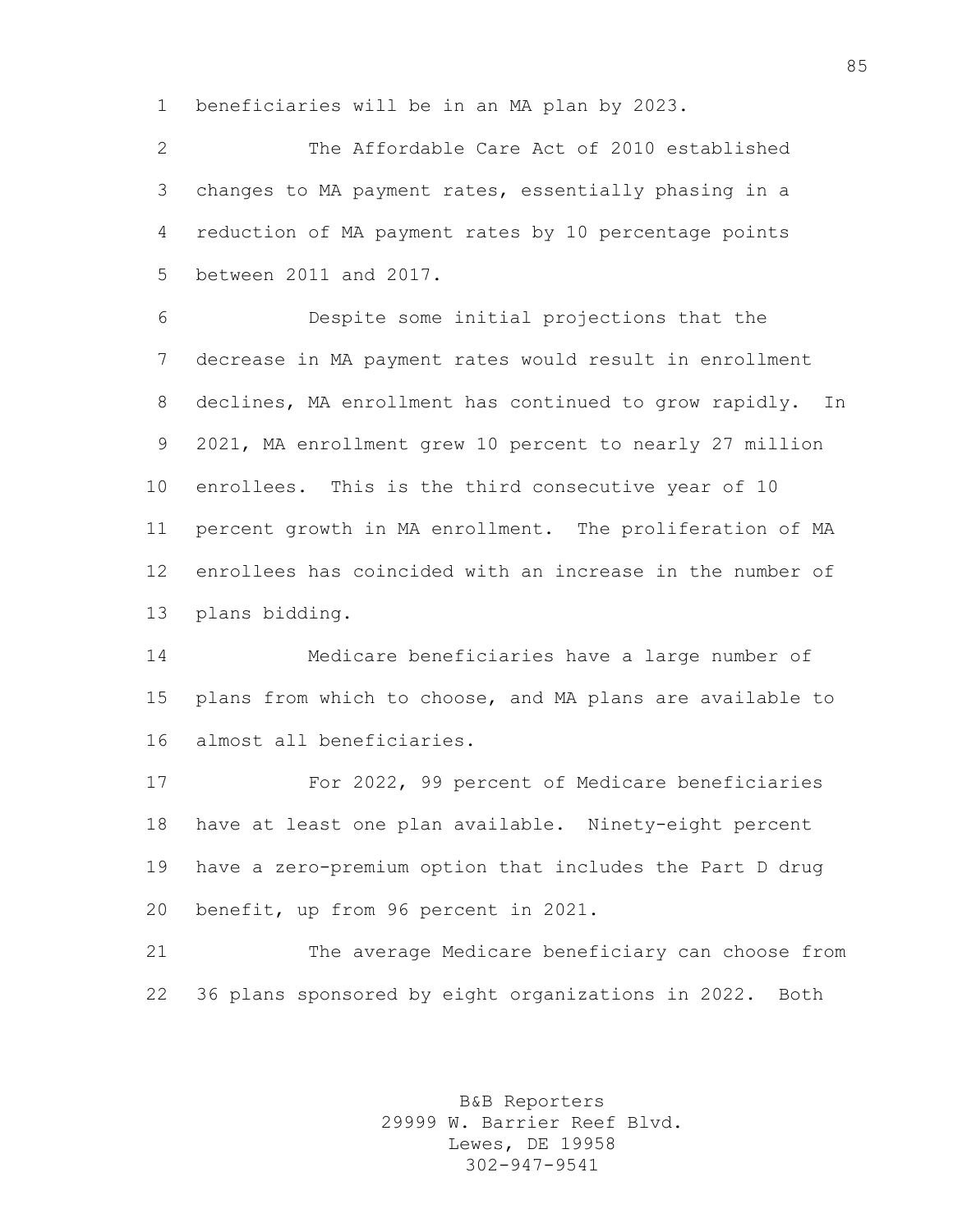are increases relative to 2021.

 I'll now briefly go over the MA payment system. More detailed information is available in your mailing material.

 The key concepts are that plans submit bids each year for the amount they think it will cost them to provide Part A and B benefits.

 Each plan's bid is compared to a benchmark, which differs by geography and plan quality rating.

 For nearly all plans, Medicare pays the bid plus a rebate, typically 65 percent, calculated as a percentage of the difference between the bid and the benchmark.

 Plan rebates may go toward lower beneficiary cost sharing for A and B services, supplemental benefits, or enhanced Part D benefits. Plan rebates may include plan administrative expenses and profit.

 The average rebate that plans have available for extra benefits in 2022 has increased to \$164 per member per month, a record high and a 17 percent increase relative to 2021, which was previously a record high. This rapid growth in rebates leaves plans with payments that are far beyond what is needed to cover supplemental Medicare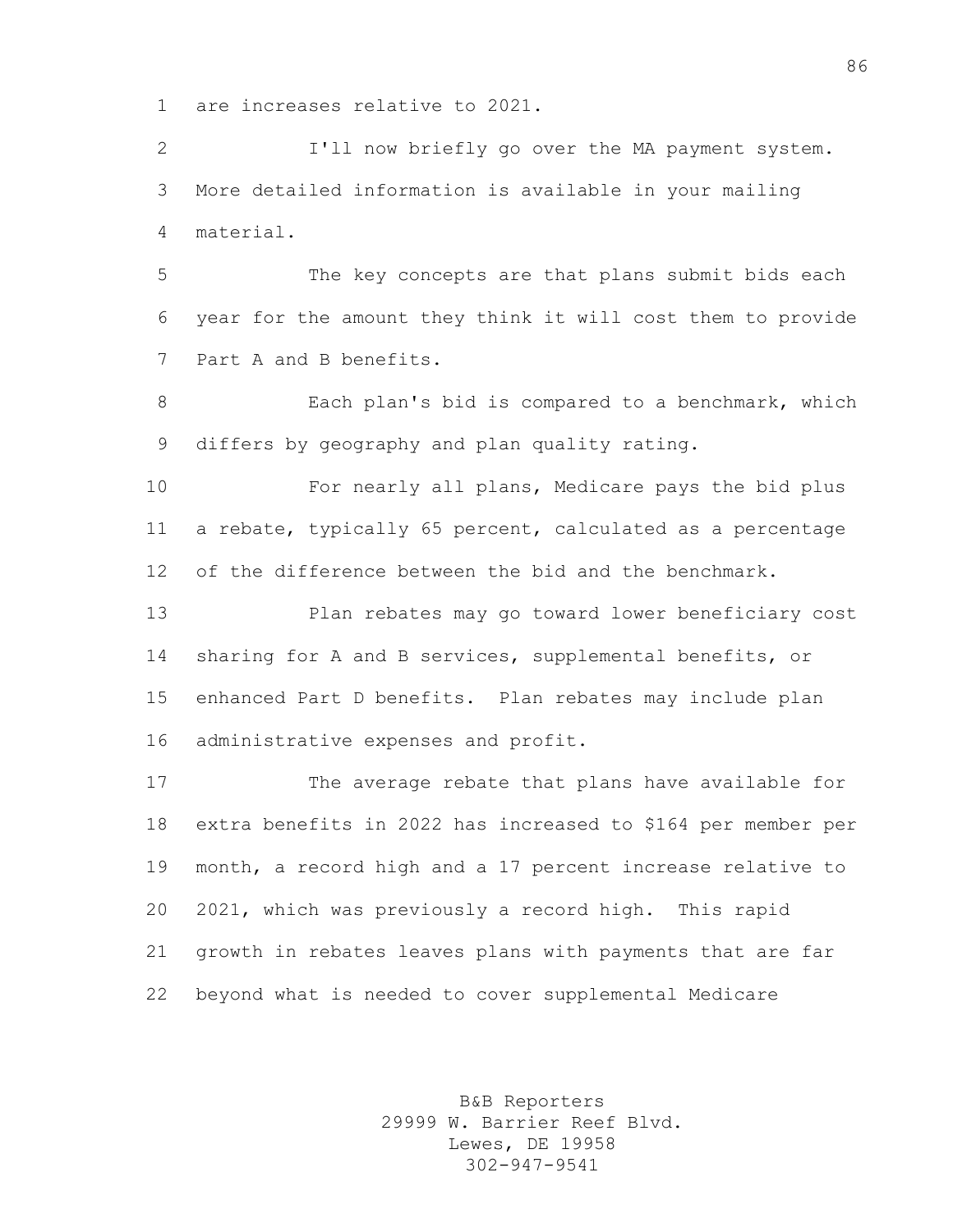services. Consequently, the value of the high level of rebates is unknown to the Medicare program.

 MA rebate dollars can be used to provide cost- sharing reductions as a means of competing with Medigap coverage. However, as MA rebate levels have increased, plans have allocated smaller shares of rebate dollars toward reducing beneficiary cost sharing, indicating that many MA plans do not want additional rebate dollars for this benefit much beyond medical inflation.

 As rebates have increased, MA plans have allocated the largest share of additional rebate dollars toward other supplemental benefits. The most common supplemental benefits include international travel, gym memberships, annual physical exams but can often include discounts for vision, hearing, or dental services. Coverage for these supplemental benefits varies widely by plan and data on their use is unavailable, making it unclear whether these benefits are being administered efficiently for both beneficiaries and the Medicare program.

 The level of rebates, now at 15 percent of total payment, reflects MA plans' ability to reduce their bids

> B&B Reporters 29999 W. Barrier Reef Blvd. Lewes, DE 19958 302-947-9541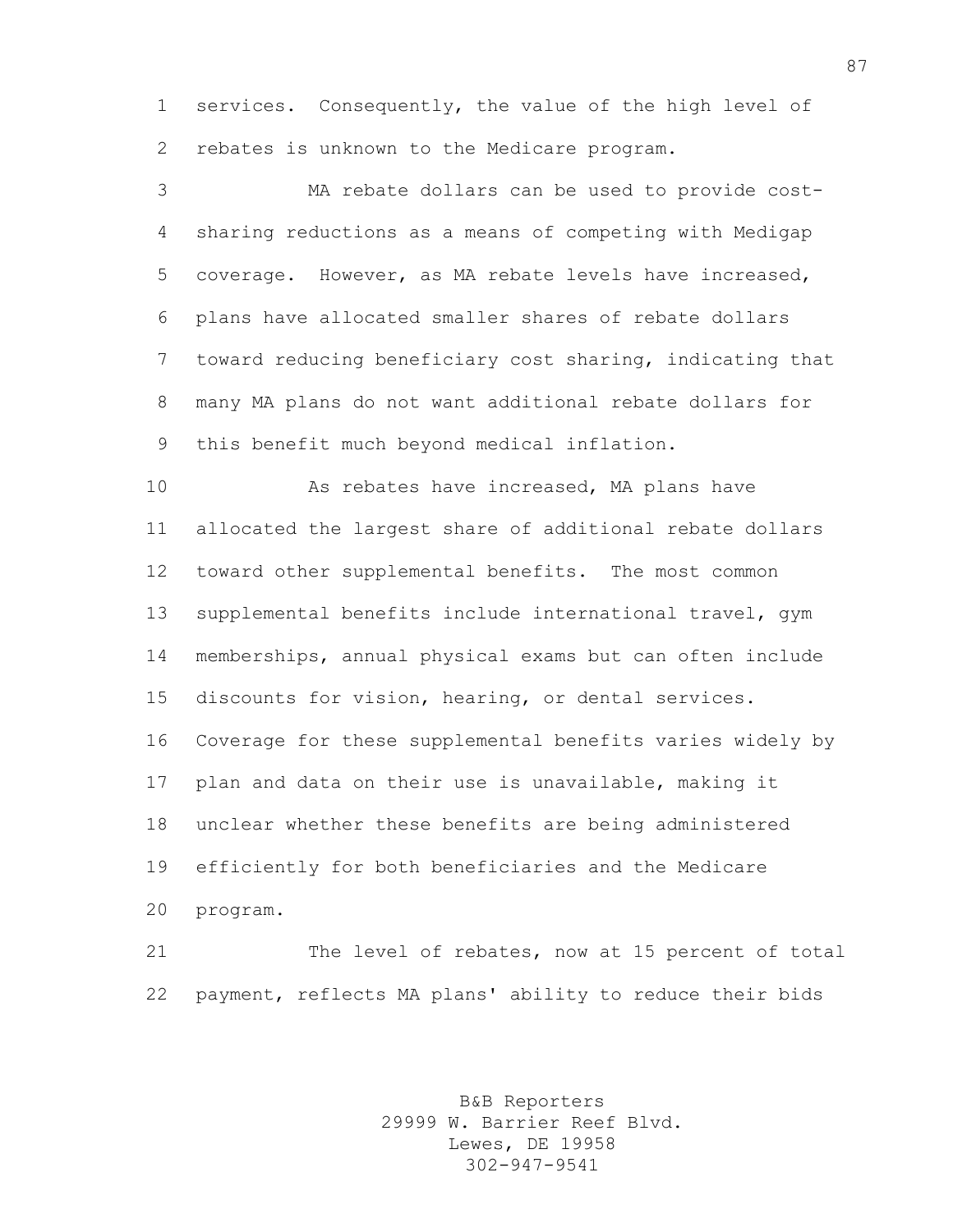relative to payment benchmarks.

| 2               | However, because benchmarks have been much higher           |
|-----------------|-------------------------------------------------------------|
| 3               | than fee-for-service spending, lower plan bids have not     |
| 4               | translated to Medicare savings. In 2022, before accounting  |
| 5               | for coding differences between MA and fee-for-service, we   |
| 6               | estimate that benchmarks, represented by the blue line,     |
| 7               | will average 108 percent of fee-for-service spending.       |
| 8               | Payments, represented by the green line, will average 100   |
| 9               | percent of fee-for-service spending. Quality bonuses        |
| 10 <sub>o</sub> | account for about 4 to 5 percentage points of MA benchmarks |
| 11              | and about 3 percentage points of payments.                  |
| 12              | As Andy will discuss later, overall payments to             |
| 13              | MA plans will be about 4 percent higher than fee-for-       |
| 14              | service after accounting for our most recent estimate of    |
| 15              | coding practices by MA plans that result in higher risk     |
| 16              | This is represented by the dotted line in red.<br>scores.   |
| 17              | When we look at overall bids relative to fee-for-           |
| 18              | service, represented by the white line, we see a decline    |
| 19              | from 87 percent in 2021 to 85 percent in 2022.              |
| 20              | Overall, while plan bids continue to decline, the           |
| 21              | Medicare program has not shared in these efficiencies       |
| 22              | through savings.                                            |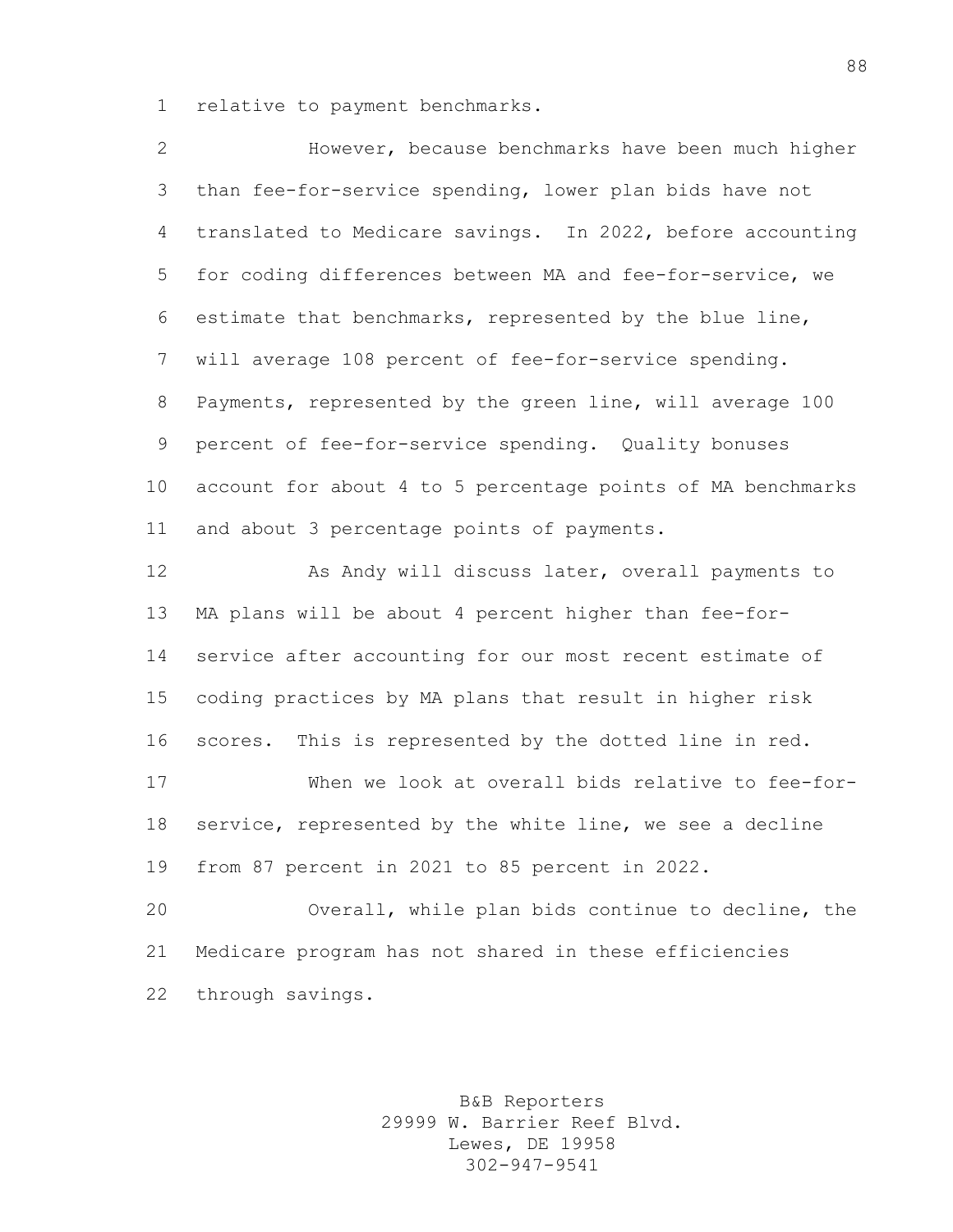Next, we show how the level of fee-for-service spending in a plan's service area impacts its bid.

 As expected, plans bid lower relative to fee-for- service where in areas where fee-for-service spending is high. However, even in the lowest spending areas, most MA plans bid below their local fee-for-service spending.

 Looking at the left-most column, circled in yellow, which shows the bids for plans concentrated in the lowest spending quartile, we see that the median bid is 92 percent of fee-for-service. This is the fourth consecutive year where most plans concentrated in high benchmark counties are bidding below fee-for-service.

 However, the relative reduction of plan bids in these areas has not produced Medicare savings. For 2022, Medicare is still paying an average of 109 percent of fee- for-service spending in these areas. This is due to the benchmarks in those areas averaging 118 percent of fee-for-service spending with quality bonuses.

19 Now I turn it over to Andy.

 DR. JOHNSON: We are now going to turn to risk adjustment and coding intensity in Medicare Advantage. Your mailing materials explain how risk scores adjust

> B&B Reporters 29999 W. Barrier Reef Blvd. Lewes, DE 19958 302-947-9541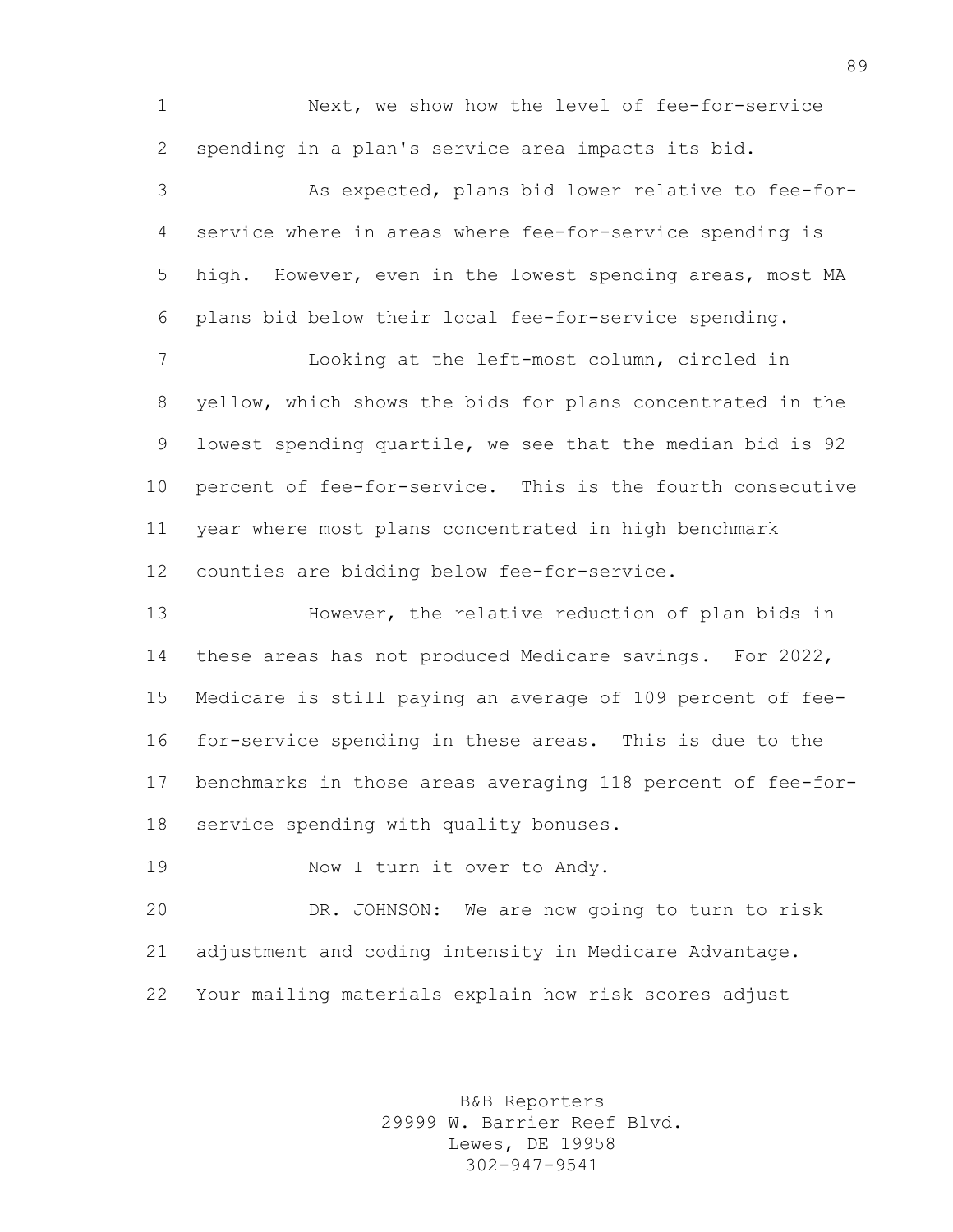payments to MA plans to account for the health status of plan enrollees. Today we are going to focus on risk adjustment's biggest flaw: differences in diagnosis coding.

 MA plans have a financial incentive to document more diagnoses than providers in fee-for-service Medicare, leading to larger MA risk scores and greater Medicare spending when a beneficiary enrolls in MA.

 For 2020, we find that MA risk scores were about 9.5 percent higher than fee-for-service beneficiaries with comparable health status. The Secretary is mandated by law to reduce MA risk scores to account for the impact of coding differences.

 This adjustment of 5.9 percent only partially offsets the full 9.5 percent impact. The remaining difference caused MA risk scores to be 3.6 percent higher, generating about \$12 billion in payments to MA plans in excess of what Medicare would have spent for the same beneficiaries in fee-for-service Medicare.

 This figure shows coding intensity and the adjustment for coding intensity over time. We have presented this chart for the past few years, and it is

> B&B Reporters 29999 W. Barrier Reef Blvd. Lewes, DE 19958 302-947-9541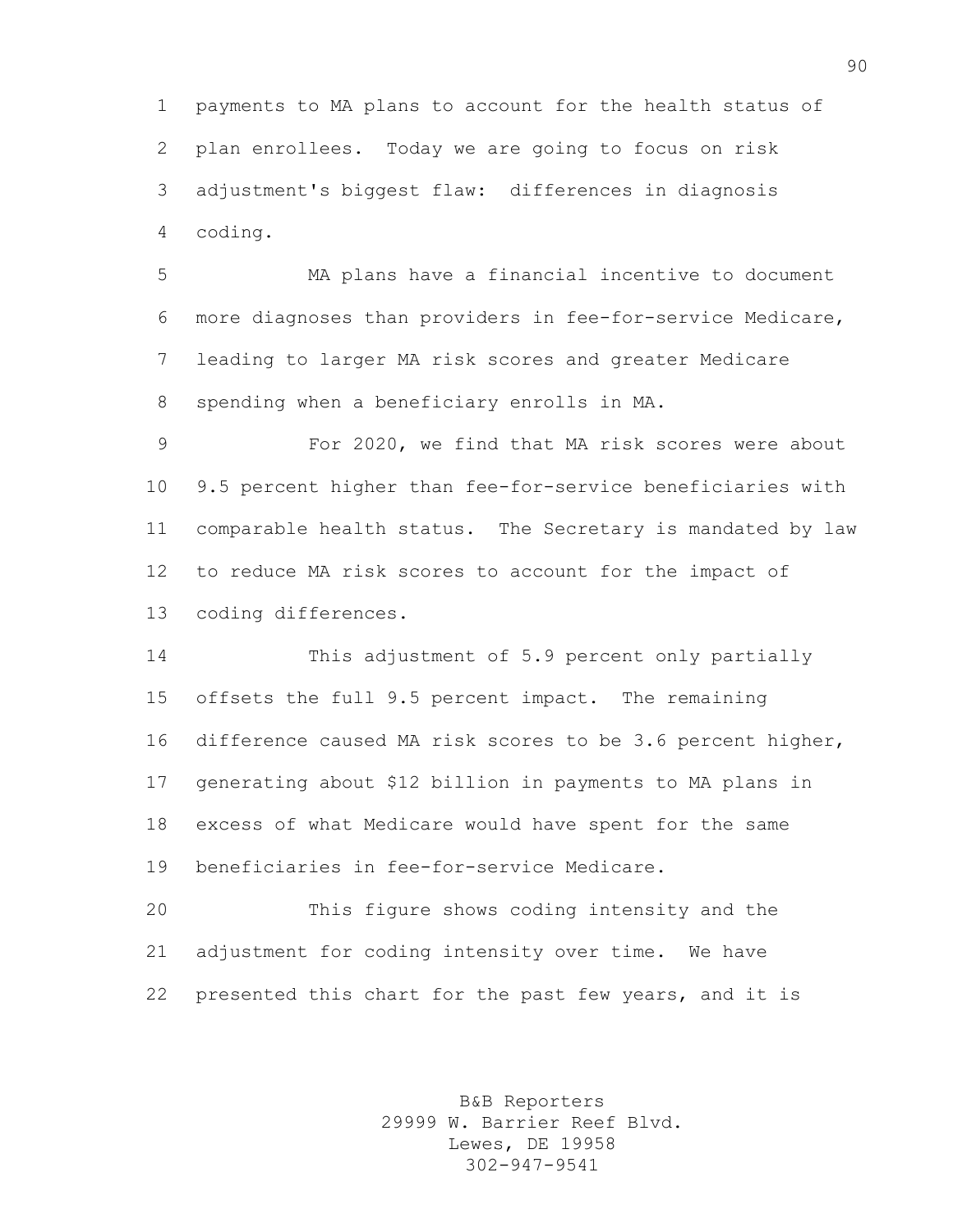explained more fully in your mailing materials. This version has been updated for 2020.

 The main point is that MA coding intensity continues to grow over time, and the adjustment does not fully account for coding intensity's full effect.

 The \$12 billion in excess payments in 2020 will continue to grow, not only because the share of unaddressed coding intensity continues to grow, as represented by the green portion of the bars, but also because the share of Medicare beneficiaries enrolled in MA is increasing faster than ever.

 These excess payments are one consequence of MA coding intensity.

 Now we are doing to discuss a second important consequence that we have spent less time on in the past.

 MA coding intensity undermines plan incentives to improve quality and reduce health care costs. These incentives are established by the rebate policy. Rebates are one of the primary ways that MA plans compete because they fund extra benefits that attract more enrollees.

 As Luis explained, a plan's rebate is calculated as the difference between a plan's benchmark and bid,

> B&B Reporters 29999 W. Barrier Reef Blvd. Lewes, DE 19958 302-947-9541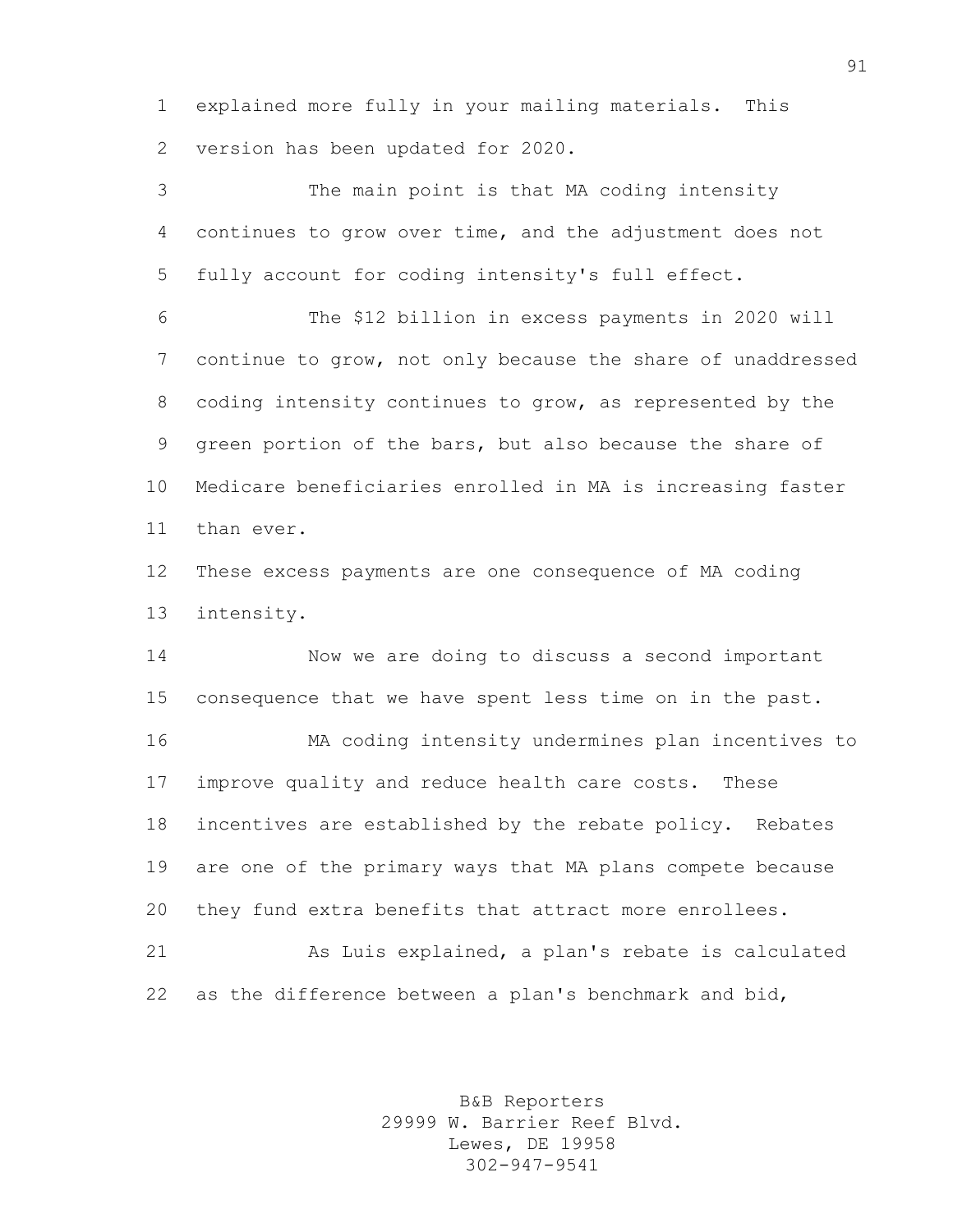multiplied by a rebate percentage. Looking at the diagram, lowering health care costs reduces plan bids, and improving quality can both increase a plan's rebate percentage and its benchmark. Both strategies result in larger rebate and more extra benefits offered to enrollees. However, coding intensity also increases a plan's benchmark, leading to higher rebate and more extra benefits. When using extra benefits to compete for additional enrollees, higher coding intensity generates a competitive advantage and can substitute for improving quality or lowering health care costs.

 This illustrative example shows how the three strategies play out. Starting with the reference plan outlined in yellow, the plan has an annual bid of \$9,000, a benchmark of \$11,400, and a rebate percentage of 65 percent. The resulting annual rebate is \$1,560.

 The three plans on the right start with the same bid, benchmark, and rebate percentage, but each one uses one of the strategies from the previous slide to increase its rebate. The high coding intensity plan increases its benchmark by increasing risk scores by 5 percent. The quality improving plan increases its star rating and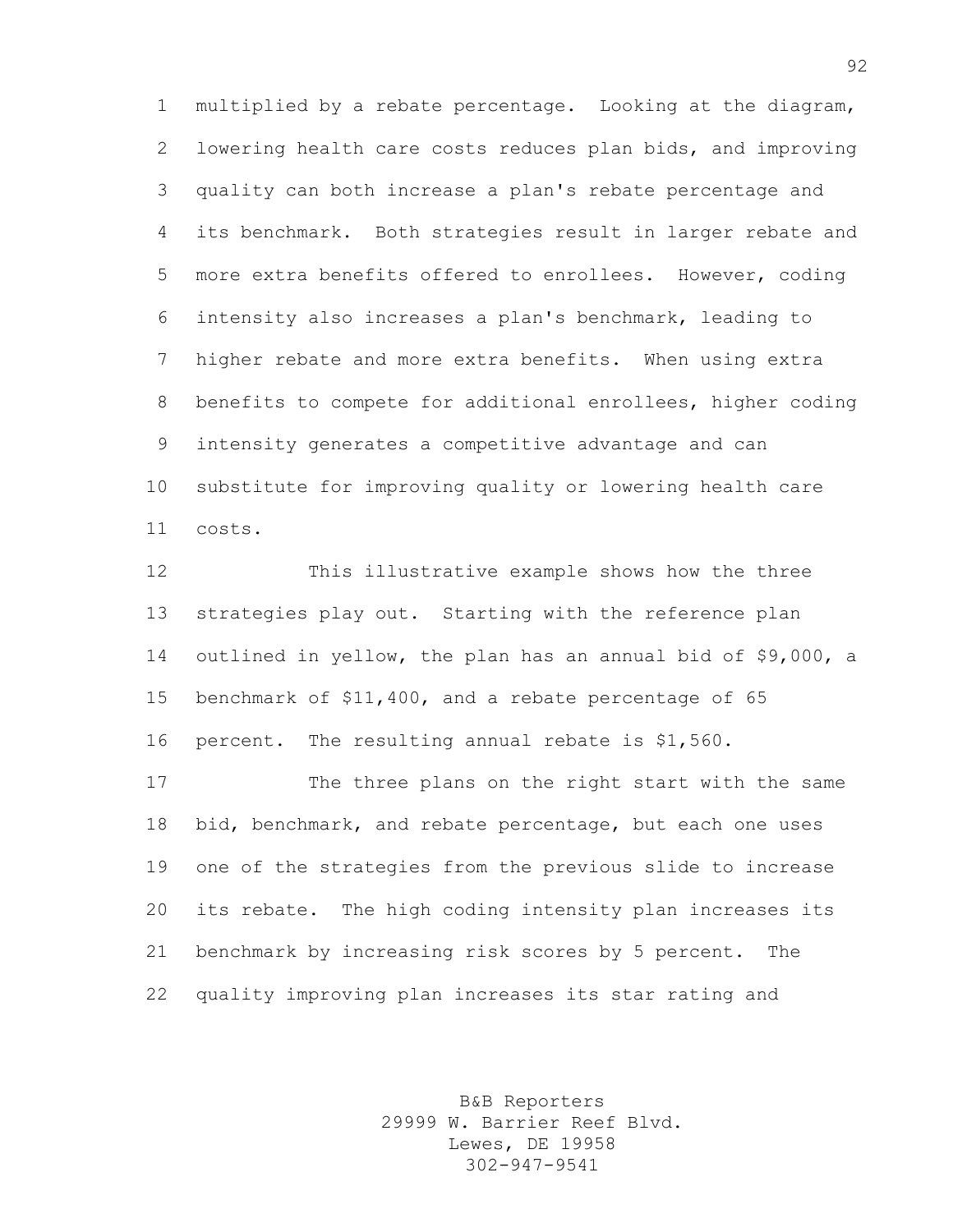receives a 5 percent increase to its benchmark, and the cost-reducing plan is able to lower its bid by 6.3 percent.

 Each of these strategies generates the same increase to the plan's rebate, which is now \$1,930. It is also noteworthy to compare the reference plan and the high coding intensity plan. Where all other plan attributes are the same, the coding intensity provides a competitive advantage in attracting enrollees.

 This figure shows the amount of variation in coding intensity across MA plans by looking at MA contracts, which are groups of plans from the same company. Each gray column shows one MA contract's coding intensity relative to fee-for-service. The 2020 coding adjustment, shown in red, reduced all MA risk scores by 5.9 percent.

 The figure illustrates two problems. First, the 5.9 percent adjustment for all plans generates payment inequity, penalizing contracts to the left of the dashed line, and failing to account for overpayments to contracts right of the dashed line. And second, it highlights the variation in coding intensity across MA contracts showing the potential for coding intensity to influence rebates and plan competition for enrollees.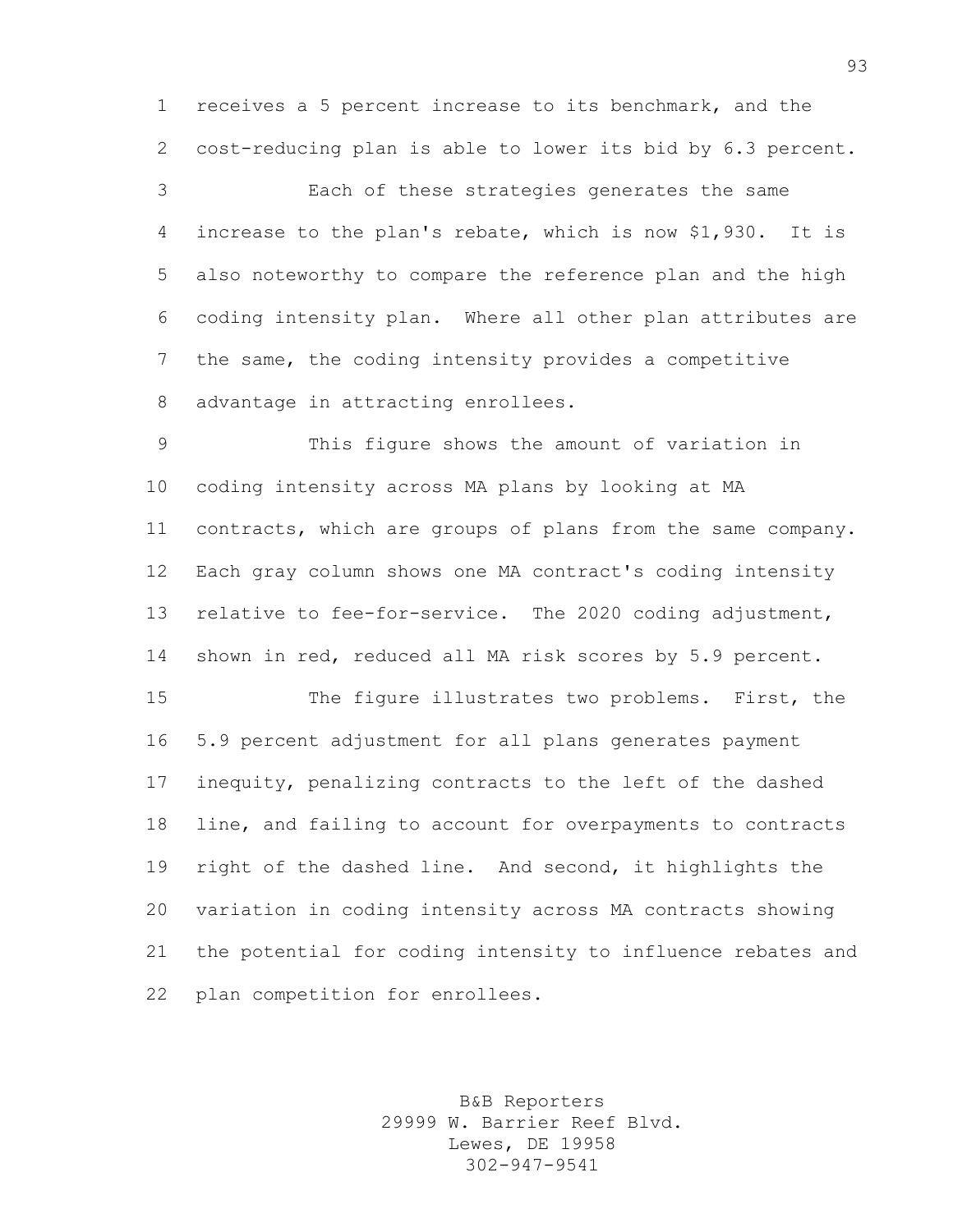In this figure, there is a 9-percentage point difference in coding intensity between the 25th percentile and the 75th percentile on an enrollment-weighted basis.

 On the last slide, for reference, we considered a 5-percentage point increase to coding intensity.

 In 2016, the Commission recommended a change to the coding intensity adjustment that would address both excess payments and the undermining of plan incentives. The Commission's strategy first focuses on addressing underlying causes of coding intensity by removing health risk assessments from risk adjustment and improving diagnostic documentation by using two years of data and then applying a flat adjustment to account for the full effect of coding intensity.

 Since making our recommendation, the Office of Inspector General has highlighted the use of chart reviews and health risk assessments as significant underlying causes of coding intensity. Using the OIG's results, we calculate that nearly two-thirds of excess payments to MA plans are due to chart reviews and health risk assessments. Furthermore, the use of health risk assessments and chart reviews varies substantially within MA,

> B&B Reporters 29999 W. Barrier Reef Blvd. Lewes, DE 19958 302-947-9541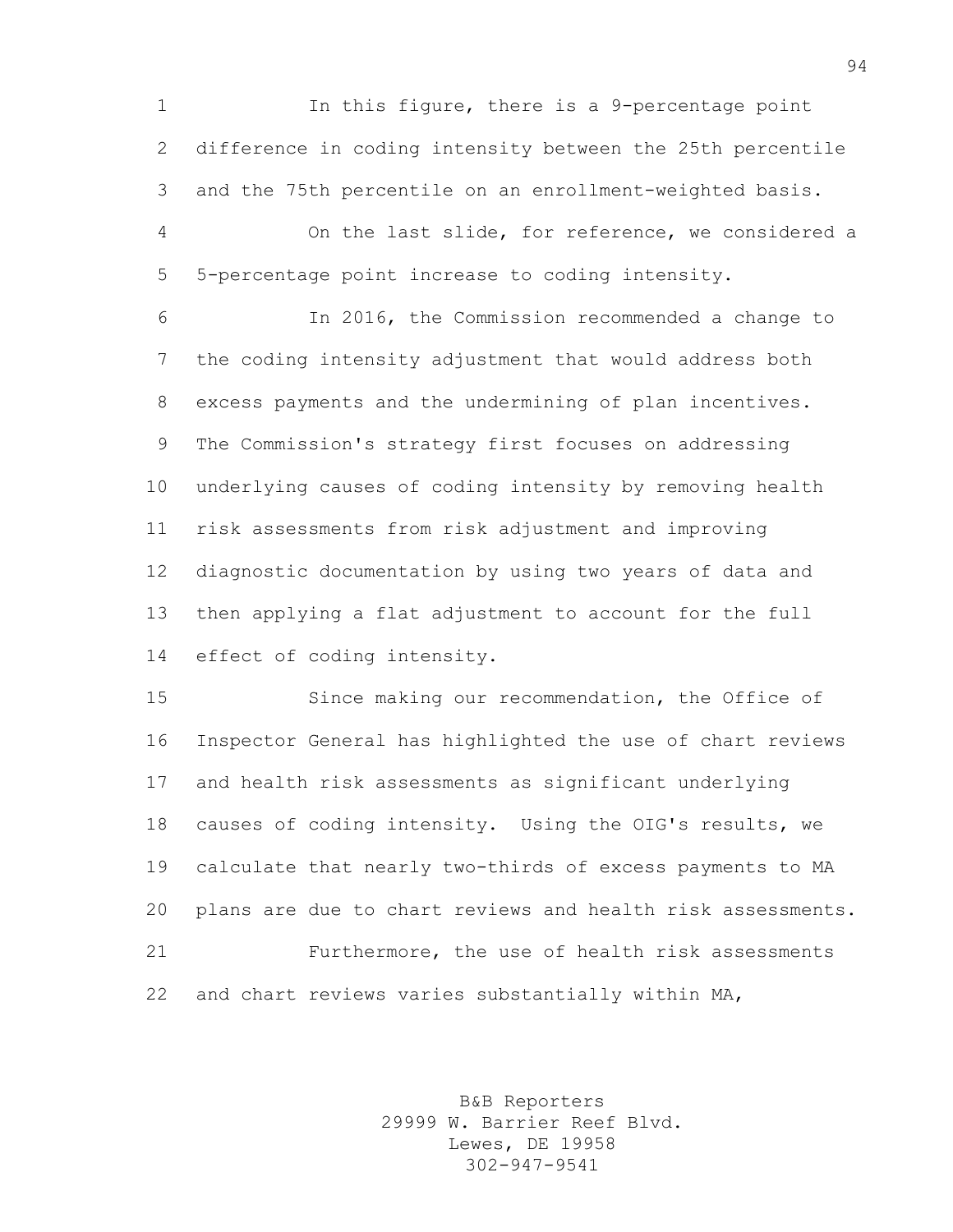contributing to the variation in coding intensity across plans.

 Addressing these underlying causes of coding intensity would reduce excess payments and reduce the extent to which coding intensity undermines plan incentives to improve quality and lower health care costs. Now we'll move on to a summary of quality in Medicare Advantage. Clearly the enrollment trend as showing large year-over-year growth in the share of Medicare beneficiaries choosing Medicare Advantage plans demonstrates that some baseline level of quality is being met. However, through work over several years, the Commission has concluded that MA quality cannot be meaningfully assessed through the current system, and it should not be used as the basis for distributing bonus payments.

 Your mailing material cite prior Commission reports explaining the many flaws of the quality bonus program, which include assessing quality for large contracts with dispersed enrollment, using too many measures, and not providing beneficiaries information about

> B&B Reporters 29999 W. Barrier Reef Blvd. Lewes, DE 19958 302-947-9541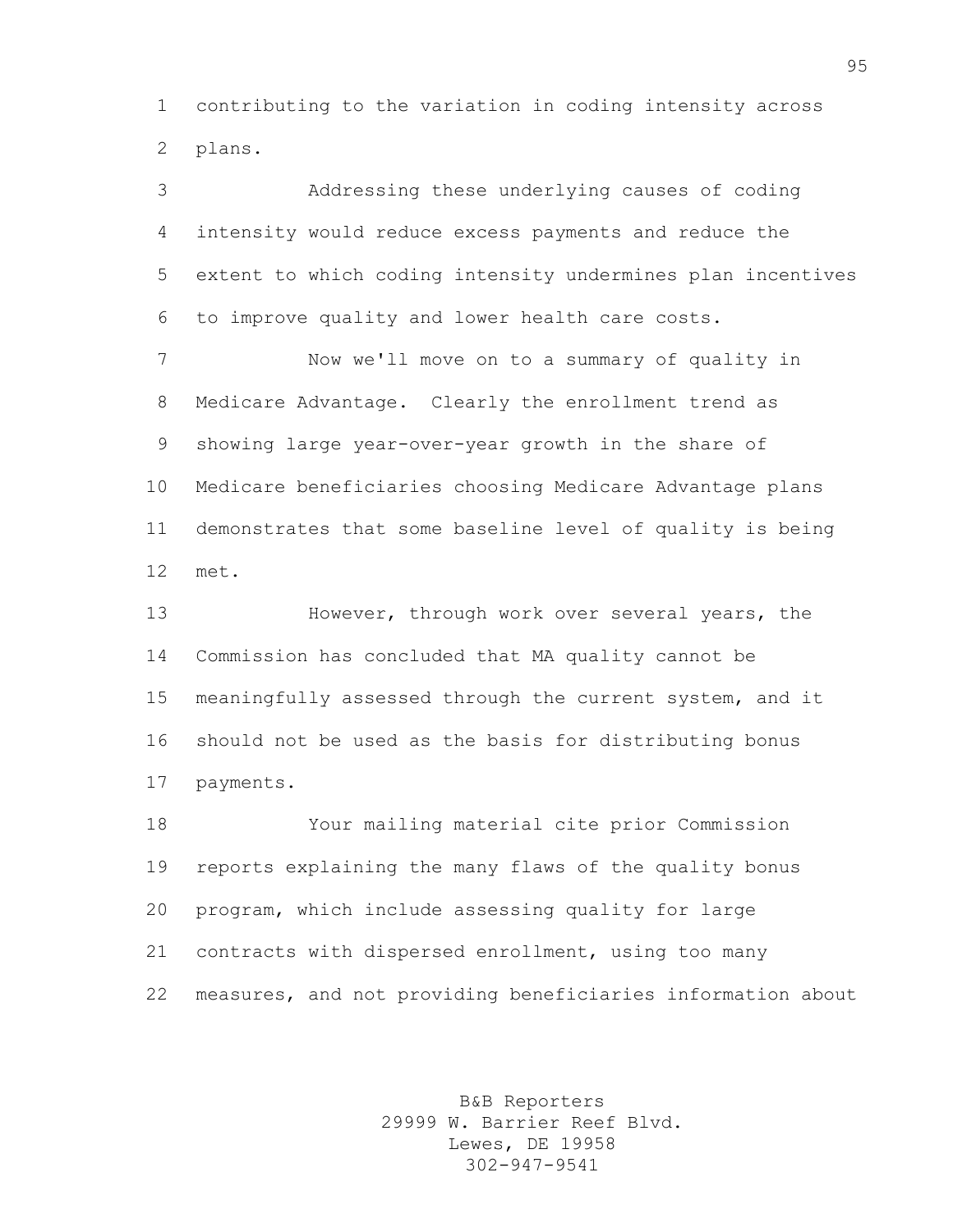plan quality in their local market.

 Despite these issues, the MA quality bonus program now accounts for about between 11- and \$12 billion in annual bonus payments to MA plans. Due to the relaxed quality reporting requirements under the public health emergency, plans were able to choose to report results for 2019 or 2020, leading to an unprecedented 90 percent of MA enrollees in a plan receiving a quality bonus. These extra bonus payments will generate a payment windfall for plans in 2023.

 In our June 2020 report, the Commission recommended replacing the quality bonus program with an improved value incentive program that would focus on local markets, using a smaller number of measures, and distributing plan-financed rewards.

 Before we conclude our summary of the MA program status, we considered the impact of the COVID-19 public health emergency. The pandemic has had tragic effects on beneficiaries and the health care workforce and material effects on providers.

 As payers of medical services, the impact on MA plans continues to be very different from providers in fee-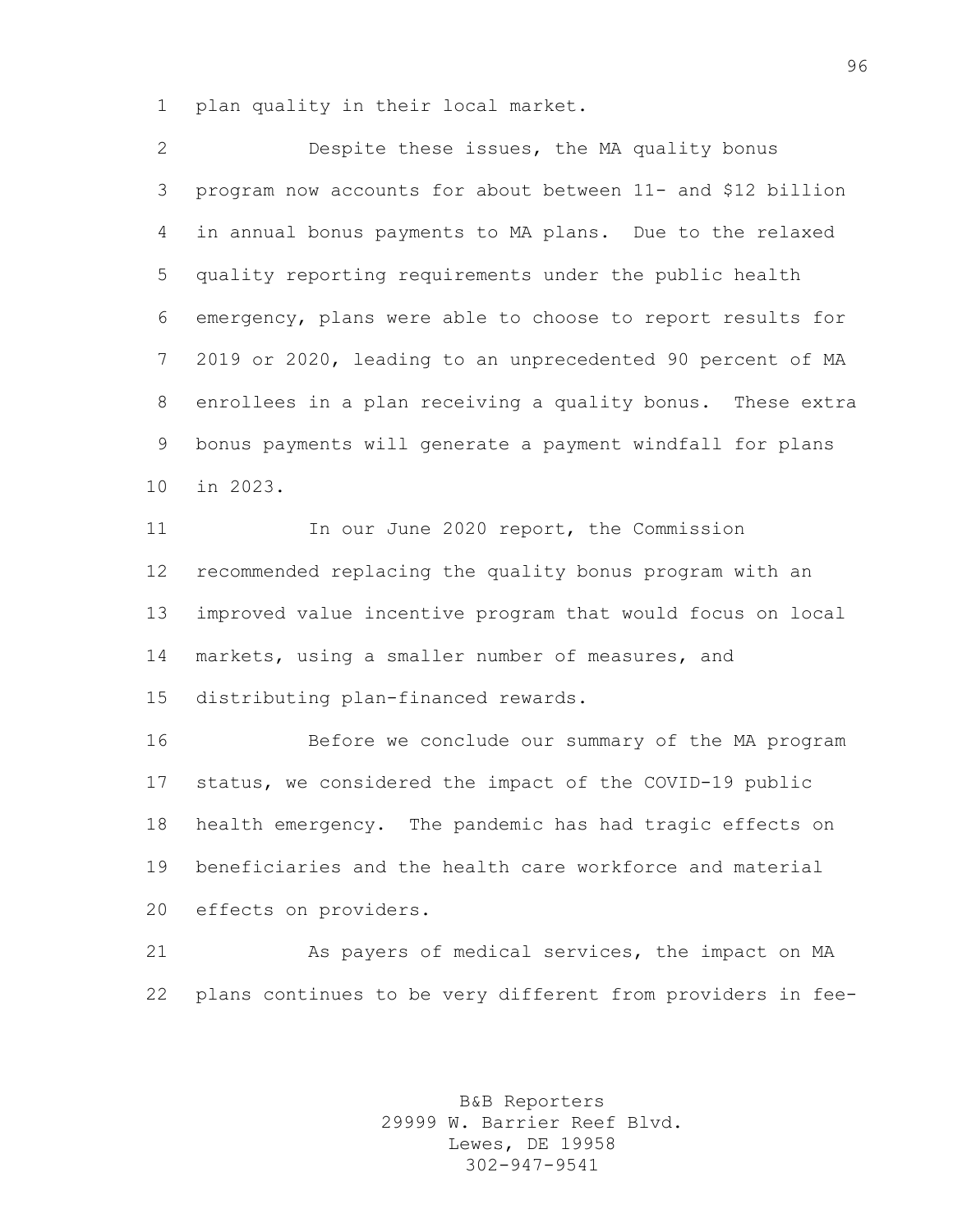for-service Medicare.

| 2               | Reduced utilization in 2020 resulted in record-              |
|-----------------|--------------------------------------------------------------|
|                 | 3 low medical expenses, yet plans' revenues remained above   |
|                 | 4 normal levels. For 2021, prospectively set plant rates     |
|                 | 5 assumed utilization would be higher than has turned out to |
|                 | 6 be the case, likely boosting profits for a second year. It |
| $7\overline{ }$ | is important to note that these effects have varied across   |
|                 | 8 the country and over time.                                 |

 Plans remain concerned about delayed care rebounding when the pandemic ebbs. We have not seen above- normal utilization yet. We will continue to track the impact of the pandemic on MA plans and enrollees.

 To summarize, the MA program is extremely robust. 14 If the current enrollment trend continues, the majority of Medicare beneficiaries with Part A and Part B will be enrolled in Medicare Advantage by 2023.

 Plan offerings and extra benefits continue to increase, such that the average Medicare beneficiary now has the choice of 36 plans, and the average MA enrollee has access to nearly \$2,000 in annual extra benefits, which now account for 15 percent of all payments to MA plans. However, Medicare continues to pay MA plans 4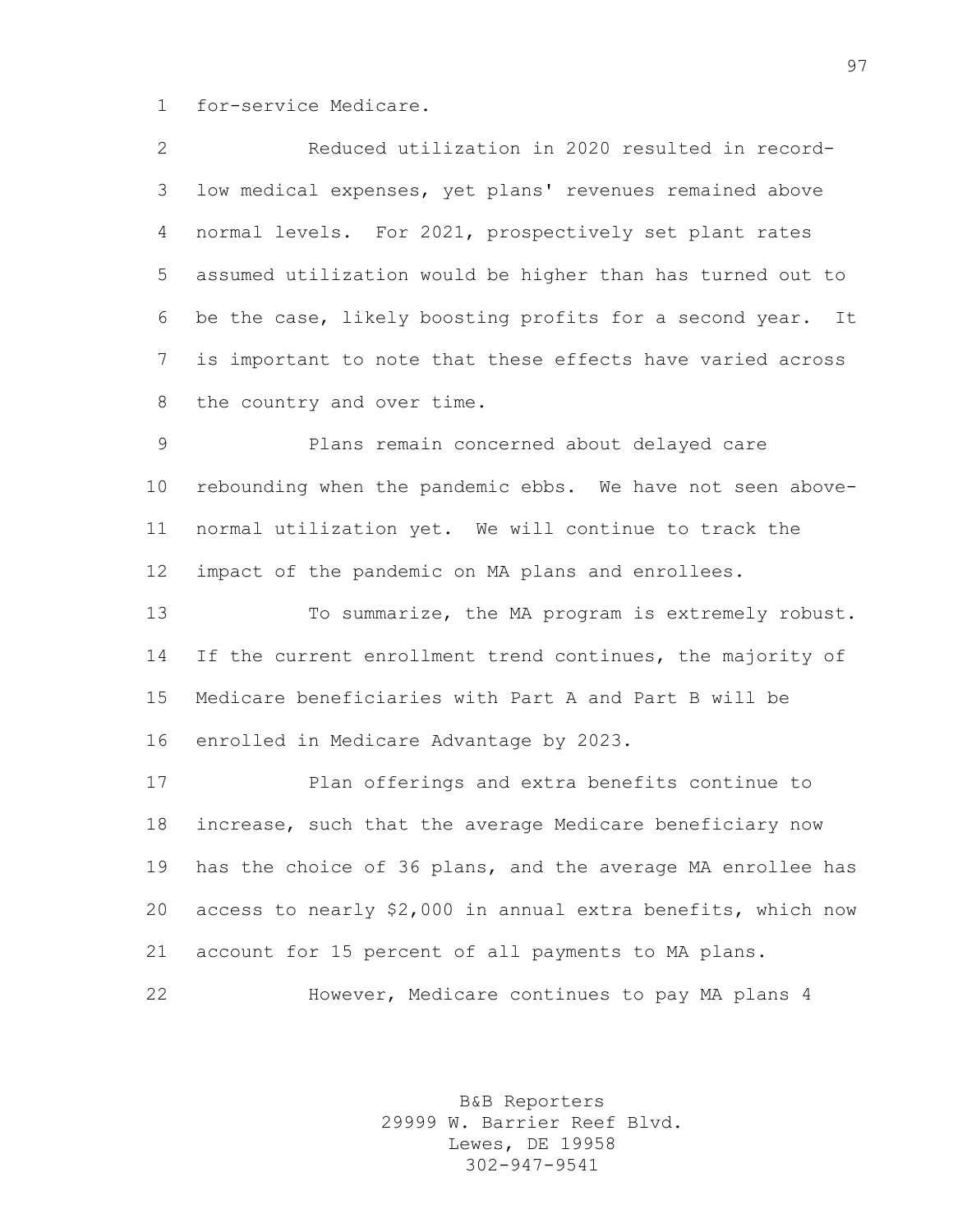percent more than fee-for-service Medicare for similar beneficiaries. These overpayments worsen Medicare's fiscal sustainability and demonstrate significant flaws in the payment system.

 Over the past few years, the Commission has made recommendations addressing flaws in the coding intensity adjustment, the quality system, and the way benchmarks are set. One topic not discussed today is MA encounter data, where the Commission has recommended ways to improve data completeness.

Reforms to these policies are urgently need.

 This concludes the MA status report portion of today's presentation, but now I'll turn it over to Eric to discuss a mandated report on dual-eligible special needs plans.

 MR. ROLLINS: Thanks, Andy. D-SNPs are specialized MA plans that limit their enrollment to beneficiaries who receive both Medicare and Medicaid, a group commonly known as dual eligibles. As of July 2021, about 3.3 million people were enrolled in D-SNPs, and that figure has grown steadily in recent years.

The Bipartisan Budget Act of 2018, or BBA, made

B&B Reporters 29999 W. Barrier Reef Blvd. Lewes, DE 19958 302-947-9541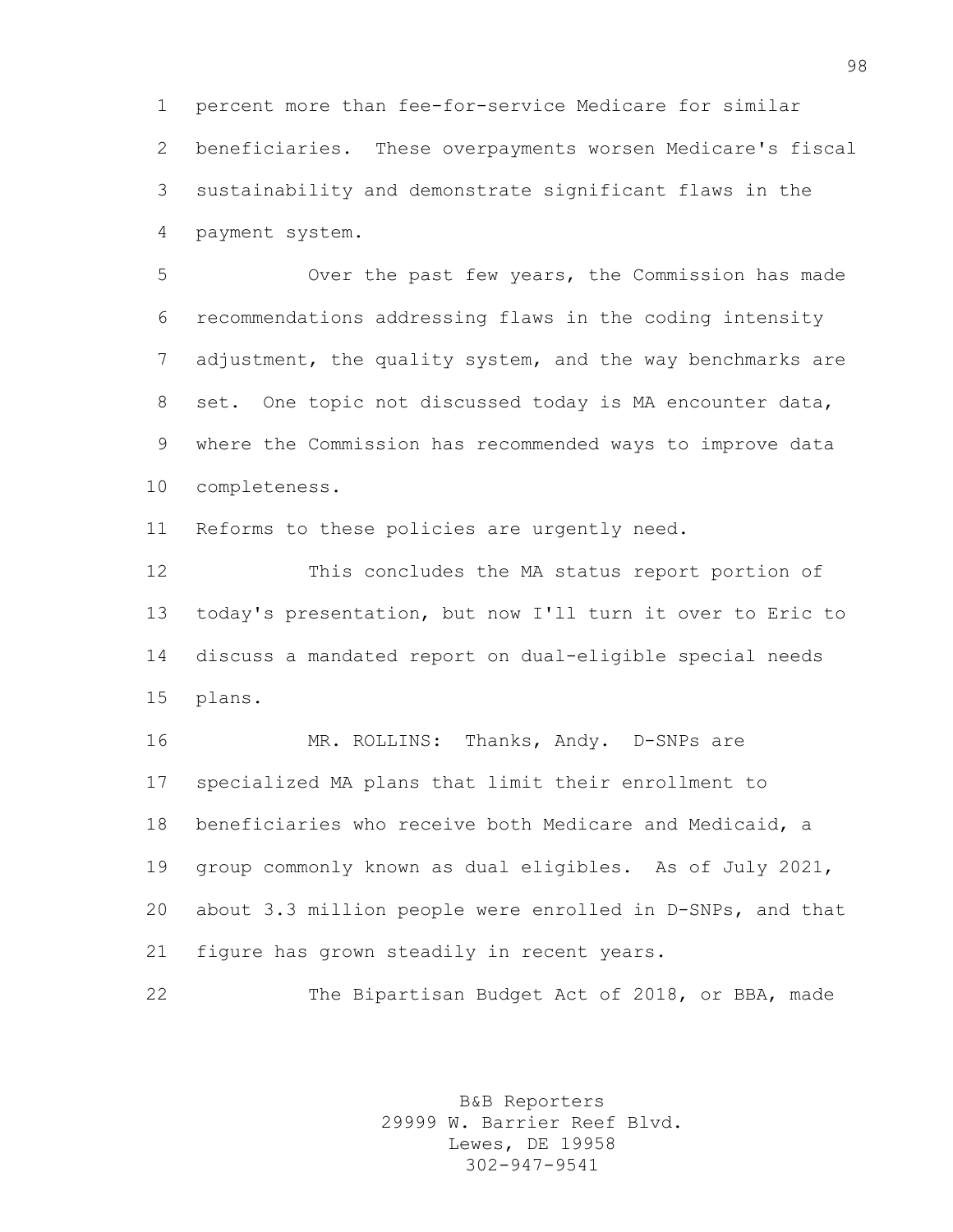three important changes to D-SNPs. First, it made D-SNPs a permanent part of the MA program. Before that, the authorization for plan sponsors to offer D-SNPs had always been temporary. Second, the BBA required D-SNPs to meet new standards for integrating Medicare and Medicaid services, starting in 2021. I'll say more about that in a second.

 Finally, the BBA also required some D-SNPs to use a unified process for handling grievances and appeals, instead of separate processes for Medicare-covered and Medicaid-covered services. That requirement also took effect in 2021.

 D-SNPs have to meet certain requirements for integrating the delivery of Medicare and Medicaid services, and your mailing materials discuss how those requirements have grown over time. The BBA took another step towards greater integration by requiring all D-SNPs to meet one of three standards for integration.

 Under the first standard, plans must notify the state about inpatient and SNF admissions for at least one group of "high risk" beneficiaries. These plans are known as "coordination-only" plans and account for 57 percent of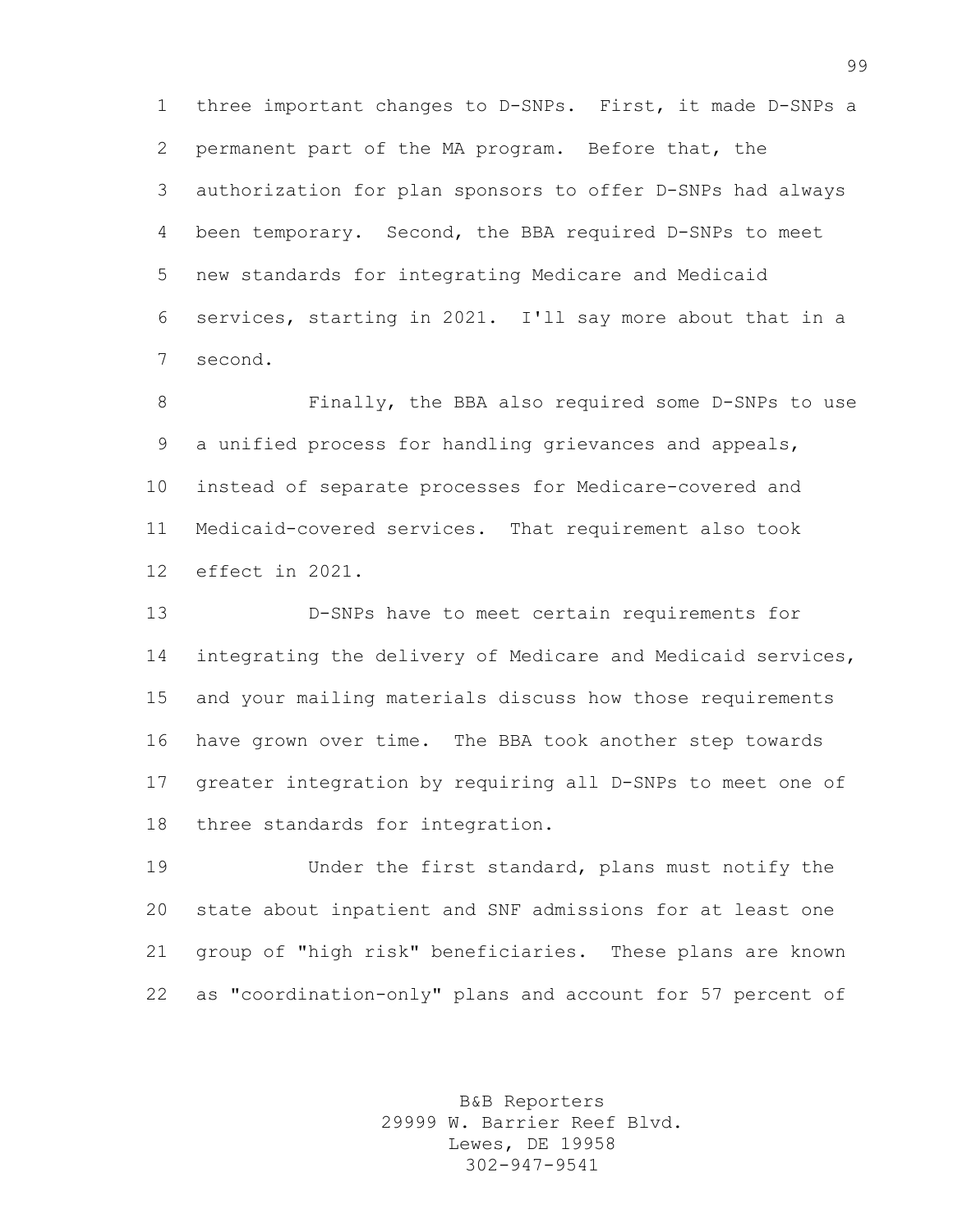all D-SNP enrollment. They have the lowest level of integration because they do not have to provide any Medicaid services themselves.

 Under the second and third standards, plans must provide Medicaid-covered long-term services and supports, behavioral health, or both. The key difference between the standards is whether the D-SNP has what is known as exclusively aligned enrollment, which is when enrollment is limited to dual eligibles who also receive their Medicaid services from the same parent company. The plans that do not have aligned enrollment meet the second standard and account for 35 percent of all D-SNP enrollment. The plans that do have aligned enrollment meet the third standard and account for 8 percent of enrollment.

 The BBA also requires the Commission to periodically assess the performance of D-SNPs. Under the mandate, we should make this assessment using HEDIS, which is a set of quality measures developed for health plans by the National Committee for Quality Assurance. CMS requires MA plans to collect and report data annually for a subset of HEDIS measures. We can also use other data sources, like the CAHPS beneficiary survey or plan encounter data,

> B&B Reporters 29999 W. Barrier Reef Blvd. Lewes, DE 19958 302-947-9541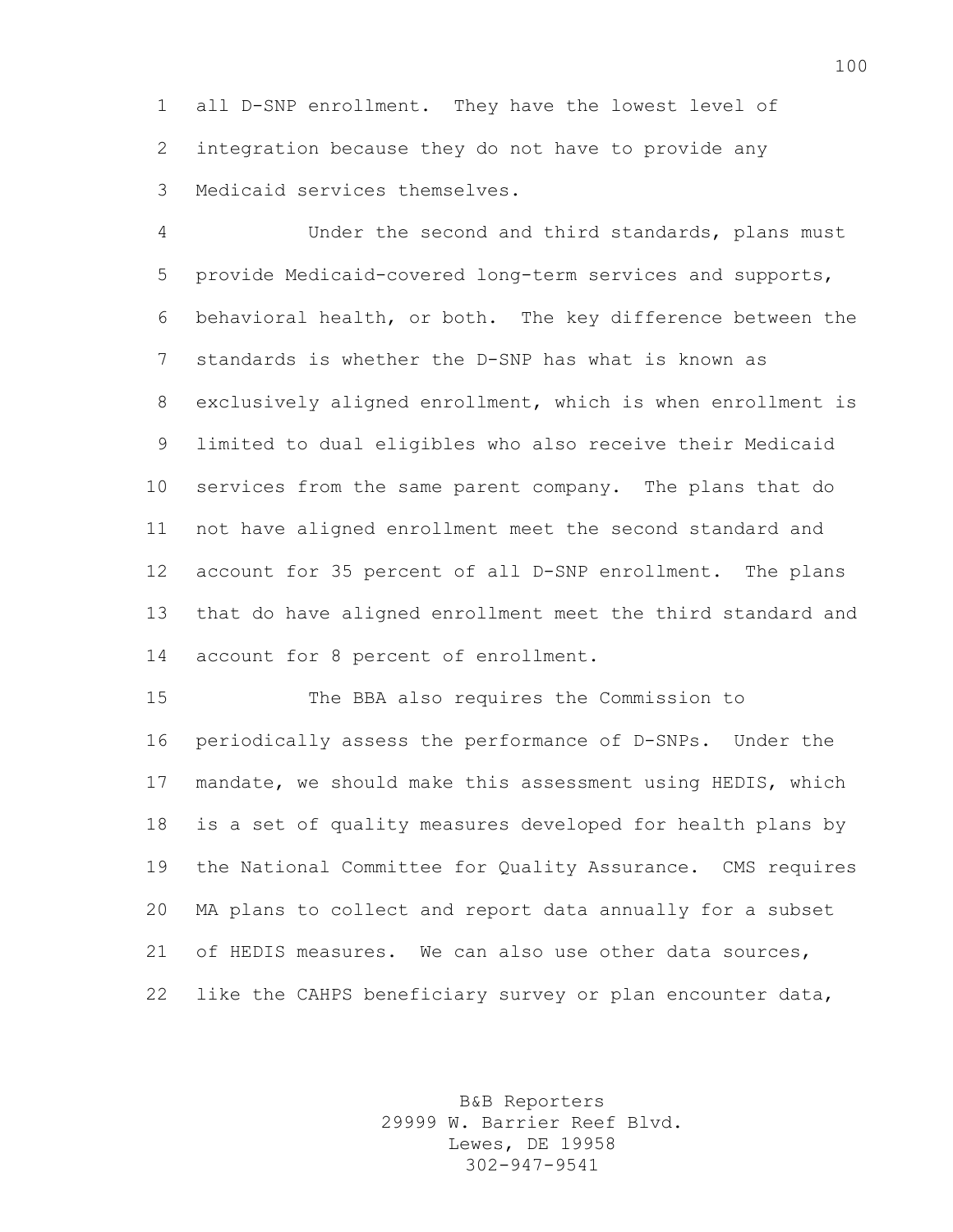if feasible.

 The mandate says that we should compare the performance of five types of plans that serve dual eligibles: the three types of D-SNPs that are defined in the BBA, the Medicare-Medicaid Plans, or MMPs, that operate under CMS's financial alignment demonstration, and other MA plans. For the other MA plans, we are looking only at the dual eligibles enrolled in those plans.

 Finally, we must provide a report every two years, from 2022 to 2032, and then every five years starting in 2033. This is our first report under the mandate.

 For this report, we analyzed person-level HEDIS data for measurement year 2020, the most recent available. We did not use CAHPS because the most recent data did not become available until late 2021 and we did not have enough time to analyze it, and we did not use encounter data due to our concerns about its completeness and accuracy. However, we could potentially use those data sources in future reports.

 One issue we wanted to highlight is that HEDIS has some measures that are known as "hybrid" measures

> B&B Reporters 29999 W. Barrier Reef Blvd. Lewes, DE 19958 302-947-9541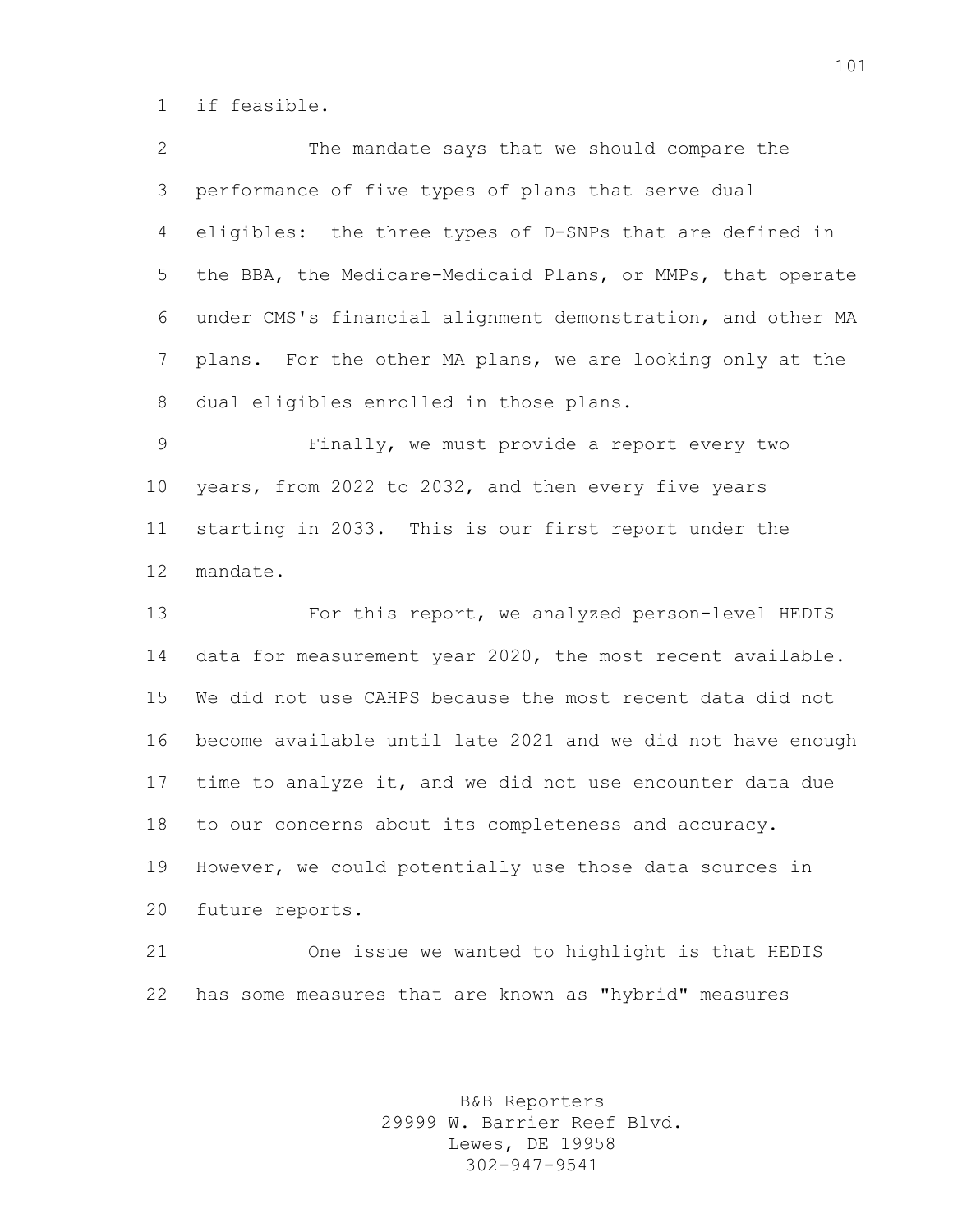because sponsors calculate them using a mix of

 administrative data and information collected from a sample of enrollee medical records. This sample is chosen at the contract level and is thus too small to generate reliable plan-level estimates. As a result, we excluded all hybrid measures, such as measures related to controlling high blood pressure and diabetes care, from our analysis.

8 The results of our analysis were mixed. We found that each plan type performed relatively well on some measures and relatively poorly on others. There is a table in your mailing materials that shows how each plan type performed on each measure.

 We think it is difficult to draw larger conclusions from this analysis about the relative performance of the various plan types, for a couple of reasons. First, there are numerous differences among the plan types that could affect their scores, such as the geographic regions where they operate, the types of dual eligibles that they serve, and the different quality incentives for MMPs and MA plans.

 Second, the available measures are largely process measures, and we view measures tied to clinical

> B&B Reporters 29999 W. Barrier Reef Blvd. Lewes, DE 19958 302-947-9541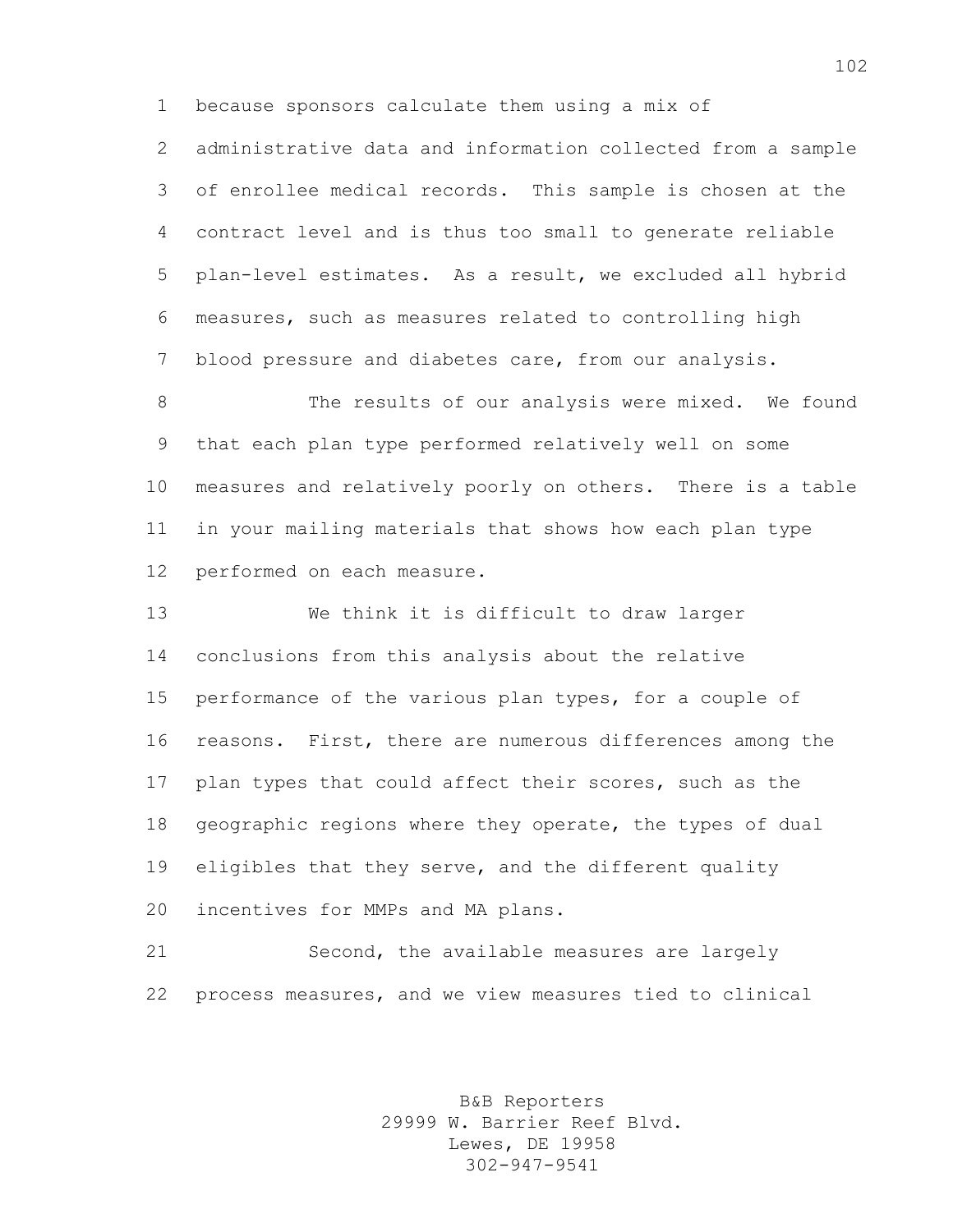outcomes and patient experience as more meaningful. The limited insight from this analysis is consistent with some of the broader challenges we have highlighted in recent years in measuring quality in MA.

 That brings us to the end of the presentation. We are happy to answer any questions you might about our MA status report or the mandated report on D-SNPs. Just as a reminder, the material from this presentation will appear in the Commission's March report. With that, I will turn it back to Mike.

DR. CHERNEW: Terrific. Thanks.

 The last session went a little long so keep that in mind, please. But I think we'll just go right to the queue, and again, please keep the Round 1 questions for the questions and save the discussion related to the questions until Round 2. But go ahead, Dana.

 MS. KELLEY: All right. I have Brian first. DR. DeBUSK: Thank you. Two quick question. First of all, can you walk us through the timing of a RADV audit? If one was kicked off this year, what years would it look at? How long would the audit take? Is there a protest period? When would money be recovered? Help me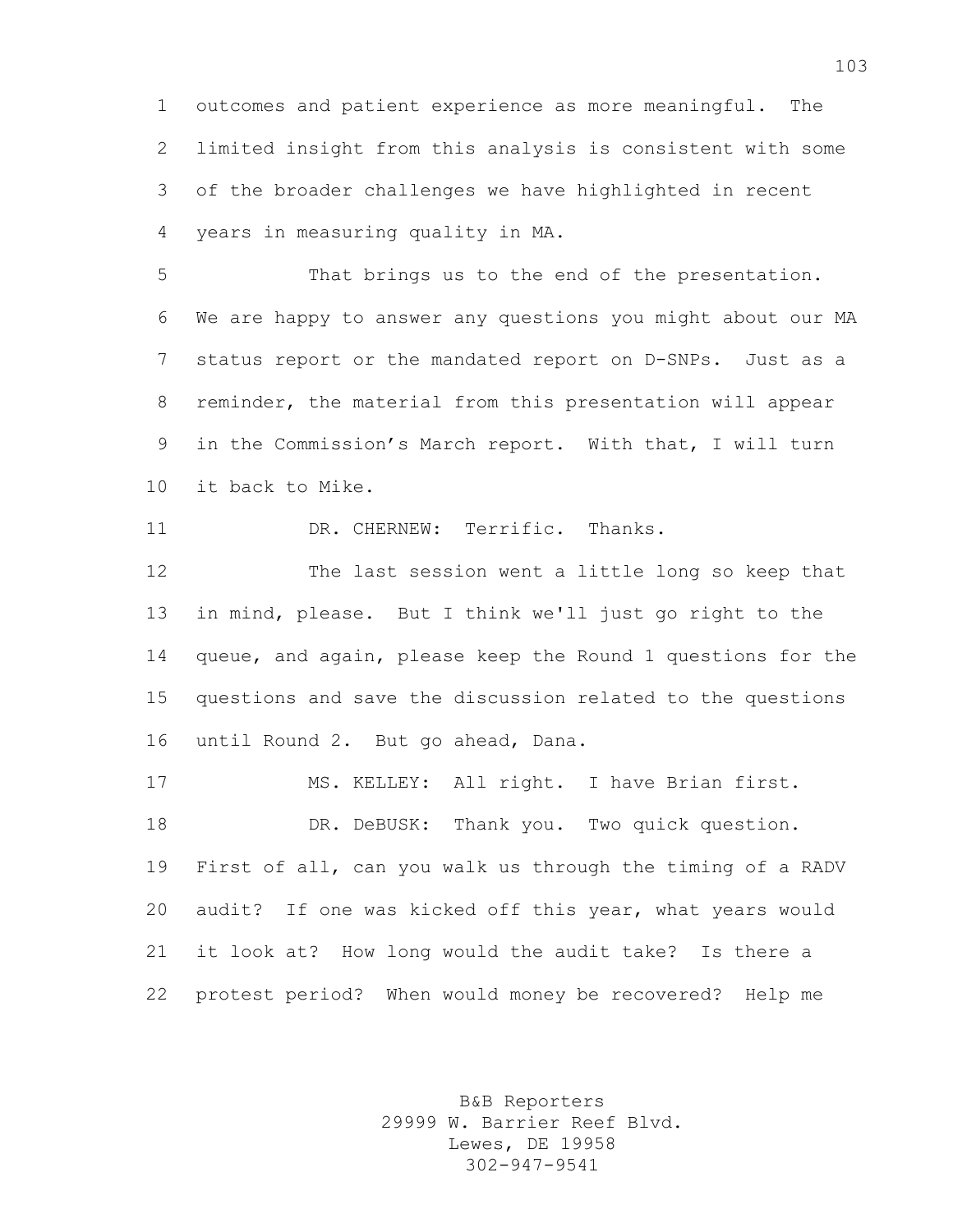understand the timing of a RADV audit, and then please compare that to these GAO audits of high-risk codes that I see out there. If you could just walk me through those timelines, that is my only question.

 DR. JOHNSON: I don't think we know that there is a standard timeline for the RADV audits yet. It happens sporadically, and I think the timelines vary, depending on 8 the year. It says in the report the exact years, but I think there are a couple of years that are complete, but the results are not yet public. But I think the general process is that CMS would identify the contracts under audit, they would engage the audit process which would involve identifying the beneficiaries whose medical records need to be presented in order to support the diagnoses that were submitted for risk adjustment, and then results are sent to the plan. And there is sort of a -- I don't know if it's a protest period or a back-and-forth, where the plans have a chance to challenge the outcomes. But I don't know that there has been a specific timeline.

 The OIG audits are carried out separately, and they use a little bit different process. And my recollection is that there was a number of them early on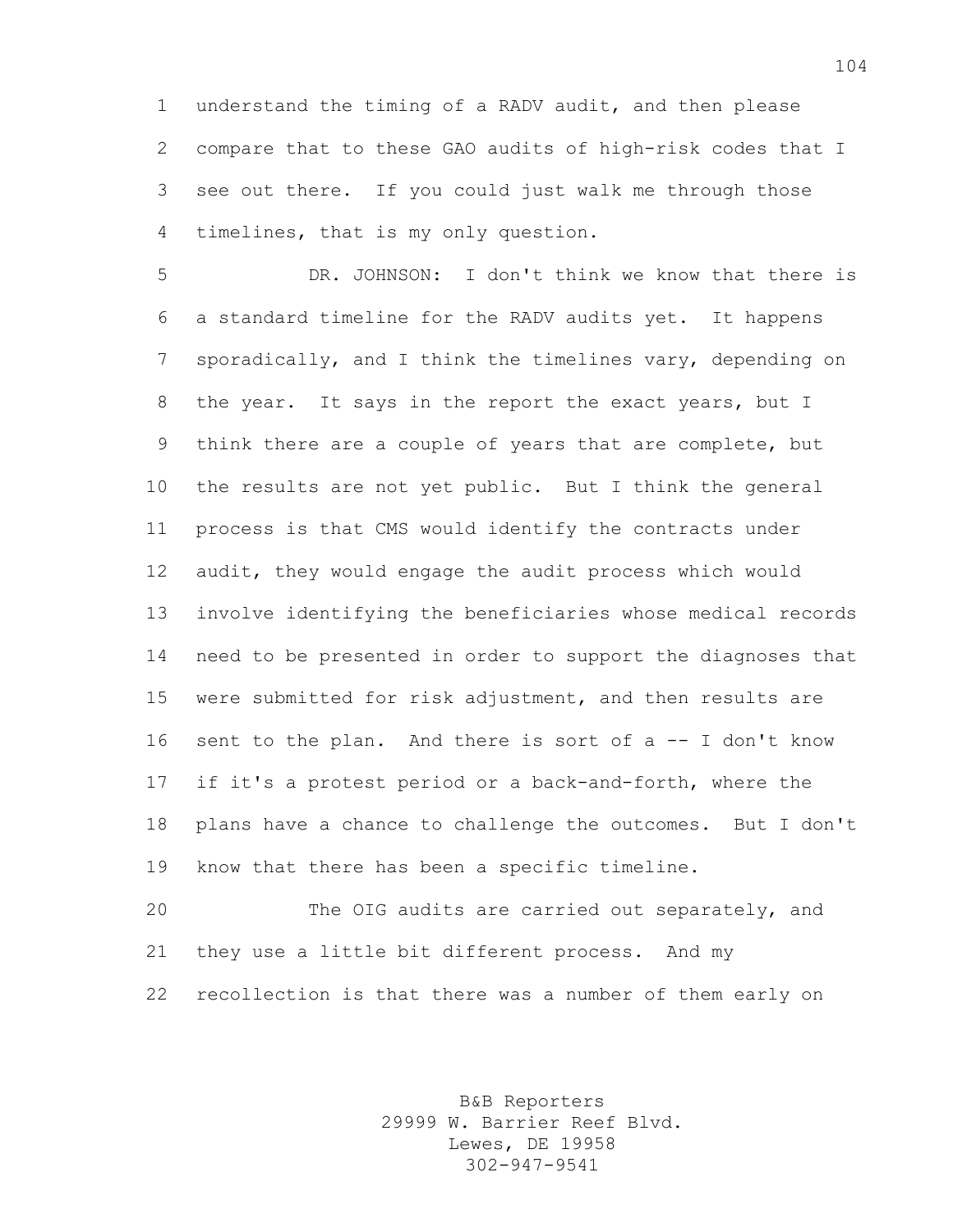and then they sort of stopped for a number of years, but in the past year or so there has been a number of them concluded. And they are operating, as I understand it, under different authority, but they use a general [inaudible.]

 MS. KELLEY: Okay. I have Paul next. DR. PAUL GINSBURG: Sure. This is an awesome chapter and I really enjoyed reading it, but let me get right to the question. You mentioned that encounter data is more reliable as far as coding than I guess claims. Could you explain why, say, an encounter for visits would have more reliable coding than a claim for visits?

 DR. JOHNSON: I'm not sure the intention was to say that encounter data is more reliable than the claims. I know there is a section that compares the differences in using encounter data versus RAPS data. Is that the section you're referring to?

18 DR. PAUL GINSBURG: It might be.

 DR. JOHNSON: I can say, I guess, the two things to say are that the RAPS data are collected in a summary format, which is just the minimum pieces of information that are necessary to produce risk adjustment, and that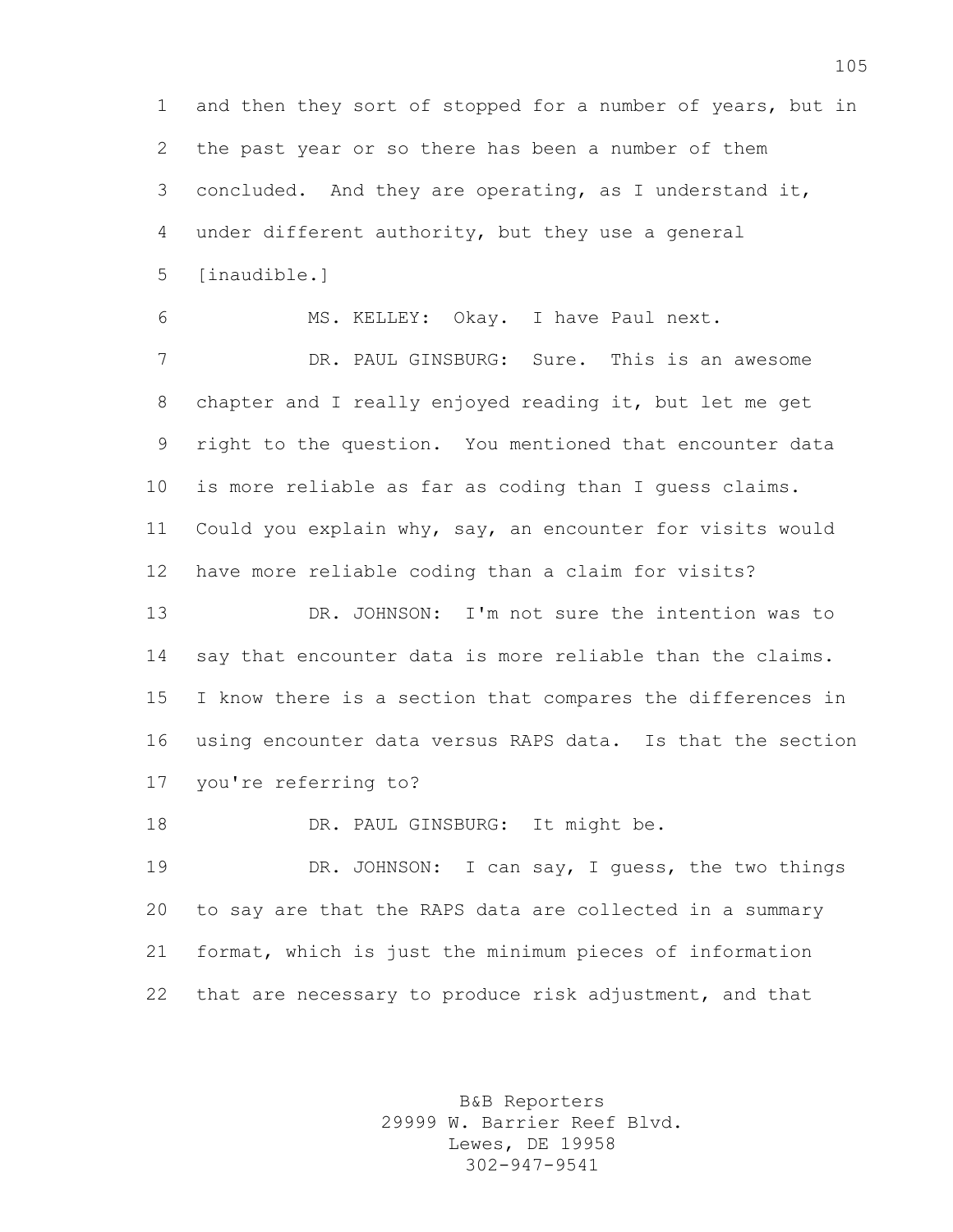we've done some analysis comparing the counters to the RAPS data and found that a few, the provider type category, in particular, was one that was maybe not as accurate on the RAPS data.

 And we've also compared the risk scores based on encounter data versus RAPS data over time and found that they've generally converged so that the encounter data is at least capturing the same or similar sets of diagnoses that RAPS data are.

 The one difference that we have found in using encounter data for risk adjustment compared to some of the analysis we've done that are looking at encounter data to characterize utilization overall is that the, I think as you know the risk adjustment is based on physician encounters, hospital inpatient and outpatient encounters, and diagnosis only needs to be submitted once per calendar year, whereas if you wanted a count of all hospital visits that occurred during the year you would need every single encounter from all plans and all beneficiaries to be present to get an accurate count. That's some of the distinctions we've talked about.

DR. PAUL GINSBURG: Okay. Thanks.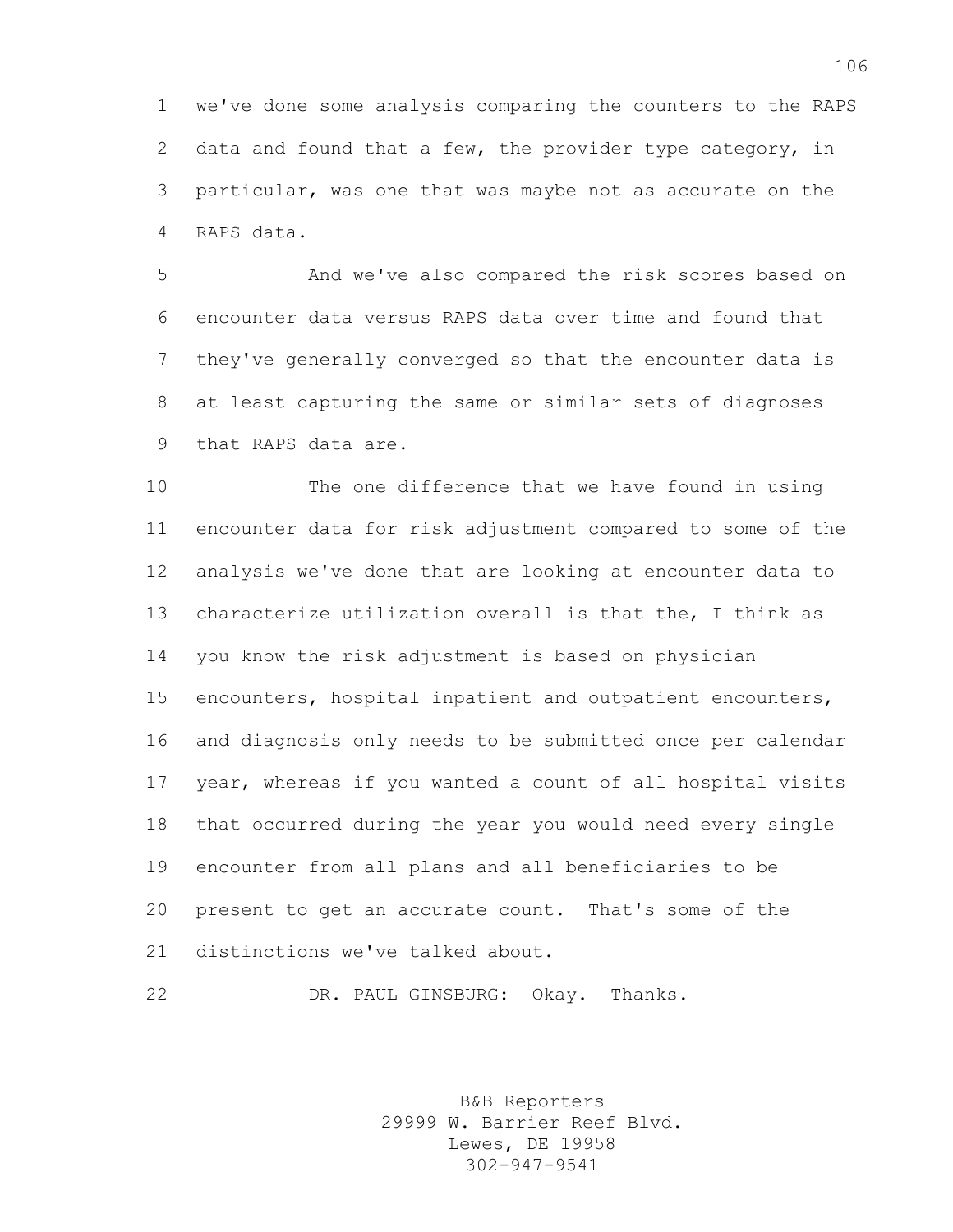1 MS. KELLEY: Pat.

 MS. WANG: Thank you. Great report. So I just want to clarify the different stacking of the components that lead to the conclusion that payment is 104 percent above fee-for-service. If payment is 100 percent, is the quality money that amounts to 3.6 percent of payment included in the 100 percent or is it on top of the 104 percent? Would you clarify that? DR. JOHNSON: Quality is included in the 100 percent. 11 MS. WANG: Gotcha. Okay. Thank you. So I have a question on Slide 13, and it was Figure 7 in the chapter, and I'm really happy that you updated that which shows the sort of progression, I guess, of coding intensity. I was curious whether it is feasible whether you have the data to overlay maybe the volume or the frequency of in-home assessments on top of that coding slope, just to see if it would produce -- you know, it could be nothing but it could reveal another dimension to the story. It would be interesting to know whether what seems to be at the far right of this, it coincides with a much higher frequency than home assessments. That's the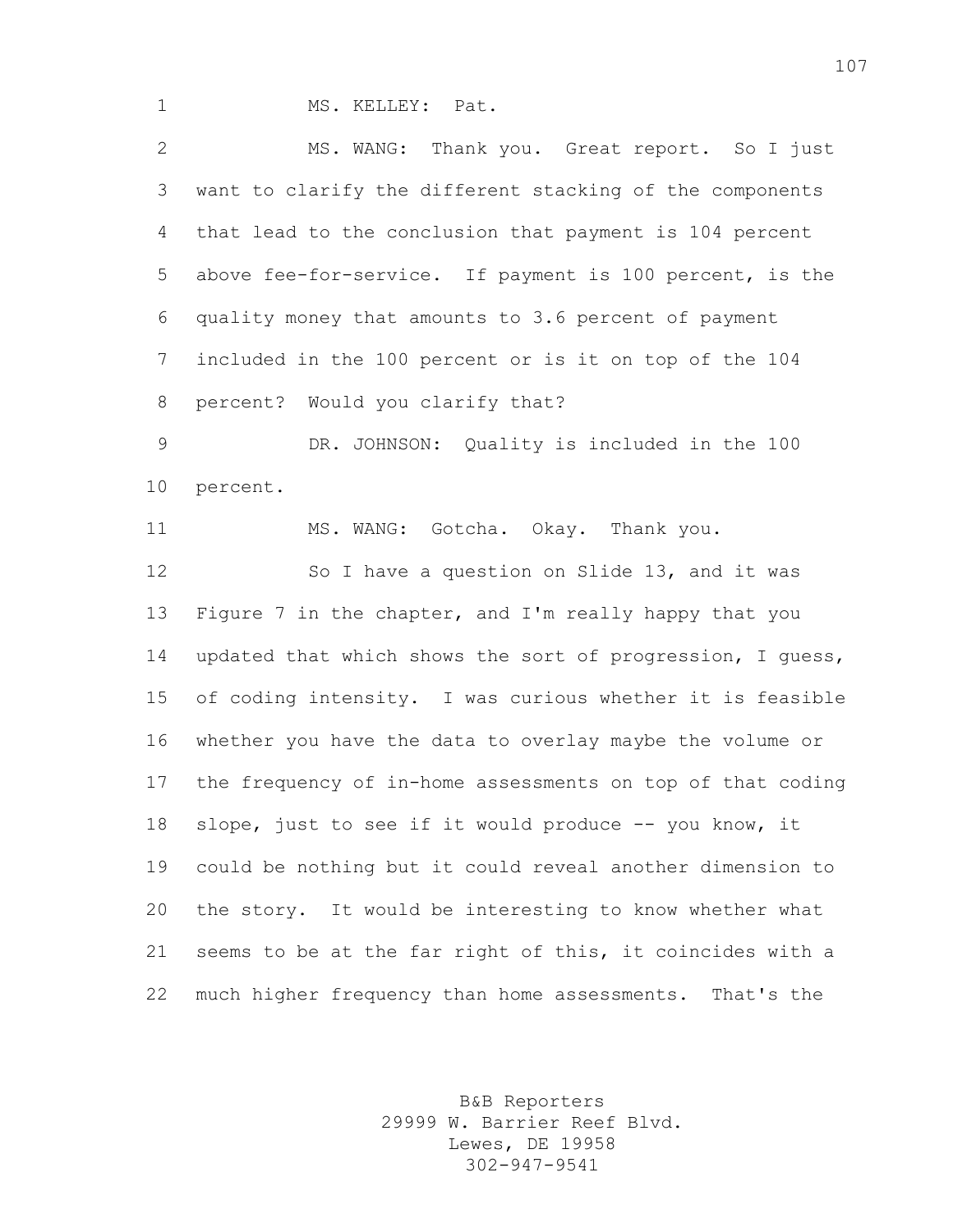question I guess.

 DR. JOHNSON: I think that is technically feasible but involves a lot of work and effort to do that. So far we think it is true that the contracts on the right end of the screen, with the higher coding intensity, are almost certainly the ones that use more health risk assessments and chart reviews. I think there is some more granular analysis in the two OIG reports about the use of health risk assessments and chart reviews that show the variation for particular parent companies and if they are highly concentrated along a certain number of parent companies in particular.

 You know, we can look into providing some more detail there, but I think their reports have provided a good amount of evidence there.

 MS. WANG: Okay. And the final question is sort of like, we've never discussed this before and so it's not a suggestion. It's just a question. At some point, does it make sense when comparing MA to fee-for-service spending to understand how much IME and GME is being paid for MA beneficiaries? Because that's carved out of MA but it is 22 part of the Medicare payment system, and, you know, there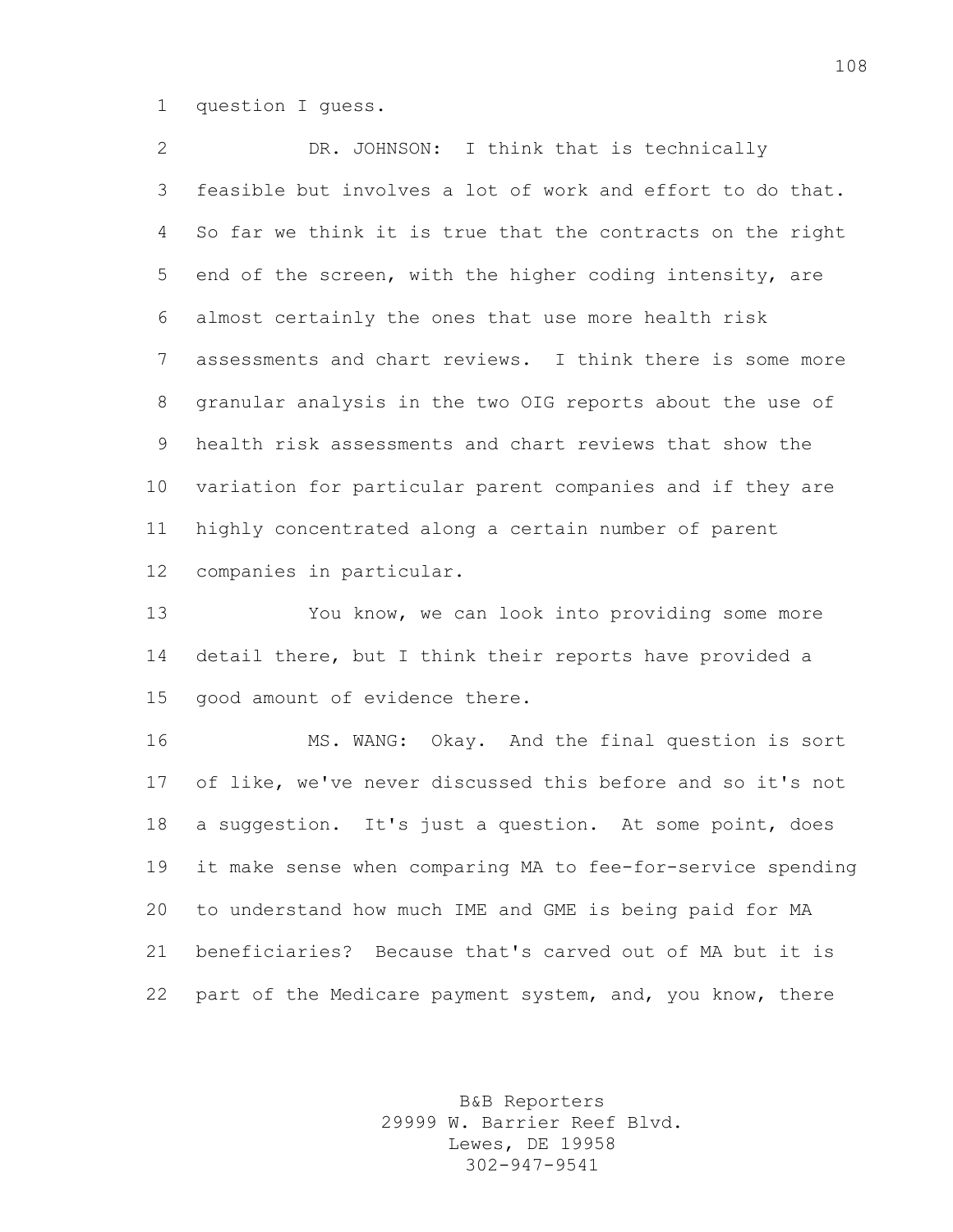are very special reasons that it's kind of protected.

 But I just was curious, especially now given the volume or the penetration of MA in the country, whether there might be anything to see there that could be revealing of changes in sites of service. I mean, this got triggered yesterday when Brian was talking about MA plan use in surg centers, which, if it's true that if any significant volume MA plans are diverting folks who would have had inpatient surgeries, you know, services, to something that is freestanding, it could reveal a shift. The shift could be revealed in the stream of payments. I don't know if that makes any sense or not, but we've never discussed it, and given the importance of MA right now in the country it's just a component that is still out there. You don't have to answer. It's just a question

 to think about. It's not the most exciting thing to worry about. Okay for me for Round 1. Thank you.

18 MS. KELLEY: David.

 DR. GRABOWSKI: Thanks, Dana, and thanks to the staff. Great work here.

 So I had a question -- I think this is an Eric question -- for Slide 19. Eric, this is the first year, I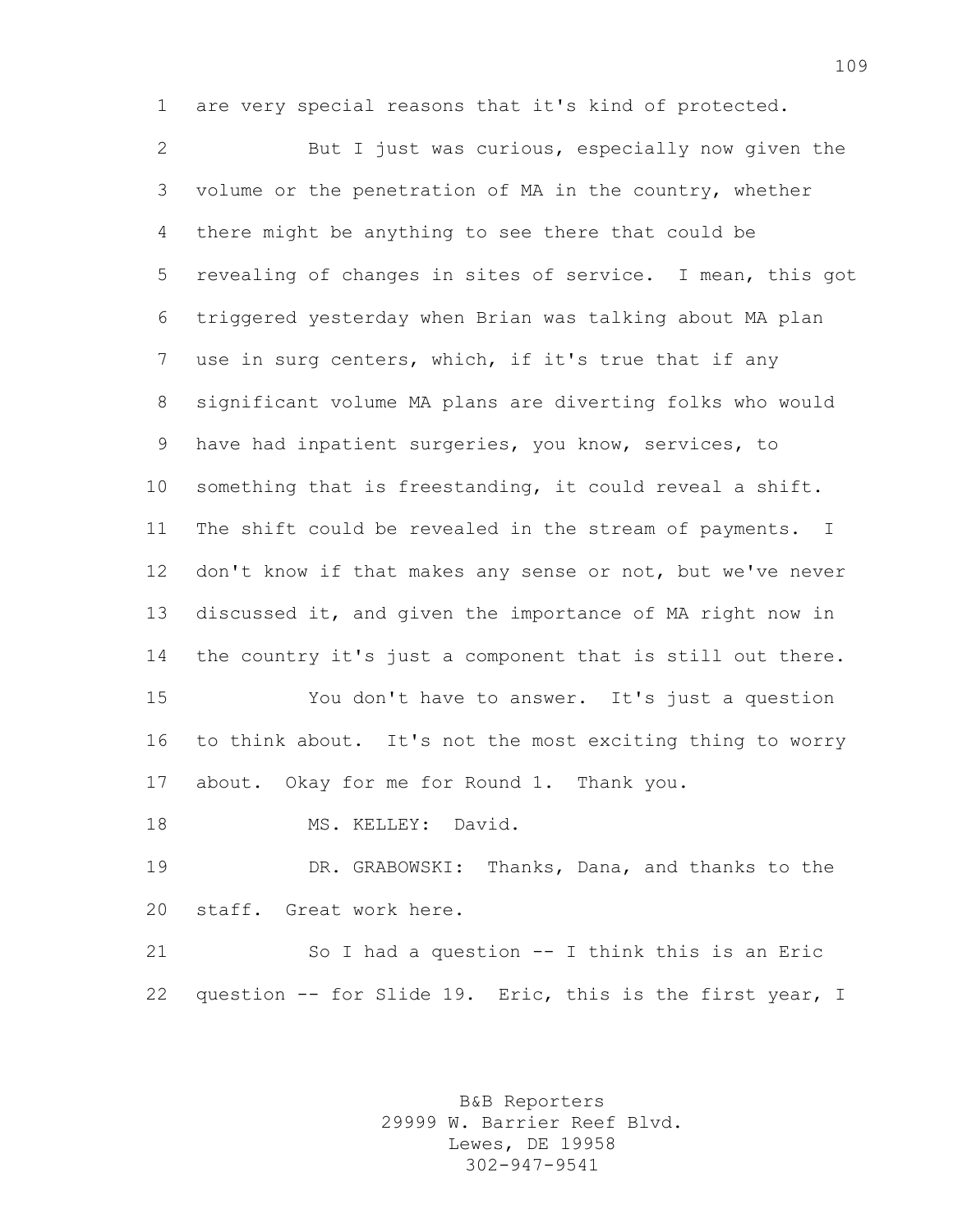guess, that we're applying these new kind of standards for integration. I'm kind of looking at these categories and I just wanted to push you a little bit to get your thoughts. The first category sounds really weak to me in terms of like what we would typically think of aligned. That bottom category sounds like what I think about as kind of the idea. And I'm having trouble thinking about that middle category. Is that over the bar? Add some additional 9 detail there. Would you categorize that as integrated -- it's obviously not aligned, but is the goal to push as many of the plans and enrollees down into that bottom category? Help me think a little bit. Is my thinking here right or wrong, or how are you thinking about these? Thanks.

14 MR. ROLLINS: So the BBA -- you know, and this is, as you know, a longstanding issue of sort of trying to promote more integration for the duals -- is there's a lot of variation among the states in terms of their use of Medicaid managed care, their attitude towards it, who they cover, what services are in, what services are out. And so you've got a tremendous amount of variation out there and you're trying to sort of use these three standards to kind of reflect a whole range of things that go on.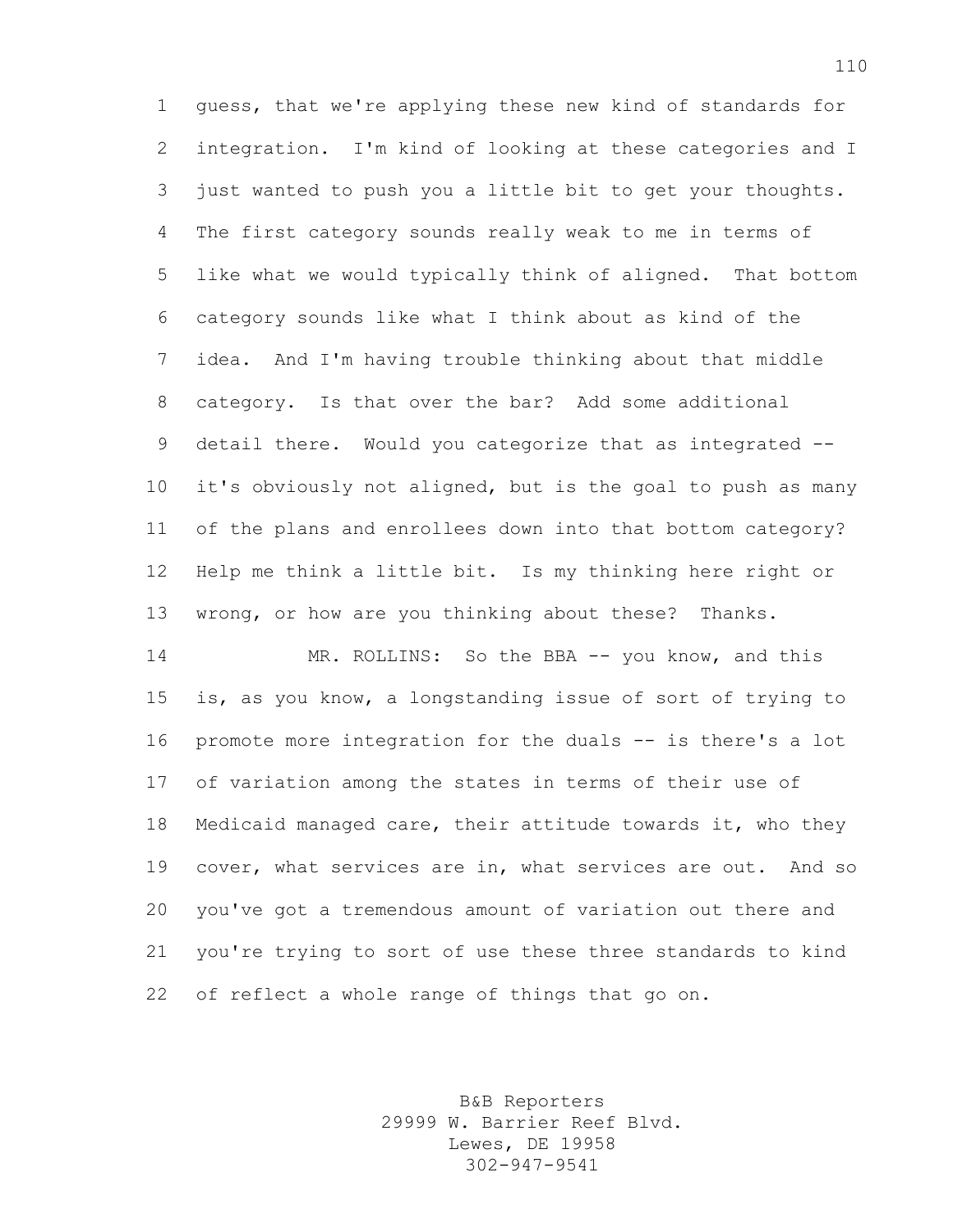So I would agree that the third category is getting close to kind of what would sort of be kind of an everyday understanding of a fairly high level of integration. I would actually say that both of the other two categories, it gets a little fuzzy. And I say that because the first group, the coordination-only plans, the minimum requirement is low. You know, like I said, they just have to provide this notification of hospital and SNF admissions.

 On the other hand, sort of the next step up in the ladder, if you will, but that middle category on the slide is really tied to long-term service and supports and behavioral health, and that varies a lot across states, as you know. So you could have a plan that is providing some Medicaid services through capitation -- acute care, primary care, you know, the cost sharing that Medicaid covers for some Medicare services, dental, transportation. There are other services that you could provide that provide some level of integration but you're still going to be in that coordination-only category because moving into the other two categories is really focused on behavioral health and long-term services and supports. So there's some fuzziness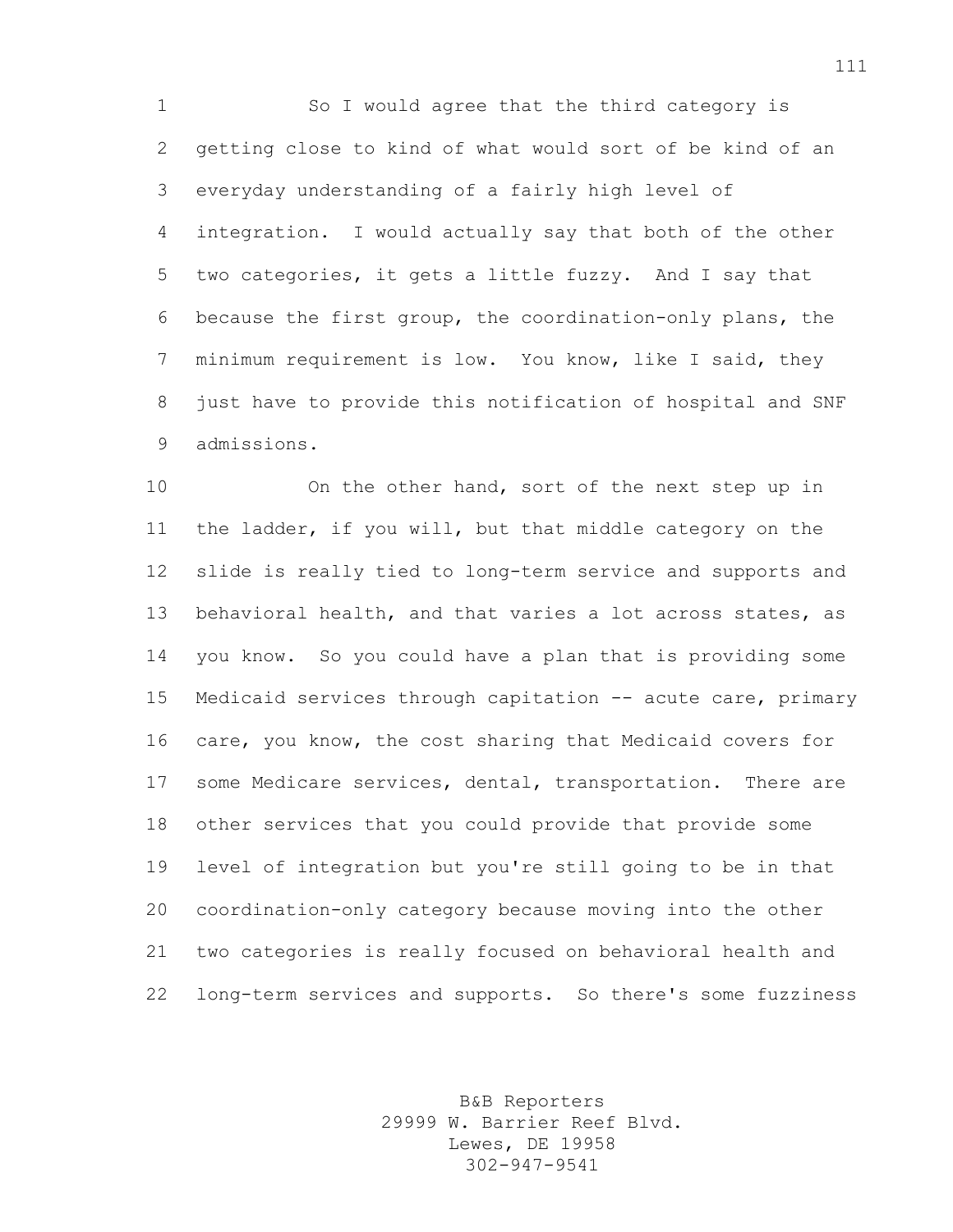there.

 I would agree with you that the middle category is a bit of an in-between of where they are clearly getting capitated Medicaid payments to provide certain services but, you know, maybe it's LTSS or maybe it's behavioral health. In some cases it could be both. And sometimes the distinction between the second and third standards gets into like the contracting arrangements that the plans have with the states. So there is some fuzziness there, but I think just to go back to what I said earlier, it's more than just that middle category. It's also, to some extent, I think, the first one as well. 13 DR. GRABOWSKI: Great. Thanks.

14 MS. KELLEY: Larry.

 DR. CASALINO: Yeah. Eric, thanks for an excellent chapter. You know, probably appropriately, it didn't come across much in the slide discussion today but the tone of the urgency in the chapter is very strong, I think, pretty much as strong as I've seen in MedPAC chapters. And I think that's appropriate. I was sort of glad to see it, because Congress and Medicare continue to overpay MA plans, which means giving money to some of the

> B&B Reporters 29999 W. Barrier Reef Blvd. Lewes, DE 19958 302-947-9541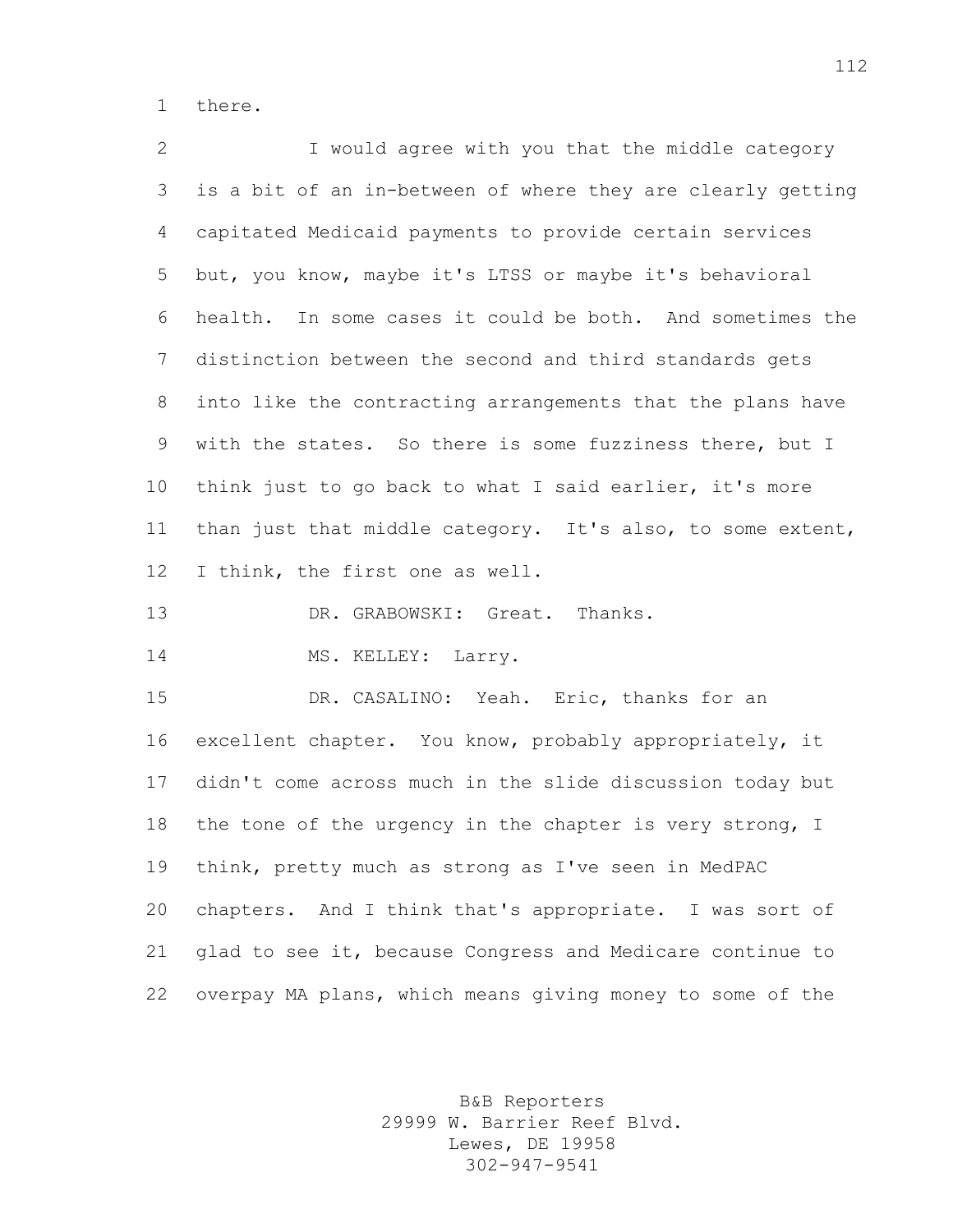biggest health care companies in the world. A very small number of those companies have very high shares of Medicare Advantage market. They're basically taking the extra payment that they're getting above fee-for-service payments and using it to buy lots of parts of health care system, including medical groups. So I think the urgency in the chapter is very appropriate.

8 Okay, that editorial aside, I have three quick questions. On I think it's page 2 of the chapter, yeah, there is a statement that Medicare Advantage plans continue to capitalize on their administrative flexibility and reduce health care costs year over year. So I think I 13 understand what "reduce health care costs year over year" means. I think you're stating that they are reducing health care costs year over year because they submit lower bids year after year.

 But I think if that's the case it would help for that to be clearer, because I think the kind of average 19 person reading the chapter might way, "Well, wait a second. We're paying them 104 percent of fee-for-service but they're reducing costs year over year." And again, I think I understand the distinction but I'm not sure that some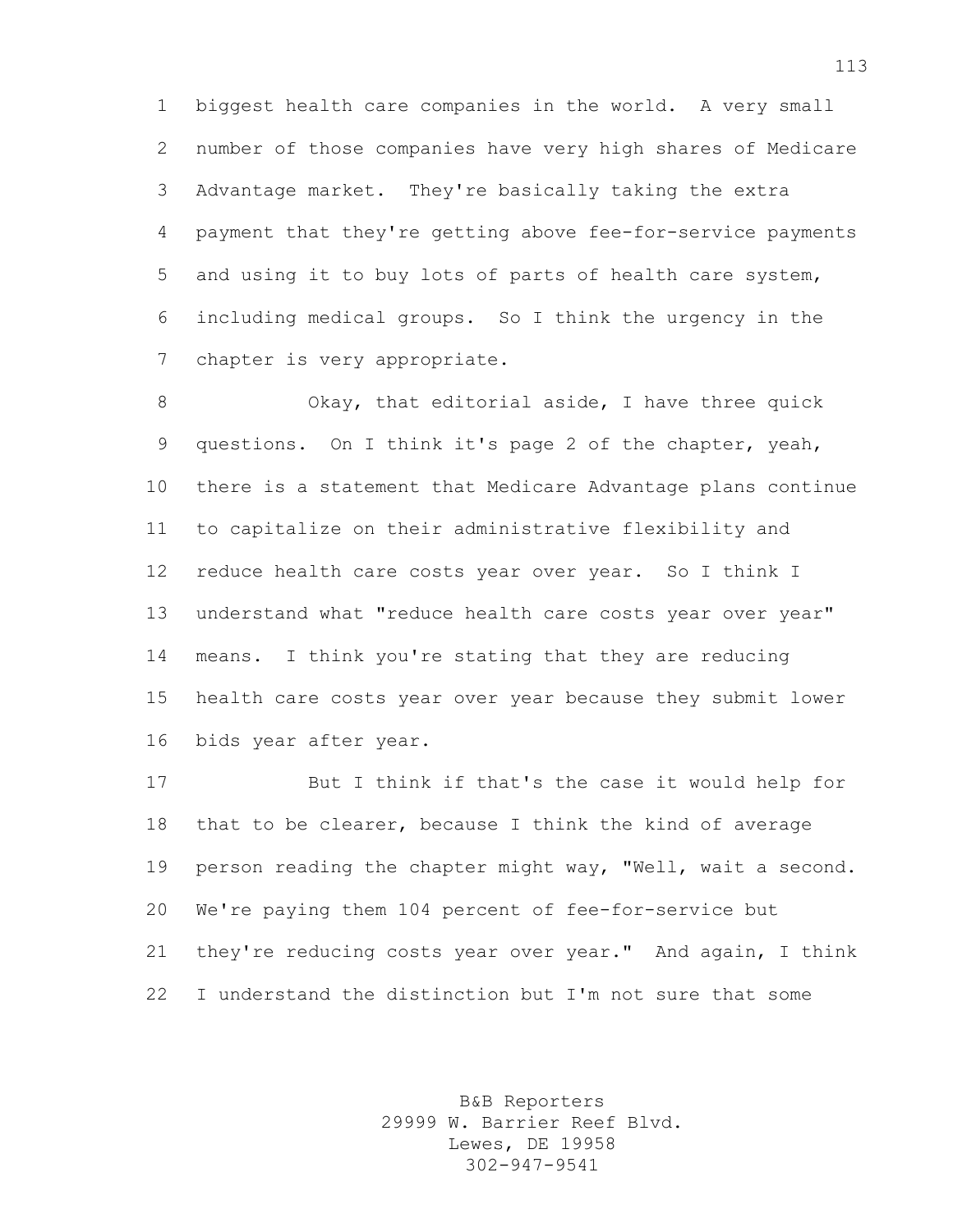people would. So maybe a little elaboration on that statement on page 2, and the basis for saying they are reducing costs year over year, and how that's different from them being paid, you know, more than fee-for-service year over year. I think that explicit attention to that might be a good.

 Am I correct that the basis for the statement that they're reducing costs year over year is the lower bids year over year?

10 DR. JOHNSON: Yeah, that's right.

11 DR. CASALINO: Okay.

 So then the second point, in terms of coding, I'd like the proposal to not allow HRA or chart review to raise risk scores, but wouldn't plans use other means? For example, I've heard anecdotally that some Medicare Advantage plans pay medical groups for coding more diagnoses. Is that permitted, or should it be permitted? DR. JOHNSON: I think it is permitted and especially for relationships where there is a capitated agreement between the plan and provider, where a share of the payment that goes to the plan is passed directly on to the medical group. The medical group assumes the same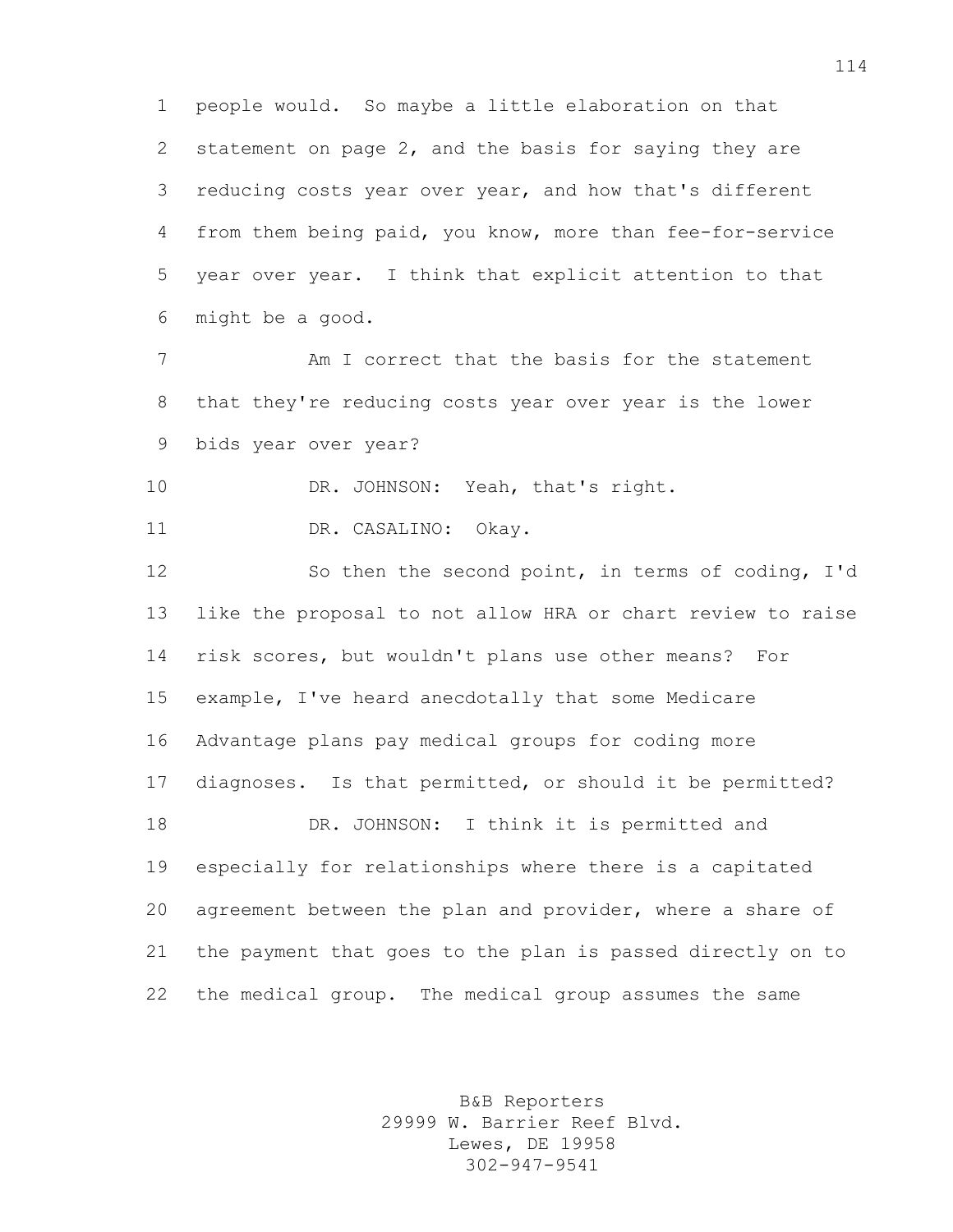sorts of incentives that the plan has to document more diagnoses.

 I'm not sure how we would prevent that from being the case.

DR. CASALINO: Yes. Okay.

 And then just following up on David, on Slide 19, what's the timing of the plan having to notify the state of an admission, and what's the point of that? I mean, is it supposed to be something this data is supposed to be able to intervene in, in a timely way, or is this -- could you help us understand what the point of notifying the state is and when they have to do it by?

 MR. ROLLINS: So, in terms of the timing, I don't think there's any explicit guidance or requirements in terms of how timely those notifications have to be, and I haven't seen anything yet that really digs into sort of each state's requirements and sort of what that time frame is. I don't know if it's fairly timely or if we're talking about something like it's sort of a monthly report.

 But, in terms of the larger rationale, the focus was on beneficiaries who are using long-term services and supports or behavioral health on the Medicaid side, and I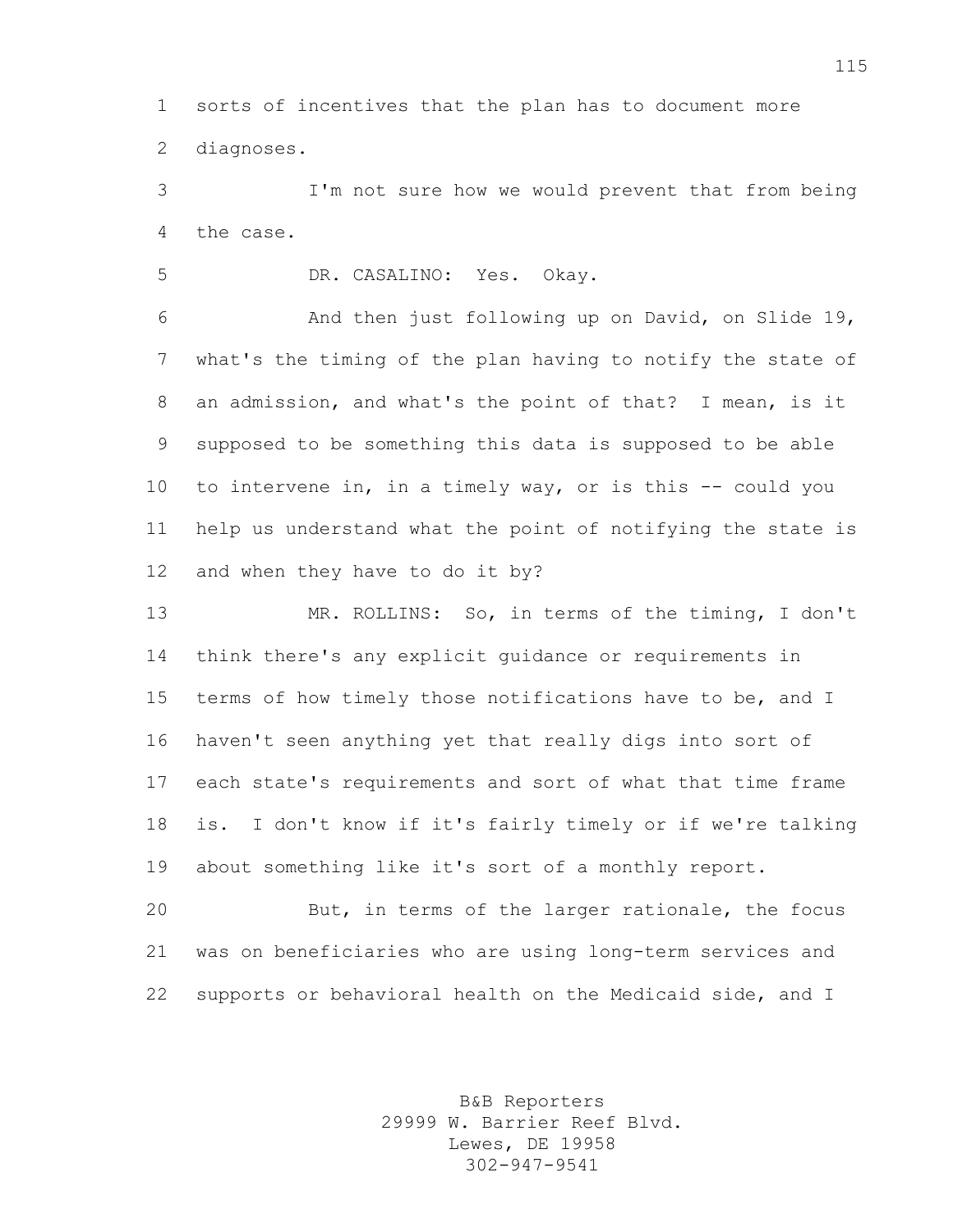think the idea is that by notifying the Medicaid program that a particular beneficiary is in the hospital or in the nursing home, you would pass that information along to perhaps their behavioral health counselor, or if they're getting long-term services and supports, like their personal care attendant, something like that, and they would -- you know, it would lead to better coordination of care. I think that's sort of the underlying rationale. DR. CASALINO: Got it. So, in that case, it should be done in a timely way. MR. ROLLINS: Yes. DR. CASALINO: It would be much more valuable if it was done the day when the patient is admitted rather than a month from now. Okay. Thanks. That's helpful. That's all the questions I had. 17 MS. KELLEY: Marge. MS. MARJORIE GINSBURG: Thank you. Fabulous chapter. This was very exciting work, and I'm delighted to see us continuing. Just a couple of questions for Round 1. On page 9 on the middle paragraph, it says the allocation of MA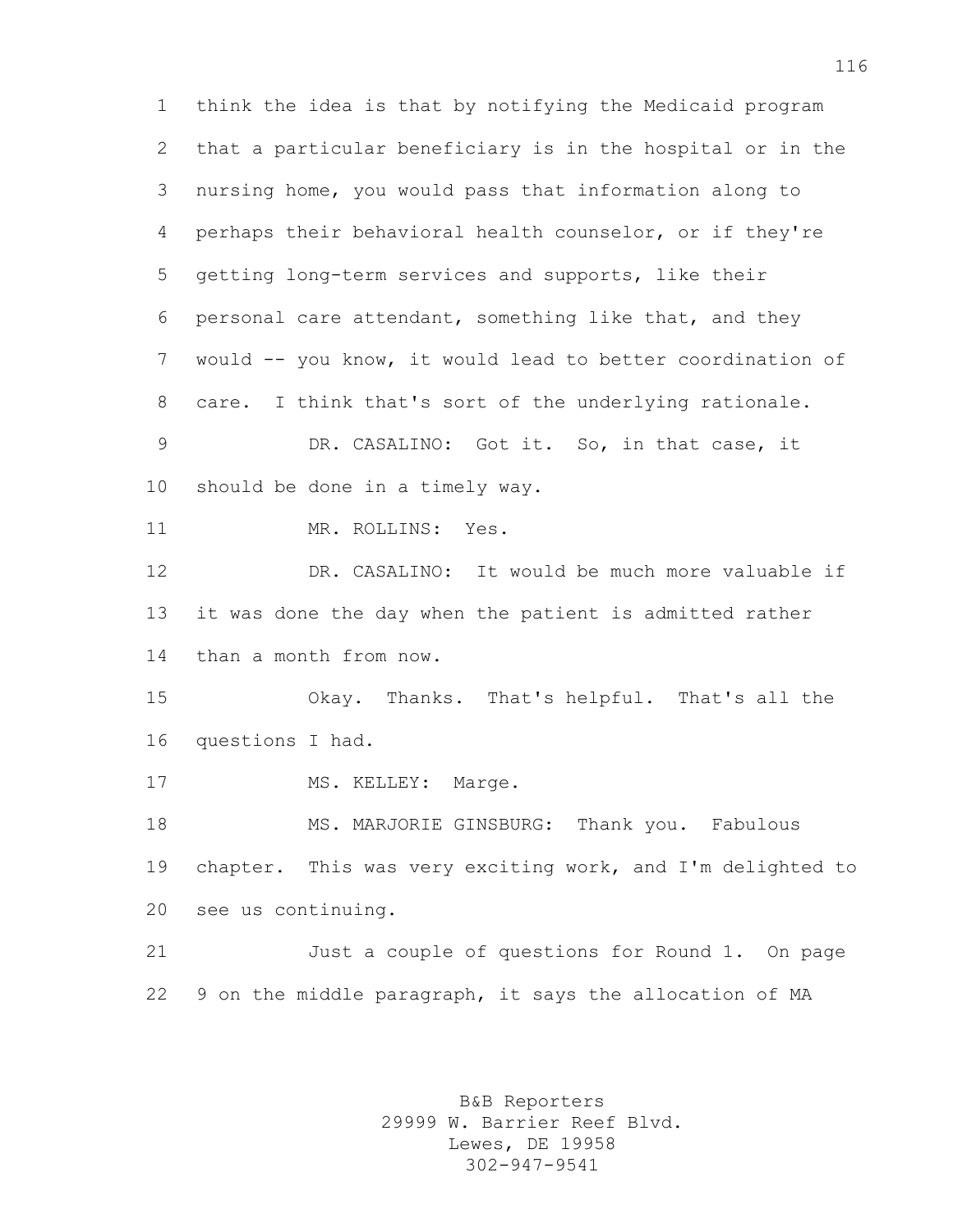plan efficiency is not uniform across the country. In some parts of the country, the MA program produces savings for the program, offers a higher level of blah-blah-blah.

 Can you give us just a little bit more information about how many plans are we talking about and what is it that they seem to be doing right?

 My second question -- and I'll just go ahead and give them both -- is on page 11, Table 1, where we summarized the major efforts we've been making to try to right the ship, and we include the percentage points that we think this would represent in terms of savings.

 I think, like other Commissioners maybe, I'm frustrated that Congress or CMS have not taken us up on any 14 of the wisdom of our thoughts here. I wonder if that chart can also include what the total dollar amount would have represented if these recommendations had been included.

 That sounded a little Round 2-ish. It's really Round 1. Can we convert this into dollar savings for taxpayers? Those are my two questions. Thank you.

 MR. SERNA: Yes. I'll take the first question. So the first one goes back to plans that are in higher fee-for-service spending areas have been able to take advantage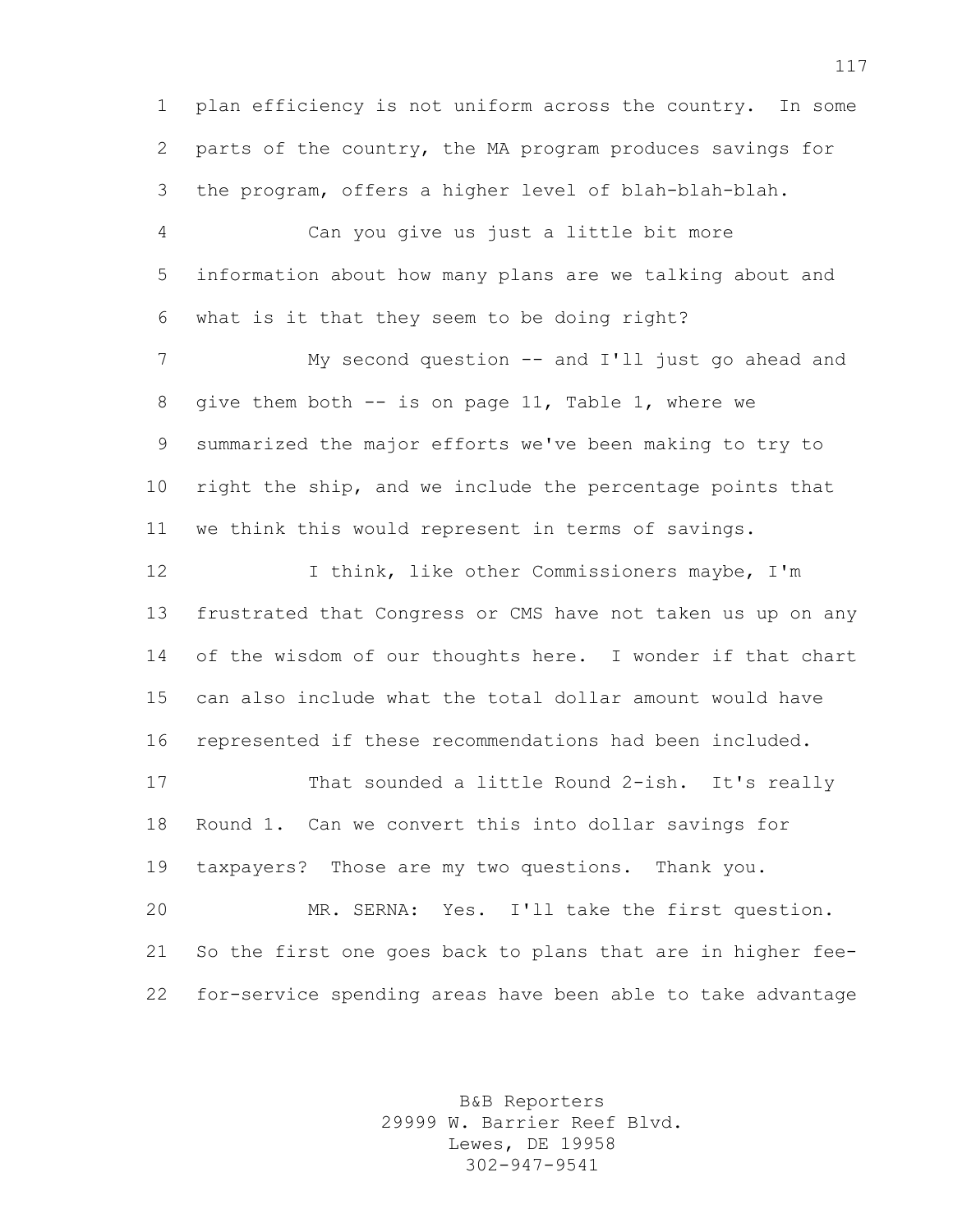of those from a competitive standpoint relative to fee-for- service, and that's nothing new. That's something that's happened historically.

 Our benchmark work last year pointed out that plans, even in those areas where the benchmark is 95 percent of fee-for-service spending, they've historically tended to have their bids lower relative to their benchmark still. So they can take advantage of that fee-for-service geographic variation in spending. So I think that's the main answer to the first part of your question.

 MS. MARJORIE GINSBURG: So it has nothing to do with them being more efficient plans, looking at their risk adjustments more accurately? Is there anything about them that's laudable that in some way could be transferred to others?

 MR. SERNA: I don't think we can particularly say. I mean, what's laudable, I think, could be interpreted as that they're relatively efficient compared to fee-for-service in those areas.

 DR. JOHNSON: On your second question, we've often tried to characterize how much of payments is currently flowing through a particular aspect of payment,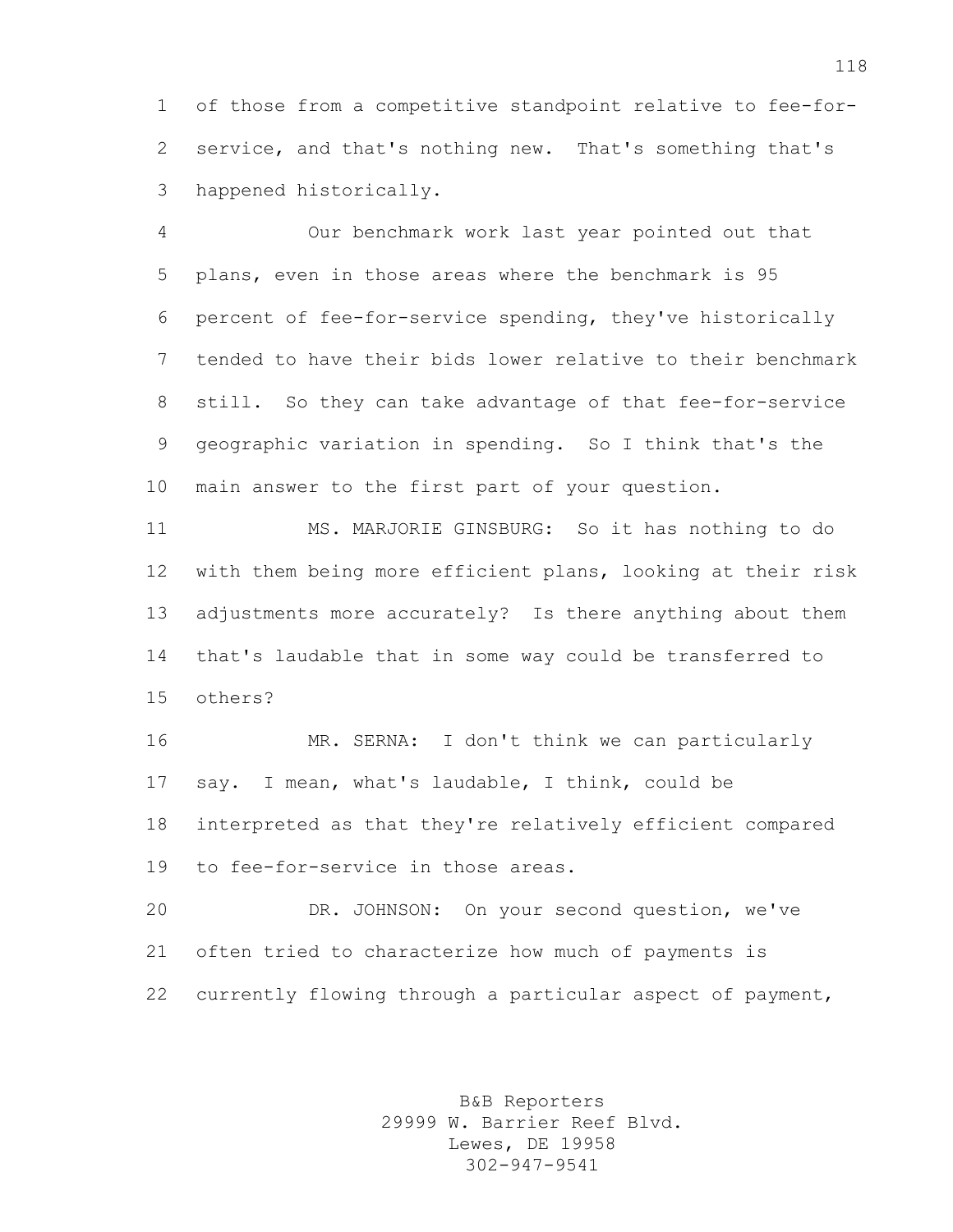like how much coding intensity is high or how much money is flowing through the current quality bonus program, but I think we've tried to stay away from putting a specific dollar on it because the way that the proposal might be enacted in law is a little bit different. And it should take into account some of the provider behaviors, and that's sort of the job of the CBOs. We try and help them stick to that side of it, and we restrain ourselves to talking about just how much money is going through some of the current aspects of policies so far.

 MS. KELLEY: Okay. Amol, did you have a Round 1 question?

 DR. NAVATHE: Yes, I do. So it's a little bit building off of Pat's or maybe on the same comment, which is basically I was curious if we had to disaggregate, we have this point on page 8 in the paper that the Part A and Part B beneficiary spending is provided basically at 15 percent less than fee-for-service Medicare and for the average MA plan, but then Medicare spending 4 percent more. I was wondering if you can give us some sense of how you would decompose that into the various buckets that we've been talking about here, quality payments, coding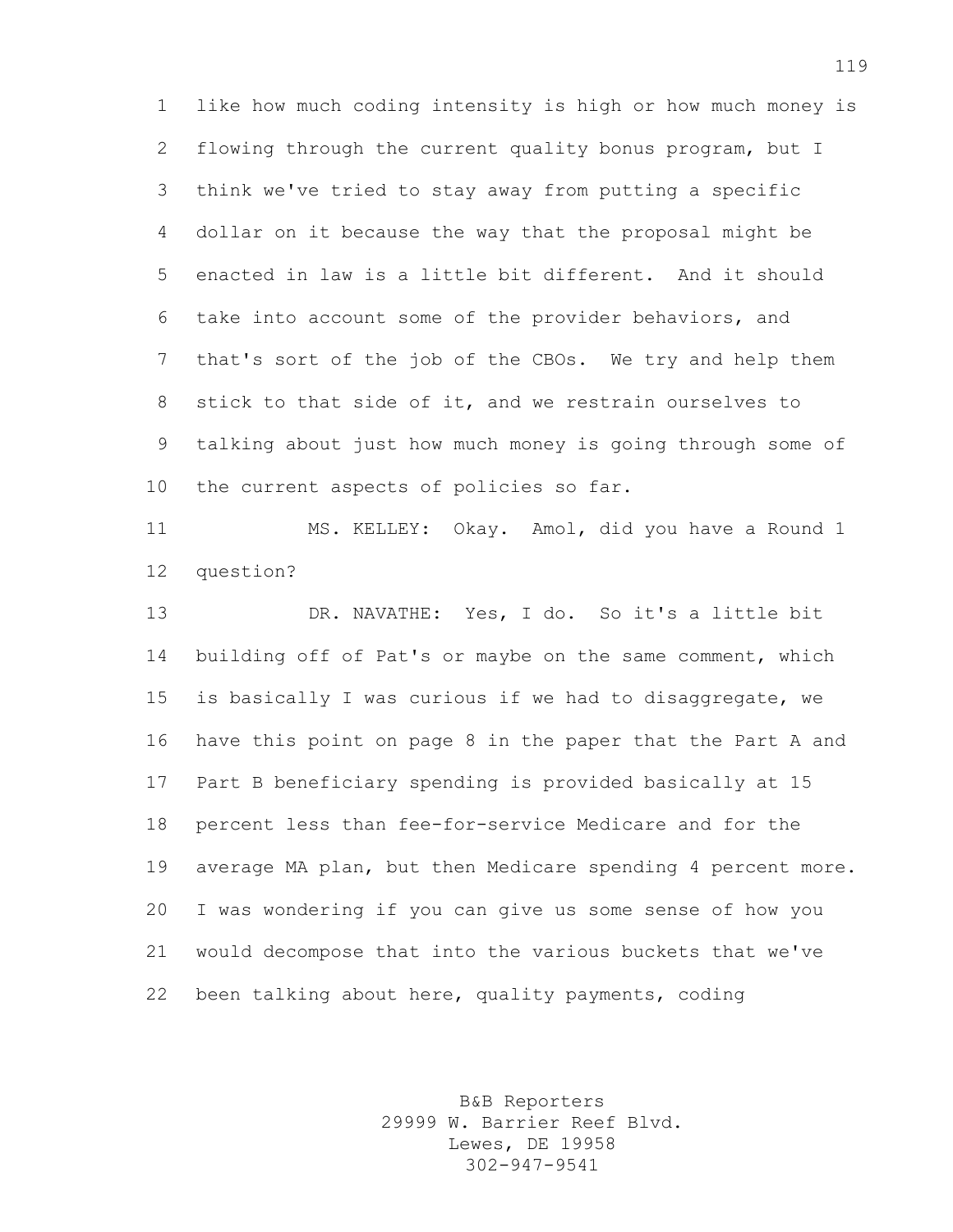intensity, inflation, some related to the statutory requirements on the benchmarks and how that works.

 If we had to disaggregate and even if we could try to rank it, I'm just curious. What would be your best estimates on that?

 MR. SERNA: So I think, as we pointed out, quality bonus payments are about 3 percentage point relative to fee-for-service, and Andy can talk about more of his estimate. But the estimate of coding is about 3.6 percent. Those are kind of two ways that you can start thinking about it.

 DR. JOHNSON: And the other major factor there is that the benchmarks are well above the fee-for-service, and that part of that is due to the quality. So part of what Luis said speaks to that, but there are other reasons of benchmarks are just higher as well, higher than fee-for-service.

18 DR. NAVATHE: So, I mean, by a process of elimination or a residual, are we ending up with -- if you have 104 percent, call coding, 4 percent, that's 100 percent, quality, 97 percent, so we're ending up at the benchmarks and reflecting something like 12 percent, the

> B&B Reporters 29999 W. Barrier Reef Blvd. Lewes, DE 19958 302-947-9541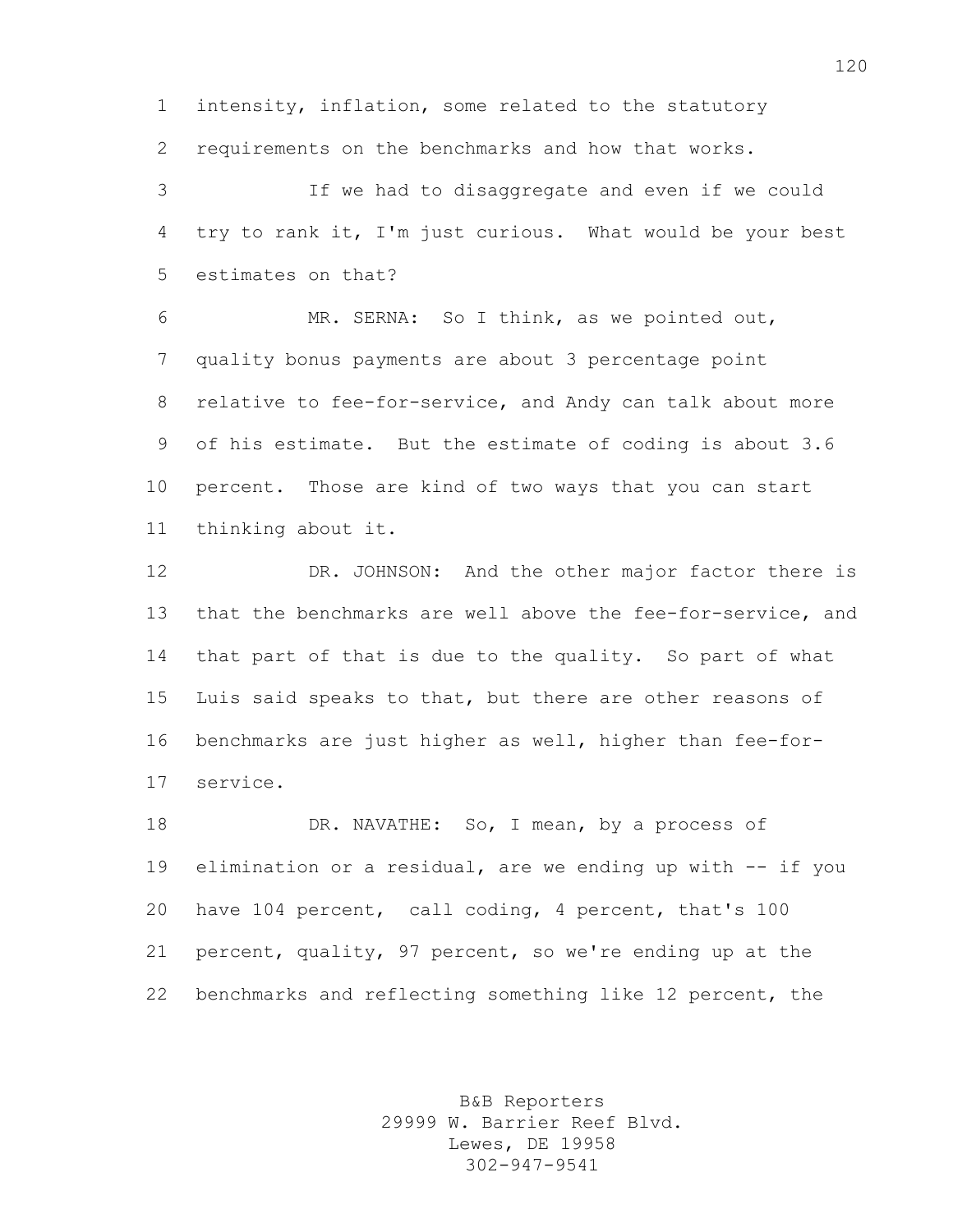way this statute on inflating the benchmarks by quartile of regional area, that that represents 12 percent, in fact? DR. JAFFERY: Just to back up, I think you're asking about the difference between the benchmarks and the bids. Am I right, or did I get it wrong? DR. NAVATHE: Yeah, yeah. Well, I guess I'm

 trying to understand to reconcile that 85 percent of fee- for-service -- it can provide the -- for the average bene that can provide this for or they are providing for and the 104 percent is what the Medicare program is paying for it. So there's a 19 percent gap there, and I'm just trying to understand how can we best decompose that gap,

 understanding that some of it is going to be, you know, regulation or estimates.

 DR. CHERNEW: Maybe with time, we can sort this out offline.

 DR. NAVATHE: Okay. Yeah. I'm not trying to hold us up, but I think it would be great to have some relative sense of that.

 DR. CHERNEW: Yeah. No, I don't disagree. It's just we have about -- I think we have one more Round 1 and about nine Round 2 and about, you know, 30 minutes-ish.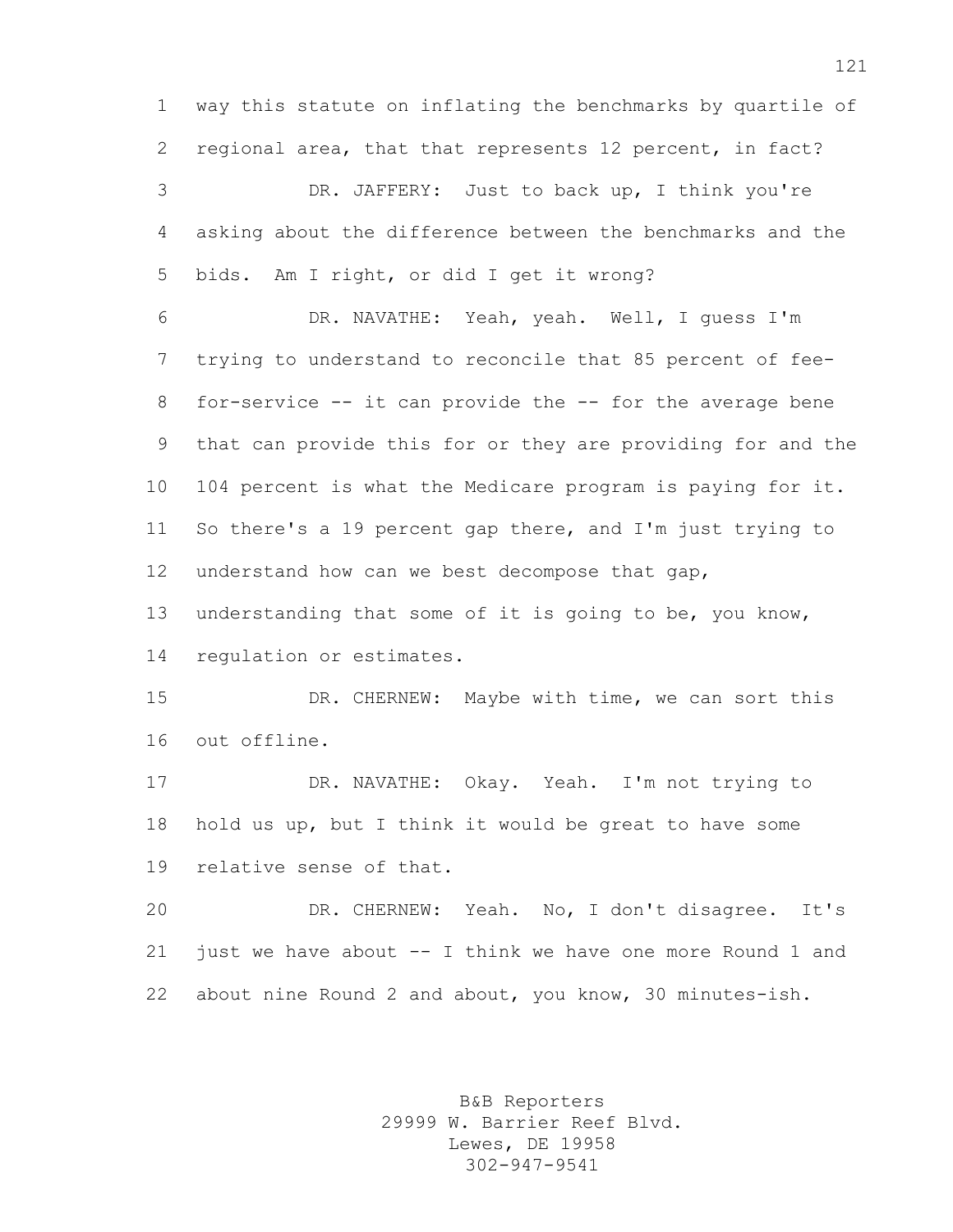So, anyway, sorry, Amol.

| 2     | DR. NAVATHE: Sounds good.                                   |
|-------|-------------------------------------------------------------|
| 3     | MS. KELLEY: Okay. I have one last person in                 |
| 4     | Round 1, unless I've missed someone, and that is Bruce.     |
| 5     | MR. PYENSON: Well, thank you very much.                     |
| 6     | A question on Slide 13. I think this is directed            |
| 7     | to Andy, and I loved this slide, as others do.              |
| $8\,$ | My question is about tying this to the                      |
| 9     | information about the two different kinds of audits that    |
| 10    | you describe in the material. The audits are recouping      |
| 11    | risk scores that are not valid, and it's not clear to me    |
| 12    | how that might interact with this slide. So it could be     |
| 13    | that even the organizations on the left, I guess, could     |
| 14    | have invalid codes as do the ones on the right.             |
| 15    | So the broader question, is 4 percent the maximum           |
| 16    | number of over-coding, or is 4 percent what comes out of    |
| 17    | this analysis and there could be other kinds of over-       |
| 18    | coding, maybe including selection? So that's my question.   |
| 19    | DR. JOHNSON: So the first distinction is that               |
| 20    | there are valid codes that are often submitted by MA plans  |
| 21    | that are submitted in MA that would not have been submitted |
| 22    | in fee-for-service, but there's not anything in error about |

B&B Reporters 29999 W. Barrier Reef Blvd. Lewes, DE 19958 302-947-9541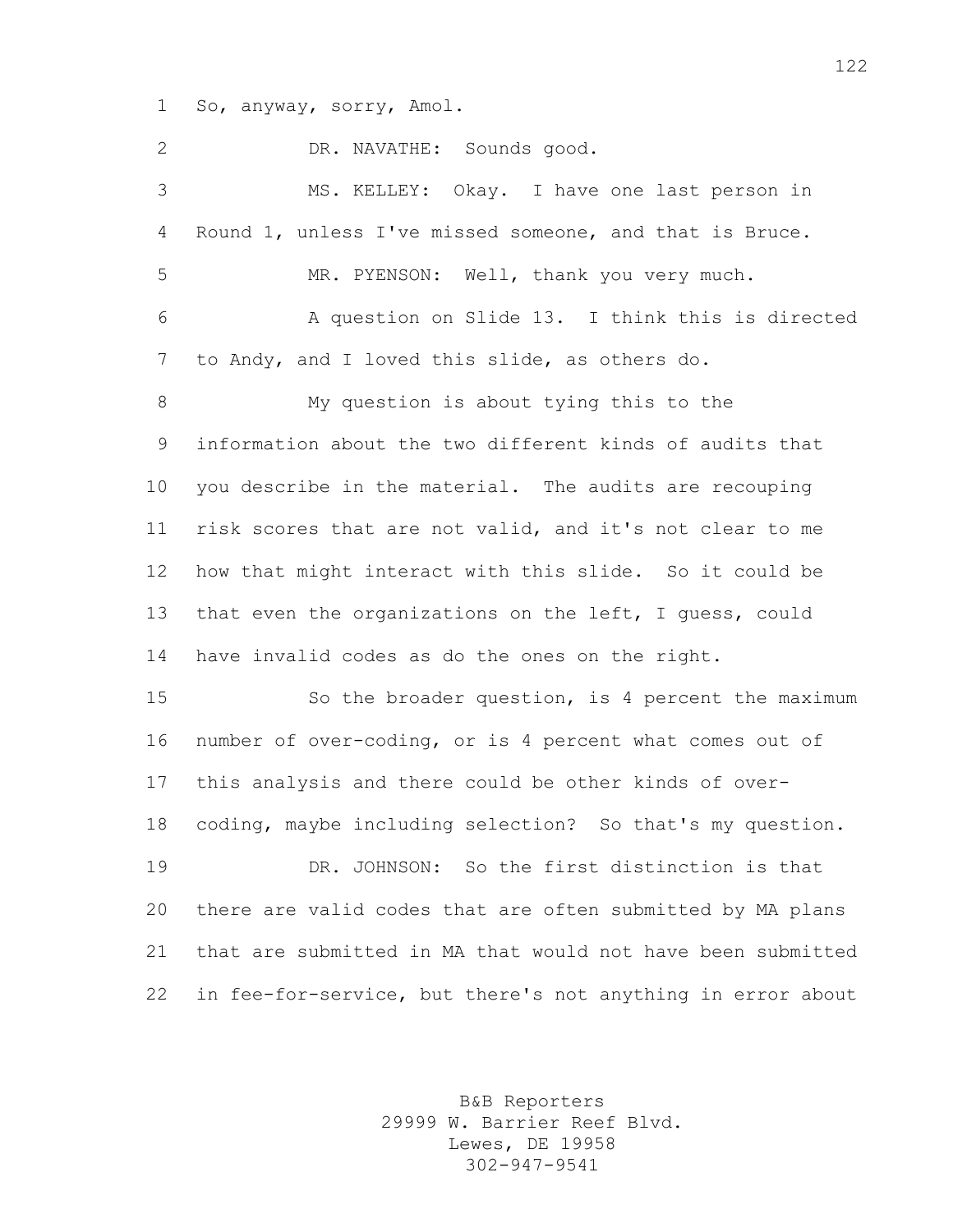that. It's just that the incentives are different, and it produces different risk scores for that difference.

 Turning to the RADV audits or the OIG audits, but of them are checking for that the plans are meeting the program rules, that when a plan submits a diagnosis for risk adjustment that it is also supported by the medical record. So those are the types of invalid codes. It may not be that the diagnosis is entirely inaccurate, but it does not meet the program rules, that in order to be valid for risk adjustment, the diagnosis must be supported in the medical record.

 So there could be -- that influence could be reflected here in the overall coding intensity estimates. Really, I think it would be difficult, and we've not been able to separate out what portion of all of the coding intensity estimates is due to valid and the appropriately supported codes versus those that would be found to be invalid under a RADV audit or inappropriate based on a RADV audit.

 Your second question, I think when it comes to the estimate of coding intensity, I think the intent of our analysis reflects the effort that MA plans are putting into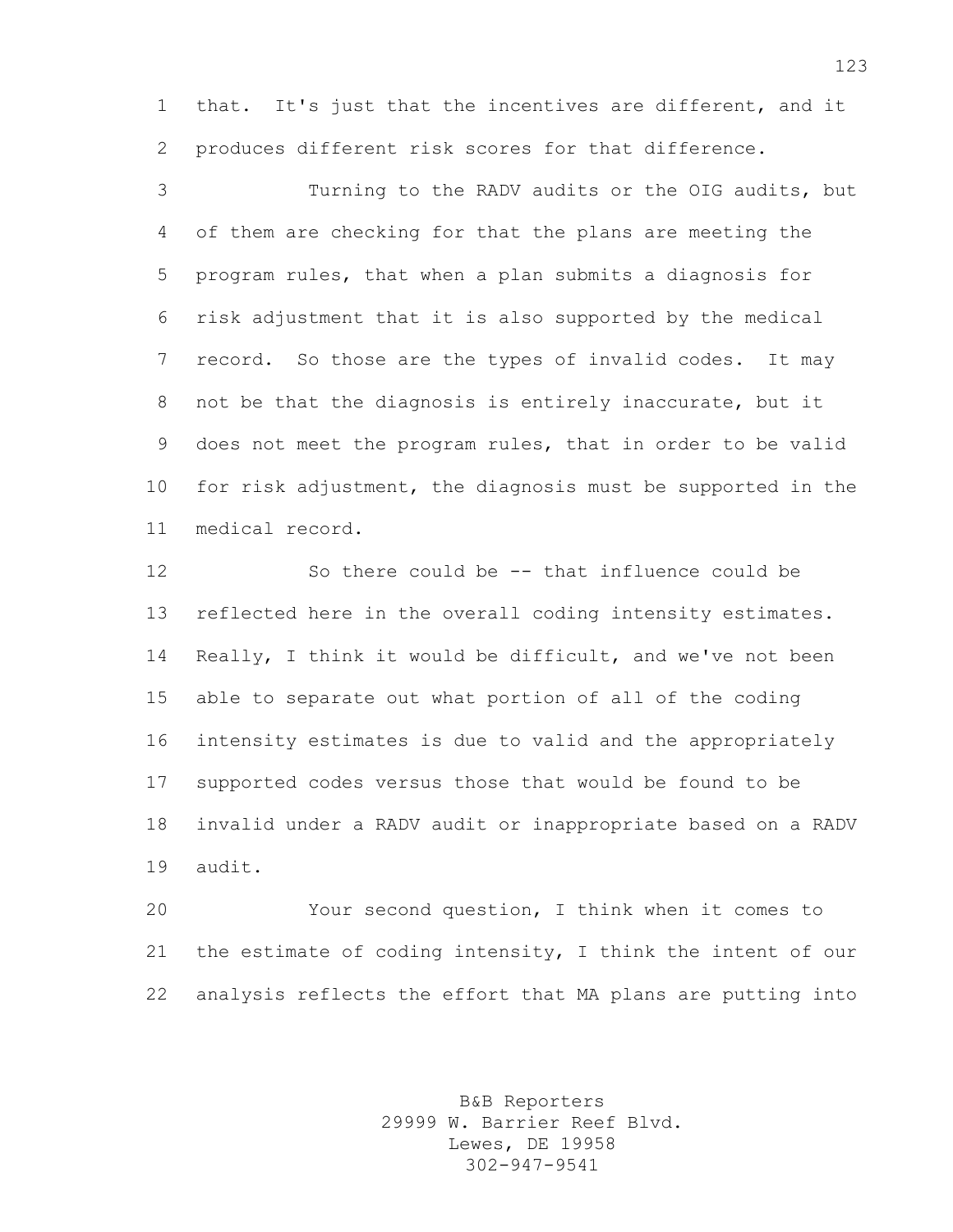documenting more diagnosis codes, and so if there are other selection issues between MA and fee-for-service, they may not be reflected here. But that is also a much more challenging question to answer.

 MS. KELLEY: Jon Perlin, did you want to get in on this point, or did you want to wait for your Round 2? 7 DR. PERLIN: Exactly on this point, and I'm pleased to remove my Round 2.

9 MS. KELLEY: Okay.

 DR. PERLIN: And it's right at the intersection of Bruce and Andy's interchange on what appears to be the discrepancy between those things that are found in the medical record and those things that are coded in terms of risk. Really two points.

 One, just parenthetically, sort of apropos nothing, it's always shocked me that given the amount of money in the Medicare Advantage program and entities that have a direct interest in either lower or higher codes, why, you know, there isn't some neutral party who is doing the coding and risk stratification. Putting that side, it strikes me that in the program as it operates now, the real opportunity is in reconciliation of those things that are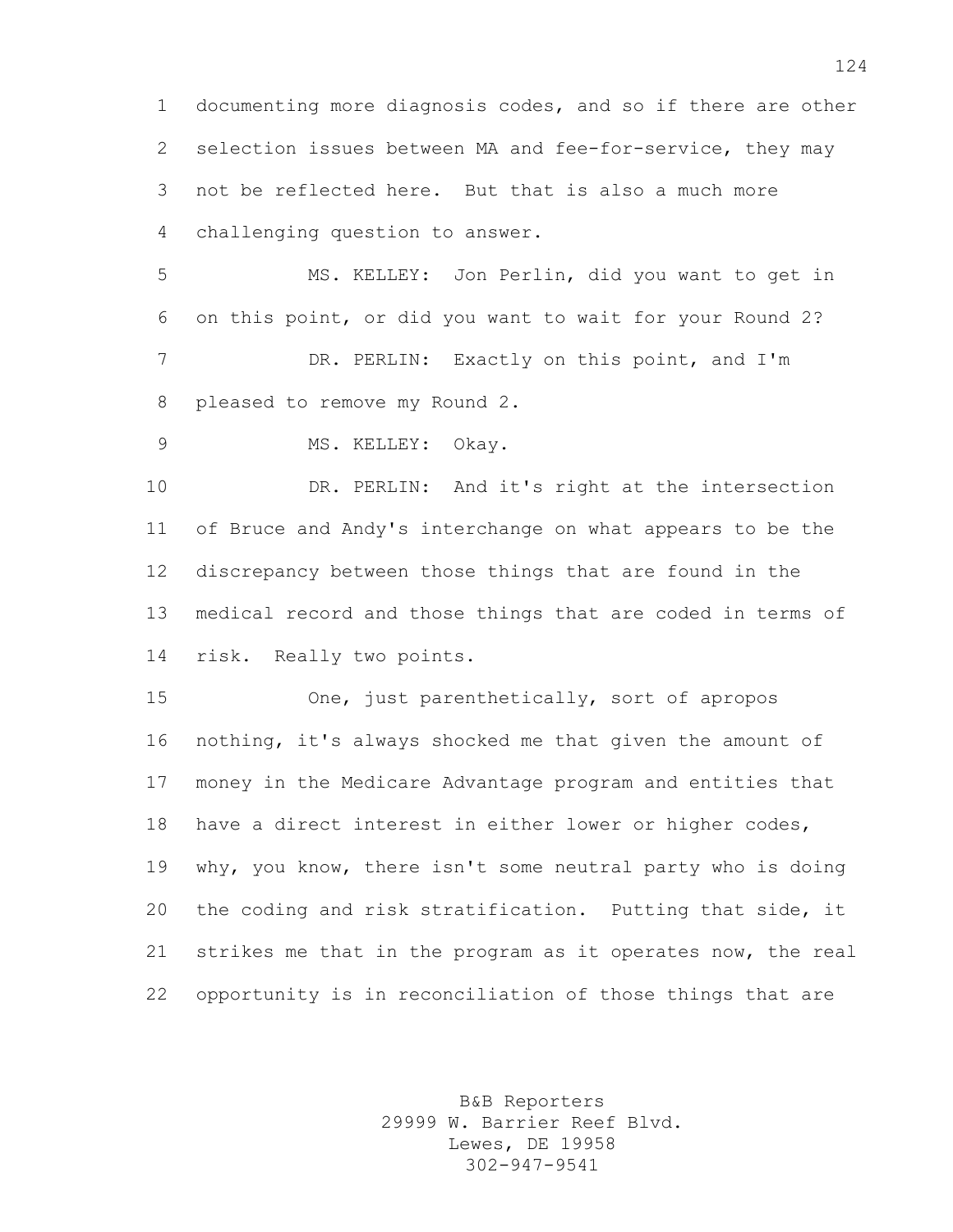served in the medical record and those things that are coded as risk, because if they're coded as risk and, you know, it's a broad fishing expedition, then that's a problem.

 On the other hand, if there are a number of things that are served and they're not paid for, that's a problem, and so it strikes me that that intersection is actually to see to both the appropriate level of case, the appropriate reimbursement for services that are rendered, but also an appropriate internal mechanism for reconciliation of risk and service and program integrity. 12 Andy, I would just wonder if you have any comments on that. Thanks.

 DR. JOHNSON: I think that is a good point, and I think the intention of the program roles that say that medical record -- that diagnoses submitted for risk adjustment need to be supported in the medical record is trying to enforce that and trying to make sure that the two sources of data are aligned and there isn't this difference.

 One of the seeming issue with this is that the audits were set up initially, and they moved a little bit

> B&B Reporters 29999 W. Barrier Reef Blvd. Lewes, DE 19958 302-947-9541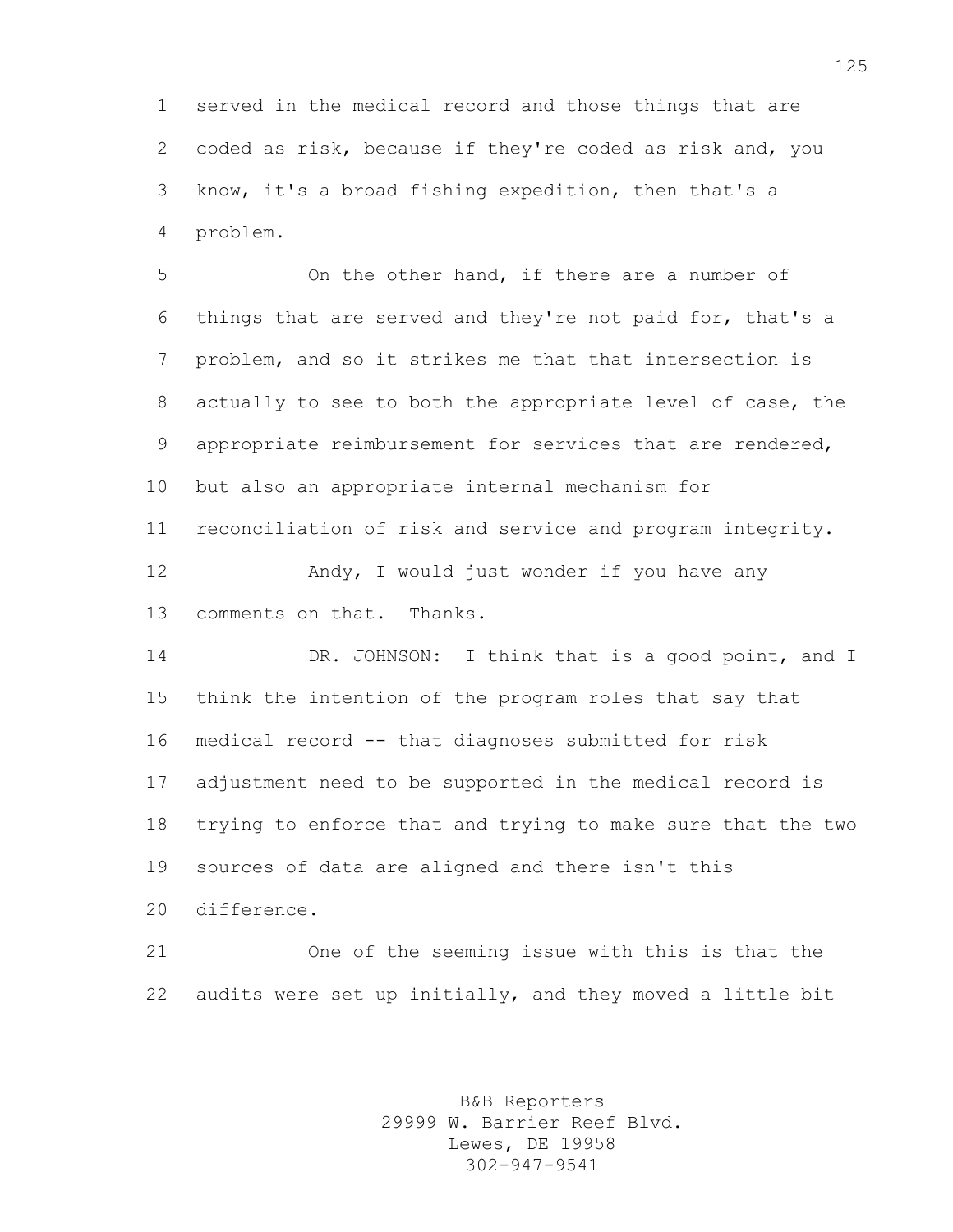slowly. There's currently an effort to put the method of conducting the RADV audits into regulation that has been delayed a little bit. So I think the fact that there has been perhaps a lack of enforcement or just a slow uptick of enforcement on that means that the connection between those two data sources, based on the audit results, has been a little bit more out of sync than it should be.

 DR. PERLIN: Yeah. Because you've got the risk - - the claims data, and, you know, that if it's on the claims data, then it would seem to be that appropriate check on it.

12 DR. JOHNSON: Right.

 DR. CHERNEW: Yeah. So let's move on. I'm 14 sorry, Jon, to cut you off, but I want to move on to Round 15 2, recognizing we have 20 minutes. We may go -- for those of you planning your afternoon activities at home, you may have to allot an extra 10 minutes, but see if we can be efficient with both our comments and our answers in Round 2.

Brian, I think you're first.

 DR. DeBUSK: First of all, I'd like to thank the staff for an excellent chapter, and I do agree with the

> B&B Reporters 29999 W. Barrier Reef Blvd. Lewes, DE 19958 302-947-9541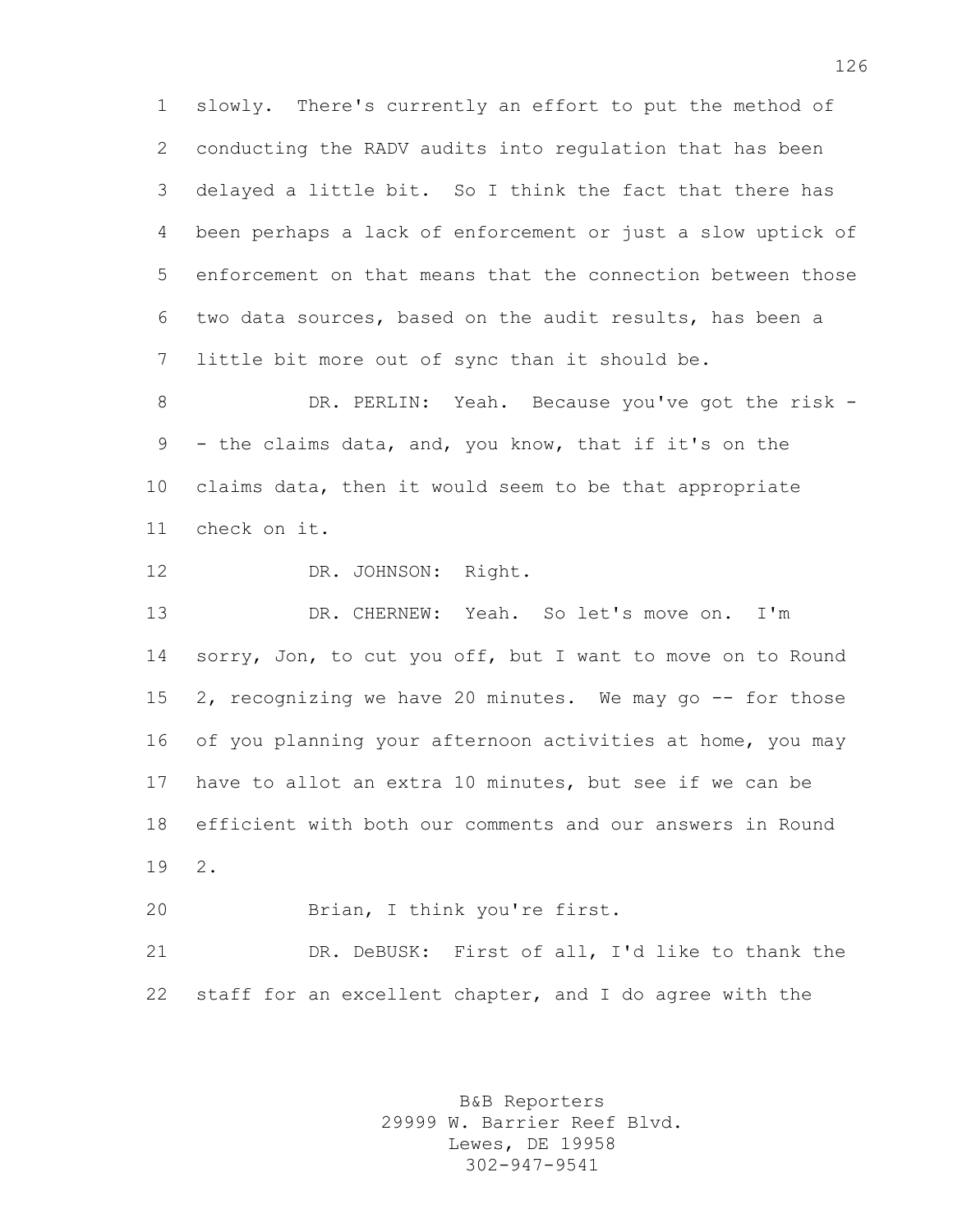tone of the chapter completely. I'm an enthusiastic supporter of MA, primarily because I believe they have the tools they need to succeed.

 My concern here is that leaving coding and selection issues unaddressed really creates an attractive nuisance that can distract these MA plans from their core mission of delivering health care to Medicare beneficiaries more efficiently. So I think we definitely need to plug those holes, if you will.

 I'd like to focus on coding and selection. We have a good standing recommendation around removing health risk assessments from coding. I think we should add chart reviews because I'm not sure if chart reviews made it into the original recommendation. Hopefully, we could do that this cycle, if it isn't in there.

 I would also propose at least a text box in the chapter that highlights the current consequences of upcoding because right now I don't -- it does not appear that there are any dire consequences to upcoding, and the process seems to take the better part of the decade. So what it feels like is free working capital.

I also think that there are a lot of analytic

B&B Reporters 29999 W. Barrier Reef Blvd. Lewes, DE 19958 302-947-9541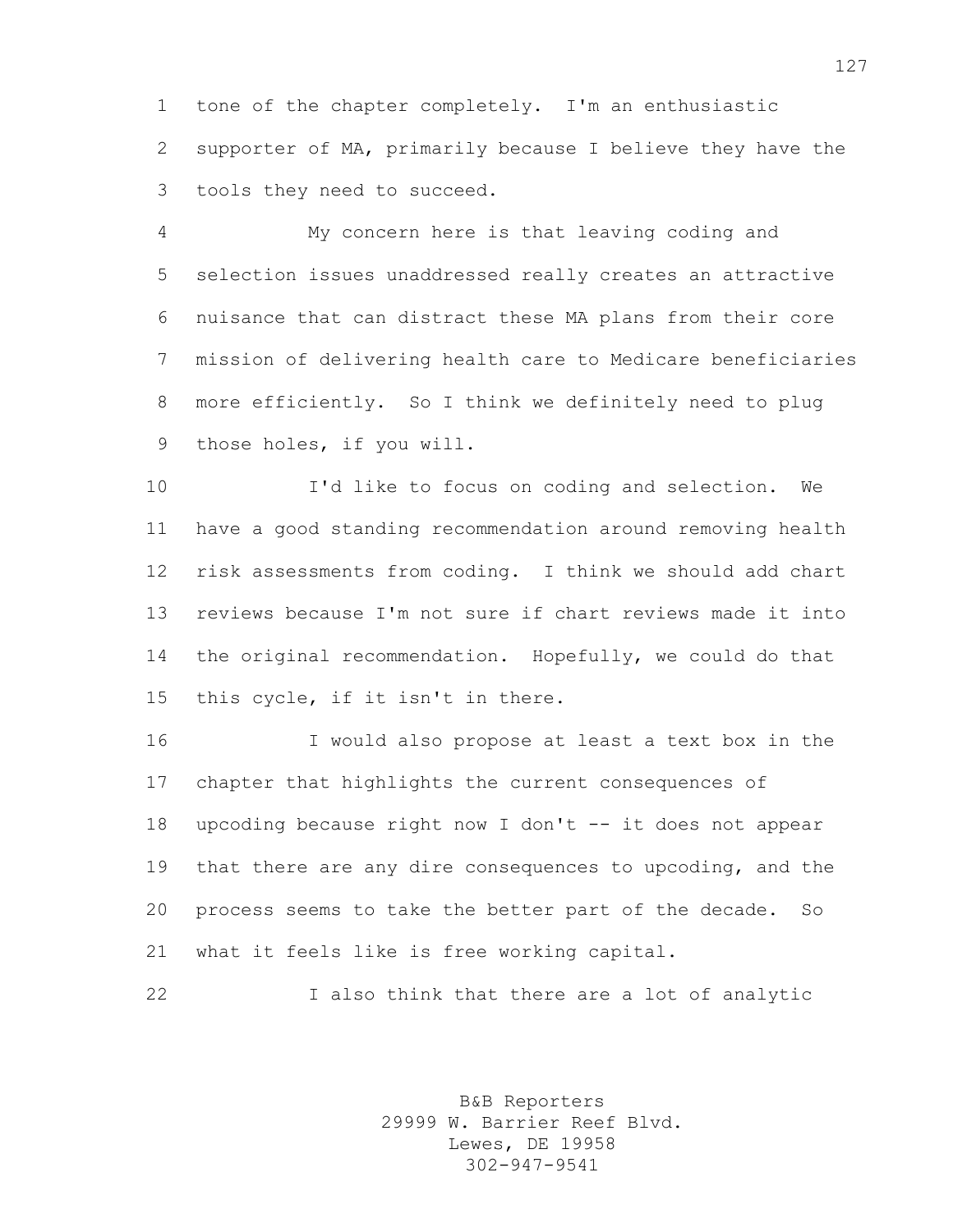tools that we could appeal to, and I hope we can speak to that in the chapter. One of my favorite examples is if someone is coded with the HCC for major depressive disorder, can we find prescriptions, or can we find office visits that relate to that condition? Because I would think the data is out there.

7 I want to go back to page 13 of the presentation materials as well and address the coding adjustment. There's an obvious problem with raising the 5.9 percent adjustment in that it penalizes the entities that don't code to at least that level. So we may inadvertently turn good actors into bad ones.

 The chapter discusses a three-tiered approach, which I remember reading in 2017, which introduces three different compartments with their own separate adjustments, but I'd like to recommend this may be a great place for a cliff. And I'll do the Cliffs Notes version of this. But imagine if we leave the 5.9 percent adjustment in place and then we look at the residual amount of over-coding that's present, and again, on Chart 13, you can see that.

 Why don't we take the top 20 percent of the code growth offenders and just simply distribute that residual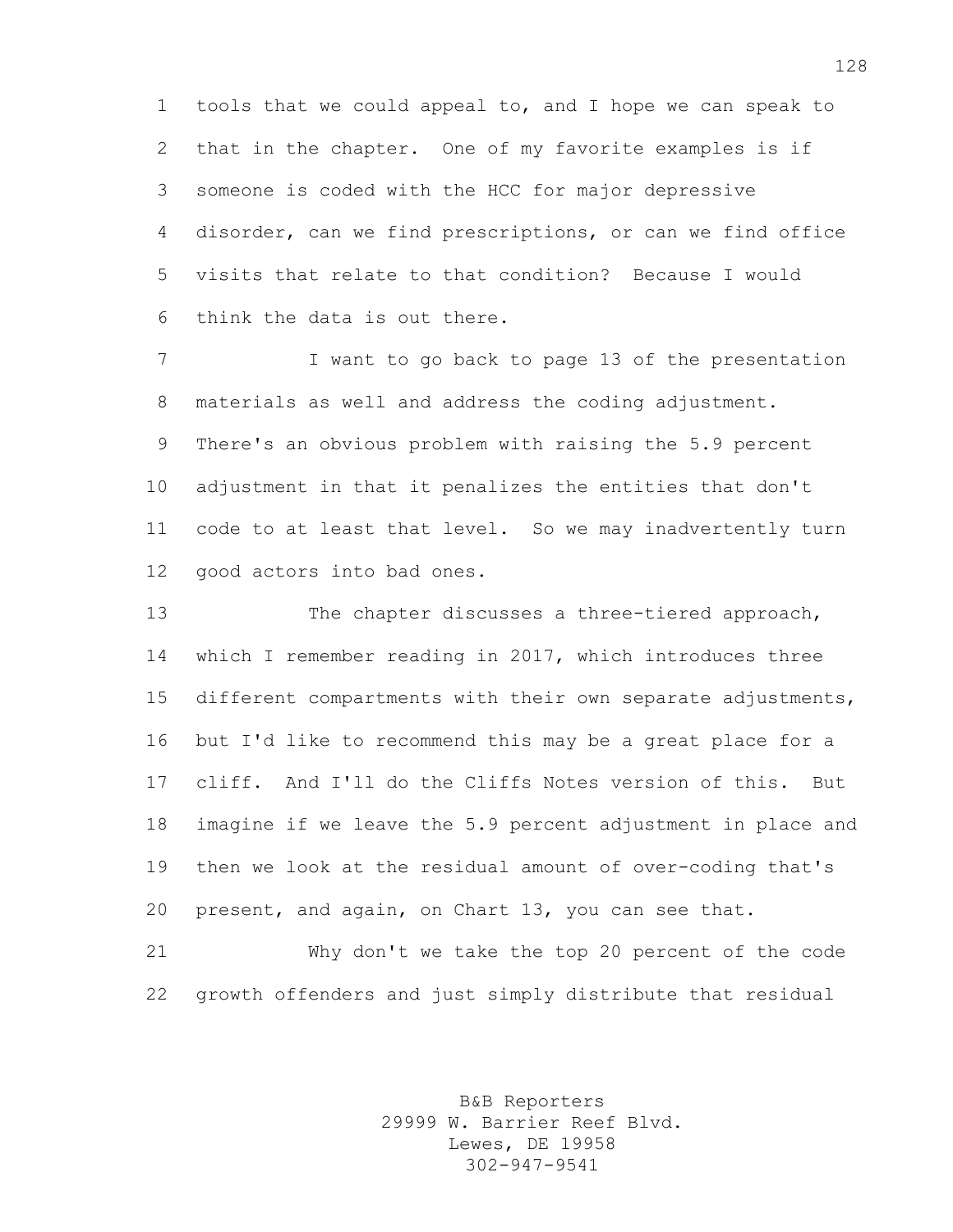across that top 20 percent? So, basically, the game here, if you will, or the strategy is to not be in the 20 percent, the top quartile or top quintile of the aggressive coders.

 I think from a behavioral perspective -- I won't get into it in my Round 2 comments, but I think from a behavioral perspective, you'll get precisely what you want in terms of coding response because no one wants to get stuck in that top quintile.

 Page 21 of the reading materials, I was really encouraged to see this mentioning about biasing the MA benchmark through selection, particularly as it pertains to high penetration areas. We have a lot of MA counties now that have 60 and 70 percent penetration. I see the next big opportunity for MA plans to be around selection and avoidance, and the fundamental problem here is the MA benchmarks are derived from the fee-for-service spending. So, when the plan selects the beneficiary out of the population, not only do they gain the primary benefit of that persistently underspending beneficiary, but it also removes them from the fee-for-service average.

So what you can see, it has a very nonlinear

B&B Reporters 29999 W. Barrier Reef Blvd. Lewes, DE 19958 302-947-9541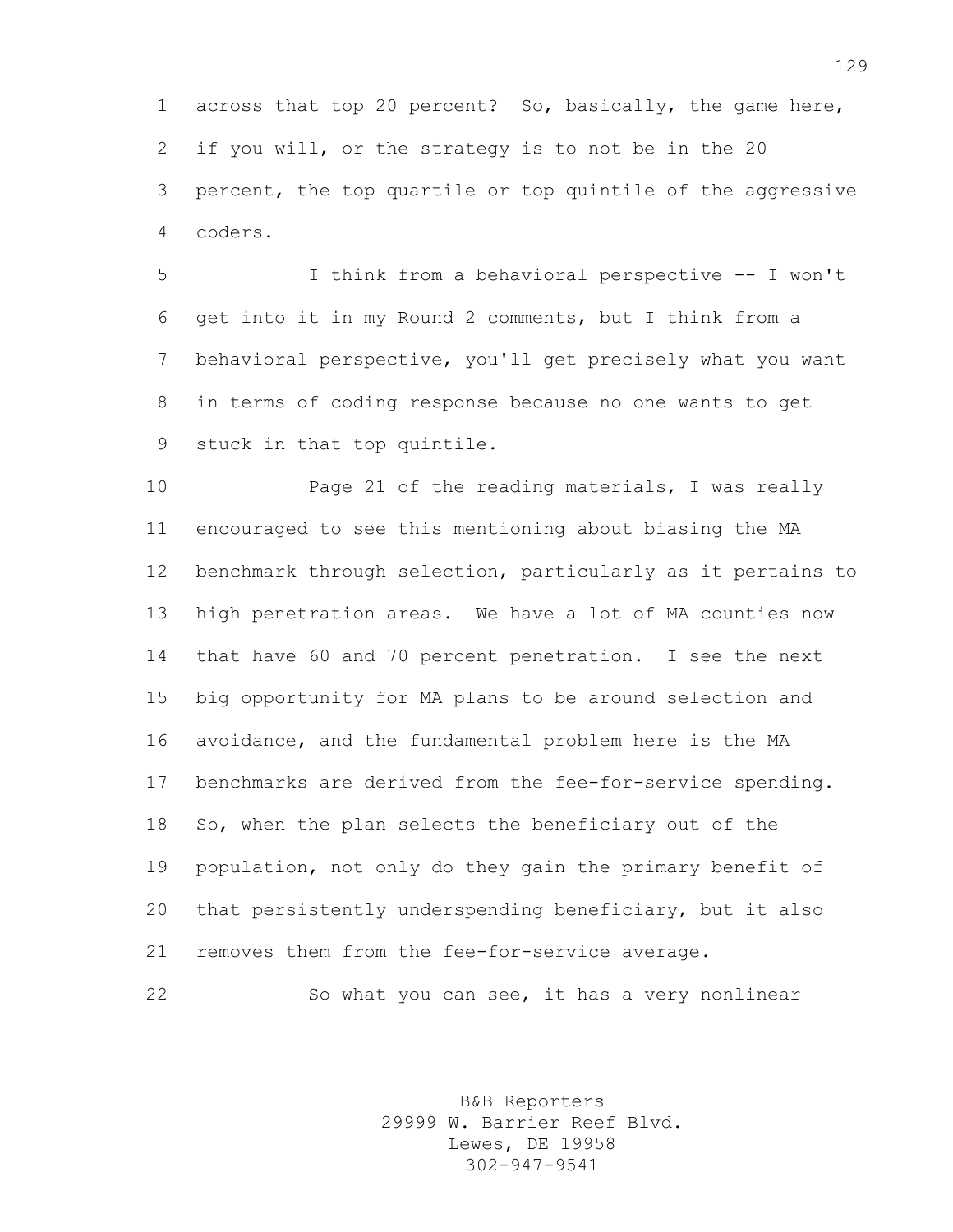effect because what happens, as MA rates approach 50 percent or above in any given county, this secondary effect of biasing the benchmark begins to take over.

 And I just want to do one example. In a 1 percent penetrated county, finding beneficiaries with a \$20 per member per month selection has an obvious benefit, \$20 per member per month, but in an 80 percent penetrate county, that same \$20 a month benefit, because all those people are removed from the fee-for-service average, actually translates into a \$100 per member per month benefit. There's an amplification of five times simply because you've moved the fee-for-service spending benchmark.

14 And with that, those are my comments. Big fan of MA. I just hope we can fix some of these gaps in the regs. MS. KELLEY: Stacie.

 DR. DUSETZINA: I'll echo what Brian and others have said already on this great chapter. I found it to be really an excellent read, and the tone, I agree, is excellent, especially given how many beneficiaries now are in MA and how that's growing.

I'm going to limit my comments to maybe a little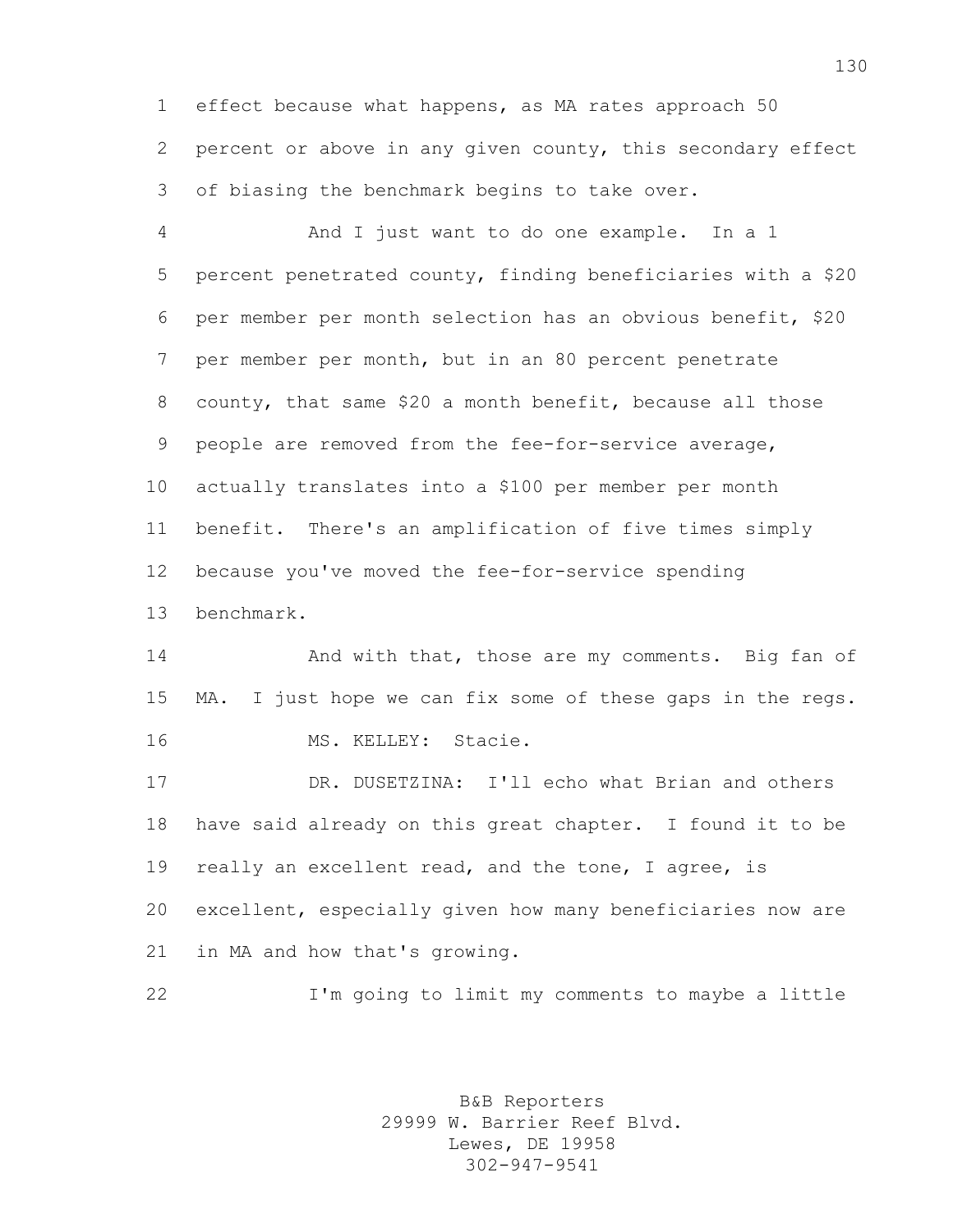bit of a wish list of what I'd love to see moving forward for a chapter like this, and especially around access questions that I have around Medicare beneficiaries and their access to specialty care when they're in MA plans.

 So I think a couple of things that would be really helpful to know are thinking about how are beneficiaries accessing specialty care when they need it. Is that really good? It seems very attractive to be in MA, but if your providers that you need are carved out of your network then it becomes less attractive. So I wonder about looking at how often people switch out of MA eventually, especially if they become ill.

 The other thing I wondered is if it would be possible to do a breakdown of plan out-of-pocket maximums and the extent to which they apply to in- versus out-of- network services and how that has looked, especially in more recent years, trying to get a handle, I think, on this adequacy of coverage when you need additional care outside of your MA network.

 And then I think the other glaring thing is really how do we improve the encounter data. You know, I think that's sort of where we leave the chapter, is that

> B&B Reporters 29999 W. Barrier Reef Blvd. Lewes, DE 19958 302-947-9541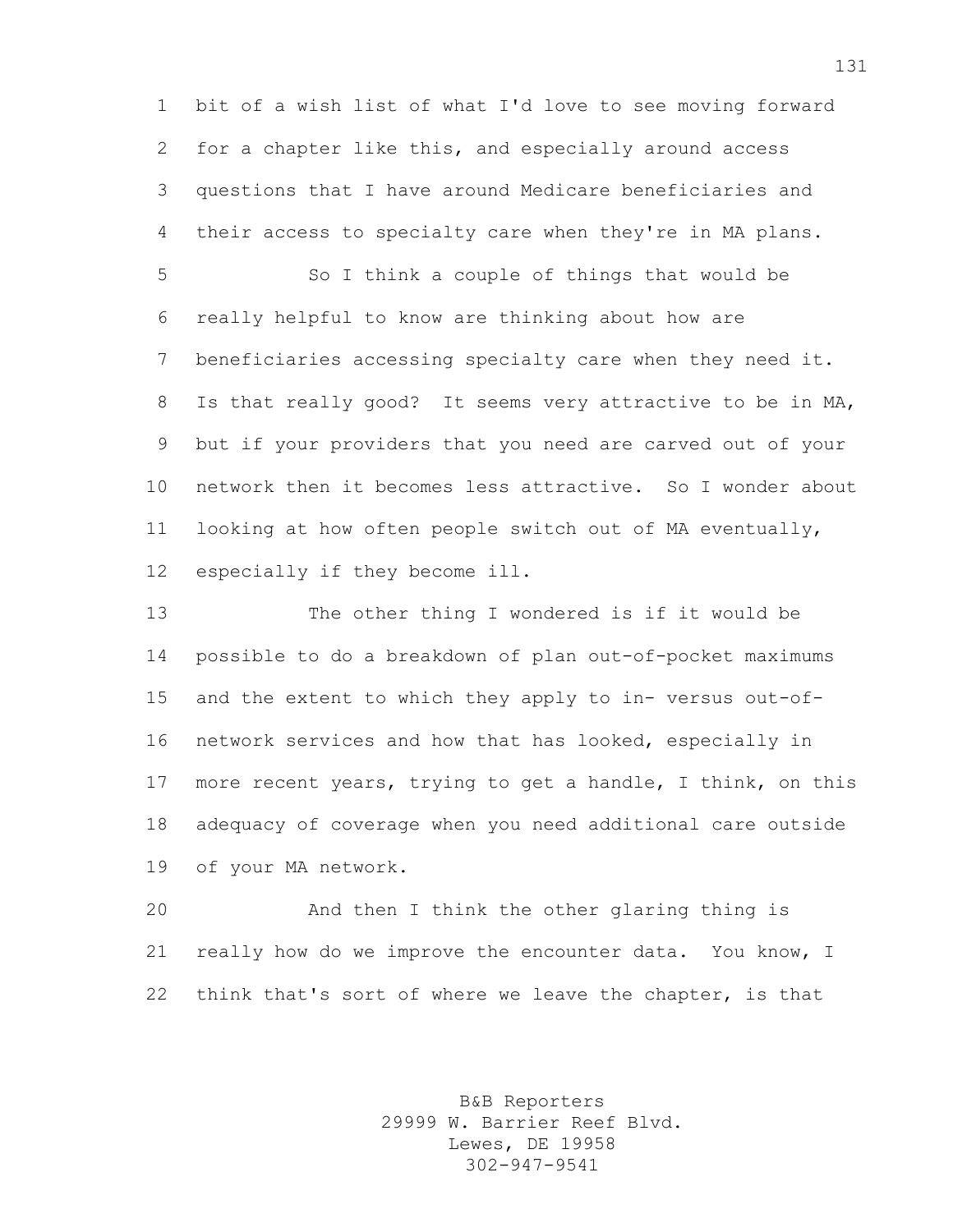they're not great. We know that about half of people are going to be in MA soon, so being able to have better records of the type of care they're receiving, even just from a research standpoint, would be really important.

 So again, echoing others on this really incredible work and just a wish list for the future.

MS. KELLEY: Paul.

8 DR. PAUL GINSBURG: Yes. Well, first I really support the conclusion of the chapter that was put up on the slides about the urgency of reforming Medicare Advantage payments. As the participation rate grows, and it's growing very rapidly, as the chapter shows, you know, the magnitude of the overpayments and it feeding on itself, generating even more penetration is really a concern.

 I'm very glad that Brian brought up the point about how higher penetration makes some of the problems like selection more serious. And I think for next year you might really want to devote some of the chapter to the various ways that the 60, 70 percent counties magnify the problems that we all know about.

21 I was very intrigued how the chapter brought up the Medigap issues, which I hadn't thought about for a long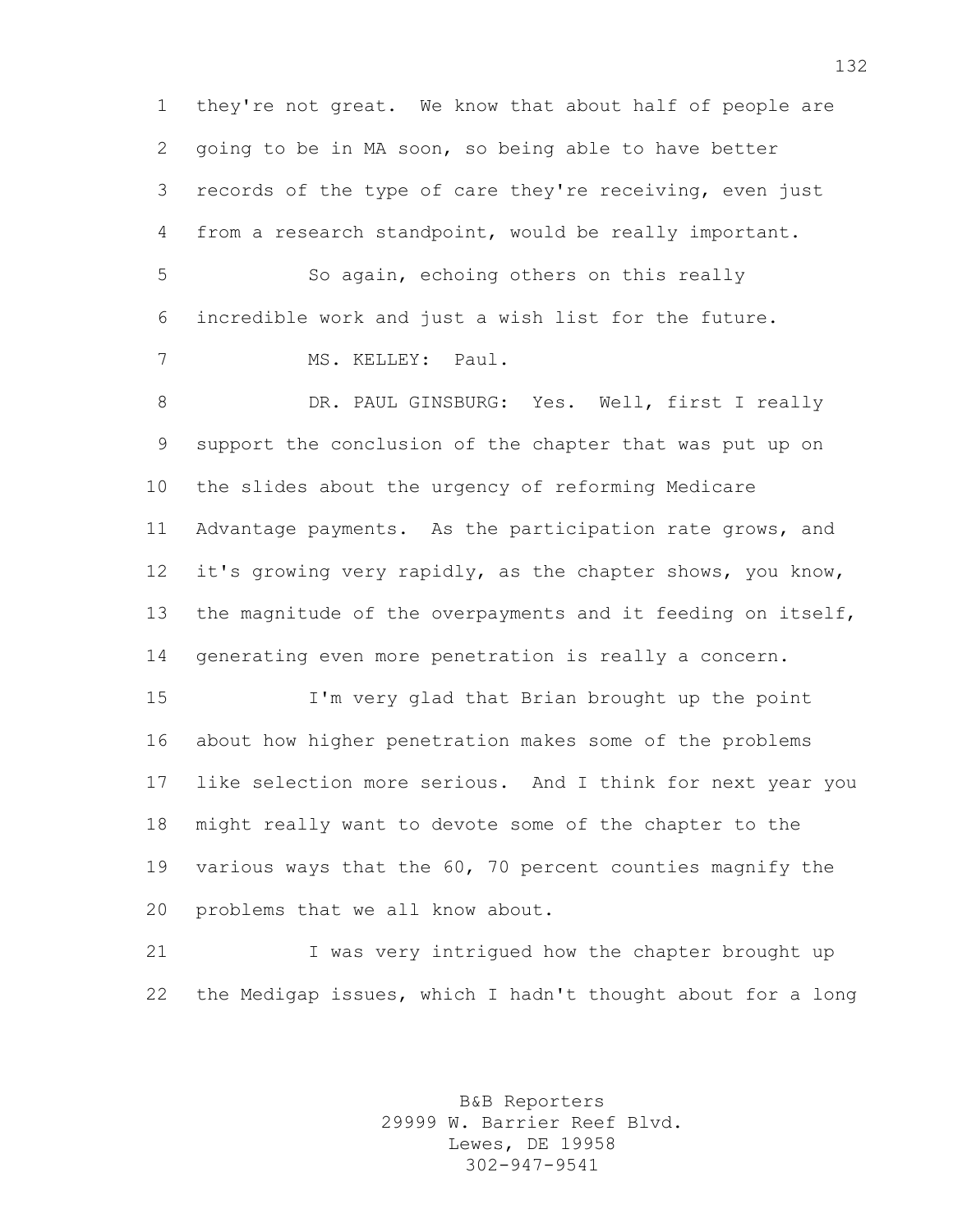time. I know the Commission has done work in the past on the degree to which having Medigap raises spending by those who purchase it in the Medicare program. The Commission did a lot of work on revamping the Medicare benefit structure, partly influenced by this.

 And I was wondering, again with this growing penetration, whether the notion that the Medicare benchmark is influenced by the proportion of enrollees who have Medigap, whether that could actually be exacerbating things. And I don't know if we know about the percentage of the people remaining in fee-for-service that have Medigap -- I guess we do know, because they are the only people that have Medigap -- and whether this is a factor that is driving the benchmarks up, as well as perhaps doing new estimates. I know it's been a long time since the Commission estimated the magnitude of higher spending under Medigap, new estimates based on recent data.

Thank you.

MS. KELLEY: Dana.

 DR. SAFRAN: Thanks. Just a couple of very quick things. One, I should have asked this in Round 1 so apologize that I forgot. I was curious whether is some way

> B&B Reporters 29999 W. Barrier Reef Blvd. Lewes, DE 19958 302-947-9541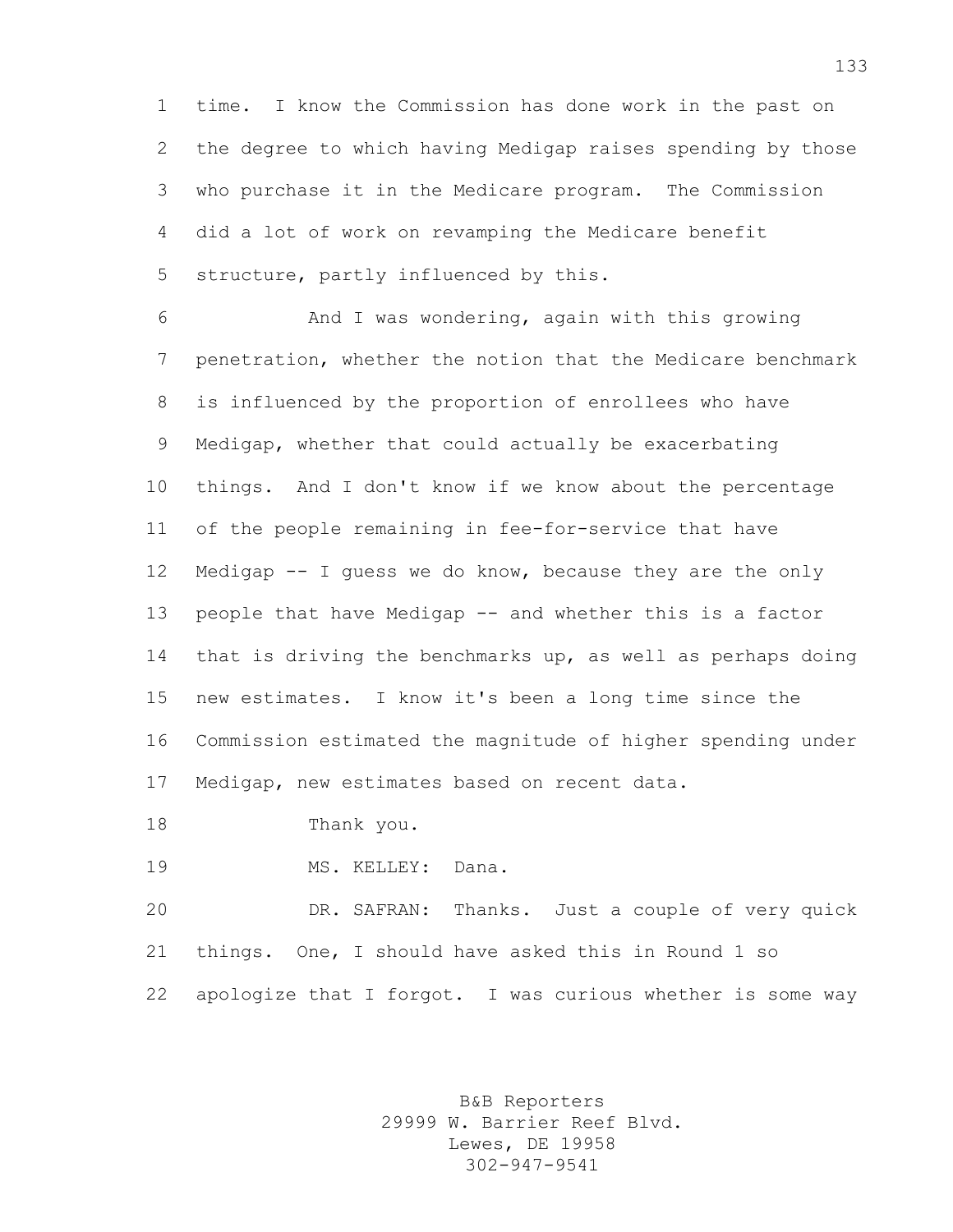that we could do some quantification of what the impact of the trust fund has been from having MA versus if we didn't have MA. And, you know, pick your starting point for that impact. But we've made this point over and over again, I think every year, about the fact that MA is costing the program money, and I just wonder if there's some other way that might be high impact to display that.

8 Second point around risk scores, I think it was Brian who called out the idea of having a text box, but adding to that, or maybe it's a separate text box, something around the coding practices that I think are well-known among many of the Commissioners, but maybe not that well-documented, that are contributing to this risk score escalation might be a really valuable contribution.

 I like Jon Perlin's idea about potentially a neutral party who is doing the coding. I don't think I've ever heard us talk about that. I'll share that the idea I was thinking about, which admittedly is going to be operationally complex but has some interesting benefits to it, is if we used beneficiaries' self-reported social status information and changes in that year by year. So we already have seniors survey that is part of MA. It doesn't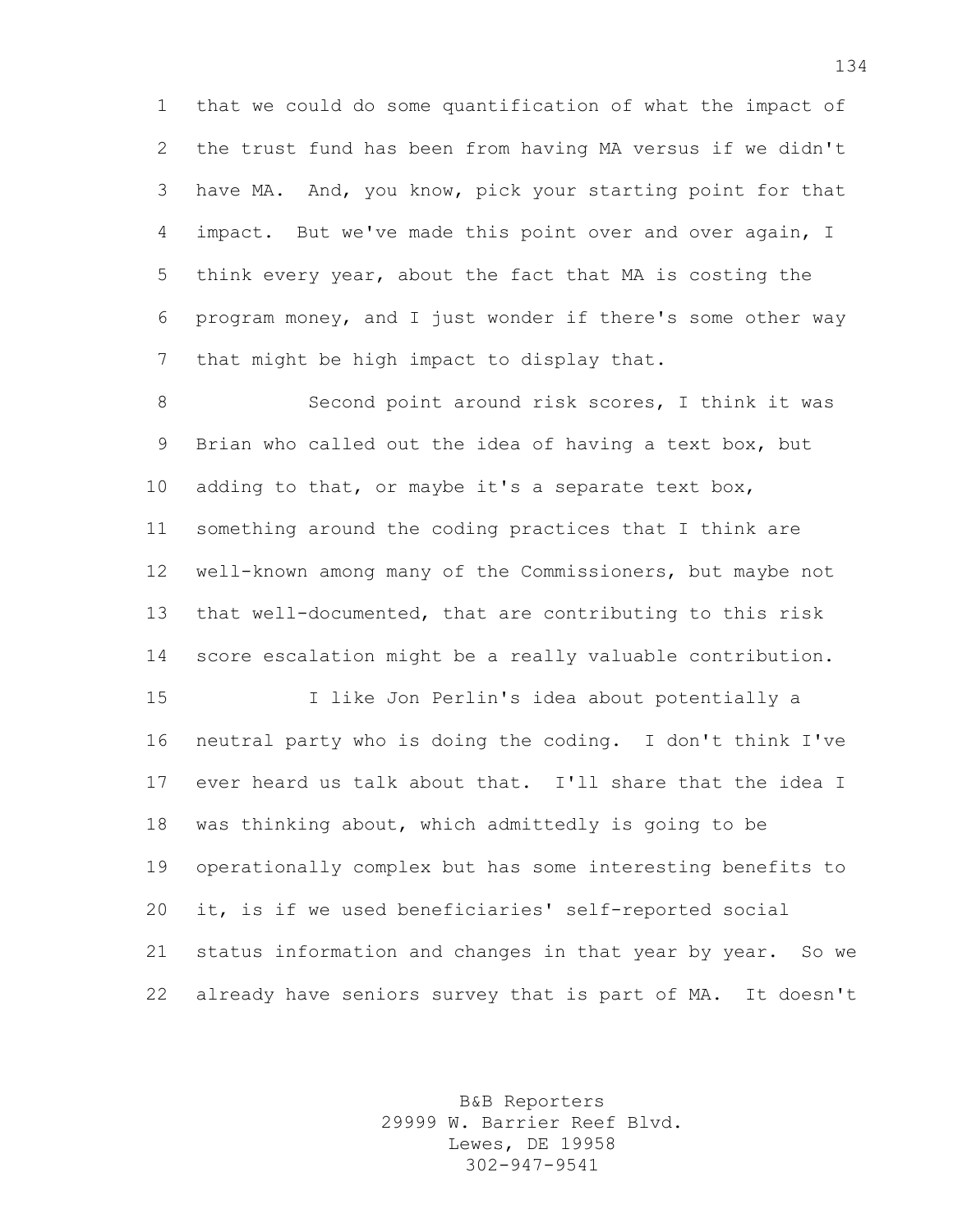get fielded to every beneficiary who is enrolled, and it doesn't get fielded, I think though I'm not now certain, in fee-for-service Medicare. But what if it did? What if annually, as part of your Medicare benefits, you, as a beneficiary, were asked by Medicare, not by your doctor, not by your health plan, to complete an SF-12 survey.

 Part of what causes me to suggest this was the observation, in my years working at a health plan, about how risk scores were escalating at rates that were completely different from what we see in longitudinal data on functional status. Longitudinal data on functional status among people aged 65 and over, last time I was seeing them on a regular basis, arose by under a point a year. And so I understand there are some conditions, like hypertension, that aren't going to show up as impeding functional status, but I just throw out that idea as something that would have value in and of itself but could help us with risk scoring.

19 And then finally I just want to make the point, I was really glad to see the part of this chapter that was about the quality program. I think our chapter on this last year was a really, really strong one.

> B&B Reporters 29999 W. Barrier Reef Blvd. Lewes, DE 19958 302-947-9541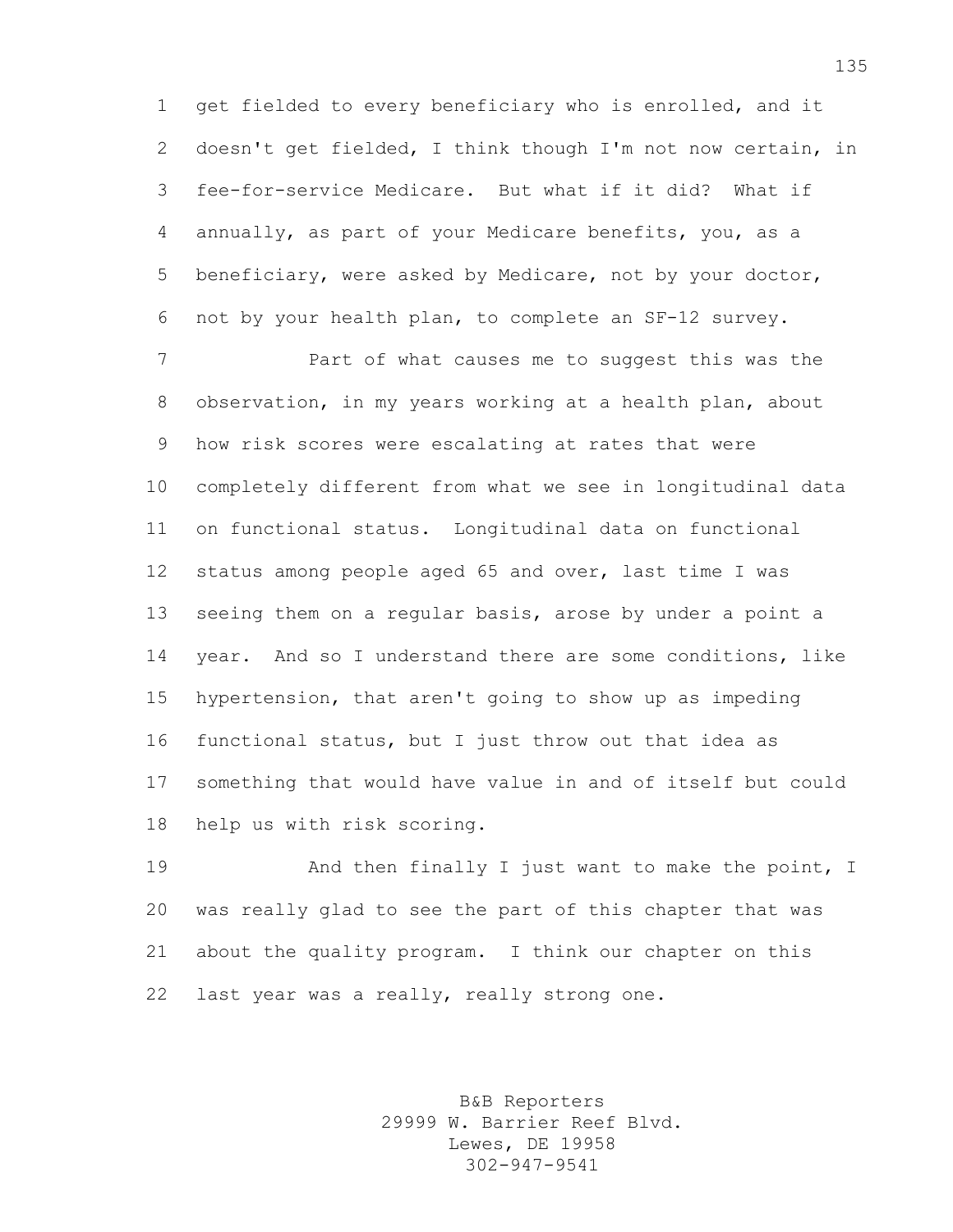The thing that I wasn't so aware of last year as I am now is the real challenges around the way the stars program is applied to D-SNPs, both sample size issues that are problematic but also, as the team presented to us, HEDIS measures are what's used. Those are mostly appropriate but far from sufficient to measure quality for the significantly vulnerable populations that are in D-SNPs.

 So I think some further thought, and in this chapter just at least underscoring the fact that current approach to quality are not only poor across the board in MA but particularly doing a disservice to D-SNP enrollees.

Those are my comments. Thank you.

14 MS. KELLEY: Pat.

 MS. WANG: Thank you, and thanks for the comprehensive chapter.

 I made this comment before but I would sort of request again whether it's possible to consider putting a little bit more sort of flesh on the bones of who is enrolled in the MA program, especially as it has grown in size. So, you know, historically MA enrollment has been disproportionally among lower-income people, below 200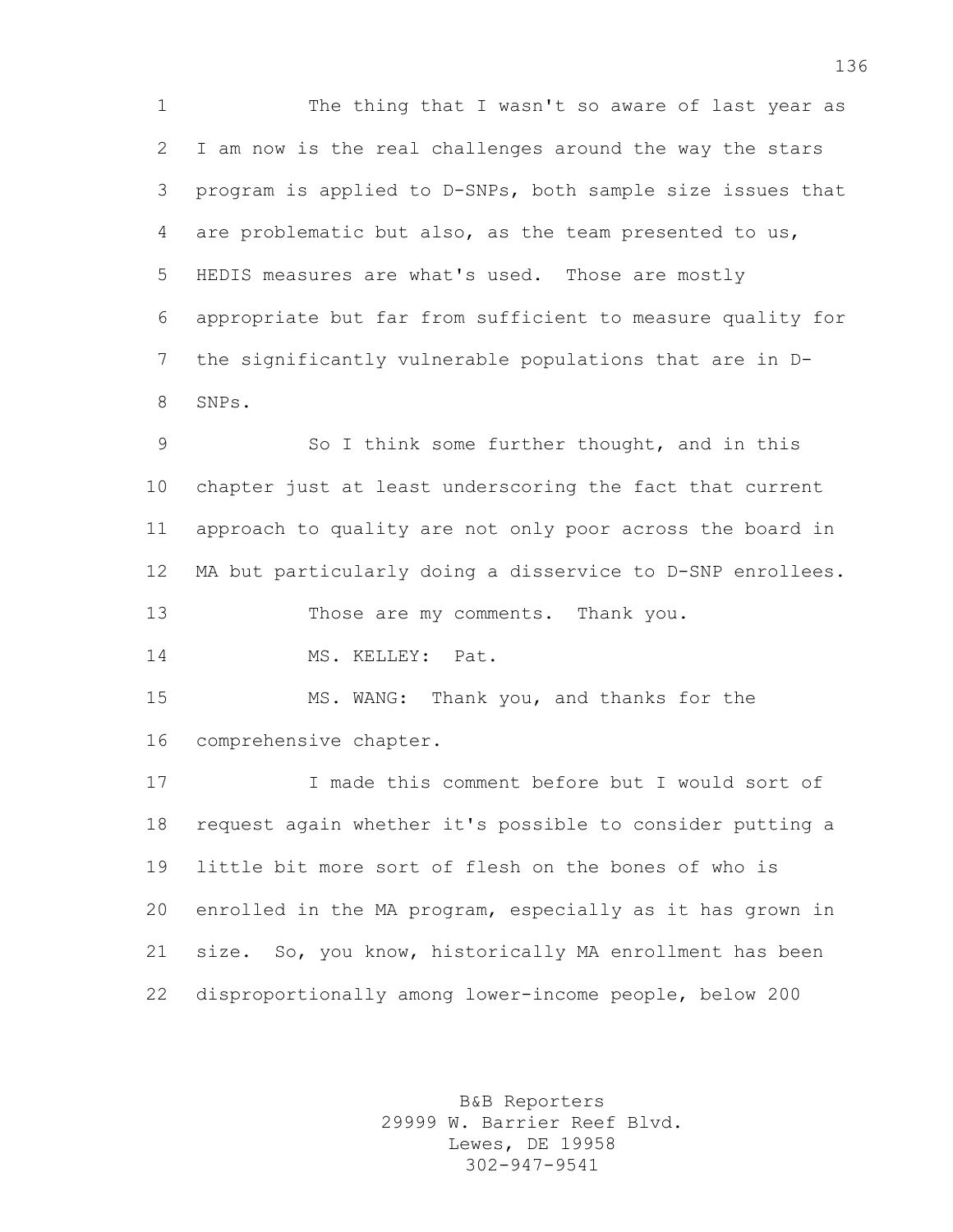percent of poverty, disproportionately among

 underrepresented minorities. Is that still true as enrollment grows? It would just be good to know who is attracted to MA, and so I would encourage us to think about that.

 As far as the questions in the discussion that we've been having around this 104 percent is concerned, and I know that you will help people to disaggregate, one of the things that has been confusing to me is that I think the 104 percent is sort of the aggregation of what goes on in the low benchmark counties and the high benchmark counties. I think it represents the average, I think, because we went through this when we were doing the benchmark reform, that in the low benchmark counties, the 95 percent and 100 percent benchmark counties, there are savings in actual payments that are generated to the Medicare program. There are higher than fee-for-service payments -- you know, if you think about it, if your benchmark is 115 percent of fee-for-service it is going to wind up costing more than fee-for-service, and the 104 is a combination of all of that.

22 I just think it might be worth calling out, I

B&B Reporters 29999 W. Barrier Reef Blvd. Lewes, DE 19958 302-947-9541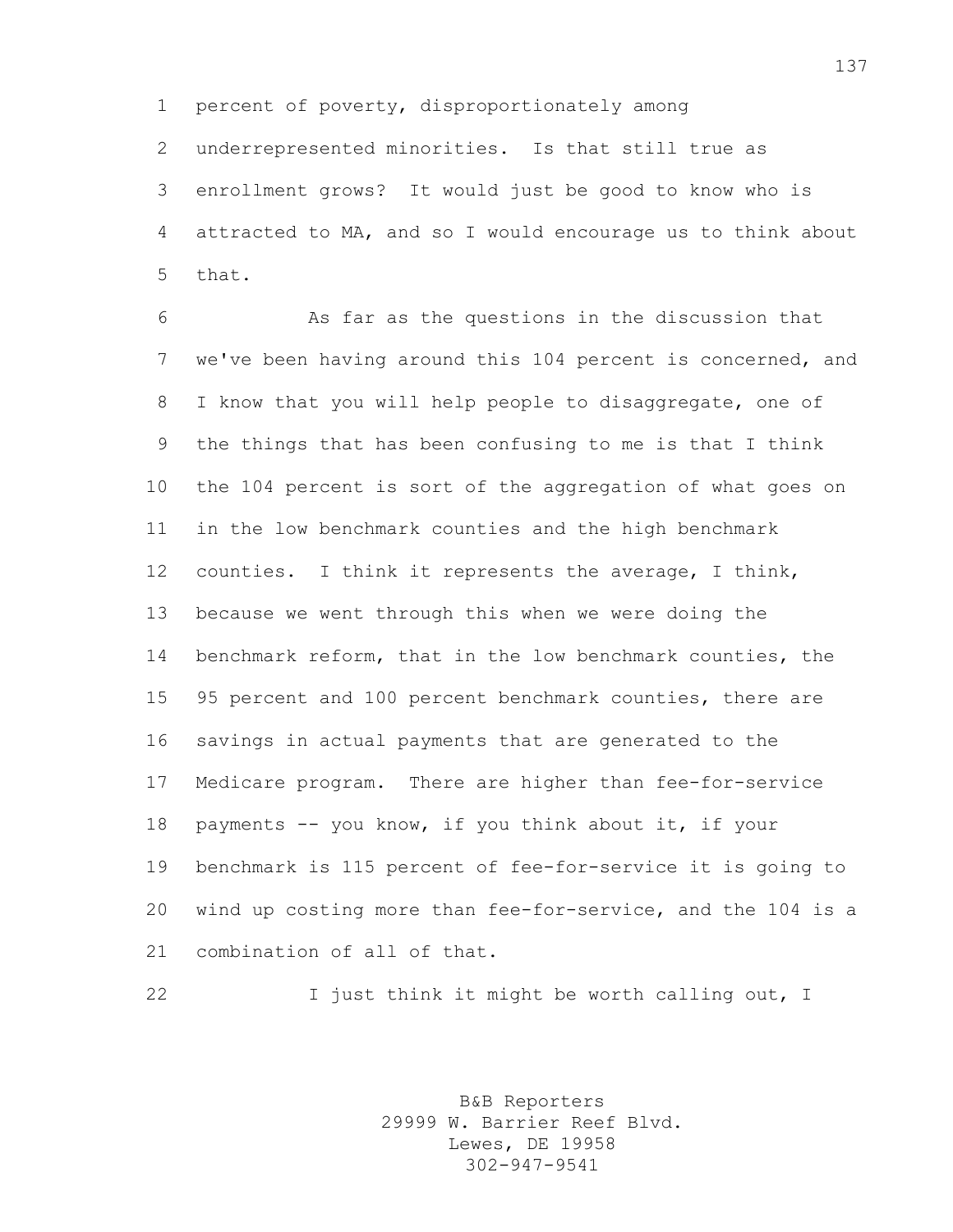think it was in Text Box 36 on this point, that in at least half the counties, if that's the right number, there are savings that have gotten generated to the Medicare program as a result of the reforms from the ACA, and at least take a little credit for that. I think it's true but I ask you to take a look at it.

 The question of profitability, this was on page 12 in the text box. You know, based on the information available to you from I think publicly traded earnings reports and forecasts, you know, there is an optimistic view about how 2021 is going to look for plans. That may be true for the plans that you're considering, but I would ask you to, particularly because the MA world is not yet as consolidated as the Part B world or the dialysis world, for example, there's a tremendous amount of heterogeneity among plans, and I would just ask you to be a little less strong in your conclusion that 2021 is going to turn out to be a good year for plans, because there are plans that are deeply underwater as a result of 2021.

 The flip side of sort of social distancing in 2020, as you pointed out, and lower health care costs is lower risk scores based on those encounters. Those

> B&B Reporters 29999 W. Barrier Reef Blvd. Lewes, DE 19958 302-947-9541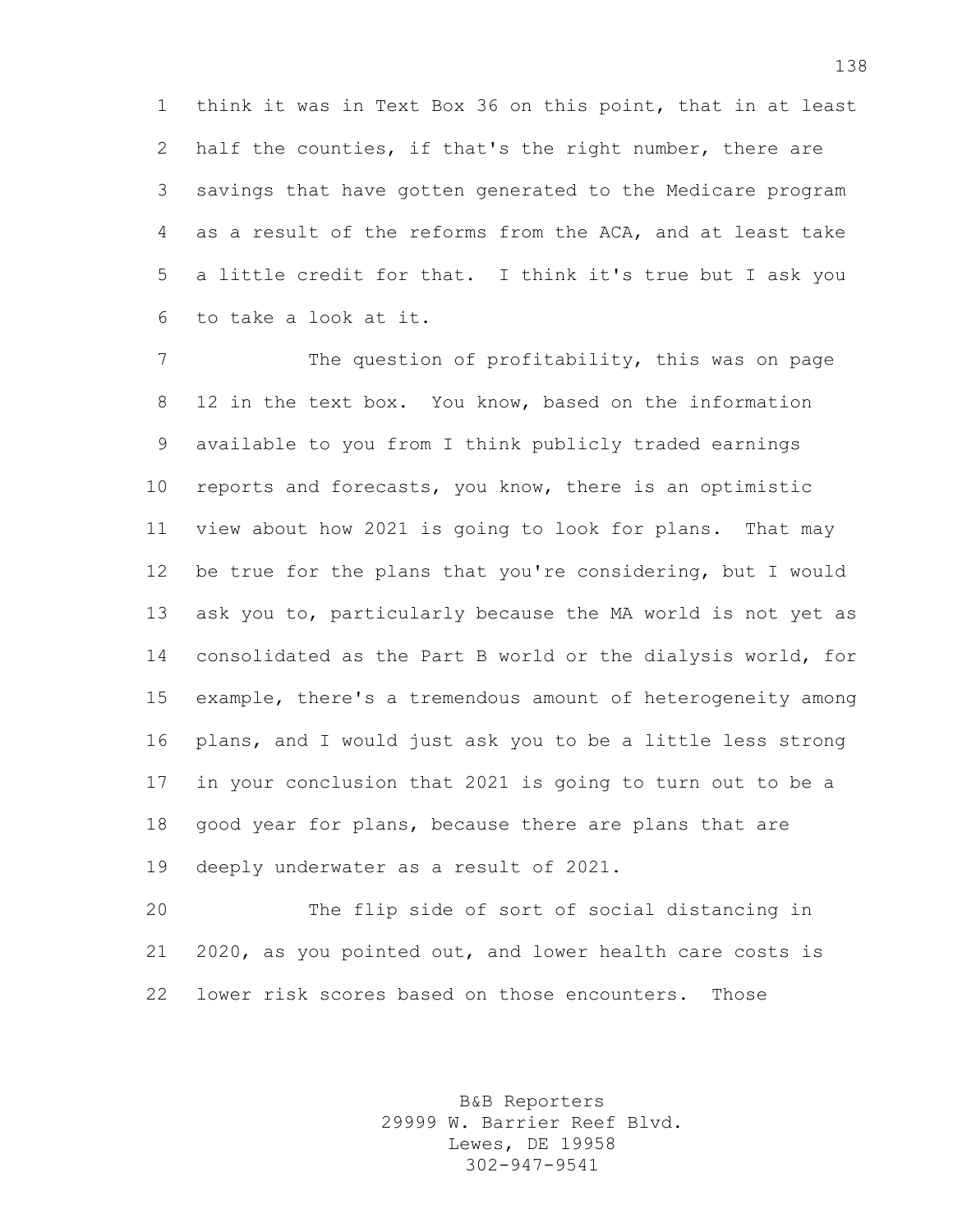encounters are the basis of risk scores in 2021. Risk scores were very depressed as a result of that. Conditions didn't go away but risk scores disappeared because of the lack of encounters, so risk-adjusted revenue was lower. There is a 20 percent inpatient surcharge on any inpatient code at admission for a Medicare beneficiary that is still in effect as part of the PHE. That is self-funded from MA plans' premiums, that there is no extra money coming for that.

10 And with testing costs and everything else, I just want to make the point that there are plans that enter 2022 very much financially underwater as a result of their 2021 experience. So I think it would be important to at least say someplace in the text box that plans are very different from one another and the generality might not apply.

 On risk scores, you know, the recommendations that the Commission has made over the years are very consistent, and they are consistently repeated here. The fundamental problem with risk scores, so backing up -- risk adjustment, this is an insurance program. It's premiums per person that is supposed to pay for the whole health of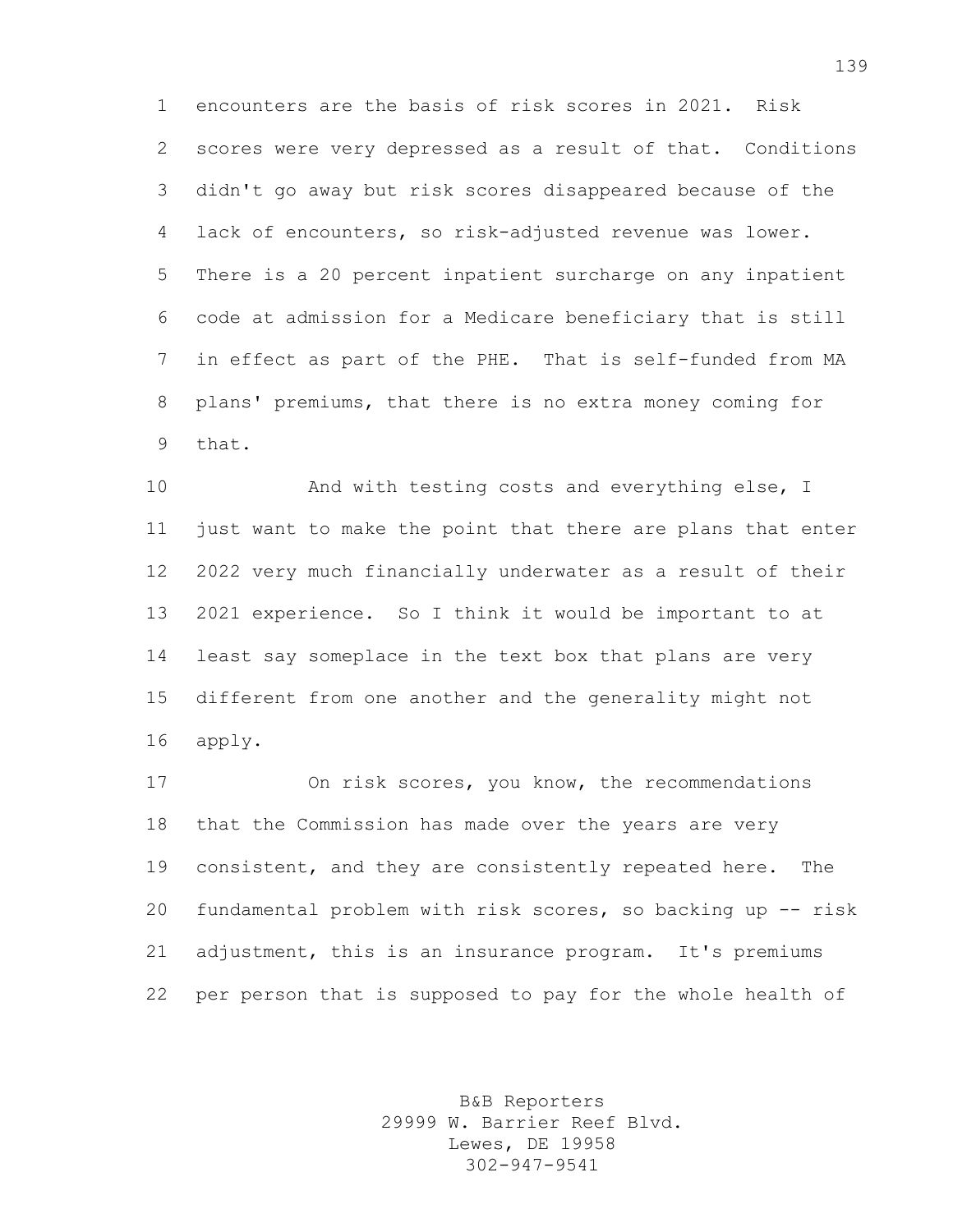that person, obviously, as well as all of the care, the non-medical care, the durable medical equipment, the transportation, those other things, the home health agencies, just the arrangement of whatever care the person needs.

 It's very important to have accurate risk adjustment, to ensure that the servicing plan has the resources to take care of that person, based on the complexity of their health condition, and it's also very important to avoid cherry-picking of healthier beneficiaries for whom you're getting an average premium. Right? We all know that. Risk adjustment is really important.

 The fundamental problem with risk adjustment in the MA program is that there is this idea that it should be equivalent to fee-for-service, where, as you've noted in the chapter, there is absolutely nothing in the fee-for- service system that incentivizes or requires providers to capture the diagnosis codes that are the basis of risk adjustment in MA. And the fundament disconnect between the fee-for-service system that is supposed to drive risk 22 scores, because of the diagnosis codes that are or are not,

> B&B Reporters 29999 W. Barrier Reef Blvd. Lewes, DE 19958 302-947-9541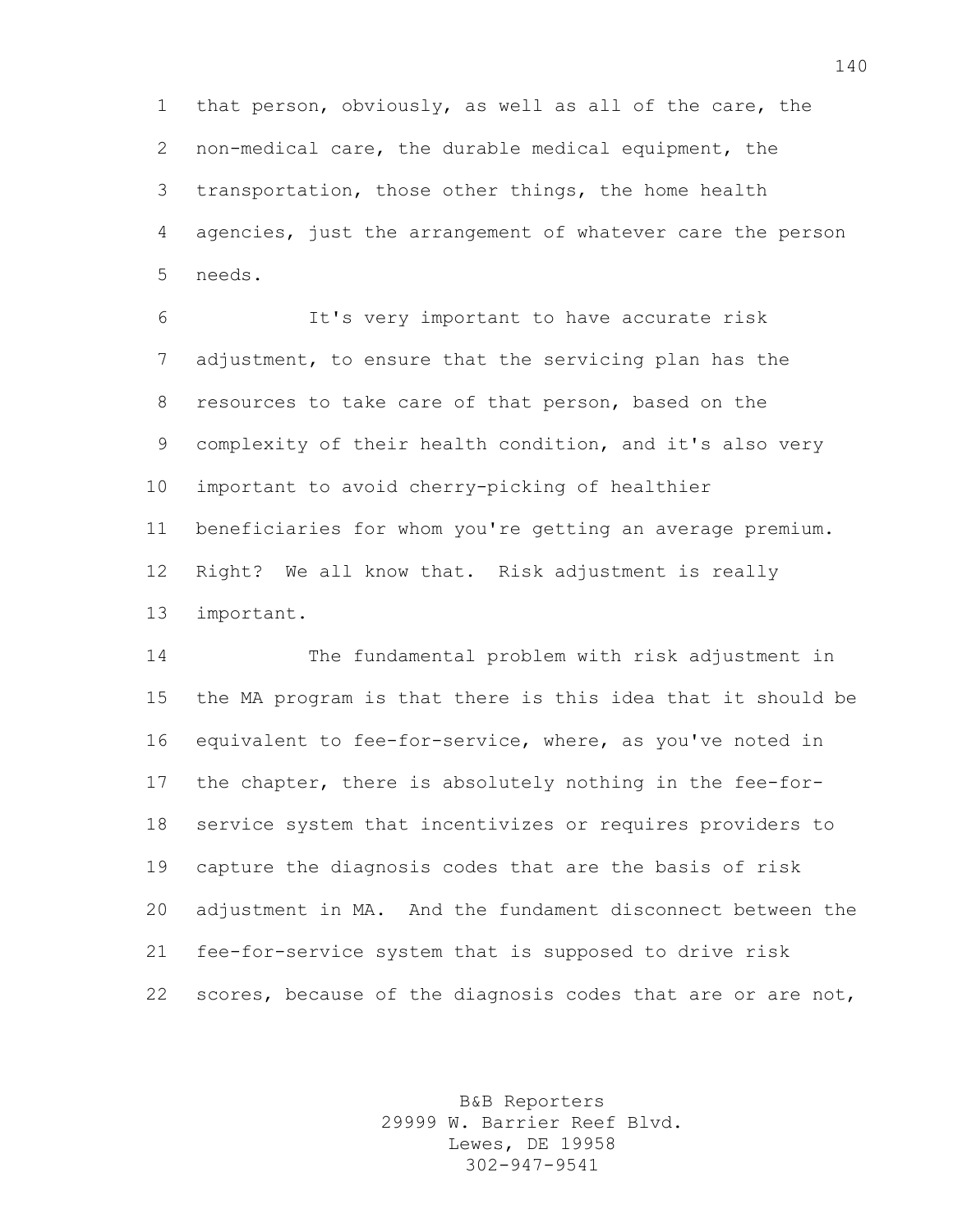or are correctly or incorrectly put on a claim, and are or are not reflected in the medical record, is kind of the fundamental issue here, which is why this excess that is being pointed out -- so I'm not quibbling with that.

 But that is why health plans do things like chart reviews, because, you know, Mrs. Jones who has these five chronic conditions in 2020, or 2021, has no claims with any of those diagnoses in 2022, and the rules are you have to code it at least once a year. That's why plans do chart reviews. It's like I think she still has, you know, various conditions, and since we're spending money on it, we need to get adequate premium for it and make it accurate.

**And so this issue that is always a disconnect,**  and as fee-for-service gets smaller, I just struggle to think about what the ultimate solution is here. I just want to make sure that the other Commissioners understand that that is the fundamental problem. Providers do not get paid by putting diagnosis codes on the claims accurately. Providers do not get paid fee-for-service for documenting in the medical record a condition that matches the diagnosis that they put on a claim. And that's why, as

> B&B Reporters 29999 W. Barrier Reef Blvd. Lewes, DE 19958 302-947-9541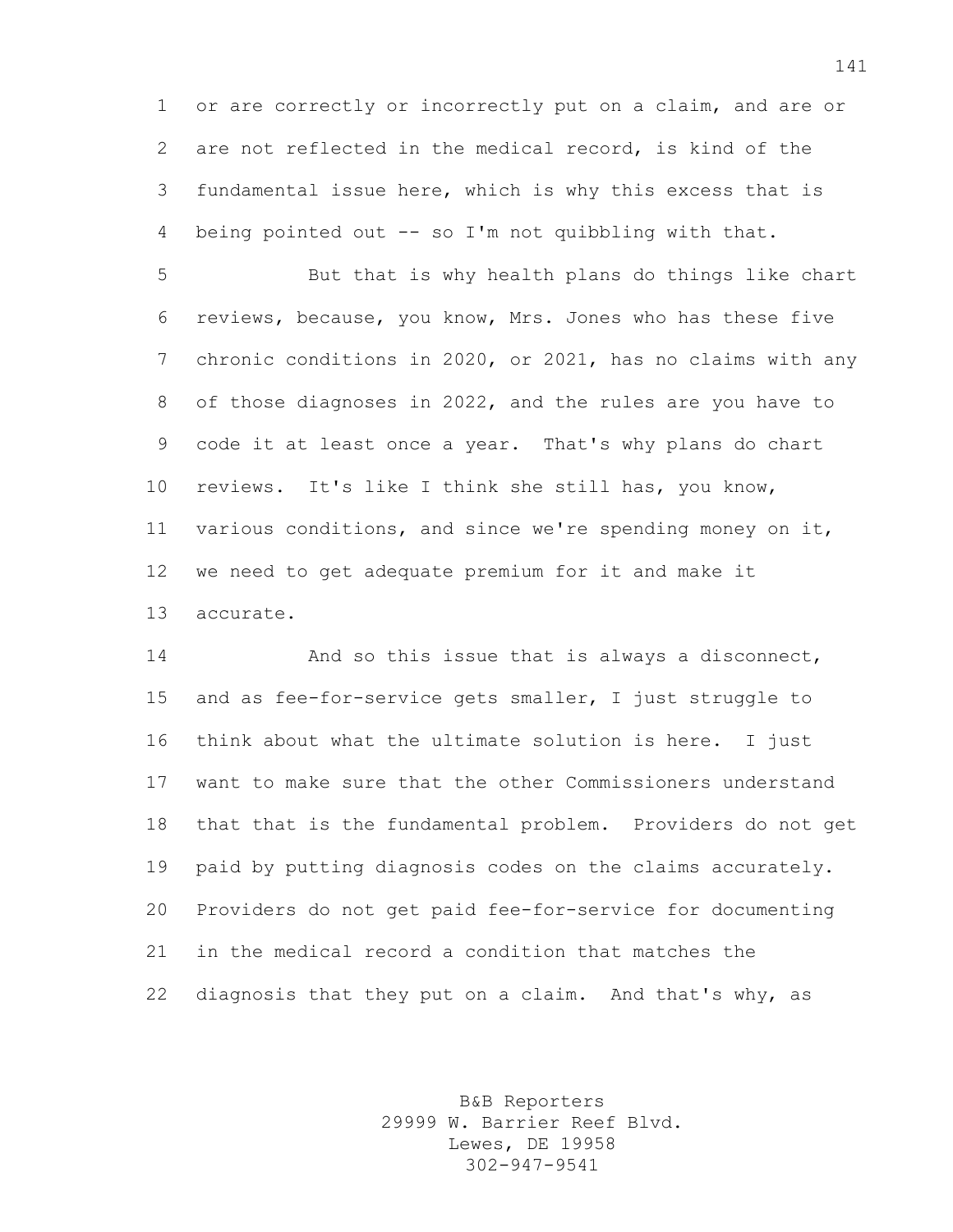Andy pointed out, when you look at that chart there are some diagnosis codes that are correct and supported by the medical record, according to the rule. Sometimes the diagnosis code is correct but is not supported by the medical record, because the provider has no incentive to do that, and it gets thrown out.

 So there's a lot of noise in the risk adjustment system. You know, pre-pandemic CMS had announced a program, a pilot program that they were going to do -- I don't know if you remember this -- where they were going to try to sort of contemporaneously validate diagnosis codes that drive risk scores through APIs into the electronic medical record. I don't know, Andy and Luis, if you recall that. You know, the pandemic happened. I don't know whether or not that's going to be picked up again, but I think that there were some people who felt like that would be a really good solution, ultimately, to get to that point where you could sort of see diagnosis codes, validate in the medical record that it was real, and have that produce your accurate risk scoring.

21 That is really the ideal situation, in my view, and if you recall it, it might be something to call out in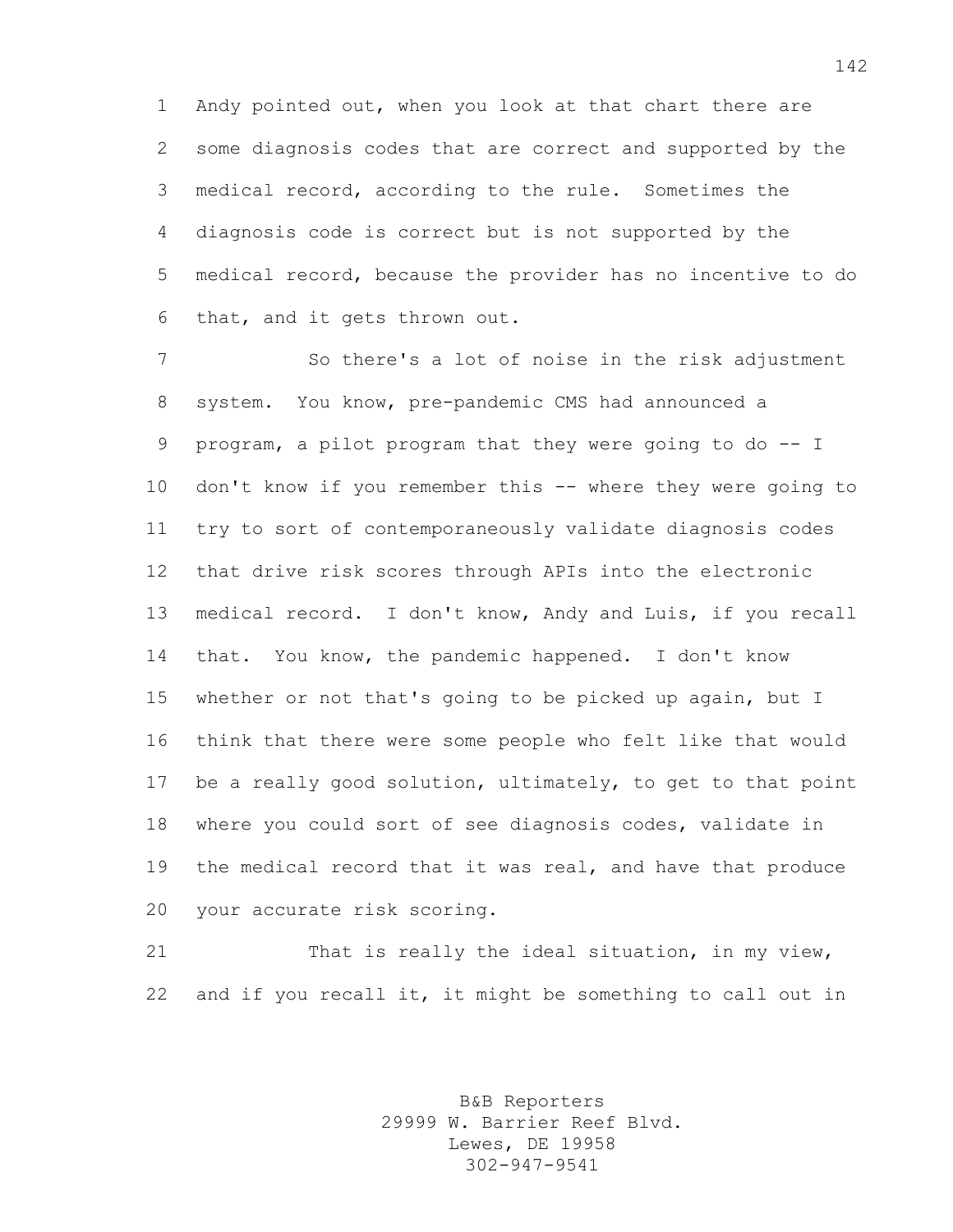the report.

 And so, you know, statements -- anyway, I'll leave it alone -- on quality, it was painful for me to see the statement that because of the PHE accommodations on the stars program that plans got a windfall. That really hurt, okay, because I think that notwithstanding the flaws in the stars program, which the Commission has pointed out, it really does a disservice to the incredible work that many plans do for their members to improve their quality and make their lives better, with real outcomes.

 And so maybe the answer is finally get to the point where some of those quality reforms are actually implemented, particularly measurement on a local level. 14 But I just want to say that really hurt me, that statement.

 The final thing, because I was not able to get my comment in but I withdrew during the ACO discussion, I just wanted to say that ACOs and MA plans do not compete with each other. I have no worries at all that we have to race forward with ACO because MA may take all the members. It's a beneficiary choice whether they stay in fee-for-service or in an MA plan. It has nothing to do with the existence of an ACO or what have you.

> B&B Reporters 29999 W. Barrier Reef Blvd. Lewes, DE 19958 302-947-9541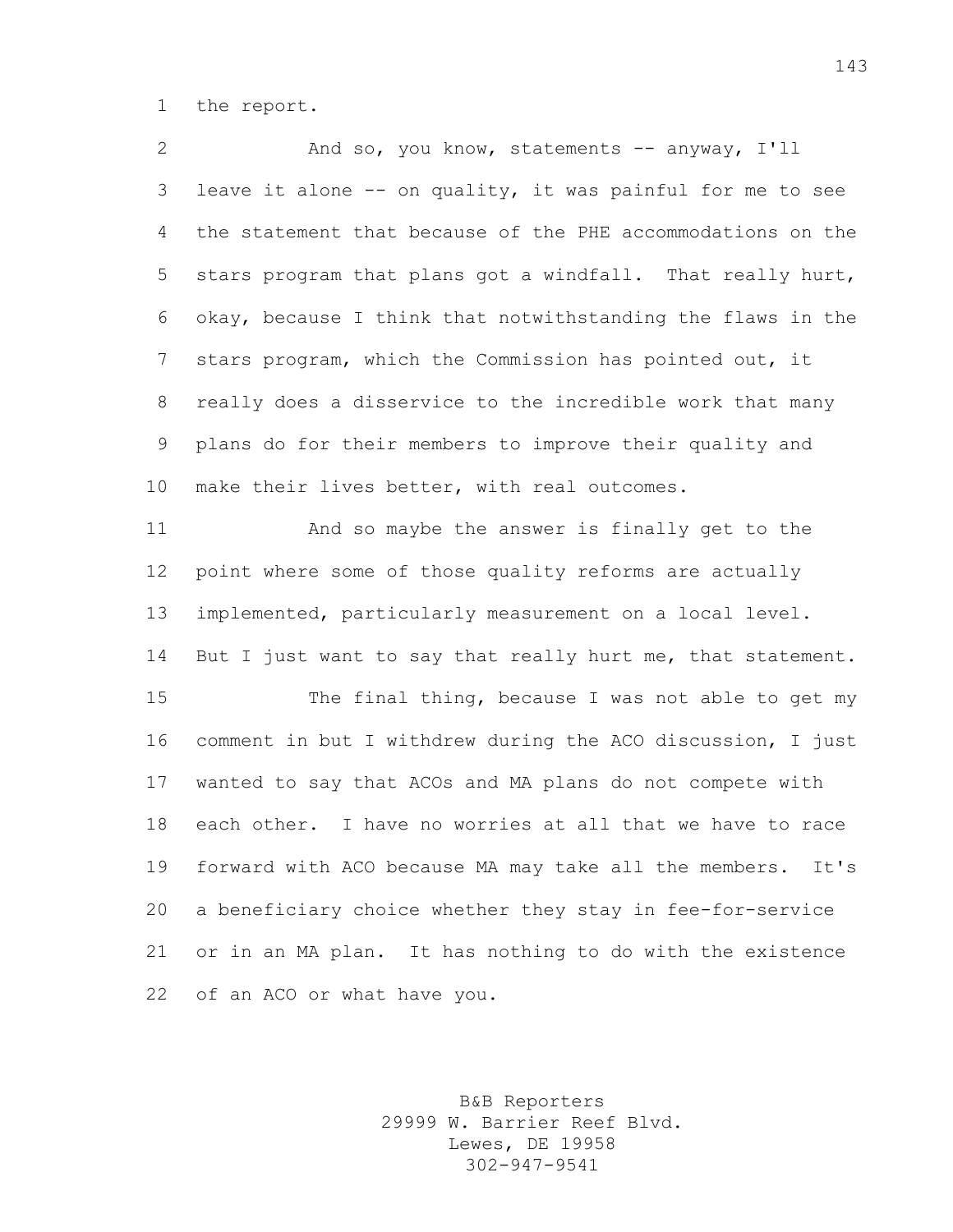1 The goal, I think, long term, is to make these program a little bit more harmonized, because ultimately an ACO should serve the folks who choose to stay in fee-for- service, and there will be many -- there is a need for ACOs going forward -- and to be risk-bearing providers for MA plans, because they have developed the capability to do that. So I think that the ACO work is really important. Thank you.

MS. KELLEY: David.

10 DR. GRABOWSKI: Great. Thanks, Dana.

 Two brief points related to the D-SNPs. Point number one, I would like to see us really push moving forward for true integration and alignment. Most of the D-SNP enrollees are still in those coordination-only plans.

 I agree with Eric's point from Round 1 that there's definitely blurriness with the three categories, but the coordination-only plans strike me as really falling short of what we'd all like to see for the dual-eligible enrollees.

 So, moving forward, I'd like to see MedPAC either make recommendations or otherwise push to get more enrollees into more aligned and coordinated plans.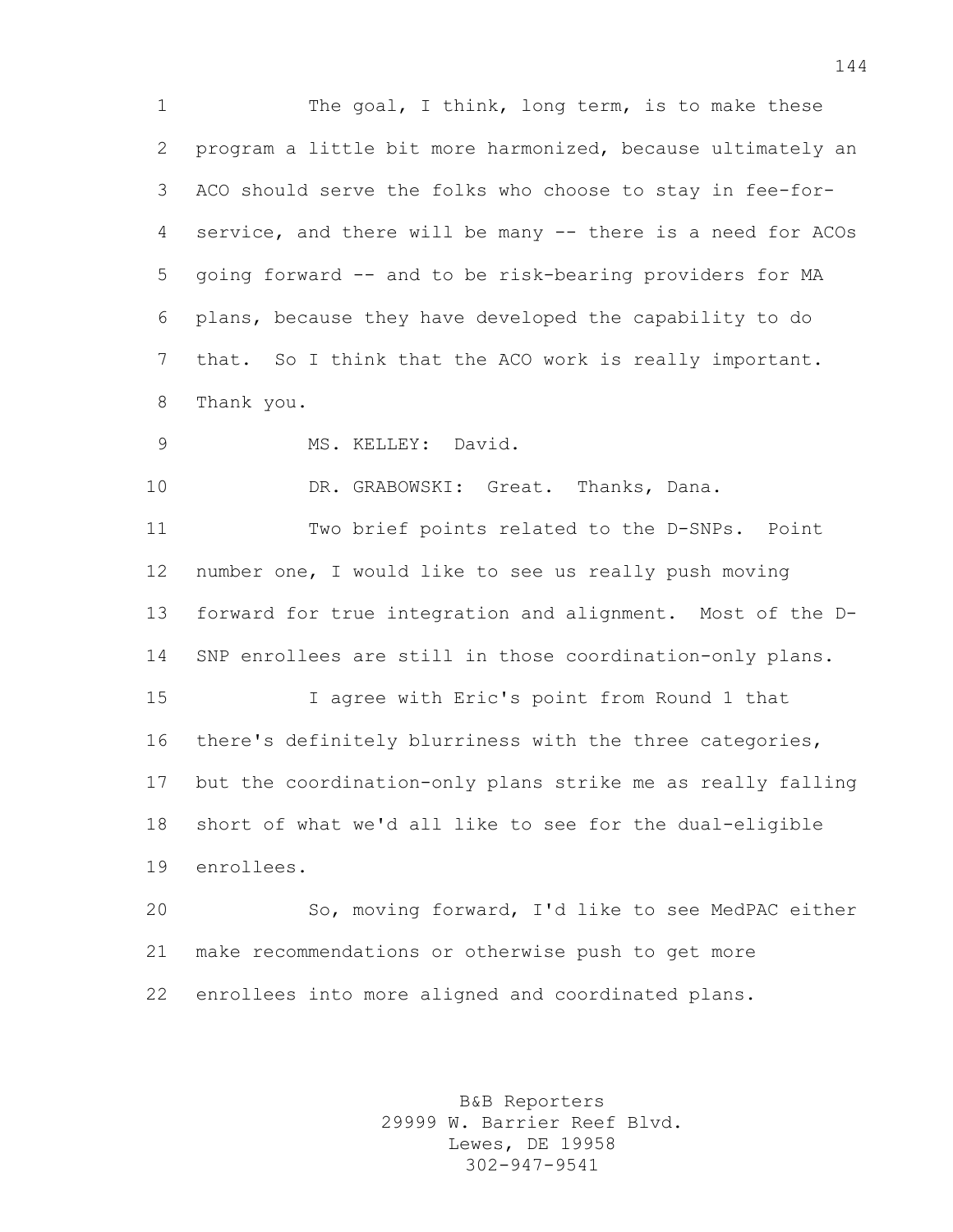Point number two -- and Dana already made this point. So I'm going to be really brief here, but I also find the reliance on HEDIS measures to evaluate the D-SNPs unsatisfactory. I did a paper 10 years ago with some colleagues where we looked at HEDIS measures as applied to the D-SNPs. The results were all over the map then, and even today, the data Eric presented today, it's really kind of mixed.

 It's a start, and I get why we're relying on it right now, but I hope in these two-year increments that MedPAC is kind of reporting on the D-SNPs that there's an evolution towards the CAHPS and the encounter data. I think we really need kind of a broader set of measures to evaluate these plans. I think if we continue to rely on the HEDIS measures, it's just going to tell the same story 16 -- mixed story over and over again.

 There are good reasons right now that Eric discussed about why CAHPS and encounter data weren't included in this round, but I hope going forward, they are incorporated.

 I'll stop there. Once again, great work by the team and look forward to seeing the final chapter. Thanks.

> B&B Reporters 29999 W. Barrier Reef Blvd. Lewes, DE 19958 302-947-9541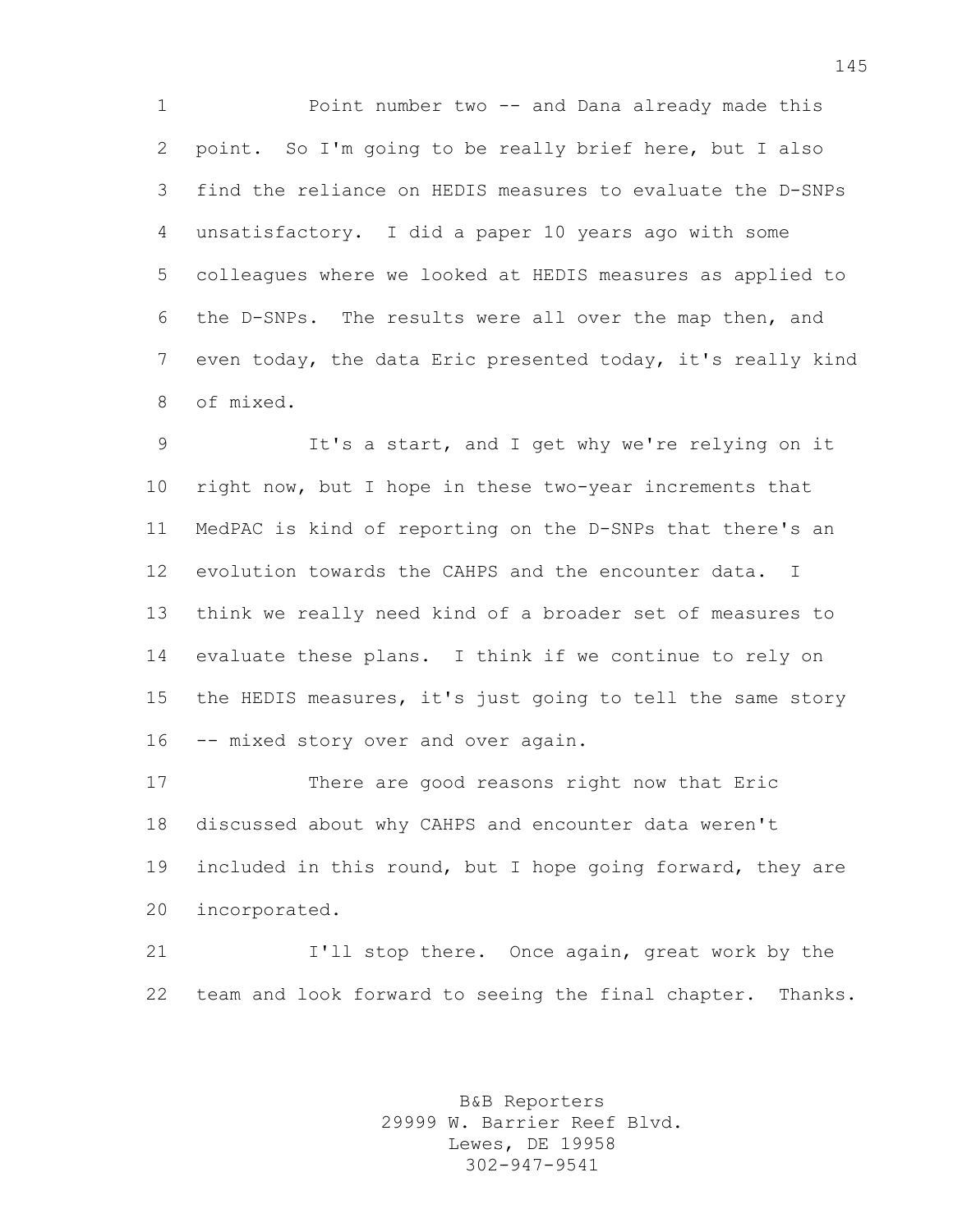1 MS. KELLEY: Larry.

 DR. CASALINO: Yeah. Two quick points about coding going back to earlier discussions. One is I'll just reiterate that I think it's fine to talk about health risk assessments and chart reviews, but to ignore the fact that health plans actually -- Medicare Advantage plans actually pay physicians and in some cases pay a specific amount, like \$20, to a physician for each diagnosis they can add, I think health risk assessments and chart reviews which is kind of a little bit esoteric to the average person on the street, but if you tell them their health plan is paying their doctor \$20 for every diagnosis they can record for them, that would kind of shock them. So I think a little bit more attention to that issue in the chapter might be warranted.

 The second point is quite different. Mike has made this point in the past, but I think it's an important one. It's important to distinguish between getting the diagnosis codes, the risk adjustment accurate, and what that means for payment of Medicare Advantage plans.

 Ideally, Medicare Advantage plans should have as complete a list of accurate codes as possible because they

> B&B Reporters 29999 W. Barrier Reef Blvd. Lewes, DE 19958 302-947-9541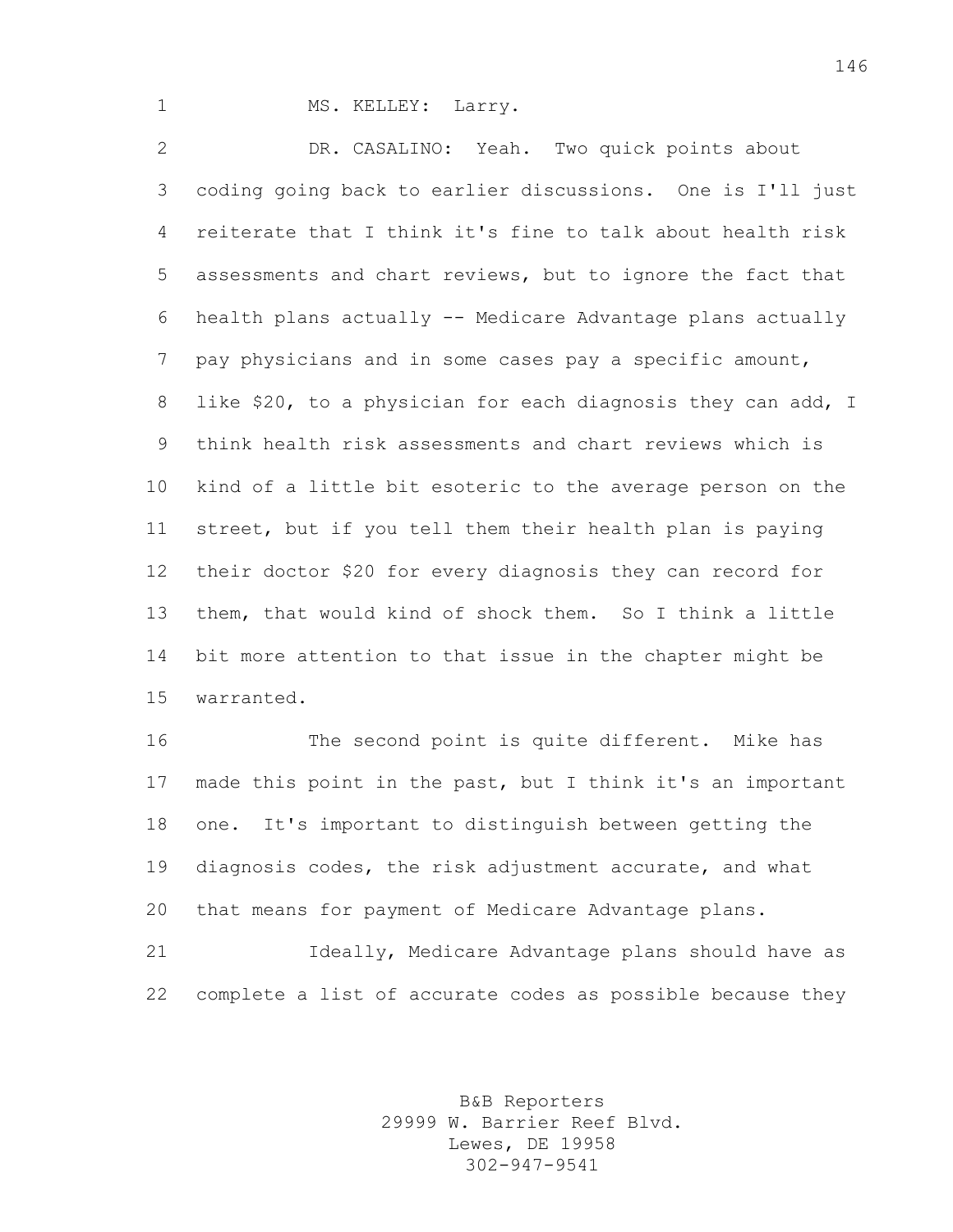1 can use that at least in theory -- and some actually do -- to improve care for their beneficiaries, for their members. So there's nothing wrong with trying to get an accurate list of codes. Obviously, there's something wrong with doing that if it's got any for involved, but leaving that side, if we had a third party, say, to get an accurate list of codes for Medicare Advantage plans, that would be great.

 But it wouldn't solve the problem of risk adjustment for MA plans based on the diagnosis codes in the fee-for-service world. There would still be this big gap between the diagnoses recorded in the fee-for-service world and the accurate diagnoses recorded in the MA plans, which would lead to MA plans being paid relatively more because 14 of the way the payment is set. Any measures to try to make the MA plans recorded of codes as accurate as possible will still not solve the fundamental problem that there will be higher coding, as legitimate as it may be, in MA compared to fee-for-service, and that will lead to higher payments. That will lead to MA plans never saving money for Medicare. So I think it's important to distinguish trying to restrict the plans to making the diagnoses accurate. That's not the same problem, as there will still be a gap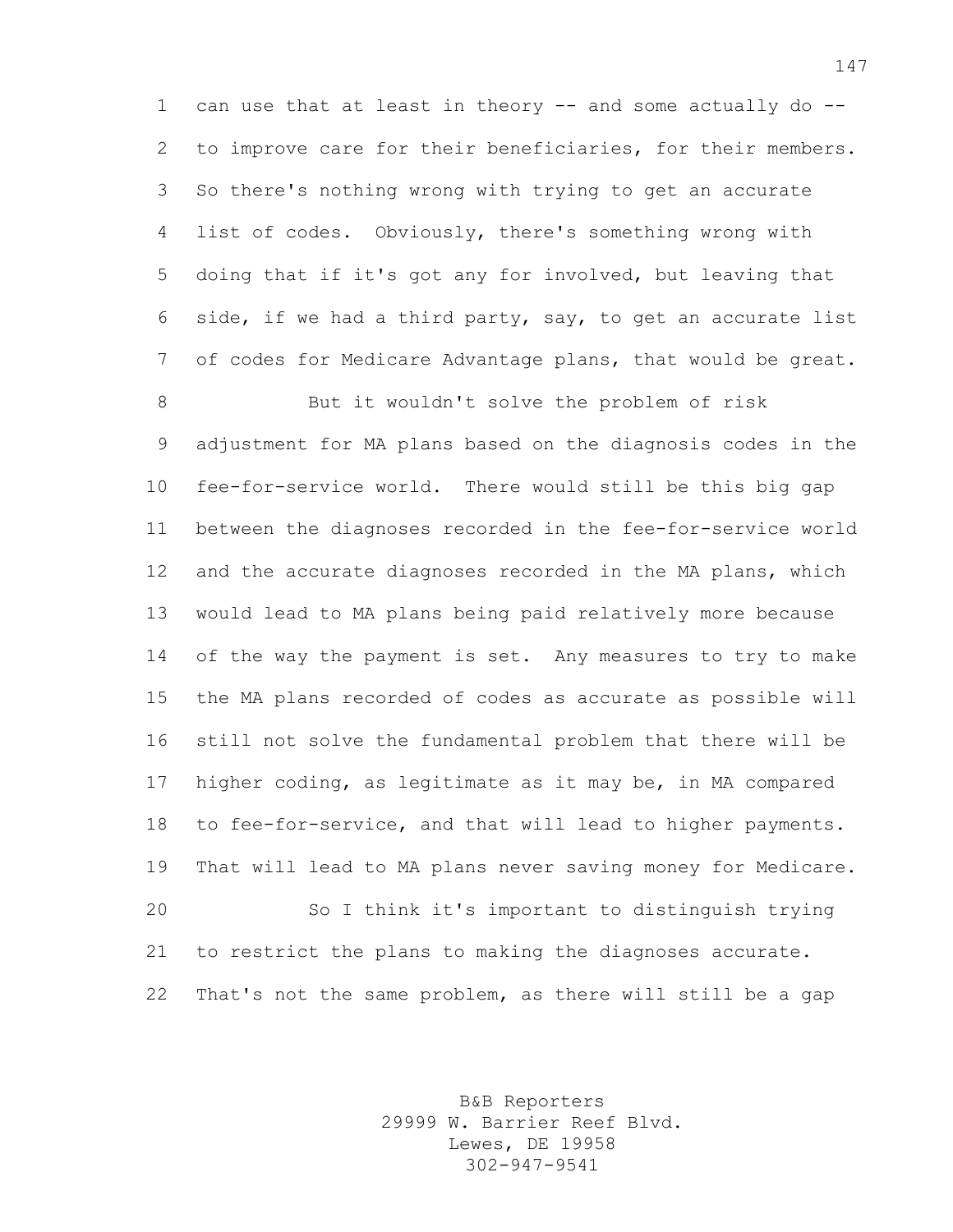between fee-for-service and MA.

That's it.

MS. KELLEY: Okay. Amol, you're next.

DR. NAVATHE: Great. Thank you.

 I'd like to make five, hopefully, relatively brief points.

7 The first point, thank you so much for this great report and the work. I'm very supportive of it, and I think it runs right into my second point, which is the Commission has already done a lot of great work on this, which I'm highly, highly supportive of and thankful for. Hopefully, we can continue to reiterate and reiterate and emphasize many of the points, where the Commission already has made great recommendations, and maybe we can drive some of those into practice.

 The third point, kind of referencing, to some extent, my Round 1 question, I think it actually would be very helpful and effective if we could take some sort of estimation strategy to identify what are the core factors that are accounting for the discrepancy, if you will, between the performance of plans in terms of how much they're spending relative to average beneficiary and how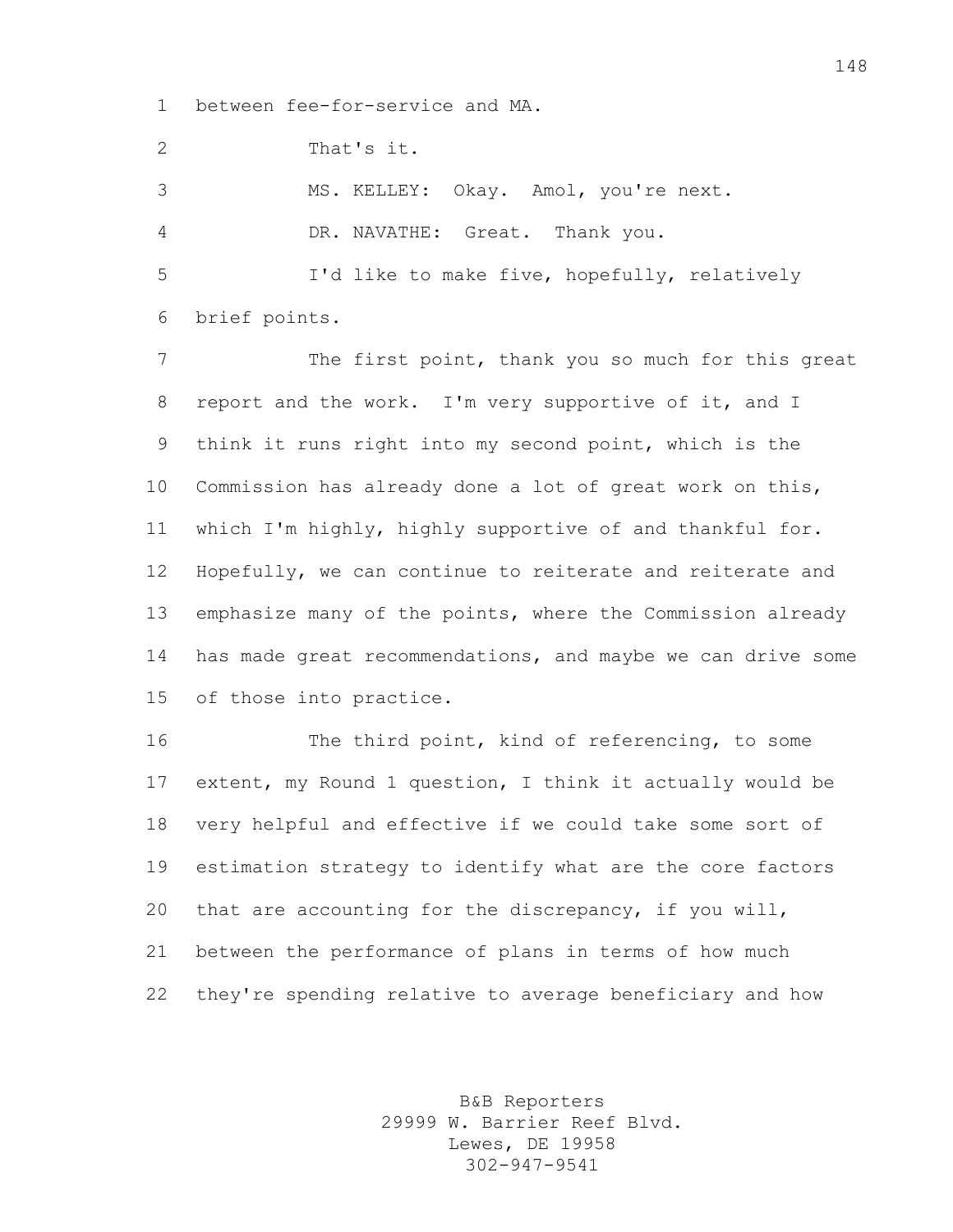much the Medicare program or the federal government is paying.

 I think it would help us to focus our efforts. I think there's understandably a lot of attention on coding. There's a lot of attention on risk adjustment. It strikes me, just from the back-of-the-envelope math that the benchmark piece and the statutory elements also have a huge role to play here. They're obviously over a decade old at this point, and I think while we've done some work on benchmarks on the bidding process perhaps, I think there may be some more work to be done on the fundamental structure of the ACA benchmark rates from the quartiles and such. So I think a top-down approach in some sense would be very helpful to help us focus our efforts.

 Fourth point, I agree with Paul and others. I think a quick check would suggest that some of the higher counties with MA penetration now are exceeding 70 percent around the New York Metropolitan Area and Western Pennsylvania and other places. I think, in fact, we should really push hard on this point because it is identifying a core vulnerability of the way that we structure MA payments based on fee-for-service and that relationship.

> B&B Reporters 29999 W. Barrier Reef Blvd. Lewes, DE 19958 302-947-9541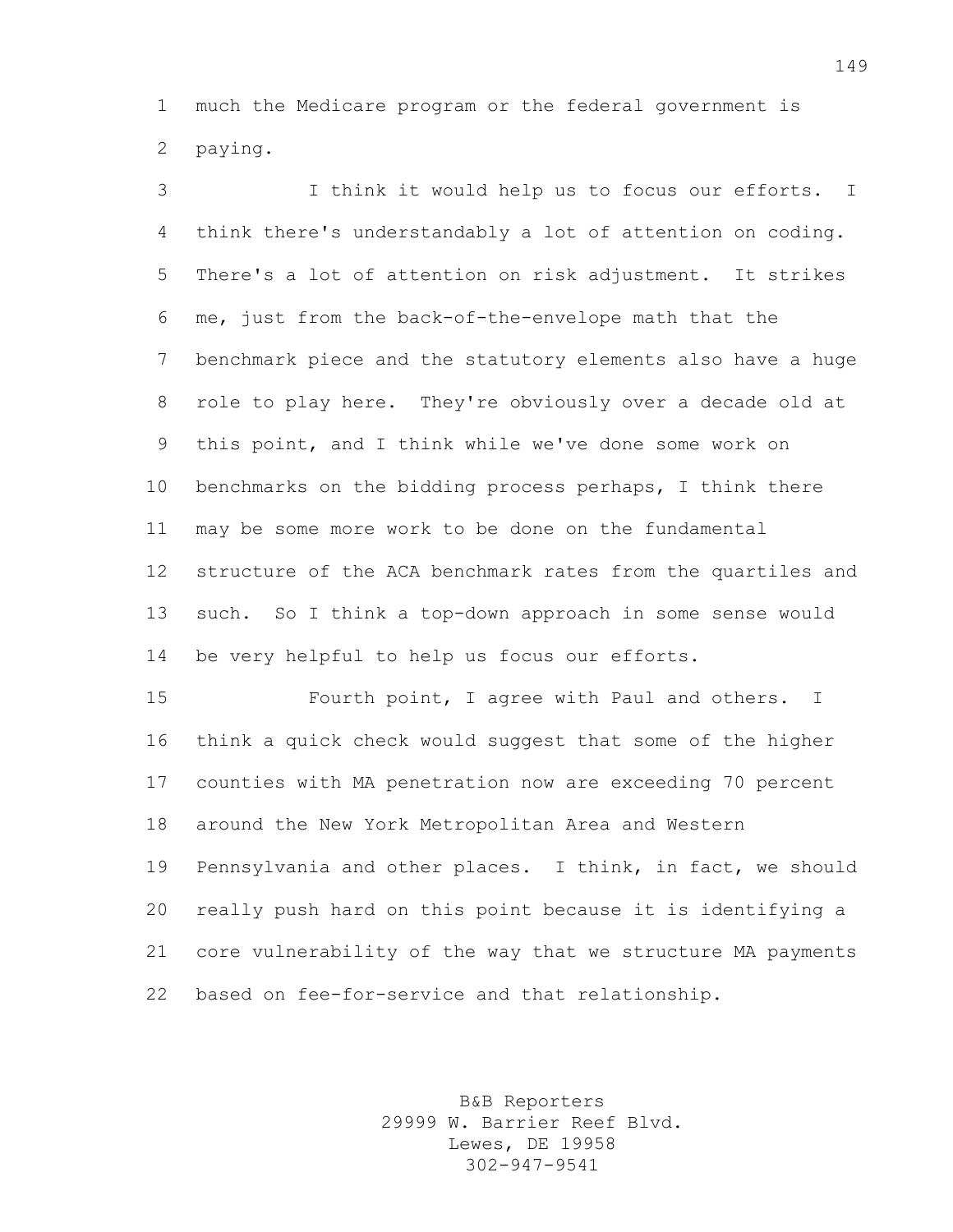1 Luis, Andy, and others, I think if we can actually do maybe some, for example, case studies of those countries to show the selection effects perhaps, the characteristics, spending patterns of the beneficiaries and how that's translating into what's happening in the MA world, that's basically a harbinger of what's to come, given the current trajectory. That's going to happen in more and more places. Those are real distortions. We have some case studies that we can do to actually illustrate what's happening there. So I think that would be well worth our time to put some effort in that domain.

 A number five point, I think we've heard a lot about some concerns -- Larry articulated them -- around how coding is actually happening. I think there is some language in this in the paper, in the report around what the Medicare program does, the government does around auditing, for example, or other interventions. I would say if there is a way for us to be even more forceful on that piece, to do more effective auditing, as well as potentially tying some real penalties there, I think others have proposed ideas. I think the idea here is to make it very visible and create a strong behavioral response and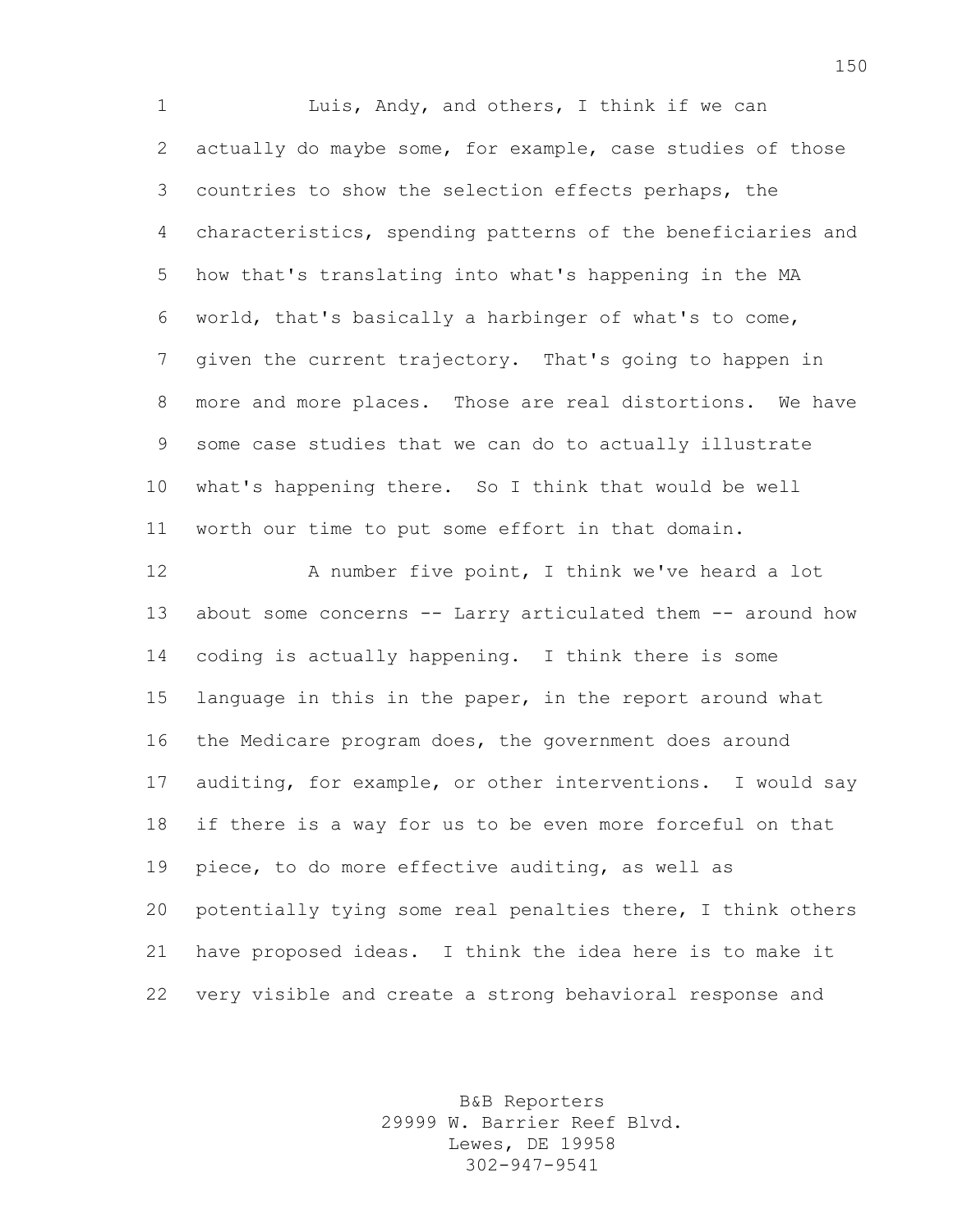complement to some of the other ideas.

Thank you.

MS. KELLEY: Marge.

 MS. MARJORIE GINSBURG: I'm not sure I'm asking for a response, but given the dominance of MA and the growing dominance of MA, isn't it time that we separate fee-for-service from MA price determinations or cost determinations? It's no longer feeling like this is as relevant as it obviously was at the beginning, and I have no idea whether MedPAC or anyone else has ever stopped to say it's time that we determine what the MA payments are going to be, but that has nothing to do with fee-for-service.

 I know we can't -- I don't think we can ask MA plans to compete with each other and dump the high-price ones. I don't think we're allowed to dump them, but perhaps it's time we rethink or think about a new way to create what the payment mechanisms need to be that has nothing to do with fee-for-service.

Thank you.

 DR. CHERNEW: So let me just say something quickly in response to that. A, Marge, yes, we were

> B&B Reporters 29999 W. Barrier Reef Blvd. Lewes, DE 19958 302-947-9541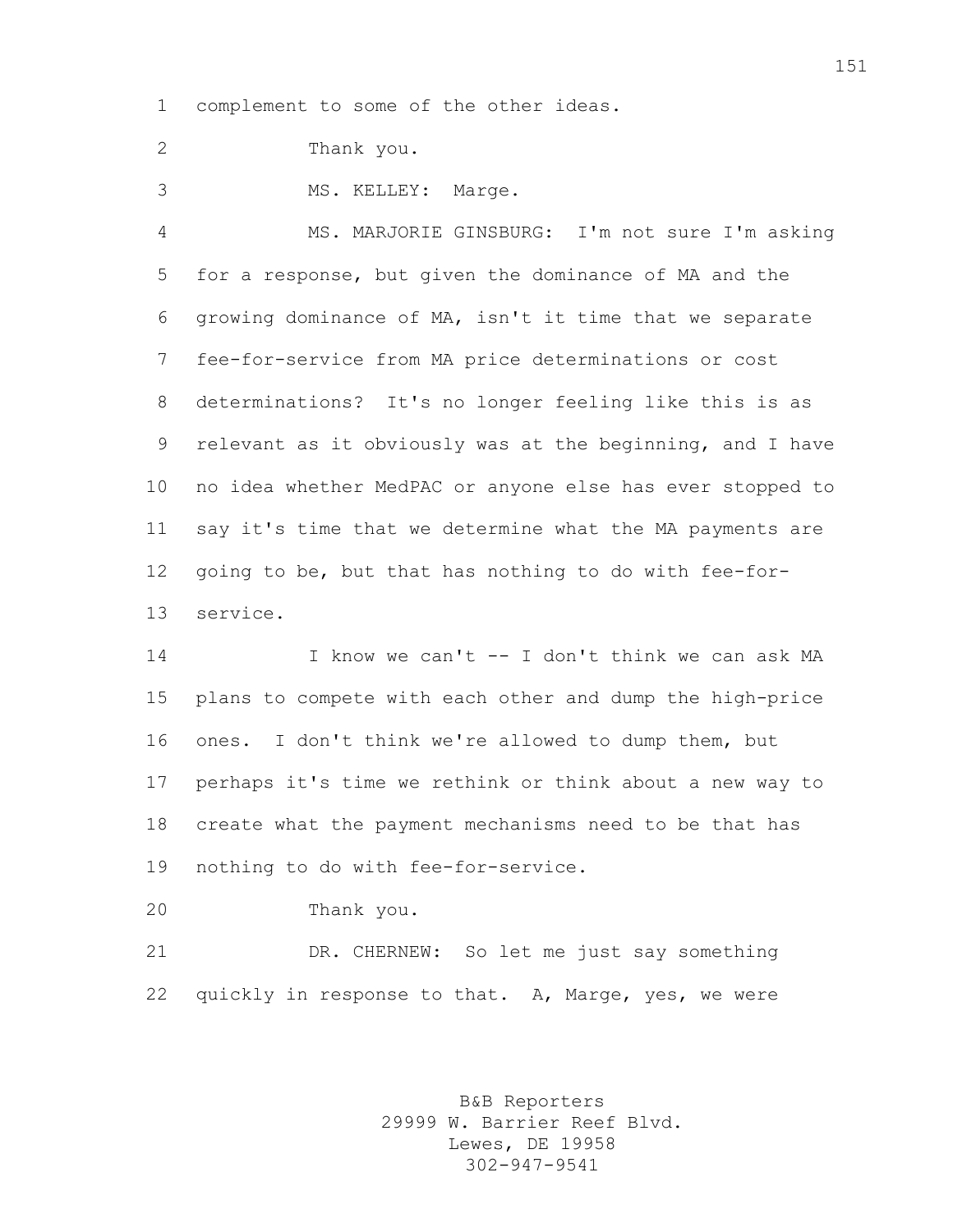continuing to think through that for both some sort of mathematical reasons but also policy reasons. In terms of doing that, the bidding, I'm not going to talk about them now. There's other ways of doing it through administrative benchmarks. We talked a little bit last session.

 But because we're sort of overtime, I will stop there, and we'll move on. I think we have one more comment, and I think it's Bruce.

9 MS. KELLEY: That's right.

 MR. PYENSON: Thank you very much. I'll talk as fast as I can.

 I want to add my voice to some of the particular issues that others have raised, in particular, as Amol mentioned, a focus on the audit process, and it's described briefly in the chapter. If we can get into this chapter something about how obsolete the current RADV is by modern standards of audits, which of course could be done in a computerized format and perhaps some of the other audit techniques.

 I want to compliment Brian on his idea that if there's a high portion of people who are coded with a condition but not treated, that's suspect and probably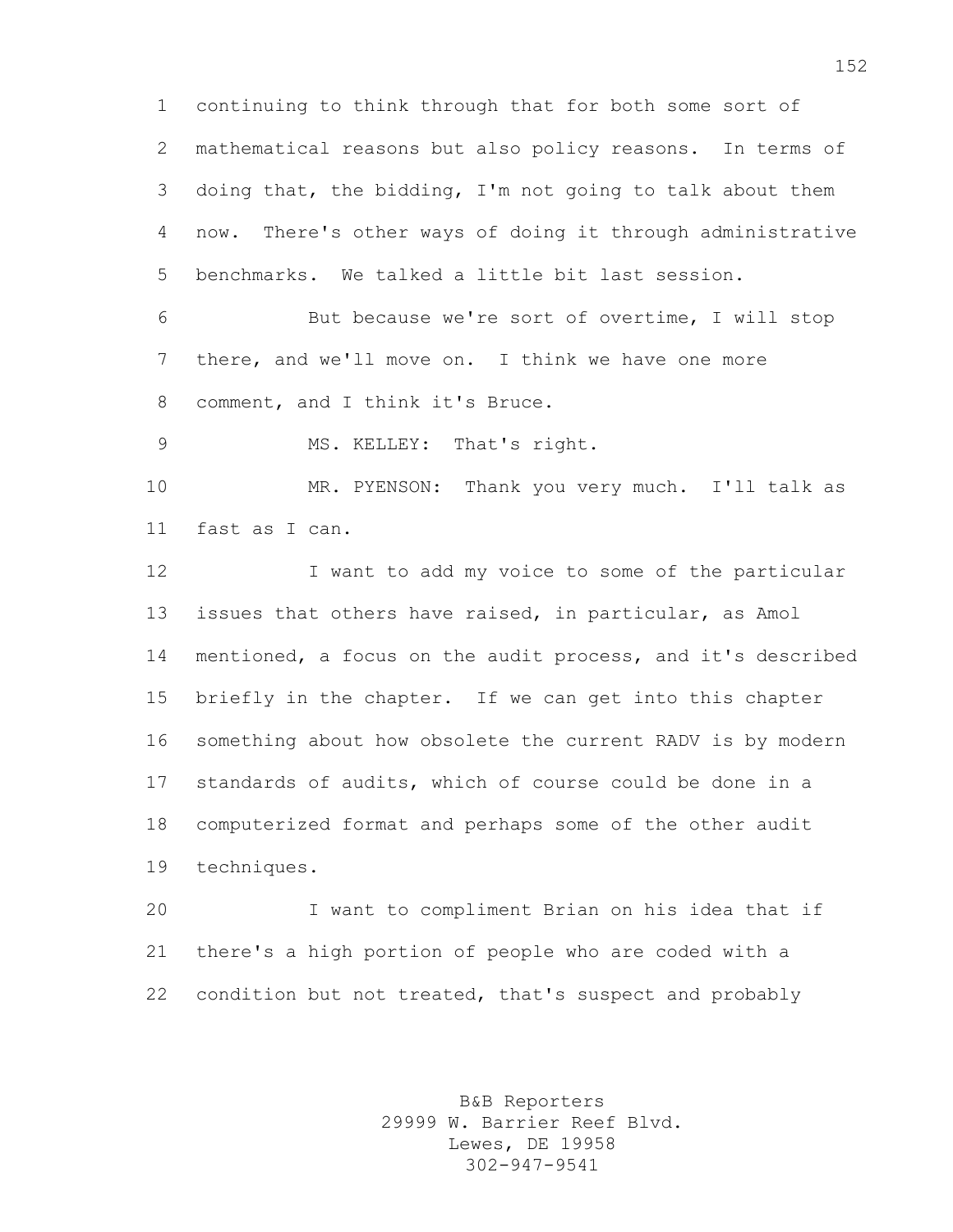identifies problems with in quality or coding; for example, lots of people coded with depression but hardly any treated.

 Brian also had the idea of a velocity adjustment in addition to the risk score adjustment, where the velocity would be the increase in risk scores and to redistribute that among the plans, which would be more equitable.

 Perhaps some of the current Commissioners will recall that several years ago, I had suggested that we move bidding to a two-year basis, and I think that there might be more evidence that that would make sense in the context of the findings of this chapter and the more than adequate growth of MA, that locking in beneficiaries, locking in bids, and risk scores and other phenomena like that for a two-year period would ease the administration and the chaos of the annual cycle but also do things to bring stability and less gaming.

 Also, I want to lend my support to Paul's statement that it's time to revisit the impact of Medigap. It's been a number of years since the Commission has looked 22 at that, and that impact of Medigap on benchmarks, I think,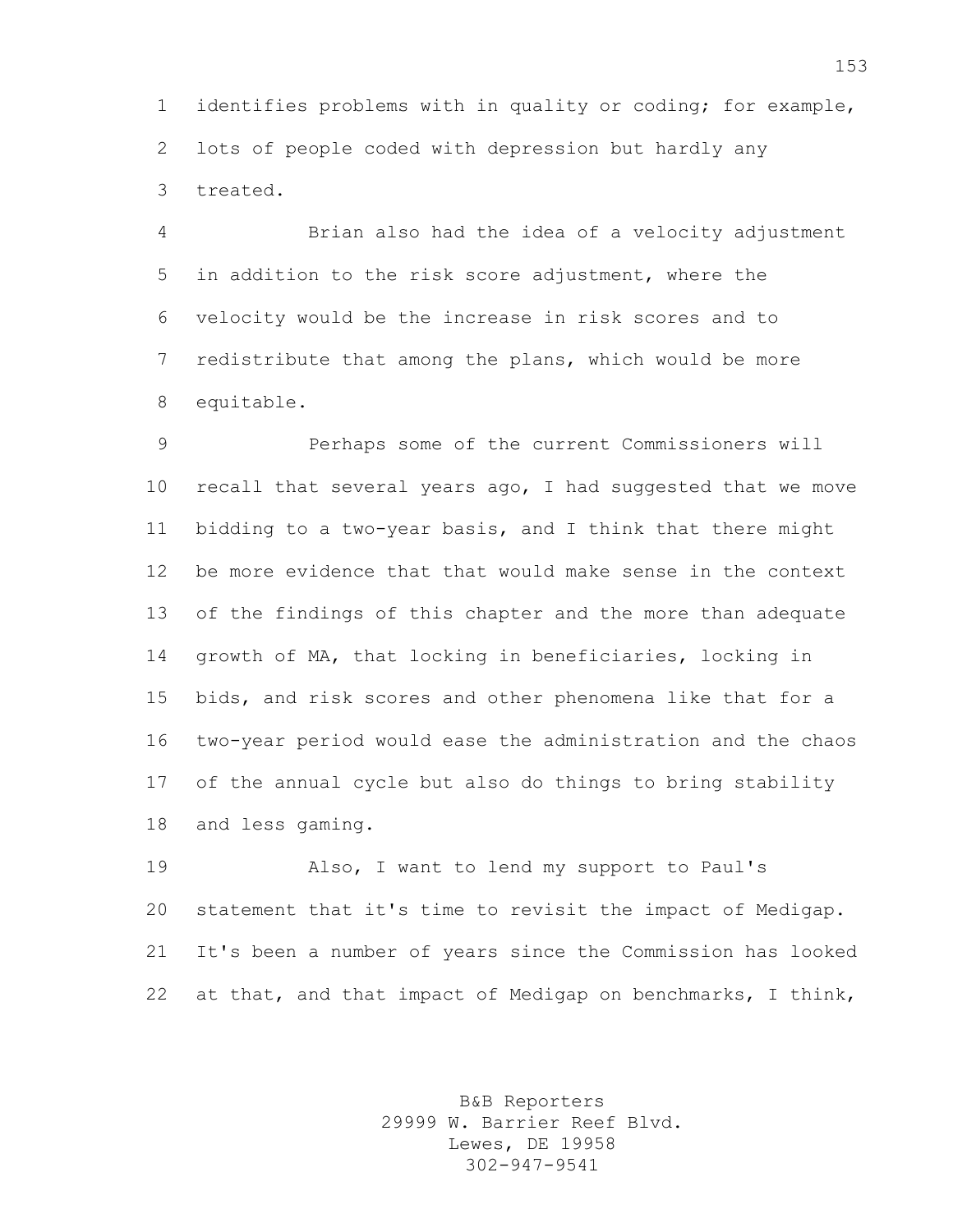is quite significant and is a part of what's funding the supplemental benefits.

 Thank you. To the extent we can get all of that or some of that into this chapter, I'd appreciate it. DR. CHERNEW: Thanks, Bruce. We're going to break in a second. Let me summarize quickly, and before I do, in case I forget -- 8 DR. PAUL GINSBURG: I have one comment, if you have a second. 10 DR. CHERNEW: Okay. We are, in fact, 20 minutes over, Paul, but -- DR. PAUL GINSBURG: Okay. Well, let me go quickly. You know, the point that Marge made about breaking the link between MA benchmarks and fee-for-service is very important. There have been proposals about how to do competitive bidding for MA only, and I'm an author of one of them. But I do think that there is so much more that we could accomplish in the near term by doing the administrative things that we've been doing that we really shouldn't lose our focus because there's a lot of potential here.

Thanks.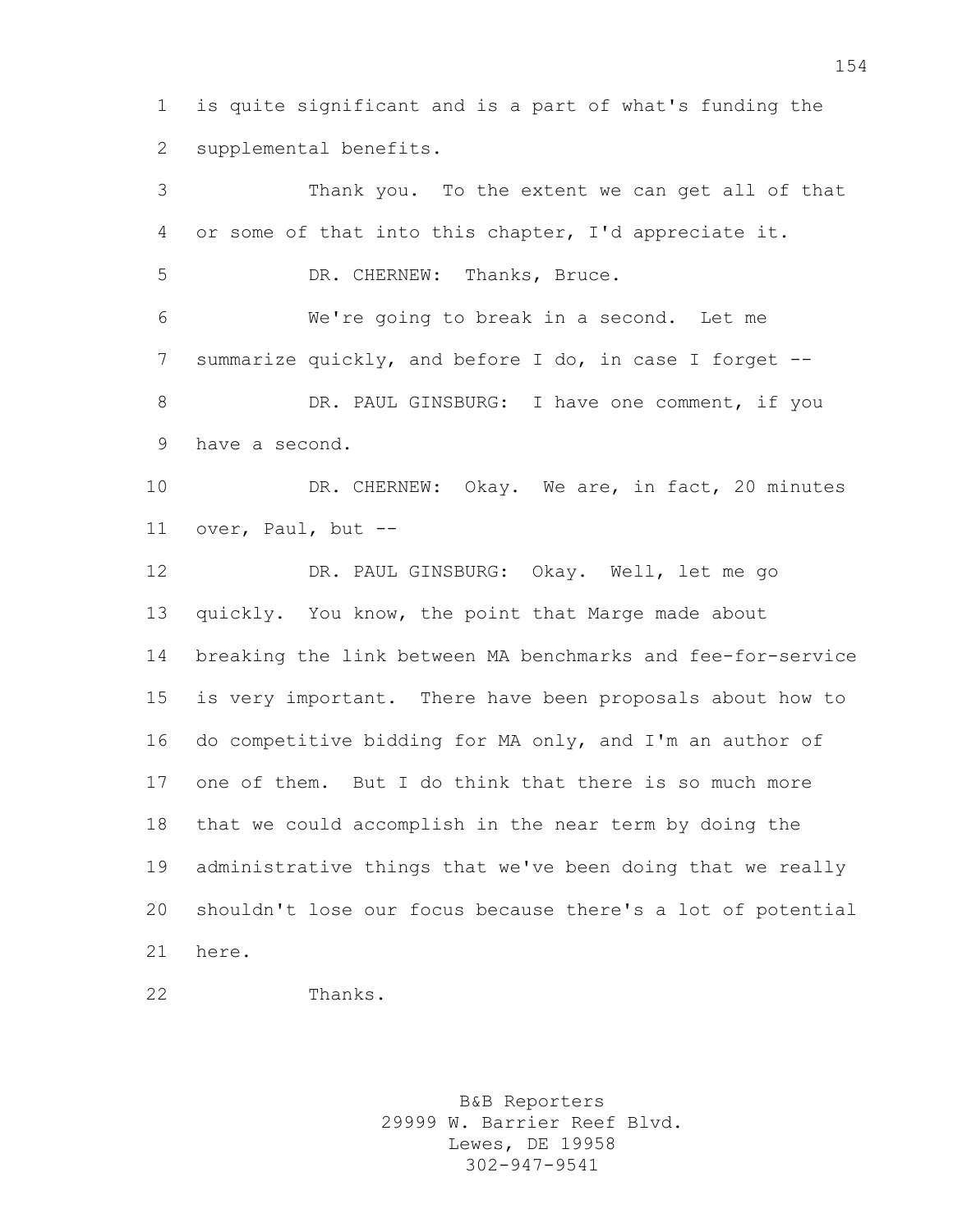1 DR. CHERNEW: Thanks, Paul.

 So I was going to say to those listening, please -- I imagine they have comments on the APM in this chapter. They can be sent to MeetingComments@MedPAC.com. So please do that. We really do want to hear your general comments or your specific comments for that matter.

7 My very quick summary in five bullet points are, first, there is strong Commission support for MA, and I hope that didn't get lost in a lot of the tone of this conversation. Two, I think there is a belief that Medicare Advantage plans can be more efficient that fee-for-service, and there's an understanding that those efficiencies can lead to added benefits, particularly for disadvantaged populations. We're quite aware of that, and we understand and believe that, in fact, it is important.

 All of that being said, it remains problematic if the payment system, MA system overall, for whatever reasons, be it coding or other things, increases overall Medicare program spending, and so we have from last year an existing recommendation intended to help policymakers calibrate sort of what I will call the "benchmark benefit tradeoff," and just for people who are listening, we are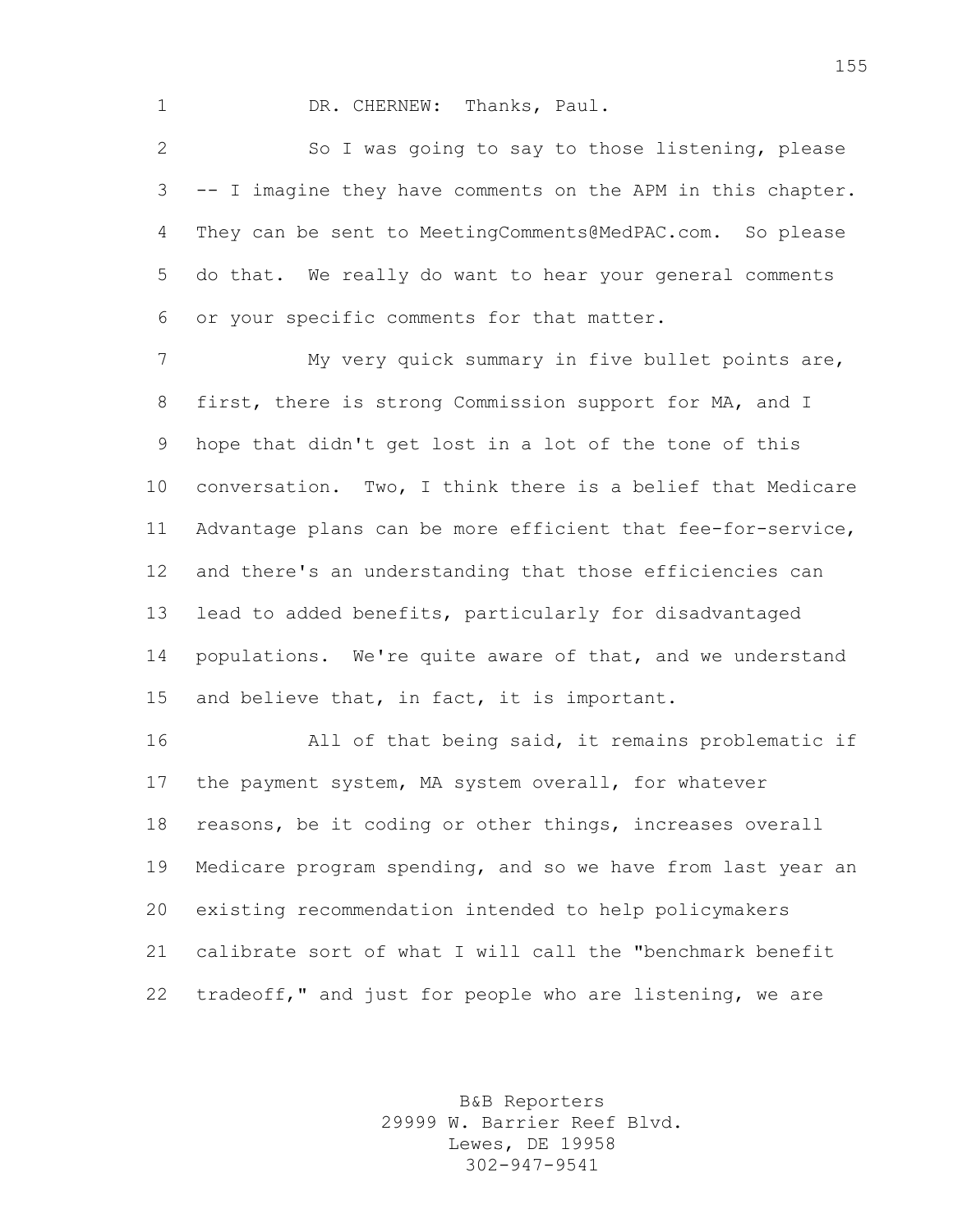going to continue to do work to try and understand the value from those added benefits because it's really important that when we have added benefits that they actually provide value. And I think there's some concern that they're not providing as much value as the added benefits otherwise might. So that's my summary. We are going to come back after what is now an abbreviated lunch and I would say a very rewarding morning set of sessions. We will be back at 2:00 to talk about Part D. 11 Jim, do you want to add anything? 12 [No response.] DR. CHERNEW: All right. Then thanks, everybody. We will see you at two o'clock. 15 [Whereupon, at 1:22 p.m., the meeting was recessed, to reconvene at 2:00 p.m., this same day.]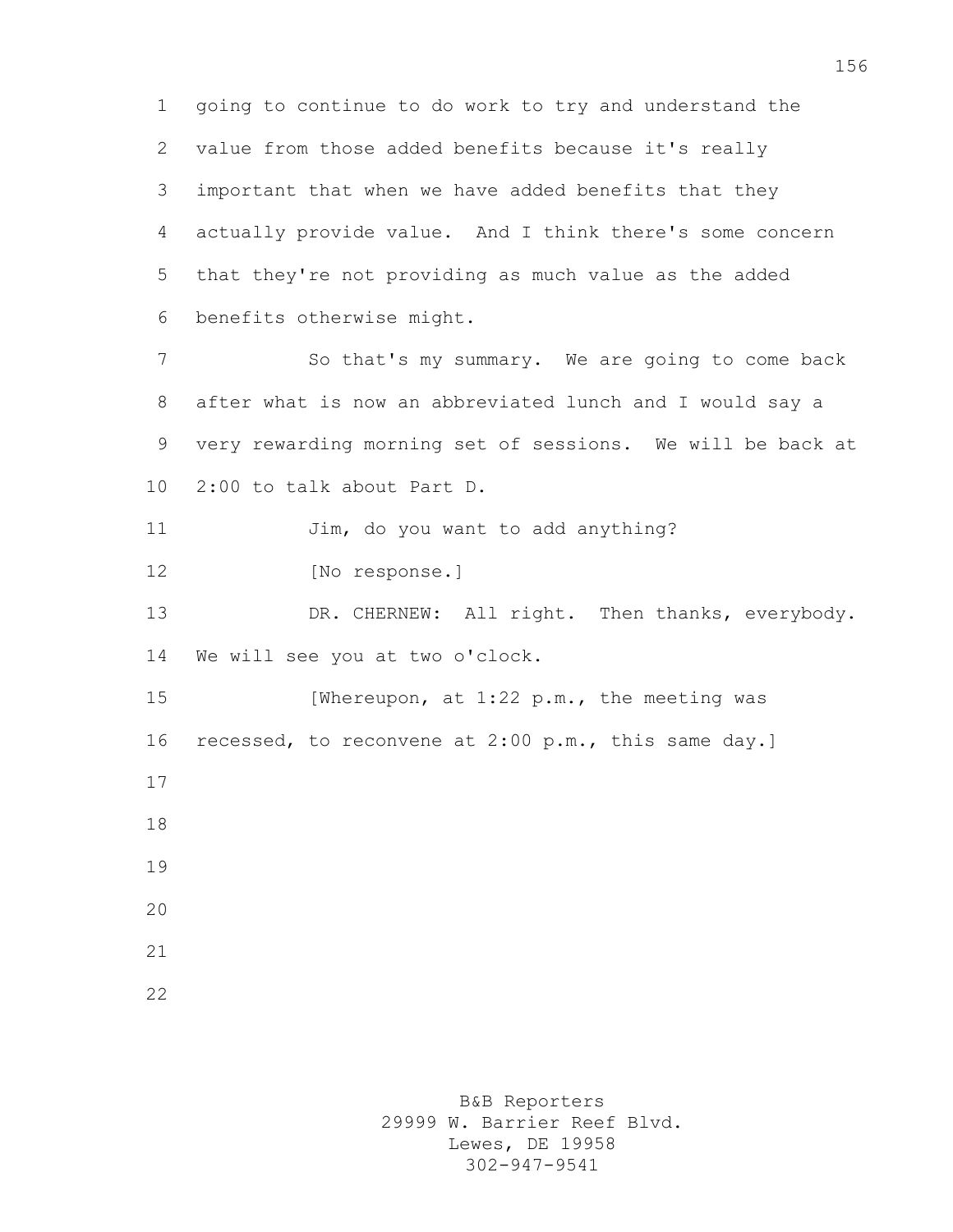AFTERNOON SESSION 2 [2:01 p.m.] DR. CHERNEW: Welcome back, everybody. This is the last session of our January 2022 meeting. It is on the Medicare Part D program, for our status report, and I am going to, without further ado, turn it over to Rachel and Shinobu. Rachel. DR. SCHMIDT: Good afternoon. Shinobu and I are here to present our annual status report on Part D, Medicare's outpatient drug benefit. This material will be a chapter in the Commission's upcoming March report. We would like to thank our colleague, Eric Rollins, for his help with this work. As a reminder to the audience, a PDF of these slides is available at the right-hand side of your screen. In the interest of time, I'm going to touch on just a couple of points on this background slide. Part D provides Medicare beneficiaries with access to prescription drug coverage by using private plans that compete to deliver pharmacy benefits. Medicare subsidizes about 75 percent of premiums for basic benefits for all enrollees. The program was intended to have plan sponsors bear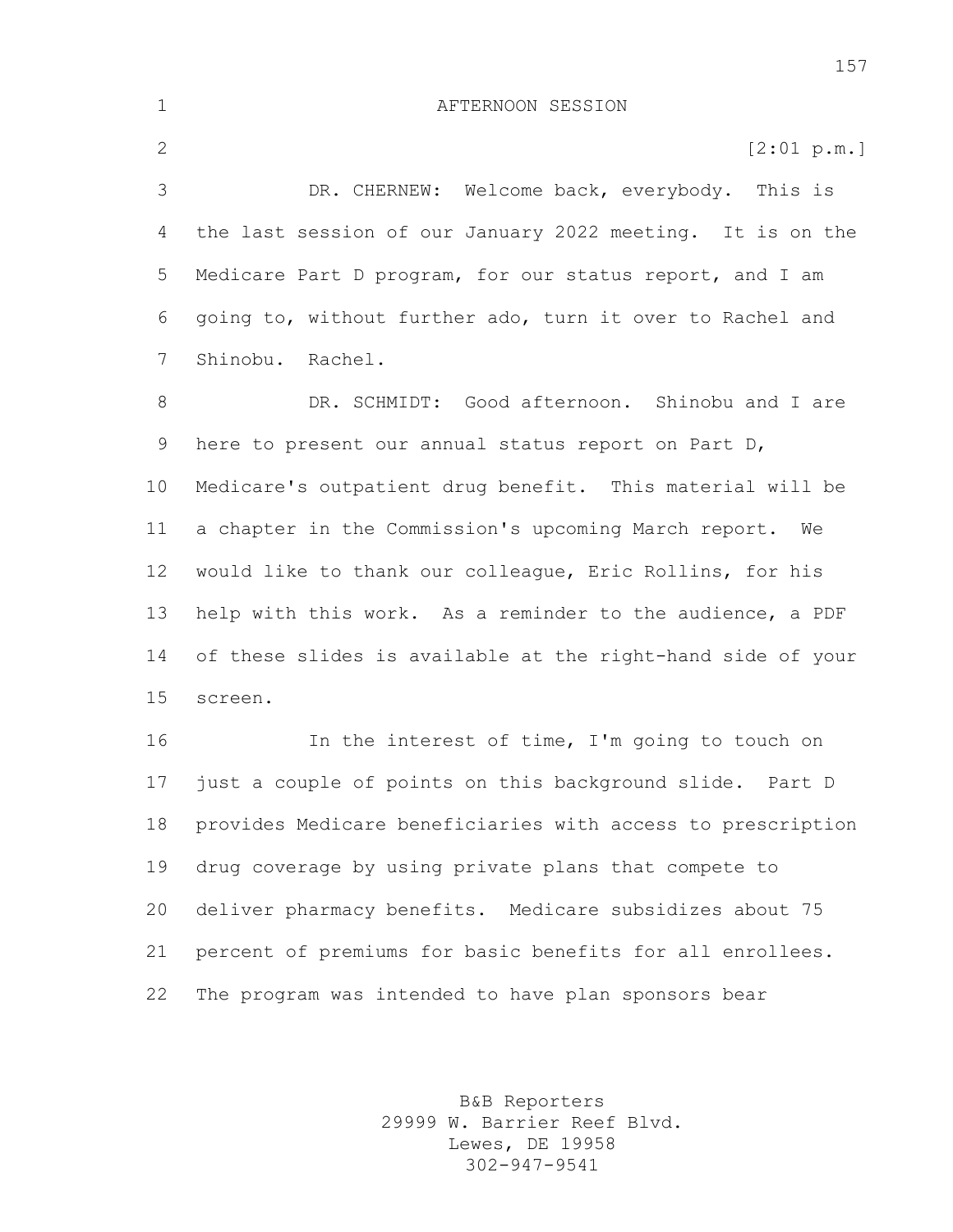financial risk for enrollee spending so sponsors would have incentive to manage benefits through formularies and through cost sharing.

 Plan sponsors must be licensed to bear insurance risk, and most large sponsors are vertically integrated and own their own pharmacy benefit manager. Plan sponsors and their PBMs take part in a couple of sets of negotiations. One is with pharmacies, to set up networks and agree on payment rates for prescriptions and post-sale fees. The other negotiation is with manufacturers of brand-name drugs over formulary placement and post-sale rebates. Under current law, the Secretary is prohibited from interfering in these negotiations.

 Today, the structure of Part D's benefit has plan sponsors bearing relatively financial risk in certain phases of the benefit. Part D now actually has two standard benefits, one for enrollees without low-income subsidies, on the left, and another for those with the LIS, on the right.

 Focus if you will on the blue parts of the bars. Those are the portions where plan sponsors bear financial risk for enrollee benefits. You can see that for either

> B&B Reporters 29999 W. Barrier Reef Blvd. Lewes, DE 19958 302-947-9541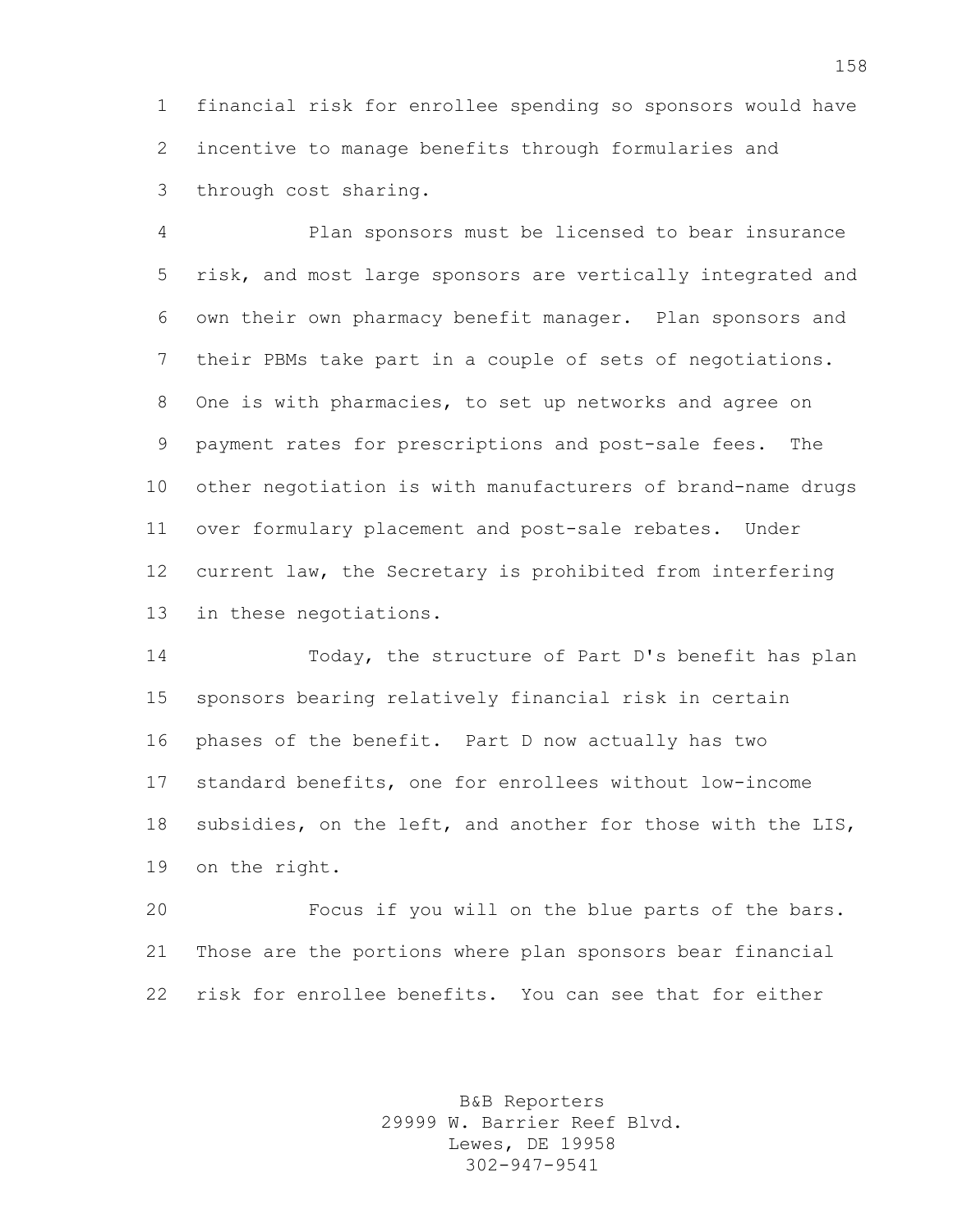case, plans don't bear much risk in the coverage gap or in the catastrophic phase above the out-of-pocket threshold where Medicare pays 80 percent of costs.

 There are other problems with this benefit structure, but relatively low plan liability for benefits undermines plans' incentives to manage spending. At the same time, plan sponsors and their PBMs collect rebates from drug manufacturers that can be larger than their benefit liability.

 The total amount of rebates and post-sale fees that plan sponsors and PBMs negotiate from manufacturers and pharmacies has grown rapidly. You can see that in 2007, it made up less than 10 percent of the aggregate amount of Part D prescription spending, but by 2020, it was about 28 percent. Plan sponsors use rebates and pharmacy fees primarily to offset drug spending that they would otherwise be paid with premiums, so enrollees benefit because it keeps their premiums lower. However, enrollees who pay coinsurance are paying a percentage of the higher gross price at the pharmacy. For Part D, when we looked at the average price of all brand prescriptions over time before and after rebates, rebates haven't restrained growth

> B&B Reporters 29999 W. Barrier Reef Blvd. Lewes, DE 19958 302-947-9541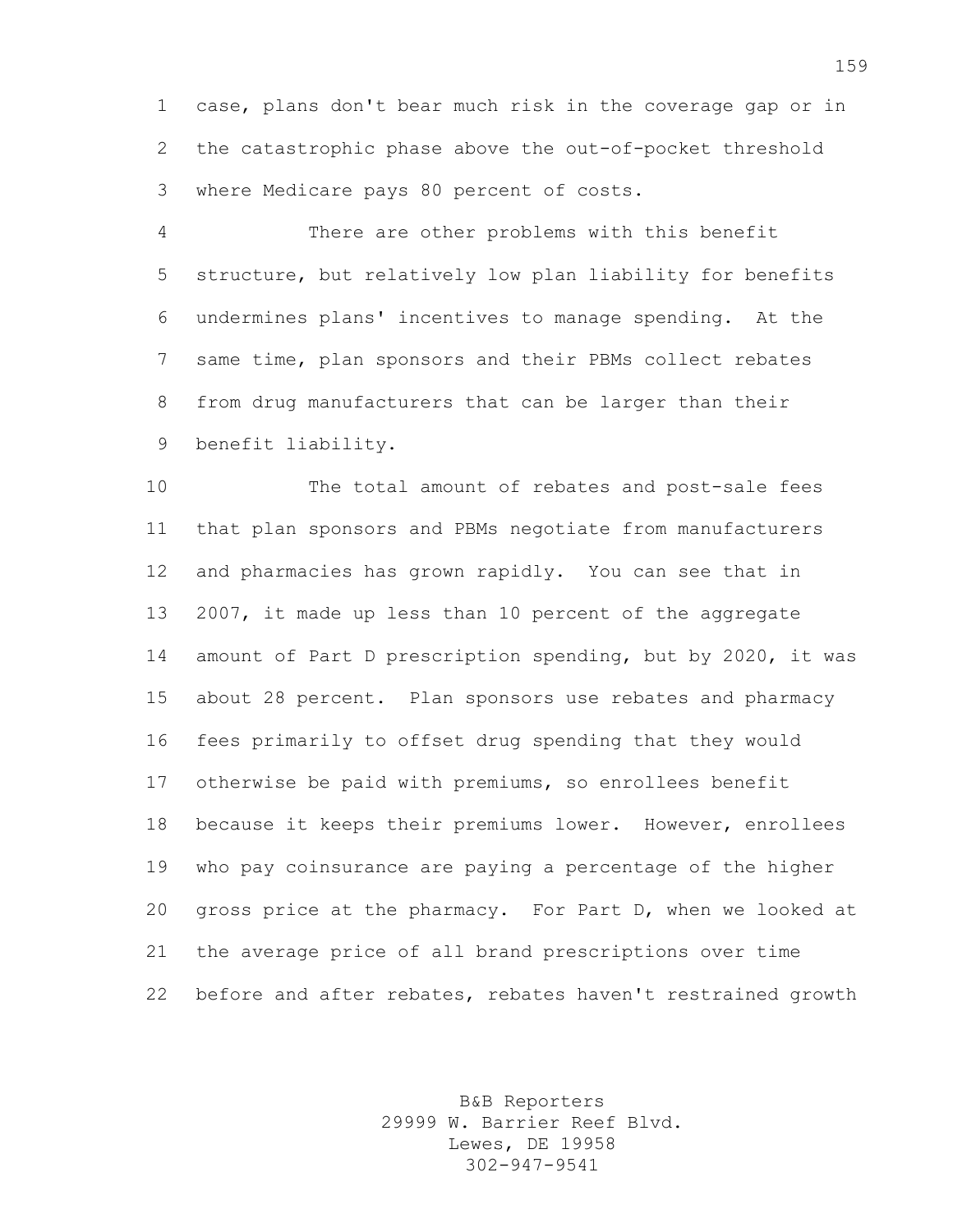in that average price by very much.

 Over the next few slides, I want to point out some notable trends. First, in 2021, Part D's enrollment of about 48 million and was split pretty evenly between stand-alone prescription drug plans and Medicare Advantage drug plans, which is a dramatic shift from the start of the program. You can see in the orange line how over time Medicare Advantage drug plan enrollment has grown steadily, consistent with more rapid growth in Medicare Advantage enrollment than in fee-for-service Medicare.

 This movement is also true for low-income subsidy enrollees, who used to be predominantly in fee-for-service Medicare and in standalone PDPs. The blue line shows the share of LIS enrollees in Medicare Advantage drug plans. LIS enrollment has increased dramatically as MA-PD plan sponsors have offered more generous drug coverage and introduced special needs plans geared toward dually eligible beneficiaries.

 In 2021, the overall Part D mean monthly premium declined by 3 percent to \$26. That is an average across all types of plans including both PDPs and MA-PDs. Part D premiums have stayed within a few dollars of \$30 per month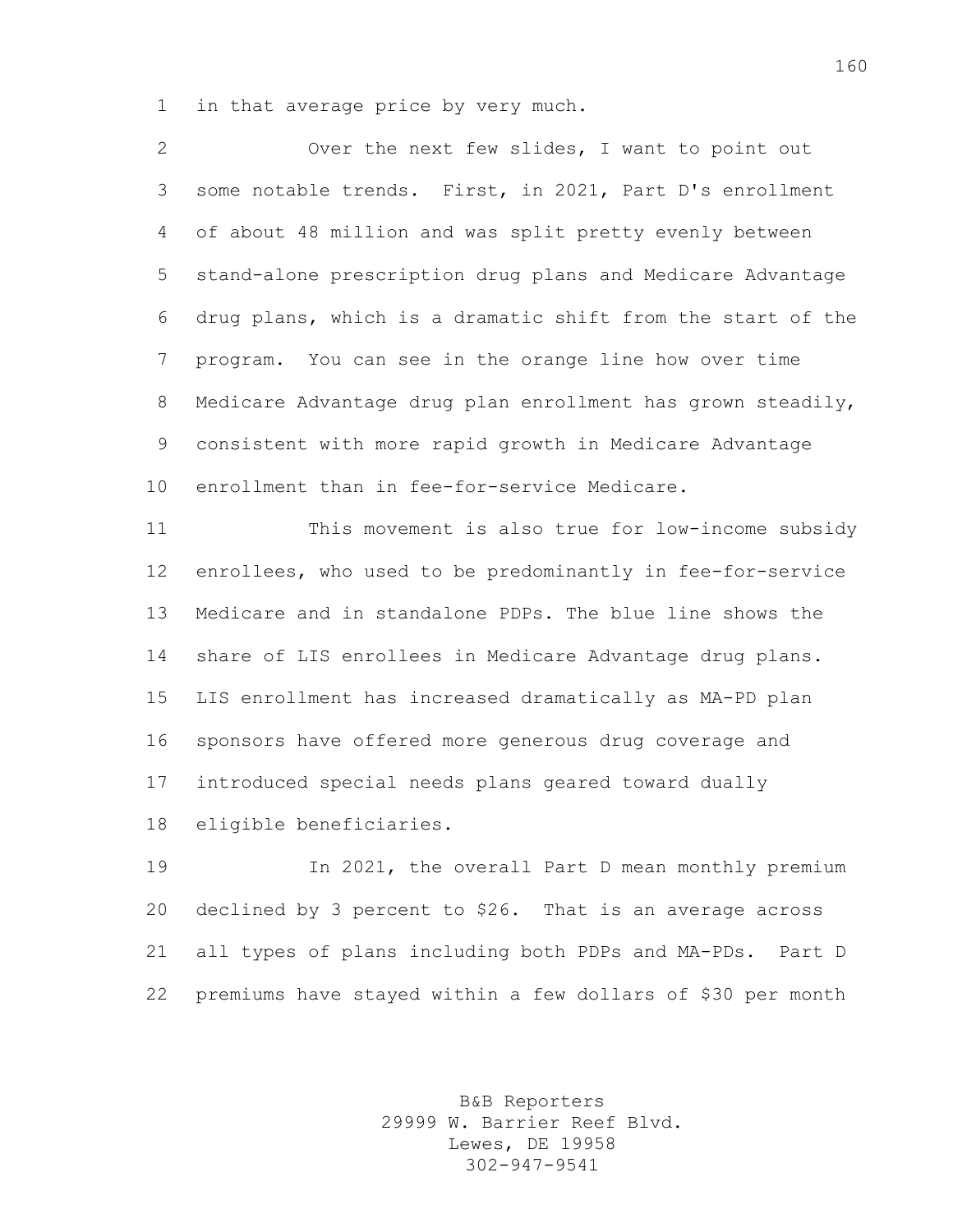since about 2010, but the overall average hides a lot of variation.

 An important thing to remember is that Medicare Advantage drug plans can use part of their Part C payments to reduce Part D drug premiums. So in 2021, MA-PD enrollees paid an average Part D premium of about \$15 per month, but got an additional \$40 worth of pharmacy benefits monthly beyond their Part D premium. Meanwhile, PDP enrollees paid an average of \$38 per month.

 For 2022, plan sponsors are offering 7 percent more MA-PDs and a whopping 19 percent more special needs plans over the previous year. Those new plans more than offset a 23 percent drop in the number of stand-alone PDPs. The sharp decline in PDPs and in PDPs that are premium-free to low-income subsidy enrollees is due primarily to mergers that have taken place among plan sponsors, along with CMS's rule that a plan sponsor can only offer 3 PDPs per region. Nevertheless, each region still has at least four benchmark PDPs available to LIS enrollees.

 Another notable trend is that the small share of enrollees who reach Part D's catastrophic phase has been accounting for a growing share of overall prescription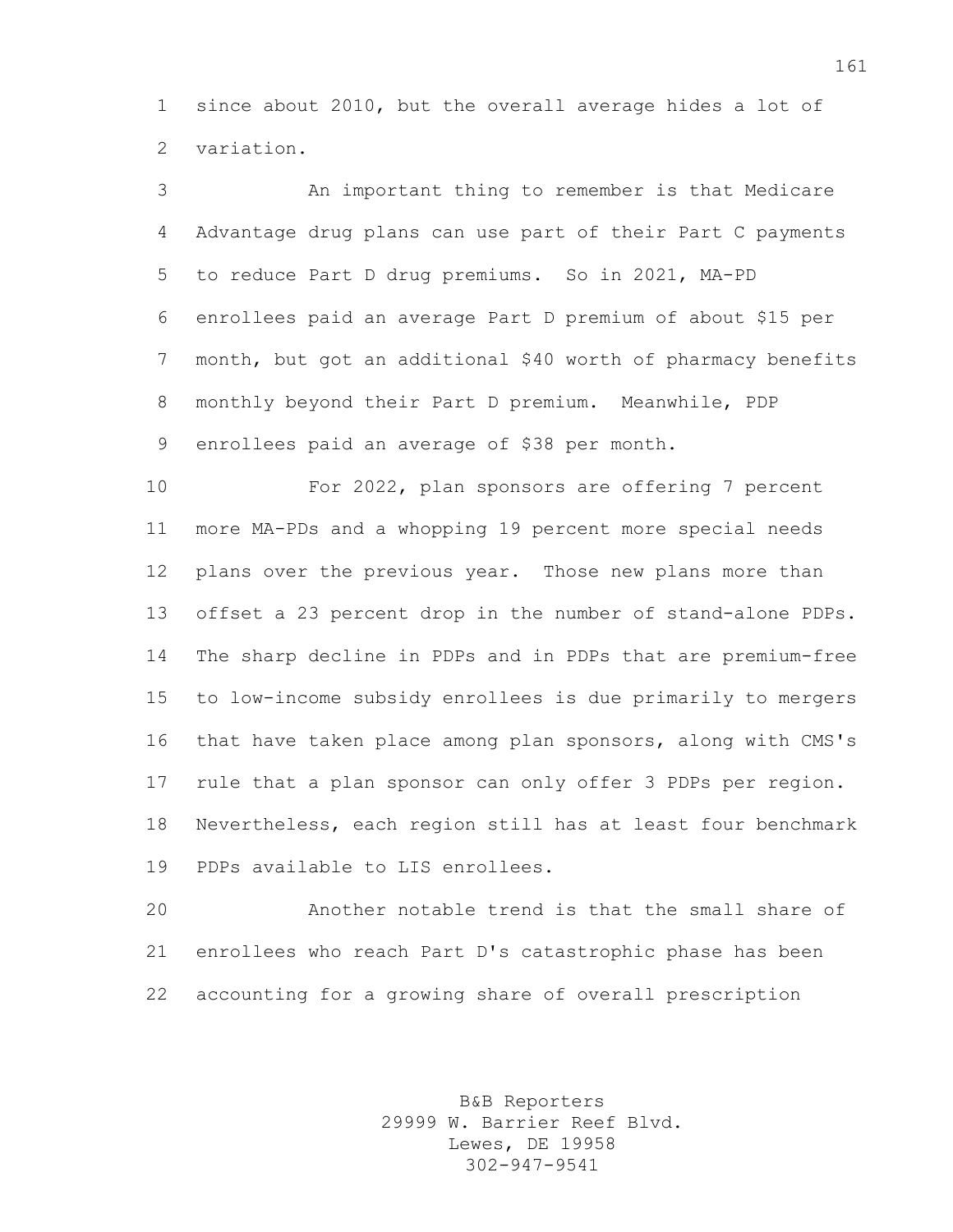spending. The blue line at the bottom shows that over time, about 8-9 percent of enrollees has reached the catastrophic phase. The orange line shows all drug spending for those individuals as a share of gross Part D spending. You can see that over time, that share has grown, making up over 60 percent by 2020, so overall Part D spending has gotten more concentrated among high-cost enrollees.

 From the perspective of plan sponsors, this affects how they bid. Remember that Medicare covers 80 percent of costs in the catastrophic phase, so as high-cost enrollees account for more of the spending, sponsors expect more and more of their payments to come from Medicare's reinsurance instead of enrollee premiums and capitated direct subsidy payments.

16 16 In the chart on the right, the orange parts of the bars show how much plans thought they would get in cost-based reinsurance payments when they bid, while the blue and gray parts reflect premiums and capitated payments. You can see how reinsurance has grown and the direct subsidy in gray has declined. In fact, in 2022, the national average bid suggests that Medicare's average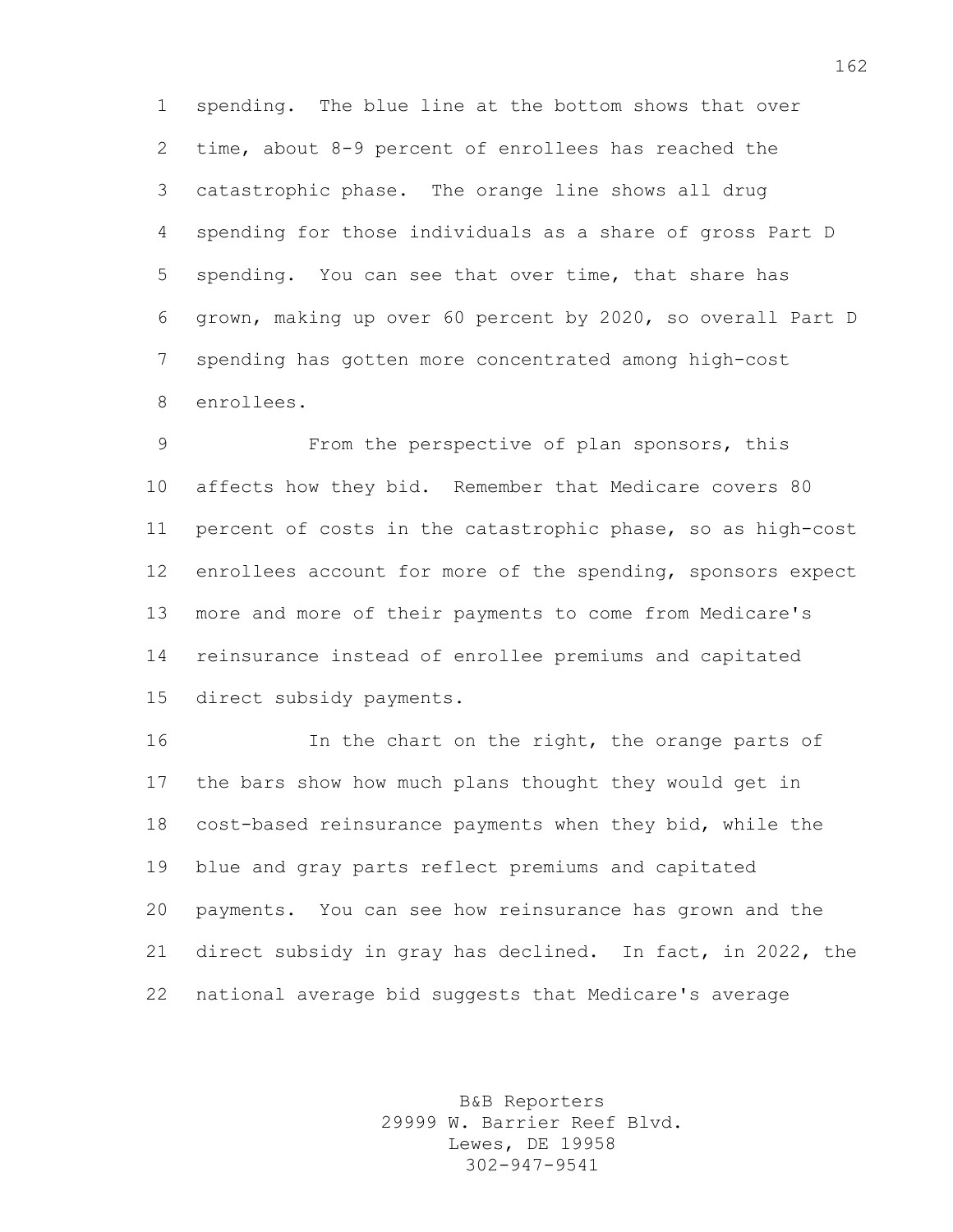capitated payment to plan sponsors is just \$5 per member per month, compared with about \$93 per member per month in expected reinsurance.

 And now Shinobu will describe in more detail how this catastrophic phase changed for 2020.

 MS. SUZUKI: In 2020, the statutory increase in the annual out-of-pocket threshold increased spending in the coverage gap. The out-of-pocket threshold increased by \$1,250.

 From beneficiaries' perspective, the higher out- of-pocket threshold does two things. First, it delays the point at which an individual reaches the catastrophic phase. You can see this in the line at the top. This shows the estimated average gross spending at the out-of- pocket threshold. In 2019, an enrollee with an average mix of brand and generic drugs would have reached the catastrophic phase at about \$8,100 in gross spending. That amount rose to over \$9,700 in 2020.

 Second, it increases spending in the coverage gap where those without the low-income subsidy pay 25 percent coinsurance. For an average non-LIS enrollee, total gross spending in the coverage gap increased from about \$4,300 in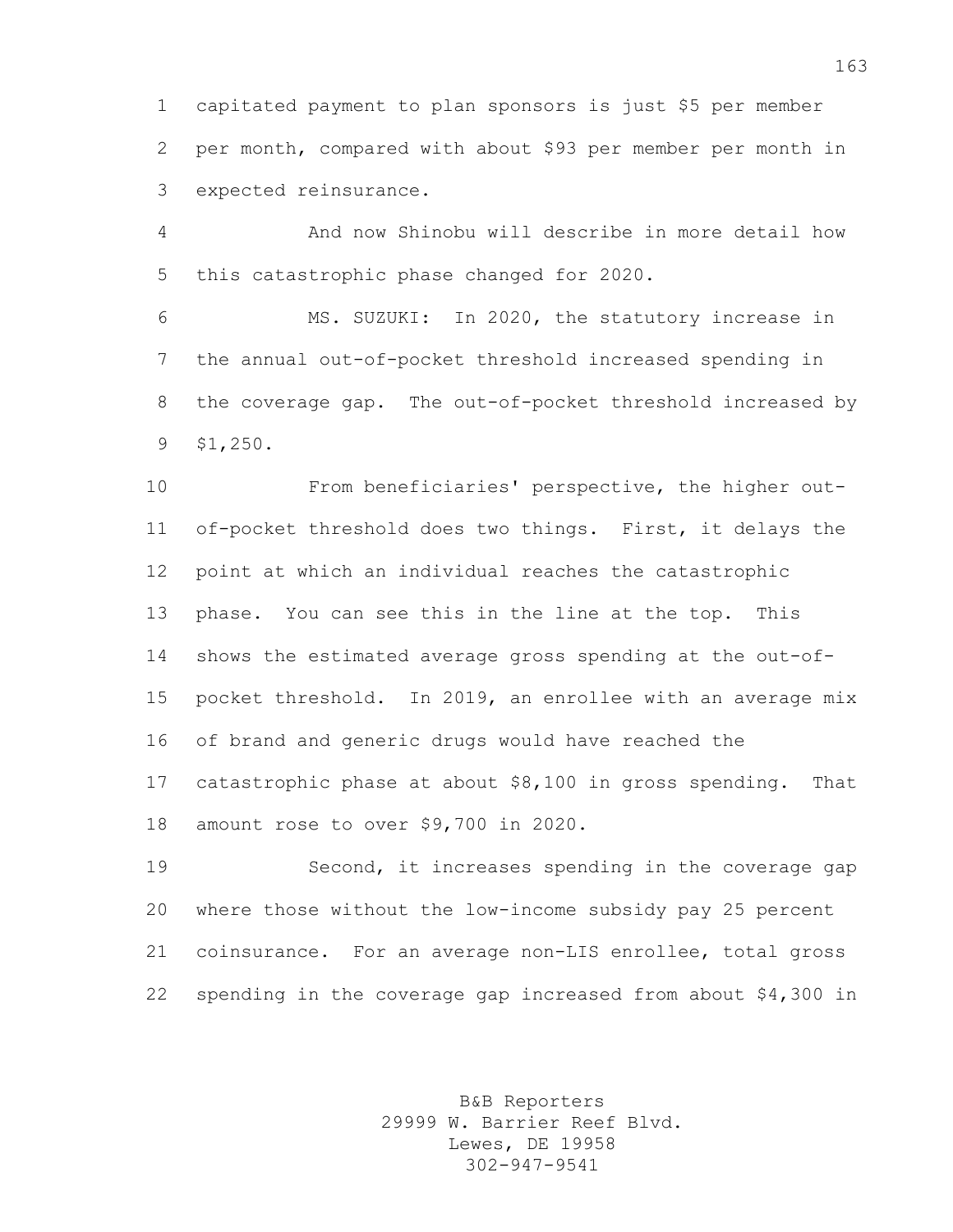2019, to nearly \$5,700 in 2020.

 The higher out-of-pocket threshold and the longer coverage gap phase does not appear to have affected the overall prescription drug use among beneficiaries without the low-income subsidy. For example, preliminary data for 2020 shows that per capita prescription drug use grew at a rate comparable to those observed during the previous five years. It also appears that many non-LIS enrollees continued to fill brand-name drugs in the coverage gap, with total payments by manufacturers for coverage gap discounts rising by 25 percent.

 As expected, fewer enrollees reached the catastrophic phase compared with 2019. But the number of high-cost, non-LIS enrollees was higher than in all years prior to 2019.

 Finally, based on the higher threshold, about 443,000 enrollees filled at least one prescription for a high-priced drug that was sufficient to reach the catastrophic phase with a single claim. That was fewer than in 2019, but still a substantial increase compared with just 37,000 in 2010.

The steep rise in the out-of-pocket threshold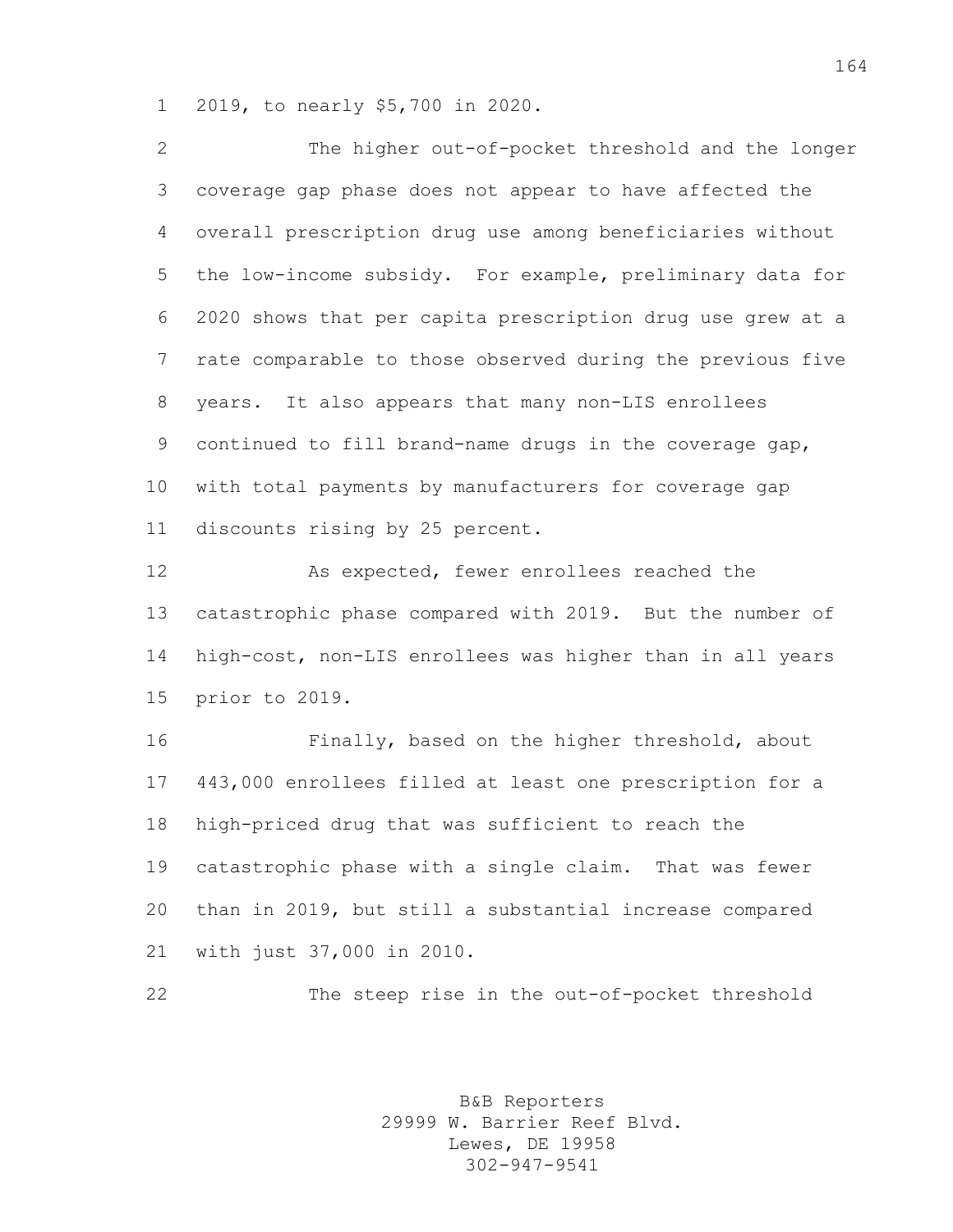changed Medicare's aggregate program spending in notable ways. Focusing first on the rows highlighted in red, reinsurance grew more slowly in 2020, 3.7 percent compared with an average growth of nearly 16 percent in prior years. This is because higher out-of-pocket threshold delays the point at which beneficiaries reach the catastrophic phase. It also means higher spending in the coverage gap.

8 As you saw earlier, spending in the coverage gap is paid primarily by Medicare, manufacturers, and non-LIS enrollees. For low-income subsidy enrollees, Medicare's cost-sharing subsidy pays for nearly all of the costs in the coverage gap. As a result, in 2020, low-income subsidy payments grew by more than 11 percent.

 Finally, direct subsidy payments, which are the capitated payments to plans, have been decreasing for a number of years. In 2020, those payments decreased by 13.6 percent. There are multiple factors that have contributed to this decline, including features of Part D law and regulations.

 Medicare's subsidies help Part D enrollees afford their medications. In the most recent survey, over 80 percent said they were satisfied with their plans and

> B&B Reporters 29999 W. Barrier Reef Blvd. Lewes, DE 19958 302-947-9541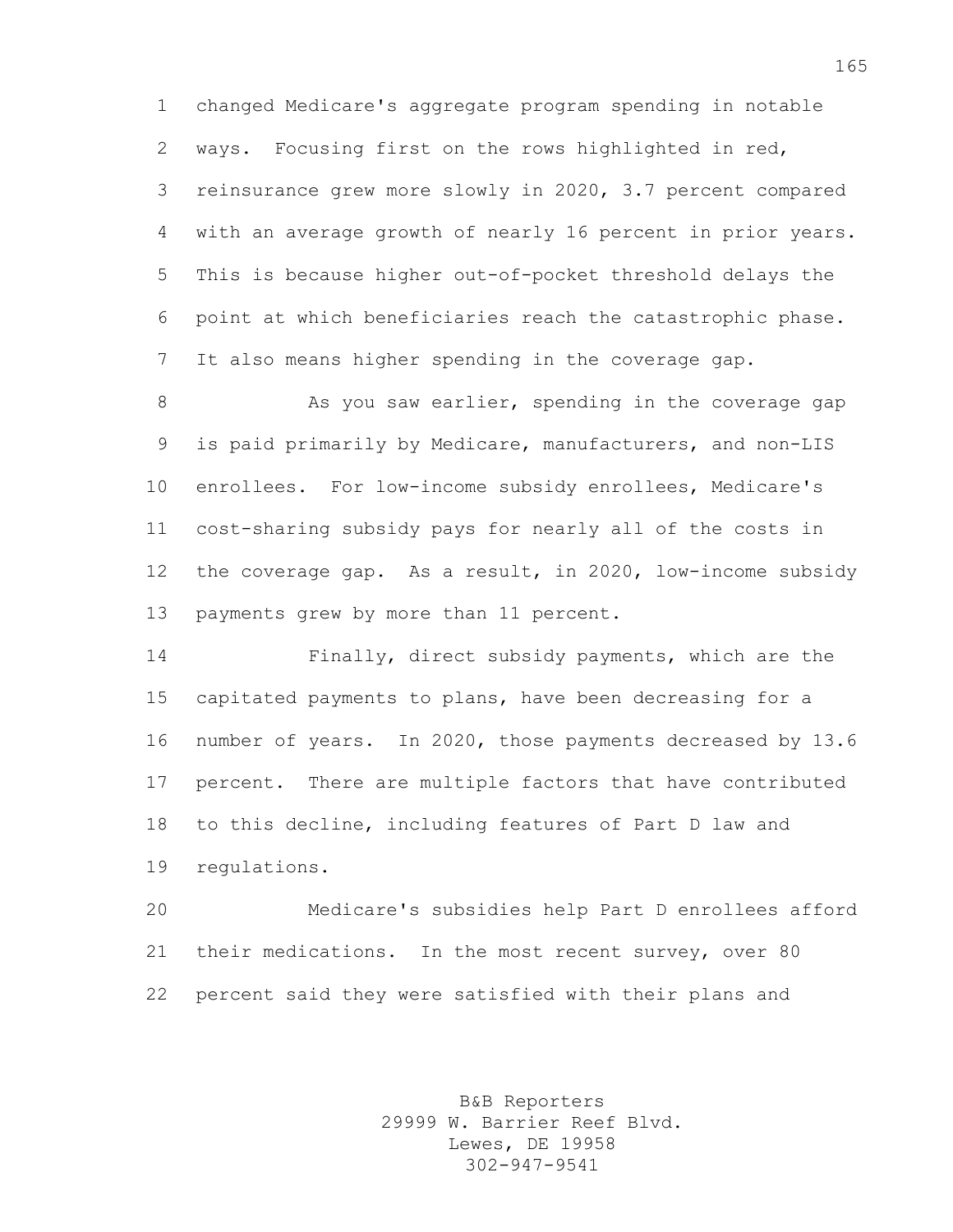reported having reasonable cost sharing. However, for individuals without the low-income subsidy, percentage coinsurance on high-priced drugs and biologics may make them unaffordable.

 In 2021, CMS's Center for Medicare & Medicaid Innovation began testing a model to cap cost sharing for select insulins at \$35. The \$35 cap could improve access to insulins. However, it does not address the structural issues that have contributed to high insulin prices.

 In addition, as prices continue to rise for many existing and newly launched products, more individuals will likely face affordability issues.

 Finally, we need to balance access with giving plans tools to effectively manage drug use and spending. In 2020, average drug prices continued to grow more slowly than in prior years, growing by 2.6 percent, compared to a growth of nearly 5 percent annually before 2019. The moderate price growth is largely due to the decline in prices of generic drugs, with a consistent and negative trend through 2020, and because Part D enrollees have embraced their use.

However, generics' share of prescriptions has

B&B Reporters 29999 W. Barrier Reef Blvd. Lewes, DE 19958 302-947-9541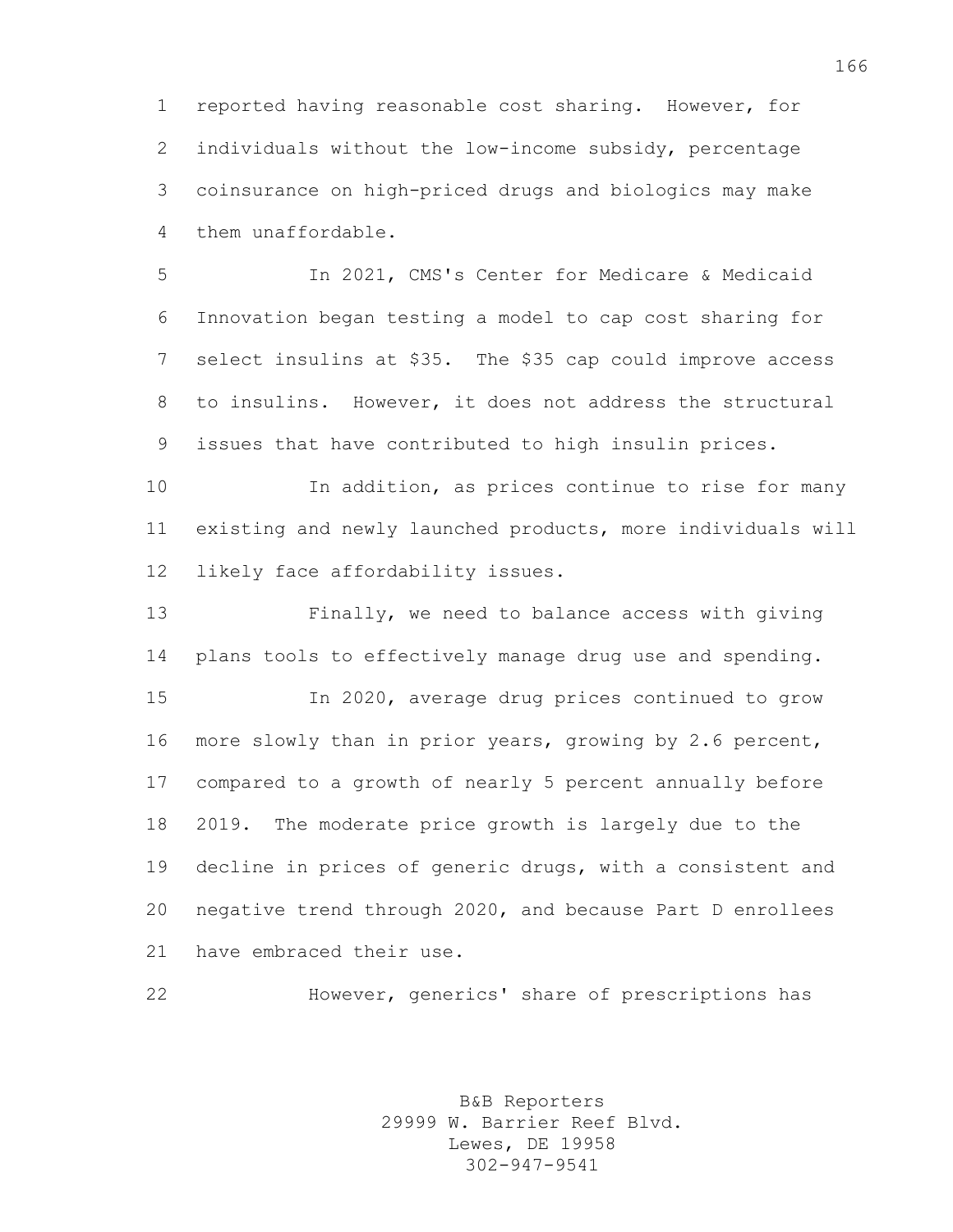plateaued at about 90 percent since 2017, and low generic prices may be less effective at restraining future price growth. Prices of brand-name drugs are much higher today. It averaged 38 times that of generics in 2020, up from about 6 times in 2007.

 In addition, generic or biosimilar alternatives may not be available because a significant portion of brand prescriptions are protected from competition through longer periods of market exclusivity, extensive patent protection, or both. As a result, inflation in prices for brand-name drugs and biologics will likely continue to drive spending upward.

 Going forward, use of biosimilars, in addition to generics, will be key to controlling spending growth. However, Part D faces multiple challenges in creating effective biosimilar competition.

 One major challenge relates to formulary incentives as post-sale rebates may distort plans' formulary incentives to prefer reference biologics with higher prices. For example, Part D plans have been slower to cover follow-on versions of insulins, lagging Medicaid in their uptake by more than 30 percentage points in 2019.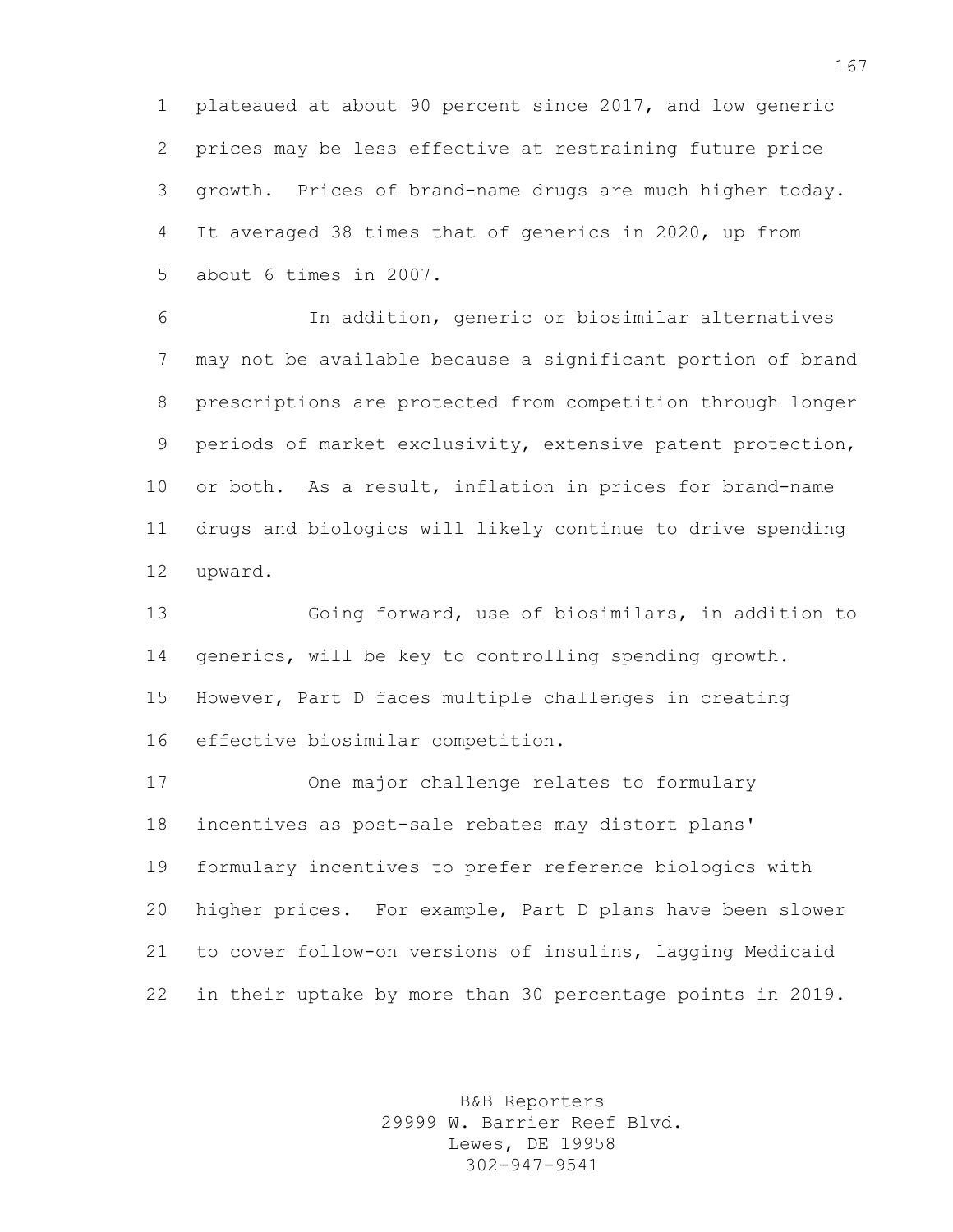Another challenge relates to the extensive patent protection that continues to delay entry of biosimilars in retail pharmaceutical sector. For example, under the agreement reached between biosimilar manufacturers and AbbVie, the manufacturer of Humira, seven FDA-approved Humira biosimilars will not launch until at least 2023.

 Finally, manufacturer tactics may reduce market for biosimilars even before they launch. For example, a new formulation of Humira was launched in July 2018. The product has rapidly gained market share, and by 2020, accounted for 61 percent of all Humira products sold under Part D.

 As Rachel discussed, there has been a rapid growth in post-sale rebates and pharmacy fees. This focus on rebates and discounts contributes to misaligned formulary incentives. This happens because Part D's structure allows plans to benefit from high-priced drugs with rebates.

 Part D is unlike other insurance in that, for such drugs, costs are mostly borne by Medicare, brand manufacturers and enrollees, while rebates disproportionately accrue to plans. That means post-sale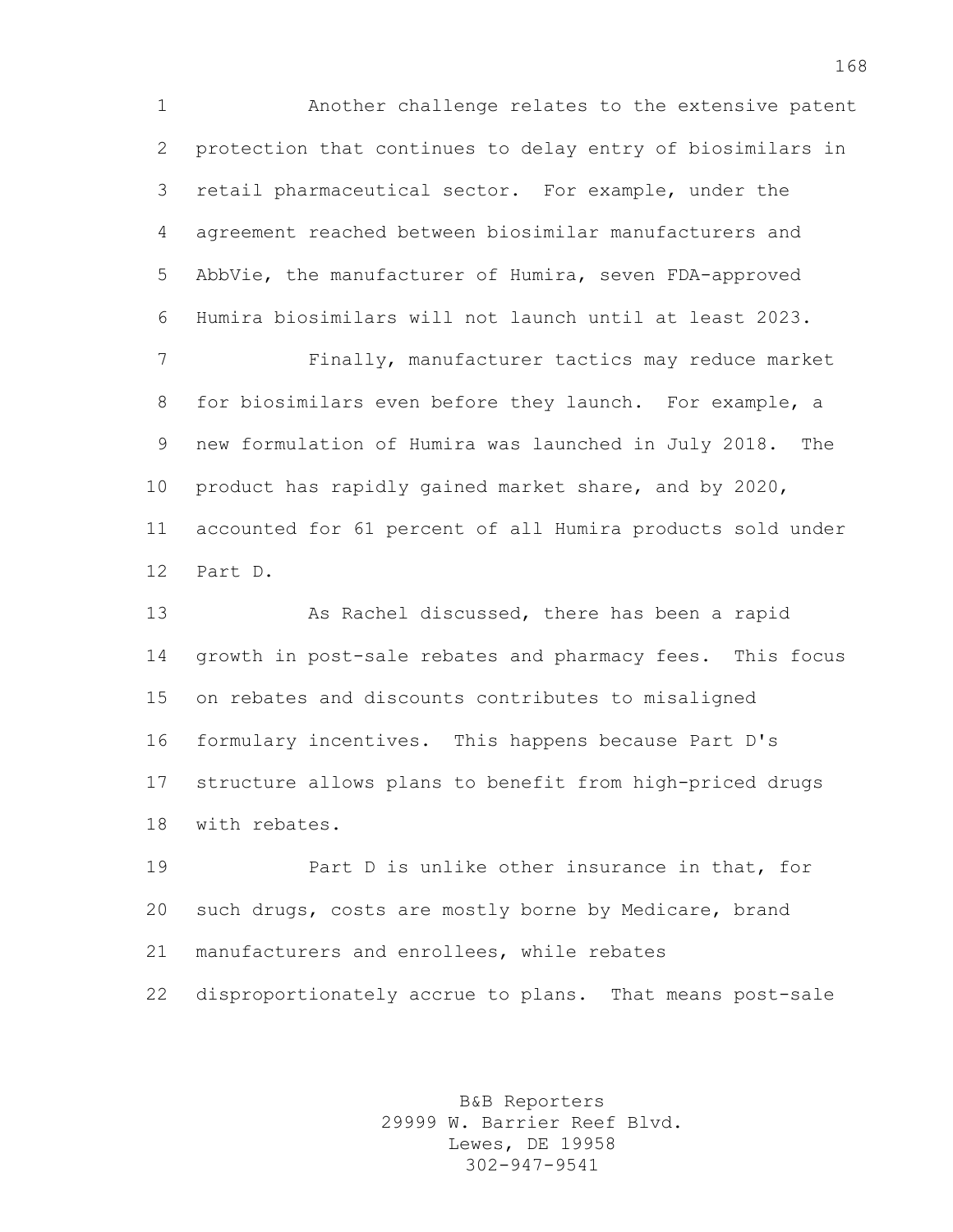rebates and fees contributes to the decline in plans' share of benefit liability, for which they are at risk.

 Plan's benefit liability was less than 37 percent in 2020, down from 75 percent in 2007. At the same time, in 2020, two-thirds of the wholesale rebates was used to offset plan liability, which can contribute to profits above and beyond those reflected in their bids.

 The trends in program cost and access highlight two main issues in Part D: the decline in plan's insurance risk and the increasing role of drugs with very high prices. In 2020, the Commission recommended changes to restructure Part D. To address distortions in plan incentives the recommended changes would eliminating the coverage gap discount and increase plan liability.

 To address issues of high prices and access, the recommendations would create a new manufacturer discount and providing a complete insurance protection in the catastrophic phase. Those changes would also reduce plans' reliance on cost-based reinsurance and improve incentives to manage benefits.

 We are interested in your feedback regarding the mailing materials and would be happy to answer any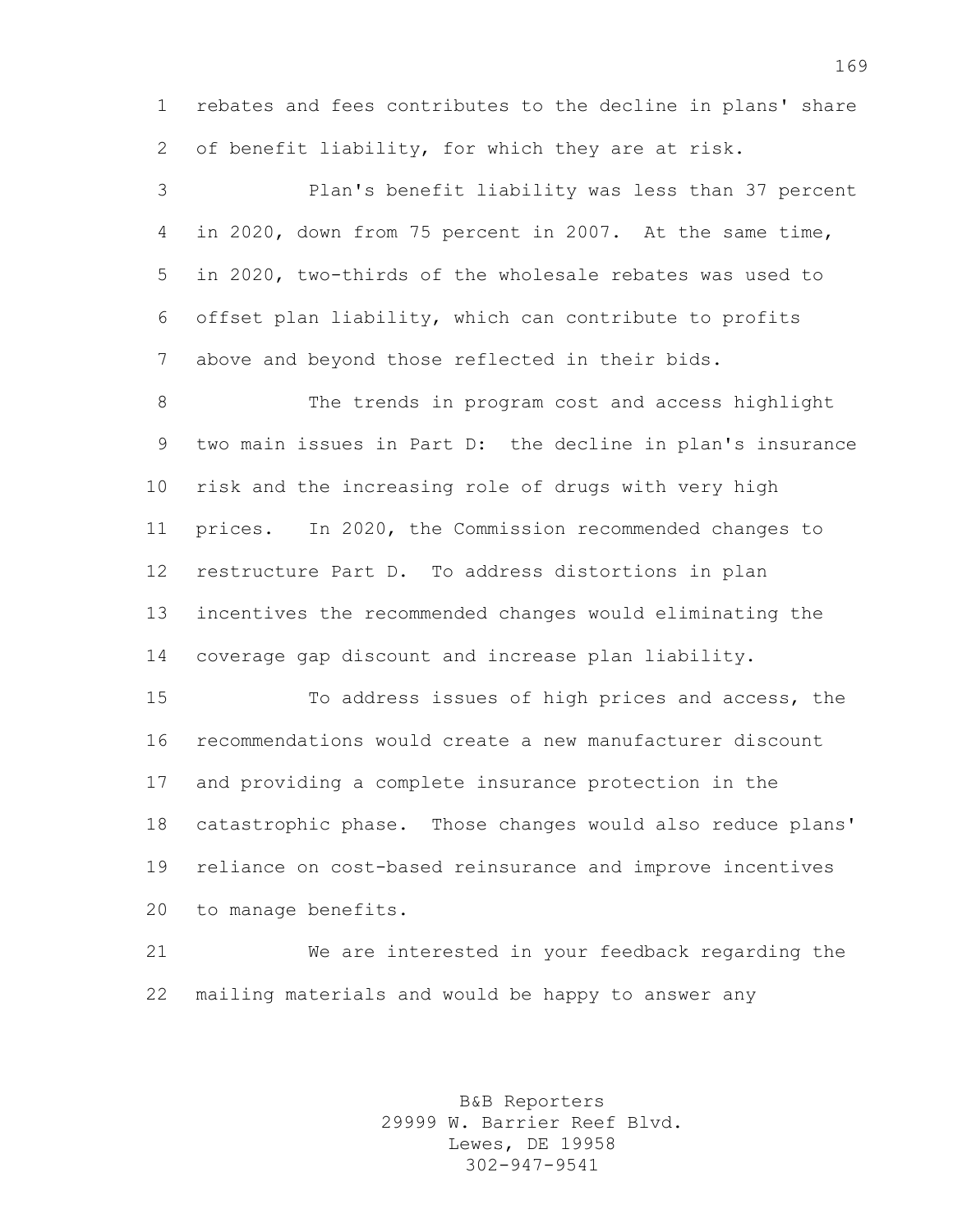questions you have.

 In April, we have two sessions related to Part D. In one session, building from his presentation last fall, Eric will be back in the spring to discuss PDP market segmentation. In another session, we plan to report initial findings from our analysis of the DIR data and other pricing data we gained access to last year. With that we'll turn it back over to Mike. MS. KELLEY: Yes. I have just one person in the Round 1 queue, so do let me know if you want to be added to the list. The one person I have is Amol. 12 DR. NAVATHE: Yes. Thank you. In the paper on page 26, I had a question about a performance metrics between the plan sponsors and the pharmacies, and specifically, the paper reads: In Part B, plan sponsors use additional contract provisions that require post-sale recoupments from or payments to a pharmacy or group of pharmacies for meeting certain performance metrics. I was curious. Do we have a sense of what those performance metrics are, what examples might be? DR. SCHMIDT: They have to do, we think, with things like rates of generic dispensing and so forth.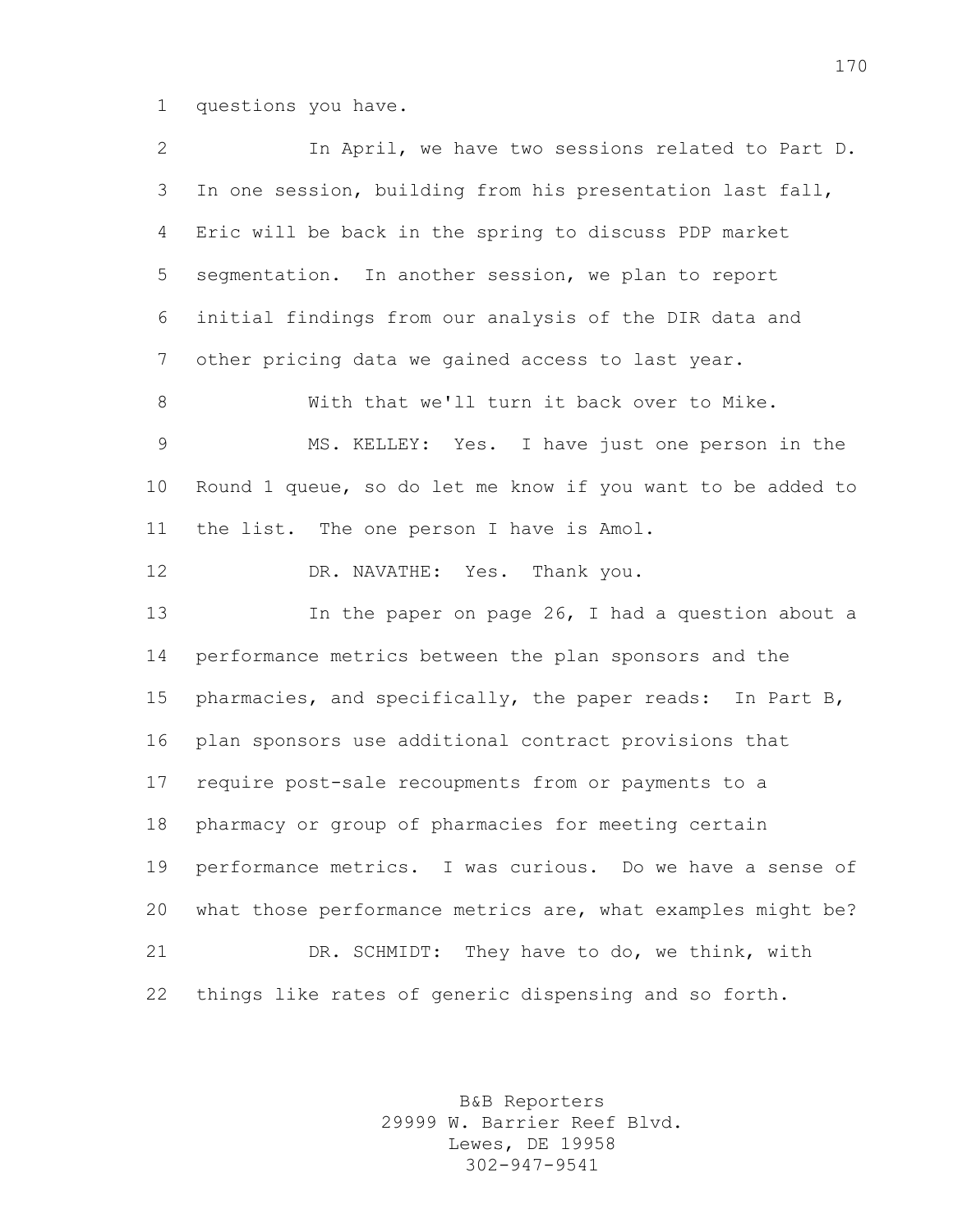However, it's not entirely clear, and this is actually the start of the first year in which CMS has required plan sponsors to start reporting to them what those metrics are that they're using. This has been an area of a lot of contention between pharmacies and participating plans with some types of pharmacies in particular, independents and specialty -- smaller independent specialty pharmacies, very concerned about the metrics that are being used and the dollar amount of recoupment.

 DR. NAVATHE: So, given that they're requiring them to be reported, does that mean that they're going to be publicly available?

 DR. SCHMIDT: It's not entirely clear yet. I know that PQA is working to develop some consensus measures within all of the stakeholders, I believe, as much as they can do so, to try and get some consensus on what to measure, what's suitable for everyone's purposes.

 We certainly hope that CMS will publish what 19 those measures are, and we're happy to talk to them about it.

 DR. NAVATHE: Great. Thank you, Rachel. MS. KELLEY: Okay. Are we ready to move to Round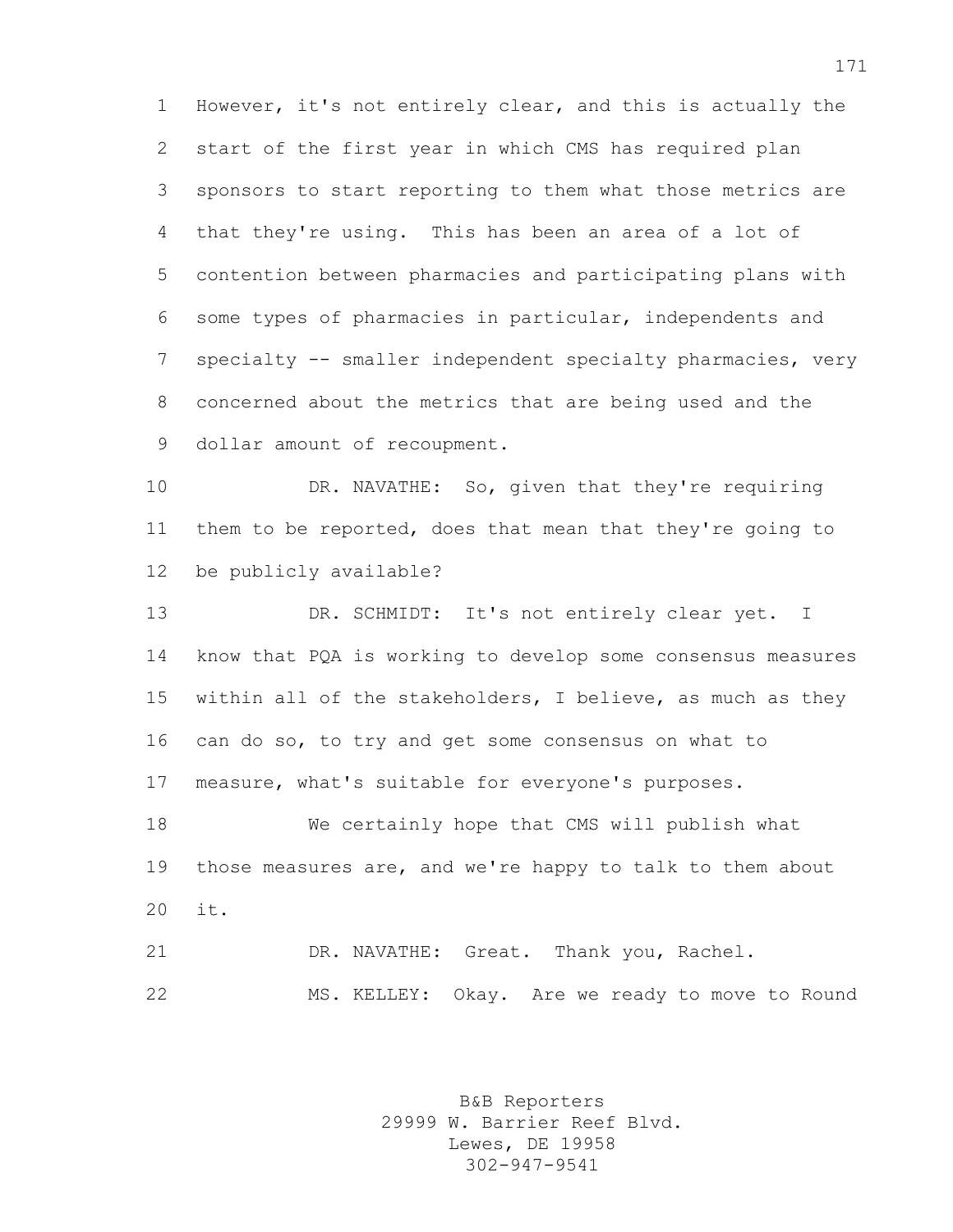2, Mike?

DR. CHERNEW: It looks like it.

 MS. KELLEY: Great. Then we can start with Stacie.

 DR. DUSETZINA: Thank you, and thank you for such a great chapter. It's always my favorite and even more so this year.

8 So I had a couple of comments that I wanted to make about specifically where we start in the chapter talking about prices and being really cognizant about whose price, who the payer is, and I think, in general, you've all done a really good job. But there are a couple of places where I think we'll need to emphasize list price when we mean list price, just to make sure that we don't face a lot of criticism about not acknowledging the rebates in some of the contexts. But, in general, I think it's very well done.

 I think in the case of biosimilars, there are a couple of papers that I plan to send. One that I just saw that really walks through how the dynamics work really differently in that market, the authors look at Part B-covered drugs, but I think the dynamics are going to be

> B&B Reporters 29999 W. Barrier Reef Blvd. Lewes, DE 19958 302-947-9541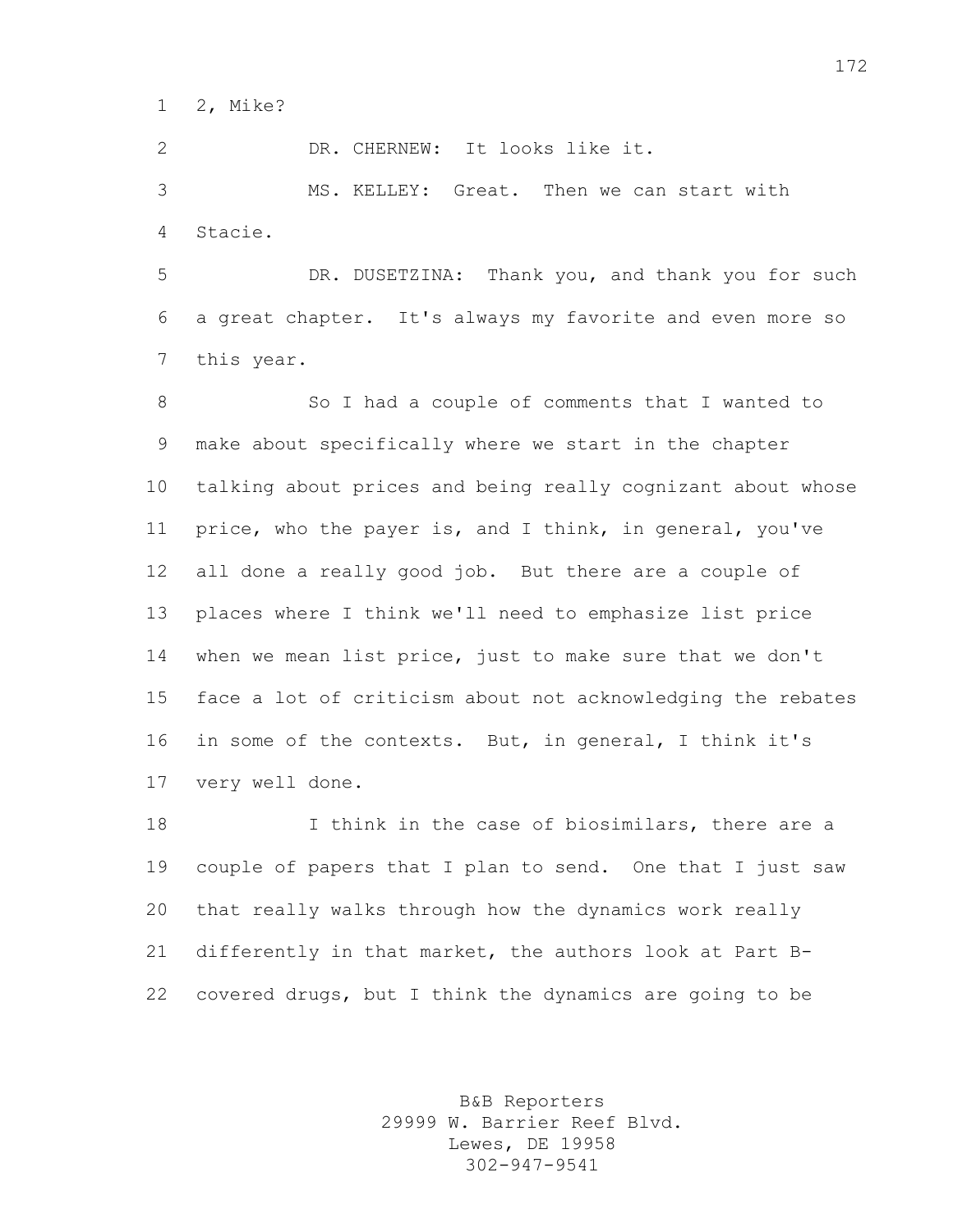working pretty similarly where some products -- the reference produce is actually being very aggressive at lowering their price, their net price and/or their list price, and others where they're not. So I think that adding a little bit of context about how complicated this area is and how it's really maybe not going to function the same way as traditional genetics is going to be great, and I think you have a lot of that already there. So I'll just kind of send a reference along on that piece.

 You know, I think in that case, there is some more nuance that's probably needed around this issue of Medicare and payers and what they should be doing, picking drugs that have higher list prices, but potentially and most likely lower net prices, especially given the dynamics of the Part D benefit and the coverage gap discount.

 We've done some work showing that rebates could be very, very low and would actually make the higher list price drug more attractive and more financially viable for Part D for the plans and for the Medicare program, not for the beneficiaries. So I think that there is kind of this who is penalized versus who is not penalized.

And I think encouraging us to move into a space

B&B Reporters 29999 W. Barrier Reef Blvd. Lewes, DE 19958 302-947-9541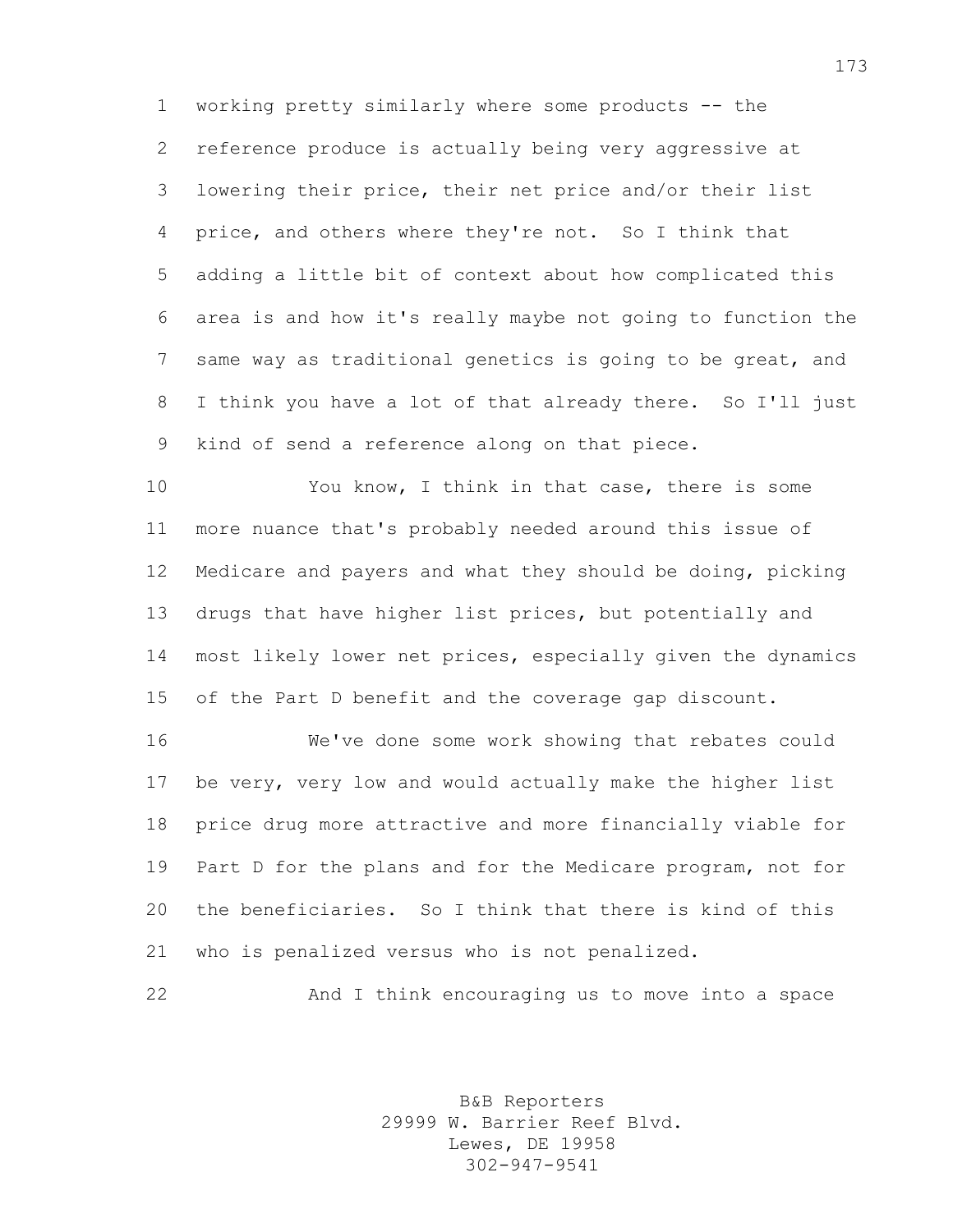where Medicare and the plans are paying as low as they can 2 but not disadvantaging the beneficiary at that point  $-$ - so, you know, we want the plans and Medicare to get the lowest price. We want the patient to not have a financial burden associated with that.

 Just a couple more things. I think in the insulin example in the biosimilars piece, I really love the comparison to Medicaid, but I also think that we might want to add a note about the interchangeable status of biosimilars and how that might make a big difference because we have an interchangeable insulin that's now coming into the market.

 And I think it would complement so nicely the product-hopping example you give for Humira, when we could talk a little bit about the automatic substitution laws and how they typically help so much with generic adoption.

 Okay. Final thing, I think that throughout the whole chapter, it's very clear why the reform is so needed both from the beneficiary standpoint but also from the whole system's standpoint. You all do such a lovely job of showing how the plans have so little responsibility over time relative to what Medicare is spending.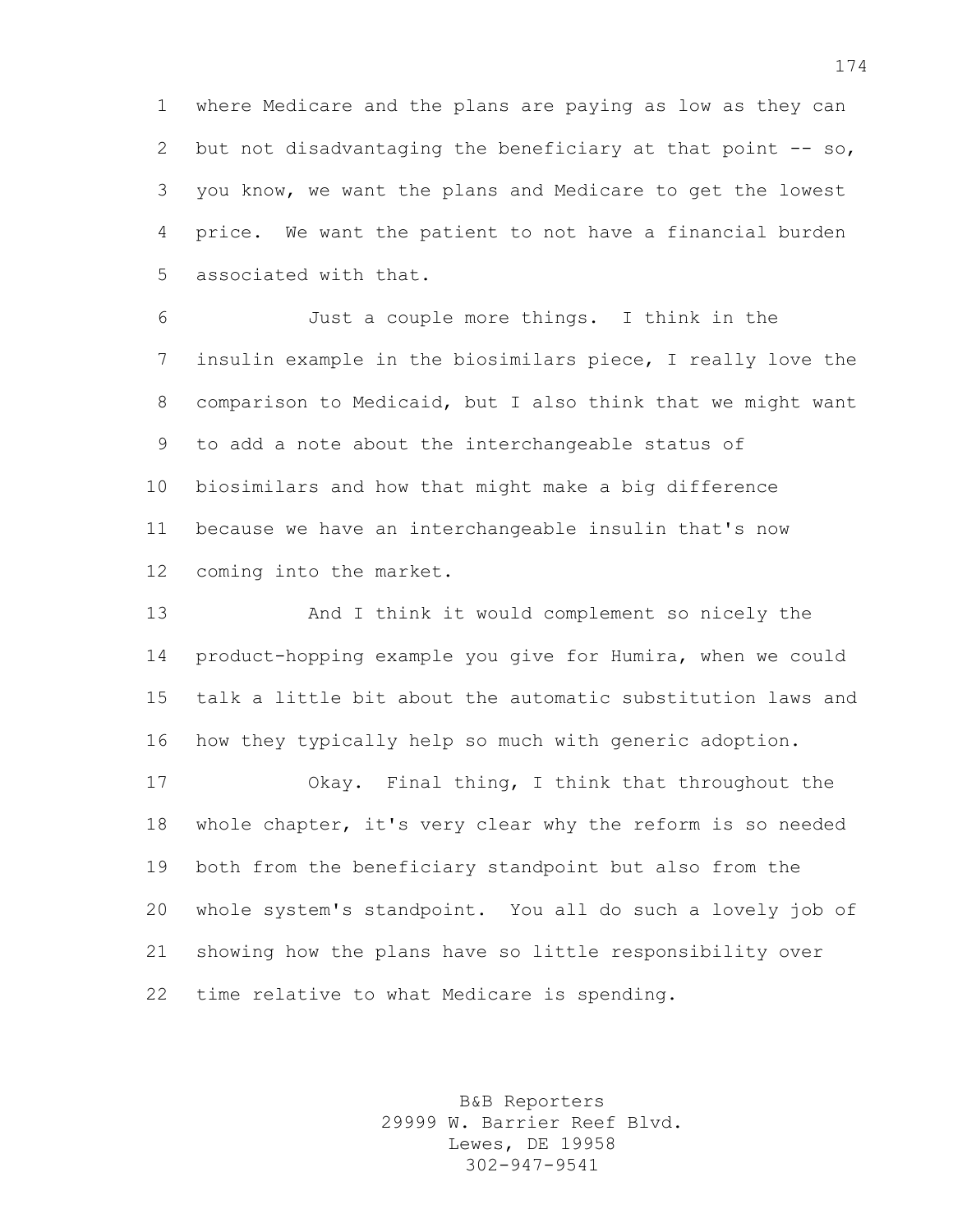And one more last thing. That wasn't my last thing. My last thing is also really excellent job of emphasizing this issue around the catastrophic phase. That huge amount of additional spending required to get people there, I think you did a nice job of highlighting how many fewer beneficiaries reached it, but that that was more because of the mechanisms of the spending required and not because we don't have a problem with high spending.

 Again, loved the chapter. Thank you very much, and thanks to the Commissioners who jokingly ceded their time to me for this session.

 MS. KELLEY: Okay. Lynn, I have you next. MS. BARR: Thank you. Excellent chapter and fascinating.

 I'm very upset, obviously, about the cost burden to the Medicare beneficiaries in Part D and have been working with our rural communities to create -- to begin passing through the 340B discounts to their Medicare beneficiaries so that we can ensure that they can afford their drugs and are up against all kinds of regulatory hurdles to do so.

So my comment is we do have the 340B program that

B&B Reporters 29999 W. Barrier Reef Blvd. Lewes, DE 19958 302-947-9541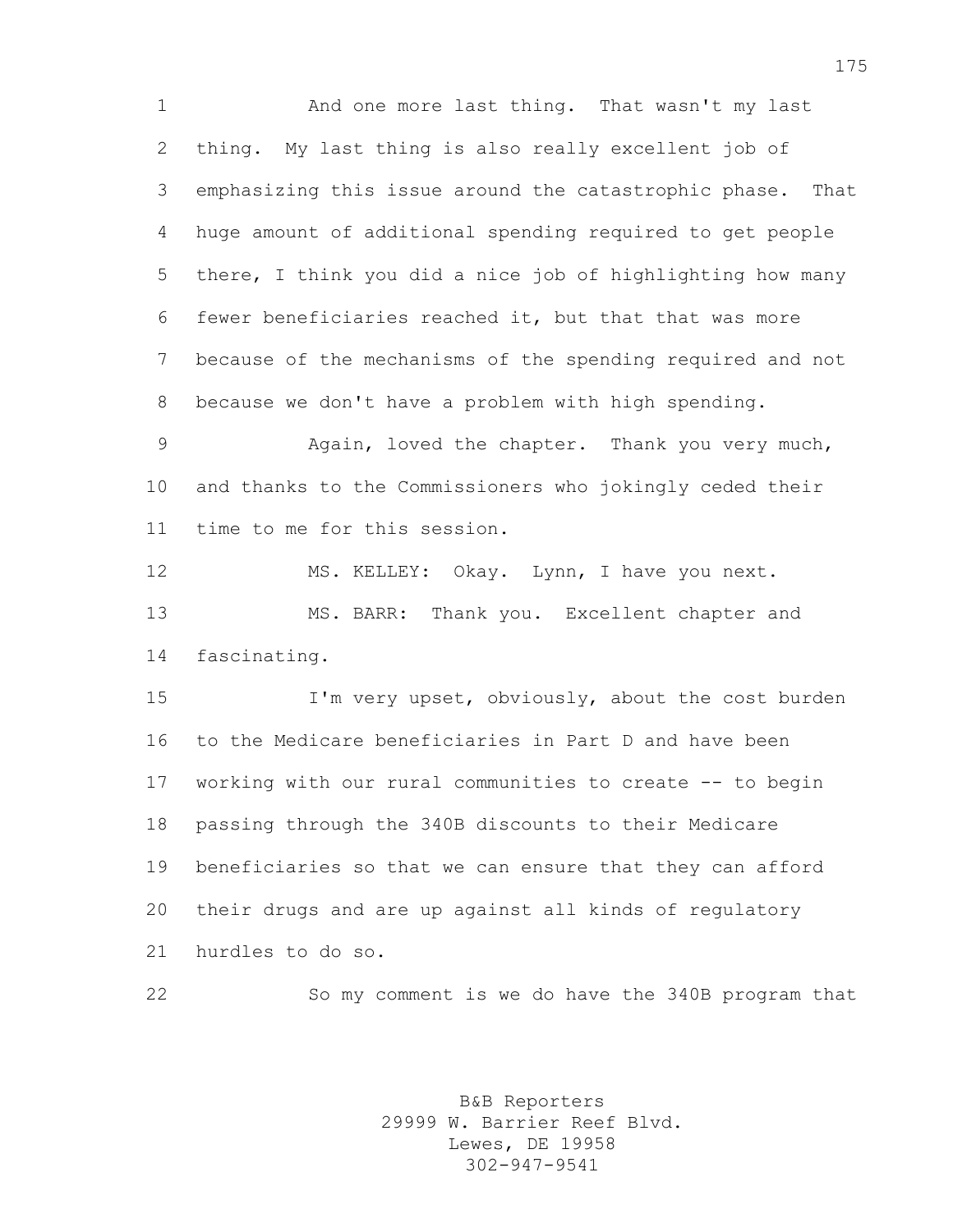can help a lot of low-income people. It would be wonderful to have regulatory guidance that says if you do the program like this, you're good, because we're spending a lot of money on lawyers. And the risks of providers actually providing these drugs for free versus the rewards for them and the potential penalties from CMS are making this very, very difficult to pull off.

 So that's my comment is it would be very helpful. There is something we can do outside of fixing the program that might actually be something we could do quickly, which is to clarify the rules where 340B providers can pass on the discounts to beneficiaries without penalty.

Thank you.

14 MS. KELLEY: Bruce.

 MR. PYENSON: Thank you again for a terrific chapter.

 I appreciate Stacie's comment about biosimilars but want to caution against looking at the status quo in Part D is inevitable. Biosimilars have played an impressive role in other countries where wholesale shift to biosimilars has occurred and actually expanded access in the context of restricted budgets.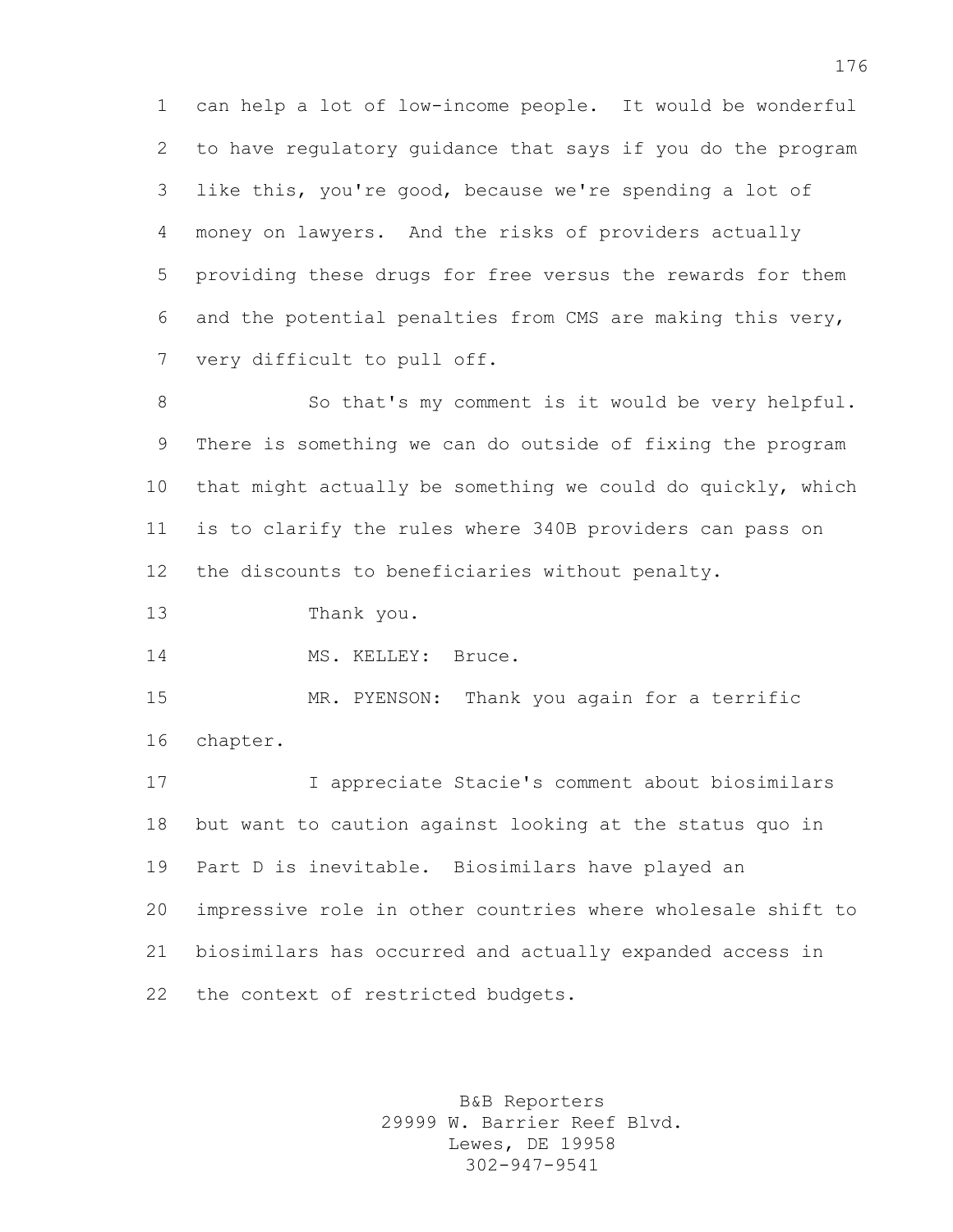Likewise, certain biosimilars in the commercial space have grown dramatically in certain circumstances. So I know there's been some prominent voices of skepticism about biosimilars saying that they would have limited impact. However, I want to make sure that that's not reinforcing the status quo.

7 Many of the changes that MedPAC has proposed, I think, would break the value of rebate compared to lower net price. So I would urge some recognition of the different dynamics in the commercial world and the explosion of biosimilars in other countries.

MS. KELLEY: Brian.

13 DR. DeBUSK: First of all, thanks to the staff on the chapter, and, Stacie, I really enjoyed your and Bruce's comments.

 In reading the chapter, I was doing a little envelope math along the way. When my comments are finished, any from the staff are welcome to correct me, but it looks like 2020 had around \$200 billion in gross spending, and assuming about a 26.5 percent rebate overall means there's about \$53 billion in rebates. But 80 percent 22 of the spending is on branded drugs, and on page 27, it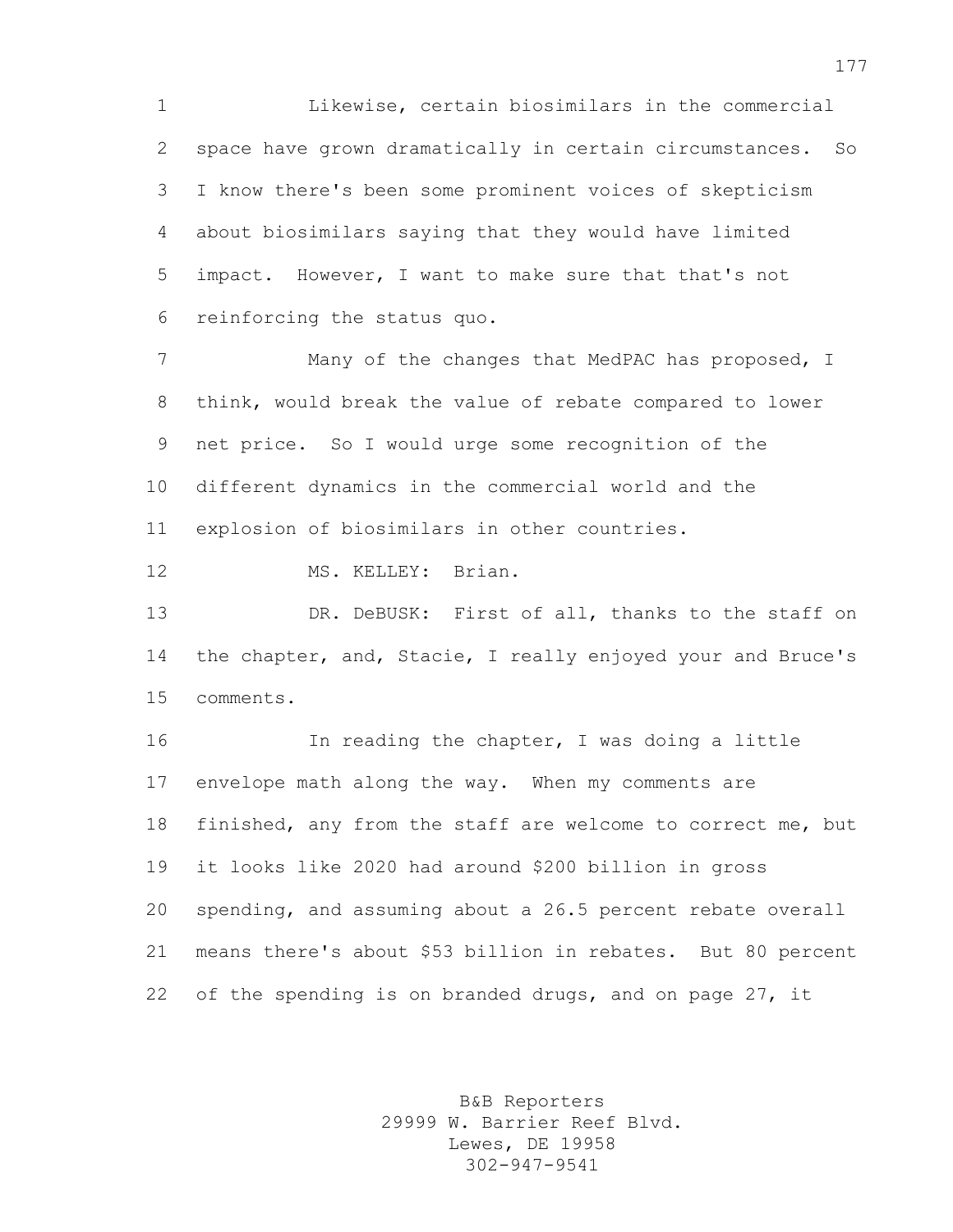said about one-third of the brands were the only ones that had more than nominal rebates. So, again, envelope math here, it looks like there's about \$50 billion worth of rebates trying to chase around \$50 billion worth of branded drugs.

 So, when we look at the actual impact or the power of rebates, as best I can tell, it's about a one-to- one ratio of these rebates that are offset, that are artificially distorting the process of these drugs, and with that, I would say I really hope that we can glean some insight from this rebate information that we've recently gotten. I wish Jim and the staff nothing but the best of luck with that data.

 When it comes to trying to address rebates, because I do think -- I mean, considering how they're growing and considering how they do disrupt price signals, I think they have to be addressed. I think there's really two tactics. The first one is creating mechanisms that provide drag on the rebates, and I really want to compliment the staff and the Commission. The 2020 recommendation that included restructuring the catastrophic phase, those cap payments that were funded by the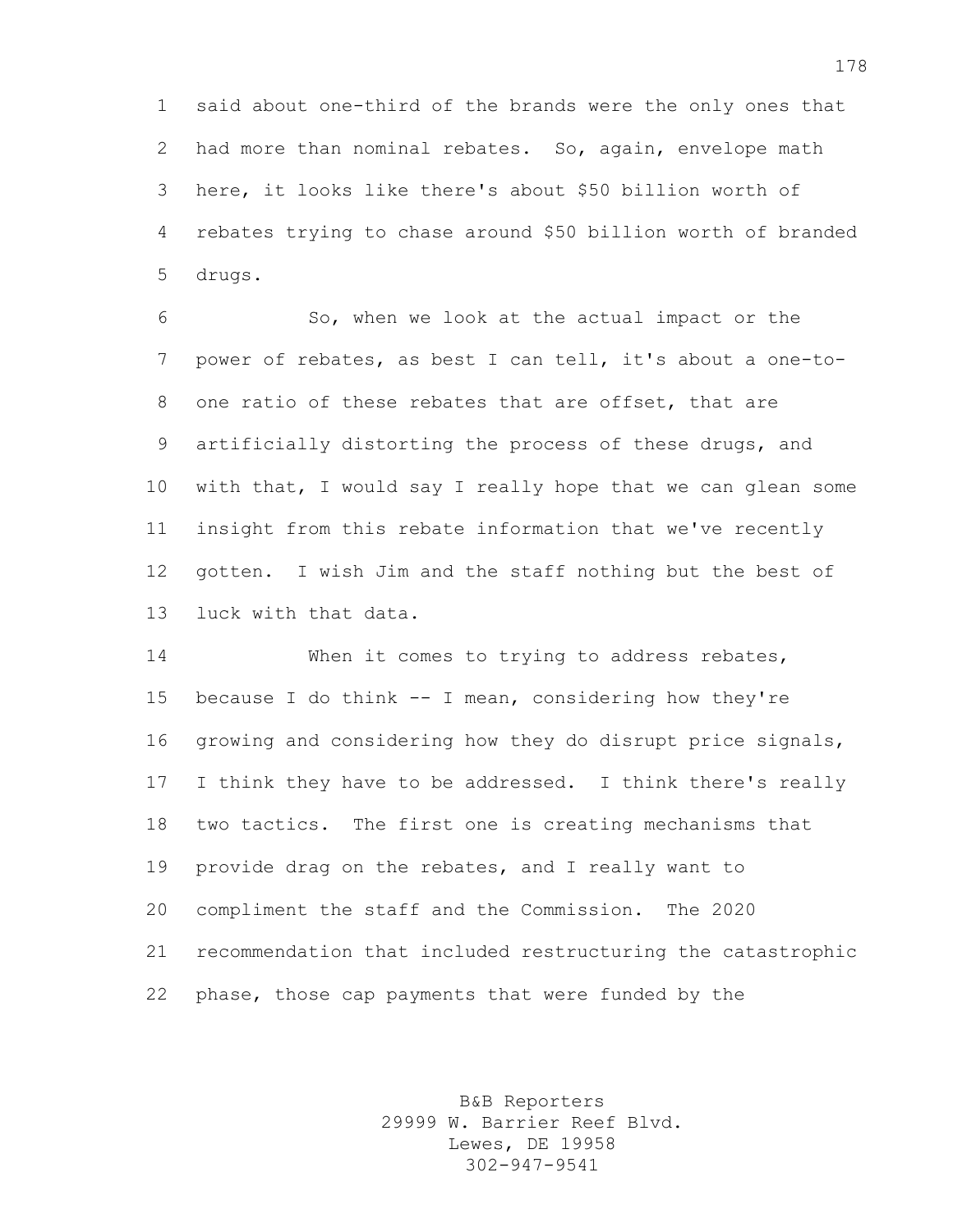manufacturers, tying them to the counter price, I think, was absolutely brilliant. And I hope that we can connect those dots a little bit more clearly in the chapter because by using the counter price instead of the net rebated price to calculate those cap payments, we're basically taxing, if you will, the rebates along the way.

7 I think also, at some point, MedPAC will have to address the safe harbor around fees, discounts, and rebates. I mean, up until this point, there's been this false dichotomy that rebates were either good or bad or we were going to have almost all of them or almost none of them. And I think that this Commission is very well suited to dig in and try to help the Congress and help policymakers differentiate good rebates from bad rebates because, again, I see a rebate in exchange for a brand placement on a preferred branded tier. That sounds appropriate, but the same discount on a brand in exchange for not even including a competitive brand on the formulary, to me, that doesn't seem like an appropriate use of a discount. So I do think we're going to have to get into calling balls and strikes here and try to provide some insight into particularly stipulated rebates, rebates with

> B&B Reporters 29999 W. Barrier Reef Blvd. Lewes, DE 19958 302-947-9541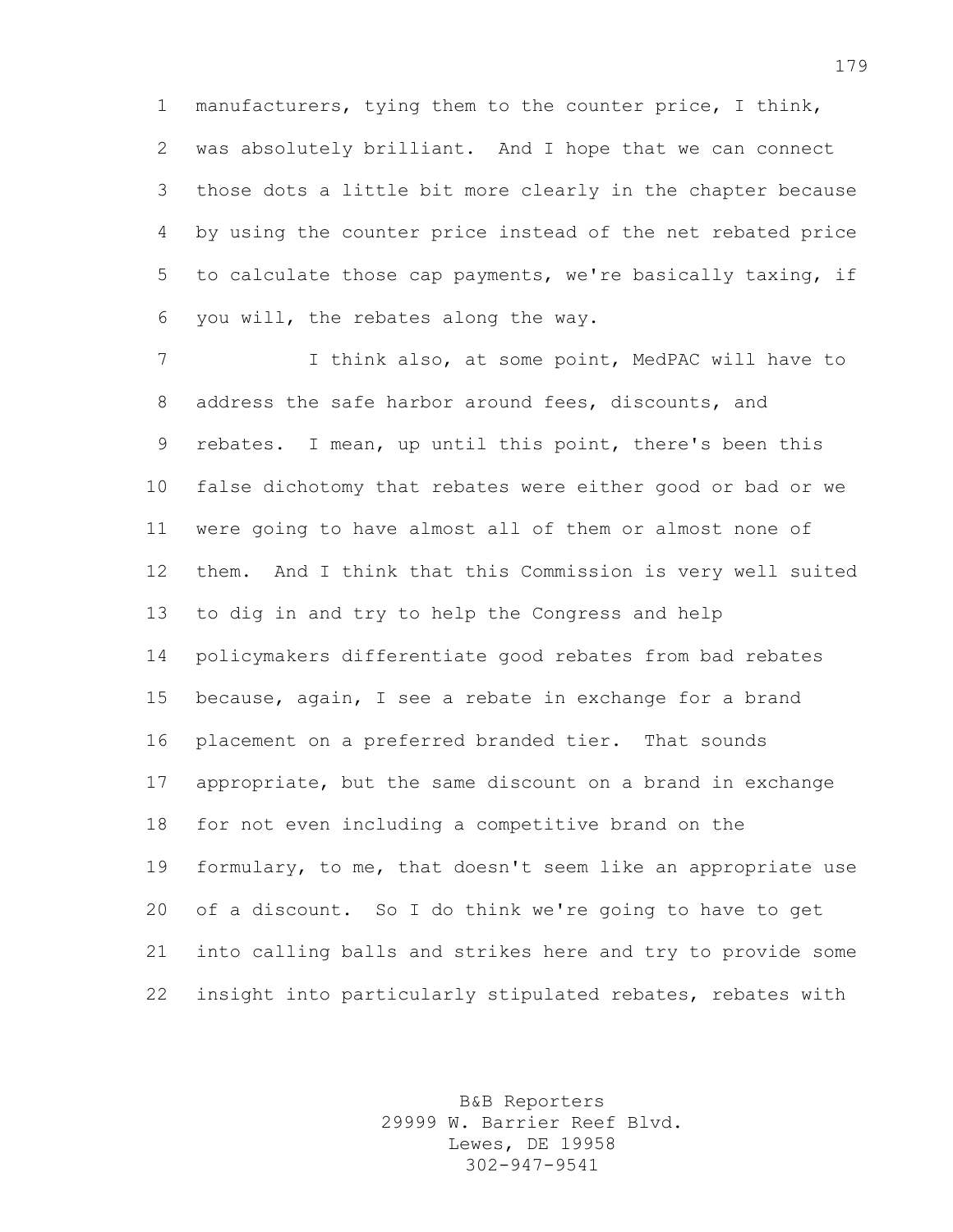strings attached, and I think there's a lot of opportunity for this Commission to really set the record straight and help policymakers going forward. Thank you. DR. CHERNEW: Dana, that was the end of the queue that I saw. MS. KELLEY: Yeah, that is the end. We can just pause to see if anyone else -- DR. CHERNEW: I will say a few things while I pause to give some people some time to jump in. The first one is that really is an outstanding chapter, and I'm moderately familiar with it. Every time I read it, it still amazes me, the complexity and all the things going on. To summarize, I think Stacie said a lot of this. High list prices are problematic but largely because they increase patient out-of-pocket spending, and they move people quickly to the catastrophic phase, which is problematic or program spending. But as a measure of overall spending, net may in fact be better in varying ways, and understanding if the plans are rational, I think 22 there are incentives. I think, Stacie, you said this or a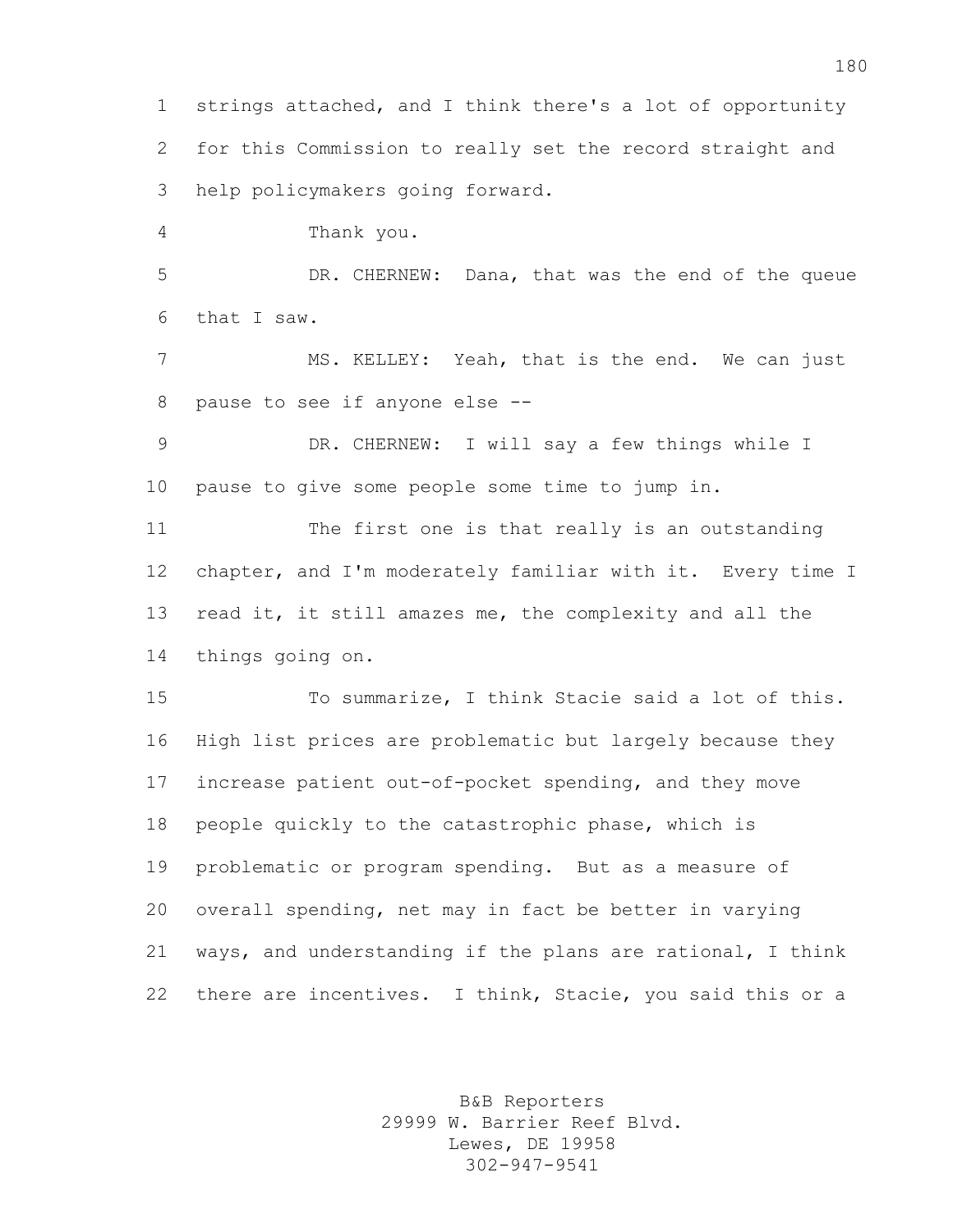little bit perverse, that the ideal thing from a plan point of view potentially could be a high list price but a low net price. And that makes -- whether that's true or not is beside the point. It makes how we show list prices and how we interpret them in the chapter complicated, and I think it's important to understand.

7 The second thing I think it illustrates to me is the reinsurance part becomes problematic because the incentive to get through the reinsurance part is part motivated by the generosity of the catastrophic phase, and so that, in my mind, speaks to one of the values of the recommendation in 2020, which by the way was before my time as chair but was outstanding work.

 The other thing that struck me about the chapter 15 was really -- I think it was Slide 6 -- I'm not sure; I don't remember -- which is that the program is increasingly becoming a Medicare Advantage program, and there's some unique things going on in Medicare Advantage, some different incentives in Medicare Advantage, both in terms 20 of how they manage the interplay of formulary, how there's a VBID demo in Medicare Advantage that allows them to do some really interesting things for product care

> B&B Reporters 29999 W. Barrier Reef Blvd. Lewes, DE 19958 302-947-9541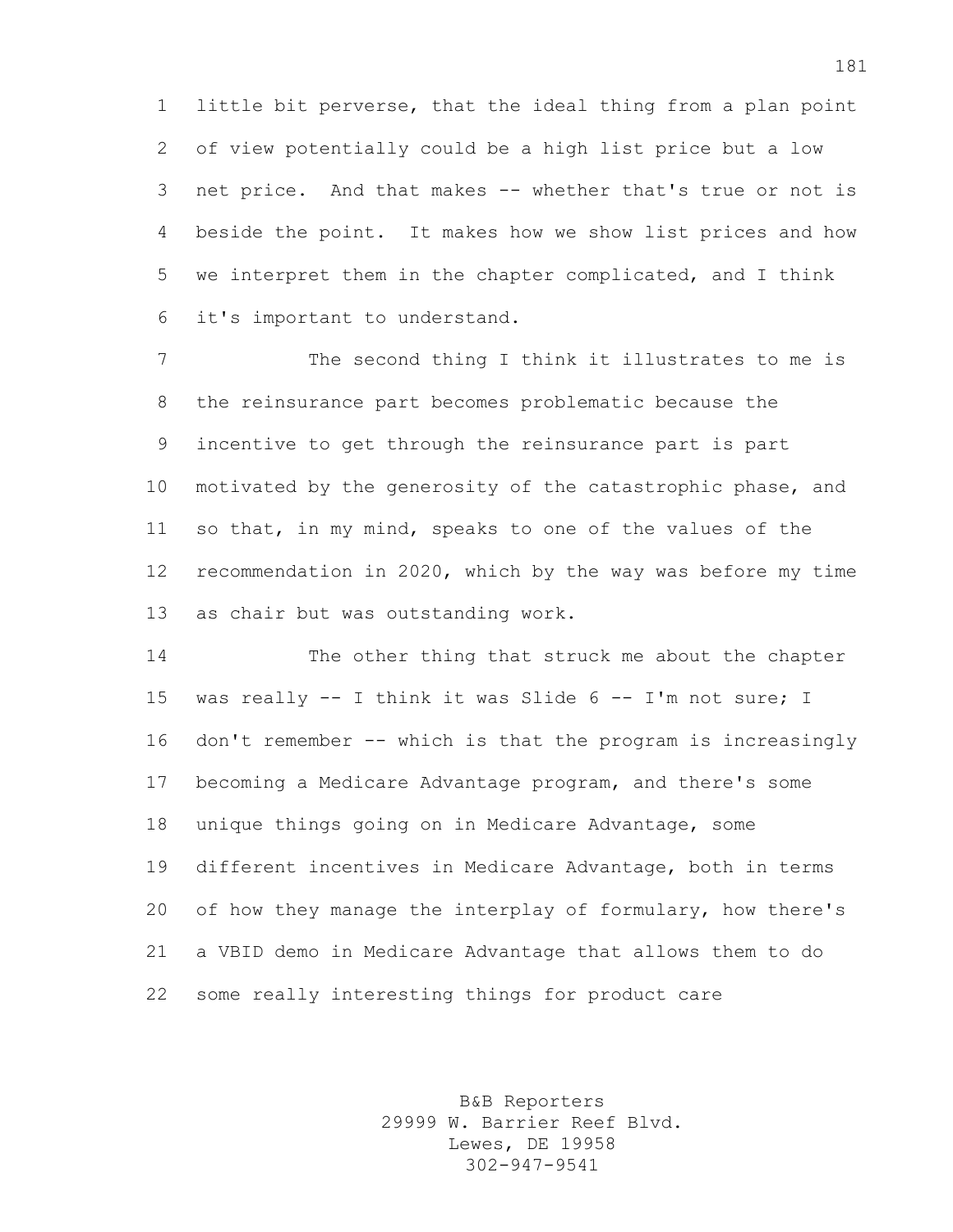medications, for example. So I think going forward, I think that's just a useful thing to keep our eye on, which for those listening at home, just so you know, we are.

 The last thing I'll say and I just think it's important to say, we spend a lot of time -- I think the policy folks a lot of time are worrying about high pharmaceutical prices. I certainly a lot of time worry about high pharmaceutical prices, and in fact, we have a separate workstream on high prices in Part B. So I don't want anything I'm about to say to distract from the concern about efficient pricing. That said, I do think we have to acknowledge the real value of many of the type of these new medications that are being developed, and I think there is this tension that we are, in some ways, both blessed and cursed with the innovation that we have been blessed with and cursed with, I guess. If we didn't want access to these medications, we wouldn't agonize so much about making sure that they could be afforded, and that tension makes this a particularly challenging area.

 So there's a lot of places I call sometimes in nooks and crannies that we have to work in, but big picture, I think our goal is to make sure that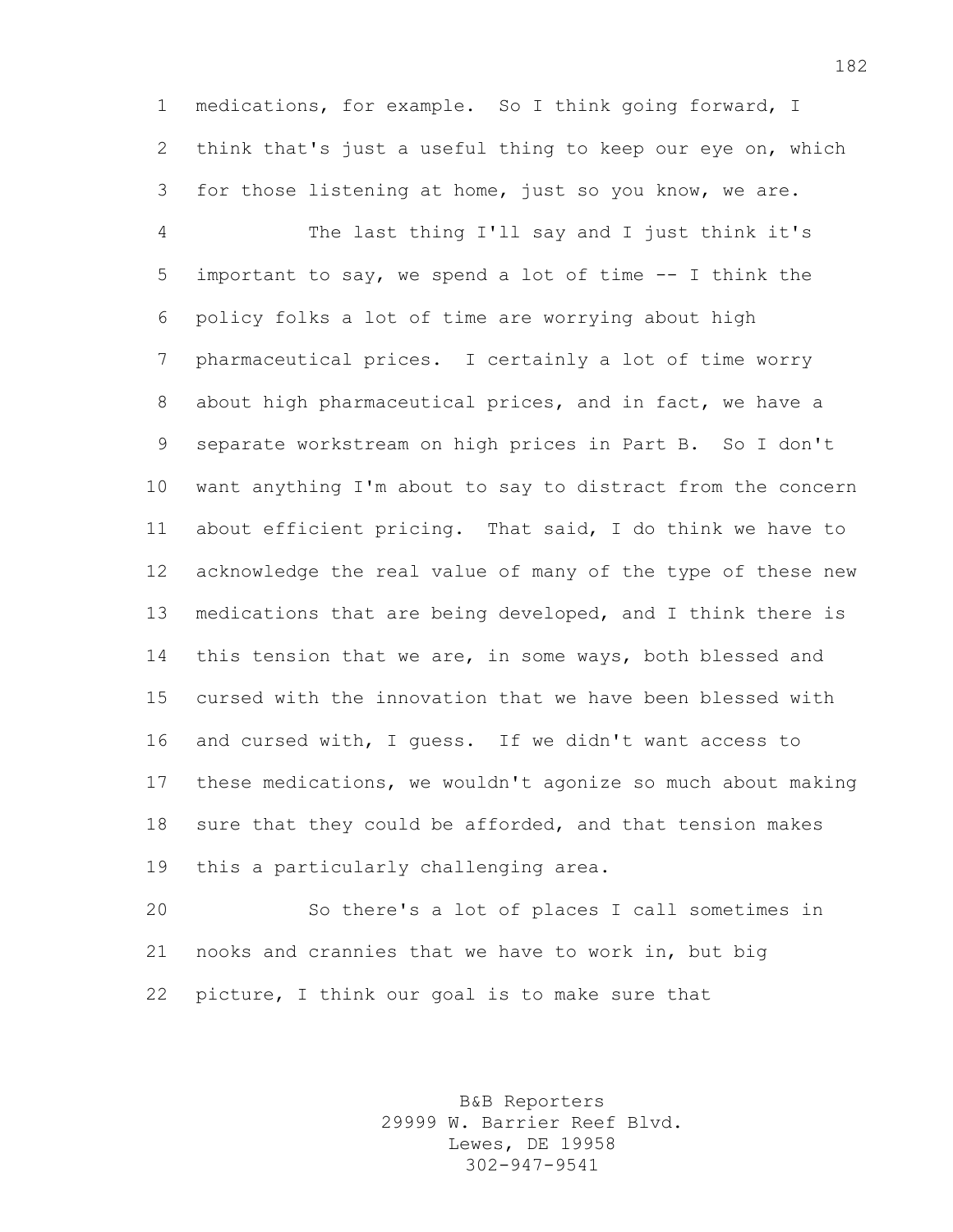beneficiaries have access to the ever-growing array of high-value medications, may they be in Part D or Part B.

 That was basically meant to take time so Stacie could chime back in if she had one more comments, and so, Stacie, to do that, good job, Stacie. You're back up.

 DR. DUSETZINA: I just had to have the last word, I guess.

 I had one other note that I decided I would table originally, and it was just on the part of the chapter that talks a little bit about the insulin demonstration project, the senior savings model. It strikes me that in absence of Medicare Part D reform, which I do think we need desperately for many reasons, it is a nice opportunity to think about opportunities where we have high rebates. We know this. There's a lot of head-to-head competition, and where we want to disconnect what the beneficiary pays from what the list price of the drug is, I think that type of model, if it works well to improve adherence for beneficiaries, is maybe a good one for thinking about other chronic disease areas where we have head-to-head competition, where we may want to do the same thing. So plans still want to get those large rebates, but we want to

> B&B Reporters 29999 W. Barrier Reef Blvd. Lewes, DE 19958 302-947-9541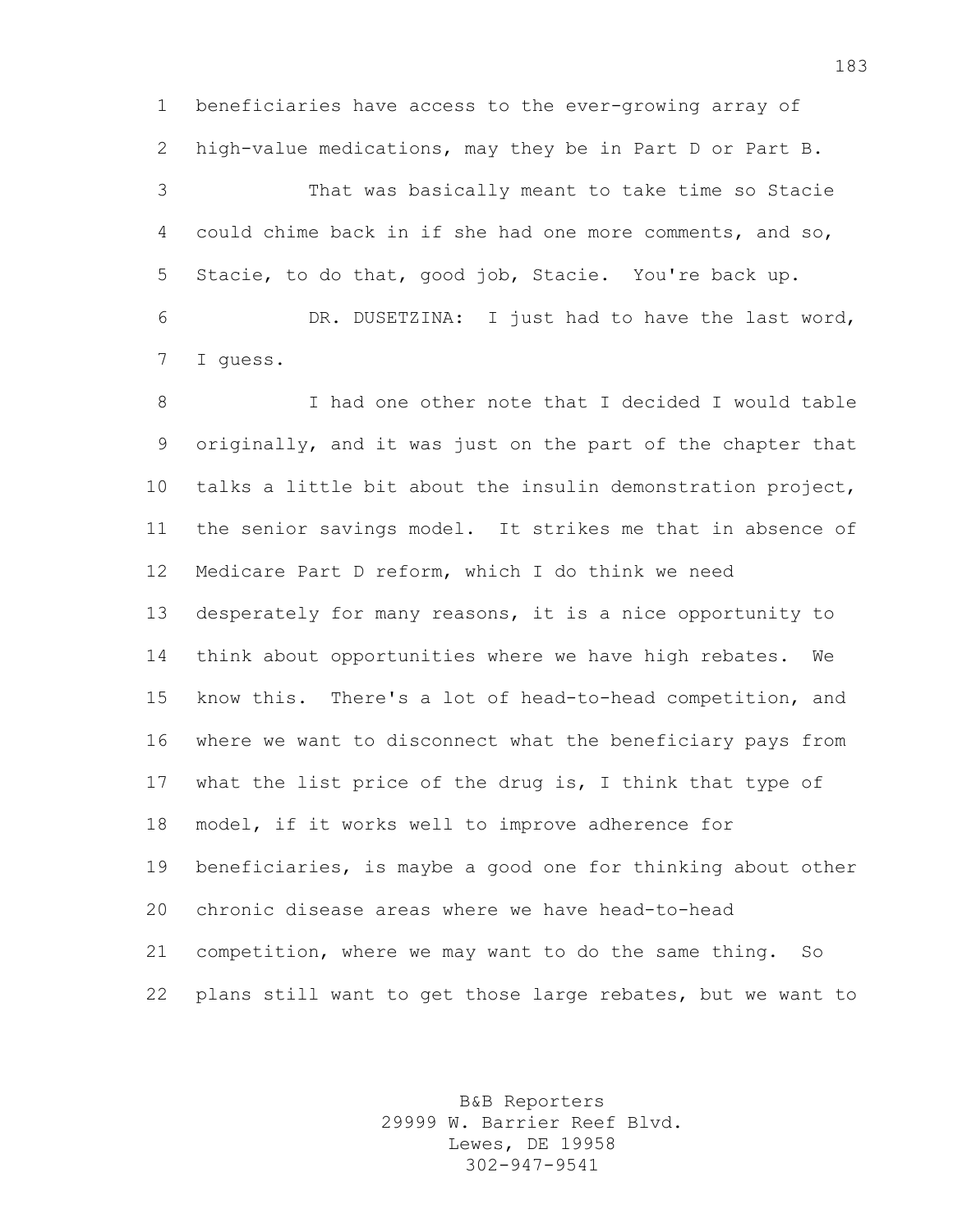make the beneficiaries' cost lower and more stable.

 I do think there are lots of unanswered questions there. What happens to the list price for uninsured people in the country when we've effectively made it not really matter to a large group of people? Also, what happens to the role of competition? If everything is a \$35 co-pay and all the plans offer the same, you know, every insulin, the biosimilars, the interchangeable biosimilar and other brands at \$35, then we don't have a way to steer people to a most cost-effective option. So I think we've got a lot to learn there, but I really appreciated that being in the chapter. It just kind of -- it's one of those things. I will say the other thing, the comment that Michael made about the MA plans, it also made me wonder with these types of models, you know, the senior savings model is running under enhanced MA plans, and MA plans are likely to be enhanced. PDPs are less likely to be enhanced. There are a lot of people who are in non- enhanced PDPs. So they wouldn't necessarily have access to this model.

 One of the things I wonder is when we create models like this, are we pushing more people towards MA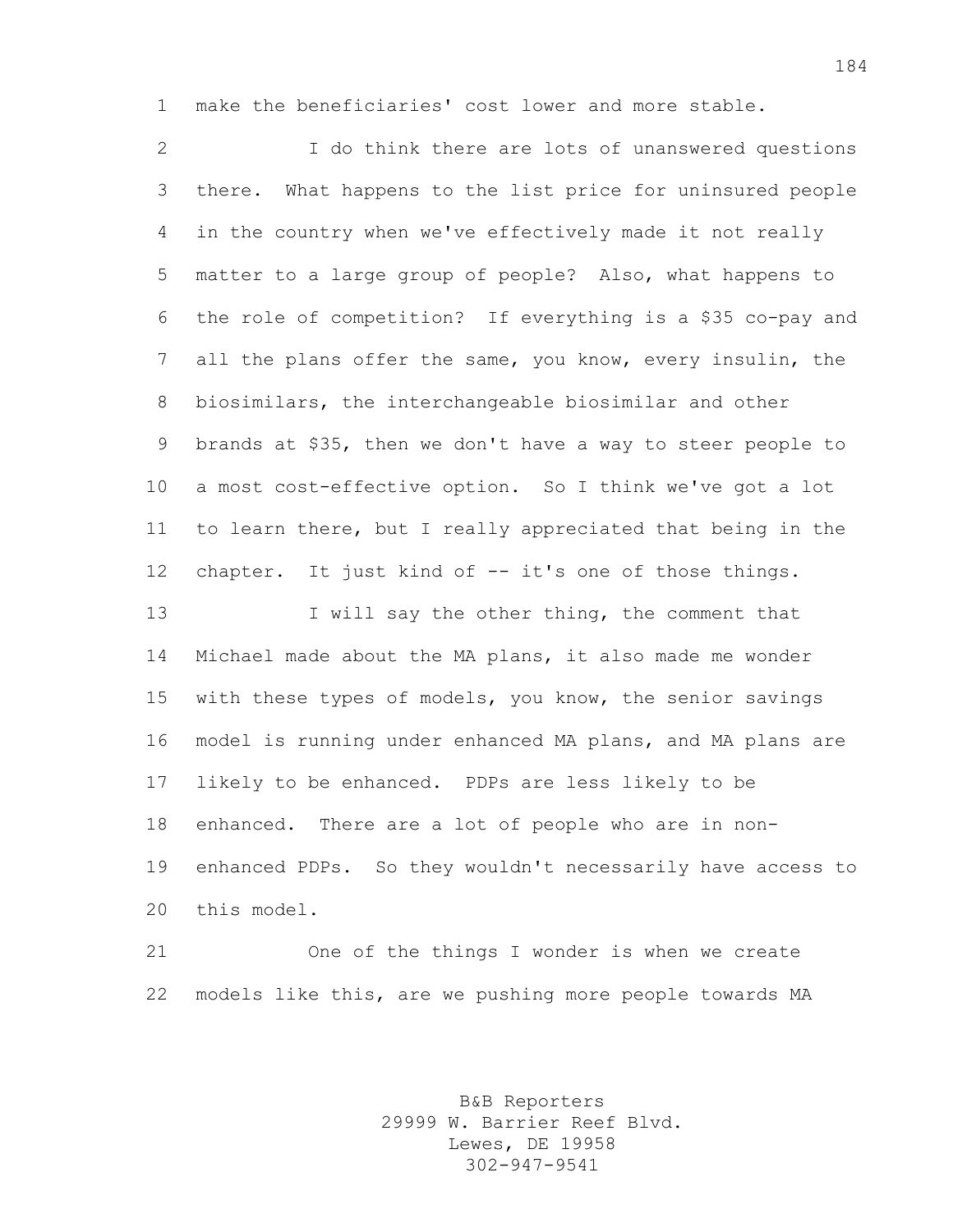plans because that's the way you get into the \$35 insulin plan? So I think it's just something we'll have to keep an eye on.

That's my last word.

 DR. CHERNEW: Okay. We are now going to see if that is, in fact, the last word.

 Do you want to add anything, Rachel or Shinobu? 8 [No response.]

 DR. CHERNEW: The little square with your little head is saying, "No, you don't."

 Again, I will take a second to say to the audience that we really do want to hear your comments. You can go to MeetingComments@MedPAC.gov, or through the website, go to the public meetings, past meetings, and you'll see how to send a message. We would very much like to hear your feedback on this and the topics this morning.

 I think Brian alluded this. We do have access to rebate data now, and we're in the process of processing that data. I will try not to read that sentence in the transcript. In any case, it will undoubtedly be important for us to get a better insight as to what's going on in the rebate system. It is actually a really big deal, and I